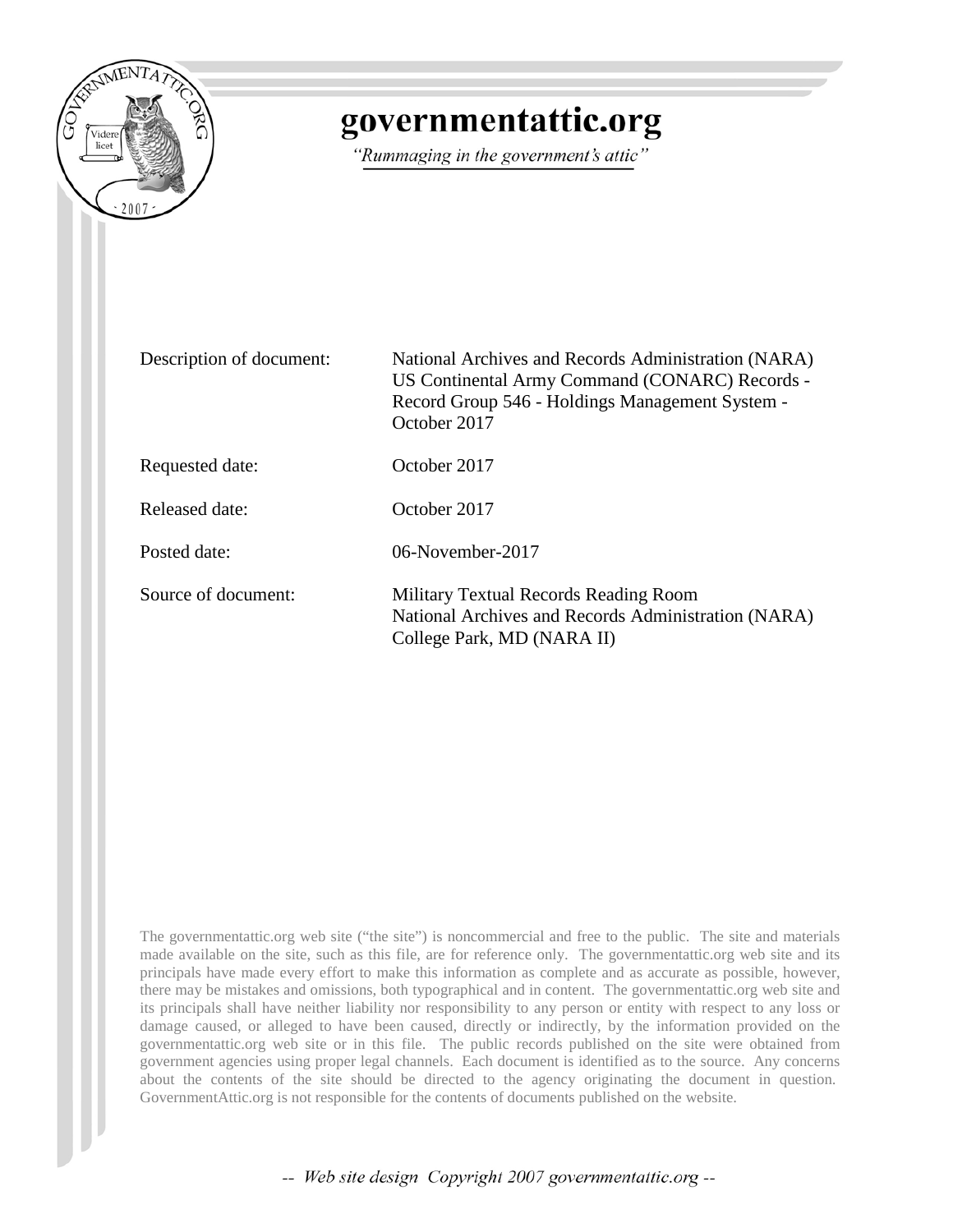## **Hierarchical Reference Report by Record Group**

| <b>FINDING AID:</b><br><b>TITLE: NND 68092</b><br><b>CONTEXT INFORMATION:</b>                    | <b>RECORD GROUP: 0546 United States Continental Army Command</b><br>ENTRY#: | <b>SEC CLASS:</b>         | Classified                  | ARC ID#: |
|--------------------------------------------------------------------------------------------------|-----------------------------------------------------------------------------|---------------------------|-----------------------------|----------|
| A2: 00630: 033/018 /00 - 033/018 /00<br>7                                                        | Legal Archives Box, Standard (15 5/8 x 5 1/4 x 10 5/8)                      |                           | <b>CONTAINER #s: 1 - 7</b>  |          |
| A2: 00630: 033/019 /00 - 033/019 /00<br>2                                                        | Legal Archives Box, Standard $(155/8 \times 51/4 \times 105/8)$             |                           | <b>CONTAINER #s: 8 - 9</b>  |          |
| <b>TOTAL CUBIC FEET:</b><br>4.536                                                                |                                                                             | <b>TOTAL LINEAR FEET:</b> | 3.9375                      |          |
| Related Record Entry: A1 95A;                                                                    |                                                                             |                           |                             |          |
| <b>FINDING AID:</b><br><b>TITLE: NND 63321</b><br><b>CONTEXT INFORMATION:</b>                    | ENTRY#:                                                                     | <b>SEC CLASS:</b>         | Classified                  | ARC ID#: |
| A2: 00630: 034/022 /00 - 034/022 /00<br>2                                                        | Legal Archives Box, Standard $(155/8 \times 51/4 \times 105/8)$             |                           | <b>CONTAINER #s: 1 - 2</b>  |          |
| <b>TOTAL CUBIC FEET:</b><br>1.008                                                                |                                                                             | <b>TOTAL LINEAR FEET:</b> | 0.875                       |          |
| Related Record Entry: A1 76;                                                                     |                                                                             |                           |                             |          |
| <b>FINDING AID:</b><br><b>TITLE: NND 68090</b><br><b>CONTEXT INFORMATION:</b>                    | ENTRY#:                                                                     | <b>SEC CLASS:</b>         | Classified                  | ARC ID#: |
| A2: 00630: 035/004 /00 - 035/004 /00<br>Legal Archives Box Narrow (15 5/8 x 2 5/8 x 10 5/8)<br>1 |                                                                             |                           | <b>CONTAINER #s: 1 - 1</b>  |          |
| TOTAL CUBIC FEET:<br>0.252                                                                       |                                                                             | <b>TOTAL LINEAR FEET:</b> | 0.21875                     |          |
| Related Record Entry: A1 85D;                                                                    |                                                                             |                           |                             |          |
| <b>FINDING AID:</b><br><b>TITLE: NND 63324</b><br><b>CONTEXT INFORMATION:</b>                    | ENTRY#:                                                                     | <b>SEC CLASS:</b>         | Classified                  | ARC ID#: |
| A2: 00630: 039/020 /03 - 039/020 /05<br>17                                                       | Legal Archives Box, Standard $(155/8 \times 51/4 \times 105/8)$             |                           | <b>CONTAINER #s: 1 - 17</b> |          |
| TOTAL CUBIC FEET:<br>8.568                                                                       |                                                                             | <b>TOTAL LINEAR FEET:</b> | 7.4375                      |          |
| Related Record Entry: A1 79;                                                                     |                                                                             |                           |                             |          |
| <b>FINDING AID:</b><br><b>TITLE: NND 68093</b><br><b>CONTEXT INFORMATION:</b>                    | ENTRY#:                                                                     | <b>SEC CLASS:</b>         | Classified                  | ARC ID#: |
| A2: 00630: 040/012/00 - 040/012/00<br>1                                                          | Legal Archives Box, Standard $(15\ 5/8 \times 5\ 1/4 \times 10\ 5/8)$       |                           | <b>CONTAINER #s: 1 - 1</b>  |          |
| TOTAL CUBIC FEET:<br>0.504                                                                       |                                                                             | <b>TOTAL LINEAR FEET:</b> | 0.4375                      |          |
| Related Record Entry: A1 95B;                                                                    |                                                                             |                           |                             |          |
| <b>FINDING AID:</b><br><b>TITLE: NND 63287</b><br><b>CONTEXT INFORMATION:</b>                    | ENTRY#:                                                                     | <b>SEC CLASS:</b>         | Classified                  | ARC ID#: |
| A2: 00630: 040/014 /00 - 040/014 /00<br>3                                                        | Legal Archives Box, Standard $(15\ 5/8 \times 5\ 1/4 \times 10\ 5/8)$       |                           | <b>CONTAINER #s: 1 - 3</b>  |          |
| TOTAL CUBIC FEET:<br>1.512                                                                       |                                                                             | <b>TOTAL LINEAR FEET:</b> | 1.3125                      |          |
| Related Record Entry: A1 109;                                                                    |                                                                             |                           |                             |          |
| <b>FINDING AID:</b><br><b>TITLE: NND 68070</b><br><b>CONTEXT INFORMATION:</b>                    | <b>ENTRY#:</b>                                                              | <b>SEC CLASS:</b>         | Classified                  | ARC ID#: |
| A2: 00630: 041/017 /01 - 041/017 /01<br>Legal Archives Box Narrow (15 5/8 x 2 5/8 x 10 5/8)<br>1 |                                                                             |                           | <b>CONTAINER #s: 1 - 1</b>  |          |
| TOTAL CUBIC FEET:<br>0.252                                                                       |                                                                             | <b>TOTAL LINEAR FEET:</b> | 0.21875                     |          |
| Related Record Entry: A1 92A;                                                                    |                                                                             |                           |                             |          |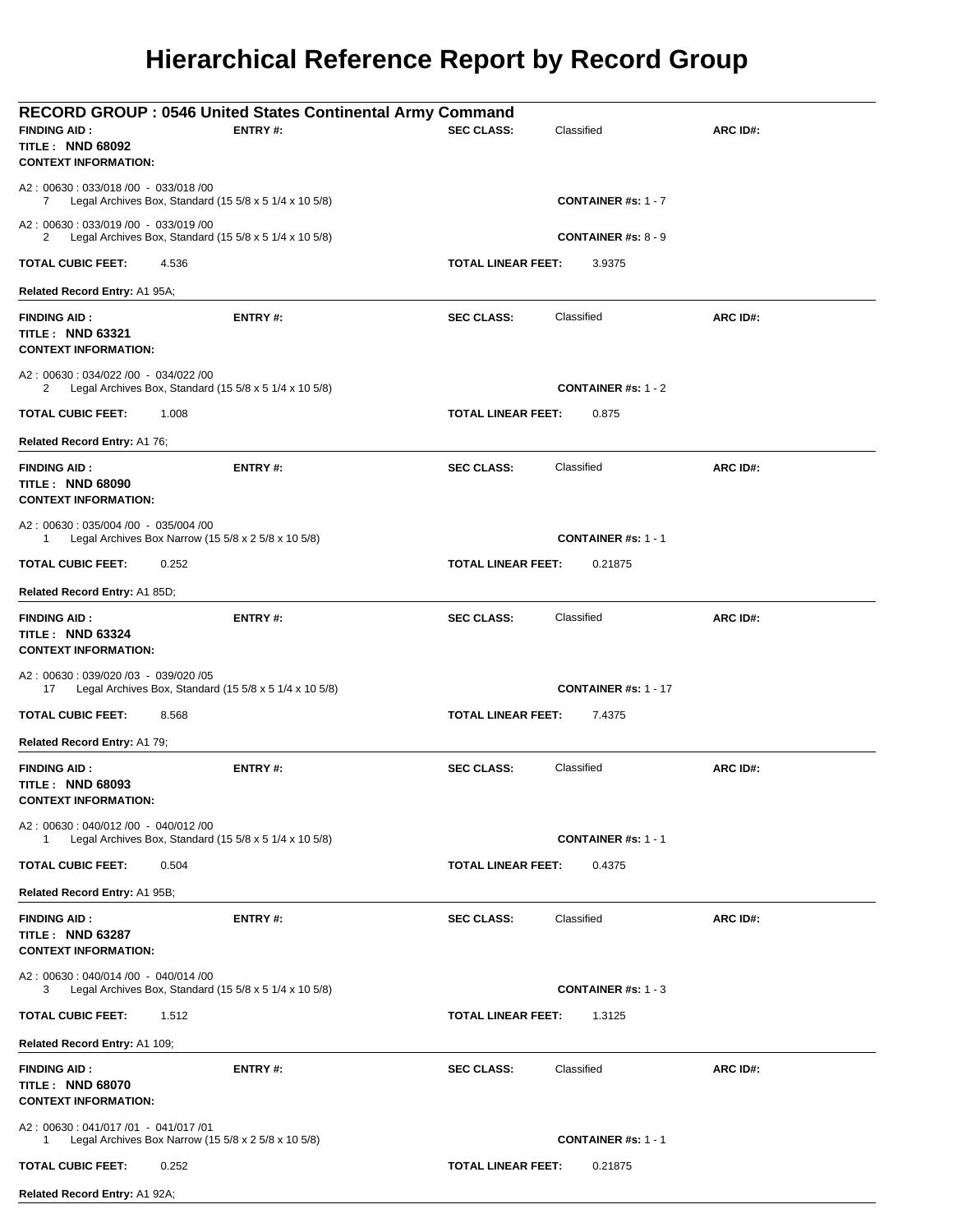| <b>FINDING AID:</b><br>TITLE: NND 63365<br><b>CONTEXT INFORMATION:</b>                                               | <b>ENTRY#:</b>                                                                                                                                                                                                                                                                                                                                                       | <b>SEC CLASS:</b>  | Classified                               | ARC ID#:         |
|----------------------------------------------------------------------------------------------------------------------|----------------------------------------------------------------------------------------------------------------------------------------------------------------------------------------------------------------------------------------------------------------------------------------------------------------------------------------------------------------------|--------------------|------------------------------------------|------------------|
| A2: 00630: 041/002/00 - 041/002/00<br>Legal Archives Box, Standard $(15\ 5/8 \times 5\ 1/4 \times 10\ 5/8)$<br>4     |                                                                                                                                                                                                                                                                                                                                                                      |                    | <b>CONTAINER #s: 1 - 4</b>               |                  |
| <b>TOTAL CUBIC FEET:</b><br>2.016                                                                                    |                                                                                                                                                                                                                                                                                                                                                                      | TOTAL LINEAR FEET: | 1.75                                     |                  |
| Related Record Entry: UDWW 65;                                                                                       |                                                                                                                                                                                                                                                                                                                                                                      |                    |                                          |                  |
| <b>FINDING AID:</b><br>TITLE: NND 63317<br><b>CONTEXT INFORMATION:</b>                                               | <b>ENTRY#:</b>                                                                                                                                                                                                                                                                                                                                                       | <b>SEC CLASS:</b>  | Classified                               | ARC ID#:         |
| A2: 00630: 041/008 /00 - 041/008 /00<br>Legal Archives Box Narrow (15 $5/8 \times 2$ 5/8 $\times$ 10 5/8)<br>1       |                                                                                                                                                                                                                                                                                                                                                                      |                    | <b>CONTAINER #s: 1 - 1</b>               |                  |
| <b>TOTAL CUBIC FEET:</b><br>0.252                                                                                    |                                                                                                                                                                                                                                                                                                                                                                      | TOTAL LINEAR FEET: | 0.21875                                  |                  |
| Related Record Entry: A1 72;                                                                                         |                                                                                                                                                                                                                                                                                                                                                                      |                    |                                          |                  |
| <b>FINDING AID:</b><br>TITLE: NND 63326<br><b>CONTEXT INFORMATION:</b>                                               | <b>ENTRY#:</b>                                                                                                                                                                                                                                                                                                                                                       | <b>SEC CLASS:</b>  | Classified                               | ARC ID#:         |
| A2: 00630: 043/001 /00 - 043/001 /00<br>Legal Archives Box, Standard $(15\,5/8 \times 5\,1/4 \times 10\,5/8)$<br>4   |                                                                                                                                                                                                                                                                                                                                                                      |                    | <b>CONTAINER #s: 1 - 4</b>               |                  |
| A2: 00630: 043/002 /00 - 043/002 /00<br>Legal Archives Box, Standard $(15\ 5/8 \times 5\ 1/4 \times 10\ 5/8)$<br>7   |                                                                                                                                                                                                                                                                                                                                                                      |                    | <b>CONTAINER #s: <math>5 - 11</math></b> |                  |
| A2: 00630: 043/003/00 - 043/003/00<br>Legal Archives Box, Standard $(15\ 5/8 \times 5\ 1/4 \times 10\ 5/8)$<br>7     |                                                                                                                                                                                                                                                                                                                                                                      |                    | <b>CONTAINER #s: 12 - 18</b>             |                  |
| A2: 00630: 043/004 /00 - 043/004 /00<br>Legal Archives Box, Standard $(15\,5/8 \times 5\,1/4 \times 10\,5/8)$<br>7   |                                                                                                                                                                                                                                                                                                                                                                      |                    | <b>CONTAINER #s: 19 - 25</b>             |                  |
| A2: 00630: 043/005 /00 - 043/005 /00<br>Legal Archives Box, Standard $(15\,5/8 \times 5\,1/4 \times 10\,5/8)$<br>7   |                                                                                                                                                                                                                                                                                                                                                                      |                    | <b>CONTAINER #s: 26 - 32</b>             |                  |
| A2: 00630: 043/006 /00 - 043/006 /00<br>Legal Archives Box, Standard $(15\ 5/8 \times 5\ 1/4 \times 10\ 5/8)$<br>7   |                                                                                                                                                                                                                                                                                                                                                                      |                    | <b>CONTAINER #s: 33 - 39</b>             |                  |
| A2: 00630: 043/007 /00 - 043/007 /00<br>Legal Archives Box, Standard $(15\ 5/8 \times 5\ 1/4 \times 10\ 5/8)$<br>7   |                                                                                                                                                                                                                                                                                                                                                                      |                    | <b>CONTAINER #s: 40 - 46</b>             |                  |
| A2: 00630: 043/008 /00 - 043/008 /00<br>Legal Archives Box, Standard $(15\,5/8 \times 5\,1/4 \times 10\,5/8)$<br>2   |                                                                                                                                                                                                                                                                                                                                                                      |                    | <b>CONTAINER #s: 47 - 48</b>             |                  |
| <b>TOTAL CUBIC FEET:</b><br>24.19199999999997                                                                        |                                                                                                                                                                                                                                                                                                                                                                      | TOTAL LINEAR FEET: | 21                                       |                  |
| <b>Related Record Entry: A181;</b>                                                                                   |                                                                                                                                                                                                                                                                                                                                                                      |                    |                                          |                  |
| <b>FINDING AID:</b><br><b>TITLE: NND 68089</b><br><b>CONTEXT INFORMATION:</b>                                        | ENTRY#:                                                                                                                                                                                                                                                                                                                                                              | <b>SEC CLASS:</b>  | Classified                               | ARC ID#:         |
| A2: 00630: 044/018 /00 - 044/018 /00<br>Legal Archives Box, Standard (15 $5/8 \times 5$ 1/4 $\times$ 10 $5/8$ )<br>1 |                                                                                                                                                                                                                                                                                                                                                                      |                    | <b>CONTAINER #s: 1 - 1</b>               |                  |
| A2: 00630: 044/019 /00 - 044/019 /00<br>Legal Archives Box, Standard (15 $5/8 \times 5$ 1/4 $\times$ 10 $5/8$ )<br>6 |                                                                                                                                                                                                                                                                                                                                                                      |                    | <b>CONTAINER #s: 2 - 7</b>               |                  |
| TOTAL CUBIC FEET:<br>3.528                                                                                           |                                                                                                                                                                                                                                                                                                                                                                      | TOTAL LINEAR FEET: | 3.0625                                   |                  |
| Related Record Entry: A1 85C;                                                                                        |                                                                                                                                                                                                                                                                                                                                                                      |                    |                                          |                  |
| <b>FINDING AID: A1</b><br><b>CONTEXT INFORMATION:</b>                                                                | <b>ENTRY#:</b><br>TITLE: Records of the U.S. Army Element, Inter-American Peace Force during the Dominican Republic Intervention, 1965-1966                                                                                                                                                                                                                          | <b>SEC CLASS:</b>  | Declassified in Full                     | ARC ID#: 589091  |
| A2: 00270: 037/035 /03 - 037/035 /07<br>Legal Archives Box, Standard $(155/8 \times 51/4 \times 105/8)$<br>31        |                                                                                                                                                                                                                                                                                                                                                                      |                    | <b>CONTAINER #s: 1 - 31</b>              |                  |
| A2: 0131A: 022/005 /05 - 022/005 /05<br>Miscellaneous Box, Polar $3$ (7 x 5 x 3 1/2)<br>1                            |                                                                                                                                                                                                                                                                                                                                                                      |                    | <b>CONTAINER #s: 1A - 1A</b>             |                  |
| TOTAL CUBIC FEET:<br>15.695<br>for preservation and placed in stack 131A.                                            | COMMENTS: Box 1A contains a proposed medal from the file 604-01 Unified Command Inter-American Peace Forces; Award System Instruction Files. This medal was removed                                                                                                                                                                                                  | TOTAL LINEAR FEET: | 13.9791667                               |                  |
| Related Record Entry: 0338, UDWW 32825;                                                                              | Transactions:NN3-338-000-004; NN3-338-000-140; 338-70A-800; 338-70B-800; 338-70C-800; NND 957826; NW 23044; NN3-338-000-140; 70-C-0800                                                                                                                                                                                                                               |                    |                                          |                  |
| <b>FINDING AID: A1</b>                                                                                               | <b>ENTRY#:</b><br>8<br>TITLE: Dept of Defense. Dept of the Army. U.S. Army Materiel Commd. U.S. Army Airbne, Comm, and Electr Brd. General Records 1966 1971<br>CONTEXT INFORMATION: Department of Defense. Department of the Army. U.S. Army Materiel Command. U.S. Army Test and Evaluation<br>Command. U.S. Army Airborne, Communications, and Electronics Board. | <b>SEC CLASS:</b>  | Unclassified                             | ARC ID#: 7335587 |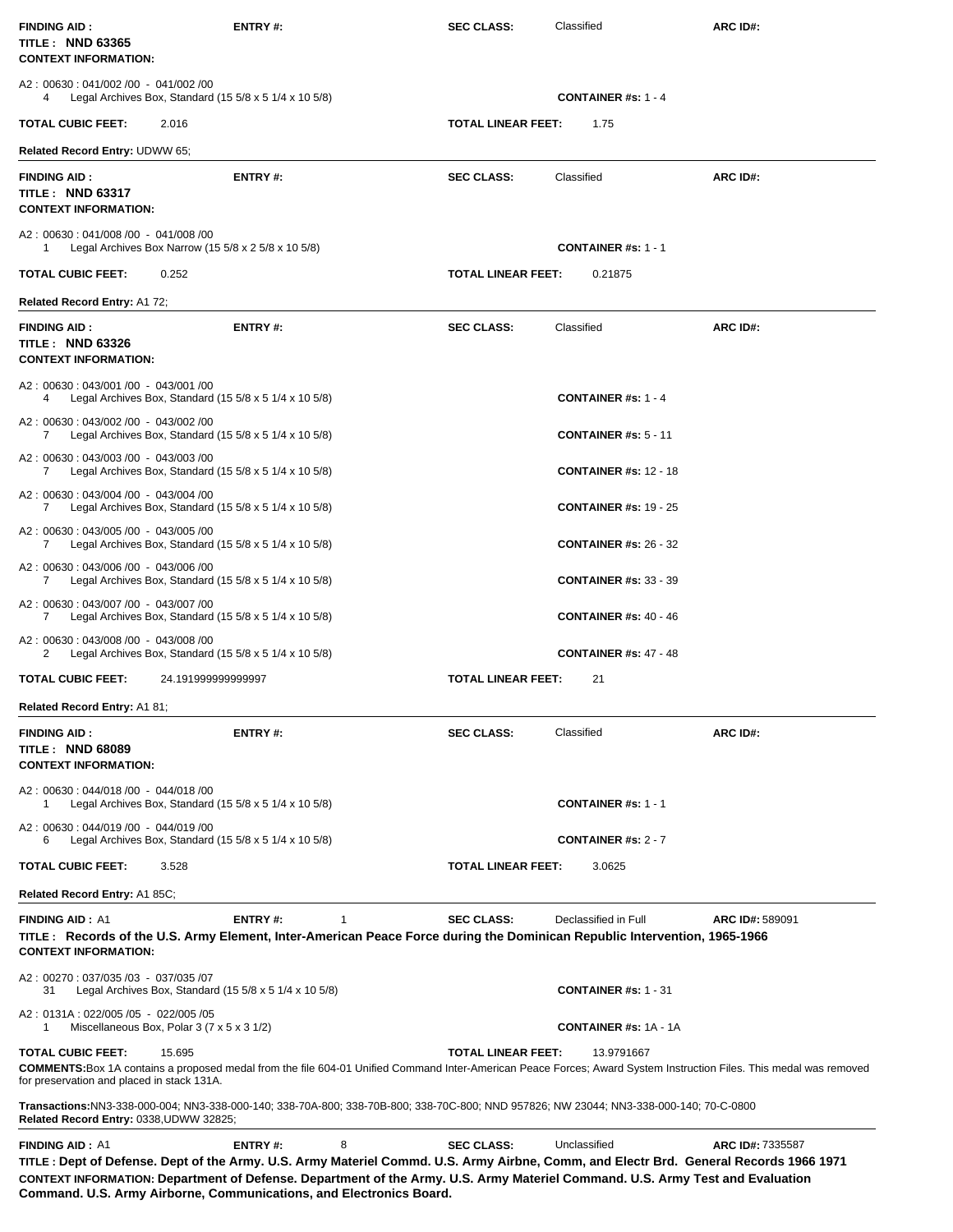| A2: 00270: 902/001 /04 - 902/001 /05<br>9                      | Letter Archives Box, Standard $(125/8 \times 51/4 \times 105/8)$                                                                                                                                                                                                                                                                                                                           |    |                           | <b>CONTAINER #s: 1 - 9</b>              |                  |
|----------------------------------------------------------------|--------------------------------------------------------------------------------------------------------------------------------------------------------------------------------------------------------------------------------------------------------------------------------------------------------------------------------------------------------------------------------------------|----|---------------------------|-----------------------------------------|------------------|
| TOTAL CUBIC FEET:                                              | 3.672                                                                                                                                                                                                                                                                                                                                                                                      |    | <b>TOTAL LINEAR FEET:</b> | 3.9375                                  |                  |
|                                                                | Transactions:NN3-338-000-011; 338-71A0348; 338-72A1053; 338-72A5885                                                                                                                                                                                                                                                                                                                        |    |                           |                                         |                  |
| <b>FINDING AID: A1</b>                                         | ENTRY#:<br>TITLE : Department of the Army. U.S. Army Element, Inter-American Peace Force Cables [Headquarters, U.S. Forces Dominican Republic,<br>Secretary of the Joint Staff; Daily Journal Files] 1965 1966<br>CONTEXT INFORMATION: Department of Defense. Department of the Army. U.S. Army Element, Inter-American Peace Force                                                        | 9  | <b>SEC CLASS:</b>         | Classified                              | ARC ID#: 7821166 |
| A2: 00631: 059/050 /02 - 059/050 /02<br>2                      | Legal Archives Box, Standard (15 $5/8 \times 5$ 1/4 $\times$ 10 $5/8$ )                                                                                                                                                                                                                                                                                                                    |    |                           | CONTAINER #s: $1 - 2$                   |                  |
| TOTAL CUBIC FEET:                                              | 1.008<br><b>COMMENTS: Records re-housed in 2 LGA-S boxes. Army bar coding label on file folders. ARC Title: Cables</b>                                                                                                                                                                                                                                                                     |    | <b>TOTAL LINEAR FEET:</b> | 0.875                                   |                  |
|                                                                | Transactions:NN3-338-00-007; 338-72A0758; NND 63338                                                                                                                                                                                                                                                                                                                                        |    |                           |                                         |                  |
| <b>FINDING AID: A1</b><br>A2: 00631: 059/050 /02 - 059/050 /02 | <b>ENTRY#:</b><br>TITLE : Department of the Army. U.S. Army Element, Inter-American Peace Force International Agreement Files [Headquarters, U.S. Forces<br>Dominican Republic, Assistant Chief of Staff, J-3; International Agreement Files] 1965 1966<br>CONTEXT INFORMATION: Department of Defense. Department of the Army. U.S. Army Element, Inter-American Peace Force               | 10 | <b>SEC CLASS:</b>         | Classified                              | ARC ID#: 7821167 |
| 1                                                              | Legal Archives Box Narrow (15 5/8 x 2 5/8 x 10 5/8)                                                                                                                                                                                                                                                                                                                                        |    |                           | <b>CONTAINER #s: 3 - 3</b>              |                  |
| <b>TOTAL CUBIC FEET:</b>                                       | 0.252                                                                                                                                                                                                                                                                                                                                                                                      |    | <b>TOTAL LINEAR FEET:</b> | 0.21875                                 |                  |
|                                                                | Transactions:NN3-338-00-007; 338-69A4744; NND 63276                                                                                                                                                                                                                                                                                                                                        |    |                           |                                         |                  |
| <b>FINDING AID: A1</b>                                         | <b>ENTRY#:</b><br>TITLE : Department of the Army. U.S. Army Element, Inter-American Peace Force Crypto Correspondence Files [Headquarters, U.S. Forces<br>Dominican Republic, Assistant Chief of Staff, J-6; Crypto Correspondence Files] 1965 1966<br>CONTEXT INFORMATION: Department of Defense. Department of the Army. U.S. Army Element, Inter-American Peace Force                   | 11 | <b>SEC CLASS:</b>         | Withheld in Full                        | ARC ID#: 7821168 |
| A2: 00631: 059/050 /02 - 059/050 /02                           | Legal Archives Box Narrow (15 5/8 x 2 5/8 x 10 5/8)                                                                                                                                                                                                                                                                                                                                        |    |                           | CONTAINER #s: $4 - 4$                   |                  |
| <b>TOTAL CUBIC FEET:</b>                                       | 0.252                                                                                                                                                                                                                                                                                                                                                                                      |    | <b>TOTAL LINEAR FEET:</b> | 0.21875                                 |                  |
|                                                                | <b>Transactions: NN3-338-00-007; 338-69A4744; NND 63288</b>                                                                                                                                                                                                                                                                                                                                |    |                           |                                         |                  |
| <b>FINDING AID: A1</b><br>A2: 00631: 059/050 /02 - 059/050 /02 | <b>ENTRY#:</b><br>TITLE: Department of the Army. U.S. Army Element, Inter-American Peace Force Operational Files [Headquarters, U.S. Forces Dominican<br>Republic, Headquarters, 82nd Airborne Division, 1st Battalion, 504th Infantry; Operational Files] 1965 1965<br>CONTEXT INFORMATION: Department of Defense. Department of the Army. U.S. Army Element, Inter-American Peace Force  | 12 | <b>SEC CLASS:</b>         | Classified                              | ARC ID#: 7821169 |
| 1                                                              | Legal Archives Box Narrow (15 $5/8 \times 2$ 5/8 $\times$ 10 5/8)                                                                                                                                                                                                                                                                                                                          |    |                           | <b>CONTAINER #s: <math>5 - 5</math></b> |                  |
| <b>TOTAL CUBIC FEET:</b>                                       | 0.252                                                                                                                                                                                                                                                                                                                                                                                      |    | <b>TOTAL LINEAR FEET:</b> | 0.21875                                 |                  |
|                                                                | Transactions:NN3-338-00-007; 338-72A0758; NND 63294                                                                                                                                                                                                                                                                                                                                        |    |                           |                                         |                  |
| <b>FINDING AID: A1</b>                                         | ENTRY#:<br>TITLE: Department of the Army. U.S. Army Element, Inter-American Peace Force Fragmentary Orders [Headquarters, U.S. Forces Dominican<br>Republic, Headquarters, 82nd Airborne Division, 2nd Battalion, 508th Infantry; Emergency Planning Files] 1965 1966<br>CONTEXT INFORMATION: Department of Defense. Department of the Army. U.S. Army Element, Inter-American Peace Force | 13 | <b>SEC CLASS:</b>         | Classified                              | ARC ID#: 7821170 |
| A2: 00631: 059/050 /02 - 059/050 /02<br>1                      | Legal Archives Box Narrow (15 5/8 x 2 5/8 x 10 5/8)                                                                                                                                                                                                                                                                                                                                        |    |                           | <b>CONTAINER #s: <math>6 - 6</math></b> |                  |
| TOTAL CUBIC FEET:                                              | 0.252                                                                                                                                                                                                                                                                                                                                                                                      |    | <b>TOTAL LINEAR FEET:</b> | 0.21875                                 |                  |
|                                                                | Transactions:NN3-338-00-007; 338-72A0758; NND 63295                                                                                                                                                                                                                                                                                                                                        |    |                           |                                         |                  |
| <b>FINDING AID: A1</b><br><b>CONTEXT INFORMATION:</b>          | <b>ENTRY#:</b><br>TITLE: Headquarters, U.S. Army Combat Developments Command, Office of the Comptroller; Organization Planning Files, 1962-1972                                                                                                                                                                                                                                            | 14 | <b>SEC CLASS:</b>         | Unclassified                            | ARC ID#: 595185  |
| A2: 00270: 902/078 /04 - 902/078 /04                           |                                                                                                                                                                                                                                                                                                                                                                                            |    |                           |                                         |                  |
| 5                                                              | Legal Archives Box, Standard $(15\ 5/8 \times 5\ 1/4 \times 10\ 5/8)$                                                                                                                                                                                                                                                                                                                      |    |                           | <b>CONTAINER #s: 1 - 5</b>              |                  |
| TOTAL CUBIC FEET:                                              | 2.52                                                                                                                                                                                                                                                                                                                                                                                       |    | <b>TOTAL LINEAR FEET:</b> | 2.1875                                  |                  |
|                                                                | Transactions:338-73A-2678; 338-71A-5349; NN3-338-000-208                                                                                                                                                                                                                                                                                                                                   |    |                           |                                         |                  |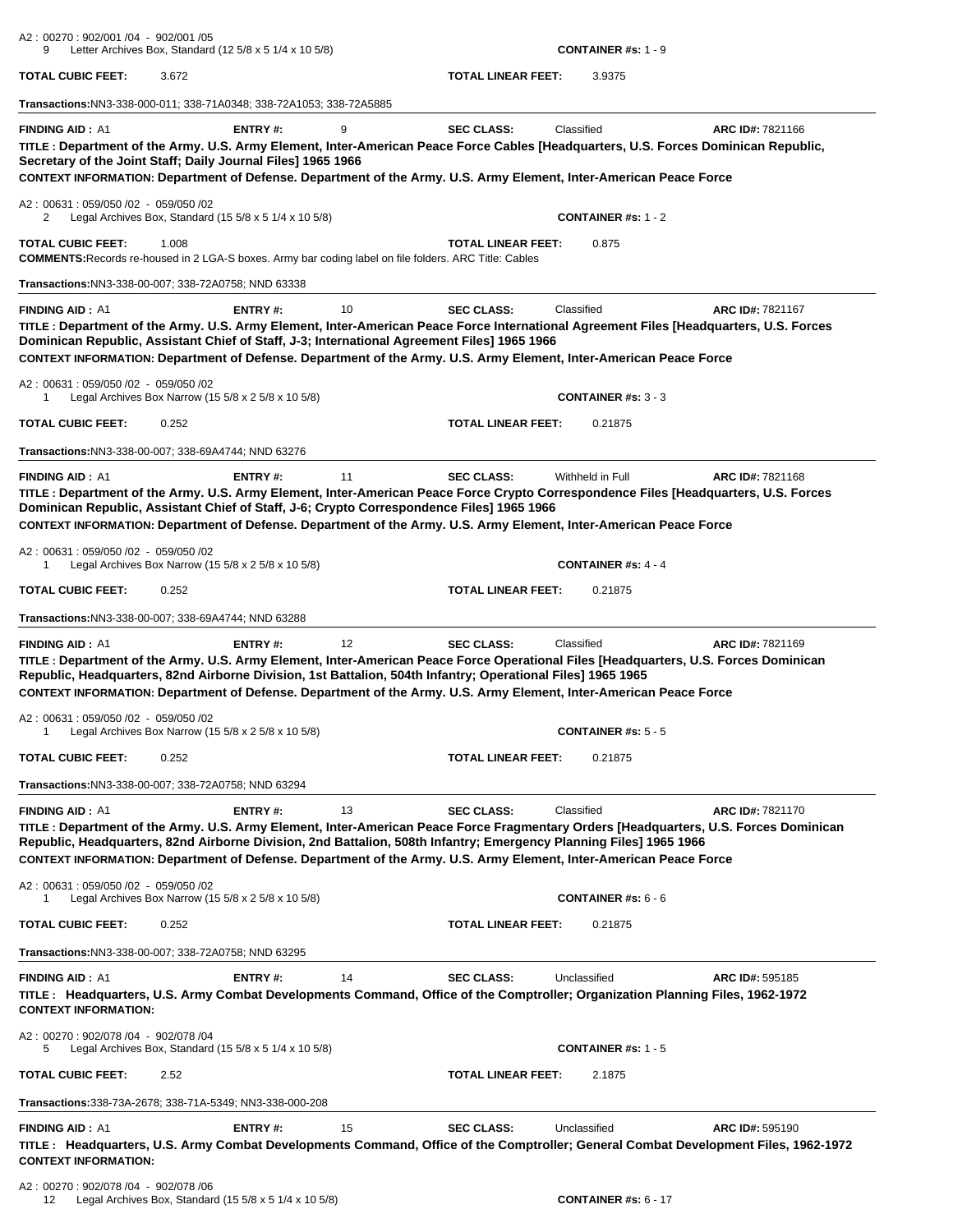| <b>TOTAL CUBIC FEET:</b>                                                                             | 6.048                                                                                                                                                                                                                      |    | <b>TOTAL LINEAR FEET:</b> | 5.25                          |                 |
|------------------------------------------------------------------------------------------------------|----------------------------------------------------------------------------------------------------------------------------------------------------------------------------------------------------------------------------|----|---------------------------|-------------------------------|-----------------|
|                                                                                                      | Transactions: 338-73A-2678; 338-71A-5349; NN3-338-000-208                                                                                                                                                                  |    |                           |                               |                 |
| <b>FINDING AID: A1</b><br><b>Administrtion Program Files, 1962-66</b><br><b>CONTEXT INFORMATION:</b> | ENTRY#:<br>TITLE: Headquarters, U.S. Army Combat Developments Command, Directorate of Personnel, Office of the Civilian Advisor; Civlian personnel                                                                         | 16 | <b>SEC CLASS:</b>         | Unclassified                  | ARC ID#: 595196 |
| A2: 00270: 902/078 /06 - 902/078 /06<br>$\mathbf{1}$                                                 | Legal Archives Box, Standard (15 $5/8 \times 5$ 1/4 $\times$ 10 $5/8$ )                                                                                                                                                    |    |                           | <b>CONTAINER #s: 18 - 18</b>  |                 |
| 1                                                                                                    | FRC Carton, Standard (15 x 12.25 x 10 1/8)                                                                                                                                                                                 |    |                           | <b>CONTAINER #s: 19 - 19</b>  |                 |
| <b>TOTAL CUBIC FEET:</b>                                                                             | 1.581                                                                                                                                                                                                                      |    | <b>TOTAL LINEAR FEET:</b> | 1.4583333                     |                 |
|                                                                                                      | Transactions:338-73A-2678; 338-71A-5349; NN3-338-000-208                                                                                                                                                                   |    |                           |                               |                 |
| <b>FINDING AID: A1</b><br>Record Set, 1962-1972<br><b>CONTEXT INFORMATION:</b>                       | <b>ENTRY#:</b><br>TITLE: Headquarters, U.S. Army Combat Developments Command, Directoate of Personnel, Publications and Orders Branch; Publication                                                                         | 17 | <b>SEC CLASS:</b>         | Unclassified                  | ARC ID#: 595215 |
| A2: 00270: 902/078 /06 - 902/078 /07<br>12                                                           | Legal Archives Box, Standard $(15\ 5/8 \times 5\ 1/4 \times 10\ 5/8)$                                                                                                                                                      |    |                           | <b>CONTAINER #s: 20 - 31</b>  |                 |
| A2: 00270: 902/079 /01 - 902/079 /02<br>11                                                           | Legal Archives Box, Standard $(15\ 5/8 \times 5\ 1/4 \times 10\ 5/8)$                                                                                                                                                      |    |                           | <b>CONTAINER #s: 32 - 44</b>  |                 |
| 3                                                                                                    | Legal Archives Box Narrow (15 $5/8 \times 2$ 5/8 $\times$ 10 5/8)                                                                                                                                                          |    |                           | <b>CONTAINER #s: 33 - 39A</b> |                 |
| <b>TOTAL CUBIC FEET:</b>                                                                             | 12.347999999999999                                                                                                                                                                                                         |    | <b>TOTAL LINEAR FEET:</b> | 10.71875                      |                 |
|                                                                                                      | Transactions:338-71A-5349; NN3-338-000-208; 338-66A3421; 338-69A-5085; 338-73A-2736                                                                                                                                        |    |                           |                               |                 |
| <b>FINDING AID: A1</b><br>Background Files, 1962-1969<br><b>CONTEXT INFORMATION:</b>                 | ENTRY#:<br>TITLE: Headquarters, U.S. Army Combat Developments Command, Directoate of Personnel, Publications and Orders Branch; Publication                                                                                | 18 | <b>SEC CLASS:</b>         | Unclassified                  | ARC ID#: 595220 |
| A2: 00270: 902/079 /02 - 902/079 /02<br>3                                                            | Legal Archives Box, Standard (15 $5/8 \times 5$ 1/4 $\times$ 10 $5/8$ )                                                                                                                                                    |    |                           | <b>CONTAINER #s: 45 - 47</b>  |                 |
| <b>TOTAL CUBIC FEET:</b>                                                                             | 1.512                                                                                                                                                                                                                      |    | <b>TOTAL LINEAR FEET:</b> | 1.3125                        |                 |
|                                                                                                      | Transactions:338-71A-5349; NN3-338-000-208; 338-66A3421; 338-69A-5085                                                                                                                                                      |    |                           |                               |                 |
| <b>FINDING AID: A1</b><br><b>CONTEXT INFORMATION:</b>                                                | ENTRY#:<br>TITLE: Headquarters, U.S. Army Combat Developments Command, Directorate of Plans, Historical Division; Historian's Background Files, 1962                                                                       | 19 | <b>SEC CLASS:</b>         | Unclassified                  | ARC ID#: 595221 |
| A2: 00270: 902/079 /02 - 902/079 /04<br>14                                                           | Legal Archives Box, Standard $(15\ 5/8 \times 5\ 1/4 \times 10\ 5/8)$                                                                                                                                                      |    |                           | <b>CONTAINER #s: 48 - 61</b>  |                 |
| <b>TOTAL CUBIC FEET:</b>                                                                             | 7.056                                                                                                                                                                                                                      |    | <b>TOTAL LINEAR FEET:</b> | 6.125                         |                 |
| Transactions: NN3-338-000-208; 338-69A-0360                                                          |                                                                                                                                                                                                                            |    |                           |                               |                 |
| <b>FINDING AID: A1</b><br>War II Manuscritpts, 1944-45<br><b>CONTEXT INFORMATION:</b>                | <b>ENTRY#:</b><br>TITLE: Headquarters, U.S. Army Combat Developments Command, Directorate of Plans, Historical Division; Historian's Source File of World                                                                  | 20 | <b>SEC CLASS:</b>         | Unclassified                  | ARC ID#: 595224 |
| A2: 00270: 902/079 /04 - 902/079 /04                                                                 | Legal Archives Box, Standard (15 $5/8 \times 5$ 1/4 $\times$ 10 $5/8$ )                                                                                                                                                    |    |                           | <b>CONTAINER #s: 62 - 62</b>  |                 |
| <b>TOTAL CUBIC FEET:</b>                                                                             | 0.504                                                                                                                                                                                                                      |    | <b>TOTAL LINEAR FEET:</b> | 0.4375                        |                 |
| Transactions:NN3-338-000-208; 338-69A-5085                                                           |                                                                                                                                                                                                                            |    |                           |                               |                 |
| <b>FINDING AID: A1</b><br><b>CONTEXT INFORMATION:</b>                                                | ENTRY#:<br>TITLE: Headquarters, U.S. Army Combat Developments Command, Directorate of Plans, Historical Division; Historian's Source File Relating to<br>the Supply of the Army During World War II, 1941-46               | 21 | <b>SEC CLASS:</b>         | Unclassified                  | ARC ID#: 595316 |
| A2: 00270: 902/079 /04 - 902/079 /04<br>1                                                            | Legal Archives Box, Standard (15 $5/8 \times 5$ 1/4 $\times$ 10 $5/8$ )                                                                                                                                                    |    |                           | <b>CONTAINER #s: 63 - 63</b>  |                 |
| <b>TOTAL CUBIC FEET:</b>                                                                             | 0.504                                                                                                                                                                                                                      |    | <b>TOTAL LINEAR FEET:</b> | 0.4375                        |                 |
| Transactions:NN3-338-000-208; 338-69A-5085                                                           |                                                                                                                                                                                                                            |    |                           |                               |                 |
| <b>FINDING AID: A1</b><br><b>CONTEXT INFORMATION:</b>                                                | <b>ENTRY#:</b><br>TITLE: Headquarters, U.S. Army Combat Developments Command, Directorate of Plans, Historical Division; Studies Concerning th<br>Organization of the United States Forces, European Theater (ESFET), 1945 | 22 | <b>SEC CLASS:</b>         | Unclassified                  | ARC ID#: 595323 |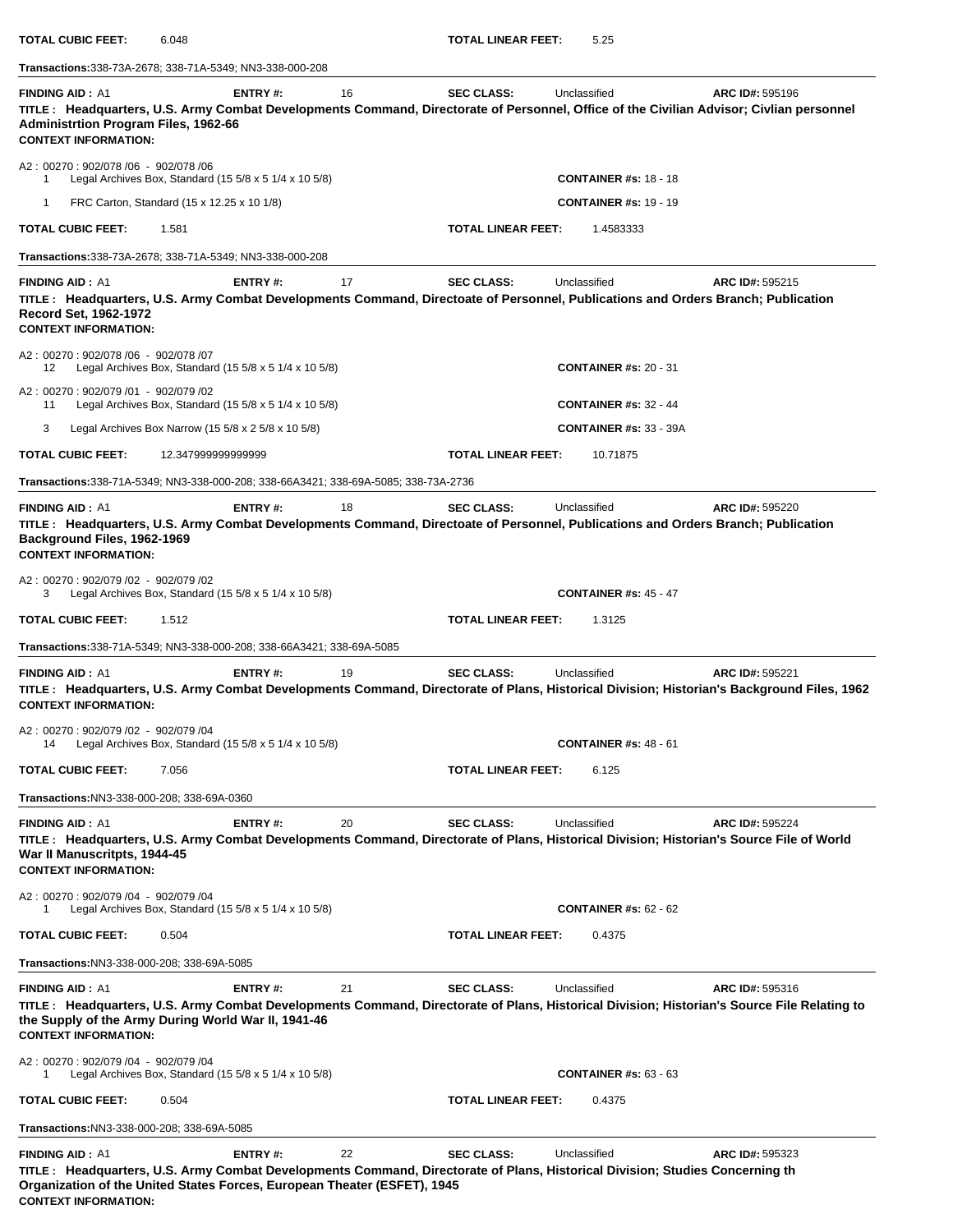| A2: 00270: 902/079 /04 - 902/079 /05<br>5                                                                                                                                                                                 |       | Legal Archives Box, Standard (15 $5/8 \times 5$ 1/4 $\times$ 10 $5/8$ ) |    |                           | <b>CONTAINER #s: 64 - 68</b> |                                                                                                                                                                       |
|---------------------------------------------------------------------------------------------------------------------------------------------------------------------------------------------------------------------------|-------|-------------------------------------------------------------------------|----|---------------------------|------------------------------|-----------------------------------------------------------------------------------------------------------------------------------------------------------------------|
| TOTAL CUBIC FEET:                                                                                                                                                                                                         | 2.52  |                                                                         |    | TOTAL LINEAR FEET:        | 2.1875                       |                                                                                                                                                                       |
| Transactions:NN3-338-000-208; 338-73A-2904                                                                                                                                                                                |       |                                                                         |    |                           |                              |                                                                                                                                                                       |
| <b>FINDING AID: A1</b><br><b>CONTEXT INFORMATION:</b>                                                                                                                                                                     |       | ENTRY#:                                                                 | 23 | <b>SEC CLASS:</b>         | Unclassified                 | <b>ARC ID#: 595327</b><br>TITLE: Headquarters, U.S. Army Combat Developments Command, Directorate of Plans, Historical Division; Historical Reference File, 1928-1969 |
| A2: 00270: 902/079 /05 - 902/079 /06<br>7                                                                                                                                                                                 |       | Legal Archives Box, Standard (15 5/8 x 5 1/4 x 10 5/8)                  |    |                           | <b>CONTAINER #s: 69 - 75</b> |                                                                                                                                                                       |
| TOTAL CUBIC FEET:<br><b>COMMENTS:</b> Original WNRC Box 7 delivered April 19, 2006.                                                                                                                                       | 3.528 |                                                                         |    | TOTAL LINEAR FEET:        | 3.0625                       |                                                                                                                                                                       |
| Transactions:NN3-338-00-208; 338-73-A2904; 338-73-C2404                                                                                                                                                                   |       |                                                                         |    |                           |                              |                                                                                                                                                                       |
| <b>FINDING AID: A1</b><br>TITLE: Headquarters, U.S. Army Combat Developments Command, Directorate of Doctrine, Combat Service Support Division; Publication<br>Background Files, 1962-1970<br><b>CONTEXT INFORMATION:</b> |       | ENTRY#:                                                                 | 24 | <b>SEC CLASS:</b>         | Unclassified                 | ARC ID#: 595340                                                                                                                                                       |
| A2: 00270: 902/079 /06 - 902/079 /06<br>1                                                                                                                                                                                 |       | Legal Archives Box, Standard (15 $5/8 \times 5$ 1/4 $\times$ 10 $5/8$ ) |    |                           | <b>CONTAINER #s: 76 - 76</b> |                                                                                                                                                                       |
| <b>TOTAL CUBIC FEET:</b>                                                                                                                                                                                                  | 0.504 |                                                                         |    | <b>TOTAL LINEAR FEET:</b> | 0.4375                       |                                                                                                                                                                       |
| Transactions:NN3-338-000-208; 338-67A-5043; 338-70A-0754; 338-71A-6557                                                                                                                                                    |       |                                                                         |    |                           |                              |                                                                                                                                                                       |
| <b>FINDING AID: A1</b><br>TITLE: Headquarters, U.S. Army Combat Developments Command, Directorate of Doctrine, Combat Service Support Division; Combat<br>Development Files, 1962-1968<br><b>CONTEXT INFORMATION:</b>     |       | ENTRY#:                                                                 | 25 | <b>SEC CLASS:</b>         | Declassified in Full         | ARC ID#: 595349                                                                                                                                                       |
| A2: 00270: 902/079 /06 - 902/079 /06<br>1                                                                                                                                                                                 |       | Legal Archives Box Narrow (15 5/8 x 2 5/8 x 10 5/8)                     |    |                           | <b>CONTAINER #s: 77 - 77</b> |                                                                                                                                                                       |
| <b>TOTAL CUBIC FEET:</b>                                                                                                                                                                                                  | 0.252 |                                                                         |    | TOTAL LINEAR FEET:        | 0.21875                      |                                                                                                                                                                       |
| Transactions:NN3-338-000-208; 338-67A-5043; 37402                                                                                                                                                                         |       |                                                                         |    |                           |                              |                                                                                                                                                                       |
| <b>FINDING AID: A1</b><br><b>Study Files, 1962-1966</b><br><b>CONTEXT INFORMATION:</b>                                                                                                                                    |       | ENTRY#:                                                                 | 26 | <b>SEC CLASS:</b>         | Unclassified                 | ARC ID#: 595353<br>TITLE: Headquarters, U.S. Army Combat Developments Command, Directorate of Evaluation, Field Operations Division; Combat Development               |
| A2: 00270: 902/079 /06 - 902/079 /06<br>3                                                                                                                                                                                 |       | Legal Archives Box, Standard (15 5/8 x 5 1/4 x 10 5/8)                  |    |                           | <b>CONTAINER #s: 78 - 80</b> |                                                                                                                                                                       |
| TOTAL CUBIC FEET:                                                                                                                                                                                                         | 1.512 |                                                                         |    | <b>TOTAL LINEAR FEET:</b> | 1.3125                       |                                                                                                                                                                       |
| Transactions: NN3-338-000-208; 338-71A-5439                                                                                                                                                                               |       |                                                                         |    |                           |                              |                                                                                                                                                                       |
| <b>FINDING AID: A1</b><br>Files, 1963-1971<br><b>CONTEXT INFORMATION:</b>                                                                                                                                                 |       | ENTRY#:                                                                 | 27 | <b>SEC CLASS:</b>         | Unclassified                 | ARC ID#: 595354<br>TITLE: Headquarters, U.S. Army Combat Developments Command, Directorate of Materiel, Electronics Division; Combat Development Study                |
| A2: 00270: 902/079 /07 - 902/079 /07<br>7                                                                                                                                                                                 |       | Legal Archives Box, Standard (15 $5/8 \times 5$ 1/4 $\times$ 10 $5/8$ ) |    |                           | <b>CONTAINER #s: 81 - 87</b> |                                                                                                                                                                       |
| TOTAL CUBIC FEET:                                                                                                                                                                                                         | 3.528 |                                                                         |    | <b>TOTAL LINEAR FEET:</b> | 3.0625                       |                                                                                                                                                                       |
| Transactions:NN3-338-000-208; 338-73A-2404; 338-73A-2678                                                                                                                                                                  |       |                                                                         |    |                           |                              |                                                                                                                                                                       |
| <b>FINDING AID: A1</b><br>1968<br><b>CONTEXT INFORMATION:</b>                                                                                                                                                             |       | <b>ENTRY#:</b>                                                          | 28 | <b>SEC CLASS:</b>         | Unclassified                 | ARC ID#: 595356<br>TITLE: Headquarters, U.S. Army Combat Developments Command, Directorate of Organization; Table of Organization and Evaluation Files,               |
| A2: 00270: 902/079 /07 - 902/079 /07<br>1                                                                                                                                                                                 |       | Legal Archives Box Narrow (15 $5/8 \times 2$ 5/8 $\times$ 10 5/8)       |    |                           | <b>CONTAINER #s: 88 - 88</b> |                                                                                                                                                                       |
| TOTAL CUBIC FEET:                                                                                                                                                                                                         | 0.252 |                                                                         |    | TOTAL LINEAR FEET:        | 0.21875                      |                                                                                                                                                                       |
| Transactions: NN3-338-000-208; 338-71A-5349                                                                                                                                                                               |       |                                                                         |    |                           |                              |                                                                                                                                                                       |
| <b>FINDING AID: A1</b><br>1972<br><b>CONTEXT INFORMATION:</b>                                                                                                                                                             |       | <b>ENTRY#:</b>                                                          | 29 | <b>SEC CLASS:</b>         | Unclassified                 | ARC ID#: 595465<br>TITLE: Headquarters, U.S. Army Combat Developments Command, Office of the Inspector General; Inspection and Investigation Files, 1965-             |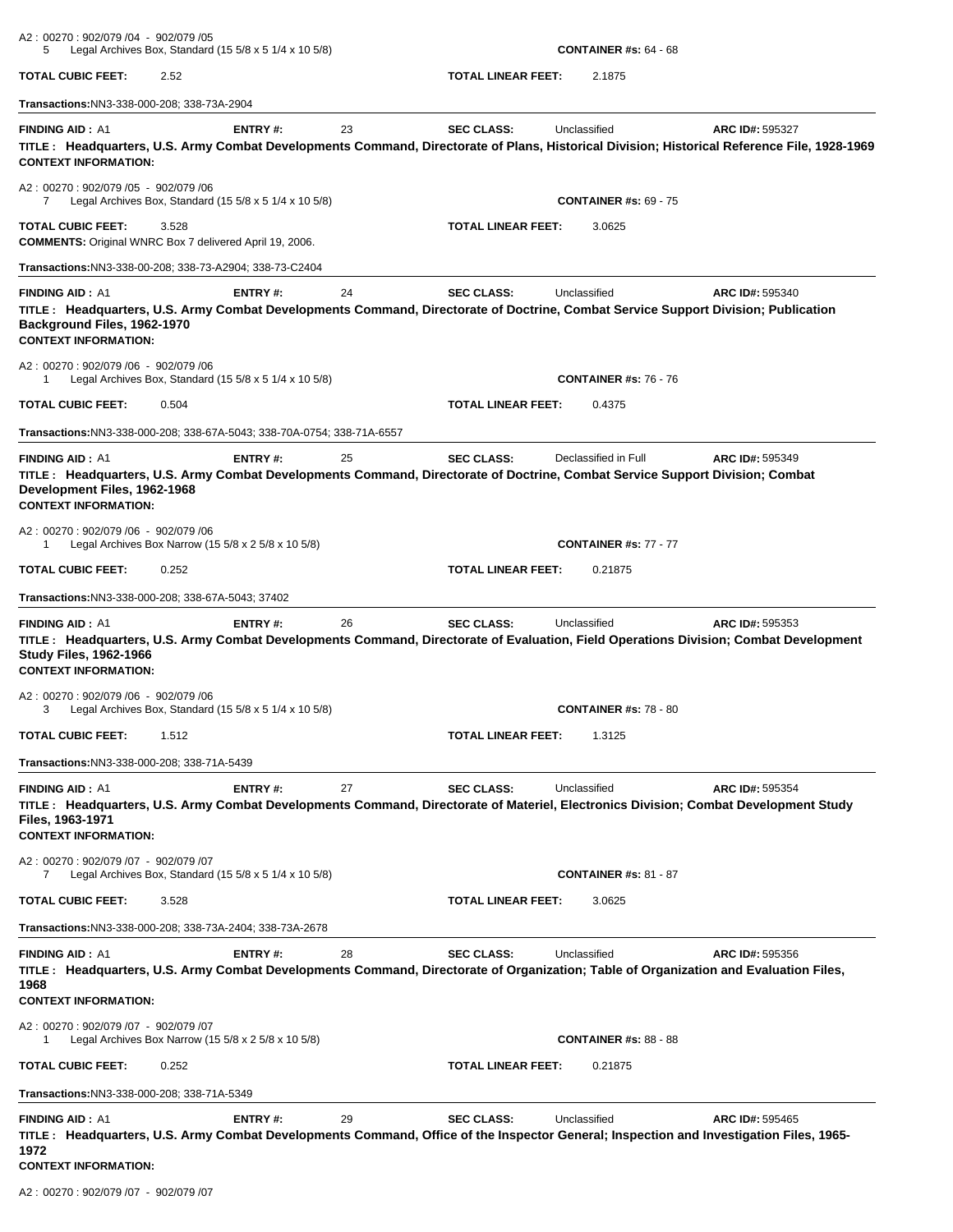| 1<br>Legal Archives Box, Standard (15 $5/8 \times 5$ 1/4 $\times$ 10 $5/8$ )                                                                                                                          |                |    |                    | <b>CONTAINER #s: 89 - 89</b>   |                        |
|-------------------------------------------------------------------------------------------------------------------------------------------------------------------------------------------------------|----------------|----|--------------------|--------------------------------|------------------------|
| A2: 00270: 902/080 /01 - 902/080 /01<br>FRC Carton, Standard (15 x 12.25 x 10 1/8)<br>1                                                                                                               |                |    |                    | <b>CONTAINER #s: 96 - 96</b>   |                        |
| 6<br>Legal Archives Box, Standard $(15\,5/8 \times 5\,1/4 \times 10\,5/8)$                                                                                                                            |                |    |                    | <b>CONTAINER #s: 90 - 95</b>   |                        |
| <b>TOTAL CUBIC FEET:</b><br>4.605                                                                                                                                                                     |                |    | TOTAL LINEAR FEET: | 4.0833333                      |                        |
| Transactions:NN3-338-000-208; 338-71A-5349; 338-73A-2404; 338-73A-2678                                                                                                                                |                |    |                    |                                |                        |
| <b>FINDING AID: A1</b><br>TITLE: Headquarters, U.S. Army Combat Developments Command, Information Office; Subject Files 1962 1966<br><b>CONTEXT INFORMATION:</b>                                      | <b>ENTRY#:</b> | 30 | <b>SEC CLASS:</b>  | Declassified in Full           | ARC ID#: 595469        |
| A2: 00270: 902/080 /01 - 902/080 /02<br>Legal Archives Box, Standard (15 5/8 x 5 1/4 x 10 5/8)<br>7                                                                                                   |                |    |                    | <b>CONTAINER #s: 89 - 95</b>   |                        |
| FRC Carton, Standard (15 x 12.25 x 10 1/8)<br>1                                                                                                                                                       |                |    |                    | <b>CONTAINER #s: 97 - 97</b>   |                        |
| TOTAL CUBIC FEET:<br>4.605                                                                                                                                                                            |                |    | TOTAL LINEAR FEET: | 4.0833333                      |                        |
| <b>Transactions: NN3-338-000-208; 338-68A-4609; NND 37402</b>                                                                                                                                         |                |    |                    |                                |                        |
| <b>FINDING AID: A1</b><br>TITLE: Headquarters, U.S. Army Combat Developments Command, Institute of Combined Arms and Support; Publication Record Set, 1965-1967<br><b>CONTEXT INFORMATION:</b>        | ENTRY#:        | 31 | <b>SEC CLASS:</b>  | Unclassified                   | <b>ARC ID#: 595482</b> |
| A2: 00270: 902/080 /02 - 902/080 /02<br>Legal Archives Box Narrow (15 5/8 x 2 5/8 x 10 5/8)                                                                                                           |                |    |                    | <b>CONTAINER #s: 98 - 98</b>   |                        |
| TOTAL CUBIC FEET:<br>0.252                                                                                                                                                                            |                |    | TOTAL LINEAR FEET: | 0.21875                        |                        |
| Transactions: NN3-338-000-208; 338-71A-0390                                                                                                                                                           |                |    |                    |                                |                        |
| <b>FINDING AID: A1</b><br>TITLE: Headquarters, U.S. Army Combat Developments Command, Institute of Land Combat; Publication Record Set 1967 1973<br><b>CONTEXT INFORMATION:</b>                       | ENTRY#:        | 32 | <b>SEC CLASS:</b>  | Unclassified                   | ARC ID#: 595497        |
| A2: 00270: 902/080 /02 - 902/080 /02<br>Legal Archives Box, Standard $(15\ 5/8 \times 5\ 1/4 \times 10\ 5/8)$<br>2                                                                                    |                |    |                    | <b>CONTAINER #s: 99 - 100</b>  |                        |
| TOTAL CUBIC FEET:<br>1.008                                                                                                                                                                            |                |    | TOTAL LINEAR FEET: | 0.875                          |                        |
| Transactions:NN3-338-000-208; 338-70A-0754; 338-71A-5349; 338-73A-2678                                                                                                                                |                |    |                    |                                |                        |
| <b>FINDING AID: A1</b><br>TITLE: Headquarters, U.S. Army Combat Developments Command, Institute of Land Combat; General Administration Records, 1967-1972<br><b>CONTEXT INFORMATION:</b>              | <b>ENTRY#:</b> | 33 | <b>SEC CLASS:</b>  | Unclassified                   | ARC ID#: 595499        |
| A2: 00270: 902/080 /02 - 902/080 /02<br>Legal Archives Box, Standard $(15\ 5/8 \times 5\ 1/4 \times 10\ 5/8)$                                                                                         |                |    |                    | <b>CONTAINER #s: 101 - 101</b> |                        |
| <b>TOTAL CUBIC FEET:</b><br>0.504                                                                                                                                                                     |                |    | TOTAL LINEAR FEET: | 0.4375                         |                        |
| Transactions:NN3-338-000-208; 338-73A-2678; 338-73A-2678                                                                                                                                              |                |    |                    |                                |                        |
| <b>FINDING AID: A1</b><br>TITLE: Headquarters, U.S. Army Combat Developments Command, Institute of Land Combat; General Annual Historical Summary Files, 1966-<br>1969<br><b>CONTEXT INFORMATION:</b> | <b>ENTRY#:</b> | 34 | <b>SEC CLASS:</b>  | Unclassified                   | ARC ID#: 595502        |
| A2: 00270: 902/080 /02 - 902/080 /02<br>Legal Archives Box, Standard $(15\ 5/8 \times 5\ 1/4 \times 10\ 5/8)$<br>1                                                                                    |                |    |                    | <b>CONTAINER #s: 102 - 102</b> |                        |
| TOTAL CUBIC FEET:<br>0.504                                                                                                                                                                            |                |    | TOTAL LINEAR FEET: | 0.4375                         |                        |
| Transactions:NN3-338-000-208; 338-71A-0223; 338-73A-2678                                                                                                                                              |                |    |                    |                                |                        |
| <b>FINDING AID: A1</b><br>TITLE : Headquarters, U.S. Army Combat Developments Command, Concepts and Force Design Group; Individual Military Award Files, 1972-<br>1973<br><b>CONTEXT INFORMATION:</b> | <b>ENTRY#:</b> | 35 | <b>SEC CLASS:</b>  | Unclassified                   | ARC ID#: 595505        |
| A2: 00270: 902/080 /02 - 902/080 /02<br>Legal Archives Box, Standard $(15\ 5/8 \times 5\ 1/4 \times 10\ 5/8)$<br>1                                                                                    |                |    |                    | <b>CONTAINER #s: 103 - 103</b> |                        |
| <b>TOTAL CUBIC FEET:</b><br>0.504                                                                                                                                                                     |                |    | TOTAL LINEAR FEET: | 0.4375                         |                        |
| Transactions:NN3-338-000-208; 338-73A-2678                                                                                                                                                            |                |    |                    |                                |                        |
| <b>FINDING AID: A1</b>                                                                                                                                                                                | ENTRY#:        | 36 | <b>SEC CLASS:</b>  | Unclassified                   | ARC ID#: 595549        |
| TITLE: Headquarters, U.S. Army Combat Developments Command, Institute of Nuclear Studies; Publications Record Set, 1966-1972<br><b>CONTEXT INFORMATION:</b>                                           |                |    |                    |                                |                        |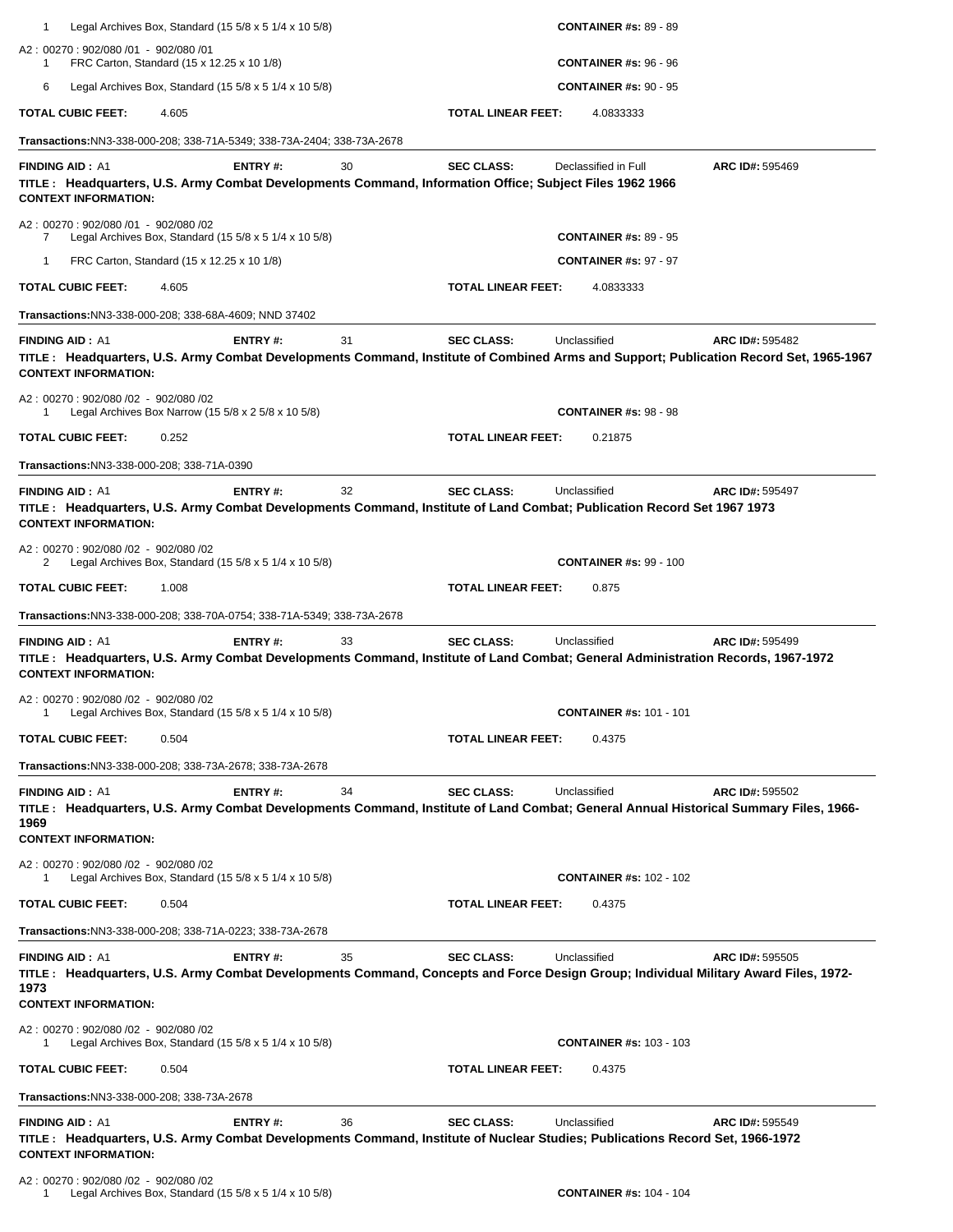| <b>TOTAL CUBIC FEET:</b>                                                                              | 0.504                                                                                                                                                                                                      |    | TOTAL LINEAR FEET:        | 0.4375                         |                 |
|-------------------------------------------------------------------------------------------------------|------------------------------------------------------------------------------------------------------------------------------------------------------------------------------------------------------------|----|---------------------------|--------------------------------|-----------------|
|                                                                                                       | <b>Transactions:</b> NN3-338-000-208; 338-69A-4776; 338-73A-3288; 338-71A-0389                                                                                                                             |    |                           |                                |                 |
| <b>FINDING AID: A1</b><br><b>CONTEXT INFORMATION:</b>                                                 | ENTRY#:<br>TITLE: Headquarters, U.S. Army Combat Developments Command, Institute of Systems Analysis; Publications Record Set, 1967-1968                                                                   | 37 | <b>SEC CLASS:</b>         | Unclassified                   | ARC ID#: 595564 |
| A2: 00270: 902/080 /03 - 902/080 /03<br>1                                                             | Legal Archives Box Narrow (15 5/8 x 2 5/8 x 10 5/8)                                                                                                                                                        |    |                           | <b>CONTAINER #s: 106 - 106</b> |                 |
| <b>TOTAL CUBIC FEET:</b>                                                                              | 0.252                                                                                                                                                                                                      |    | TOTAL LINEAR FEET:        | 0.21875                        |                 |
| Transactions: NN3-338-000-208; 338-71A-6557                                                           |                                                                                                                                                                                                            |    |                           |                                |                 |
| <b>FINDING AID: A1</b><br><b>CONTEXT INFORMATION:</b>                                                 | ENTRY#:<br>TITLE: Headquarters, U.S. Army Combat Developments Command, U.S. Army Combat Service Support Group, Office of the Program and<br><b>Budget Director; Organization Planning Files, 1965-1966</b> | 39 | <b>SEC CLASS:</b>         | Unclassified                   | ARC ID#: 595566 |
| A2: 00270: 902/080 /03 - 902/080 /03<br>1                                                             | Legal Archives Box, Standard (15 5/8 x 5 1/4 x 10 5/8)                                                                                                                                                     |    |                           | <b>CONTAINER #s: 108 - 108</b> |                 |
| -1                                                                                                    | Legal Archives Box Narrow (15 $5/8 \times 2$ 5/8 $\times$ 10 5/8)                                                                                                                                          |    |                           | <b>CONTAINER #s: 107 - 107</b> |                 |
| <b>TOTAL CUBIC FEET:</b>                                                                              | 0.756                                                                                                                                                                                                      |    | <b>TOTAL LINEAR FEET:</b> | 0.65625                        |                 |
|                                                                                                       | Transactions:NN3-338-000-208; 338-69A-0589; 338-71A-0151; 338-69A-0589                                                                                                                                     |    |                           |                                |                 |
| <b>FINDING AID: A1</b><br><b>CONTEXT INFORMATION:</b>                                                 | ENTRY#:<br>TITLE: Headquarters, U.S. Army Combat Developments Command, U.S. Army Combat Developments Command Personnel and Logistics<br>Systems Group; Publication Record Set, 1968-1972                   | 40 | <b>SEC CLASS:</b>         | Unclassified                   | ARC ID#: 595572 |
| A2: 00270: 902/080 /03 - 902/080 /03<br>1                                                             | Legal Archives Box Narrow (15 5/8 x 2 5/8 x 10 5/8)                                                                                                                                                        |    |                           | <b>CONTAINER #s: 109 - 109</b> |                 |
| <b>TOTAL CUBIC FEET:</b>                                                                              | 0.252                                                                                                                                                                                                      |    | TOTAL LINEAR FEET:        | 0.21875                        |                 |
|                                                                                                       | Transactions:NN3-338-000-208; 338-70A-0723; 338-71A-0460; 338-74A-0761; 338-72A-0963; 338-73A-3229                                                                                                         |    |                           |                                |                 |
| <b>FINDING AID: A1</b><br><b>CONTEXT INFORMATION:</b>                                                 | ENTRY#:<br>TITLE: Headquarters, U.S. Army Combat Developments Command, U.S. Army Combat Service Support Group, U.S. Army Adjutant General's<br>Combat Developments Agency; General Orders, 1963-1967       | 41 | <b>SEC CLASS:</b>         | Unclassified                   | ARC ID#: 595579 |
| A2: 00270: 902/080 /03 - 902/080 /03<br>1                                                             | Legal Archives Box Narrow (15 5/8 x 2 5/8 x 10 5/8)                                                                                                                                                        |    |                           | <b>CONTAINER #s: 110 - 110</b> |                 |
| <b>TOTAL CUBIC FEET:</b>                                                                              | 0.252                                                                                                                                                                                                      |    | TOTAL LINEAR FEET:        | 0.21875                        |                 |
|                                                                                                       | <b>Transactions:NN3-338-000-208; 338-69A-0477; 338-70A-0662</b>                                                                                                                                            |    |                           |                                |                 |
| <b>FINDING AID: A1</b><br><b>CONTEXT INFORMATION:</b>                                                 | ENTRY#:<br>TITLE: Headquarters, U.S. Army Combat Developments Command, U.S. Army Combat Service Support Group, U.S. Personnel and<br><b>Administrative Servies Agency; General Orders, 1967-1971</b>       | 42 | <b>SEC CLASS:</b>         | Unclassified                   | ARC ID#: 595581 |
| A2: 00270: 902/080 /03 - 902/080 /03<br>1                                                             | Legal Archives Box Narrow (15 5/8 x 2 5/8 x 10 5/8)                                                                                                                                                        |    |                           | <b>CONTAINER #s: 111 - 111</b> |                 |
| <b>TOTAL CUBIC FEET:</b>                                                                              | 0.252                                                                                                                                                                                                      |    | TOTAL LINEAR FEET:        | 0.21875                        |                 |
| Related Record Entry: UDWW 30A;                                                                       | Transactions:NN3-338-000-208; 338-70A-0662; 338-71A-0399; 338-73A-4219; 338-74-0722; NN3-338-00-085; 74-0722                                                                                               |    |                           |                                |                 |
| <b>FINDING AID: A1</b><br>Doctrinal Media Formulation Files, 1964-1967<br><b>CONTEXT INFORMATION:</b> | ENTRY#:<br>TITLE: Headquarters, U.S. Army Combat Developments Command, U.S. Army Combat Service Support Group, U.S. Army Chaplain Agency;                                                                  | 43 | <b>SEC CLASS:</b>         | Unclassified                   | ARC ID#: 595583 |
| A2: 00270: 902/080 /03 - 902/080 /03                                                                  | Legal Archives Box Narrow (15 5/8 x 2 5/8 x 10 5/8)                                                                                                                                                        |    |                           | <b>CONTAINER #s: 112 - 112</b> |                 |
| <b>TOTAL CUBIC FEET:</b>                                                                              | 0.252                                                                                                                                                                                                      |    | <b>TOTAL LINEAR FEET:</b> | 0.21875                        |                 |
| Transactions: NN3-338-000-208; 338-71A-0460                                                           |                                                                                                                                                                                                            |    |                           |                                |                 |
| <b>FINDING AID: A1</b><br><b>Publication Record Set, 1964-1966</b><br><b>CONTEXT INFORMATION:</b>     | ENTRY#:<br>TITLE: Headquarters, U.S. Army Combat Developments Command, U.S. Army Combat Service Support Group, U.S. Army Finance Agency;                                                                   | 44 | <b>SEC CLASS:</b>         | Unclassified                   | ARC ID#: 595584 |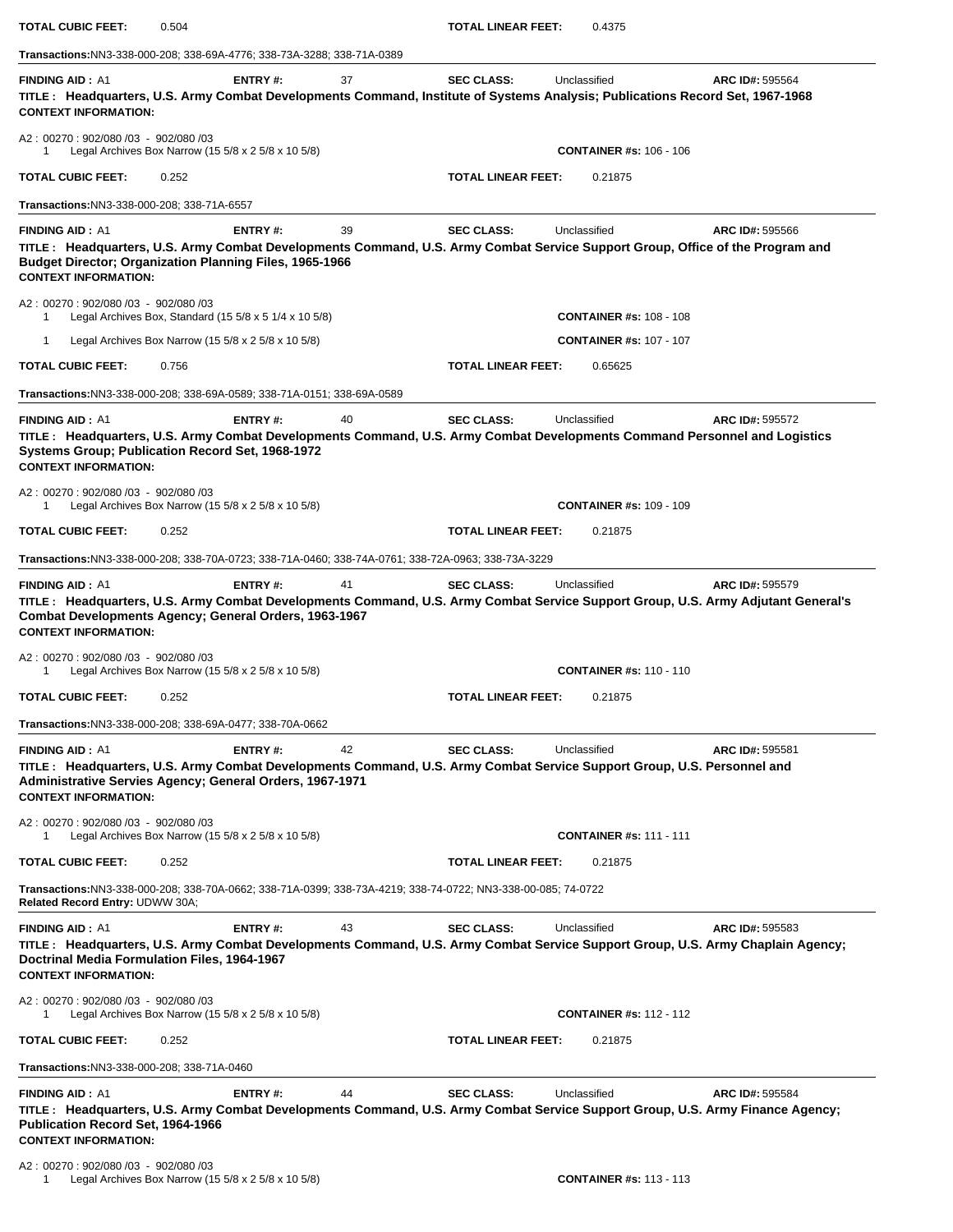| <b>TOTAL CUBIC FEET:</b>                                                                                                                                                                                                                                             | 0.252 |                                                                         |      | TOTAL LINEAR FEET:        | 0.21875      |                                  |                                                                                                                                                      |
|----------------------------------------------------------------------------------------------------------------------------------------------------------------------------------------------------------------------------------------------------------------------|-------|-------------------------------------------------------------------------|------|---------------------------|--------------|----------------------------------|------------------------------------------------------------------------------------------------------------------------------------------------------|
| Transactions:NN3-338-000-208; 338-69A-4777; 338-70A-0662                                                                                                                                                                                                             |       |                                                                         |      |                           |              |                                  |                                                                                                                                                      |
| <b>FINDING AID: A1</b><br>TITLE: Headquarters, U.S. Army Combat Developments Command, U.S. Army Combat Developments Command Personnel and Logistics<br>Systems Group, U.S. Army Military Police Agency; Subject Files, 1967-1971<br><b>CONTEXT INFORMATION:</b>      |       | ENTRY#:                                                                 | 45   | <b>SEC CLASS:</b>         | Unclassified |                                  | ARC ID#: 595585                                                                                                                                      |
| A2: 00270: 902/080 /03 - 902/080 /03<br>2                                                                                                                                                                                                                            |       | Legal Archives Box, Standard (15 $5/8 \times 5$ 1/4 $\times$ 10 $5/8$ ) |      |                           |              | <b>CONTAINER #s: 114 - 115</b>   |                                                                                                                                                      |
| <b>TOTAL CUBIC FEET:</b>                                                                                                                                                                                                                                             | 1.008 |                                                                         |      | <b>TOTAL LINEAR FEET:</b> | 0.875        |                                  |                                                                                                                                                      |
| Transactions: NN3-338-000-208; 338-75-1586; 338-75-1586                                                                                                                                                                                                              |       |                                                                         |      |                           |              |                                  |                                                                                                                                                      |
| <b>FINDING AID: A1</b><br>TITLE: Headquarters, U.S. Army Combat Developments Command, U.S. Army Combat Developments Command Personnel and Logistics<br>Systems Group, U.S. Army Supply Agency; Subject Files, 1968-1973<br><b>CONTEXT INFORMATION:</b>               |       | ENTRY#:                                                                 | 46   | <b>SEC CLASS:</b>         | Unclassified |                                  | ARC ID#: 595592                                                                                                                                      |
| A2: 00270: 902/080 /03 - 902/080 /03<br>1                                                                                                                                                                                                                            |       | Legal Archives Box Narrow (15 $5/8 \times 2$ 5/8 $\times$ 10 5/8)       |      |                           |              | <b>CONTAINER #s: 116 - 116</b>   |                                                                                                                                                      |
| <b>TOTAL CUBIC FEET:</b>                                                                                                                                                                                                                                             | 0.252 |                                                                         |      | <b>TOTAL LINEAR FEET:</b> | 0.21875      |                                  |                                                                                                                                                      |
| Transactions:NN3-338-000-208; 338-72A-0963; 338-70A-0723; 338-71A-0460; 338-73A-3229                                                                                                                                                                                 |       |                                                                         |      |                           |              |                                  |                                                                                                                                                      |
| <b>FINDING AID: A1</b><br>TITLE: Headquarters, U.S. Army Combat Developments Command, U.S. Army Combat Service Support Group, U.S. Army Transportation<br>Agency; Management Files, 1969-1971<br><b>CONTEXT INFORMATION:</b><br>A2: 00270: 902/080 /03 - 902/080 /03 |       | ENTRY#:                                                                 | 47   | <b>SEC CLASS:</b>         | Unclassified |                                  | ARC ID#: 595595                                                                                                                                      |
| 1                                                                                                                                                                                                                                                                    |       | Legal Archives Box, Standard (15 $5/8 \times 5$ 1/4 $\times$ 10 $5/8$ ) |      |                           |              | <b>CONTAINER #s: 117 - 117</b>   |                                                                                                                                                      |
| <b>TOTAL CUBIC FEET:</b>                                                                                                                                                                                                                                             | 0.504 |                                                                         |      | <b>TOTAL LINEAR FEET:</b> | 0.4375       |                                  |                                                                                                                                                      |
| Transactions:NN3-338-000-208; 338-73A-3602; 338-74-0759; 338-70A-0664; 338-71A-0414; 338-72A-1005                                                                                                                                                                    |       |                                                                         |      |                           |              |                                  |                                                                                                                                                      |
| TITLE: Headquarters, U.S. Army Combat Developments Command, U.S. Army Combat Service Support Group, U.S. Army Transportation<br>Agency; Publication Record Set, 1966-1972<br><b>CONTEXT INFORMATION:</b><br>A2: 00270: 902/080 /03 - 902/080 /03<br>1                |       | Legal Archives Box, Standard (15 5/8 x 5 1/4 x 10 5/8)                  |      |                           |              | <b>CONTAINER #s: 118 - 118</b>   |                                                                                                                                                      |
| <b>TOTAL CUBIC FEET:</b>                                                                                                                                                                                                                                             | 0.504 |                                                                         |      | <b>TOTAL LINEAR FEET:</b> | 0.4375       |                                  |                                                                                                                                                      |
| Transactions:NN3-338-000-208; 338-73A-3602; 338-74-0759; 338-70A-0664; 338-71A-0414; 338-72A-1005                                                                                                                                                                    |       |                                                                         |      |                           |              |                                  |                                                                                                                                                      |
| <b>FINDING AID: A1</b><br>TITLE: Headquarters, U.S. Army Combat Developments Command, U.S. Army Combat Support Group; Subject Files, 1971-1973<br><b>CONTEXT INFORMATION:</b>                                                                                        |       | <b>ENTRY#:</b>                                                          | 48-A | <b>SEC CLASS:</b>         | Unclassified |                                  | <b>ARC ID#: 595898</b>                                                                                                                               |
| A2: 00270: 902/080 /04 - 902/080 /04<br>2                                                                                                                                                                                                                            |       | Legal Archives Box, Standard (15 $5/8 \times 5$ 1/4 $\times$ 10 $5/8$ ) |      |                           |              | <b>CONTAINER #s: 118A - 118B</b> |                                                                                                                                                      |
| <b>TOTAL CUBIC FEET:</b>                                                                                                                                                                                                                                             | 1.008 |                                                                         |      | <b>TOTAL LINEAR FEET:</b> | 0.875        |                                  |                                                                                                                                                      |
| <b>Transactions:NN3-338-000-208</b>                                                                                                                                                                                                                                  |       |                                                                         |      |                           |              |                                  |                                                                                                                                                      |
| <b>FINDING AID: A1</b><br><b>CONTEXT INFORMATION:</b>                                                                                                                                                                                                                |       | <b>ENTRY#:</b>                                                          | 49   | <b>SEC CLASS:</b>         | Unclassified |                                  | ARC ID#: 595602<br>TITLE: Headquarters, U.S. Army Combat Developments Command, U.S. Army Combat Systems Group; Publication Record Set, 1969-1973     |
| A2: 00270: 902/080 /04 - 902/080 /04<br>1                                                                                                                                                                                                                            |       | Legal Archives Box Narrow (15 $5/8 \times 2$ 5/8 $\times$ 10 5/8)       |      |                           |              | <b>CONTAINER #s: 119 - 119</b>   |                                                                                                                                                      |
| <b>TOTAL CUBIC FEET:</b>                                                                                                                                                                                                                                             | 0.252 |                                                                         |      | <b>TOTAL LINEAR FEET:</b> | 0.21875      |                                  |                                                                                                                                                      |
| Transactions: NN3-338-000-208; 338-75-0942                                                                                                                                                                                                                           |       |                                                                         |      |                           |              |                                  |                                                                                                                                                      |
| <b>FINDING AID: A1</b><br>Files, 1967-1970<br><b>CONTEXT INFORMATION:</b>                                                                                                                                                                                            |       | <b>ENTRY#:</b>                                                          | 50   | <b>SEC CLASS:</b>         | Unclassified |                                  | ARC ID#: 595612<br>TITLE: Headquarters, U.S. Army Combat Developments Command, U.S. Army Combat Systems Group, U.S. Army Air Defense Agency; Subject |
| A2: 00270: 902/080 /04 - 902/080 /04<br>1                                                                                                                                                                                                                            |       | Legal Archives Box, Standard (15 $5/8 \times 5$ 1/4 $\times$ 10 $5/8$ ) |      |                           |              | <b>CONTAINER #s: 120 - 120</b>   |                                                                                                                                                      |
| <b>TOTAL CUBIC FEET:</b>                                                                                                                                                                                                                                             | 0.504 |                                                                         |      | <b>TOTAL LINEAR FEET:</b> | 0.4375       |                                  |                                                                                                                                                      |
| Transactions:NN3-338-000-208; 338-71A-0389; 338-72A-1011; 338-73A-3288; 338-74-0727                                                                                                                                                                                  |       |                                                                         |      |                           |              |                                  |                                                                                                                                                      |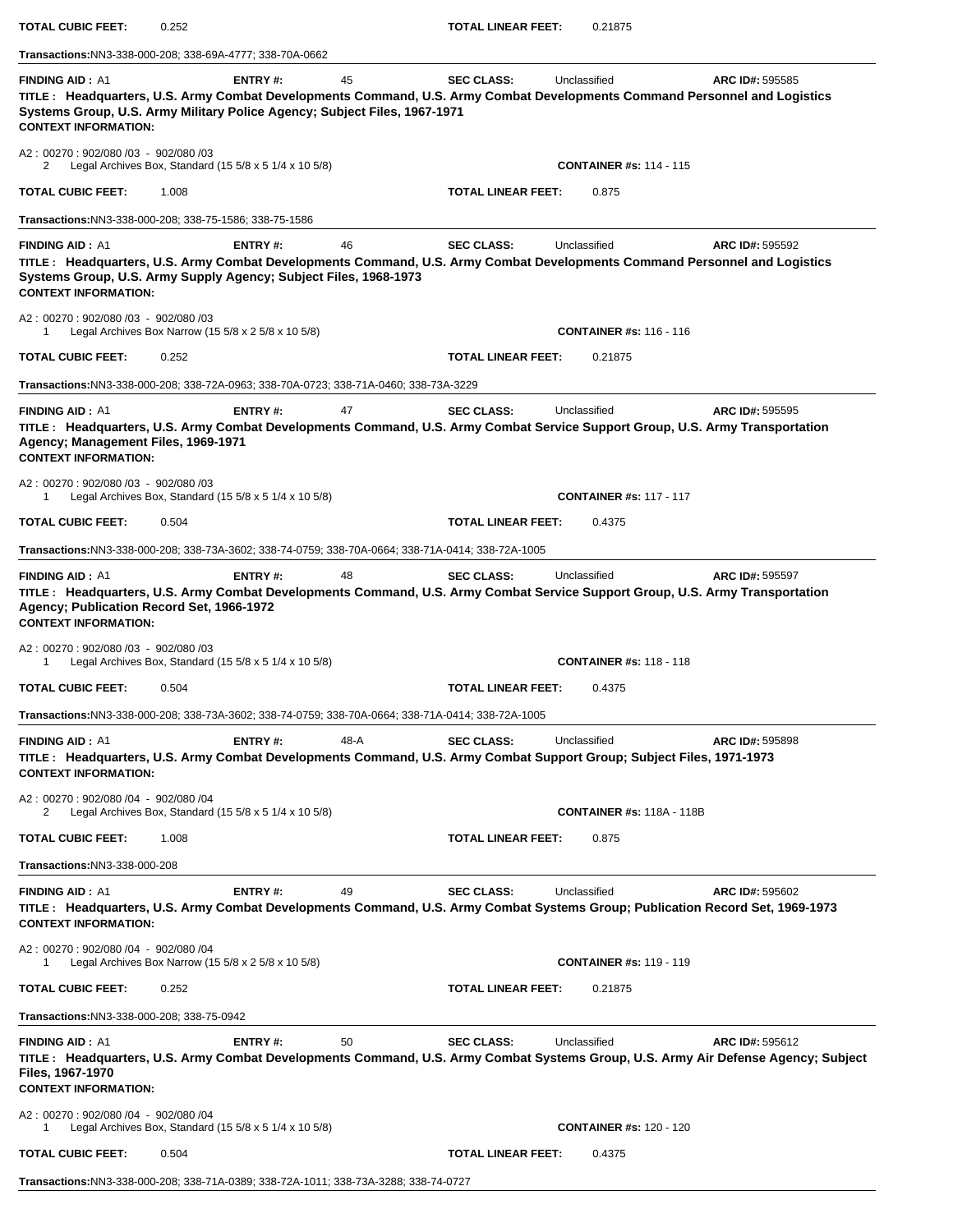| <b>FINDING AID: A1</b><br>TITLE: Headquarters, U.S. Army Combat Developments Command, U.S. Army Combat Systems Group, U.S. Army Armor Agency; Subject Files,<br>1964-1972<br><b>CONTEXT INFORMATION:</b>                             | ENTRY#:                                                               | 51 | <b>SEC CLASS:</b>         | Unclassified                   | ARC ID#: 595630                                                                                                                                       |
|--------------------------------------------------------------------------------------------------------------------------------------------------------------------------------------------------------------------------------------|-----------------------------------------------------------------------|----|---------------------------|--------------------------------|-------------------------------------------------------------------------------------------------------------------------------------------------------|
| A2: 00270: 902/080 /04 - 902/080 /04<br>2                                                                                                                                                                                            | Legal Archives Box, Standard $(15\ 5/8 \times 5\ 1/4 \times 10\ 5/8)$ |    |                           | <b>CONTAINER #s: 121 - 122</b> |                                                                                                                                                       |
| TOTAL CUBIC FEET:<br>1.008                                                                                                                                                                                                           |                                                                       |    | <b>TOTAL LINEAR FEET:</b> | 0.875                          |                                                                                                                                                       |
| Transactions:NN3-338-000-208; 338-69A-0560; 338-70A-0845; 338-71A-6507; 338-72A-5747; 338-73A-5449                                                                                                                                   |                                                                       |    |                           |                                |                                                                                                                                                       |
| <b>FINDING AID: A1</b><br>TITLE: Headquarters, U.S. Army Combat Developments Command, U.S. Army Combat Systems Group, U.S. Army Artillery Agency; Publication<br>Record Set, 1966-1973<br><b>CONTEXT INFORMATION:</b>                | ENTRY#:                                                               | 52 | <b>SEC CLASS:</b>         | Unclassified                   | ARC ID#: 595639                                                                                                                                       |
| A2: 00270: 902/080 /04 - 902/080 /04<br>1                                                                                                                                                                                            | Legal Archives Box Narrow (15 5/8 x 2 5/8 x 10 5/8)                   |    |                           | <b>CONTAINER #s: 123 - 123</b> |                                                                                                                                                       |
| TOTAL CUBIC FEET:<br>0.252                                                                                                                                                                                                           |                                                                       |    | <b>TOTAL LINEAR FEET:</b> | 0.21875                        |                                                                                                                                                       |
| Transactions:NN3-338-000-208; 338-70A-0633; 338-71A-0430; 338-72A-0973; 338-73A-3226; 338-75-0744                                                                                                                                    |                                                                       |    |                           |                                |                                                                                                                                                       |
| <b>FINDING AID: A1</b><br>TITLE: Headquarters, U.S. Army Combat Developments Command, U.S. Army Combat Systems Group, U.S. Army Aviation Agency; Publication<br>Record Set, 1969-1973<br><b>CONTEXT INFORMATION:</b>                 | <b>ENTRY#:</b>                                                        | 53 | <b>SEC CLASS:</b>         | Unclassified                   | ARC ID#: 595646                                                                                                                                       |
| A2: 00270: 902/080 /04 - 902/080 /04                                                                                                                                                                                                 | Legal Archives Box Narrow (15 5/8 x 2 5/8 x 10 5/8)                   |    |                           | <b>CONTAINER #s: 124 - 124</b> |                                                                                                                                                       |
| TOTAL CUBIC FEET:<br>0.252                                                                                                                                                                                                           |                                                                       |    | <b>TOTAL LINEAR FEET:</b> | 0.21875                        |                                                                                                                                                       |
| Transactions:NN3-338-000-208; 338-71A-0098; 338-73A-0072; 338-73A-3374; 338-74-0783; 338-74-0759                                                                                                                                     |                                                                       |    |                           |                                |                                                                                                                                                       |
| <b>FINDING AID: A1</b><br>TITLE: Headquarters, U.S. Army Combat Developments Command, U.S. Army Combat Systems Group, U.S. Army Chemical-Biological-<br>Radiological Agency; Subject Files, 1967-1972<br><b>CONTEXT INFORMATION:</b> | ENTRY#:                                                               | 54 | <b>SEC CLASS:</b>         | Unclassified                   | <b>ARC ID#: 595698</b>                                                                                                                                |
| A2: 00270: 902/080 /04 - 902/080 /04<br>1                                                                                                                                                                                            | Legal Archives Box Narrow (15 5/8 x 2 5/8 x 10 5/8)                   |    |                           | <b>CONTAINER #s: 125 - 125</b> |                                                                                                                                                       |
| <b>TOTAL CUBIC FEET:</b><br>0.252                                                                                                                                                                                                    |                                                                       |    | <b>TOTAL LINEAR FEET:</b> | 0.21875                        |                                                                                                                                                       |
| Transactions:NN3-338-000-208; 338-71A-0491; 338-72A-1094; 338-73A-5398                                                                                                                                                               |                                                                       |    |                           |                                |                                                                                                                                                       |
| <b>FINDING AID: A1</b><br>Record Set, 1968-1971<br><b>CONTEXT INFORMATION:</b>                                                                                                                                                       | ENTRY#:                                                               | 55 | <b>SEC CLASS:</b>         | Unclassified                   | ARC ID#: 595714<br>TITLE: Headquarters, U.S. Army Combat Developments Command, U.S. Army Combat Systems Group, U.S. Army Engineer Agency; Publication |
| A2: 00270: 902/080 /04 - 902/080 /04<br>1                                                                                                                                                                                            | Legal Archives Box Narrow (15 5/8 x 2 5/8 x 10 5/8)                   |    |                           | <b>CONTAINER #s: 126 - 126</b> |                                                                                                                                                       |
| TOTAL CUBIC FEET:<br>0.252                                                                                                                                                                                                           |                                                                       |    | <b>TOTAL LINEAR FEET:</b> | 0.21875                        |                                                                                                                                                       |
| Transactions:NN3-338-000-208; 338-70A-0745; 338-71A-6557; 338-73A-1029                                                                                                                                                               |                                                                       |    |                           |                                |                                                                                                                                                       |
| <b>FINDING AID: A1</b><br>TITLE: Headquarters, U.S. Army Combat Developments Command, U.S. Army Combat Systems Group, U.S. Army Infantry Agency; Subject<br>Files, 1963-1971<br><b>CONTEXT INFORMATION:</b>                          | ENTRY#:                                                               | 56 | <b>SEC CLASS:</b>         | Unclassified                   | <b>ARC ID#: 595730</b>                                                                                                                                |
| A2: 00270: 902/080 /04 - 902/080 /04                                                                                                                                                                                                 | Legal Archives Box Narrow (15 5/8 x 2 5/8 x 10 5/8)                   |    |                           | <b>CONTAINER #s: 127 - 127</b> |                                                                                                                                                       |
| TOTAL CUBIC FEET:<br>0.252                                                                                                                                                                                                           |                                                                       |    | <b>TOTAL LINEAR FEET:</b> | 0.21875                        |                                                                                                                                                       |
| Transactions:NN3-338-000-208; 338-68A-6529; 338-70A-0399; 338-71A-0140; 338-75-1400                                                                                                                                                  |                                                                       |    |                           |                                |                                                                                                                                                       |
| <b>FINDING AID: A1</b><br>TITLE: Headquarters, U.S. Army Combat Developments Command, U.S. Army Combat Systems Group, U.S. Army Intelligence Agency;<br>Publication Record Set, 1966-1970<br><b>CONTEXT INFORMATION:</b>             | <b>ENTRY#:</b>                                                        | 57 | <b>SEC CLASS:</b>         | Unclassified                   | ARC ID#: 595757                                                                                                                                       |
| A2: 00270: 902/080 /04 - 902/080 /04<br>1                                                                                                                                                                                            | Legal Archives Box Narrow (15 5/8 x 2 5/8 x 10 5/8)                   |    |                           | <b>CONTAINER #s: 128 - 128</b> |                                                                                                                                                       |
| TOTAL CUBIC FEET:<br>0.252                                                                                                                                                                                                           |                                                                       |    | <b>TOTAL LINEAR FEET:</b> | 0.21875                        |                                                                                                                                                       |
| Transactions: NN3-338-000-208; 338-73A-3260                                                                                                                                                                                          |                                                                       |    |                           |                                |                                                                                                                                                       |
| <b>FINDING AID: A1</b>                                                                                                                                                                                                               | <b>ENTRY#:</b>                                                        | 58 | <b>SEC CLASS:</b>         | Unclassified                   | ARC ID#: 595770                                                                                                                                       |

**TITLE : Headquarters, U.S. Army Combat Developments Command, U.S. Army Combat Systems Group, U.S. Army Communications-Electronics**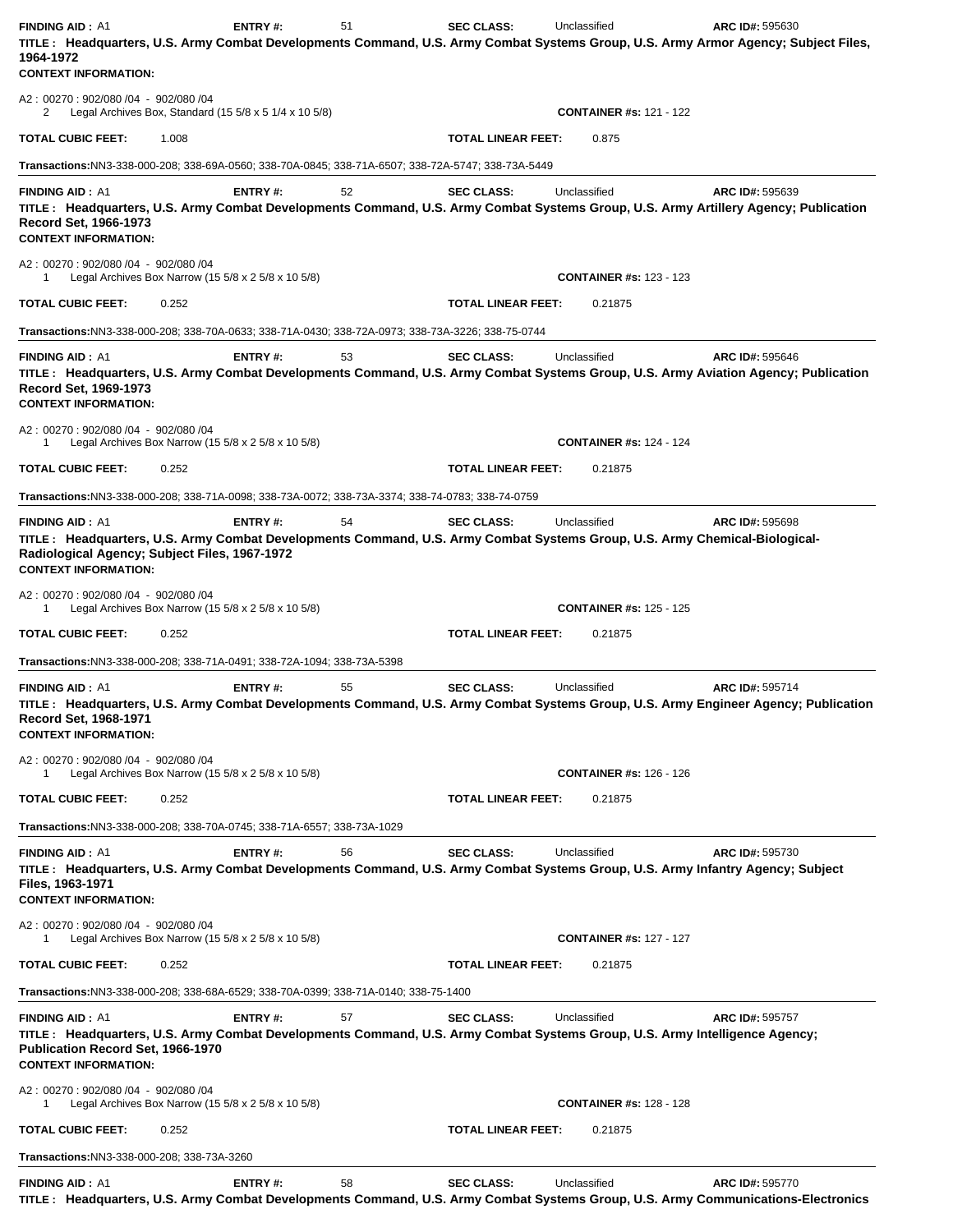| Agency; Publication Record Set, 1964-1966<br><b>CONTEXT INFORMATION:</b>                                                                                                                                                                                                                                         |                |    |                           |                                |                 |
|------------------------------------------------------------------------------------------------------------------------------------------------------------------------------------------------------------------------------------------------------------------------------------------------------------------|----------------|----|---------------------------|--------------------------------|-----------------|
| A2: 00270: 902/080 /05 - 902/080 /05<br>Legal Archives Box Narrow (15 $5/8 \times 2$ 5/8 $\times$ 10 5/8)<br>1                                                                                                                                                                                                   |                |    |                           | <b>CONTAINER #s: 129 - 129</b> |                 |
| <b>TOTAL CUBIC FEET:</b><br>0.252                                                                                                                                                                                                                                                                                |                |    | <b>TOTAL LINEAR FEET:</b> | 0.21875                        |                 |
| <b>Transactions:NN3-338-000-208; 338-69A-0574; 338-70A-0575</b>                                                                                                                                                                                                                                                  |                |    |                           |                                |                 |
| <b>FINDING AID: A1</b><br>TITLE: Headquarters, U.S. Army Combat Developments Command, U.S. Army Combat Developments Command Intelligence Control Systems<br>Group: Subject Files, 1967-1973<br><b>CONTEXT INFORMATION:</b>                                                                                       | ENTRY#:        | 59 | <b>SEC CLASS:</b>         | Unclassified                   | ARC ID#: 595790 |
| A2: 00270: 902/080 /05 - 902/080 /05<br>Legal Archives Box, Standard (15 $5/8 \times 5$ 1/4 $\times$ 10 $5/8$ )<br>5                                                                                                                                                                                             |                |    |                           | <b>CONTAINER #s: 130 - 134</b> |                 |
| TOTAL CUBIC FEET:<br>2.52                                                                                                                                                                                                                                                                                        |                |    | <b>TOTAL LINEAR FEET:</b> | 2.1875                         |                 |
| Transactions:NN3-338-000-208; 338-74-0902                                                                                                                                                                                                                                                                        |                |    |                           |                                |                 |
| <b>FINDING AID: A1</b><br>TITLE: Headquarters, U.S. Army Combat Developments Command, U.S. Army Combat Developments Command Combined Arms Group, U.S.<br>Army Special Warfare Agency; Publication Record Set, 1963-1967<br><b>CONTEXT INFORMATION:</b>                                                           | <b>ENTRY#:</b> | 61 | <b>SEC CLASS:</b>         | Unclassified                   | ARC ID#: 595821 |
| A2: 00270: 902/080 /05 - 902/080 /05<br>Legal Archives Box Narrow (15 5/8 x 2 5/8 x 10 5/8)<br>1                                                                                                                                                                                                                 |                |    |                           | <b>CONTAINER #s: 136 - 136</b> |                 |
| TOTAL CUBIC FEET:<br>0.252                                                                                                                                                                                                                                                                                       |                |    | <b>TOTAL LINEAR FEET:</b> | 0.21875                        |                 |
| Transactions:NN3-338-00-208; 338-70A0800                                                                                                                                                                                                                                                                         |                |    |                           |                                |                 |
| <b>FINDING AID: A1</b><br>TITLE: Headquarters, U.S. Army Combat Developments Command, U.S. Army Special Warfare Combat Developments Agency; Security<br>Information Exchange Files, 1965-1966<br><b>CONTEXT INFORMATION:</b>                                                                                     | ENTRY#:        | 62 | <b>SEC CLASS:</b>         | Declassified in Full           | ARC ID#: 595841 |
| A2: 00270: 902/083 /01 - 902/083 /01<br>Legal Archives Box, Standard (15 $5/8 \times 5$ 1/4 $\times$ 10 $5/8$ )<br>3                                                                                                                                                                                             |                |    |                           | <b>CONTAINER #s: 137 - 139</b> |                 |
| TOTAL CUBIC FEET:<br>1.512                                                                                                                                                                                                                                                                                       |                |    | <b>TOTAL LINEAR FEET:</b> | 1.3125                         |                 |
| Transactions:NN3-338-000-208; 338-68A-4609; NND 37402                                                                                                                                                                                                                                                            |                |    |                           |                                |                 |
| <b>FINDING AID: A1</b><br>TITLE: Headquarters, U.S. Army Combat Developments Command, U.S. Army Combat Developments Experimentation Command, Office of the<br>Assistant Chief of Staff, Comptroller; Organization Planning Files, 1966-1968<br><b>CONTEXT INFORMATION:</b><br>A2: 00270: 902/083/07 - 902/083/07 | <b>ENTRY#:</b> | 63 | <b>SEC CLASS:</b>         | Unclassified                   | ARC ID#: 595872 |
| Legal Archives Box, Standard (15 5/8 x 5 1/4 x 10 5/8)                                                                                                                                                                                                                                                           |                |    |                           | <b>CONTAINER #s: 160 - 160</b> |                 |
| TOTAL CUBIC FEET:<br>0.504                                                                                                                                                                                                                                                                                       |                |    | <b>TOTAL LINEAR FEET:</b> | 0.4375                         |                 |
| Transactions:NN3-338-000-208; 338-70A-0734; 338-71A-0571; 338-72A-5912                                                                                                                                                                                                                                           |                |    |                           |                                |                 |
| <b>FINDING AID: A1</b><br>TITLE: Headquarters, U.S. Army Combat Developments Command, U.S. Army Combat Developments Experimentation Command; Field<br><b>Experiment Control Files, 1963-1965</b><br><b>CONTEXT INFORMATION:</b>                                                                                  | <b>ENTRY#:</b> | 64 | <b>SEC CLASS:</b>         | Declassified in Full           | ARC ID#: 595870 |
| A2: 00270: 902/083 /07 - 902/083 /07<br>Legal Archives Box, Standard (15 $5/8 \times 5$ 1/4 $\times$ 10 $5/8$ )<br>2                                                                                                                                                                                             |                |    |                           | <b>CONTAINER #s: 158 - 159</b> |                 |
| <b>TOTAL CUBIC FEET:</b><br>1.008                                                                                                                                                                                                                                                                                |                |    | <b>TOTAL LINEAR FEET:</b> | 0.875                          |                 |
| <b>Transactions: NN3-338-000-208; 338-68A-4609; NND 37402</b>                                                                                                                                                                                                                                                    |                |    |                           |                                |                 |
| <b>FINDING AID: A1</b><br>TITLE: Headquarters, U.S. Army Combat Developments Command, U.S. Army Combat Developments Experimentation Command; Field<br><b>Experiment Case Files, 1964-1973</b><br><b>CONTEXT INFORMATION:</b>                                                                                     | <b>ENTRY#:</b> | 65 | <b>SEC CLASS:</b>         | Unclassified                   | ARC ID#: 595858 |
| A2: 00270: 902/083 /01 - 902/083 /07<br>FRC Carton, Standard (15 x 12.25 x 10 1/8)<br>18                                                                                                                                                                                                                         |                |    |                           | <b>CONTAINER #s: 140 - 157</b> |                 |
| TOTAL CUBIC FEET:<br>19.386                                                                                                                                                                                                                                                                                      |                |    | <b>TOTAL LINEAR FEET:</b> | 18.375                         |                 |
| Transactions:NN3-338-000-208; 338-78-0920                                                                                                                                                                                                                                                                        |                |    |                           |                                |                 |
| <b>FINDING AID: A1</b><br>TITLE: Headquarters, U.S. Army Combat Developments Command, U.S. Army Combat Developments Experimentation Command, Office of the                                                                                                                                                       | ENTRY#:        | 66 | <b>SEC CLASS:</b>         | Unclassified                   | ARC ID#: 595874 |
| Deputy Chief of Staff, Administration and Logistics, Personnel and Administration Division; Publication Record Set, 1970-1971                                                                                                                                                                                    |                |    |                           |                                |                 |

**CONTEXT INFORMATION:**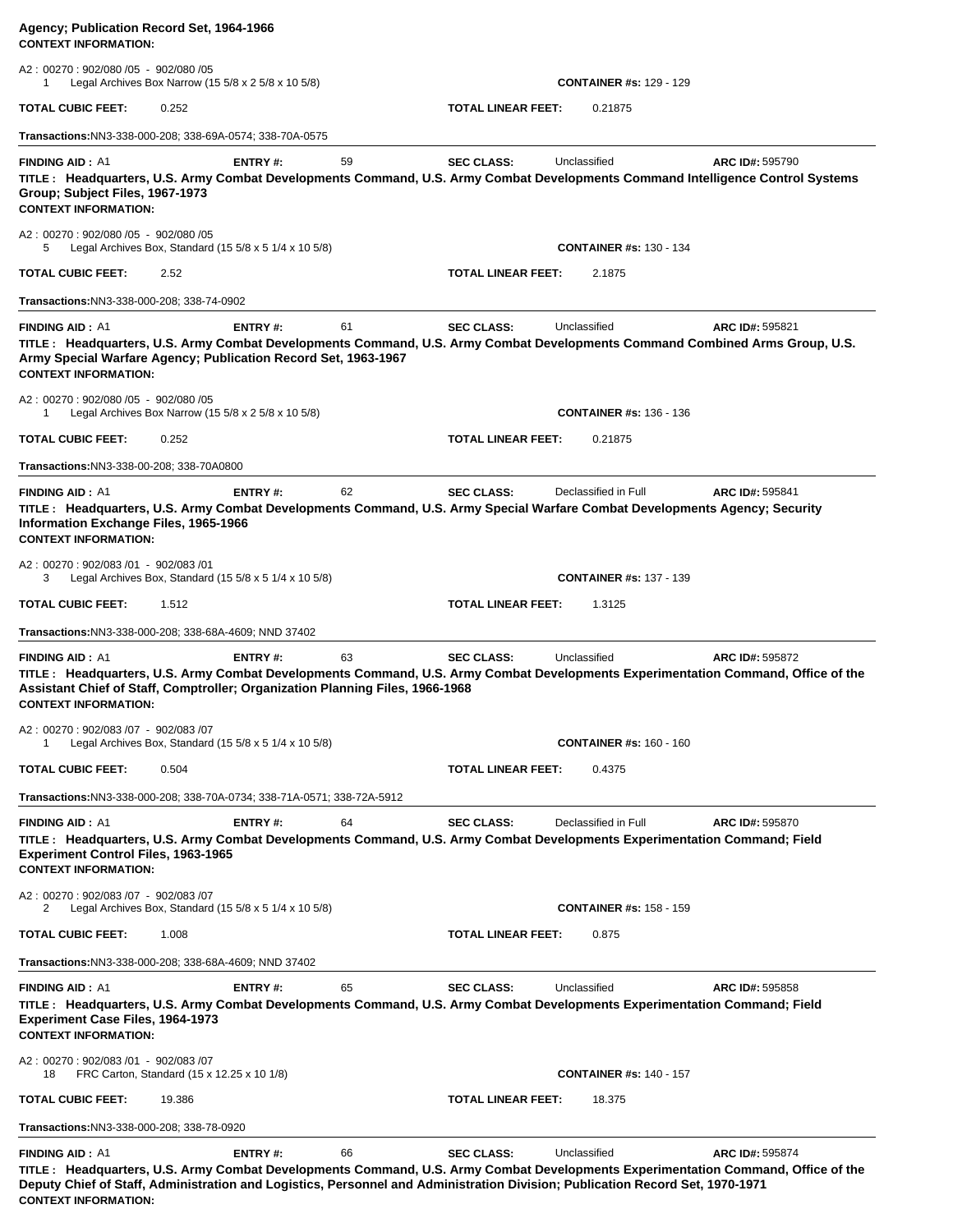| A2: 00270: 902/083 /07 - 902/083 /07<br>1                                                                                                                                                                                             |       | Legal Archives Box, Standard $(15\ 5/8 \times 5\ 1/4 \times 10\ 5/8)$ |        |                           | <b>CONTAINER #s: 161 - 161</b>                                                                                                                |                                                                                                                                                                          |
|---------------------------------------------------------------------------------------------------------------------------------------------------------------------------------------------------------------------------------------|-------|-----------------------------------------------------------------------|--------|---------------------------|-----------------------------------------------------------------------------------------------------------------------------------------------|--------------------------------------------------------------------------------------------------------------------------------------------------------------------------|
| <b>TOTAL CUBIC FEET:</b>                                                                                                                                                                                                              | 0.504 |                                                                       |        | <b>TOTAL LINEAR FEET:</b> | 0.4375                                                                                                                                        |                                                                                                                                                                          |
| Transactions:NN3-338-000-208; 338-70A-0734; 338-71A-0571; 338-72A-5912                                                                                                                                                                |       |                                                                       |        |                           |                                                                                                                                               |                                                                                                                                                                          |
| <b>FINDING AID: A1</b><br>Planning Files 1967 1967<br><b>CONTEXT INFORMATION:</b>                                                                                                                                                     |       | ENTRY#:                                                               | 68     | <b>SEC CLASS:</b>         | Classified<br>TITLE: Combat Development Command (USACDC), Personnel Directorate, Administrative Services Division, Fort Belvoir, Organization | ARC ID#:                                                                                                                                                                 |
| A2: 00631: 049/041 /07 - 049/041 /07<br>FRC Carton, Standard (15 x 12.25 x 10 1/8)<br>1                                                                                                                                               |       |                                                                       |        |                           | <b>CONTAINER #s: 5 - 5</b>                                                                                                                    |                                                                                                                                                                          |
| <b>TOTAL CUBIC FEET:</b><br><b>COMMENTS:</b> Box also labeled 5/9 and 1 of 1. Missing from above location, Jan. 2016.                                                                                                                 | 1.077 |                                                                       |        | TOTAL LINEAR FEET:        | 1.0208333                                                                                                                                     |                                                                                                                                                                          |
| FRC Transfer No. on box: 338-69A-5084                                                                                                                                                                                                 |       |                                                                       |        |                           |                                                                                                                                               |                                                                                                                                                                          |
| <b>Transactions:</b> 338-69C5084; NND 63312                                                                                                                                                                                           |       |                                                                       |        |                           |                                                                                                                                               |                                                                                                                                                                          |
| <b>FINDING AID: A1</b><br>TITLE: Combat Development Study Files 1962 1973<br><b>Administrative Services Division.</b>                                                                                                                 |       | ENTRY#:                                                               | 69     | <b>SEC CLASS:</b>         | Classified                                                                                                                                    | ARC ID#: 7586603<br>CONTEXT INFORMATION: Department of Defense. Department of the Army. U.S. Army Combat Developments Command. Directorate of Personnel.                 |
| A2: 631L7: 077/066 /07 - 077/066 /07<br>2<br>FRC Carton, Standard (15 x 12.25 x 10 1/8)                                                                                                                                               |       |                                                                       |        |                           | CONTAINER #s: $1 - 2$                                                                                                                         |                                                                                                                                                                          |
| A2: 631L7: 077/067 /01 - 077/067 /02<br>5<br>FRC Carton, Standard (15 x 12.25 x 10 1/8)                                                                                                                                               |       |                                                                       |        |                           | CONTAINER #s: $3 - 7$                                                                                                                         |                                                                                                                                                                          |
| <b>TOTAL CUBIC FEET:</b><br><b>COMMENTS:</b> Originally boxes 1-7 and 13-17, not shelved in sequence.                                                                                                                                 | 7.539 |                                                                       |        | <b>TOTAL LINEAR FEET:</b> | 7.145833400000001                                                                                                                             |                                                                                                                                                                          |
| See Notes and Related Record. Entries tabs regarding boxes 13-17, which have been inactivated.                                                                                                                                        |       |                                                                       |        |                           |                                                                                                                                               |                                                                                                                                                                          |
| <b>Transactions:</b> 338-69A-6039; NND 63313; 338-71A-5350<br>Related Record Entry: A1 79;<br>been inactivated under this record entry so as not to double count them.<br>Only FRC Transfer Number 338-69A-6039 applies to boxes 1-7. |       |                                                                       |        |                           |                                                                                                                                               | Notes:Boxes 1 - 7 have been Kyl-Lott certified. Boxes 13-17, which correspond to FRC Transfer Number 338-71A-5350, are accounted for under RG 546 entry A1 79. They have |
| <b>FINDING AID: A1</b><br>TITLE: Publications and Orders [Publications and Orders] 1963 1965<br><b>Administrative Services Division.</b>                                                                                              |       | ENTRY#:                                                               | 70-A   | <b>SEC CLASS:</b>         | Declassified in Full                                                                                                                          | ARC ID#: 7586570<br>CONTEXT INFORMATION: Department of Defense. Department of the Army. U.S. Army Combat Developments Command. Directorate of Personnel.                 |
| A2: 00150: 051/030 /00 - 051/030 /00<br>FRC Carton, Standard (15 x 12.25 x 10 1/8)                                                                                                                                                    |       |                                                                       |        |                           | <b>CONTAINER #s: 1 - 1</b>                                                                                                                    |                                                                                                                                                                          |
| A2: 00150: 051/031 /00 - 051/031 /00<br>FRC Carton, Standard (15 x 12.25 x 10 1/8)                                                                                                                                                    |       |                                                                       |        |                           | <b>CONTAINER #s: 2 - 2</b>                                                                                                                    |                                                                                                                                                                          |
| <b>TOTAL CUBIC FEET:</b><br><b>COMMENTS:</b> Formerly part of RG 546 entry A1 70. Boxes numbered 1 of 3 and 2 of 3.                                                                                                                   | 2.154 |                                                                       |        | <b>TOTAL LINEAR FEET:</b> | 2.0416666                                                                                                                                     |                                                                                                                                                                          |
| Transactions: NND 68061; 338-67A-5047<br>Notes:Former Title: Combat Development Command, Personnel Directorate, Administrative Services Division, Publications Record Set                                                             |       |                                                                       |        |                           |                                                                                                                                               |                                                                                                                                                                          |
| <b>FINDING AID: A1</b><br>TITLE : Publications and Personnel Records [Publications and Personnel Records] 1966 1967<br><b>Administrative Services Division.</b>                                                                       |       | ENTRY#:                                                               | 70-B   | <b>SEC CLASS:</b>         | Declassified in Part                                                                                                                          | ARC ID#: 7586571<br>CONTEXT INFORMATION: Department of Defense. Department of the Army. U.S. Army Combat Developments Command. Directorate of Personnel.                 |
| A2: 00150: 053/031 /00 - 053/031 /00<br>FRC Carton, Standard (15 x 12.25 x 10 1/8)<br>2                                                                                                                                               |       |                                                                       |        |                           | <b>CONTAINER #s: 1 - 2</b>                                                                                                                    |                                                                                                                                                                          |
| <b>TOTAL CUBIC FEET:</b><br><b>COMMENTS: Formerly part of RG 546 entry A1 70.</b>                                                                                                                                                     | 2.154 |                                                                       |        | <b>TOTAL LINEAR FEET:</b> | 2.0416667                                                                                                                                     |                                                                                                                                                                          |
| Transactions: NND 68062; 338-69D-5084                                                                                                                                                                                                 |       |                                                                       |        |                           |                                                                                                                                               |                                                                                                                                                                          |
| <b>FINDING AID: A1</b><br>TITLE: Publications Record Set Files [Fort Belvoir, Virginia] 1963 1972<br><b>Administrative Services Division.</b>                                                                                         |       | ENTRY#:                                                               | $70-C$ | <b>SEC CLASS:</b>         | Classified                                                                                                                                    | ARC ID#: 7586572<br>CONTEXT INFORMATION: Department of Defense. Department of the Army. U.S. Army Combat Developments Command. Directorate of Personnel.                 |
| A2: 00631: 049/039 /05 - 049/039 /05<br>FRC Carton, Standard (15 x 12.25 x 10 1/8)<br>1                                                                                                                                               |       |                                                                       |        |                           | <b>CONTAINER #s: 1 - 1</b>                                                                                                                    |                                                                                                                                                                          |
| <b>TOTAL CUBIC FEET:</b><br><b>COMMENTS:</b> Formerly part of RG 546 entry A1 70.                                                                                                                                                     | 1.077 |                                                                       |        | TOTAL LINEAR FEET:        | 1.0208333                                                                                                                                     |                                                                                                                                                                          |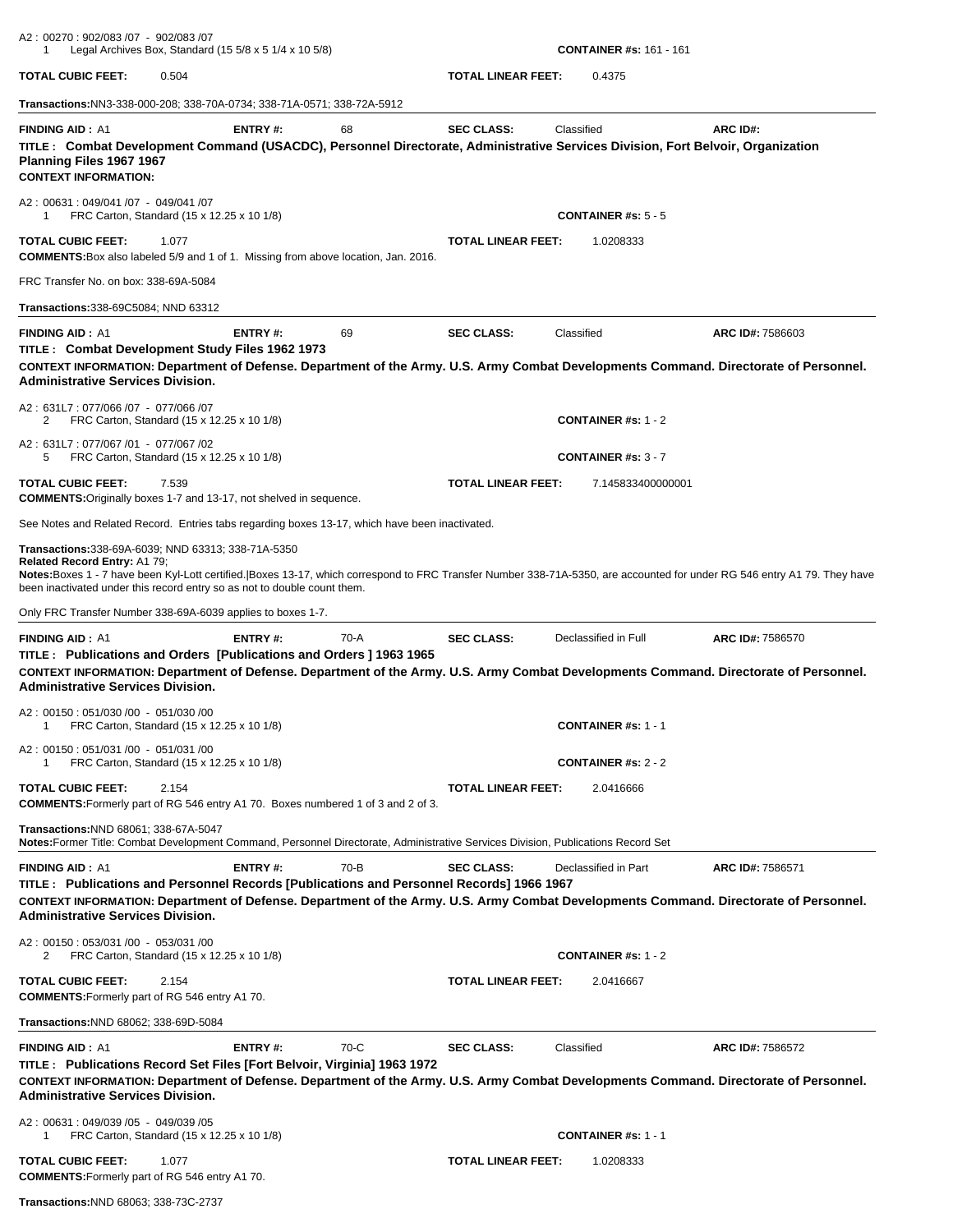| Notes: Former Title: Combat Development Command, Personnel Directorate, Administrative Services Division, Publications Record Set                                                                                                                                                      |                |      |                           |                               |                  |
|----------------------------------------------------------------------------------------------------------------------------------------------------------------------------------------------------------------------------------------------------------------------------------------|----------------|------|---------------------------|-------------------------------|------------------|
| <b>FINDING AID: A1</b><br>TITLE : Publications Record Set Files [Fort Belvoir, Virginia] 1963 1972<br>CONTEXT INFORMATION: Department of Defense. Department of the Army. U.S. Army Combat Developments Command. Directorate of Personnel.<br><b>Administrative Services Division.</b> | ENTRY#:        | 70-D | <b>SEC CLASS:</b>         | Classified                    | ARC ID#: 7586572 |
| A2: 00631: 049/035 /01 - 049/035 /01<br>FRC Carton, Standard (15 x 12.25 x 10 1/8)<br>1                                                                                                                                                                                                |                |      |                           | <b>CONTAINER #s: 1 - 1</b>    |                  |
| <b>TOTAL CUBIC FEET:</b><br>1.077<br><b>COMMENTS:</b> Formerly part of RG 546 entry A1 70.                                                                                                                                                                                             |                |      | <b>TOTAL LINEAR FEET:</b> | 1.0208333                     |                  |
| Transactions: NND 68064; 338-74-0532<br>Notes: Former Title: Combat Development Command, Personnel Directorate, Administrative Services Division, Publications Record Set                                                                                                              |                |      |                           |                               |                  |
| <b>FINDING AID: A1</b>                                                                                                                                                                                                                                                                 | <b>ENTRY#:</b> | 71   | <b>SEC CLASS:</b>         | Classified                    | ARC ID#: 7586599 |
| TITLE : Security Information Exchange Files 1962 1963<br>CONTEXT INFORMATION: Department of Defense. Department of the Army. U.S. Army Combat Developments Command. Directorate of Personnel.<br><b>Operations/Security Division.</b>                                                  |                |      |                           |                               |                  |
| A2: 00631: 049/042 /02 - 049/042 /02<br>FRC Carton, Standard (15 x 12.25 x 10 1/8)<br>1                                                                                                                                                                                                |                |      |                           | <b>CONTAINER #s: 1 - 1</b>    |                  |
| <b>TOTAL CUBIC FEET:</b><br>1.077<br><b>COMMENTS:338-66A-3422 partial box</b>                                                                                                                                                                                                          |                |      | <b>TOTAL LINEAR FEET:</b> | 1.0208333                     |                  |
| Transactions: 338-66A-3422; NND 63315                                                                                                                                                                                                                                                  |                |      |                           |                               |                  |
| <b>FINDING AID: A1</b><br>TITLE: Records Related to Combat Development [Deputy Chief of Staff for Operations Fort Belvoir, Virginia] 1965 1972<br>CONTEXT INFORMATION: Department of Defense. Department of the Army. U.S. Army Combat Developments Command.                           | ENTRY#:        | 72   | <b>SEC CLASS:</b>         | Declassified in Part          | ARC ID#: 7822152 |
| A2: 00131: 015/024 /07 - 015/024 /07<br>FRC Carton, Standard (15 x 12.25 x 10 1/8)<br>3                                                                                                                                                                                                |                |      |                           | <b>CONTAINER #s: 95 - 97</b>  |                  |
| A2: 00131: 015/025 /01 - 015/025 /01<br>FRC Carton, Standard (15 x 12.25 x 10 1/8)<br>3                                                                                                                                                                                                |                |      |                           | <b>CONTAINER #s: 98 - 100</b> |                  |
| <b>TOTAL CUBIC FEET:</b><br>6.462                                                                                                                                                                                                                                                      |                |      | <b>TOTAL LINEAR FEET:</b> | 6.125                         |                  |
| Transactions:NN3-338-00-024; NND 63317; 338-73A2677<br>Notes: Former Title: Combat Development Command (USACDC), Deputy Chief of Staff for Operations, Combat Development Reference Files                                                                                              |                |      |                           |                               |                  |
| <b>FINDING AID: A1</b><br>TITLE : Combat Development Command (USACDC), Inspector General, Inspection Files<br><b>CONTEXT INFORMATION:</b>                                                                                                                                              | ENTRY#:        | 73   | <b>SEC CLASS:</b>         | Classified                    | ARC ID#:         |
| A2: 00631: 049/041 /04 - 049/041 /04<br>FRC Carton, Standard (15 x 12.25 x 10 1/8)<br>1                                                                                                                                                                                                |                |      |                           | <b>CONTAINER #s: 18 - 18</b>  |                  |
| <b>TOTAL CUBIC FEET:</b><br>1.077<br><b>COMMENTS:</b> Missing from above location, Jan. 2016.                                                                                                                                                                                          |                |      | <b>TOTAL LINEAR FEET:</b> | 1.0208333                     |                  |
| <b>Transactions:</b> 338-71A5350; NND 63318                                                                                                                                                                                                                                            |                |      |                           |                               |                  |
| <b>FINDING AID: A1</b><br>TITLE: Program Files 1962 1963                                                                                                                                                                                                                               | <b>ENTRY#:</b> | 74   | <b>SEC CLASS:</b>         | Classified                    | ARC ID#: 7586592 |
| CONTEXT INFORMATION: Department of Defense. Department of the Army. U.S. Army Combat Developments Command. Directorate of Plans.                                                                                                                                                       |                |      |                           |                               |                  |
| A2: 00631: 049/042 /02 - 049/042 /02<br>FRC Carton, Half Size (15 x 12 1/4 x 5 1/4)<br>1                                                                                                                                                                                               |                |      |                           | <b>CONTAINER #s: 1 - 1</b>    |                  |
| <b>TOTAL CUBIC FEET:</b><br>0.558<br><b>COMMENTS:</b> Army Declassification Activity label on back of box.                                                                                                                                                                             |                |      | <b>TOTAL LINEAR FEET:</b> | 1.0208333                     |                  |
| Transactions: 338-66A3419; NND 63319                                                                                                                                                                                                                                                   |                |      |                           |                               |                  |
| <b>FINDING AID: A1</b><br>TITLE: Security Classified General Records 1969 1972<br>CONTEXT INFORMATION: Department of Defense. Department of the Army. Fort Belvoir, Virginia.                                                                                                          | <b>ENTRY#:</b> | 75   | <b>SEC CLASS:</b>         | Withheld in Full              | ARC ID#: 7586593 |
| A2: 00631: 049/038 /07 - 049/038 /07<br>FRC Carton, Standard (15 x 12.25 x 10 1/8)<br>3                                                                                                                                                                                                |                |      |                           | <b>CONTAINER #s: 81 - 83</b>  |                  |
| A2: 00631: 049/039 /01 - 049/039 /01<br>FRC Carton, Standard (15 x 12.25 x 10 1/8)<br>2                                                                                                                                                                                                |                |      |                           | <b>CONTAINER #s: 84 - 85</b>  |                  |
| <b>TOTAL CUBIC FEET:</b><br>5.385                                                                                                                                                                                                                                                      |                |      | <b>TOTAL LINEAR FEET:</b> | 5.1041667                     |                  |
| Transactions:338-73A2677; NN3-338-00-024; NND 63320<br>Notes: Former Title: Combat Development Command (USACDC), Directorate of Combat and Support Systems, Fort Belvoir, General Records                                                                                              |                |      |                           |                               |                  |
| <b>FINDING AID: A1</b>                                                                                                                                                                                                                                                                 | <b>ENTRY#:</b> | 76   | <b>SEC CLASS:</b>         | Declassified in Part          | ARC ID#: 7822153 |
| TITLE: Combat Development Study Files 1963 1973<br>CONTEXT INFORMATION: Department of Defense. Department of the Army. U.S. Army Combat Developments Command. Concepts and Force                                                                                                       |                |      |                           |                               |                  |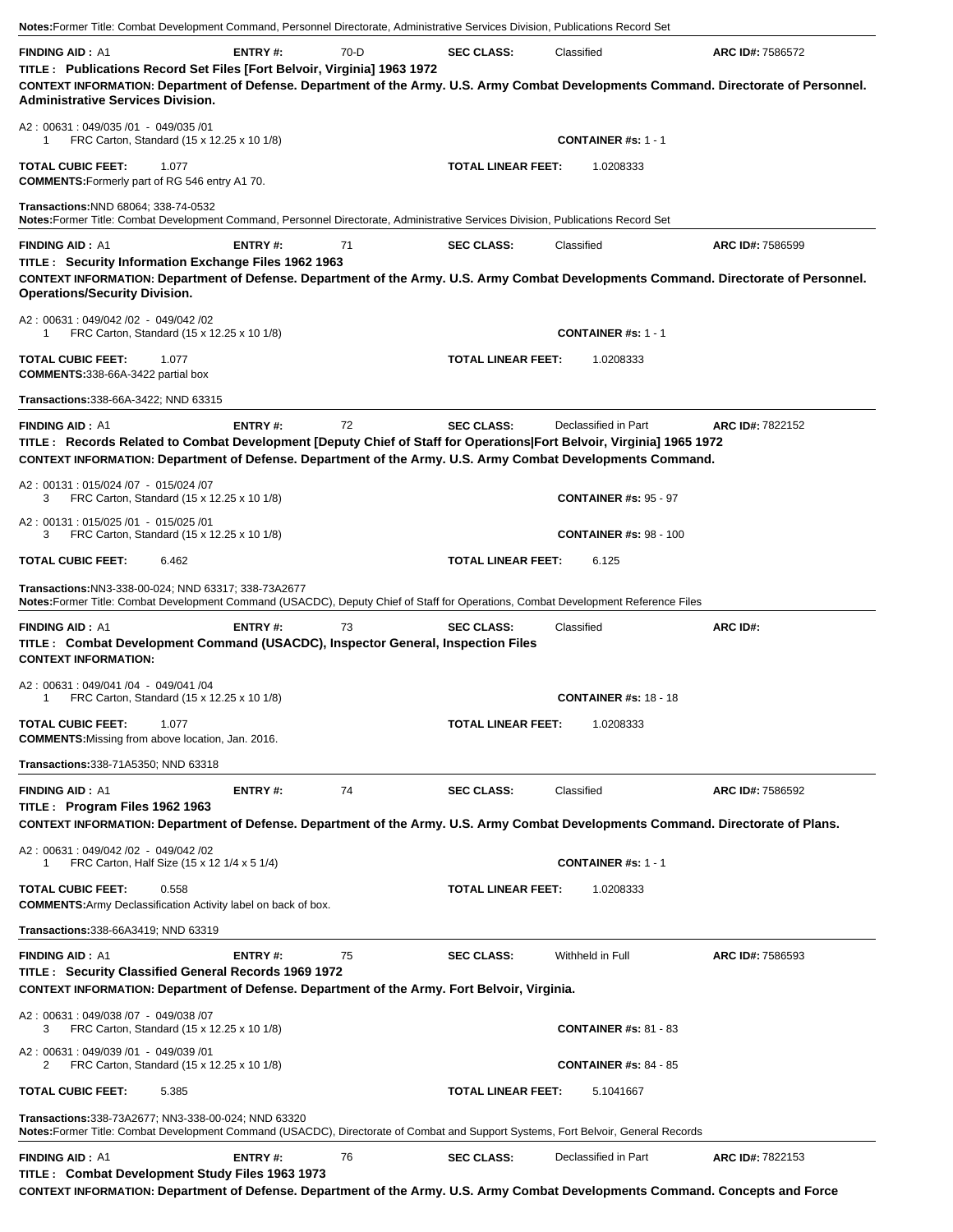| A2: 00150: 053/028 /00 - 053/028 /00<br>FRC Carton, Standard (15 x 12.25 x 10 1/8)                                                                                                                            |                |      |                           | <b>CONTAINER #s: 8 - 8</b>   |                                                                                                                                                            |
|---------------------------------------------------------------------------------------------------------------------------------------------------------------------------------------------------------------|----------------|------|---------------------------|------------------------------|------------------------------------------------------------------------------------------------------------------------------------------------------------|
| A2: 00150: 053/031 /00 - 053/031 /00<br>FRC Carton, Standard (15 x 12.25 x 10 1/8)<br>-1                                                                                                                      |                |      |                           | <b>CONTAINER #s: 9 - 9</b>   |                                                                                                                                                            |
| <b>TOTAL CUBIC FEET:</b><br>2.154<br><b>COMMENTS:</b> Deleted Boxes 7-9 of 338-71A-5350 from entry because boxes are part of A1 79, REID 537500.                                                              |                |      | TOTAL LINEAR FEET:        | 2.0416666                    |                                                                                                                                                            |
| <b>Transactions:</b> 338-69E5084; NND 63321<br>Notes: Former Title: Combat Development Command (USACDC), Directorate of Concepts and Plans, Intelligence Division, Combat Development Study Files             |                |      |                           |                              |                                                                                                                                                            |
| <b>FINDING AID: A1</b><br>TITLE: Study Files 1966 1968<br><b>CONTEXT INFORMATION: U.S. Army Combat Developments Command.</b>                                                                                  | ENTRY#:        | 77-A | <b>SEC CLASS:</b>         | Classified                   | ARC ID#: 22804925                                                                                                                                          |
| A2: 00631: 049/040 /02 - 049/040 /04<br>FRC Carton, Standard (15 x 12.25 x 10 1/8)<br>6                                                                                                                       |                |      |                           | <b>CONTAINER #s: 20 - 25</b> |                                                                                                                                                            |
| <b>TOTAL CUBIC FEET:</b><br>6.462<br><b>COMMENTS:</b> Formerly part of entry A177.                                                                                                                            |                |      | <b>TOTAL LINEAR FEET:</b> | 6.125                        |                                                                                                                                                            |
| Transactions: NND 68065; NN3-338-00-024; 338-73J2405<br>Related Record Entry: A1 77;<br>Notes: Box 25 contains several folded maps that will remain within the textual records.                               |                |      |                           |                              |                                                                                                                                                            |
| <b>FINDING AID: A1</b><br>TITLE: General Records 1967 1969<br><b>CONTEXT INFORMATION: U.S. Army Combat Developments Command.</b>                                                                              | <b>ENTRY#:</b> | 77-B | <b>SEC CLASS:</b>         | Classified                   | ARC ID#: 22822991                                                                                                                                          |
| A2: 00631: 049/039 /01 - 049/039 /04<br>FRC Carton, Standard (15 x 12.25 x 10 1/8)<br>9                                                                                                                       |                |      |                           | <b>CONTAINER #s: 86 - 94</b> |                                                                                                                                                            |
| <b>TOTAL CUBIC FEET:</b><br>9.693<br><b>COMMENTS:</b> Formerly part of entry A177.                                                                                                                            |                |      | <b>TOTAL LINEAR FEET:</b> | 9.1875                       |                                                                                                                                                            |
| Transactions: NND 68066; NN3-338-00-024; 338-73A2677<br>Related Record Entry: A1 77;<br>Notes: Box 94 contains several folded maps and viewgraph transparencies that will remain with the textual records.    |                |      |                           |                              |                                                                                                                                                            |
| <b>FINDING AID: A1</b><br>TITLE: Reference and Study Files 1965 1969<br><b>CONTEXT INFORMATION: U.S. Army Combat Developments Command.</b>                                                                    | <b>ENTRY#:</b> | 77-C | <b>SEC CLASS:</b>         | Classified                   | ARC ID#: 22850863                                                                                                                                          |
| A2: 00631: 049/039 /06 - 049/039 /07<br>FRC Carton, Standard (15 x 12.25 x 10 1/8)<br>6                                                                                                                       |                |      |                           | <b>CONTAINER #s: 16 - 21</b> |                                                                                                                                                            |
| <b>TOTAL CUBIC FEET:</b><br>6.462<br><b>COMMENTS:</b> Formerly part of entry A1 77.                                                                                                                           |                |      | <b>TOTAL LINEAR FEET:</b> | 6.125                        |                                                                                                                                                            |
| Transactions: NND 68067; NN3-338-00-024; 338-73E2737<br>Related Record Entry: A1 77;                                                                                                                          |                |      |                           |                              |                                                                                                                                                            |
| <b>FINDING AID: A1</b><br><b>TITLE: Security Classified General Records 1961 1968</b>                                                                                                                         | <b>ENTRY#:</b> | 78   | <b>SEC CLASS:</b>         | Classified                   | ARC ID#: 7586594<br>CONTEXT INFORMATION: Department of Defense. Department of the Army. U.S. Army Combat Developments Command. Directorate of Evaluation.  |
| A2: 00631: 049/041/06 - 049/041/06<br>FRC Carton, Standard (15 x 12.25 x 10 1/8)                                                                                                                              |                |      |                           | <b>CONTAINER #s: 4 - 4</b>   |                                                                                                                                                            |
| A2: 00631: 049/042 /02 - 049/042 /02<br>FRC Carton, Standard (15 x 12.25 x 10 1/8)                                                                                                                            |                |      |                           | <b>CONTAINER #s: 1 - 1</b>   |                                                                                                                                                            |
| <b>TOTAL CUBIC FEET:</b><br>2.154<br><b>COMMENTS:</b> Boxes 22 and 11 not on shelf as of May 25, 2011; when found, missing boxes need to go through NDC Evaluation before being made available to the public. |                |      | <b>TOTAL LINEAR FEET:</b> | 2.0416666                    |                                                                                                                                                            |
| Boxes 11 & 22 have been split into a new entry, RG 546 A1 78-A, found under the related record entres tab.                                                                                                    |                |      |                           |                              |                                                                                                                                                            |
| Box 4 has FRC Transfer No. 338-67A-5044.                                                                                                                                                                      |                |      |                           |                              |                                                                                                                                                            |
| Box 1 has FRC Transfer No. 338-66A-3420.                                                                                                                                                                      |                |      |                           |                              |                                                                                                                                                            |
| Transactions:NND 63323; 338-66A-3420; 338-73F-2405; 338-73E-2737; 338-67A-5044<br>Related Record Entry: A1 78A;                                                                                               |                |      |                           |                              |                                                                                                                                                            |
| <b>FINDING AID: A1</b><br>TITLE : Correspondence, Plans, and Technical Reports 1959 1969                                                                                                                      | <b>ENTRY#:</b> | 78-A | <b>SEC CLASS:</b>         | Classified                   | ARC ID#: 25346772<br>CONTEXT INFORMATION: Department of Defense. Department of the Army. U.S. Army Combat Developments Command. Directorate of Evaluation. |
| A2: 00631: 049/039 /05 - 049/039 /05<br>FRC Carton, Standard (15 x 12.25 x 10 1/8)<br>1                                                                                                                       |                |      |                           | <b>CONTAINER #s: 22 - 22</b> |                                                                                                                                                            |
| A2: 00631: 049/040 /01 - 049/040 /01<br>FRC Carton, Standard (15 x 12.25 x 10 1/8)<br>1                                                                                                                       |                |      |                           | <b>CONTAINER #s: 11 - 11</b> |                                                                                                                                                            |
| <b>TOTAL CUBIC FEET:</b><br>2.154                                                                                                                                                                             |                |      | <b>TOTAL LINEAR FEET:</b> | 2.0416666                    |                                                                                                                                                            |

**Design Group.**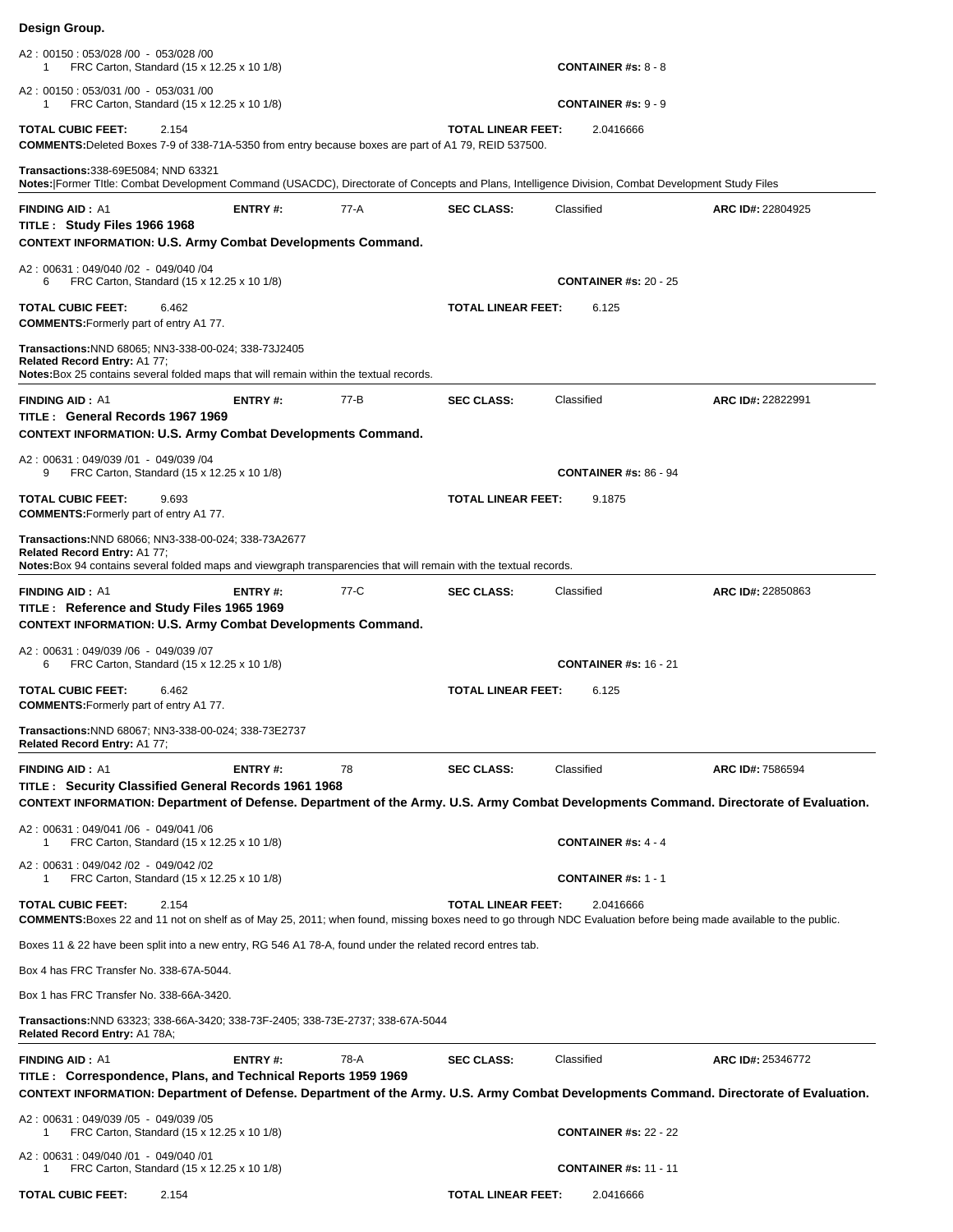**Transactions:**338-73F-2405; 338-73E-2737; NND 79248 **Related Record Entry:** A1 78;

| Related Record Entry: A1 78;                                                                                                                                                                                                                                                                                        |                    |    |                           |                                         |                   |
|---------------------------------------------------------------------------------------------------------------------------------------------------------------------------------------------------------------------------------------------------------------------------------------------------------------------|--------------------|----|---------------------------|-----------------------------------------|-------------------|
| <b>FINDING AID: A1</b><br>TITLE: General Records 1962 1967<br>CONTEXT INFORMATION: Department of Defense. Department of the Army. U.S. Army Combat Developments Command. Directorate of Evaluation.                                                                                                                 | <b>ENTRY#:</b>     | 79 | <b>SEC CLASS:</b>         | Declassified in Part                    | ARC ID#: 7586573  |
|                                                                                                                                                                                                                                                                                                                     |                    |    |                           |                                         |                   |
| A2: 00150: 051/031 /00 - 051/031 /00<br>2<br>FRC Carton, Standard (15 x 12.25 x 10 1/8)                                                                                                                                                                                                                             |                    |    |                           | <b>CONTAINER #s: 1 - 2</b>              |                   |
| A2: 00150: 051/032 /00 - 051/032 /00<br>FRC Carton, Standard (15 x 12.25 x 10 1/8)<br>3                                                                                                                                                                                                                             |                    |    |                           | <b>CONTAINER #s: 3 - 5</b>              |                   |
| A2: 00150: 051/033 /00 - 051/033 /00<br>FRC Carton, Standard (15 x 12.25 x 10 1/8)<br>3                                                                                                                                                                                                                             |                    |    |                           | <b>CONTAINER #s: <math>6 - 8</math></b> |                   |
| A2: 00150: 051/034 /00 - 051/034 /00<br>3<br>FRC Carton, Standard (15 x 12.25 x 10 1/8)                                                                                                                                                                                                                             |                    |    |                           | <b>CONTAINER #s: 9 - 11</b>             |                   |
| A2: 00150: 052/002 /00 - 052/002 /00<br>FRC Carton, Standard (15 x 12.25 x 10 1/8)<br>3                                                                                                                                                                                                                             |                    |    |                           | <b>CONTAINER #s: 12 - 14</b>            |                   |
| A2: 00150: 052/003 /00 - 052/003 /00<br>FRC Carton, Standard (15 x 12.25 x 10 1/8)<br>3                                                                                                                                                                                                                             |                    |    |                           | <b>CONTAINER #s: 15 - 17</b>            |                   |
| A2: 00150: 052/004 /00 - 052/004 /00<br>FRC Carton, Standard (15 x 12.25 x 10 1/8)<br>1                                                                                                                                                                                                                             |                    |    |                           | <b>CONTAINER #s: 18 - 18</b>            |                   |
| <b>TOTAL CUBIC FEET:</b><br><b>COMMENTS:</b> See Notes concerning special media.                                                                                                                                                                                                                                    | 19.385999999999996 |    | <b>TOTAL LINEAR FEET:</b> | 18.375                                  |                   |
| Transactions:NND 63324; 338-71A5350; 338-69A-6039; NND 63313; 338-71A-5350<br>Related Record Entry: A1 69;<br>Notes: Box 4 contains 2 unclassified reel to reel sound recordings that will remain with the textual records. This decision can be re-evaluated at the time of archival<br>processing $ 338-71A-5350$ |                    |    |                           |                                         |                   |
| <b>FINDING AID: A1</b>                                                                                                                                                                                                                                                                                              | <b>ENTRY#:</b>     | 80 | <b>SEC CLASS:</b>         | Declassified in Part                    | ARC ID#: 24824448 |
| TITLE: Final Report of the Project Team for the Field Test Program of the Army Air Mobility Concept 1964 1965                                                                                                                                                                                                       |                    |    |                           |                                         |                   |
| CONTEXT INFORMATION: Department of Defense. Department of the Army. U.S. Army Combat Developments Command. Directorate of Evaluation.<br><b>Operations Research Support Division.</b>                                                                                                                               |                    |    |                           |                                         |                   |
| A2: 00570: 083/030 /01 - 083/030 /01<br>FRC Carton, Standard (15 x 12.25 x 10 1/8)<br>2                                                                                                                                                                                                                             |                    |    |                           | CONTAINER #s: $1 - 2$                   |                   |
| <b>TOTAL CUBIC FEET:</b><br>2.154                                                                                                                                                                                                                                                                                   |                    |    | <b>TOTAL LINEAR FEET:</b> | 2.0416667                               |                   |
| <b>Transactions:</b> 338-67A5045; NND 63325                                                                                                                                                                                                                                                                         |                    |    |                           |                                         |                   |
| <b>FINDING AID: A1</b>                                                                                                                                                                                                                                                                                              | ENTRY#:            | 81 | <b>SEC CLASS:</b>         | Declassified in Part                    | ARC ID#: 7822107  |
| TITLE: General Records 1964 1970<br>CONTEXT INFORMATION: Department of Defense. Department of the Army. Fort Belvoir, Virginia.                                                                                                                                                                                     |                    |    |                           |                                         |                   |
| A2: 00350: 072/009 /03 - 072/009 /07                                                                                                                                                                                                                                                                                |                    |    |                           |                                         |                   |
| FRC Carton, Standard (15 x 12.25 x 10 1/8)<br>14<br>A2: 00350: 072/010 /01 - 072/010 /07                                                                                                                                                                                                                            |                    |    |                           | CONTAINER #s: $1 - 14$                  |                   |
| FRC Carton, Standard (15 x 12.25 x 10 1/8)                                                                                                                                                                                                                                                                          |                    |    |                           | <b>CONTAINER #s: 15 - 35</b>            |                   |
| <b>TOTAL CUBIC FEET:</b><br>37.695<br><b>COMMENTS:</b> 5.25.2011: Box 1 added to Record Entry ID: 537392.                                                                                                                                                                                                           |                    |    | <b>TOTAL LINEAR FEET:</b> | 35.7291667                              |                   |
| There are a total of 100 boxes with FRC Transfer No. 338-73A-2677. Boxes 36-100 are contained in Record Entries: 537060, 537181, 537183, 537293, 537395.                                                                                                                                                            |                    |    |                           |                                         |                   |
| Transactions:338-73A2677; NND 63326; 338-74G-0528; 338-74H-0528; 338-73A-2677; NND 63311<br>Related Record Entry: A1 67;                                                                                                                                                                                            |                    |    |                           |                                         |                   |
| <b>FINDING AID: A1</b>                                                                                                                                                                                                                                                                                              | <b>ENTRY#:</b>     | 82 | <b>SEC CLASS:</b>         | Declassified in Part                    | ARC ID#: 7586595  |
| TITLE : General Records Related to Weapons 1967 1970<br>CONTEXT INFORMATION: Department of Defense. Department of the Army. U.S. Army Combat Developments Command. Directorate of Materiel.                                                                                                                         |                    |    |                           |                                         |                   |
| A2: 00350: 902/030 /02 - 902/030 /07                                                                                                                                                                                                                                                                                |                    |    |                           |                                         |                   |
| FRC Carton, Standard (15 x 12.25 x 10 1/8)<br>17<br>A2: 00350: 902/031 /01 - 902/031 /07                                                                                                                                                                                                                            |                    |    |                           | <b>CONTAINER #s: 36 - 52</b>            |                   |
| FRC Carton, Standard (15 x 12.25 x 10 1/8)<br>21                                                                                                                                                                                                                                                                    |                    |    |                           | <b>CONTAINER #s: 53 - 73</b>            |                   |
| A2: 00350: 902/032 /01 - 902/032 /02<br>FRC Carton, Standard (15 x 12.25 x 10 1/8)<br>5                                                                                                                                                                                                                             |                    |    |                           | <b>CONTAINER #s: 74 - 78</b>            |                   |
| <b>TOTAL CUBIC FEET:</b><br>46.311                                                                                                                                                                                                                                                                                  |                    |    | <b>TOTAL LINEAR FEET:</b> | 43.8958334                              |                   |
| <b>Transactions:</b> 338-73J2405; 338-73A2677; NN3-338-00-024; NND 63327                                                                                                                                                                                                                                            |                    |    |                           |                                         |                   |
| <b>FINDING AID: A1</b><br>TITLE: General Records 1967 1970                                                                                                                                                                                                                                                          | <b>ENTRY#:</b>     | 83 | <b>SEC CLASS:</b>         | Declassified in Part                    | ARC ID#: 7586574  |

**CONTEXT INFORMATION: Department of Defense. Department of the Army. U.S. Army Combat Developments Command. Directorate of Materiel.**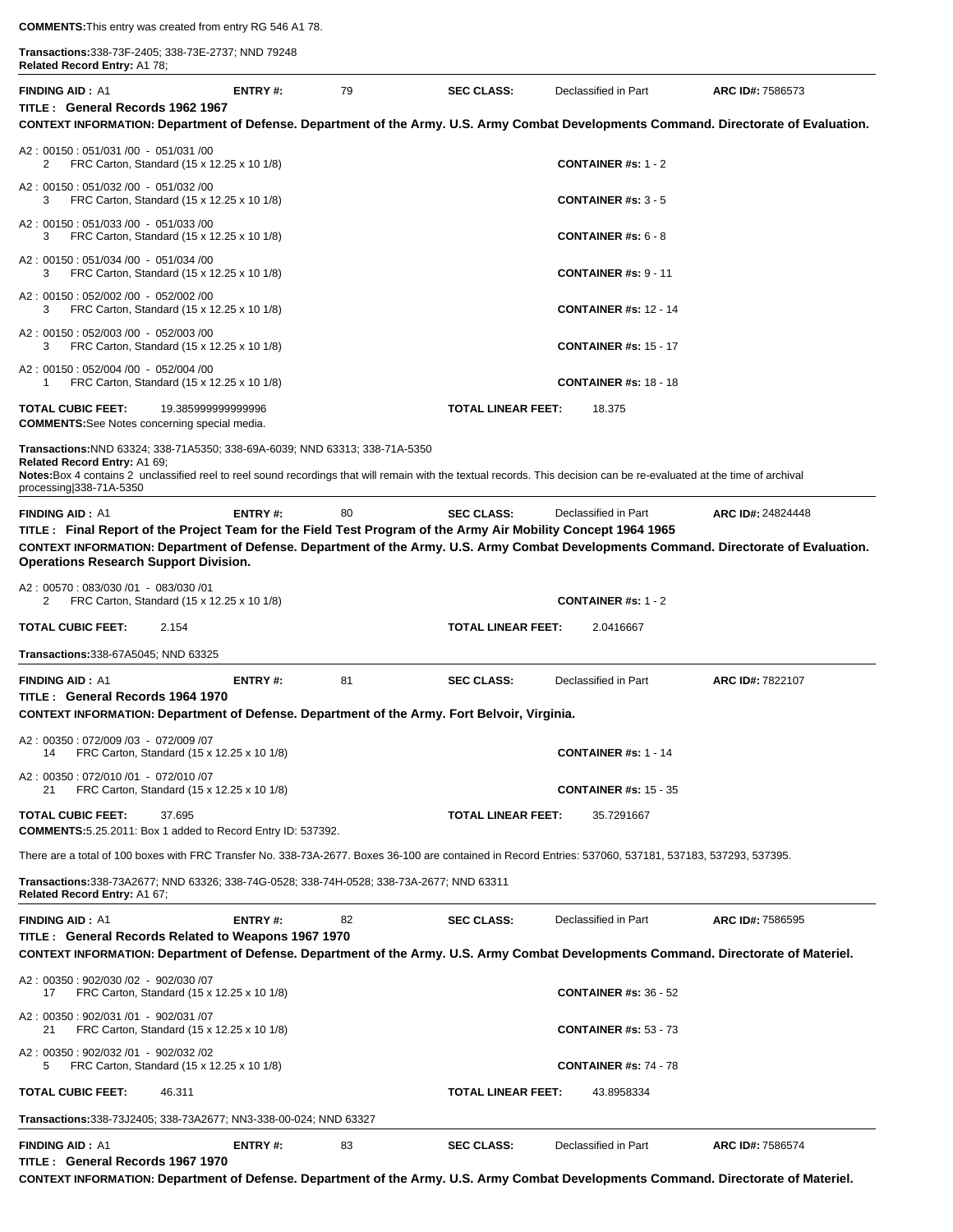| A2: 00150: 053/032 /00 - 053/032 /00<br>FRC Carton, Standard (15 x 12.25 x 10 1/8)<br>3                                                                                                        |                                                                               |      |                           | <b>CONTAINER #s: 26 - 80</b>        |                  |  |  |
|------------------------------------------------------------------------------------------------------------------------------------------------------------------------------------------------|-------------------------------------------------------------------------------|------|---------------------------|-------------------------------------|------------------|--|--|
| <b>TOTAL CUBIC FEET:</b><br>3.231                                                                                                                                                              | <b>COMMENTS:</b> Box 79: Army Declassification Activity label on back of box. |      |                           | <b>TOTAL LINEAR FEET:</b><br>3.0625 |                  |  |  |
| <b>Transactions:</b> 338-73J2405; 338-73A2677; NND 63328                                                                                                                                       |                                                                               |      |                           |                                     |                  |  |  |
| <b>FINDING AID: A1</b><br>TITLE: Long Range Study Files 1957 1961<br>CONTEXT INFORMATION: Department of Defense. Department of the Army. Fort Bliss, Texas.                                    | <b>ENTRY#:</b>                                                                | 84   | <b>SEC CLASS:</b>         | Withheld in Full                    | ARC ID#: 7586602 |  |  |
| A2: 631L7: 077/067 /02 - 077/067 /03<br>FRC Carton, Standard (15 x 12.25 x 10 1/8)<br>3                                                                                                        |                                                                               |      |                           | <b>CONTAINER #s: 1 - 3</b>          |                  |  |  |
| <b>TOTAL CUBIC FEET:</b><br>3.231                                                                                                                                                              |                                                                               |      | <b>TOTAL LINEAR FEET:</b> | 3.0625                              |                  |  |  |
| <b>Transactions:</b> 338-71A0147; NND 63329                                                                                                                                                    |                                                                               |      |                           |                                     |                  |  |  |
| <b>FINDING AID: A1</b><br>TITLE: Security Classified General Records 1946 1972<br>CONTEXT INFORMATION: Department of Defense. Department of the Army. Fort Monroe, Virginia.                   | ENTRY#:                                                                       | 85-B | <b>SEC CLASS:</b>         | Withheld in Full                    | ARC ID#: 7586575 |  |  |
| A2: 00631: 060/034 /07 - 060/034 /07<br>FRC Carton, Standard (15 x 12.25 x 10 1/8)<br>1                                                                                                        |                                                                               |      |                           | <b>CONTAINER #s: 1 - 1</b>          |                  |  |  |
| <b>TOTAL CUBIC FEET:</b><br>1.077<br><b>COMMENTS:</b> Formerly part of entry A1 85.                                                                                                            |                                                                               |      | <b>TOTAL LINEAR FEET:</b> | 1.0208333                           |                  |  |  |
| <b>Transactions:NND 68088; 338-69C-5934</b><br>Notes: Former Title: HQ. US Continental Army Command, General Records                                                                           |                                                                               |      |                           |                                     |                  |  |  |
| <b>FINDING AID: A1</b><br>TITLE: General Records 1946 1966<br>CONTEXT INFORMATION: Department of Defense. Department of the Army. Fort Monroe, Virginia.                                       | <b>ENTRY#:</b>                                                                | 85-C | <b>SEC CLASS:</b>         | Declassified in Part                | ARC ID#: 7586576 |  |  |
| A2: 00350: 072/019 /04 - 072/019 /05<br>FRC Carton, Standard (15 x 12.25 x 10 1/8)<br>5                                                                                                        |                                                                               |      |                           | <b>CONTAINER #s: 1 - 5</b>          |                  |  |  |
| <b>TOTAL CUBIC FEET:</b><br>5.385<br><b>COMMENTS:</b> Formerly part of entry A1 85.                                                                                                            |                                                                               |      | <b>TOTAL LINEAR FEET:</b> | 5.1041667                           |                  |  |  |
| Transactions: NND 68089; 338-71C-2332; 338-71D-2332; 338-71E-2332                                                                                                                              |                                                                               |      |                           |                                     |                  |  |  |
| <b>FINDING AID: A1</b><br>TITLE: Publications Record Set Files 1971 1972<br>CONTEXT INFORMATION: Department of Defense. Department of the Army. Fort Monroe, Virginia.                         | ENTRY#:                                                                       | 85-D | <b>SEC CLASS:</b>         | Declassified in Part                | ARC ID#: 7586577 |  |  |
| A2: 00570: 083/028 /06 - 083/028 /06<br>FRC Carton, Standard (15 x 12.25 x 10 1/8)<br>2                                                                                                        |                                                                               |      |                           | <b>CONTAINER #s: 1 - 2</b>          |                  |  |  |
| <b>TOTAL CUBIC FEET:</b><br>2.154<br><b>COMMENTS:</b> Formerly part of entry A1 85.                                                                                                            |                                                                               |      | <b>TOTAL LINEAR FEET:</b> | 2.0416667                           |                  |  |  |
| Transactions: NND 68090; 338-73A-2418                                                                                                                                                          |                                                                               |      |                           |                                     |                  |  |  |
| <b>FINDING AID: A1</b><br>TITLE: General Records 1962 1962                                                                                                                                     | <b>ENTRY#:</b>                                                                | 85-E | <b>SEC CLASS:</b>         | Declassified in Part                | ARC ID#: 7586578 |  |  |
| CONTEXT INFORMATION: Department of Defense. Department of the Army. Fort Monroe, Virginia.                                                                                                     |                                                                               |      |                           |                                     |                  |  |  |
| A2: 00570: 083/026 /01 - 083/026 /03<br>FRC Carton, Standard (15 x 12.25 x 10 1/8)<br>9                                                                                                        |                                                                               |      |                           | <b>CONTAINER #s: 1 - 9</b>          |                  |  |  |
| <b>TOTAL CUBIC FEET:</b><br>9.693<br><b>COMMENTS:</b> Formerly part of entry A1 85.                                                                                                            |                                                                               |      | <b>TOTAL LINEAR FEET:</b> | 9.1875                              |                  |  |  |
| Transactions: NND 68091; 338-86-0516                                                                                                                                                           |                                                                               |      |                           |                                     |                  |  |  |
| <b>FINDING AID: A1</b><br>TITLE: General Records 1962 1967<br>CONTEXT INFORMATION: Department of Defense. Department of the Army. U.S. Continental Army Command. Office of the Chief of Staff. | <b>ENTRY#:</b>                                                                | 86-A | <b>SEC CLASS:</b>         | Declassified in Part                | ARC ID#: 7586579 |  |  |
| A2: 00570: 083/028 /05 - 083/028 /05<br>FRC Carton, Standard (15 x 12.25 x 10 1/8)<br>2                                                                                                        |                                                                               |      |                           | <b>CONTAINER #s: 1 - 2</b>          |                  |  |  |
| TOTAL CUBIC FEET:<br>2.154<br><b>COMMENTS:</b> Formerly part of entry A1 86.                                                                                                                   |                                                                               |      | <b>TOTAL LINEAR FEET:</b> | 2.0416667                           |                  |  |  |
| Transactions:NND 68068; 338-71B-2333                                                                                                                                                           |                                                                               |      |                           |                                     |                  |  |  |
| <b>FINDING AID: A1</b><br>TITLE: General Correspondence Related to the General Officers Corps 1962 1967                                                                                        | <b>ENTRY#:</b>                                                                | 86-B | <b>SEC CLASS:</b>         | Declassified in Part                | ARC ID#: 7586580 |  |  |
| CONTEXT INFORMATION: Department of Defense. Department of the Army. U.S. Continental Army Command. Office of the Chief of Staff.<br>A2: 00350: 081/024 /07 - 081/024 /07                       |                                                                               |      |                           |                                     |                  |  |  |

2 FRC Carton, Standard (15 x 12.25 x 10 1/8) **CONTAINER #s:** 1 - 2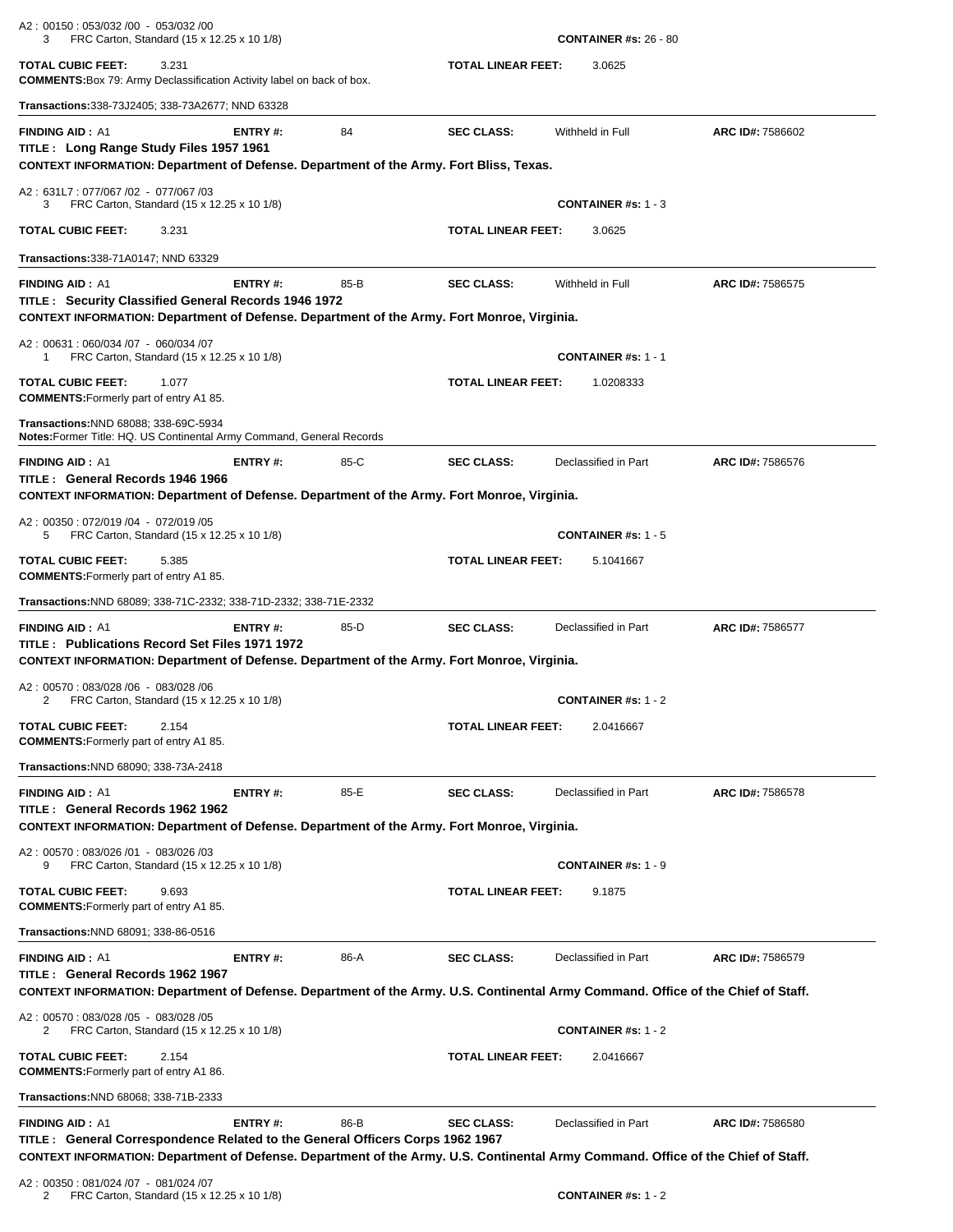| A2: 00350: 081/025 /01 - 081/025 /02<br>FRC Carton, Standard (15 x 12.25 x 10 1/8)<br>6                                                                                                                                                                                     |                           | <b>CONTAINER #s: <math>3 - 8</math></b> |                  |
|-----------------------------------------------------------------------------------------------------------------------------------------------------------------------------------------------------------------------------------------------------------------------------|---------------------------|-----------------------------------------|------------------|
| <b>TOTAL CUBIC FEET:</b><br>8.616<br><b>COMMENTS:</b> Formerly part of entry A1 86. Boxes 1-8 of 12.                                                                                                                                                                        | <b>TOTAL LINEAR FEET:</b> | 8.1666667                               |                  |
| Transactions: NND 68069; 338-73A1908                                                                                                                                                                                                                                        |                           |                                         |                  |
| <b>FINDING AID: A1</b><br>ENTRY#:<br>87<br>TITLE : Historical Files Related to the Deputy Chief of Staff 1966 1967<br>CONTEXT INFORMATION: Department of Defense. Department of the Army. U.S. Continental Army Command.                                                    | <b>SEC CLASS:</b>         | Declassified in Part                    | ARC ID#: 7586581 |
| A2: 00350: 902/042 /05 - 902/042 /05<br>FRC Carton, Standard (15 x 12.25 x 10 1/8)<br>3                                                                                                                                                                                     |                           | <b>CONTAINER #s: 1 - 3</b>              |                  |
| <b>TOTAL CUBIC FEET:</b><br>3.231<br><b>COMMENTS:</b> See Notes on special meida. The boxes are labeled: 3 and 4. The two boxes are also labeled: 1 of 3, and 2 of 3.                                                                                                       | <b>TOTAL LINEAR FEET:</b> | 3.0625                                  |                  |
| Transactions: 338-71A-2333; NND 63332<br>Notes: Box 1 contains declassified special media. The special media was not digitized.                                                                                                                                             |                           |                                         |                  |
| <b>FINDING AID: A1</b><br>ENTRY#:<br>88<br>TITLE: General Records 1962 1968<br>CONTEXT INFORMATION: Department of Defense. Department of the Army. U.S. Continental Army Command. Office of the Deputy Chief of Staff for<br>Military Operations and Reserve Forces.        | <b>SEC CLASS:</b>         | Classified                              | ARC ID#: 7586582 |
| A2: 631L7: 079/058 /01 - 079/058 /01<br>FRC Carton, Half Size (15 x 12 1/4 x 5 1/4)<br>1                                                                                                                                                                                    |                           | <b>CONTAINER #s: 1 - 1</b>              |                  |
| <b>TOTAL CUBIC FEET:</b><br>0.558<br>COMMENTS: Box 1 reallocated from RG 338 UD-WW Entry 411-76. Box 11 cannot be found as of 6-22-2011.                                                                                                                                    | <b>TOTAL LINEAR FEET:</b> | 1.0208333                               |                  |
| Box 11 inactivated on Sept. 16, 2013, because this box is already covered under RG 546, A1 90, record entry ID# 537536.                                                                                                                                                     |                           |                                         |                  |
| Transactions: 338-69A6054; NND 63336                                                                                                                                                                                                                                        |                           |                                         |                  |
| ENTRY#:<br>89<br><b>FINDING AID: A1</b><br>TITLE: Headquarters U.S. Continental Army Command, Deputy Chief of Staff for Operations, Historical Files 1966 1967<br><b>CONTEXT INFORMATION:</b>                                                                               | <b>SEC CLASS:</b>         | Declassified in Full                    | ARC ID#:         |
| A2: 00250: 900/057 /05 - 900/057 /05<br>FRC Carton, Standard (15 x 12.25 x 10 1/8)<br>1                                                                                                                                                                                     |                           | <b>CONTAINER #s: 1 - 1</b>              |                  |
| <b>TOTAL CUBIC FEET:</b><br>1.077<br>COMMENTS: These records were reallocated from RG 550, UD-WW 102-1, HMS REID# 565984, NND# 59098. Not found in box, Jan. 2016.                                                                                                          | <b>TOTAL LINEAR FEET:</b> | 1.0208333                               |                  |
| Boxes 3-4 were deleted from this entry December 20, 2012, because the boxes are already recorded in the HMS under RG 546, entry 537402.                                                                                                                                     |                           |                                         |                  |
| <b>Transactions:</b> 338-75-0067; NND 63337                                                                                                                                                                                                                                 |                           |                                         |                  |
| <b>FINDING AID: A1</b><br>ENTRY#:<br>90<br>TITLE: General Records 1967 1967<br>CONTEXT INFORMATION: Department of Defense. Department of the Army. U.S. Continental Army Command. Office of the Deputy Chief of Staff for<br>Personnel.                                     | <b>SEC CLASS:</b>         | Classified                              | ARC ID#: 7586600 |
| A2: 00631: 060/035 /03 - 060/035 /04<br>FRC Carton, Standard (15 x 12.25 x 10 1/8)<br>4                                                                                                                                                                                     |                           | <b>CONTAINER #s: 9 - 12</b>             |                  |
| <b>TOTAL CUBIC FEET:</b><br>4.308<br><b>COMMENTS:</b> Shares box 9 with entry A1 91. See Related Record Entries tab for details.                                                                                                                                            | <b>TOTAL LINEAR FEET:</b> | 4.0833333                               |                  |
| Transactions: 338-73A1908; NND 63339<br>Related Record Entry: A1 91;                                                                                                                                                                                                        |                           |                                         |                  |
| $92-A$<br><b>FINDING AID: A1</b><br>ENTRY#:<br>TITLE : U.S. Continental Army Command Adjutant General Section Security Classified General Correspondence [Decimal Files] 1956 1962<br><b>CONTEXT INFORMATION: U.S. Continental Army Command; Adjutant General Section</b>   | <b>SEC CLASS:</b>         | Declassified in Part                    | ARC ID#: 7586597 |
| A2: 00350: 060/014 /00 - 060/014 /00<br>FRC Carton, Half Size (15 x 12 1/4 x 5 1/4)<br>1                                                                                                                                                                                    |                           | <b>CONTAINER #s: 1 - 1</b>              |                  |
| <b>TOTAL CUBIC FEET:</b><br>0.558<br><b>COMMENTS:</b> Formerly part of entry A1 92; reallocated from RG 337.                                                                                                                                                                | <b>TOTAL LINEAR FEET:</b> | 1.0208333                               |                  |
| Transactions: NND 68070; 337-66A3532<br>Notes: Former Title: HQ US Continental Army Command, Adjutant General, General Correspondence (Decimal Files)                                                                                                                       |                           |                                         |                  |
| <b>FINDING AID: A1</b><br>ENTRY#:<br>$92 - B$<br>TITLE : U.S. Continental Army Command Adjutant General Section Security Classified General Correspondence [Decimal Files] 1956 1956<br><b>CONTEXT INFORMATION: U.S. Continental Army Command; Adjutant General Section</b> | <b>SEC CLASS:</b>         | Withheld in Full                        | ARC ID#: 7586597 |
| A2: 631L7: 077/056 /02 - 077/056 /07<br>FRC Carton, Standard (15 x 12.25 x 10 1/8)<br>18                                                                                                                                                                                    |                           | <b>CONTAINER #s: 1 - 18</b>             |                  |
| A2: 631L7: 077/057 /01 - 077/057 /01<br>FRC Carton, Standard (15 x 12.25 x 10 1/8)<br>1                                                                                                                                                                                     |                           | <b>CONTAINER #s: 19 - 19</b>            |                  |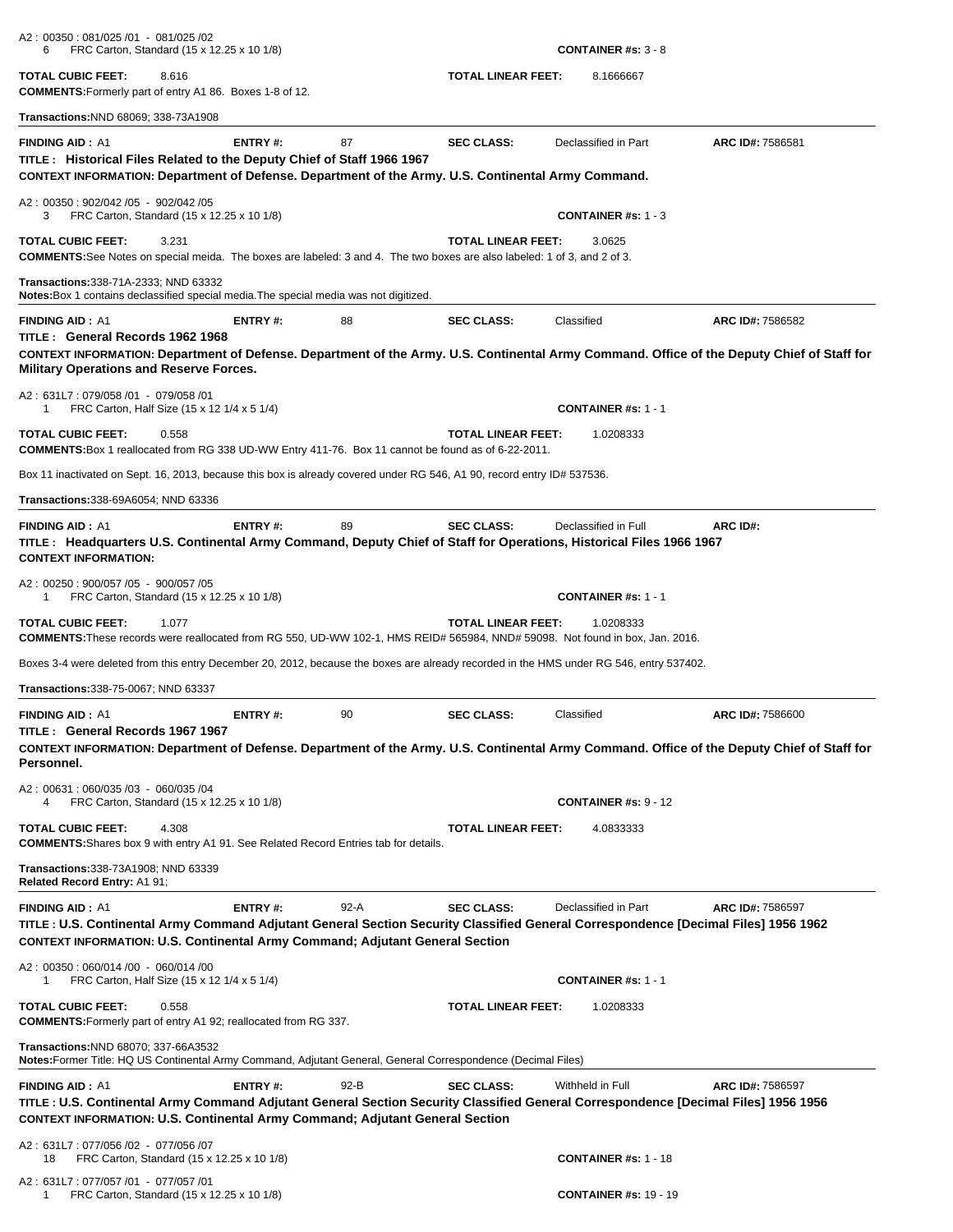**TOTAL CUBIC FEET:** 20.463 **TOTAL LINEAR FEET:** 19.3958333 **COMMENTS:**Formerly part of entry A1 92. **Transactions:**NND 68071; 337-62A-1570 **Notes:**Former Title: HQ. US Continental Army Command, Adjutant General, General Correspondence (Decimal Files)  **FINDING AID :** A1 **ENTRY #:** 92-C **SEC CLASS:** Classified **ARC ID#:** 7586597 **TITLE : U.S. Continental Army Command Adjutant General Section Security Classified General Correspondence [Decimal Files] 1956 1962 CONTEXT INFORMATION: U.S. Continental Army Command; Adjutant General Section** A2 : 631L7 : 077/057 /01 - 077/057 /04 11 FRC Carton, Standard (15 x 12.25 x 10 1/8) **CONTAINER #s:** 1 - 11 **TOTAL CUBIC FEET:** 11.847 **TOTAL LINEAR FEET:** 11.2291667 **COMMENTS:**Formerly part of entry A1 92; reallocated from RG 337 UD-WW entry 17. **Transactions:**NND 68072; 337-63A-1738 **Notes:**Former Title: HQ. US Continental Army Command, Adjutant General, General Correspondence (Decimal Files), 1956-62**FINDING AID :** A1 **ENTRY #:** 92-D **SEC CLASS:** Withheld in Full **ARC ID#:** 7586597 **TITLE : U.S. Continental Army Command Adjutant General Section Security Classified General Correspondence [Decimal Files] 1959 1959 CONTEXT INFORMATION: U.S. Continental Army Command; Adjutant General Section** A2 : 631L7 : 077/058 /01 - 077/058 /07 17 FRC Carton, Standard (15 x 12.25 x 10 1/8) **CONTAINER #s:** 1 - 17 **TOTAL CUBIC FEET:** 18.309 **TOTAL LINEAR FEET:** 17.3541667 **COMMENTS:**Formerly part of entry A1 92. **Transactions:**NND 68073; 337-62A-1576 **Notes:**Former Title: HQ. US Continental Army Command, Adjutant General, General Correspondence (Decimal Files) **FINDING AID :** A1 **ENTRY #:** 92-E **SEC CLASS:** Withheld in Full **ARC ID#:** 7586597 **TITLE : U.S. Continental Army Command Adjutant General Section Security Classified General Correspondence [Decimal Files] 1955 1955 CONTEXT INFORMATION: U.S. Continental Army Command; Adjutant General Section** A2 : 631L7 : 077/058 /07 - 077/058 /07 2 FRC Carton, Standard (15 x 12.25 x 10 1/8) **CONTAINER #s:** 1 - 2 A2 : 631L7 : 077/059 /01 - 077/059 /05 15 FRC Carton, Standard (15 x 12.25 x 10 1/8) **CONTAINER #s:** 3 - 17 **TOTAL CUBIC FEET:** 18.309 **TOTAL LINEAR FEET:** 17.3541667 **COMMENTS:**Formerly part of entry A1 92; reallocated from RG 337 UD-WW entry 19. **Transactions:**NND 68074; 337-58F-1033 **Notes:**Former Title: HQ. US Continental Army Command, Adjutant General, General Correspondence (Decimal Files) **FINDING AID :** A1 **ENTRY #:** 92-F **SEC CLASS:** Withheld in Full **ARC ID#:** 7586597 **TITLE : U.S. Continental Army Command Adjutant General Section Security Classified General Correspondence [Decimal Files] 1957 1957 CONTEXT INFORMATION: U.S. Continental Army Command; Adjutant General Section** A2 : 631L7 : 077/059 /06 - 077/059 /07 6 FRC Carton, Standard (15 x 12.25 x 10 1/8) **CONTAINER #s:** 1 - 6 A2 : 631L7 : 077/060 /01 - 077/060 /06 16 FRC Carton, Standard (15 x 12.25 x 10 1/8) **CONTAINER #s:** 7 - 22 **TOTAL CUBIC FEET:** 23.694 **TOTAL LINEAR FEET:** 22.4583333 **COMMENTS:**Formerly part of entry A1 92; reallocated from RG 337 UD-WW entry 20. **Transactions:**NND 68081; 337-62A-1572 **Notes:**Former Title: HQ. US Continental Army Command, Adjutant General, General Correspondence (Decimal Files) **FINDING AID :** A1 **ENTRY #:** 92-G **SEC CLASS:** Declassified in Part **ARC ID#:** 7586597 **TITLE : U.S. Continental Army Command Adjutant General Section Security Classified General Correspondence [Decimal Files] 1956 1962 CONTEXT INFORMATION: U.S. Continental Army Command; Adjutant General Section** A2 : 00450 : 027/030 /00 - 027/030 /00 2 FRC Carton, Standard (15 x 12.25 x 10 1/8) **CONTAINER #s:** 1 - 2 A2 : 00450 : 027/031 /00 - 027/031 /00 3 FRC Carton, Standard (15 x 12.25 x 10 1/8) **CONTAINER #s:** 3 - 5 A2 : 00450 : 027/032 /00 - 027/032 /00 3 FRC Carton, Standard (15 x 12.25 x 10 1/8) **CONTAINER #s:** 6 - 8 A2 : 00450 : 027/033 /00 - 027/033 /00 3 FRC Carton, Standard (15 x 12.25 x 10 1/8) **CONTAINER #s:** 9 - 11 A2 : 00450 : 027/034 /00 - 027/034 /00 3 FRC Carton, Standard (15 x 12.25 x 10 1/8) **CONTAINER #s:** 12 - 14

3 FRC Carton, Standard (15 x 12.25 x 10 1/8) **CONTAINER #s:** 15 - 17

3 FRC Carton, Standard (15 x 12.25 x 10 1/8) **CONTAINER #s:** 18 - 20

A2 : 00450 : 028/002 /00 - 028/002 /00

A2 : 00450 : 028/003 /00 - 028/003 /00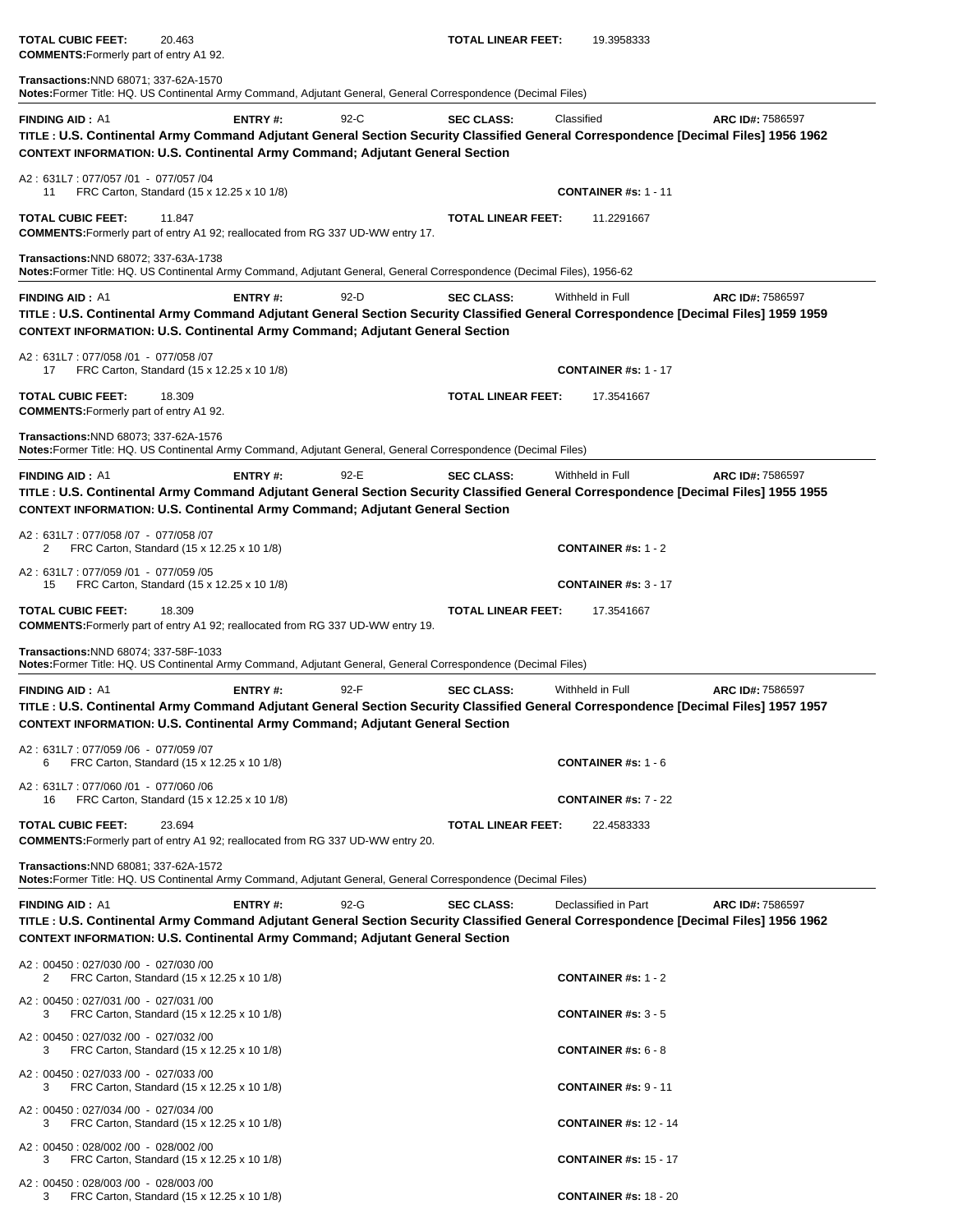**COMMENTS:**Formerly part of entry A1 92.

**Transactions:**NND 68082; 337-66A-3066

**Notes:**Former Title: HQ. US Continental Army Command, Adjutant General, General Correspondence (Decimal Files) 

| <b>FINDING AID: A1</b>                                                     | <b>ENTRY#:</b>                                                                                                                                                                                                                                 | 92-H   | <b>SEC CLASS:</b>         | Withheld in Full               | ARC ID#: 7586597                                                                                                                                                      |
|----------------------------------------------------------------------------|------------------------------------------------------------------------------------------------------------------------------------------------------------------------------------------------------------------------------------------------|--------|---------------------------|--------------------------------|-----------------------------------------------------------------------------------------------------------------------------------------------------------------------|
|                                                                            | TITLE : U.S. Continental Army Command Adjutant General Section Security Classified General Correspondence [Decimal Files] 1958 1958<br><b>CONTEXT INFORMATION: U.S. Continental Army Command; Adjutant General Section</b>                     |        |                           |                                |                                                                                                                                                                       |
| A2: 631L7: 077/062 /02 - 077/062 /07<br>16                                 | FRC Carton, Standard (15 x 12.25 x 10 1/8)                                                                                                                                                                                                     |        |                           | <b>CONTAINER #s: 1 - 16</b>    |                                                                                                                                                                       |
| A2: 631L7: 077/063/01 - 077/063/03                                         | FRC Carton, Standard (15 x 12.25 x 10 1/8)                                                                                                                                                                                                     |        |                           | <b>CONTAINER #s: 17 - 25</b>   |                                                                                                                                                                       |
| <b>TOTAL CUBIC FEET:</b><br><b>COMMENTS:</b> Formerly part of entry A1 92. | 26.924999999999997                                                                                                                                                                                                                             |        | <b>TOTAL LINEAR FEET:</b> | 25.5208333                     |                                                                                                                                                                       |
| Transactions: NND 68083; 337-62A-1574                                      | Notes: Former Title: HQ. US Continental Army Command, Adjutant General, General Correspondence (Decimal Files)                                                                                                                                 |        |                           |                                |                                                                                                                                                                       |
| <b>FINDING AID: A1</b>                                                     | <b>ENTRY#:</b>                                                                                                                                                                                                                                 | 93     | <b>SEC CLASS:</b>         | Declassified in Part           | ARC ID#: 7586596                                                                                                                                                      |
|                                                                            | TITLE: Publications Record Set Files 1947 1964<br>CONTEXT INFORMATION: Department of Defense. Department of the Army. U.S. Continental Army Command. Adjutant General Section.                                                                 |        |                           |                                |                                                                                                                                                                       |
| A2: 00350: 068/022 /00 - 068/022 /00<br>3                                  | FRC Carton, Standard (15 x 12.25 x 10 1/8)                                                                                                                                                                                                     |        |                           | <b>CONTAINER #s: 21 - 23</b>   |                                                                                                                                                                       |
| A2: 00350: 068/023 /00 - 068/023 /00<br>3                                  | FRC Carton, Standard (15 x 12.25 x 10 1/8)                                                                                                                                                                                                     |        |                           | <b>CONTAINER #s: 24 - 26</b>   |                                                                                                                                                                       |
| A2: 00350: 068/024 /00 - 068/024 /00<br>3                                  | FRC Carton, Standard (15 x 12.25 x 10 1/8)                                                                                                                                                                                                     |        |                           | <b>CONTAINER #s: 27 - 29</b>   |                                                                                                                                                                       |
| A2: 00350: 068/025 /00 - 068/025 /00<br>3                                  | FRC Carton, Standard (15 x 12.25 x 10 1/8)                                                                                                                                                                                                     |        |                           | <b>CONTAINER #s: 30 - 75</b>   |                                                                                                                                                                       |
| A2: 00350: 068/026 /00 - 068/026 /00                                       | FRC Carton, Standard (15 x 12.25 x 10 1/8)                                                                                                                                                                                                     |        |                           | <b>CONTAINER #s: 76 - 76</b>   |                                                                                                                                                                       |
| <b>TOTAL CUBIC FEET:</b>                                                   | 14.001<br>COMMENTS:Boxes numbered 21-31 and 74-76. Box 74 missing at capture, July 2000. Box 74 still missing at July 2007 inventory. Boxes 21-31 formerly under RG 337, entry<br>UD-WW 10. Boxes 74-76 formerly under RG 337, entry UD-WW 11. |        | <b>TOTAL LINEAR FEET:</b> | 13.2708333                     |                                                                                                                                                                       |
|                                                                            | Box 74 still missing as of 12/16/2013. Added to missing box spreadsheet on K drive: K:\nwc\NWCT\Description Project\FY 14 Record Group Description                                                                                             |        |                           |                                |                                                                                                                                                                       |
|                                                                            | Transactions: 337-66C-3066; 337-66E-3066; NND 63342; NN3-337-99-002<br>Notes:337-66C-3066 337-66E-3066 boxes 21-31 74-76                                                                                                                       |        |                           |                                |                                                                                                                                                                       |
| <b>FINDING AID: A1</b>                                                     | ENTRY#:                                                                                                                                                                                                                                        | 94     | <b>SEC CLASS:</b>         | Classified                     | ARC ID#: 7586583                                                                                                                                                      |
| Section.                                                                   | TITLE : Technical Proficiency Inspection Files 1967 1969<br>CONTEXT INFORMATION: Department of Defense. Department of the Army. U.S. Continental Army Command. First U.S. Army. Inspector General                                              |        |                           |                                |                                                                                                                                                                       |
| A2: 00631: 060/035 /05 - 060/035 /05                                       | FRC Carton, Standard (15 x 12.25 x 10 1/8)                                                                                                                                                                                                     |        |                           | <b>CONTAINER #s: 1 - 1</b>     |                                                                                                                                                                       |
| TOTAL CUBIC FEET:                                                          | 1.077<br><b>COMMENTS:</b> See also Record Entry ID. 537402, NND 63332.                                                                                                                                                                         |        | TOTAL LINEAR FEET:        | 1.0208333                      |                                                                                                                                                                       |
|                                                                            | Box 1/1: FRC Transfer No. 338-77-0854, located at 631/60/35/5.                                                                                                                                                                                 |        |                           |                                |                                                                                                                                                                       |
| Transactions: 338-77-0854; NND 63343                                       |                                                                                                                                                                                                                                                |        |                           |                                |                                                                                                                                                                       |
| <b>FINDING AID: A1</b>                                                     | <b>ENTRY#:</b>                                                                                                                                                                                                                                 | 95     | <b>SEC CLASS:</b>         | Classified                     | ARC ID#:                                                                                                                                                              |
| <b>CONTEXT INFORMATION:</b>                                                | TITLE: HQ. US Continental Army Command, CONARC Exercise Files 1954 1962                                                                                                                                                                        |        |                           |                                |                                                                                                                                                                       |
| A2: 00631: 016/028 /05 - 016/028 /05                                       | FRC Carton, Standard (15 x 12.25 x 10 1/8)                                                                                                                                                                                                     |        |                           | <b>CONTAINER #s: 104 - 104</b> |                                                                                                                                                                       |
| <b>TOTAL CUBIC FEET:</b><br><b>COMMENTS: Now entries A1 95 A-C.</b>        | 0.2154                                                                                                                                                                                                                                         |        | <b>TOTAL LINEAR FEET:</b> | 1.0208333                      |                                                                                                                                                                       |
|                                                                            | Part of series now listed as A1 95 A was formerly listed as RG 337 UD-WW Entry 12. See Notes.                                                                                                                                                  |        |                           |                                |                                                                                                                                                                       |
| 1033337-68A-1186                                                           | Transactions: 337-58A-1033; 337-68A-1186; NND 63344                                                                                                                                                                                            |        |                           |                                | Notes:Location found in MLR 631/16/28/05 includes boxes 36-41 83 87-97 Shares box with RG 342 UD Entry 1012; RG 546 UD Entry 36; RG 553 UD Entries 6 and 7.  337-58A- |
| <b>FINDING AID: A1</b><br>TITLE: Exercise Files 1954 1962                  | <b>ENTRY#:</b><br>CONTEXT INFORMATION: Department of Defense. Department of the Army. U.S. Continental Army Command.                                                                                                                           | $95-A$ | <b>SEC CLASS:</b>         | Declassified in Part           | ARC ID#: 7586598                                                                                                                                                      |
| A2: 00350: 059/030 /00 - 059/030 /00                                       |                                                                                                                                                                                                                                                |        |                           |                                |                                                                                                                                                                       |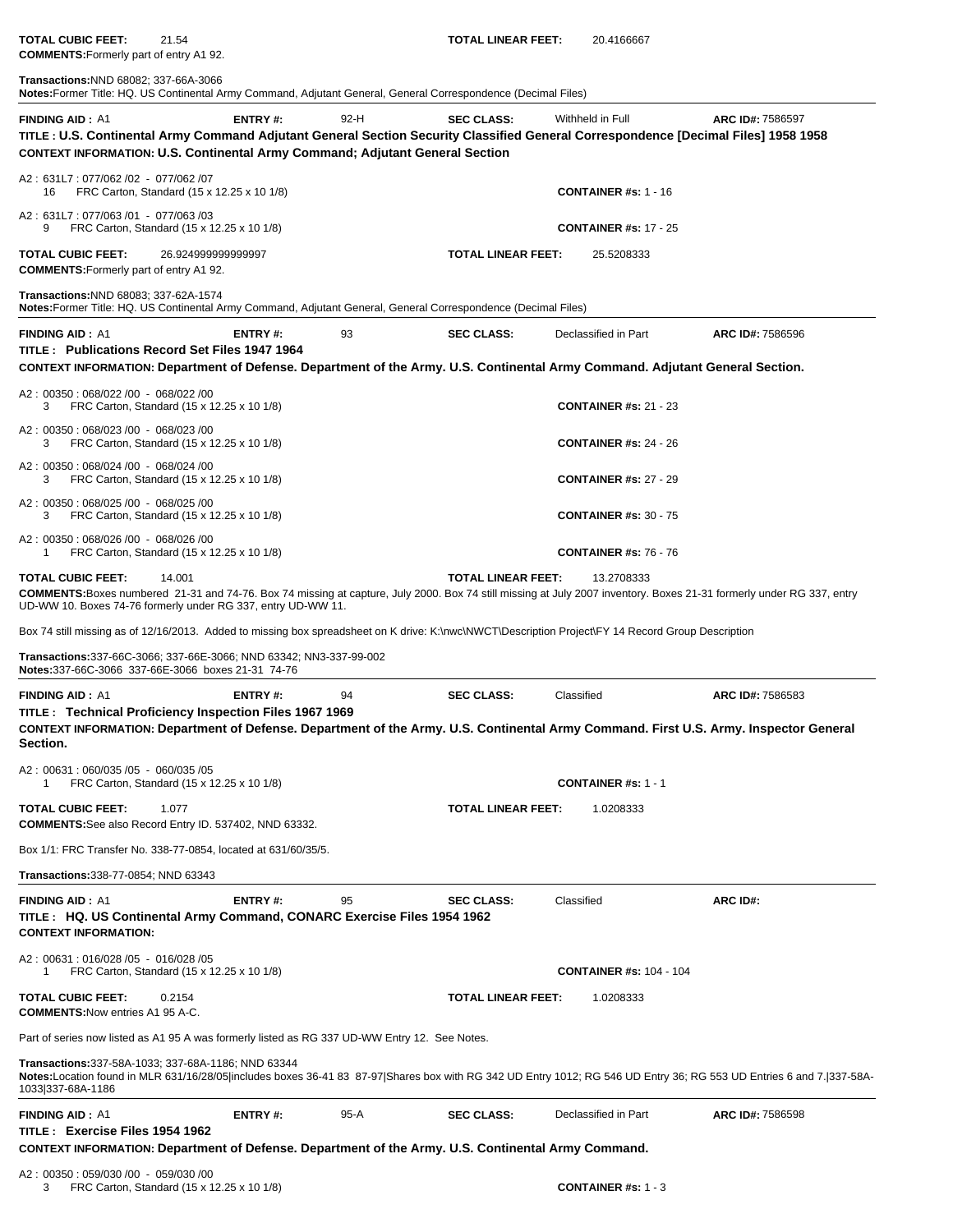| FRC Carton, Standard (15 x 12.25 x 10 1/8)<br>3.<br>A2: 00350: 059/032 /00 - 059/032 /00                                                                                                                                                                                                                                                                                                                                                                                                                                                                         |                               | <b>CONTAINER #s: <math>4 - 6</math></b>   |                  |
|------------------------------------------------------------------------------------------------------------------------------------------------------------------------------------------------------------------------------------------------------------------------------------------------------------------------------------------------------------------------------------------------------------------------------------------------------------------------------------------------------------------------------------------------------------------|-------------------------------|-------------------------------------------|------------------|
| FRC Carton, Standard (15 x 12.25 x 10 1/8)<br>3<br>A2: 00350: 059/033 /00 - 059/033 /00                                                                                                                                                                                                                                                                                                                                                                                                                                                                          |                               | <b>CONTAINER #s: <math>7 - 9</math></b>   |                  |
| FRC Carton, Standard (15 x 12.25 x 10 1/8)<br>3<br>A2: 00350: 059/034 /00 - 059/034 /00                                                                                                                                                                                                                                                                                                                                                                                                                                                                          |                               | <b>CONTAINER #s: 10 - 12</b>              |                  |
| FRC Carton, Standard (15 x 12.25 x 10 1/8)<br>3                                                                                                                                                                                                                                                                                                                                                                                                                                                                                                                  |                               | <b>CONTAINER #s: 13 - 15</b>              |                  |
| A2: 00350: 060/002 /00 - 060/002 /00<br>FRC Carton, Standard (15 x 12.25 x 10 1/8)<br>3                                                                                                                                                                                                                                                                                                                                                                                                                                                                          |                               | <b>CONTAINER #s: 16 - 18</b>              |                  |
| A2: 00350: 060/003 /00 - 060/003 /00<br>3<br>FRC Carton, Standard (15 x 12.25 x 10 1/8)                                                                                                                                                                                                                                                                                                                                                                                                                                                                          |                               | <b>CONTAINER #s: 19 - 21</b>              |                  |
| A2: 00350: 060/004 /00 - 060/004 /00<br>FRC Carton, Standard (15 x 12.25 x 10 1/8)<br>3.                                                                                                                                                                                                                                                                                                                                                                                                                                                                         |                               | <b>CONTAINER #s: 22 - 24</b>              |                  |
| A2: 00350: 060/005 /00 - 060/005 /00<br>FRC Carton, Standard (15 x 12.25 x 10 1/8)<br>3.                                                                                                                                                                                                                                                                                                                                                                                                                                                                         |                               | <b>CONTAINER #s: 25 - 27</b>              |                  |
| A2: 00350: 060/006 /00 - 060/006 /00<br>FRC Carton, Standard (15 x 12.25 x 10 1/8)<br>3                                                                                                                                                                                                                                                                                                                                                                                                                                                                          |                               | <b>CONTAINER #s: 28 - 30</b>              |                  |
| A2: 00350: 060/007 /00 - 060/007 /00<br>FRC Carton, Standard (15 x 12.25 x 10 1/8)<br>3                                                                                                                                                                                                                                                                                                                                                                                                                                                                          |                               | <b>CONTAINER #s: 31 - 33</b>              |                  |
| A2: 00350: 060/008 /00 - 060/008 /00<br>FRC Carton, Standard (15 x 12.25 x 10 1/8)<br>3                                                                                                                                                                                                                                                                                                                                                                                                                                                                          |                               | <b>CONTAINER #s: 34 - 36</b>              |                  |
| A2: 00350: 060/009 /00 - 060/009 /00<br>FRC Carton, Standard (15 x 12.25 x 10 1/8)<br>3                                                                                                                                                                                                                                                                                                                                                                                                                                                                          |                               | <b>CONTAINER #s: 37 - 39</b>              |                  |
| A2: 00350: 060/010 /00 - 060/010 /00<br>FRC Carton, Standard (15 x 12.25 x 10 1/8)<br>3.                                                                                                                                                                                                                                                                                                                                                                                                                                                                         |                               | <b>CONTAINER #s: 40 - 42</b>              |                  |
| A2: 00350: 060/011 /00 - 060/011 /00<br>FRC Carton, Standard (15 x 12.25 x 10 1/8)<br>3                                                                                                                                                                                                                                                                                                                                                                                                                                                                          |                               | <b>CONTAINER #s: 43 - 45</b>              |                  |
| A2: 00350: 060/012 /00 - 060/012 /00<br>FRC Carton, Standard (15 x 12.25 x 10 1/8)<br>3.                                                                                                                                                                                                                                                                                                                                                                                                                                                                         |                               | <b>CONTAINER #s: 46 - 48</b>              |                  |
| A2: 00350: 060/013 /00 - 060/013 /00<br>3<br>FRC Carton, Standard (15 x 12.25 x 10 1/8)                                                                                                                                                                                                                                                                                                                                                                                                                                                                          |                               | <b>CONTAINER #s: 49 - 51</b>              |                  |
|                                                                                                                                                                                                                                                                                                                                                                                                                                                                                                                                                                  |                               |                                           |                  |
| <b>TOTAL CUBIC FEET:</b><br>54.92700000000002                                                                                                                                                                                                                                                                                                                                                                                                                                                                                                                    |                               | <b>TOTAL LINEAR FEET:</b><br>52.0625      |                  |
| COMMENTS: Formerly listed as entry RG 337 UD-WW 12, then as entry RG 546 A1 95.<br>Transactions: 337-58A1033; NND 68092; NN3-337-99-002                                                                                                                                                                                                                                                                                                                                                                                                                          |                               |                                           |                  |
| <b>Notes:</b> Former title: HQ US Continental Army Command, CONARC Exercise Files<br><b>FINDING AID: A1</b><br>ENTRY#:                                                                                                                                                                                                                                                                                                                                                                                                                                           | 95-B                          | <b>SEC CLASS:</b><br>Declassified in Part | ARC ID#: 7586598 |
| TITLE: Exercise Files 1954 1962<br>CONTEXT INFORMATION: Department of Defense. Department of the Army. U.S. Continental Army Command.                                                                                                                                                                                                                                                                                                                                                                                                                            |                               |                                           |                  |
| A2: 00350: 072/025 /02 - 072/025 /03<br>FRC Carton, Standard (15 x 12.25 x 10 1/8)<br>3.                                                                                                                                                                                                                                                                                                                                                                                                                                                                         |                               | <b>CONTAINER #s: 1 - 3</b>                |                  |
| <b>TOTAL CUBIC FEET:</b><br>3.231<br><b>COMMENTS:</b> Formerly part of entry A1 95.                                                                                                                                                                                                                                                                                                                                                                                                                                                                              |                               | <b>TOTAL LINEAR FEET:</b><br>3.0625       |                  |
| Transactions: 337-68A-1186; NND 68093<br>Notes: Former title: HQ. US Continental Army Command, CONARC Exercise Files                                                                                                                                                                                                                                                                                                                                                                                                                                             |                               |                                           |                  |
|                                                                                                                                                                                                                                                                                                                                                                                                                                                                                                                                                                  |                               |                                           |                  |
| <b>FINDING AID: A1</b><br><b>ENTRY#:</b><br>TITLE: HQ. US Continental Army Command, CONARC Exercise Files 1954 1962<br>CONTEXT INFORMATION: Department of Defense. Department of the Army. U.S. Continental Army Command.                                                                                                                                                                                                                                                                                                                                        | 95-C                          | Declassified in Part<br><b>SEC CLASS:</b> | ARC ID#: 7586598 |
| A2: 00370: 006/034 /02 - 006/034 /07                                                                                                                                                                                                                                                                                                                                                                                                                                                                                                                             |                               |                                           |                  |
| 18<br>FRC Carton, Standard (15 x 12.25 x 10 1/8)                                                                                                                                                                                                                                                                                                                                                                                                                                                                                                                 |                               | <b>CONTAINER #s: 7 - 34</b>               |                  |
| A2: 00370: 006/035 /01 - 006/035 /07<br>FRC Carton, Standard (15 x 12.25 x 10 1/8)<br>21                                                                                                                                                                                                                                                                                                                                                                                                                                                                         |                               | <b>CONTAINER #s: 35 - 35A</b>             |                  |
| <b>TOTAL CUBIC FEET:</b><br>42.003<br><b>COMMENTS:</b> See Notes concerning special media                                                                                                                                                                                                                                                                                                                                                                                                                                                                        | Formerly part of entry A1 95. | <b>TOTAL LINEAR FEET:</b><br>39.8125      |                  |
| Boxes are numbered 7-9, 20-35, 35A, 36-41, 83, 87-97, and 104.                                                                                                                                                                                                                                                                                                                                                                                                                                                                                                   |                               |                                           |                  |
| Transactions: NND 68094; NND 68094; NND 68094<br>Notes:Special media; The sound recordings found interfiled in boxes 9 & 95 will remain with the textual records. This decision can be re-evaluated at the time of archival<br>processing. A digitized master preservation copy has been created for the sound recordings that require a NSI systematic review under EO 13526. The master preservation<br>copies are maintained under the guardianship of NARA's Electronic Media Division. Former title: HQ. US Continental Army Command, CONARC Exercise Files |                               |                                           |                  |
| <b>FINDING AID: A1</b><br><b>ENTRY#:</b><br>TITLE: HQ US Army Armor Center and Fort Knox, Directorate of Plans and Training, Planning Files 1965 1967                                                                                                                                                                                                                                                                                                                                                                                                            | 97                            | <b>SEC CLASS:</b><br>Classified           | ARC ID#:         |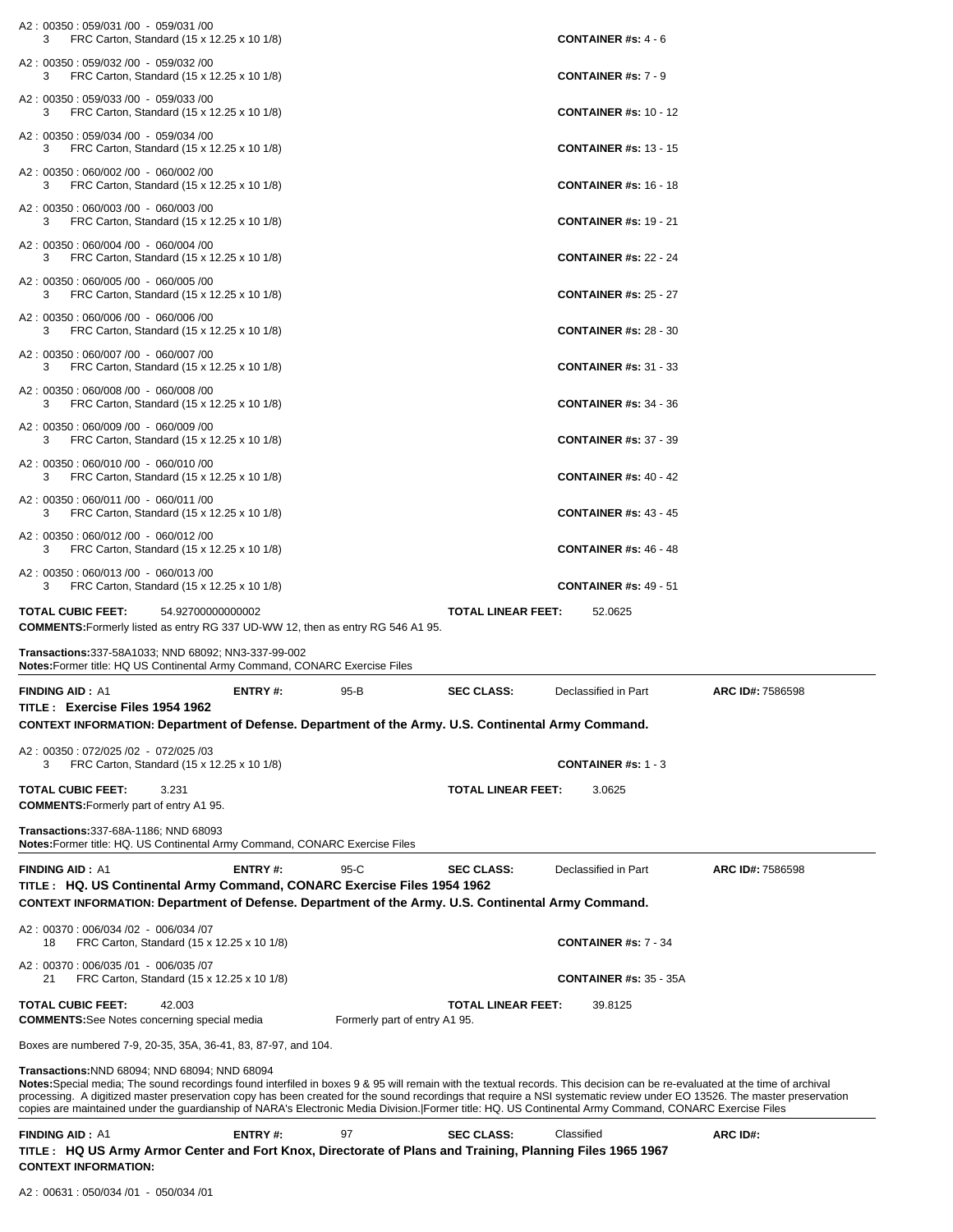| $\mathbf{1}$<br>FRC Carton, Standard (15 x 12.25 x 10 1/8)                                                                                                                                                                                                                 |                |         |                           | <b>CONTAINER #s: 5 - 5</b> |           |                  |
|----------------------------------------------------------------------------------------------------------------------------------------------------------------------------------------------------------------------------------------------------------------------------|----------------|---------|---------------------------|----------------------------|-----------|------------------|
| <b>TOTAL CUBIC FEET:</b><br>1.077<br>COMMENTS:Box 2 cannot be located as of 6-22-2011 and March 22, 2012 at 631/61/39/6. FRC number 338-71A-0211 is for box 5 and FRC number 338-88-0025 is for box 2.<br>Not found at above location, Jan. 2016.                          |                |         | <b>TOTAL LINEAR FEET:</b> |                            | 1.0208333 |                  |
| Transactions: 338-71A0211; 338-88-0025; NND 63346<br>Notes: 338-71A-0211 338-88-0025                                                                                                                                                                                       |                |         |                           |                            |           |                  |
| <b>FINDING AID: A1</b><br>TITLE: HQ US Army Armor Center and Fort Knox, Adjutant General, Publications Record Set 1964 1964<br><b>CONTEXT INFORMATION:</b>                                                                                                                 | <b>ENTRY#:</b> | 98      | <b>SEC CLASS:</b>         | Classified                 |           | ARC ID#:         |
| A2: 00631: 050/031 /06 - 050/031 /06<br>FRC Carton, Standard (15 x 12.25 x 10 1/8)<br>1                                                                                                                                                                                    |                |         |                           | <b>CONTAINER #s: 1 - 1</b> |           |                  |
| <b>TOTAL CUBIC FEET:</b><br>1.077<br><b>COMMENTS: Not found at above location, Jan. 2016.</b>                                                                                                                                                                              |                |         | <b>TOTAL LINEAR FEET:</b> |                            | 1.0208333 |                  |
| <b>Transactions:</b> 338-68A3841; NND 63302                                                                                                                                                                                                                                |                |         |                           |                            |           |                  |
| <b>FINDING AID: A1</b><br>TITLE: HQ US Army Armor Center and Fort Knox, US Army Training Center, Armor; Emergency Planning Files 1966 1970<br><b>CONTEXT INFORMATION:</b>                                                                                                  | <b>ENTRY#:</b> | 99      | <b>SEC CLASS:</b>         | Classified                 |           | ARC ID#:         |
| A2: 00631: 050/033 /06 - 050/033 /06<br>FRC Carton, Standard (15 x 12.25 x 10 1/8)<br>1                                                                                                                                                                                    |                |         |                           | <b>CONTAINER #s: 1 - 1</b> |           |                  |
| <b>TOTAL CUBIC FEET:</b><br>1.077<br><b>COMMENTS: Not found at above location, Jan. 2016.</b>                                                                                                                                                                              |                |         | <b>TOTAL LINEAR FEET:</b> |                            | 1.0208333 |                  |
| <b>Transactions:</b> 338-71A0211; NND 63303                                                                                                                                                                                                                                |                |         |                           |                            |           |                  |
| <b>FINDING AID: A1</b><br>TITLE: HQ US Army Quartermaster Center and School, Fort Lee, US Army Quartermaster School, Planning and Program Files 1964 1967<br><b>CONTEXT INFORMATION:</b>                                                                                   | ENTRY#:        | 101     | <b>SEC CLASS:</b>         | Classified                 |           | ARC ID#:         |
| A2: 00631: 050/033 /06 - 050/033 /06<br>FRC Carton, Standard (15 x 12.25 x 10 1/8)<br>1                                                                                                                                                                                    |                |         |                           | <b>CONTAINER #s: 1 - 1</b> |           |                  |
| <b>TOTAL CUBIC FEET:</b><br>1.077<br><b>COMMENTS:</b> Missing from above location, Jan. 2016.                                                                                                                                                                              |                |         | <b>TOTAL LINEAR FEET:</b> |                            | 1.0208333 |                  |
| <b>Transactions:</b> 338-71A0211; NND 63279<br><b>Notes:</b> 338-71A-0211 boxes 1 (part) and 7 (part)                                                                                                                                                                      |                |         |                           |                            |           |                  |
| <b>FINDING AID: A1</b><br>TITLE: US Continental Army Command Intelligence Center, Fort Bragg Intelligence Program Files 1967 1970<br><b>CONTEXT INFORMATION: US Continental Army Command Intelligence Center, Fort Bragg</b>                                               | ENTRY#:        | $105-A$ | <b>SEC CLASS:</b>         | Withheld in Full           |           | ARC ID#: 7822224 |
| A2: 00631: 045/045 /05 - 045/045 /06<br>3<br>FRC Carton, Standard (15 x 12.25 x 10 1/8)                                                                                                                                                                                    |                |         |                           | <b>CONTAINER #s: 1 - 3</b> |           |                  |
| <b>TOTAL CUBIC FEET:</b><br>3.231<br><b>COMMENTS:</b> Formerly part of entry A1 105.                                                                                                                                                                                       |                |         | TOTAL LINEAR FEET:        | 3.0625                     |           |                  |
| Transactions: NND 68084; 338-74-0755                                                                                                                                                                                                                                       |                |         |                           |                            |           |                  |
| <b>FINDING AID: A1</b><br>TITLE : US Continental Army Command Intelligence Center, Fort Bragg Intelligence Program Files 1967 1972<br><b>CONTEXT INFORMATION: US Continental Army Command Intelligence Center, Fort Bragg</b>                                              | <b>ENTRY#:</b> | 105-B   | <b>SEC CLASS:</b>         | Classified                 |           | ARC ID#: 7822224 |
| A2: 00631: 045/046 /02 - 045/046 /02<br>2<br>FRC Carton, Standard (15 x 12.25 x 10 1/8)                                                                                                                                                                                    |                |         |                           | <b>CONTAINER #s: 1 - 2</b> |           |                  |
| <b>TOTAL CUBIC FEET:</b><br>2.154<br>COMMENTS: Formerly part of entry A1 105. HMS entries A1 103 (record entry ID# 537830) and A1 104 (record entry ID# 537610) have been combined with this entry to<br>facilitate declassification processing.                           |                |         | <b>TOTAL LINEAR FEET:</b> |                            | 2.0416667 |                  |
| Transactions: NND 68085; 338-73A2499                                                                                                                                                                                                                                       |                |         |                           |                            |           |                  |
| <b>FINDING AID: A1</b><br>TITLE: Technical Report Files 1968 1970<br>CONTEXT INFORMATION: Department of Defense. Department of the Army. U.S. Army Materiel Command. U.S. Army Test and Evaluation<br>Command. U.S. Army Airborne, Electronics, and Special Warfare Board. | <b>ENTRY#:</b> | 106     | <b>SEC CLASS:</b>         | Classified                 |           | ARC ID#: 7586569 |
| A2: 00631: 045/045 /04 - 045/045 /04<br>FRC Carton, Standard (15 x 12.25 x 10 1/8)<br>1                                                                                                                                                                                    |                |         |                           | <b>CONTAINER #s: 1 - 1</b> |           |                  |
| <b>TOTAL CUBIC FEET:</b><br>1.077                                                                                                                                                                                                                                          |                |         | <b>TOTAL LINEAR FEET:</b> |                            | 1.0208333 |                  |
| <b>Transactions:</b> 338-72A0758; NND 63284                                                                                                                                                                                                                                |                |         |                           |                            |           |                  |
| <b>FINDING AID: A1</b><br>TITLE: Program Files 1969 1969                                                                                                                                                                                                                   | ENTRY#:        | 107     | <b>SEC CLASS:</b>         | Classified                 |           | ARC ID#: 7822149 |

**CONTEXT INFORMATION: Department of Defense. Department of the Army. Fort Leonard Wood, Missouri.**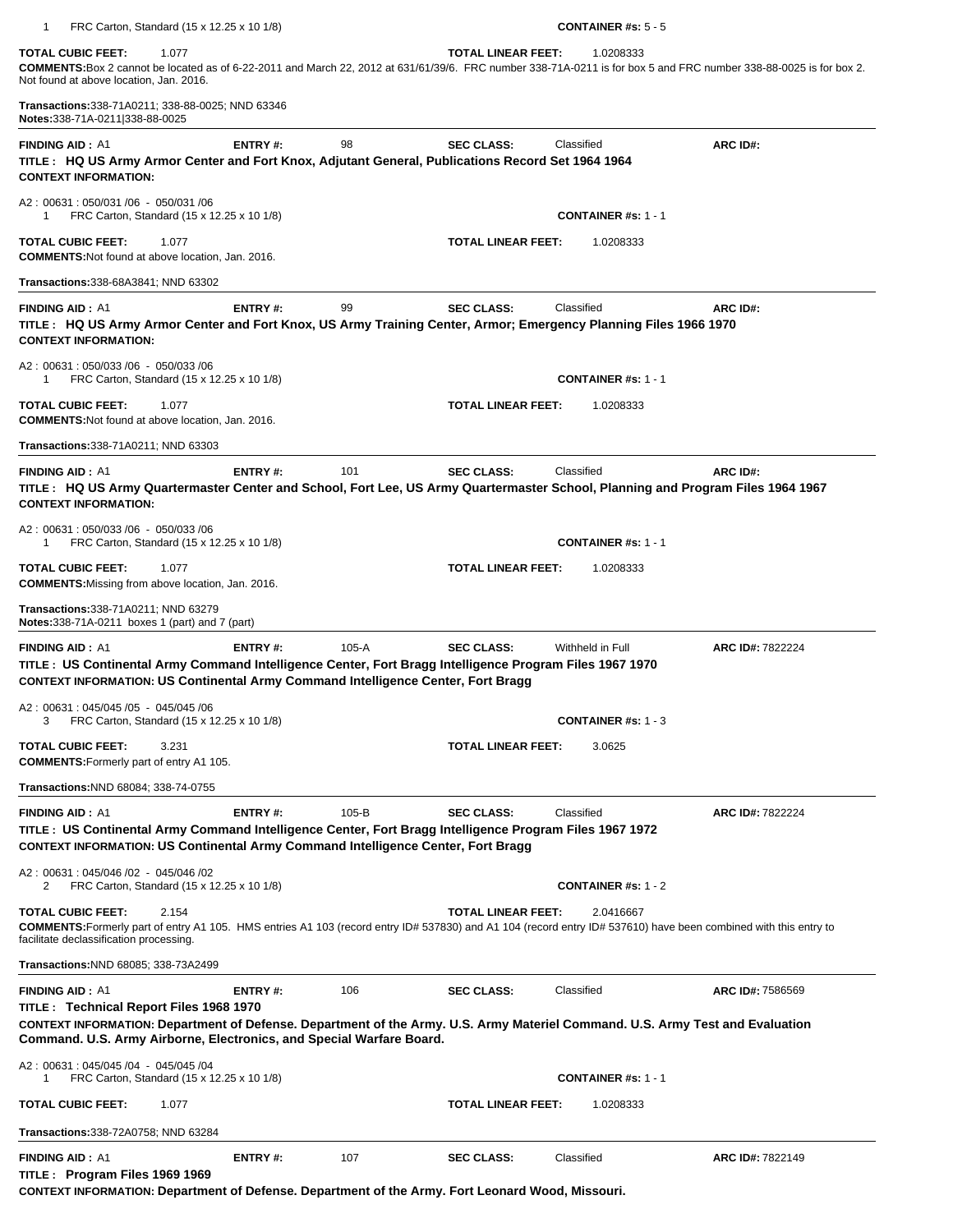| A2: 00631: 059/047 /02 - 059/047 /02<br>FRC Carton, Standard (15 x 12.25 x 10 1/8)<br>-1                                                                                                                                                                     |         |     |                           | <b>CONTAINER #s: 1 - 1</b>   |                                                                                                                                                              |
|--------------------------------------------------------------------------------------------------------------------------------------------------------------------------------------------------------------------------------------------------------------|---------|-----|---------------------------|------------------------------|--------------------------------------------------------------------------------------------------------------------------------------------------------------|
| <b>TOTAL CUBIC FEET:</b><br>1.077                                                                                                                                                                                                                            |         |     | <b>TOTAL LINEAR FEET:</b> | 1.0208333                    |                                                                                                                                                              |
| <b>Transactions:</b> 338-73A4220; NND 63285<br>Notes: 338-73A-4220                                                                                                                                                                                           |         |     |                           |                              |                                                                                                                                                              |
| <b>FINDING AID: A1</b><br>TITLE: Planning Files 1970 1971<br>CONTEXT INFORMATION: Department of Defense. Department of the Army. Fort Leonard Wood, Missouri.                                                                                                | ENTRY#: | 108 | <b>SEC CLASS:</b>         | Classified                   | ARC ID#: 7822150                                                                                                                                             |
| A2: 00631: 059/047 /01 - 059/047 /01<br>FRC Carton, Standard (15 x 12.25 x 10 1/8)<br>-1                                                                                                                                                                     |         |     |                           | <b>CONTAINER #s: 1 - 1</b>   |                                                                                                                                                              |
| <b>TOTAL CUBIC FEET:</b><br>1.077<br>COMMENTS: Box 1 located at 631/49/1 in this entry has been inactivated because the box is part of 3-box entry RG 550, UD-WW 102-1 (Record Entry ID# 565984).                                                            |         |     | <b>TOTAL LINEAR FEET:</b> | 1.0208333                    |                                                                                                                                                              |
| Transactions: 338-75-0067; 338-74-0718; NND 63286<br>Notes:338-75-0067 338-74-0718                                                                                                                                                                           |         |     |                           |                              |                                                                                                                                                              |
| <b>FINDING AID: A1</b><br>TITLE: Security Classified General Records 1947 1963                                                                                                                                                                               | ENTRY#: | 109 | <b>SEC CLASS:</b>         | Declassified in Part         | ARC ID#: 7586586<br>CONTEXT INFORMATION: Department of Defense. Department of the Army. U.S. Continental Army Command. Infantry Center. The Infantry School. |
| A2: 00131: 005/026 /05 - 005/026 /06<br>FRC Carton, Standard (15 x 12.25 x 10 1/8)<br>6                                                                                                                                                                      |         |     |                           | <b>CONTAINER #s: 2 - 7</b>   |                                                                                                                                                              |
| <b>TOTAL CUBIC FEET:</b><br>6.462<br><b>COMMENTS: Realocated from RG 338.</b>                                                                                                                                                                                |         |     | <b>TOTAL LINEAR FEET:</b> | 6.125                        |                                                                                                                                                              |
| Transactions:NN3-338-90-007; NND 63287                                                                                                                                                                                                                       |         |     |                           |                              |                                                                                                                                                              |
| <b>FINDING AID: A1</b><br>TITLE: Security Classified General Records 1947 1963<br><b>CONTEXT INFORMATION: U.S. Army Air Defense School</b>                                                                                                                   | ENTRY#: | 110 | <b>SEC CLASS:</b>         | Classified                   | ARC ID#: 7586587                                                                                                                                             |
| A2: 00631: 021/039 /03 - 021/039 /05<br>FRC Carton, Standard (15 x 12.25 x 10 1/8)<br>6                                                                                                                                                                      |         |     |                           | <b>CONTAINER #s: 25 - 30</b> |                                                                                                                                                              |
| <b>TOTAL CUBIC FEET:</b><br>6.462<br><b>COMMENTS: Realocated from RG 338.</b>                                                                                                                                                                                |         |     | <b>TOTAL LINEAR FEET:</b> | 6.125                        |                                                                                                                                                              |
|                                                                                                                                                                                                                                                              |         |     |                           |                              |                                                                                                                                                              |
| <b>Transactions: NN3-338-90-007; NND 63289</b><br>Notes: Former Title: Miscellaneous Classified Records Of U.S. Army Schools, Air Defense School (Antiaircraft Artillery and Guided Missile School)                                                          |         |     |                           |                              |                                                                                                                                                              |
| <b>FINDING AID: A1</b><br>TITLE: Security Classified General Records 1955 1959<br><b>CONTEXT INFORMATION: U.S. Army Air Defense School</b>                                                                                                                   | ENTRY#: | 111 | <b>SEC CLASS:</b>         | Withheld in Full             | ARC ID#: 7586587                                                                                                                                             |
| A2: 00631: 021/039 /05 - 021/039 /07<br>FRC Carton, Standard (15 x 12.25 x 10 1/8)<br>8                                                                                                                                                                      |         |     |                           | <b>CONTAINER #s: 31 - 38</b> |                                                                                                                                                              |
| <b>TOTAL CUBIC FEET:</b><br>8.616<br><b>COMMENTS: Realocated from RG 338.</b>                                                                                                                                                                                |         |     | <b>TOTAL LINEAR FEET:</b> | 8.1666667                    |                                                                                                                                                              |
| Transactions: NN3-338-90-007: NND 63290<br>Notes: Former Title: Miscellaneous Classified Records Records Of U.S. Army Schools, Artillery and Guided Missile School                                                                                           |         |     |                           |                              |                                                                                                                                                              |
| <b>FINDING AID: A1</b><br>TITLE: Security Classified General Records 1947 1963                                                                                                                                                                               | ENTRY#: | 112 | <b>SEC CLASS:</b>         | Classified                   | ARC ID#: 7586588                                                                                                                                             |
| CONTEXT INFORMATION: Department of Defense. Department of the Army. U.S. Continental Army Command. Armor School.                                                                                                                                             |         |     |                           |                              |                                                                                                                                                              |
| A2: 00631: 021/040 /01 - 021/040 /01<br>FRC Carton, Standard (15 x 12.25 x 10 1/8)<br>-1                                                                                                                                                                     |         |     |                           | <b>CONTAINER #s: 39 - 39</b> |                                                                                                                                                              |
| <b>TOTAL CUBIC FEET:</b><br>1.077<br><b>COMMENTS: Realocated from RG 338.</b>                                                                                                                                                                                |         |     | <b>TOTAL LINEAR FEET:</b> | 1.0208333                    |                                                                                                                                                              |
| Transactions: NN3-338-90-007; NND 63291                                                                                                                                                                                                                      |         |     |                           |                              |                                                                                                                                                              |
| <b>FINDING AID: A1</b><br>TITLE: Security Classified General Records 1947 1963<br>CONTEXT INFORMATION: Department of Defense. Department of the Army. U.S. Continental Army Command. U.S. Army Ordnance Guided Missile<br>School, Redstone Arsenal, Alabama. | ENTRY#: | 113 | <b>SEC CLASS:</b>         | Classified                   | ARC ID#: 7586589                                                                                                                                             |
| A2: 00631: 021/040 /01 - 021/040 /03<br>FRC Carton, Standard (15 x 12.25 x 10 1/8)<br>7                                                                                                                                                                      |         |     |                           | <b>CONTAINER #s: 40 - 46</b> |                                                                                                                                                              |
| <b>TOTAL CUBIC FEET:</b><br>7.539<br><b>COMMENTS: Realocated from RG 338.</b>                                                                                                                                                                                |         |     | <b>TOTAL LINEAR FEET:</b> | 7.1458333                    |                                                                                                                                                              |
| Transactions: NN3-338-90-007; NND 63292                                                                                                                                                                                                                      |         |     |                           |                              |                                                                                                                                                              |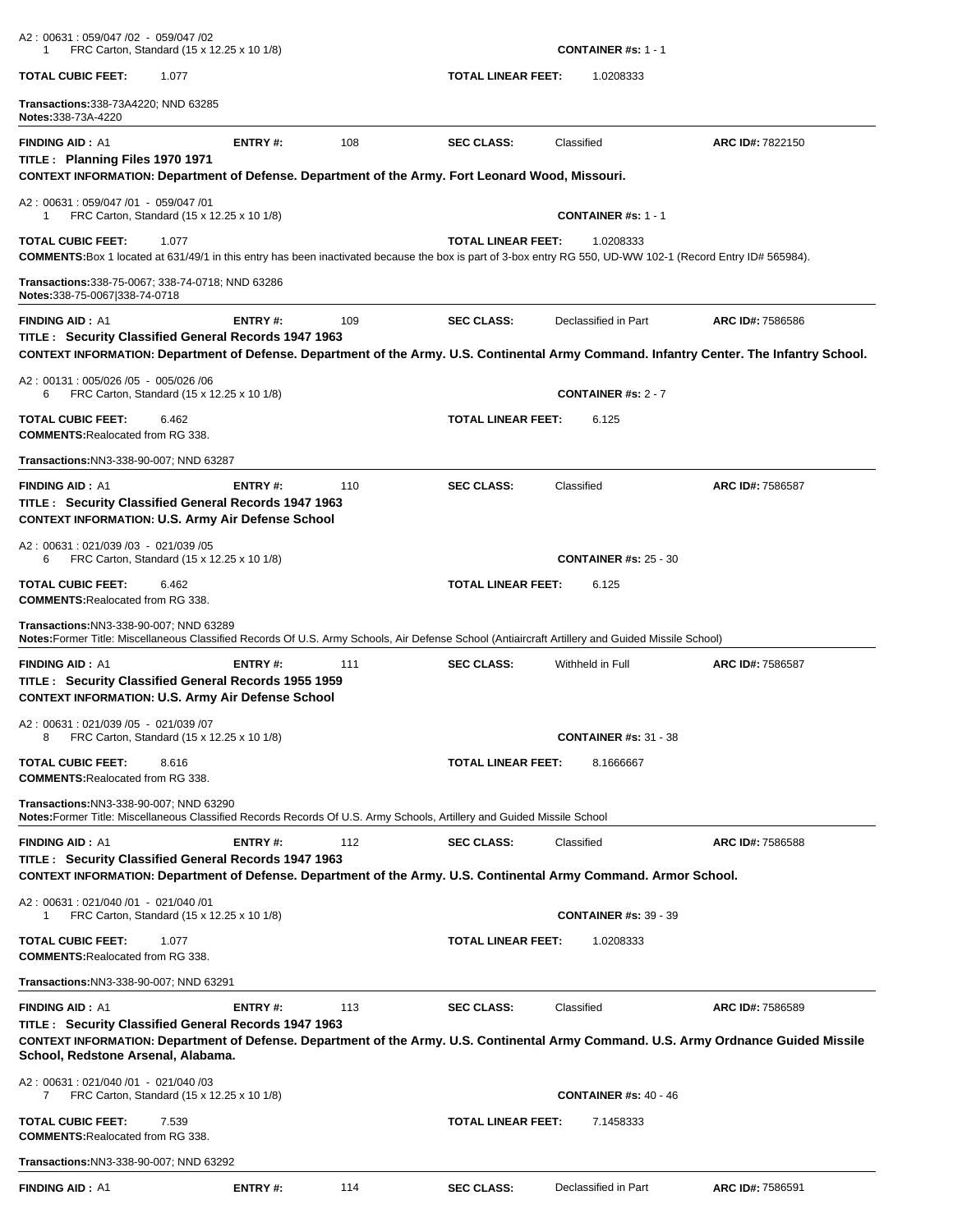| TITLE: General Records 1949 1950<br>CONTEXT INFORMATION: Department of Defense. Department of the Army. Army Field Forces. Command and General Staff College.                                                                                                                                                                                      |                     |                           |                                |                  |
|----------------------------------------------------------------------------------------------------------------------------------------------------------------------------------------------------------------------------------------------------------------------------------------------------------------------------------------------------|---------------------|---------------------------|--------------------------------|------------------|
| A2: 00131: 003/028 /05 - 003/028 /05<br>FRC Carton, Standard (15 x 12.25 x 10 1/8)<br>1                                                                                                                                                                                                                                                            |                     |                           | <b>CONTAINER #s: 48 - 48</b>   |                  |
| <b>TOTAL CUBIC FEET:</b><br>1.077<br><b>COMMENTS: RR No. 1099, 11092/48 Fort Leavenworth. Reallocated from RG 338.</b>                                                                                                                                                                                                                             |                     | <b>TOTAL LINEAR FEET:</b> | 1.0208333                      |                  |
| Transactions:NN3-338-90-007; NND 63293                                                                                                                                                                                                                                                                                                             |                     |                           |                                |                  |
| <b>FINDING AID: UD</b><br>TITLE : Organizational and Operational Records [Carlisle Barracks, Pa; 1951-64] 1951 1964<br>CONTEXT INFORMATION: Department of Defense. Department of the Army. Carlisle Barracks, Pennsylvania.                                                                                                                        | ENTRY#:<br>1        | <b>SEC CLASS:</b>         | Declassified in Full           | ARC ID#: 7541331 |
| A2: 00290: 036/015 /05 - 036/015 /06<br>Legal Archives Box, Standard (15 5/8 x 5 1/4 x 10 5/8)<br>8                                                                                                                                                                                                                                                |                     |                           | <b>CONTAINER #s: 1 - 8</b>     |                  |
| <b>TOTAL CUBIC FEET:</b><br>4.032<br><b>COMMENTS: RR NO. 3 Records of post administration. Accessioned as NN3-338-82-61</b> Reallocated from RG 338, UD 35218.                                                                                                                                                                                     |                     | <b>TOTAL LINEAR FEET:</b> | 3.5                            |                  |
| <b>Transactions:NN3-338-82-061</b>                                                                                                                                                                                                                                                                                                                 |                     |                           |                                |                  |
| <b>FINDING AID: UD</b><br>TITLE: Fort Bragg, North Carolina Physical Training School General Orders and Organization Planning Files 09/05/1946 07/28/1966<br>CONTEXT INFORMATION: Department of Defense. Department of the Army. Fort Bragg, North Carolina.                                                                                       | <b>ENTRY#:</b><br>2 | <b>SEC CLASS:</b>         | Declassified in Full           | ARC ID#: 7459649 |
| A2: 00290: 036/015 /04 - 036/015 /04<br>Legal Archives Box, Standard (15 5/8 x 5 1/4 x 10 5/8)<br>1                                                                                                                                                                                                                                                |                     |                           | <b>CONTAINER #s: 1 - 1</b>     |                  |
| <b>TOTAL CUBIC FEET:</b><br>0.504<br><b>COMMENTS: Reallocated from RG 338, UD 35219.</b>                                                                                                                                                                                                                                                           |                     | <b>TOTAL LINEAR FEET:</b> | 0.4375                         |                  |
| Transactions:NN3-338-90-007; NND 917652                                                                                                                                                                                                                                                                                                            |                     |                           |                                |                  |
| <b>FINDING AID: UD</b><br>TITLE: Command And General Staff [College], Fort Leavenworth, Kansas, {ca.1952-1962}<br><b>CONTEXT INFORMATION:</b>                                                                                                                                                                                                      | <b>ENTRY#:</b><br>3 | <b>SEC CLASS:</b>         | Declassified in Full           | ARC ID#: 7518520 |
| A2: 00290: 036/012 /06 - 036/012 /07<br>Legal Archives Box, Standard (15 5/8 x 5 1/4 x 10 5/8)<br>14                                                                                                                                                                                                                                               |                     |                           | <b>CONTAINER #s: 1 - 14</b>    |                  |
| A2: 00290: 036/013 /01 - 036/013 /04<br>Legal Archives Box, Standard (15 $5/8 \times 5$ 1/4 $\times$ 10 $5/8$ )<br>26                                                                                                                                                                                                                              |                     |                           | <b>CONTAINER #s: 15 - 40</b>   |                  |
| <b>TOTAL CUBIC FEET:</b><br>20.16<br><b>COMMENTS: Reallocated from RG 338, UD 35220.</b>                                                                                                                                                                                                                                                           |                     | <b>TOTAL LINEAR FEET:</b> | 17.5                           |                  |
| Transactions:NN3-338-90-007                                                                                                                                                                                                                                                                                                                        |                     |                           |                                |                  |
| <b>FINDING AID: UD</b><br>TITLE: Antiaircraft Artillery/Guided Missile School, Fort Bliss, Texas, {n.d.}<br><b>CONTEXT INFORMATION:</b>                                                                                                                                                                                                            | ENTRY#:<br>4        | <b>SEC CLASS:</b>         | Declassified in Full           | ARC ID#: 7560742 |
| A2: 00290: 036/010 /03 - 036/010 /05<br>Legal Archives Box, Standard (15 $5/8 \times 5$ 1/4 $\times$ 10 $5/8$ )<br>13                                                                                                                                                                                                                              |                     |                           | <b>CONTAINER #s: 1 - 13</b>    |                  |
| <b>TOTAL CUBIC FEET:</b><br>6.552<br>COMMENTS: Reallocated from RG 338, UD 35221. RR No. 189 at Fort Bliss, TX; Antiaircraft Artillery Guided Missile School/Center at Fort Bliss also know as US Army Air<br>Defense School. UD Entry 18 was a duplicate entry in the MLR and has been deleted from the MLR.                                      |                     | <b>TOTAL LINEAR FEET:</b> | 5.6875                         |                  |
| Transactions:NN3-338-90-007; NND 917652                                                                                                                                                                                                                                                                                                            |                     |                           |                                |                  |
| <b>FINDING AID: UD</b><br>TITLE : Army Field Forces Antiaircraft Artillery and Guided Missile Center, Fort Bliss, Texas Investigation Reports and Related Materials 1950<br>1951<br>CONTEXT INFORMATION: Department of Defense. Department of the Army. Army Field Forces. Antiaircraft Artillery and Guided Missile Center, Fort<br>Bliss, Texas. | 5<br><b>ENTRY#:</b> | <b>SEC CLASS:</b>         | Declassified in Full           | ARC ID#: 7557451 |
| A2: 00290: 036/010 /05 - 036/010 /05<br>FRC Carton, Standard (15 x 12.25 x 10 1/8)<br>1                                                                                                                                                                                                                                                            |                     |                           | <b>CONTAINER #s: 14A - 14A</b> |                  |
| <b>TOTAL CUBIC FEET:</b><br>1.077<br><b>COMMENTS: Reallocated from RG 338, UD 35221A. See notes.</b>                                                                                                                                                                                                                                               |                     | <b>TOTAL LINEAR FEET:</b> | 1.0208333                      |                  |
| Transactions:NND 883501<br>Notes: This series was formerly titled: HQ, Anti-Aircraft Artillery And Guided Missile Center; Fort Bliss, TX.                                                                                                                                                                                                          |                     |                           |                                |                  |
| <b>FINDING AID: UD</b><br>TITLE : Artillery/Guided Missile School, Fort Sill, O.K. [sic], {n.d.}<br><b>CONTEXT INFORMATION:</b>                                                                                                                                                                                                                    | ENTRY#:<br>6        | <b>SEC CLASS:</b>         | Declassified in Full           | ARC ID#: 7560753 |
| A2: 00290: 036/010 /05 - 036/010 /07<br>Legal Archives Box, Standard (15 5/8 x 5 1/4 x 10 5/8)<br>15                                                                                                                                                                                                                                               |                     |                           | <b>CONTAINER #s: 1 - 15</b>    |                  |
| A2: 00290: 036/011 /01 - 036/011 /02<br>Photograph, 6x9 Grey White (12 1/4 x 8 1/4 x 5 3/4)<br>2                                                                                                                                                                                                                                                   |                     |                           | <b>CONTAINER #s: 18 - 19</b>   |                  |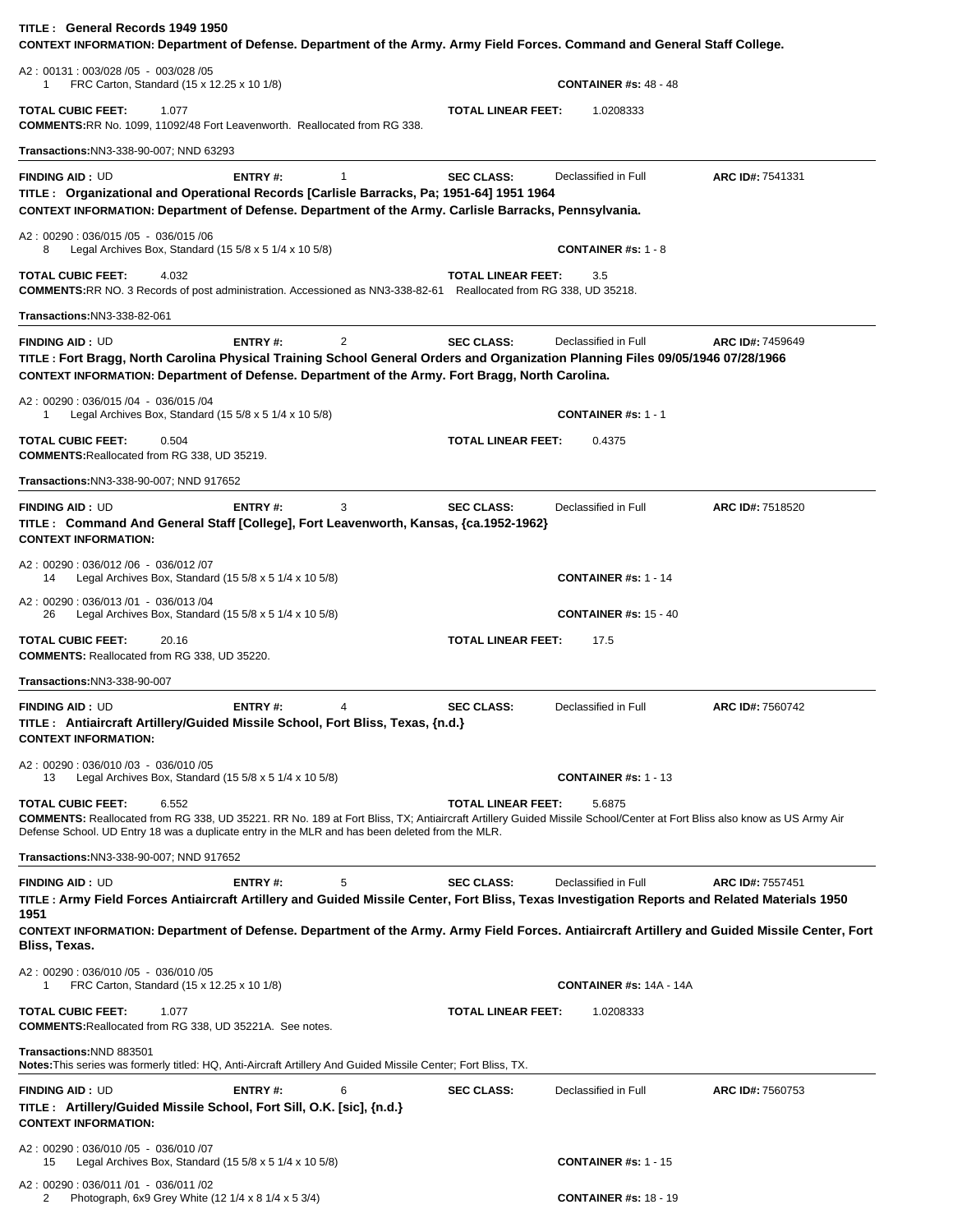| <b>TOTAL CUBIC FEET:</b>                                                        | 12.767999999999999<br><b>COMMENTS:</b> Reallocated from RG 338, UD 35222. RR No. 190 at Fort Sill, OK. UD Entry 19 was a duplicate entry in the MLR for these records and has been deleted. |    | <b>TOTAL LINEAR FEET:</b> | 11.875                       |                                                                                                                                                                   |
|---------------------------------------------------------------------------------|---------------------------------------------------------------------------------------------------------------------------------------------------------------------------------------------|----|---------------------------|------------------------------|-------------------------------------------------------------------------------------------------------------------------------------------------------------------|
| Transactions:NN3-338-90-007; NND 917652                                         |                                                                                                                                                                                             |    |                           |                              |                                                                                                                                                                   |
| <b>FINDING AID: UD</b><br><b>CONTEXT INFORMATION:</b>                           | <b>ENTRY#:</b><br>TITLE: Aviation School; Fort Rucker, Alabama, 1953-63                                                                                                                     | 7  | <b>SEC CLASS:</b>         | Declassified in Full         | ARC ID#: 7560754                                                                                                                                                  |
| A2: 00290: 036/012 /03 - 036/012 /05<br>19                                      | Legal Archives Box, Standard (15 $5/8 \times 5$ 1/4 $\times$ 10 $5/8$ )                                                                                                                     |    |                           | <b>CONTAINER #s: 1 - 19</b>  |                                                                                                                                                                   |
| <b>TOTAL CUBIC FEET:</b><br>MLR.                                                | 9.576                                                                                                                                                                                       |    | <b>TOTAL LINEAR FEET:</b> | 8.3125                       | COMMENTS: Reallocated from RG 338, UD 35223. RR No. 191 at Fort Rucker, AL. UD Entry 23 was a duplicate MLR entry for these records and has been deleted from the |
| Transactions:NN3-338-90-007                                                     |                                                                                                                                                                                             |    |                           |                              |                                                                                                                                                                   |
| <b>FINDING AID: UD</b><br><b>CONTEXT INFORMATION:</b>                           | ENTRY#:<br>TITLE : Helicopter School, Fort Wolters, Texas, 1958-63                                                                                                                          | 8  | <b>SEC CLASS:</b>         | Declassified in Full         | ARC ID#: 7559284                                                                                                                                                  |
| A2: 00290: 036/012/05 - 036/012/05<br>1                                         | Legal Archives Box, Standard (15 $5/8 \times 5$ 1/4 $\times$ 10 $5/8$ )                                                                                                                     |    |                           | <b>CONTAINER #s: 1 - 1</b>   |                                                                                                                                                                   |
| TOTAL CUBIC FEET:<br>MLR.                                                       | 0.504                                                                                                                                                                                       |    | <b>TOTAL LINEAR FEET:</b> | 0.4375                       | COMMENTS: Reallocated from RG 338, UD 35224. RR No. 192, Fort Wolters, TX. UD Entry 28 was a duplicated MLR entry for these records and has been deleted from the |
| Transactions:NN3-338-90-007                                                     |                                                                                                                                                                                             |    |                           |                              |                                                                                                                                                                   |
| <b>FINDING AID: UD</b><br><b>CONTEXT INFORMATION:</b>                           | ENTRY#:<br>TITLE: Infantry School; Fort Benning, Georgia; Field Forces Board 3, 1951-63                                                                                                     | 9  | <b>SEC CLASS:</b>         | Declassified in Full         | ARC ID#: 7560793                                                                                                                                                  |
| A2: 00290: 036/013 /04 - 036/013 /07<br>23                                      | Legal Archives Box, Standard $(15\ 5/8 \times 5\ 1/4 \times 10\ 5/8)$                                                                                                                       |    |                           | <b>CONTAINER #s: 1 - 23</b>  |                                                                                                                                                                   |
| A2: 00290: 036/014 /01 - 036/014 /07<br>47                                      | Legal Archives Box, Standard (15 $5/8 \times 5$ 1/4 $\times$ 10 $5/8$ )                                                                                                                     |    |                           | <b>CONTAINER #s: 24 - 70</b> |                                                                                                                                                                   |
| A2: 00290: 036/015 /01 - 036/015 /03<br>21                                      | Legal Archives Box, Standard $(155/8 \times 51/4 \times 105/8)$                                                                                                                             |    |                           | <b>CONTAINER #s: 71 - 91</b> |                                                                                                                                                                   |
| <b>TOTAL CUBIC FEET:</b><br>from the MLR.                                       | 45.864000000000004                                                                                                                                                                          |    | <b>TOTAL LINEAR FEET:</b> | 39.8125                      | COMMENTS: Reallocated from RG 338, UD 35225. RR No. 182 Infantry School, Fort Benning GA. UD 16 was a duplicate MLR entry for these records and has been deleted  |
| <b>Transactions:NN3-338-90-007</b>                                              |                                                                                                                                                                                             |    |                           |                              |                                                                                                                                                                   |
| <b>FINDING AID: UD</b><br><b>CONTEXT INFORMATION:</b>                           | ENTRY#:<br>TITLE: The Armored School, Fort Knox, Kentucky                                                                                                                                   | 10 | <b>SEC CLASS:</b>         | Declassified in Full         | ARC ID#: 7560794                                                                                                                                                  |
| A2: 00290: 036/011 /02 - 036/011 /07<br>37                                      | Legal Archives Box, Standard $(15\ 5/8 \times 5\ 1/4 \times 10\ 5/8)$                                                                                                                       |    |                           | <b>CONTAINER #s: 1 - 37</b>  |                                                                                                                                                                   |
| A2: 00290: 036/012 /01 - 036/012 /01<br>6                                       | Legal Archives Box, Standard (15 5/8 x 5 1/4 x 10 5/8)                                                                                                                                      |    |                           | <b>CONTAINER #s: 38 - 43</b> |                                                                                                                                                                   |
| <b>TOTAL CUBIC FEET:</b><br><b>COMMENTS: Reallocated from RG 338, UD 35005.</b> | 21.672                                                                                                                                                                                      |    | <b>TOTAL LINEAR FEET:</b> | 18.8125                      |                                                                                                                                                                   |
| <b>Transactions: NN3-338-90-007</b>                                             |                                                                                                                                                                                             |    |                           |                              |                                                                                                                                                                   |
| <b>FINDING AID: UD</b><br><b>CONTEXT INFORMATION:</b>                           | ENTRY#:<br>TITLE: ROTC Detachment Schools, Fort Meade, Maryland/Fort Benning, Georgia, ca 1953                                                                                              | 12 | <b>SEC CLASS:</b>         | Declassified in Full         | ARC ID#: 7560343                                                                                                                                                  |
| A2: 00290: 036/015 /04 - 036/015 /04<br>1                                       | Legal Archives Box, Standard (15 $5/8 \times 5$ 1/4 $\times$ 10 $5/8$ )                                                                                                                     |    |                           | <b>CONTAINER #s: 1 - 1</b>   |                                                                                                                                                                   |
| TOTAL CUBIC FEET:<br><b>COMMENTS: Reallocated from RG 338.</b>                  | 0.504                                                                                                                                                                                       |    | <b>TOTAL LINEAR FEET:</b> | 0.4375                       |                                                                                                                                                                   |
| Transactions:NN3-338-90-007                                                     |                                                                                                                                                                                             |    |                           |                              |                                                                                                                                                                   |
| <b>FINDING AID: UD</b>                                                          | ENTRY#:                                                                                                                                                                                     | 13 | <b>SEC CLASS:</b>         | Declassified in Full         | ARC ID#: 7560799                                                                                                                                                  |

A2 : 00290 : 036/015 /04 - 036/015 /04

**CONTEXT INFORMATION:** 

**TITLE : Command Management School, Fort Belvoir, Virginia, 1956-60** 

1 Legal Archives Box, Standard (15 5/8 x 5 1/4 x 10 5/8) **CONTAINER #s:** 1 - 1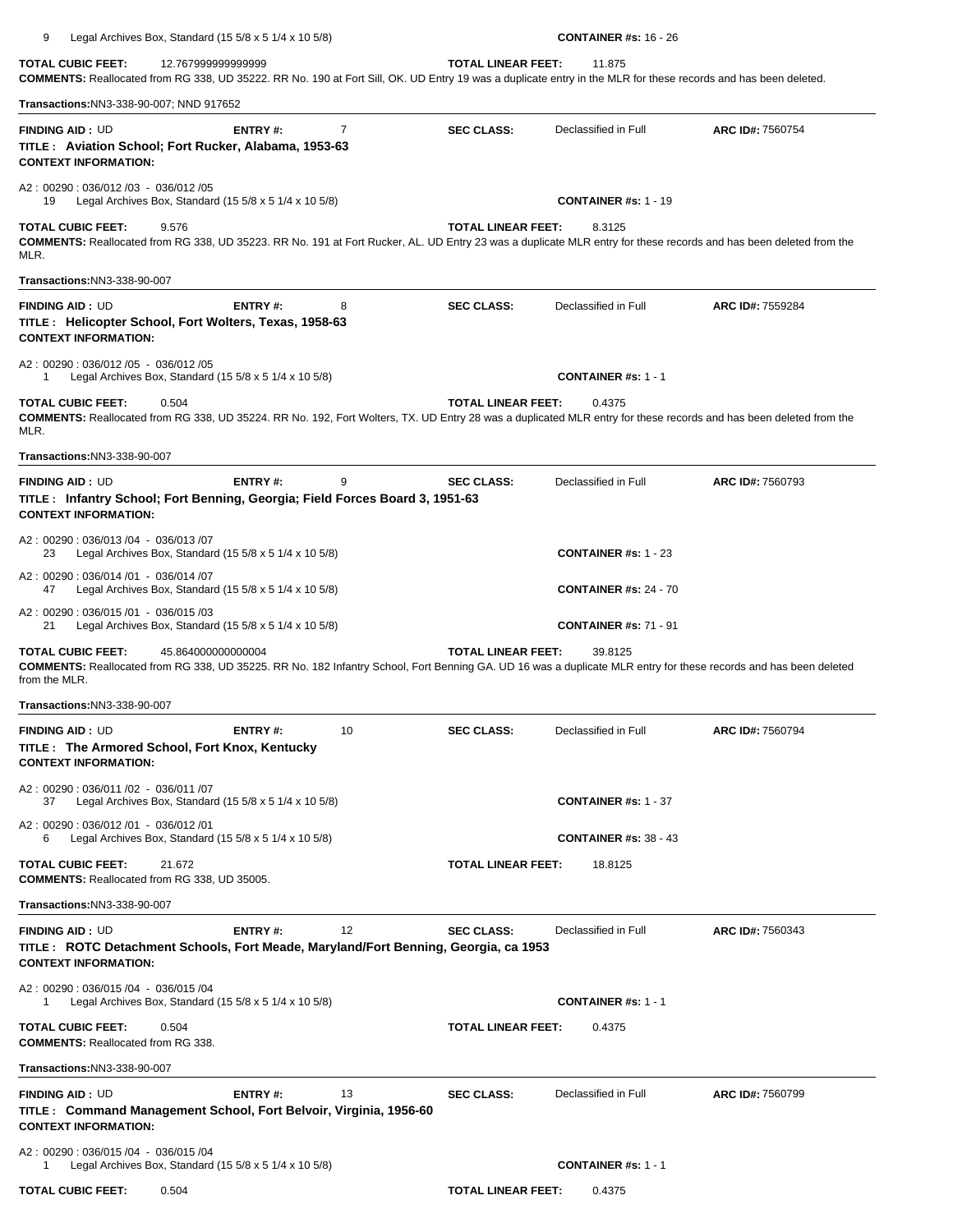**COMMENTS:** Reallocated from RG 338. RR NO. 1514 Fort Belvoir, VA. UD Entry 27 was a duplicate entry in the MLR for these records and has been deleted.

| <b>Transactions:NN3-338-90-007</b>                                                                                                                                                                                                                                                                                                                                                                                                                                   |                                                                                      |       |                           |                                |                   |
|----------------------------------------------------------------------------------------------------------------------------------------------------------------------------------------------------------------------------------------------------------------------------------------------------------------------------------------------------------------------------------------------------------------------------------------------------------------------|--------------------------------------------------------------------------------------|-------|---------------------------|--------------------------------|-------------------|
| <b>FINDING AID: UD</b><br>TITLE: Military Acadamy Prep School, Fort Belvoir, Virginia<br><b>CONTEXT INFORMATION:</b>                                                                                                                                                                                                                                                                                                                                                 | <b>ENTRY#:</b>                                                                       | 14    | <b>SEC CLASS:</b>         | Declassified in Full           | ARC ID#: 7560801  |
| A2: 00290: 036/015/04 - 036/015/04<br>Legal Archives Box, Standard (15 $5/8 \times 5$ 1/4 $\times$ 10 $5/8$ )<br>1                                                                                                                                                                                                                                                                                                                                                   |                                                                                      |       |                           | <b>CONTAINER</b> #s: $1 - 1$   |                   |
| <b>TOTAL CUBIC FEET:</b><br>0.504<br><b>COMMENTS: Reallocated from RG 338, UD 35015.</b>                                                                                                                                                                                                                                                                                                                                                                             |                                                                                      |       | <b>TOTAL LINEAR FEET:</b> | 0.4375                         |                   |
| <b>Transactions:NN3-338-90-007</b>                                                                                                                                                                                                                                                                                                                                                                                                                                   |                                                                                      |       |                           |                                |                   |
| <b>FINDING AID: UD</b><br>TITLE: Reports [Reports] 1960 1966<br>CONTEXT INFORMATION: Department of Defense. Department of the Army. U.S. Army Materiel Command. U.S. Army Test and Evaluation<br>Command. U.S. Army Airborne, Electronics, and Special Warfare Board.                                                                                                                                                                                                | ENTRY#:                                                                              | 15    | <b>SEC CLASS:</b>         | Declassified in Full           | ARC ID#: 7586508  |
| A2: 00490: 028/028 /04 - 028/028 /05<br>FRC Carton, Standard (15 x 12.25 x 10 1/8)<br>4                                                                                                                                                                                                                                                                                                                                                                              |                                                                                      |       |                           | <b>CONTAINER #s: 10 - 13</b>   |                   |
| <b>TOTAL CUBIC FEET:</b><br>4.308<br><b>COMMENTS: RR No. 1822; 68A5988 boxes 10-13 Reallocated from RG 338.</b>                                                                                                                                                                                                                                                                                                                                                      |                                                                                      |       | <b>TOTAL LINEAR FEET:</b> | 4.0833333                      |                   |
| Transactions: 338-68A5988                                                                                                                                                                                                                                                                                                                                                                                                                                            |                                                                                      |       |                           |                                |                   |
| <b>FINDING AID: UD</b><br>TITLE: Exercises, "Desert Strike", 1964<br><b>CONTEXT INFORMATION:</b>                                                                                                                                                                                                                                                                                                                                                                     | ENTRY#:                                                                              | 36    | <b>SEC CLASS:</b>         | Classified                     | ARC ID#:          |
| A2: 00631: 016/028 /05 - 016/028 /05<br>FRC Carton, Standard (15 x 12.25 x 10 1/8)<br>1                                                                                                                                                                                                                                                                                                                                                                              |                                                                                      |       |                           | <b>CONTAINER #s: 104 - 104</b> |                   |
| <b>TOTAL CUBIC FEET:</b><br>0.2154<br>COMMENTS:RR NO. 424 part of box 104. Shares with RR 425, 423, 427, 426; Shares box with RG 342 UD 1012; RG 546 A1 95; RG 553 UD 6; and RG 553 UD 7 Reallocated<br>from RG 338.<br>Location found in MLR; A2-02-0000631-016-2-028-05, 4/26/2012. Box not on shelf as of November 16, 2012.<br>Box 104 declassified and released to open shelves under RG 546, A 95-C. This entry inactivated for purporses of declassification. |                                                                                      |       | <b>TOTAL LINEAR FEET:</b> | 1.0208333                      |                   |
| Transactions:NND 63304<br>Notes: Box 104 declassified and released to open shelves under RG 546, A 95-C. This entry inactivated for purporses of declassification.                                                                                                                                                                                                                                                                                                   |                                                                                      |       |                           |                                |                   |
| <b>FINDING AID: UD</b><br>TITLE: Records Related to Military Exercise "Rocky Shoals" [Exercises, "Rocky Shoals", 1958-59] 1958 1959<br>CONTEXT INFORMATION: Department of Defense. Department of the Army. Presidio of San Francisco, California.                                                                                                                                                                                                                    | ENTRY#:                                                                              | 48    | <b>SEC CLASS:</b>         | Declassified in Full           | ARC ID#: 7822069  |
| A2: 00490: 029/001 /01 - 029/001 /01<br>FRC Carton, Standard (15 x 12.25 x 10 1/8)                                                                                                                                                                                                                                                                                                                                                                                   |                                                                                      |       |                           | <b>CONTAINER #s: 107 - 107</b> |                   |
| <b>TOTAL CUBIC FEET:</b><br>1.077<br>COMMENTS:RR No. 429 Reallocated from RG 338. ARC Title: Records Related to Military Exercise "Rocky Shoals"                                                                                                                                                                                                                                                                                                                     |                                                                                      |       | <b>TOTAL LINEAR FEET:</b> | 1.0208333                      |                   |
| <b>FINDING AID: UD</b><br>TITLE: Records Related to Military Exercise "Strong Arm" [Exercises, "Strong Arm"; 1958] 1958 1958<br>CONTEXT INFORMATION: Department of Defense. Department of the Army. U.S. Continental Army Command.                                                                                                                                                                                                                                   | ENTRY#:                                                                              | 80    | <b>SEC CLASS:</b>         | Declassified in Full           | ARC ID#: 7822070  |
| A2: 00490: 029/001/03 - 029/001/03<br>FRC Carton, Standard (15 x 12.25 x 10 1/8)<br>2                                                                                                                                                                                                                                                                                                                                                                                |                                                                                      |       |                           | <b>CONTAINER #s: 102 - 103</b> |                   |
| <b>TOTAL CUBIC FEET:</b><br>2.154<br>COMMENTS: RR NO. 422 boxes 102-193 Reallocated from RG 338. ARC Title: Records Related to Military Exercise "Stron Arm"                                                                                                                                                                                                                                                                                                         |                                                                                      |       | <b>TOTAL LINEAR FEET:</b> | 2.0416667                      |                   |
| <b>FINDING AID: UD</b><br>TITLE: General Orders, Reports, Program Files, Installation History Files, and Letterman General Hospital Records 1962 1972<br>CONTEXT INFORMATION: Department of Defense. Department of the Army. Presidio of San Francisco, California.                                                                                                                                                                                                  | ENTRY#:                                                                              | 414   | <b>SEC CLASS:</b>         | Unclassified                   | ARC ID#: 16439275 |
| A2: 00170: 002/018 /02 - 002/018 /07<br>FRC Carton, Standard (15 x 12.25 x 10 1/8)<br>16                                                                                                                                                                                                                                                                                                                                                                             |                                                                                      |       |                           | <b>CONTAINER #s: 1 - 16</b>    |                   |
| <b>TOTAL CUBIC FEET:</b><br>17.232<br>COMMENTS: Formerly part of WNRC/P2001 Proj. RG 338 records, reallocated to RG 319. These records were formerly part of RG 319, UD-WW Z 27.                                                                                                                                                                                                                                                                                     |                                                                                      |       | <b>TOTAL LINEAR FEET:</b> | 16.3333333                     |                   |
| Transactions: NN3-338-00-015; 338-74-0805<br>Related Record Entry: 0319, UDWW Z27; 0553, UD 37067;<br>Relocation ID:RL1-140353955;RL1-290940989                                                                                                                                                                                                                                                                                                                      |                                                                                      |       |                           |                                |                   |
| <b>FINDING AID: UD</b><br>TITLE: General Records 1960 1967                                                                                                                                                                                                                                                                                                                                                                                                           | ENTRY#:                                                                              | 35038 | <b>SEC CLASS:</b>         | Unclassified                   | ARC ID#: 7586526  |
|                                                                                                                                                                                                                                                                                                                                                                                                                                                                      | <b>CONTEXT INFORMATION: John F. Kennedy Special Warfare Center and School (U.S.)</b> |       |                           |                                |                   |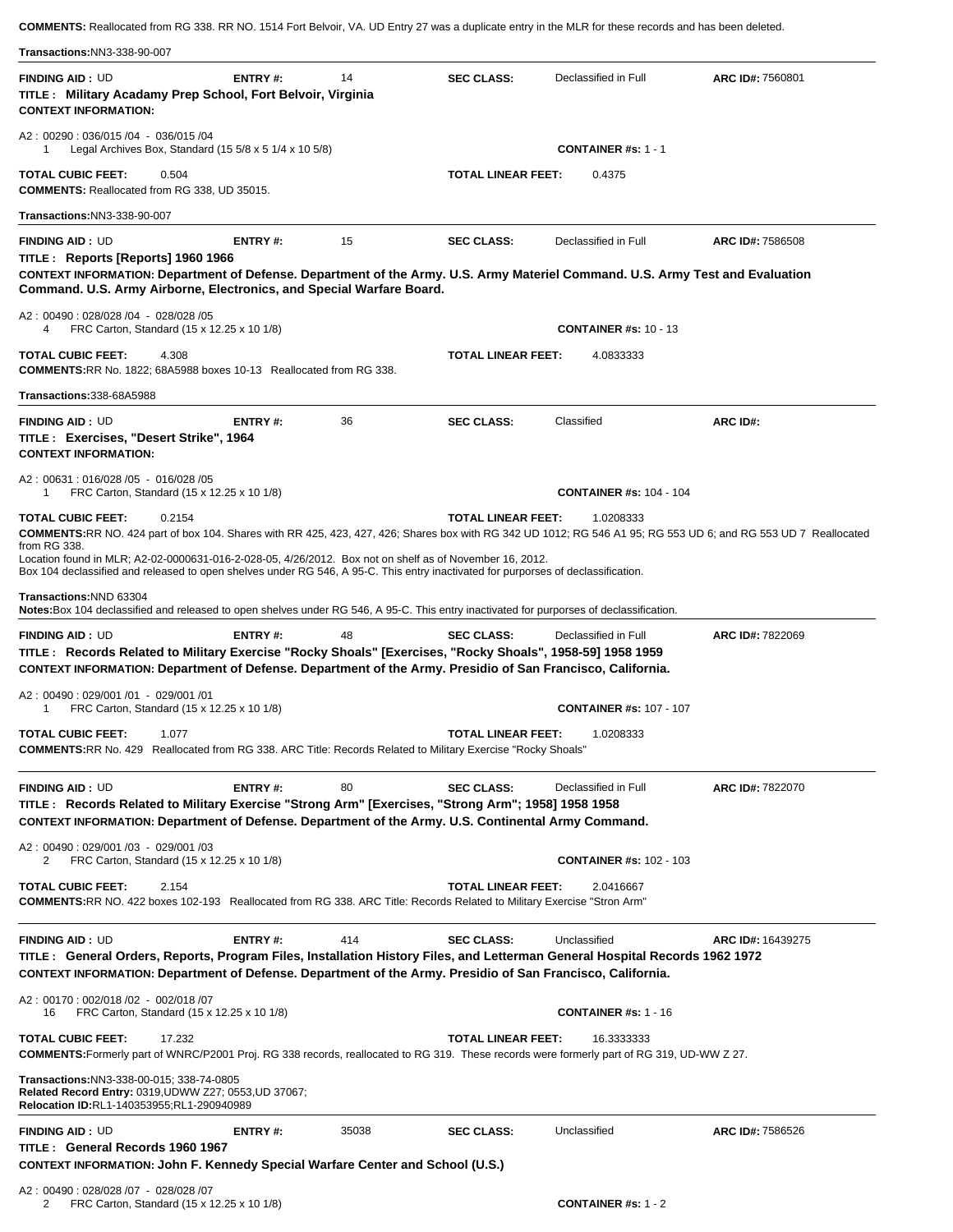| A2: 00490: 028/029 /01 - 028/029 /04<br>FRC Carton, Standard (15 x 12.25 x 10 1/8)<br>12                                                                                                                                                                                                                                                                           |         |        |                           | <b>CONTAINER #s: <math>3 - 18</math></b> |                   |
|--------------------------------------------------------------------------------------------------------------------------------------------------------------------------------------------------------------------------------------------------------------------------------------------------------------------------------------------------------------------|---------|--------|---------------------------|------------------------------------------|-------------------|
| <b>TOTAL CUBIC FEET:</b><br>15.078<br><b>COMMENTS: RR No. 1822 68A5988/ boxes 1-9; and 14-18</b>                                                                                                                                                                                                                                                                   |         |        | <b>TOTAL LINEAR FEET:</b> | 14.2916667                               |                   |
| Related Record Entry: 0338, UD 35038;<br><b>Relocation ID:RL1-65439790</b>                                                                                                                                                                                                                                                                                         |         |        |                           |                                          |                   |
| <b>FINDING AID: UD</b><br>TITLE : U.S. Army Civil Affairs School Fort Gordon, Georgia General Orders and Organization Planning Files 12/05/1955 12/31/1966<br>CONTEXT INFORMATION: Department of Defense. Department of the Army. U.S. Continental Army Command. U.S. Army Civil Affairs School.                                                                   | ENTRY#: | 35039  | <b>SEC CLASS:</b>         | Declassified in Full                     | ARC ID#: 24904012 |
| A2: 00290: 036/012 /05 - 036/012 /05<br>Letter Archives Box, Narrow 2.5 inch (12 5/8 x 2 5/8 x 10 5/8)<br>1                                                                                                                                                                                                                                                        |         |        |                           | <b>CONTAINER #s: 1 - 1</b>               |                   |
| <b>TOTAL CUBIC FEET:</b><br>0.204<br><b>COMMENTS: Reallocated from RG 338, UD entry 35039.</b>                                                                                                                                                                                                                                                                     |         |        | <b>TOTAL LINEAR FEET:</b> | 0.21875                                  |                   |
| Transactions: NN3-338-90-007; NND 917652                                                                                                                                                                                                                                                                                                                           |         |        |                           |                                          |                   |
| <b>FINDING AID: UD</b><br>TITLE: Reports Relating to Criminal and Background Investigations [Reports Relating to Criminal and Background Investigations] 1952 1954<br>CONTEXT INFORMATION: Department of Defense. Department of the Army. Camp Atterbury, Indiana.                                                                                                 | ENTRY#: | 35217  | <b>SEC CLASS:</b>         | Unclassified                             | ARC ID#: 7586543  |
| A2: 00490: 029/001 /03 - 029/001 /03<br>FRC Carton, Standard (15 x 12.25 x 10 1/8)<br>1                                                                                                                                                                                                                                                                            |         |        |                           | <b>CONTAINER #s: 73 - 73</b>             |                   |
| <b>TOTAL CUBIC FEET:</b><br>1.077<br><b>COMMENTS: RR NO. 1109 11093/73 Reports of criminal and background investigations Continental Army</b>                                                                                                                                                                                                                      |         |        | <b>TOTAL LINEAR FEET:</b> | 1.0208333                                |                   |
| Related Record Entry: 0338, UD 35217;<br><b>Relocation ID:RL1-65446241</b>                                                                                                                                                                                                                                                                                         |         |        |                           |                                          |                   |
| <b>FINDING AID: UD</b><br>TITLE: Final Report Relating to the Aerial Reconnaissance and Security Troop Test [Final Report Relating to the Aerial Reconnaissance and<br>Security Troop Test] 1960 1960<br>CONTEXT INFORMATION: Department of Defense. Department of the Army. U.S. Continental Army Command. U., S. Army Infantry Center, Fort<br>Benning, Georgia. | ENTRY#: | 333269 | <b>SEC CLASS:</b>         | Unclassified                             | ARC ID#: 7586551  |
| A2: 00170: 022/008 /06 - 022/008 /06<br>FRC Carton, Standard (15 x 12.25 x 10 1/8)<br>1                                                                                                                                                                                                                                                                            |         |        |                           | <b>CONTAINER #s: 134 - 134</b>           |                   |
| <b>TOTAL CUBIC FEET:</b><br>1.077<br><b>COMMENTS:</b> See note.                                                                                                                                                                                                                                                                                                    |         |        | <b>TOTAL LINEAR FEET:</b> | 1.0208333                                |                   |
| Notes:Located during the 2010/2011 Stack Survey. No transfer number information available, could not locate in HMS nor ARCIS. Series added. Records had been rehoused in<br>a used box, information on box not clear. Records do pertain to 2nd Infantry Division, but came in with 3rd Army Ft. McPhereson records.                                               |         |        |                           |                                          |                   |
| <b>FINDING AID: UD</b><br>TITLE : U.S. Army Antiaircraft Command/Western Army Antiaircraft Command Office of the Adjutant General Decimal Files 10/31/1950 12/29/1950<br>CONTEXT INFORMATION: Department of Defense. Department of the Army. U.S. Army Antiaircraft Command. Western Army Antiaircraft Command.<br>Office of the Adjutant General.                 | ENTRY#: | 333271 | <b>SEC CLASS:</b>         | Declassified in Full                     | ARC ID#: 26416581 |
| A2: 00290: 038/017 /07 - 038/017 /07<br>FRC Carton, Standard (15 x 12.25 x 10 1/8)<br>1                                                                                                                                                                                                                                                                            |         |        |                           | <b>CONTAINER #s: 92 - 92</b>             |                   |
| Letter Archives Box, Narrow 2.5 inch (12 5/8 x 2 5/8 x 10 5/8)<br>-1                                                                                                                                                                                                                                                                                               |         |        |                           | <b>CONTAINER #s: 1 - 1</b>               |                   |
| <b>TOTAL CUBIC FEET:</b><br>0.7424999999999999<br>COMMENTS: Shared box with RG 175 UD Entry 19. Reallocated from RG 338 UD 28008; reallocated from RG 499 UD 135.                                                                                                                                                                                                  |         |        | <b>TOTAL LINEAR FEET:</b> | 1.2395833                                |                   |
| Transactions: NND 745060<br>Related Record Entry: 0499, UD 135;<br><b>Relocation ID:RL1-265667991</b>                                                                                                                                                                                                                                                              |         |        |                           |                                          |                   |
| <b>FINDING AID: UD-04W</b><br>TITLE: Class Rosters 1975 1976<br><b>CONTEXT INFORMATION: US Army Institute for Military Assistance</b>                                                                                                                                                                                                                              | ENTRY#: | 44     | <b>SEC CLASS:</b>         | Unclassified                             | ARC ID#: 7586507  |
| A2: 00390: 052/008 /03 - 052/008 /03<br>FRC Carton, Standard (15 x 12.25 x 10 1/8)<br>1                                                                                                                                                                                                                                                                            |         |        |                           | <b>CONTAINER #s: 1 - 1</b>               |                   |
| <b>TOTAL CUBIC FEET:</b><br>1.077                                                                                                                                                                                                                                                                                                                                  |         |        | <b>TOTAL LINEAR FEET:</b> | 1.0208333                                |                   |
| Transactions:NN3-338-04-001; 338-82-0456<br>Related Record Entry: 0338, UD04W 44;<br>Relocation ID:RL1-65316138                                                                                                                                                                                                                                                    |         |        |                           |                                          |                   |
| <b>FINDING AID: UD-04W</b><br>TITLE: Newspaper Files 1983 1983<br><b>CONTEXT INFORMATION: Field Artillery Center and School (Fort Sill, Okla.)</b>                                                                                                                                                                                                                 | ENTRY#: | 74     | <b>SEC CLASS:</b>         | Unclassified                             | ARC ID#: 7822191  |
| A2: 00390: 052/019 /03 - 052/019 /03<br>FRC Carton, Standard (15 x 12.25 x 10 1/8)<br>1                                                                                                                                                                                                                                                                            |         |        |                           | <b>CONTAINER #s: 1 - 1</b>               |                   |

| FRC Carton, Standard (15 x 12.25 x 10 1/8 |
|-------------------------------------------|
|                                           |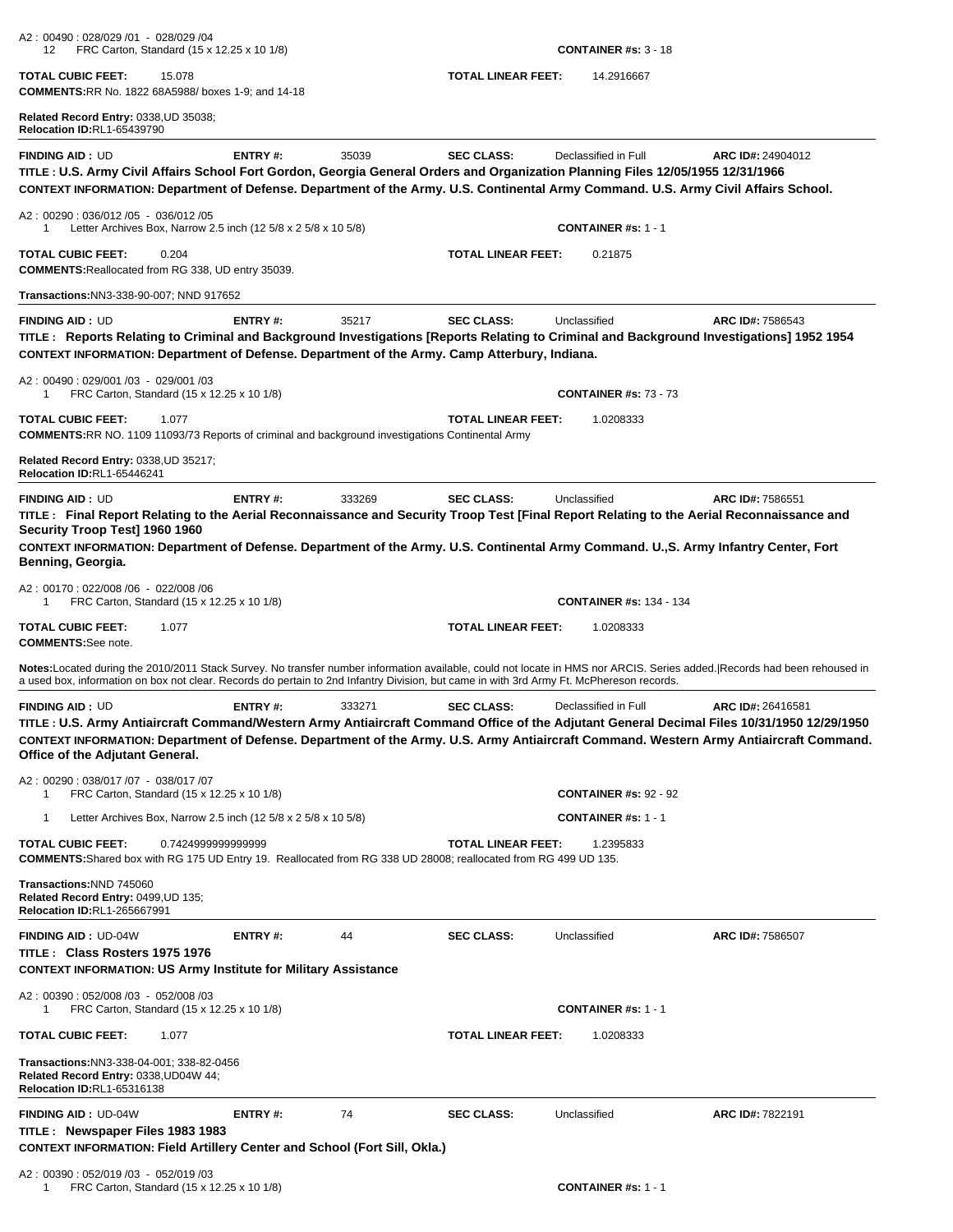| <b>TOTAL CUBIC FEET:</b>                                                                                                                                                                                              | 1.077                                               |    | <b>TOTAL LINEAR FEET:</b> | 1.0208333                               |                                                                                                                                                                                                                                                                                             |
|-----------------------------------------------------------------------------------------------------------------------------------------------------------------------------------------------------------------------|-----------------------------------------------------|----|---------------------------|-----------------------------------------|---------------------------------------------------------------------------------------------------------------------------------------------------------------------------------------------------------------------------------------------------------------------------------------------|
| Transactions:NN3-338-04-001; 338-87-0210<br>Related Record Entry: 0338, UD04W 74;<br>Relocation ID:RL1-65441127                                                                                                       |                                                     |    |                           |                                         |                                                                                                                                                                                                                                                                                             |
| <b>FINDING AID: UD-04W</b><br>Office] 1978 1983<br><b>Missile Command.</b>                                                                                                                                            | ENTRY#:                                             | 98 | <b>SEC CLASS:</b>         | Unclassified                            | ARC ID#: 7822178<br>TITLE: Records Relating to the Roland Project [ASQNC-MIC-RM REDSTONE ARSENAL AL 78-83]General Records of the U.S. ROLAND Project<br>CONTEXT INFORMATION: Department of Defense. Department of the Army. U.S. Army Materiel Development and Readiness Command. U.S. Army |
| A2: 00390: 052/013/06 - 052/013/06<br>1                                                                                                                                                                               | FRC Carton, Standard (15 x 12.25 x 10 1/8)          |    |                           | <b>CONTAINER #s: 1 - 1</b>              |                                                                                                                                                                                                                                                                                             |
| <b>TOTAL CUBIC FEET:</b>                                                                                                                                                                                              | 1.077                                               |    | <b>TOTAL LINEAR FEET:</b> | 1.0208333                               |                                                                                                                                                                                                                                                                                             |
| Transactions:NN3-338-04-001; 338-90-0659<br>Related Record Entry: 0338, UD04W 98;<br><b>Relocation ID:RL1-65797215</b>                                                                                                |                                                     |    |                           |                                         |                                                                                                                                                                                                                                                                                             |
| <b>FINDING AID: UD-05W</b><br>TITLE: Permanent Orders 1979 1979                                                                                                                                                       | <b>ENTRY#:</b>                                      | 9  | <b>SEC CLASS:</b>         | Unclassified                            | ARC ID#: 7557629<br>CONTEXT INFORMATION: Department of Defense. Department of the Army. U.S. Army Training and Doctrine Command. U.S. Army Armor School.                                                                                                                                    |
| A2: 00170: 074/009 /07 - 074/009 /07<br>1                                                                                                                                                                             | FRC Carton, Standard (15 x 12.25 x 10 1/8)          |    |                           | <b>CONTAINER #s: 1 - 1</b>              |                                                                                                                                                                                                                                                                                             |
| <b>TOTAL CUBIC FEET:</b>                                                                                                                                                                                              | 1.077                                               |    | <b>TOTAL LINEAR FEET:</b> | 1.0208333                               |                                                                                                                                                                                                                                                                                             |
| Transactions:NN3-338-05-001; 338-82-0020<br>Related Record Entry: 0338, UD05W 9;<br><b>Relocation ID:RL1-65336354</b><br>Notes: Former title: {US ARMY ARMOR CNTR& FORT KNOX KY 79}; Acc. # 82-0020                   |                                                     |    |                           |                                         |                                                                                                                                                                                                                                                                                             |
| <b>FINDING AID: UD-05W</b><br>TITLE: Operating Budget Files 1982 1984                                                                                                                                                 | <b>ENTRY#:</b>                                      | 26 | <b>SEC CLASS:</b>         | Unclassified                            | ARC ID#: 7557630<br>CONTEXT INFORMATION: Department of Defense. Department of the Army. U.S. Army Training and Doctrine Command. U.S. Army Armor School.                                                                                                                                    |
| A2: 00170: 074/031 /01 - 074/031 /01<br>1                                                                                                                                                                             | FRC Carton, Standard (15 x 12.25 x 10 1/8)          |    |                           | <b>CONTAINER #s: 1 - 1</b>              |                                                                                                                                                                                                                                                                                             |
| <b>TOTAL CUBIC FEET:</b>                                                                                                                                                                                              | 1.077                                               |    | <b>TOTAL LINEAR FEET:</b> | 1.0208333                               |                                                                                                                                                                                                                                                                                             |
| Transactions:NN3-338-05-001; 338-87-0476<br>Related Record Entry: 0338, UD05W 26;<br><b>Relocation ID:RL1-65336420</b><br><b>Notes:</b> Former title: {ATZK-IM-O-RM FT KNOX KY 82-84}; Acc. # 87-0476                 |                                                     |    |                           |                                         |                                                                                                                                                                                                                                                                                             |
| <b>FINDING AID: UD-05W</b><br>TITLE: Publication Record Set Files 1988 1994                                                                                                                                           | ENTRY #:                                            | 72 | <b>SEC CLASS:</b>         | Unclassified                            | ARC ID#: 7557632<br>CONTEXT INFORMATION: Department of Defense. Department of the Army. U.S. Army Training and Doctrine Command. U.S. Army Armor School.                                                                                                                                    |
| A2: 00170: 074/019 /05 - 074/019 /05                                                                                                                                                                                  |                                                     |    |                           |                                         |                                                                                                                                                                                                                                                                                             |
| 1<br><b>TOTAL CUBIC FEET:</b>                                                                                                                                                                                         | FRC Carton, Standard (15 x 12.25 x 10 1/8)<br>1.077 |    | <b>TOTAL LINEAR FEET:</b> | <b>CONTAINER #s: 1 - 1</b><br>1.0208333 |                                                                                                                                                                                                                                                                                             |
| <b>COMMENTS:SF 135 folder list in box</b>                                                                                                                                                                             |                                                     |    |                           |                                         |                                                                                                                                                                                                                                                                                             |
| Transactions:NN3-338-05-001; 338-95-0427<br>Related Record Entry: 0338,UD05W 72;<br>Relocation ID:RL1-65637015<br>Notes: Former title: {ATZK-IMO-RH FT. KNOX KY}; Acc. # 95-0427                                      |                                                     |    |                           |                                         |                                                                                                                                                                                                                                                                                             |
| <b>FINDING AID: UD-06W</b><br>TITLE: General Records [U.S. Continental Army Command, Headquarters] 1964 1967<br>CONTEXT INFORMATION: Department of Defense. Department of the Army. Fort Monroe, Virginia.            | ENTRY#:                                             | 28 | <b>SEC CLASS:</b>         | Unclassified                            | ARC ID#: 7822121                                                                                                                                                                                                                                                                            |
| A2: 00130: 036/039 /06 - 036/039 /06<br>1                                                                                                                                                                             | FRC Carton, Standard (15 x 12.25 x 10 1/8)          |    |                           | <b>CONTAINER #s: 1 - 1</b>              |                                                                                                                                                                                                                                                                                             |
| <b>TOTAL CUBIC FEET:</b>                                                                                                                                                                                              | 1.077                                               |    | <b>TOTAL LINEAR FEET:</b> | 1.0208333                               |                                                                                                                                                                                                                                                                                             |
| Transactions:NN3-338-06-010; 338-68-A6499<br>Related Record Entry: 0338, UD06W 28;<br>Relocation ID:RL1-65673954<br>Notes: Former Title: HQ United States Continental Army Command Forth Monroe, VA; Acc. # 68-A-6499 |                                                     |    |                           |                                         |                                                                                                                                                                                                                                                                                             |
| <b>FINDING AID: UD-06W</b><br>TITLE: General Records Related to Walson Army Hospital 1967 1969                                                                                                                        | <b>ENTRY#:</b>                                      | 59 | <b>SEC CLASS:</b>         | Unclassified                            | ARC ID#: 7557656                                                                                                                                                                                                                                                                            |
| CONTEXT INFORMATION: Department of Defense. Department of the Army. Fort Dix, New Jersey.                                                                                                                             |                                                     |    |                           |                                         |                                                                                                                                                                                                                                                                                             |
| A2: 00130: 037/006/07 - 037/006/07<br>2                                                                                                                                                                               | FRC Carton, Standard (15 x 12.25 x 10 1/8)          |    |                           | <b>CONTAINER #s: 1 - 2</b>              |                                                                                                                                                                                                                                                                                             |
| <b>TOTAL CUBIC FEET:</b>                                                                                                                                                                                              | 2.154                                               |    | <b>TOTAL LINEAR FEET:</b> | 2.0416667                               |                                                                                                                                                                                                                                                                                             |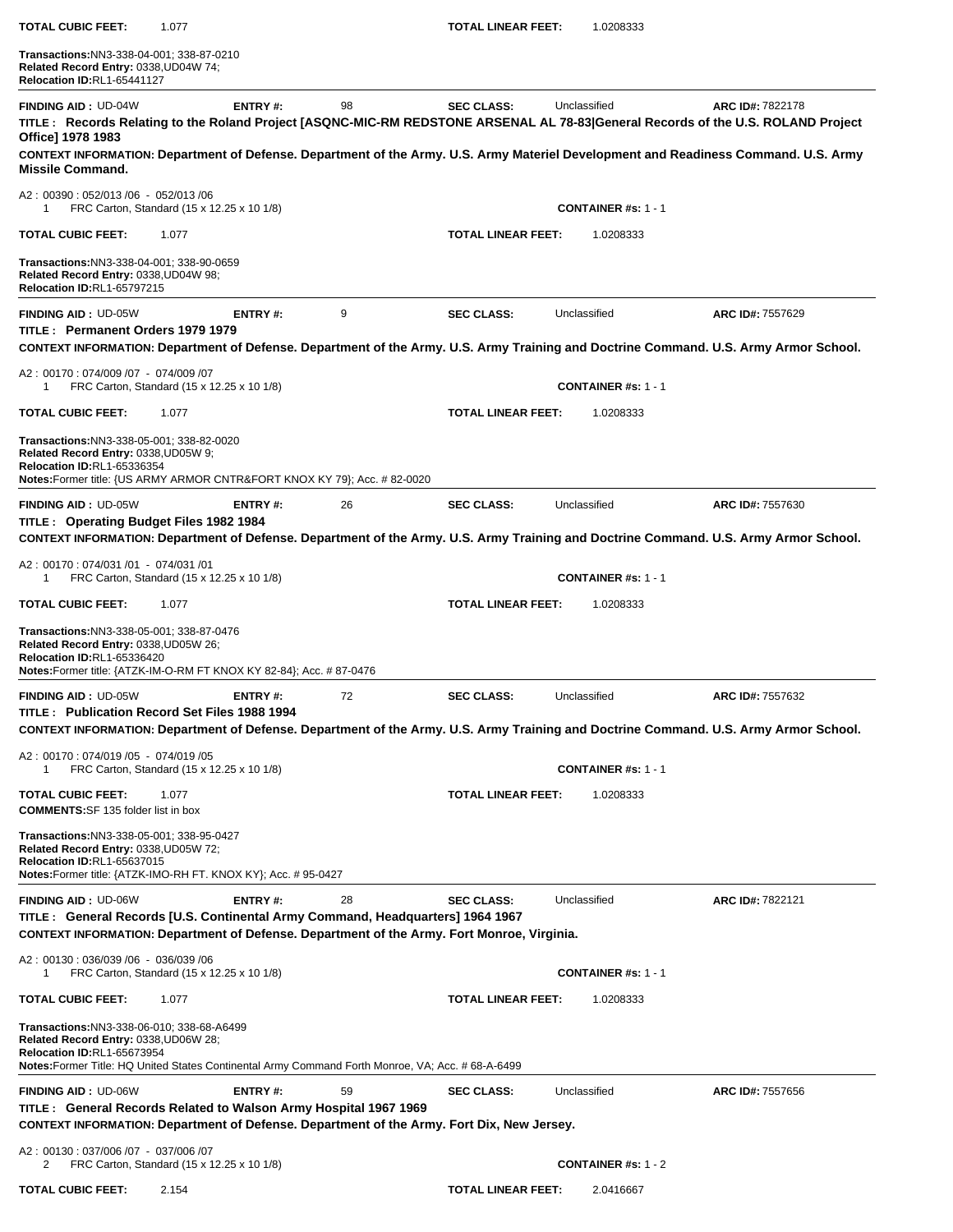| <b>FINDING AID: UD-06W</b><br>TITLE: Operating Budget Files 1971 06/30/1972                                                                                                                                 | <b>ENTRY#:</b> | 77  | <b>SEC CLASS:</b>         | Unclassified               | ARC ID#: 7557633        |
|-------------------------------------------------------------------------------------------------------------------------------------------------------------------------------------------------------------|----------------|-----|---------------------------|----------------------------|-------------------------|
| CONTEXT INFORMATION: Department of Defense. Department of the Army. U.S. Continental Army Command. First U.S. Army. U.S. Army Armor<br>Center and Fort Knox. Office of the Comptroller.                     |                |     |                           |                            |                         |
| A2: 00170: 066/017 /06 - 066/017 /07<br>2<br>FRC Carton, Standard (15 x 12.25 x 10 1/8)                                                                                                                     |                |     |                           | <b>CONTAINER #s: 1 - 2</b> |                         |
| <b>TOTAL CUBIC FEET:</b><br>2.154                                                                                                                                                                           |                |     | TOTAL LINEAR FEET:        | 2.0416667                  |                         |
| Transactions: NN3-338-06-009: 338-77-0732<br>Related Record Entry: 0338, UD06W 77;<br><b>Relocation ID:RL1-66337864</b><br>Notes: Former title: {FT KNOX KY 72}                                             |                |     |                           |                            |                         |
| <b>FINDING AID: UD-06W</b><br>TITLE: Operating Budget Files 1973 1973                                                                                                                                       | ENTRY#:        | 78  | <b>SEC CLASS:</b>         | Unclassified               | <b>ARC ID#: 7557634</b> |
| CONTEXT INFORMATION: Department of Defense. Department of the Army. U.S. Army Training and Doctrine Command. U.S. Army Armor School.                                                                        |                |     |                           |                            |                         |
| A2: 00170: 066/024 /01 - 066/024 /01<br>FRC Carton, Standard (15 x 12.25 x 10 1/8)<br>1                                                                                                                     |                |     |                           | <b>CONTAINER #s: 1 - 1</b> |                         |
| <b>TOTAL CUBIC FEET:</b><br>1.077                                                                                                                                                                           |                |     | <b>TOTAL LINEAR FEET:</b> | 1.0208333                  |                         |
| Transactions:NN3-338-06-009; 338-77-0733<br>Related Record Entry: 0338, UD06W 78;<br><b>Relocation ID:RL1-66337879</b><br>Notes: Former title: {FT KNOX KY 73}                                              |                |     |                           |                            |                         |
| <b>FINDING AID: UD-06W</b><br>TITLE : Management Survey Case Files [Fort Lee, Virginia] 1972 1974<br><b>CONTEXT INFORMATION: U.S. Army Quartermaster Center and School</b>                                  | <b>ENTRY#:</b> | 100 | <b>SEC CLASS:</b>         | Unclassified               | ARC ID#: 7557807        |
| A2: 00170: 066/024 /04 - 066/024 /05<br>FRC Carton, Standard (15 x 12.25 x 10 1/8)<br>3                                                                                                                     |                |     |                           | <b>CONTAINER #s: 1 - 3</b> |                         |
| <b>TOTAL CUBIC FEET:</b><br>3.231                                                                                                                                                                           |                |     | TOTAL LINEAR FEET:        | 3.0625                     |                         |
| Transactions: NN3-338-06-009; 338-81-0041<br>Related Record Entry: 0338, UD06W 100;<br><b>Relocation ID:RL1-65547308</b><br>Notes: Former Title: {USA QM CTR&FORT LEE VA FY73}                              |                |     |                           |                            |                         |
| <b>FINDING AID: UD-06W</b><br>TITLE : Command Operating Budget Estimates [Fort Rucker, Alabama] 1977 1978<br><b>CONTEXT INFORMATION: U.S. Army Aviation Center.</b>                                         | <b>ENTRY#:</b> | 107 | <b>SEC CLASS:</b>         | Unclassified               | ARC ID#: 7557804        |
| A2: 00170: 066/023 /04 - 066/023 /04<br>FRC Carton, Standard (15 x 12.25 x 10 1/8)<br>-1                                                                                                                    |                |     |                           | <b>CONTAINER #s: 2 - 2</b> |                         |
| <b>TOTAL CUBIC FEET:</b><br>1.077<br><b>COMMENTS:</b> Box 1 missing at capture, February 2, 2006.                                                                                                           |                |     | TOTAL LINEAR FEET:        | 1.0208333                  |                         |
| Transactions: NN3-338-06-009: 338-82-0176<br>Related Record Entry: 0338, UD06W 107;<br><b>Relocation ID:RL1-66001140</b><br>Notes: Former Title: {US ARMY AVIA CNTR FT RUCKER AL 75-78}                     |                |     |                           |                            |                         |
| <b>FINDING AID: UD-06W</b>                                                                                                                                                                                  | <b>ENTRY#:</b> | 145 | <b>SEC CLASS:</b>         | Unclassified               | ARC ID#: 7557635        |
| TITLE: Budget Files and Technical Reports 1978 1983<br>CONTEXT INFORMATION: Department of Defense. Department of the Army. U.S. Army Training and Doctrine Command. U.S. Army Armor School.                 |                |     |                           |                            |                         |
| A2: 00130: 037/004 /03 - 037/004 /03<br>FRC Carton, Standard (15 x 12.25 x 10 1/8)<br>1                                                                                                                     |                |     |                           | <b>CONTAINER #s: 1 - 1</b> |                         |
| <b>TOTAL CUBIC FEET:</b><br>1.077                                                                                                                                                                           |                |     | <b>TOTAL LINEAR FEET:</b> | 1.0208333                  |                         |
| <b>Transactions: NN3-338-06-003; 338-84-0678</b><br>Related Record Entry: 0338, UD06W 145;<br><b>Relocation ID:RL1-65809564</b><br>Notes: Former title: {OPER BUDGET FILES FT KNOX KY 78-83}; Acc. #84-0678 |                |     |                           |                            |                         |
| <b>FINDING AID: UD-06W</b><br>TITLE : Permanent Orders [Fort Rucker, Alabama] 1982 1982<br><b>CONTEXT INFORMATION: U.S. Army Aviation Center.</b>                                                           | <b>ENTRY#:</b> | 173 | <b>SEC CLASS:</b>         | Unclassified               | ARC ID#: 7557805        |
| A2: 00130: 036/043 /05 - 036/043 /05<br>FRC Carton, Standard (15 x 12.25 x 10 1/8)<br>1                                                                                                                     |                |     |                           | <b>CONTAINER #s: 1 - 1</b> |                         |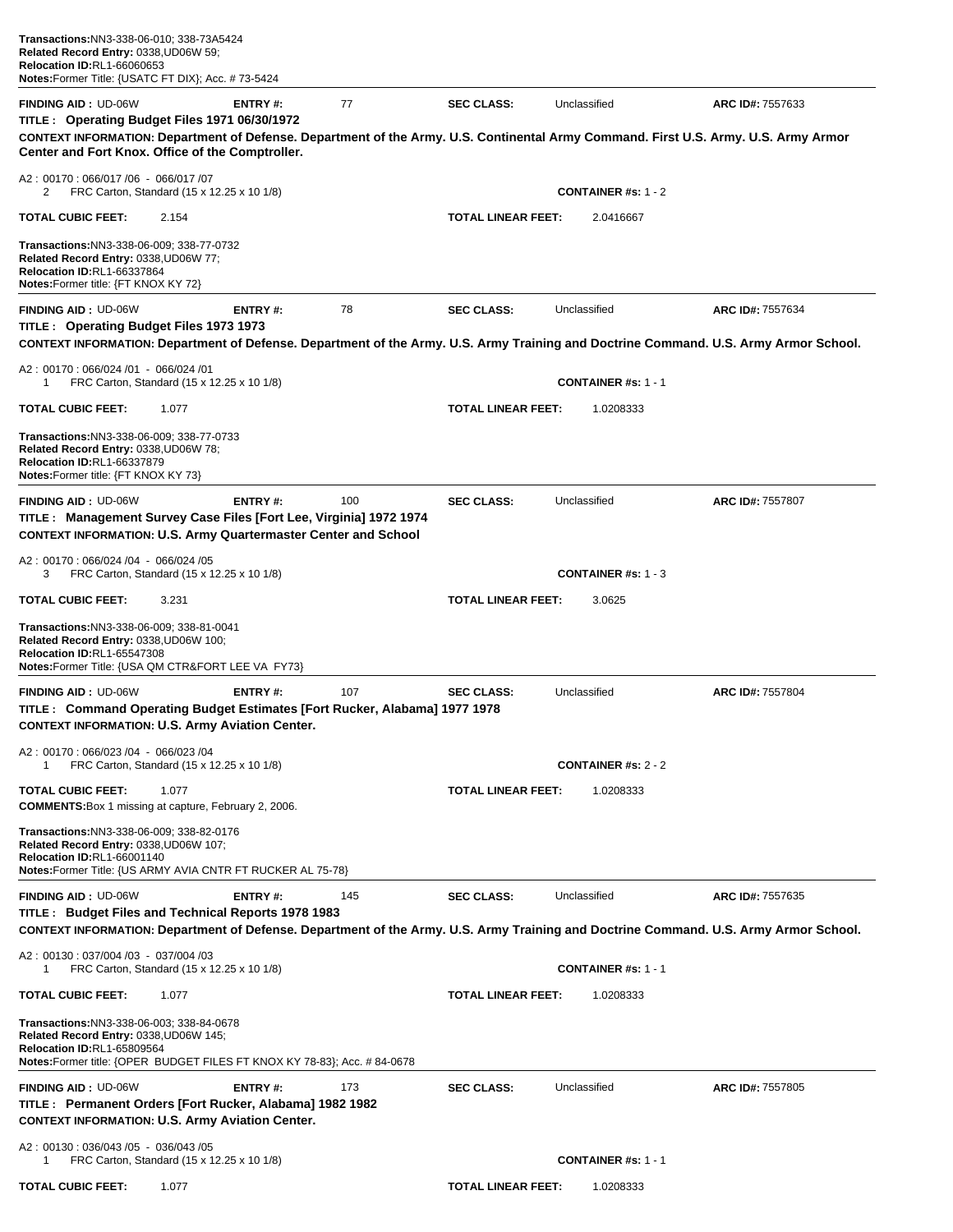| <b>FINDING AID: UD-06W</b>                              |                                         |                                                                                    | ENTRY#:                                                                                                                           | 236<br>Standard Requisitioning and Issue Procedures (MILSTRIP) Regulations] 1975 1981 | <b>SEC CLASS:</b>                                                                                                             | Unclassified | CONTEXT INFORMATION: Department of Defense. Department of the Army. U.S. Army Materiel Development and Readiness Command. | <b>ARC ID#: 7586505</b><br>TITLE: Records Relasting to Military Standard Requisitioning and Issue Procedures (MILSTRIP) Regulations [Records Relasting to Military |
|---------------------------------------------------------|-----------------------------------------|------------------------------------------------------------------------------------|-----------------------------------------------------------------------------------------------------------------------------------|---------------------------------------------------------------------------------------|-------------------------------------------------------------------------------------------------------------------------------|--------------|---------------------------------------------------------------------------------------------------------------------------|--------------------------------------------------------------------------------------------------------------------------------------------------------------------|
|                                                         |                                         | A2:00170:066/033 /06 - 066/033 /07                                                 |                                                                                                                                   |                                                                                       |                                                                                                                               |              |                                                                                                                           |                                                                                                                                                                    |
| 4<br><b>TOTAL CUBIC FEET:</b>                           |                                         | FRC Carton, Standard (15 x 12.25 x 10 1/8)<br>4.308                                |                                                                                                                                   |                                                                                       | <b>TOTAL LINEAR FEET:</b>                                                                                                     |              | <b>CONTAINER</b> #s: $1 - 4$<br>4.0833333                                                                                 |                                                                                                                                                                    |
|                                                         | <b>Relocation ID:RL1-65347468</b>       | Transactions:NN3-338-06-003; 338-85-0231<br>Related Record Entry: 0338,UD06W 236;  |                                                                                                                                   |                                                                                       |                                                                                                                               |              |                                                                                                                           |                                                                                                                                                                    |
| <b>FINDING AID: UD-06W</b>                              |                                         | TITLE: Permanent Orders 1961 1982                                                  | ENTRY#:                                                                                                                           | 237                                                                                   | <b>SEC CLASS:</b>                                                                                                             | Unclassified |                                                                                                                           | ARC ID#: 7822108                                                                                                                                                   |
|                                                         |                                         |                                                                                    |                                                                                                                                   | <b>CONTEXT INFORMATION: US Army Engineer Center and School of Fort Belvoir.</b>       |                                                                                                                               |              |                                                                                                                           |                                                                                                                                                                    |
| 2                                                       |                                         | A2: 00170: 067/002 /06 - 067/002 /06<br>FRC Carton, Standard (15 x 12.25 x 10 1/8) |                                                                                                                                   |                                                                                       |                                                                                                                               |              | CONTAINER #s: $1 - 2$                                                                                                     |                                                                                                                                                                    |
| TOTAL CUBIC FEET:                                       |                                         | 2.154                                                                              |                                                                                                                                   |                                                                                       | <b>TOTAL LINEAR FEET:</b>                                                                                                     |              | 2.0416667                                                                                                                 |                                                                                                                                                                    |
|                                                         | <b>Relocation ID:RL1-65347479</b>       | Transactions:NN3-338-06-003; 338-85-0253<br>Related Record Entry: 0338,UD06W 237;  |                                                                                                                                   |                                                                                       |                                                                                                                               |              |                                                                                                                           |                                                                                                                                                                    |
| <b>FINDING AID: UD-06W</b>                              |                                         |                                                                                    | ENTRY#:                                                                                                                           | 238                                                                                   | <b>SEC CLASS:</b>                                                                                                             | Unclassified |                                                                                                                           | ARC ID#: 7586513                                                                                                                                                   |
|                                                         |                                         | TITLE : Organizational History Files 1982 1983                                     |                                                                                                                                   |                                                                                       | CONTEXT INFORMATION: Department of Defense. Department of the Army. Military Traffic Management Command.                      |              |                                                                                                                           |                                                                                                                                                                    |
|                                                         |                                         | A2: 00170: 067/006/04 - 067/006/04                                                 |                                                                                                                                   |                                                                                       |                                                                                                                               |              |                                                                                                                           |                                                                                                                                                                    |
| 2                                                       |                                         | FRC Carton, Standard (15 x 12.25 x 10 1/8)                                         |                                                                                                                                   |                                                                                       |                                                                                                                               |              | CONTAINER #s: $1 - 2$                                                                                                     |                                                                                                                                                                    |
| <b>TOTAL CUBIC FEET:</b>                                |                                         | 2.154                                                                              |                                                                                                                                   |                                                                                       | <b>TOTAL LINEAR FEET:</b>                                                                                                     |              | 2.0416667                                                                                                                 |                                                                                                                                                                    |
|                                                         | <b>Relocation ID:RL1-65347490</b>       | Transactions:NN3-338-06-003; 338-85-0265<br>Related Record Entry: 0338,UD06W 238;  |                                                                                                                                   |                                                                                       |                                                                                                                               |              |                                                                                                                           |                                                                                                                                                                    |
| <b>FINDING AID : UD-06W</b>                             |                                         |                                                                                    | <b>ENTRY#:</b><br>TITLE: Policy and Program Management Files 1981 1982                                                            | 239                                                                                   | <b>SEC CLASS:</b><br>CONTEXT INFORMATION: Department of Defense. Department of the Army. Military Traffic Management Command. | Unclassified |                                                                                                                           | ARC ID#: 7586514                                                                                                                                                   |
| 1                                                       |                                         | A2: 00170: 067/002 /02 - 067/002 /02<br>FRC Carton, Standard (15 x 12.25 x 10 1/8) |                                                                                                                                   |                                                                                       |                                                                                                                               |              | <b>CONTAINER #s: 1 - 1</b>                                                                                                |                                                                                                                                                                    |
| TOTAL CUBIC FEET:                                       |                                         | 1.077                                                                              |                                                                                                                                   |                                                                                       | <b>TOTAL LINEAR FEET:</b>                                                                                                     |              | 1.0208333                                                                                                                 |                                                                                                                                                                    |
|                                                         | <b>Relocation ID:RL1-65439913</b>       | Transactions:NN3-338-06-003; 338-85-0267<br>Related Record Entry: 0338,UD06W 239;  |                                                                                                                                   |                                                                                       |                                                                                                                               |              |                                                                                                                           |                                                                                                                                                                    |
| <b>FINDING AID: UD-06W</b>                              |                                         |                                                                                    | ENTRY#:<br>TITLE: Publication Record Set Files [Fort Bliss, Texas] 1981 1981<br>CONTEXT INFORMATION: U.S. Army Air Defense School | 241                                                                                   | <b>SEC CLASS:</b>                                                                                                             | Unclassified |                                                                                                                           | ARC ID#: 7557449                                                                                                                                                   |
| 1                                                       |                                         | A2: 00170: 067/003/05 - 067/003/05<br>FRC Carton, Standard (15 x 12.25 x 10 1/8)   |                                                                                                                                   |                                                                                       |                                                                                                                               |              | <b>CONTAINER #s: 1 - 1</b>                                                                                                |                                                                                                                                                                    |
| <b>TOTAL CUBIC FEET:</b><br><b>COMMENTS:</b> See notes. |                                         | 1.077                                                                              |                                                                                                                                   |                                                                                       | <b>TOTAL LINEAR FEET:</b>                                                                                                     |              | 1.0208333                                                                                                                 |                                                                                                                                                                    |
|                                                         | <b>Relocation ID:RL1-65439935</b>       | Transactions:NN3-338-06-003; 338-85-0287<br>Related Record Entry: 0338,UD06W 241;  | <b>Notes:</b> This series was formerly title: {USAADACENFB FT BLISS TX 81}.                                                       |                                                                                       |                                                                                                                               |              |                                                                                                                           |                                                                                                                                                                    |
| <b>FINDING AID :</b> UD-06W<br><b>Missile Command.</b>  |                                         |                                                                                    | ENTRY#:                                                                                                                           | 256<br>TITLE : General Records [{USA MSLE COMD REDSTONE AL 10/78-12/81}] 1978 1981    | <b>SEC CLASS:</b>                                                                                                             | Unclassified |                                                                                                                           | ARC ID#:<br>CONTEXT INFORMATION: Department of Defense. Department of the Army. U.S. Army Materiel Development and Readiness Command. U.S. Army                    |
| 1                                                       |                                         | A2:00170:067/002 /07 - 067/002 /07<br>FRC Carton, Standard (15 x 12.25 x 10 1/8)   |                                                                                                                                   |                                                                                       |                                                                                                                               |              | <b>CONTAINER #s: 1 - 1</b>                                                                                                |                                                                                                                                                                    |
| TOTAL CUBIC FEET:                                       | <b>COMMENTS: Reallocated to RG 544.</b> | 1.077                                                                              |                                                                                                                                   |                                                                                       | <b>TOTAL LINEAR FEET:</b>                                                                                                     |              | 1.0208333                                                                                                                 |                                                                                                                                                                    |

**Transactions:**NN3-338-06-003; 338-85-0419 **Related Record Entry:** 0544,UD06W 256;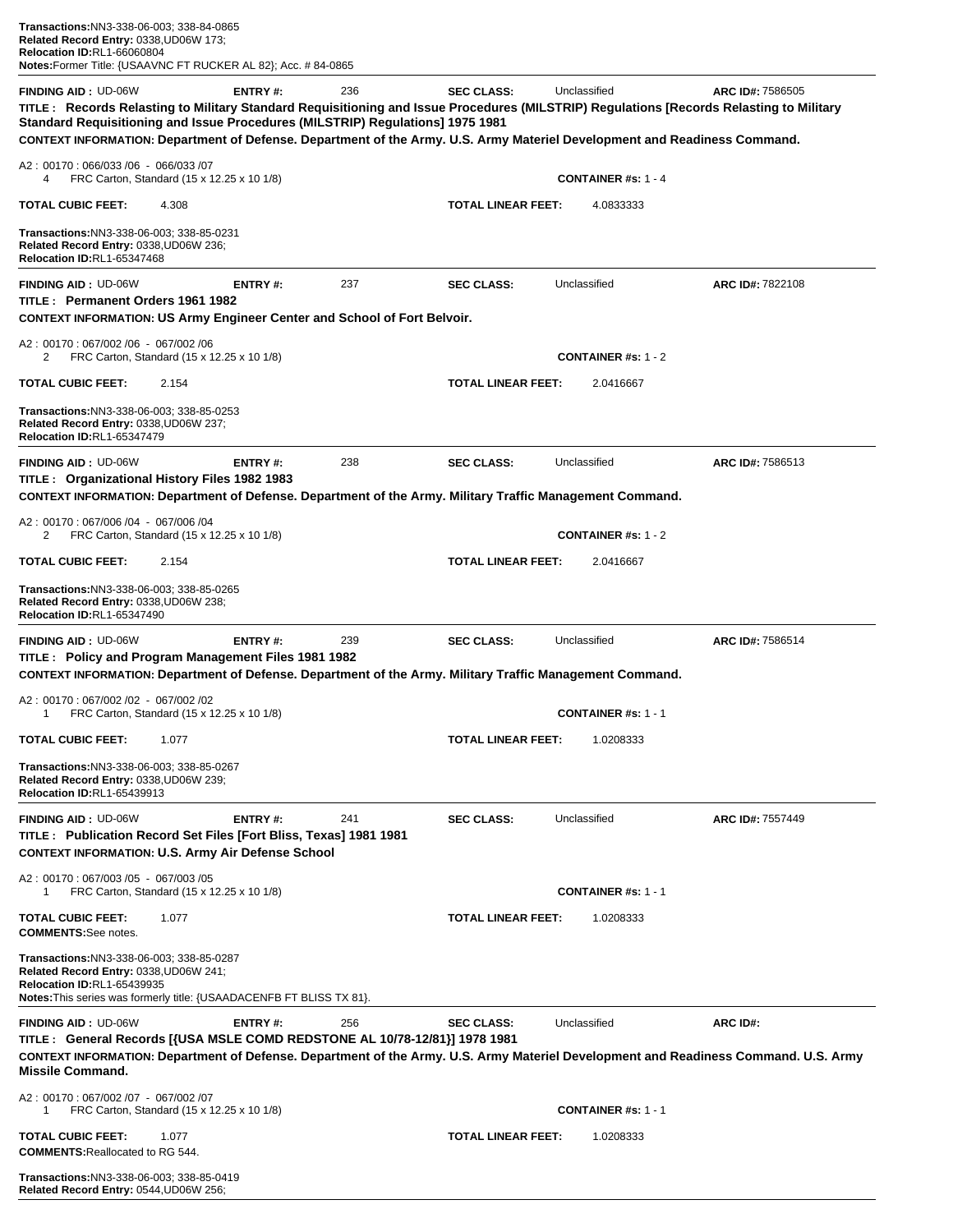| <b>FINDING AID: UD-06W</b><br>TITLE : General Records [{USA MSLE COMD REDSTONE AL 79-81}] 1979 1981<br>CONTEXT INFORMATION: Department of Defense. Department of the Army. U.S. Army Materiel Development and Readiness Command. U.S. Army  | <b>ENTRY#:</b> | 257 | <b>SEC CLASS:</b>         | Unclassified                            | ARC ID#:                |
|---------------------------------------------------------------------------------------------------------------------------------------------------------------------------------------------------------------------------------------------|----------------|-----|---------------------------|-----------------------------------------|-------------------------|
| <b>Missile Command.</b><br>A2: 00170: 067/002/07 - 067/002/07                                                                                                                                                                               |                |     |                           |                                         |                         |
| FRC Carton, Standard (15 x 12.25 x 10 1/8)<br>1<br><b>TOTAL CUBIC FEET:</b><br>1.077                                                                                                                                                        |                |     | <b>TOTAL LINEAR FEET:</b> | <b>CONTAINER #s: 1 - 1</b><br>1.0208333 |                         |
| <b>COMMENTS: Reallocated to RG 544.</b><br>Transactions:NN3-338-06-003: 338-85-0420<br>Related Record Entry: 0544, UD06W 257;                                                                                                               |                |     |                           |                                         |                         |
| <b>FINDING AID: UD-06W</b><br>TITLE : General Records [{USA MSLE COMD REDSTONE AL 10/76-12/81] 10/1976 12/1981                                                                                                                              | <b>ENTRY#:</b> | 258 | <b>SEC CLASS:</b>         | Declassified in Full                    | ARC ID#:                |
| CONTEXT INFORMATION: Department of Defense. Department of the Army. U.S. Army Materiel Development and Readiness Command. U.S. Army<br><b>Missile Command.</b>                                                                              |                |     |                           |                                         |                         |
| A2: 00170: 067/002/07 - 067/002/07<br>FRC Carton, Standard (15 x 12.25 x 10 1/8)<br>1                                                                                                                                                       |                |     |                           | <b>CONTAINER #s: 1 - 1</b>              |                         |
| <b>TOTAL CUBIC FEET:</b><br>1.077<br><b>COMMENTS: Reallocated to RG 544.</b>                                                                                                                                                                |                |     | <b>TOTAL LINEAR FEET:</b> | 1.0208333                               |                         |
| <b>Transactions: NN3-338-06-003; 338-85-0421; NW 51932</b><br>Related Record Entry: 0544, UD06W 258;                                                                                                                                        |                |     |                           |                                         |                         |
| <b>FINDING AID: UD-06W</b><br>TITLE: Permanent Orders [Fort Leonard Wood, Missouri] 1982 1985<br>CONTEXT INFORMATION: Department of Defense. Department of the Army. U.S. Army Training and Doctrine Command. U.S. Army Engineer<br>School. | ENTRY#:        | 293 | <b>SEC CLASS:</b>         | Unclassified                            | ARC ID#: 7557815        |
| A2: 00130: 036/035 /01 - 036/035 /01<br>FRC Carton, Standard (15 x 12.25 x 10 1/8)<br>1                                                                                                                                                     |                |     |                           | <b>CONTAINER #s: 1 - 1</b>              |                         |
| <b>TOTAL CUBIC FEET:</b><br>1.077                                                                                                                                                                                                           |                |     | <b>TOTAL LINEAR FEET:</b> | 1.0208333                               |                         |
| <b>Transactions: NN3-338-06-006; 338-88-0438</b><br>Related Record Entry: 0338, UD06W 293;<br>Relocation ID:RL1-65585153<br>Notes:Former Title: {HQ USATC ENGR FT LEONARDWOOD MO 79-85}; Acc. # 88-0438                                     |                |     |                           |                                         |                         |
| <b>FINDING AID: UD-06W</b><br>TITLE: Organization Planning Files [USAISC REDSTONE ARSENAL AL FY83] 1978 1983<br><b>CONTEXT INFORMATION: US Army Missile and Munitions Center and School.</b>                                                | <b>ENTRY#:</b> | 301 | <b>SEC CLASS:</b>         | Unclassified                            | <b>ARC ID#: 7822177</b> |
| A2: 00130: 036/032 /03 - 036/032 /03<br>FRC Carton, Standard (15 x 12.25 x 10 1/8)<br>1                                                                                                                                                     |                |     |                           | <b>CONTAINER #s: 1 - 1</b>              |                         |
| TOTAL CUBIC FEET:<br>1.077                                                                                                                                                                                                                  |                |     | TOTAL LINEAR FEET:        | 1.0208333                               |                         |
| Transactions:NN3-338-06-006; 338-88-0551<br>Related Record Entry: 0338, UD06W 301;<br><b>Relocation ID:RL1-65670951</b>                                                                                                                     |                |     |                           |                                         |                         |
| <b>FINDING AID: UD-06W</b><br>TITLE : Publications [USAISC REDSTONE ARSENAL AL 84] 9/1/1983 8/31/1984                                                                                                                                       | <b>ENTRY#:</b> | 303 | <b>SEC CLASS:</b>         | Unclassified                            | ARC ID#: 7822172        |
| CONTEXT INFORMATION: Department of Defense. Department of the Army. U.S. Army Materiel Command. U.S. Army Missile Command.<br>A2: 00130: 036/030 /05 - 036/030 /05                                                                          |                |     |                           |                                         |                         |
| FRC Carton, Standard (15 x 12.25 x 10 1/8)<br>2                                                                                                                                                                                             |                |     |                           | <b>CONTAINER #s: 1 - 2</b>              |                         |
| <b>TOTAL CUBIC FEET:</b><br>2.154                                                                                                                                                                                                           |                |     | <b>TOTAL LINEAR FEET:</b> | 2.0416667                               |                         |
| Transactions: NN3-338-06-006; 338-88-0564<br>Related Record Entry: 0338, UD06W 303;<br>Relocation ID:RL1-65670973                                                                                                                           |                |     |                           |                                         |                         |
| <b>FINDING AID: UD-06W</b><br>TITLE : Records Related to Finance and Budget [Fort Benjamin Harrison, Indiana] 1973 1982<br><b>CONTEXT INFORMATION: U.S. Army Finance and Accounting Center</b>                                              | <b>ENTRY#:</b> | 310 | <b>SEC CLASS:</b>         | Unclassified                            | ARC ID#: 7557828        |
| A2: 00170: 067/006 /01 - 067/006 /03<br>FRC Carton, Standard (15 x 12.25 x 10 1/8)<br>6                                                                                                                                                     |                |     |                           | <b>CONTAINER #s: 1 - 6</b>              |                         |
| <b>TOTAL CUBIC FEET:</b><br>6.462                                                                                                                                                                                                           |                |     | <b>TOTAL LINEAR FEET:</b> | 6.125                                   |                         |
| Transactions:NN3-338-06-006; 338-88-0686<br>Related Record Entry: 0338, UD06W 310;<br><b>Relocation ID:RL1-65862389</b><br>Notes:Former Title: {FINCA-H/Army Financial and Accounting Center. FT BENJAMIN HARRISON IN 74-82}                |                |     |                           |                                         |                         |
| <b>FINDING AID: UD-06W</b><br>TITLE: Permanent Orders 1983 1983<br>CONTEXT INFORMATION: Department of Defense. Department of the Army. U.S. Army Training and Doctrine Command. U.S. Army Infantry Center,                                  | <b>ENTRY#:</b> | 313 | <b>SEC CLASS:</b>         | Unclassified                            | ARC ID#:                |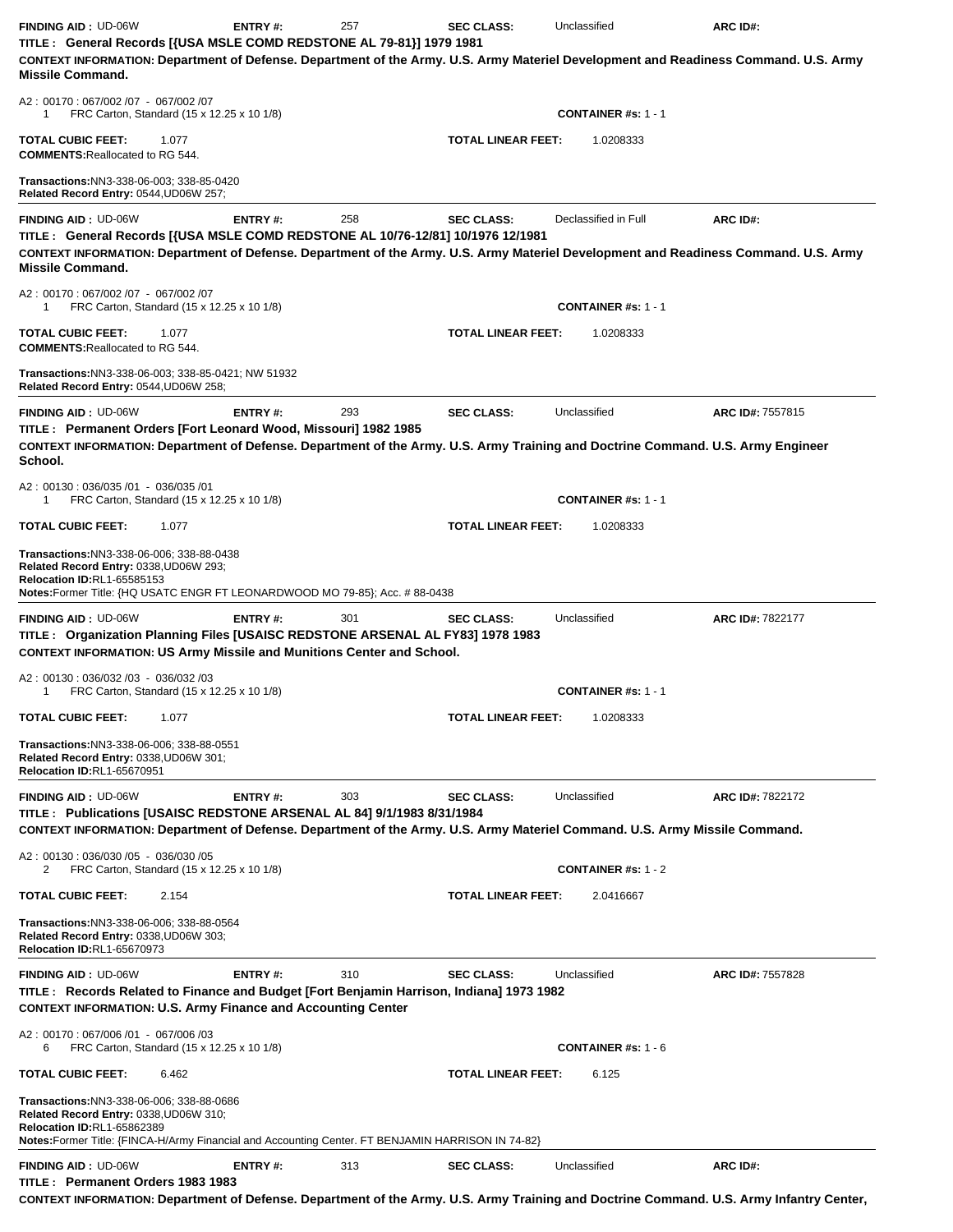| Fort Benning, Georgia.                                                                                                                                                               |         |     |                           |                            |                  |
|--------------------------------------------------------------------------------------------------------------------------------------------------------------------------------------|---------|-----|---------------------------|----------------------------|------------------|
| A2: 00170: 066/030 /02 - 066/030 /02<br>FRC Carton, Standard (15 x 12.25 x 10 1/8)<br>1                                                                                              |         |     |                           | <b>CONTAINER #s: 1 - 1</b> |                  |
| <b>TOTAL CUBIC FEET:</b><br>1.077<br><b>COMMENTS: Reallocated to RG 553.</b>                                                                                                         |         |     | TOTAL LINEAR FEET:        | 1.0208333                  |                  |
| Transactions: NN3-338-06-006; 338-89-0015<br>Related Record Entry: 0553, UD06W 313;                                                                                                  |         |     |                           |                            |                  |
| <b>FINDING AID: UD-06W</b><br>TITLE: Permanent Orders 1984 1984                                                                                                                      | ENTRY#: | 314 | <b>SEC CLASS:</b>         | Unclassified               | ARC ID#:         |
| CONTEXT INFORMATION: Department of Defense. Department of the Army. U.S. Army Training and Doctrine Command. U.S. Army Infantry Center,<br>Fort Benning, Georgia.                    |         |     |                           |                            |                  |
| A2: 00170: 066/035 /04 - 066/035 /04<br>FRC Carton, Standard (15 x 12.25 x 10 1/8)<br>1                                                                                              |         |     |                           | <b>CONTAINER #s: 1 - 1</b> |                  |
| <b>TOTAL CUBIC FEET:</b><br>1.077<br><b>COMMENTS: Reallocated to RG 553.</b>                                                                                                         |         |     | TOTAL LINEAR FEET:        | 1.0208333                  |                  |
| Transactions:NN3-338-06-006; 338-89-0016<br>Related Record Entry: 0553, UD06W 314;                                                                                                   |         |     |                           |                            |                  |
| <b>FINDING AID: UD-06W</b><br>TITLE: Permanent Orders 1985 1985                                                                                                                      | ENTRY#: | 315 | <b>SEC CLASS:</b>         | Unclassified               | ARC ID#: 7586548 |
| CONTEXT INFORMATION: Department of Defense. Department of the Army. U.S. Army Training and Doctrine Command. U.S. Army Infantry Center,<br>Fort Benning, Georgia.                    |         |     |                           |                            |                  |
| A2: 00170: 067/005 /07 - 067/005 /07<br>FRC Carton, Standard (15 x 12.25 x 10 1/8)<br>1                                                                                              |         |     |                           | <b>CONTAINER #s: 1 - 1</b> |                  |
| <b>TOTAL CUBIC FEET:</b><br>1.077                                                                                                                                                    |         |     | TOTAL LINEAR FEET:        | 1.0208333                  |                  |
| Transactions:NN3-338-06-006; 338-89-0017<br>Related Record Entry: 0338, UD06W 315;<br><b>Relocation ID:RL1-65670874</b>                                                              |         |     |                           |                            |                  |
| FINDING AID: UD-06W<br>TITLE : Records Related to Operating Budgets [Fort Lee, Virginia] 1974 1985<br><b>CONTEXT INFORMATION: U.S. Army Quartermaster Center and School</b>          | ENTRY#: | 316 | <b>SEC CLASS:</b>         | Unclassified               | ARC ID#: 7557814 |
| A2: 00170: 066/024 /07 - 066/024 /07<br>FRC Carton, Standard (15 x 12.25 x 10 1/8)<br>2                                                                                              |         |     |                           | <b>CONTAINER #s: 1 - 2</b> |                  |
| <b>TOTAL CUBIC FEET:</b><br>2.154                                                                                                                                                    |         |     | <b>TOTAL LINEAR FEET:</b> | 2.0416667                  |                  |
| Transactions: NN3-338-06-006; 338-89-0060<br>Related Record Entry: 0338, UD06W 316;<br><b>Relocation ID:RL1-65670885</b><br><b>Notes:</b> Former Title: {ATZM-IMO-R FT LEE VA 74-85} |         |     |                           |                            |                  |
| <b>FINDING AID: UD-06W</b>                                                                                                                                                           | ENTRY#: | 319 | <b>SEC CLASS:</b>         | Unclassified               | ARC ID#: 7586512 |
| TITLE: Permanent Orders 1986 1986<br>CONTEXT INFORMATION: Department of Defense. Department of the Army. Fort McPherson, Georgia.                                                    |         |     |                           |                            |                  |
| A2: 00170: 066/024 /06 - 066/024 /06<br>FRC Carton, Standard (15 x 12.25 x 10 1/8)<br>1                                                                                              |         |     |                           | <b>CONTAINER #s: 1 - 1</b> |                  |
| <b>TOTAL CUBIC FEET:</b><br>1.077                                                                                                                                                    |         |     | <b>TOTAL LINEAR FEET:</b> | 1.0208333                  |                  |
| Transactions: NN3-338-06-006: 338-89-0167<br>Related Record Entry: 0338, UD06W 319;<br><b>Relocation ID:RL1-65670896</b>                                                             |         |     |                           |                            |                  |
| <b>FINDING AID: UD-06W</b><br>TITLE: Doctrinal Media FormulationFiles 1970 1980                                                                                                      | ENTRY#: | 338 | <b>SEC CLASS:</b>         | Unclassified               | ARC ID#: 7557644 |
| CONTEXT INFORMATION: Department of Defense. Department of the Army. U.S. Army Training and Doctrine Command. U.S. Army Armor School.<br>A2: 00170: 067/005 /06 - 067/005 /06         |         |     |                           |                            |                  |
| FRC Carton, Standard (15 x 12.25 x 10 1/8)<br>1                                                                                                                                      |         |     |                           | <b>CONTAINER #s: 1 - 1</b> |                  |
| <b>TOTAL CUBIC FEET:</b><br>1.077                                                                                                                                                    |         |     | TOTAL LINEAR FEET:        | 1.0208333                  |                  |
| Transactions:NN3-338-06-004; 338-85-0501<br>Related Record Entry: 0338, UD06W 338;<br><b>Relocation ID:RL1-65367450</b><br>Notes: Former title: {DOCTRINAL/TRNG MEDIA FILE 72-80}    |         |     |                           |                            |                  |
| <b>FINDING AID: UD-06W</b><br>TITLE: Permanent Orders [Fort Benjamin Harrison, Indiana] 1978 1981<br><b>CONTEXT INFORMATION: U.S. Army Finance and Accounting Center</b>             | ENTRY#: | 347 | <b>SEC CLASS:</b>         | Unclassified               | ARC ID#: 7557829 |
| A2: 00170: 066/025 /01 - 066/025 /01                                                                                                                                                 |         |     |                           |                            |                  |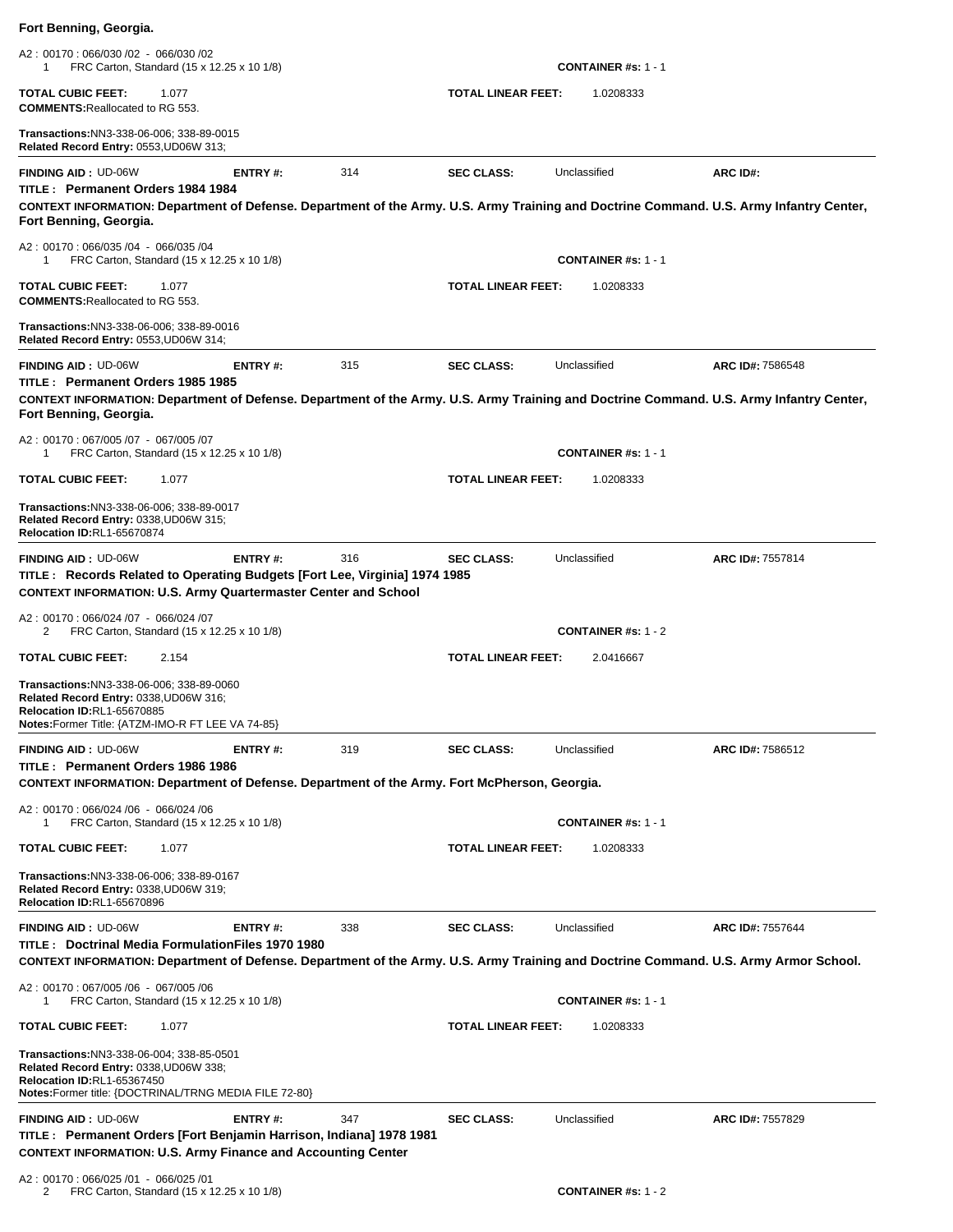| <b>TOTAL CUBIC FEET:</b>                                                                                                                                                     | 2.154                                                                                                                                                                                                                                                                                                                     |     | <b>TOTAL LINEAR FEET:</b> | 2.0416667                  |                  |
|------------------------------------------------------------------------------------------------------------------------------------------------------------------------------|---------------------------------------------------------------------------------------------------------------------------------------------------------------------------------------------------------------------------------------------------------------------------------------------------------------------------|-----|---------------------------|----------------------------|------------------|
| Transactions:NN3-338-06-004; 338-85-0611<br>Related Record Entry: 0338, UD06W 347;<br><b>Relocation ID:RL1-65315299</b>                                                      | Notes: Former Title: {ATZI-PAG-AR FT BENJAMIN HARRSN 78-81}                                                                                                                                                                                                                                                               |     |                           |                            |                  |
| <b>FINDING AID: UD-06W</b>                                                                                                                                                   | ENTRY#:<br>TITLE : Permanent Orders [U.S. Continental Army Command, Headquarters] 1973 1983<br>CONTEXT INFORMATION: Department of Defense. Department of the Army. Fort Monroe, Virginia.                                                                                                                                 | 348 | <b>SEC CLASS:</b>         | Unclassified               | ARC ID#: 7822122 |
| A2: 00170: 067/005 /01 - 067/005 /01<br>-1                                                                                                                                   | FRC Carton, Standard (15 x 12.25 x 10 1/8)                                                                                                                                                                                                                                                                                |     |                           | <b>CONTAINER #s: 1 - 1</b> |                  |
| <b>TOTAL CUBIC FEET:</b>                                                                                                                                                     | 1.077                                                                                                                                                                                                                                                                                                                     |     | <b>TOTAL LINEAR FEET:</b> | 1.0208333                  |                  |
| Transactions:NN3-338-06-004; 338-85-0612<br>Related Record Entry: 0338, UD06W 348;<br><b>Relocation ID:RL1-65315314</b>                                                      | Notes: Former Title: {ATZG-AGR-FT MONROE VA 73-83}                                                                                                                                                                                                                                                                        |     |                           |                            |                  |
| <b>FINDING AID: UD-06W</b>                                                                                                                                                   | ENTRY#:<br>TITLE : Permanent Orders [USAFACFS ATZR-PAA-R FT SILL OK 82] 1982 1982<br><b>CONTEXT INFORMATION: Field Artillery Center and School (Fort Sill, Okla.)</b>                                                                                                                                                     | 364 | <b>SEC CLASS:</b>         | Unclassified               | ARC ID#: 7822193 |
| A2: 00130: 036/038 /03 - 036/038 /04<br>2                                                                                                                                    | FRC Carton, Standard (15 x 12.25 x 10 1/8)                                                                                                                                                                                                                                                                                |     |                           | CONTAINER #s: $1 - 2$      |                  |
| <b>TOTAL CUBIC FEET:</b>                                                                                                                                                     | 2.154                                                                                                                                                                                                                                                                                                                     |     | <b>TOTAL LINEAR FEET:</b> | 2.0416667                  |                  |
| Transactions: NN3-338-06-004; 338-86-0194<br>Related Record Entry: 0338, UD06W 364;<br><b>Relocation ID:RL1-65670662</b>                                                     |                                                                                                                                                                                                                                                                                                                           |     |                           |                            |                  |
| <b>FINDING AID: UD-06W</b>                                                                                                                                                   | ENTRY#:<br>TITLE : Publication Record Set Files [Fort Bliss, Texas] 1982 1982<br><b>CONTEXT INFORMATION: U.S. Army Air Defense School</b>                                                                                                                                                                                 | 365 | <b>SEC CLASS:</b>         | Unclassified               | ARC ID#: 7557450 |
| A2: 00130: 036/036 /02 - 036/036 /02<br>1                                                                                                                                    | FRC Carton, Standard (15 x 12.25 x 10 1/8)                                                                                                                                                                                                                                                                                |     |                           | <b>CONTAINER #s: 1 - 1</b> |                  |
| <b>TOTAL CUBIC FEET:</b><br><b>COMMENTS:</b> See notes.                                                                                                                      | 1.077                                                                                                                                                                                                                                                                                                                     |     | <b>TOTAL LINEAR FEET:</b> | 1.0208333                  |                  |
| Transactions:NN3-338-06-004; 338-86-0205<br>Related Record Entry: 0338, UD06W 365;<br><b>Relocation ID:RL1-65670673</b>                                                      | Notes: This series was formerly titled: {USAADACEN FT BLISS TX 82}; Acc. #86-0205.                                                                                                                                                                                                                                        |     |                           |                            |                  |
| <b>FINDING AID: UD-06W</b>                                                                                                                                                   | ENTRY#:<br>TITLE : Records Related to Commissary Management [Fort Lee, Virginia] 1982 1982<br><b>CONTEXT INFORMATION: U.S. Army Quartermaster Center and School</b>                                                                                                                                                       | 366 | <b>SEC CLASS:</b>         | Unclassified               | ARC ID#: 7557808 |
| A2: 00170: 066/030 /05 - 066/030 /05<br>3                                                                                                                                    | FRC Carton, Standard (15 x 12.25 x 10 1/8)                                                                                                                                                                                                                                                                                |     |                           | <b>CONTAINER #s: 1 - 3</b> |                  |
| <b>TOTAL CUBIC FEET:</b>                                                                                                                                                     | 3.231                                                                                                                                                                                                                                                                                                                     |     | <b>TOTAL LINEAR FEET:</b> | 3.0625                     |                  |
| <b>Transactions: NN3-338-06-004; 338-86-0226</b><br>Related Record Entry: 0338, UD06W 366;<br>Relocation ID:RL1-65670684<br>Notes: Former Title: {US OM CNTR & FT LEE VA 82} |                                                                                                                                                                                                                                                                                                                           |     |                           |                            |                  |
| <b>FINDING AID: UD-06W</b>                                                                                                                                                   | ENTRY#:<br>TITLE : General Records [USA MSLE COMD REDSTONE AL 78-83] 1978 1984<br><b>CONTEXT INFORMATION: US Army Missile and Munitions Center and School.</b>                                                                                                                                                            | 385 | <b>SEC CLASS:</b>         | Unclassified               | ARC ID#: 7822165 |
| A2: 00170: 067/004 /04 - 067/004 /04<br>1                                                                                                                                    | FRC Carton, Standard (15 x 12.25 x 10 1/8)                                                                                                                                                                                                                                                                                |     |                           | <b>CONTAINER #s: 1 - 1</b> |                  |
| <b>TOTAL CUBIC FEET:</b>                                                                                                                                                     | 1.077                                                                                                                                                                                                                                                                                                                     |     | <b>TOTAL LINEAR FEET:</b> | 1.0208333                  |                  |
| Transactions:NN3-338-06-004; 338-86-0464<br>Related Record Entry: 0338, UD06W 385;<br><b>Relocation ID:RL1-65304925</b>                                                      |                                                                                                                                                                                                                                                                                                                           |     |                           |                            |                  |
| <b>FINDING AID: UD-06W</b>                                                                                                                                                   | ENTRY#:<br>TITLE: Records Relating to the Ballistic Missile Defense Systems [USA MSLE COMD REDSTONE AL 71-84 General Records of the Ballistic<br>Missiel Systems Defense Command] 1971 1977<br>CONTEXT INFORMATION: Department of Defense. Department of the Army. U.S. Army Materiel Command. U.S. Army Missile Command. | 387 | <b>SEC CLASS:</b>         | Unclassified               | ARC ID#: 7822166 |
| A2: 00170: 067/005 /01 - 067/005 /01<br>1                                                                                                                                    | FRC Carton, Standard (15 x 12.25 x 10 1/8)                                                                                                                                                                                                                                                                                |     |                           | <b>CONTAINER #s: 1 - 1</b> |                  |
| <b>TOTAL CUBIC FEET:</b>                                                                                                                                                     | 1.077                                                                                                                                                                                                                                                                                                                     |     | <b>TOTAL LINEAR FEET:</b> | 1.0208333                  |                  |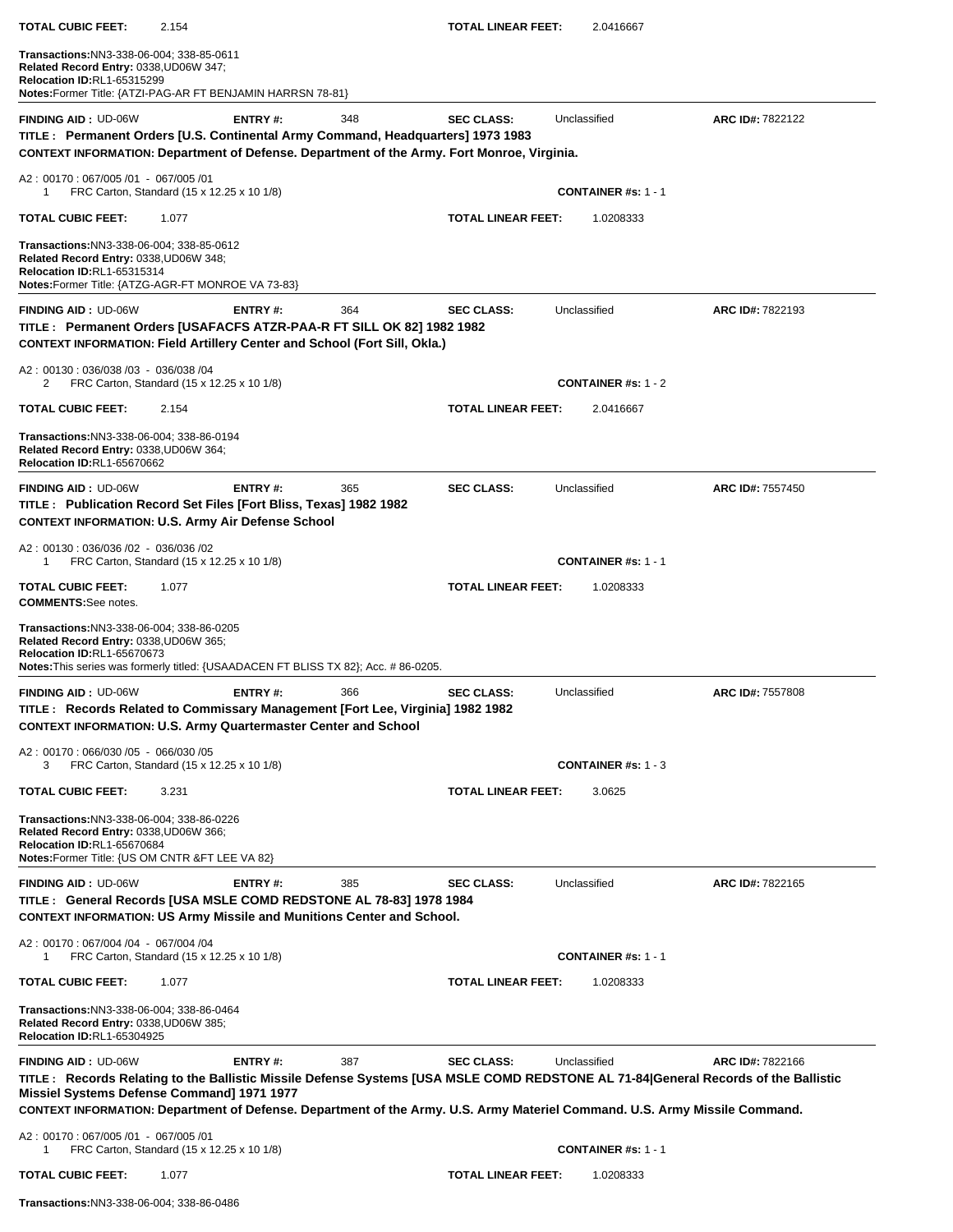| Related Record Entry: 0338, UD06W 387;<br><b>Relocation ID:RL1-65304938</b>                                                                                                                                                                                                                         |                |     |                           |                            |                         |
|-----------------------------------------------------------------------------------------------------------------------------------------------------------------------------------------------------------------------------------------------------------------------------------------------------|----------------|-----|---------------------------|----------------------------|-------------------------|
| <b>FINDING AID: UD-06W</b><br>TITLE : General Records [{USA MSLE COMD REDSTONE AL 82-83}] 1982 1983<br>CONTEXT INFORMATION: Department of Defense. Department of the Army. U.S. Army Materiel Command. U.S. Army Missile Command. Missile<br>Logistics Center. Maintenance Engineering Directorate. | ENTRY#:        | 388 | <b>SEC CLASS:</b>         | Unclassified               | ARC ID#: 7822167        |
| A2: 00170: 067/005/06 - 067/005/06<br>FRC Carton, Standard (15 x 12.25 x 10 1/8)<br>1                                                                                                                                                                                                               |                |     |                           | <b>CONTAINER #s: 1 - 1</b> |                         |
| <b>TOTAL CUBIC FEET:</b><br>1.077<br>COMMENTS: Formerly titled "{USA MSLE COMD REDSTONE AL 82-83}"                                                                                                                                                                                                  |                |     | <b>TOTAL LINEAR FEET:</b> | 1.0208333                  |                         |
| Transactions: NN3-338-06-004; 338-86-0488<br>Related Record Entry: 0338, UD06W 388;<br>Relocation ID:RL1-65304951                                                                                                                                                                                   |                |     |                           |                            |                         |
| <b>FINDING AID: UD-06W</b><br>TITLE : General Records [{USA MSLE COMD REDSTONE AL 83}] 1983 1983<br>CONTEXT INFORMATION: Department of Defense. Department of the Army. U.S. Army Materiel Command. U.S. Army Missile Command. Missile<br>Logistics Center. Maintenance Engineering Directorate.    | ENTRY#:        | 389 | <b>SEC CLASS:</b>         | Unclassified               | <b>ARC ID#: 7822167</b> |
| A2: 00170: 067/005/04 - 067/005/04<br>FRC Carton, Standard (15 x 12.25 x 10 1/8)<br>1                                                                                                                                                                                                               |                |     |                           | <b>CONTAINER #s: 1 - 1</b> |                         |
| <b>TOTAL CUBIC FEET:</b><br>1.077<br><b>COMMENTS: Formerly titled "{USA MSLE COMD REDSTONE AL 83}"</b>                                                                                                                                                                                              |                |     | <b>TOTAL LINEAR FEET:</b> | 1.0208333                  |                         |
| Transactions:NN3-338-06-004; 338-86-0489<br>Related Record Entry: 0338, UD06W 389;<br><b>Relocation ID:RL1-65304964</b>                                                                                                                                                                             |                |     |                           |                            |                         |
| <b>FINDING AID: UD-06W</b><br>TITLE: Publications [USA MSLE COMD REDSTONE AL 82] 9/1/1981 8/31/1982<br>CONTEXT INFORMATION: Department of Defense. Department of the Army. U.S. Army Materiel Development and Readiness Command. U.S. Army<br><b>Missile Command.</b>                               | ENTRY#:        | 390 | <b>SEC CLASS:</b>         | Unclassified               | ARC ID#: 7822169        |
| A2: 00170: 067/004 /01 - 067/004 /01<br>FRC Carton, Standard (15 x 12.25 x 10 1/8)<br>2                                                                                                                                                                                                             |                |     |                           | <b>CONTAINER #s: 1 - 2</b> |                         |
| <b>TOTAL CUBIC FEET:</b><br>2.154                                                                                                                                                                                                                                                                   |                |     | <b>TOTAL LINEAR FEET:</b> | 2.0416667                  |                         |
| Transactions:NN3-338-06-004; 338-86-0490<br>Related Record Entry: 0338, UD06W 390;<br>Relocation ID:RL1-65304977                                                                                                                                                                                    |                |     |                           |                            |                         |
| <b>FINDING AID: UD-06W</b><br>TITLE : General Records [{USA MSLE COMD REDSTONE AL 80-83}] 1980 1983<br>CONTEXT INFORMATION: Department of Defense. Department of the Army. U.S. Army Materiel Command. U.S. Army Missile Command. Missile<br>Logistics Center. Maintenance Engineering Directorate. | <b>ENTRY#:</b> | 391 | <b>SEC CLASS:</b>         | Unclassified               | ARC ID#: 7822167        |
| A2: 00170: 067/003/06 - 067/003/06<br>FRC Carton, Standard (15 x 12.25 x 10 1/8)<br>1                                                                                                                                                                                                               |                |     |                           | <b>CONTAINER #s: 1 - 1</b> |                         |
| TOTAL CUBIC FEET:<br>1.077<br>COMMENTS: Formerly titled "{USA MSLE COMD REDSTONE AL 80-83}"                                                                                                                                                                                                         |                |     | <b>TOTAL LINEAR FEET:</b> | 1.0208333                  |                         |
| Transactions:NN3-338-06-004; 338-86-0491<br>Related Record Entry: 0338, UD06W 391;<br><b>Relocation ID:RL1-65670481</b>                                                                                                                                                                             |                |     |                           |                            |                         |
| <b>FINDING AID: UD-06W</b><br>TITLE : General Records [{USA MSLE COMD REDSTONE AL 82}] 1982 1982<br>CONTEXT INFORMATION: Department of Defense. Department of the Army. U.S. Army Materiel Command. U.S. Army Missile Command. Missile<br>Logistics Center. Maintenance Engineering Directorate.    | ENTRY#:        | 392 | <b>SEC CLASS:</b>         | Unclassified               | ARC ID#: 7822167        |
| A2: 00170: 067/003 /01 - 067/003 /01<br>FRC Carton, Standard (15 x 12.25 x 10 1/8)<br>1                                                                                                                                                                                                             |                |     |                           | <b>CONTAINER #s: 1 - 1</b> |                         |
| <b>TOTAL CUBIC FEET:</b><br>1.077<br>COMMENTS: Formerly titled "{USA MSLE COMD REDSTONE AL 82}"                                                                                                                                                                                                     |                |     | <b>TOTAL LINEAR FEET:</b> | 1.0208333                  |                         |
| Transactions:NN3-338-06-004; 338-86-0492<br>Related Record Entry: 0338, UD06W 392;<br><b>Relocation ID:RL1-65670492</b>                                                                                                                                                                             |                |     |                           |                            |                         |
| <b>FINDING AID: UD-06W</b><br>TITLE: Publication Record Set Files 1983 1985<br>CONTEXT INFORMATION: Department of Defense. Department of the Army. U.S. Army Training and Doctrine Command. U.S. Army Armor School.                                                                                 | <b>ENTRY#:</b> | 393 | <b>SEC CLASS:</b>         | Unclassified               | ARC ID#: 7557636        |
| A2: 00170: 066/025 /05 - 066/025 /05<br>FRC Carton, Standard (15 x 12.25 x 10 1/8)<br>1                                                                                                                                                                                                             |                |     |                           | <b>CONTAINER #s: 1 - 1</b> |                         |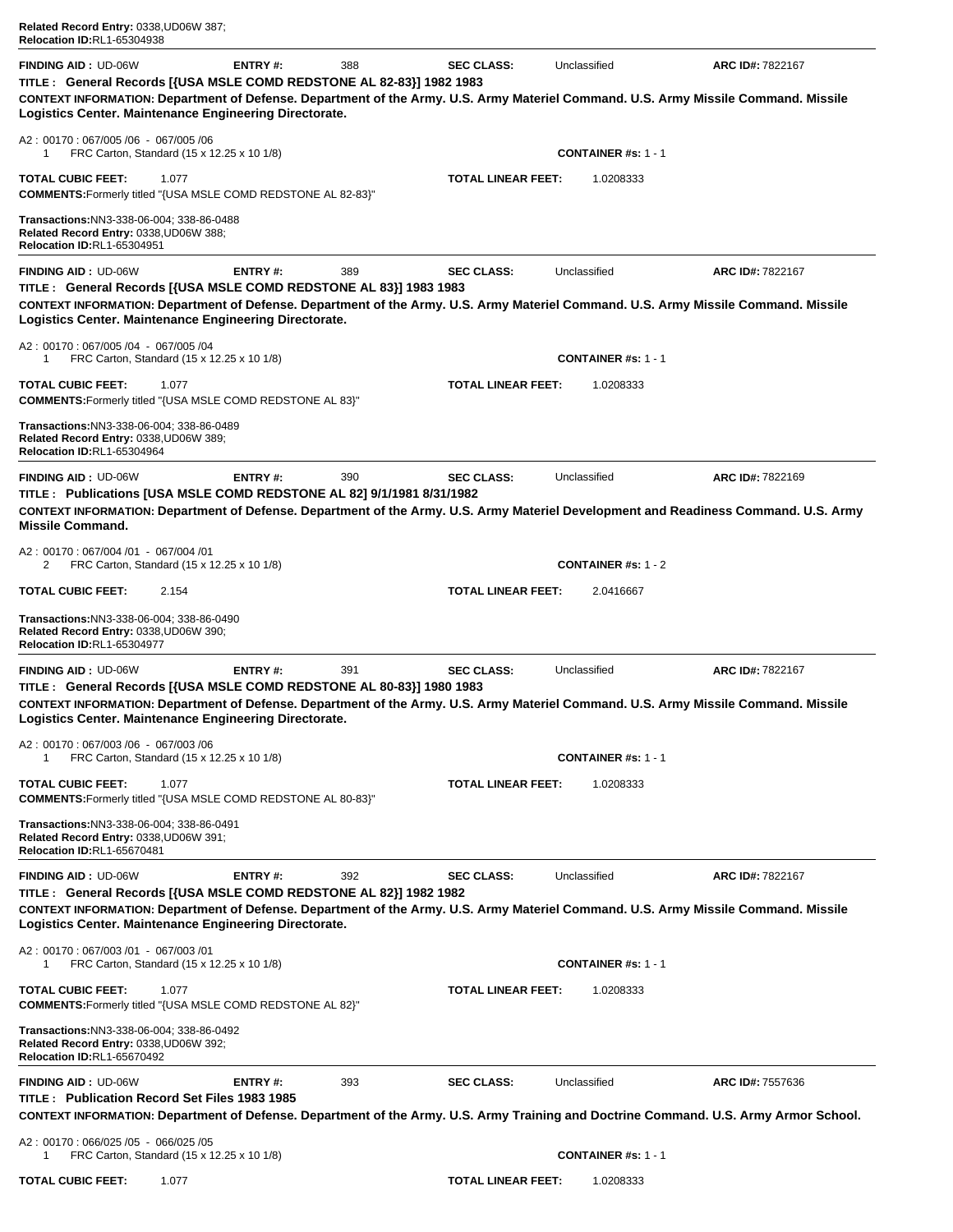| <b>FINDING AID: UD-06W</b><br>TITLE: Permanent Orders and Publication Record Set Files [Permanent Orders and Publication Record Set Files] 1978 1980<br>CONTEXT INFORMATION: Department of Defense. Department of the Army. Fort Sam Houston, Texas. | Unclassified<br><b>SEC CLASS:</b><br>ARC ID#: 7586511                                                                                                                                              |
|------------------------------------------------------------------------------------------------------------------------------------------------------------------------------------------------------------------------------------------------------|----------------------------------------------------------------------------------------------------------------------------------------------------------------------------------------------------|
| A2: 00130: 037/004 /03 - 037/004 /03<br>FRC Carton, Standard (15 x 12.25 x 10 1/8)<br>1                                                                                                                                                              | <b>CONTAINER #s: 1 - 1</b>                                                                                                                                                                         |
| TOTAL CUBIC FEET:<br>1.077                                                                                                                                                                                                                           | TOTAL LINEAR FEET:<br>1.0208333                                                                                                                                                                    |
| Transactions:NN3-338-06-002; 338-83-0595<br>Related Record Entry: 0338, UD06W 406;<br>Relocation ID:RL1-65347337<br>Notes: Asset located during 2010/2011 Stack Survey; asset location updated.                                                      |                                                                                                                                                                                                    |
| <b>FINDING AID: UD-06W</b><br>ENTRY#:<br>425                                                                                                                                                                                                         | <b>SEC CLASS:</b><br>Unclassified<br>ARC ID#: 7586527                                                                                                                                              |
| TITLE: Instruction Files and Command Reports [Instruction Files and Command Reports] 9/1/1977 8/31/1980<br>CONTEXT INFORMATION: Department of Defense. Department of the Army. U.S. Army Materiel Command.~. Rock Island Arsenal.                    |                                                                                                                                                                                                    |
| A2: 00130: 036/044 /03 - 036/044 /03                                                                                                                                                                                                                 |                                                                                                                                                                                                    |
| FRC Carton, Standard (15 x 12.25 x 10 1/8)<br>1                                                                                                                                                                                                      | <b>CONTAINER #s: 1 - 1</b>                                                                                                                                                                         |
| <b>TOTAL CUBIC FEET:</b><br>1.077                                                                                                                                                                                                                    | TOTAL LINEAR FEET:<br>1.0208333                                                                                                                                                                    |
| Transactions:NN3-338-06-002; 338-84-0188<br>Related Record Entry: 0338, UD06W 425;<br>Relocation ID:RL1-65547901                                                                                                                                     |                                                                                                                                                                                                    |
| <b>FINDING AID: UD-06W</b><br>ENTRY#:<br>441<br>1981                                                                                                                                                                                                 | Unclassified<br><b>SEC CLASS:</b><br>ARC ID#: 7586541<br>TITLE: Permanent Orders and Supplements Relating to Medical Activity [Permanent Orders and Supplements Relating to Medical Activity] 1981 |
| CONTEXT INFORMATION: Department of Defense. Department of the Army. Fort McClellan.                                                                                                                                                                  |                                                                                                                                                                                                    |
| A2: 00130: 037/004 /01 - 037/004 /01<br>FRC Carton, Standard (15 x 12.25 x 10 1/8)<br>1                                                                                                                                                              | <b>CONTAINER #s: 1 - 1</b>                                                                                                                                                                         |
| <b>TOTAL CUBIC FEET:</b><br>1.077                                                                                                                                                                                                                    | TOTAL LINEAR FEET:<br>1.0208333                                                                                                                                                                    |
| <b>Transactions:NN3-338-06-002; 338-84-0343</b><br>Related Record Entry: 0338, UD06W 441;<br>Relocation ID:RL1-65547842                                                                                                                              |                                                                                                                                                                                                    |
| 445<br><b>FINDING AID: UD-06W</b><br><b>ENTRY#:</b>                                                                                                                                                                                                  | Unclassified<br><b>SEC CLASS:</b><br>ARC ID#: 7586522                                                                                                                                              |
| TITLE : Organizational Files 9/1/1981 8/31/1983<br>Army Depot.                                                                                                                                                                                       | CONTEXT INFORMATION: Department of Defense. Department of the Army. U.S. Army Materiel Development and Readiness Command. Red River                                                                |
|                                                                                                                                                                                                                                                      |                                                                                                                                                                                                    |
| A2: 00130: 036/040 /04 - 036/040 /04<br>FRC Carton, Standard (15 x 12.25 x 10 1/8)<br>1                                                                                                                                                              | <b>CONTAINER #s: 1 - 1</b>                                                                                                                                                                         |
| TOTAL CUBIC FEET:<br>1.077                                                                                                                                                                                                                           | <b>TOTAL LINEAR FEET:</b><br>1.0208333                                                                                                                                                             |
| Transactions:NN3-338-06-002; 338-84-0360<br>Related Record Entry: 0338, UD06W 445;<br><b>Relocation ID:RL1-65347385</b>                                                                                                                              |                                                                                                                                                                                                    |
| <b>FINDING AID: UD-06W</b><br><b>ENTRY#:</b><br>454<br>TITLE: Publication Record Set Files [Fort Bliss, Texas] 1980 1980<br><b>CONTEXT INFORMATION: U.S. Army Air Defense School</b>                                                                 | Unclassified<br><b>SEC CLASS:</b><br>ARC ID#: 7557448                                                                                                                                              |
| A2: 00130: 036/042 /01 - 036/042 /01<br>FRC Carton, Standard (15 x 12.25 x 10 1/8)<br>1                                                                                                                                                              | <b>CONTAINER #s: 1 - 1</b>                                                                                                                                                                         |
| <b>TOTAL CUBIC FEET:</b><br>1.077<br><b>COMMENTS:See notes.</b>                                                                                                                                                                                      | <b>TOTAL LINEAR FEET:</b><br>1.0208333                                                                                                                                                             |
| Transactions:NN3-338-06-002; 338-84-0483<br>Related Record Entry: 0338, UD06W 454;<br><b>Relocation ID:RL1-65444518</b><br>Notes: This series was titled at the time of accession: {PERM ORDER RECORD SET FILE FT BLISS80}; Acc. # 84-0483.          |                                                                                                                                                                                                    |
| <b>FINDING AID: UD-06W</b><br><b>ENTRY#:</b><br>462                                                                                                                                                                                                  | <b>SEC CLASS:</b><br>Unclassified<br>ARC ID#: 7586509                                                                                                                                              |
| TITLE: Permanent Orders 1982 1982<br>Fort Benning, Georgia.                                                                                                                                                                                          | CONTEXT INFORMATION: Department of Defense. Department of the Army. U.S. Army Training and Doctrine Command. U.S. Army Infantry Center,                                                            |
| A2: 00130: 037/002 /07 - 037/002 /07<br>FRC Carton, Standard (15 x 12.25 x 10 1/8)<br>1                                                                                                                                                              | <b>CONTAINER #s: 1 - 1</b>                                                                                                                                                                         |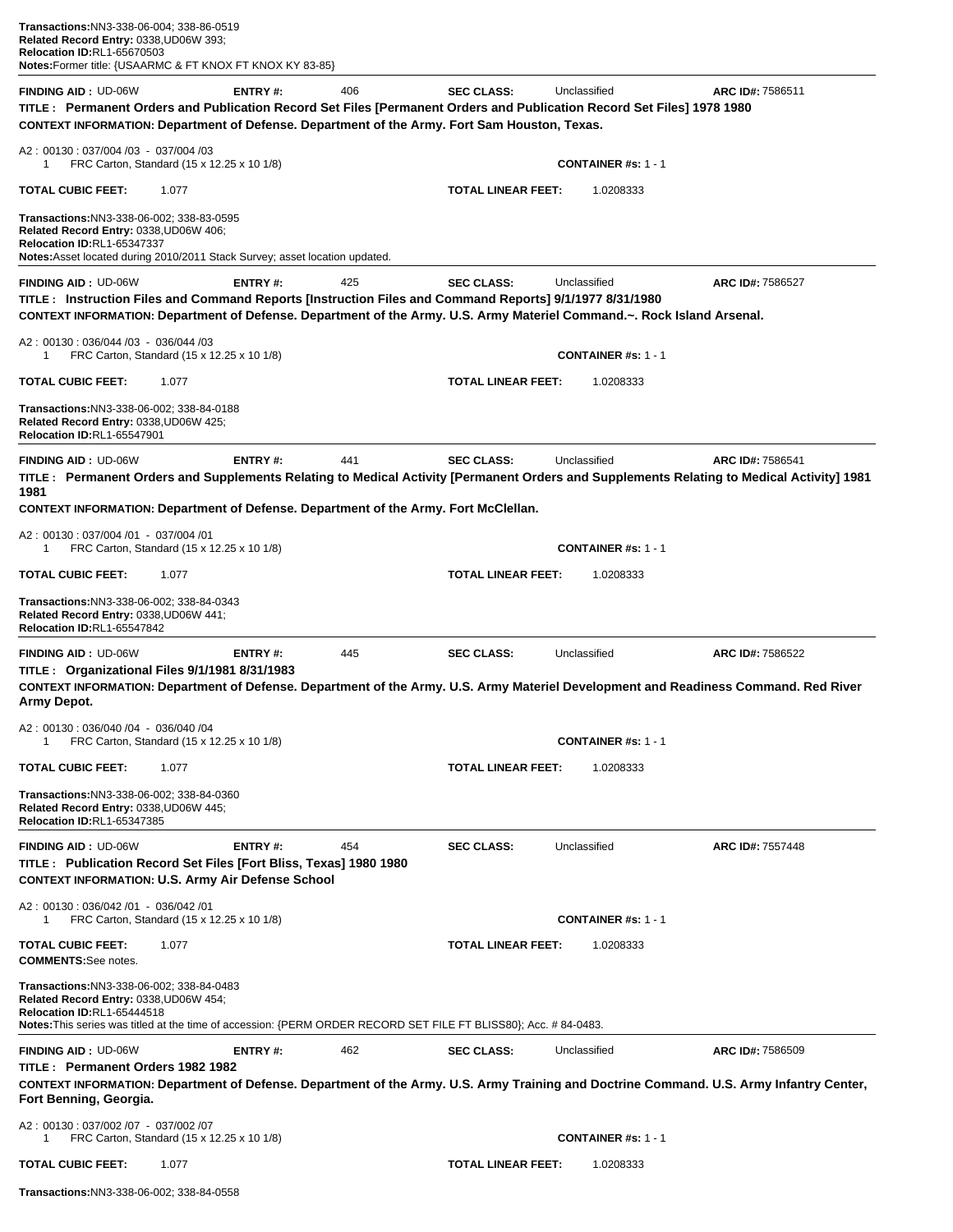| Related Record Entry: 0338, UD06W 462;<br>Relocation ID:RL1-65315064                                                                                                                                                                                                                                      |                |     |                           |                                         |                         |
|-----------------------------------------------------------------------------------------------------------------------------------------------------------------------------------------------------------------------------------------------------------------------------------------------------------|----------------|-----|---------------------------|-----------------------------------------|-------------------------|
| <b>FINDING AID: UD-06W</b><br>TITLE: Permanent Orders 1982 1982<br>CONTEXT INFORMATION: Department of Defense. Department of the Army. Fort Devens, Massachusetts.                                                                                                                                        | <b>ENTRY#:</b> | 468 | <b>SEC CLASS:</b>         | Unclassified                            | ARC ID#: 7586520        |
| A2: 00130: 037/003/05 - 037/003/05                                                                                                                                                                                                                                                                        |                |     |                           |                                         |                         |
| FRC Carton, Standard (15 x 12.25 x 10 1/8)<br>1                                                                                                                                                                                                                                                           |                |     |                           | <b>CONTAINER #s: 1 - 1</b>              |                         |
| <b>TOTAL CUBIC FEET:</b><br>1.077                                                                                                                                                                                                                                                                         |                |     | <b>TOTAL LINEAR FEET:</b> | 1.0208333                               |                         |
| Transactions:NN3-338-06-002; 338-84-0647<br>Related Record Entry: 0338, UD06W 468;<br><b>Relocation ID:RL1-65315090</b>                                                                                                                                                                                   |                |     |                           |                                         |                         |
| <b>FINDING AID: UD-06W</b><br>TITLE: Permanent Orders 1983 1983<br>CONTEXT INFORMATION: Department of Defense. Department of the Army. U.S. Army Training and Doctrine Command. U.S. Army Armor School.                                                                                                   | ENTRY#:        | 470 | <b>SEC CLASS:</b>         | Unclassified                            | ARC ID#: 7557637        |
| A2: 00130: 037/003/05 - 037/003/05<br>FRC Carton, Standard (15 x 12.25 x 10 1/8)<br>1                                                                                                                                                                                                                     |                |     |                           | <b>CONTAINER #s: 1 - 1</b>              |                         |
| <b>TOTAL CUBIC FEET:</b><br>1.077                                                                                                                                                                                                                                                                         |                |     | <b>TOTAL LINEAR FEET:</b> | 1.0208333                               |                         |
| Transactions:NN3-338-06-002; 338-84-0676<br>Related Record Entry: 0338, UD06W 470;<br>Relocation ID:RL1-65367845<br>Notes:Former title: {USA CTR&FT KNOX KY 83}; Acc. # 84-0676                                                                                                                           |                |     |                           |                                         |                         |
| <b>FINDING AID: UD-06W</b><br>TITLE : General Records [{ASQNC-MIC-RM REDSTONE ARSENAL AL80-84}] 1980 1984<br>CONTEXT INFORMATION: Department of Defense. Department of the Army. U.S. Army Materiel Command. U.S. Army Missile Command. Missile<br>Logistics Center. Maintenance Engineering Directorate. | <b>ENTRY#:</b> | 511 | <b>SEC CLASS:</b>         | Unclassified                            | <b>ARC ID#: 7822167</b> |
| A2: 00130: 036/035 /02 - 036/035 /03<br>FRC Carton, Standard (15 x 12.25 x 10 1/8)<br>4                                                                                                                                                                                                                   |                |     |                           | <b>CONTAINER #s: 1 - 4</b>              |                         |
| <b>TOTAL CUBIC FEET:</b><br>4.308<br><b>COMMENTS:</b> Formerly titled "{ASQNC-MIC-RM REDSTONE ARSENAL AL80-84}."                                                                                                                                                                                          |                |     | <b>TOTAL LINEAR FEET:</b> | 4.0833333                               |                         |
| Transactions:NN3-338-06-008; 338-91-0681<br>Related Record Entry: 0338, UD06W 511;<br><b>Relocation ID:RL1-65367834</b>                                                                                                                                                                                   |                |     |                           |                                         |                         |
|                                                                                                                                                                                                                                                                                                           |                |     |                           |                                         |                         |
| <b>FINDING AID: UD-06W</b><br>TITLE: Instruction Manuals and Technical Reports [ASQNC-MIC-RM REDSTONE ARSENAL AL 85] 1983 1985                                                                                                                                                                            | ENTRY#:        | 522 | <b>SEC CLASS:</b>         | Unclassified                            | <b>ARC ID#: 7822173</b> |
| CONTEXT INFORMATION: Department of Defense. Department of the Army. U.S. Army Materiel Command. U.S. Army Missile Command.<br>A2: 00170: 066/026 /06 - 066/026 /06                                                                                                                                        |                |     |                           |                                         |                         |
| FRC Carton, Standard (15 x 12.25 x 10 1/8)<br><b>TOTAL CUBIC FEET:</b><br>3.231                                                                                                                                                                                                                           |                |     | <b>TOTAL LINEAR FEET:</b> | <b>CONTAINER #s: 1 - 3</b><br>3.0625    |                         |
| Transactions:NN3-338-06-008; 338-92-0328<br>Related Record Entry: 0338, UD06W 522;<br><b>Relocation ID:RL1-65367555</b>                                                                                                                                                                                   |                |     |                           |                                         |                         |
| <b>FINDING AID: UD-06W</b><br>TITLE: Operating Program Progress Reports and Organizational Plans [Operating Program Progress Reports and Organizational Plans] 1967                                                                                                                                       | <b>ENTRY#:</b> | 552 | <b>SEC CLASS:</b>         | Unclassified                            | ARC ID#: 7586531        |
| 1983<br>CONTEXT INFORMATION: Department of Defense. Department of the Army. U.S. Army Materiel Development and Readiness Command. Automated<br>Logistics Management Systems Activity.                                                                                                                     |                |     |                           |                                         |                         |
| A2: 00170: 066/005 /02 - 066/005 /03<br>2<br>FRC Carton, Standard (15 x 12.25 x 10 1/8)                                                                                                                                                                                                                   |                |     |                           | <b>CONTAINER #s: 1 - 2</b>              |                         |
| <b>TOTAL CUBIC FEET:</b><br>2.154                                                                                                                                                                                                                                                                         |                |     | <b>TOTAL LINEAR FEET:</b> | 2.0416667                               |                         |
| Transactions:NN3-338-06-008; 338-95-0147<br>Related Record Entry: 0338, UD06W 552;<br>Relocation ID:RL1-65541852                                                                                                                                                                                          |                |     |                           |                                         |                         |
| <b>FINDING AID: UD-06W</b><br>TITLE: Permanent Orders 1982 1988                                                                                                                                                                                                                                           | ENTRY#:        | 553 | <b>SEC CLASS:</b>         | Unclassified                            | ARC ID#: 7822109        |
| CONTEXT INFORMATION: Department of Defense. Department of the Army. Fort Belvoir, Virginia.<br>A2: 00170: 066/005 /03 - 066/005 /03<br>1                                                                                                                                                                  |                |     |                           |                                         |                         |
| FRC Carton, Standard (15 x 12.25 x 10 1/8)<br>TOTAL CUBIC FEET:<br>1.077                                                                                                                                                                                                                                  |                |     | <b>TOTAL LINEAR FEET:</b> | <b>CONTAINER #s: 1 - 1</b><br>1.0208333 |                         |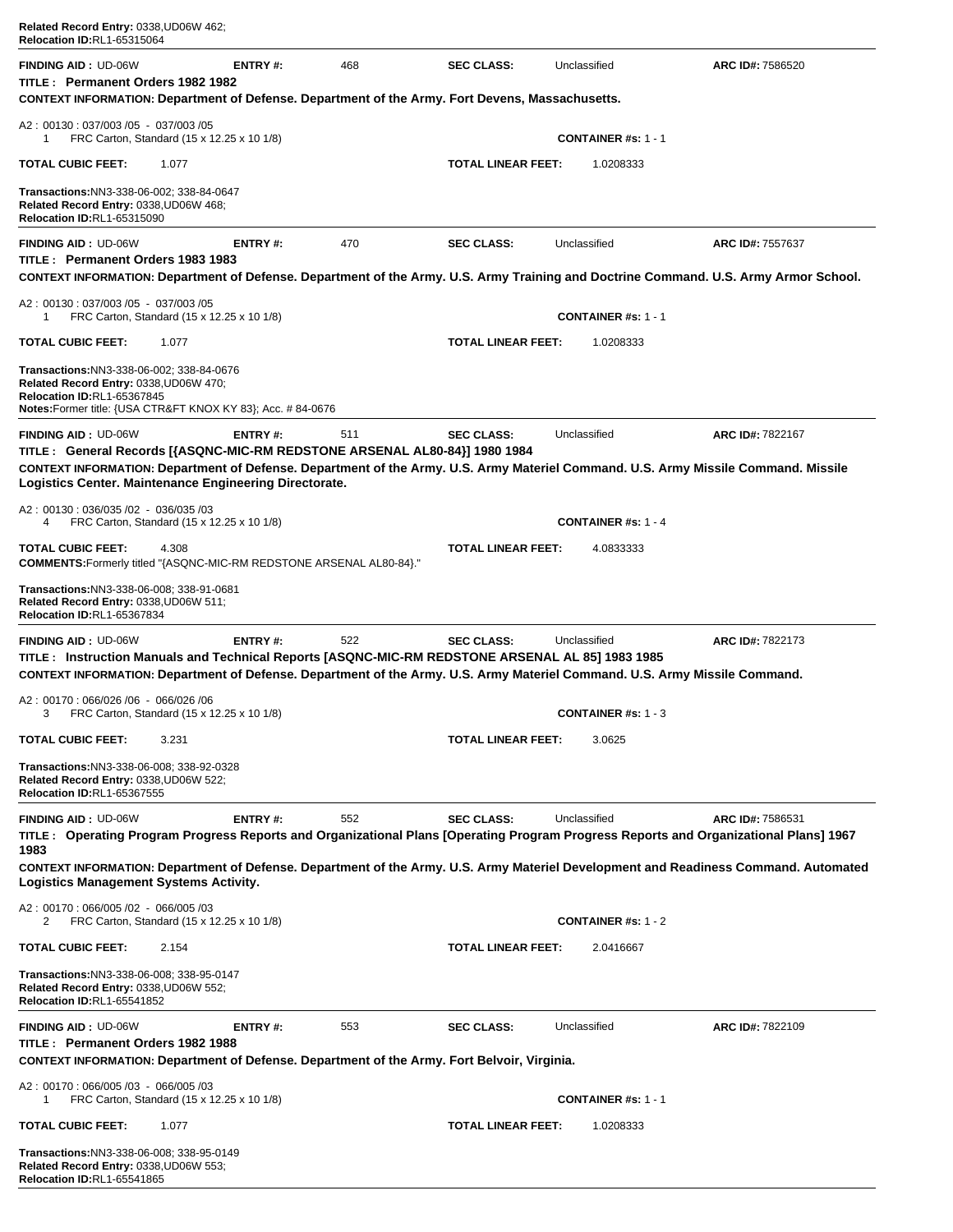| <b>FINDING AID: UD-06W</b><br>TITLE: Publications [USA MSLE COMD REDSTONE AL 83] 9/1/1982 8/31/1983                                                                                                                                                                                             | <b>ENTRY#:</b> | 571 | <b>SEC CLASS:</b>         | Unclassified               | ARC ID#: 7822170 |
|-------------------------------------------------------------------------------------------------------------------------------------------------------------------------------------------------------------------------------------------------------------------------------------------------|----------------|-----|---------------------------|----------------------------|------------------|
| CONTEXT INFORMATION: Department of Defense. Department of the Army. U.S. Army Materiel Development and Readiness Command. U.S. Army<br><b>Missile Command.</b>                                                                                                                                  |                |     |                           |                            |                  |
| A2: 00170: 066/029 /07 - 066/029 /07<br>FRC Carton, Standard (15 x 12.25 x 10 1/8)<br>1                                                                                                                                                                                                         |                |     |                           | <b>CONTAINER #s: 1 - 1</b> |                  |
| A2: 00170: 066/030 /01 - 066/030 /01<br>FRC Carton, Standard (15 x 12.25 x 10 1/8)<br>1                                                                                                                                                                                                         |                |     |                           | <b>CONTAINER #s: 2 - 2</b> |                  |
| <b>TOTAL CUBIC FEET:</b><br>2.154                                                                                                                                                                                                                                                               |                |     | <b>TOTAL LINEAR FEET:</b> | 2.0416666                  |                  |
| Transactions: NN3-338-06-005; 338-86-0633<br>Related Record Entry: 0338, UD06W 571;<br><b>Relocation ID:RL1-65541756</b>                                                                                                                                                                        |                |     |                           |                            |                  |
| <b>FINDING AID: UD-06W</b>                                                                                                                                                                                                                                                                      | ENTRY#:        | 579 | <b>SEC CLASS:</b>         | Unclassified               | ARC ID#: 7586523 |
| TITLE : Organizational Files [Organizational Files] 9/1/1977 8/31/1980<br>CONTEXT INFORMATION: Department of Defense. Department of the Army. U.S. Army Materiel Development and Readiness Command. Red River<br>Army Depot.                                                                    |                |     |                           |                            |                  |
| A2: 00170: 067/002/06 - 067/002/06<br>FRC Carton, Standard (15 x 12.25 x 10 1/8)<br>1                                                                                                                                                                                                           |                |     |                           | <b>CONTAINER #s: 1 - 1</b> |                  |
| <b>TOTAL CUBIC FEET:</b><br>1.077                                                                                                                                                                                                                                                               |                |     | <b>TOTAL LINEAR FEET:</b> | 1.0208333                  |                  |
| Transactions: NN3-338-06-005; 338-87-0071<br>Related Record Entry: 0338,UD06W 579;<br><b>Relocation ID:RL1-65347166</b>                                                                                                                                                                         |                |     |                           |                            |                  |
| <b>FINDING AID: UD-06W</b>                                                                                                                                                                                                                                                                      | ENTRY#:        | 581 | <b>SEC CLASS:</b>         | Unclassified               | ARC ID#: 7586528 |
| TITLE : Personnel and Force Development Files [Personnel and Force Development Files] 9/1/1980 8/31/1983<br>CONTEXT INFORMATION: Department of Defense. Department of the Army. U.S. Army Materiel Command. U.S. Army Armament, Munitions, and<br><b>Chemical Command, Rock Island Arsenal,</b> |                |     |                           |                            |                  |
| A2: 00130: 036/029 /06 - 036/029 /07<br>FRC Carton, Standard (15 x 12.25 x 10 1/8)<br>4                                                                                                                                                                                                         |                |     |                           | <b>CONTAINER #s: 1 - 5</b> |                  |
| <b>TOTAL CUBIC FEET:</b><br>4.308<br><b>COMMENTS:</b> Box 2 missing at capture, February 8 2006.                                                                                                                                                                                                |                |     | <b>TOTAL LINEAR FEET:</b> | 4.0833333                  |                  |
| Transactions: NN3-338-06-005; 338-87-0093<br>Related Record Entry: 0338, UD06W 581;<br>Relocation ID:RL1-65347181                                                                                                                                                                               |                |     |                           |                            |                  |
| <b>FINDING AID: UD-06W</b><br>TITLE : Instruction Files and Command Reports [Instruction Files and Command Reports] 9/1/1980 8/31/1982<br>CONTEXT INFORMATION: Department of Defense. Department of the Army. U.S. Army Materiel Command.~. Rock Island Arsenal.                                | ENTRY#:        | 582 | <b>SEC CLASS:</b>         | Unclassified               | ARC ID#: 7586529 |
| A2: 00130: 036/035 /06 - 036/035 /06<br>FRC Carton, Standard (15 x 12.25 x 10 1/8)<br>1.                                                                                                                                                                                                        |                |     |                           | <b>CONTAINER #s: 1 - 1</b> |                  |
| <b>TOTAL CUBIC FEET:</b><br>1.077                                                                                                                                                                                                                                                               |                |     | <b>TOTAL LINEAR FEET:</b> | 1.0208333                  |                  |
| Transactions:NN3-338-06-005; 338-87-0102<br>Related Record Entry: 0338, UD06W 582;<br>Relocation ID:RL1-65347192                                                                                                                                                                                |                |     |                           |                            |                  |
| <b>FINDING AID: UD-06W</b><br>TITLE: Permanent Orders [Fort Lee, Virginia] 1983 1985<br><b>CONTEXT INFORMATION: U.S. Army Quartermaster Center and School</b>                                                                                                                                   | ENTRY#:        | 585 | <b>SEC CLASS:</b>         | Unclassified               | ARC ID#: 7557809 |
| A2: 00130: 036/031 /06 - 036/031 /06<br>FRC Carton, Standard (15 x 12.25 x 10 1/8)<br>1                                                                                                                                                                                                         |                |     |                           | <b>CONTAINER #s: 1 - 1</b> |                  |
| <b>TOTAL CUBIC FEET:</b><br>1.077                                                                                                                                                                                                                                                               |                |     | <b>TOTAL LINEAR FEET:</b> | 1.0208333                  |                  |
| Transactions: NN3-338-06-005; 338-87-0129<br>Related Record Entry: 0338, UD06W 585;<br>Relocation ID:RL1-65445066<br><b>Notes:</b> Former Title: {ATZM-IM FT LEE VA 83-85}; Acc. # 87-0129                                                                                                      |                |     |                           |                            |                  |
| <b>FINDING AID: UD-06W</b><br>TITLE : Publications Record Set Files [Fort Lee, Virginia] 1974 1983<br>CONTEXT INFORMATION: Department of Defense. Department of the Army. U.S. Army Training and Doctrine Command. U.S. Army Logistics<br>Center, Fort Lee, Virginia.                           | ENTRY#:        | 586 | <b>SEC CLASS:</b>         | Unclassified               | ARC ID#: 7557810 |
| A2: 00130: 036/034 /01 - 036/034 /02<br>FRC Carton, Standard (15 x 12.25 x 10 1/8)<br>2                                                                                                                                                                                                         |                |     |                           | <b>CONTAINER #s: 1 - 2</b> |                  |
| <b>TOTAL CUBIC FEET:</b><br>2.154                                                                                                                                                                                                                                                               |                |     | <b>TOTAL LINEAR FEET:</b> | 2.0416667                  |                  |
| Transactions:NN3-338-06-005; 338-87-0133<br>Related Record Entry: 0338, UD06W 586;<br><b>Relocation ID:RL1-65445077</b>                                                                                                                                                                         |                |     |                           |                            |                  |

**Relocation ID:**RL1-65445077 **Notes:**Former Title: {ATZM-IM FT LEE VA 82-83}; Acc. # 87-0133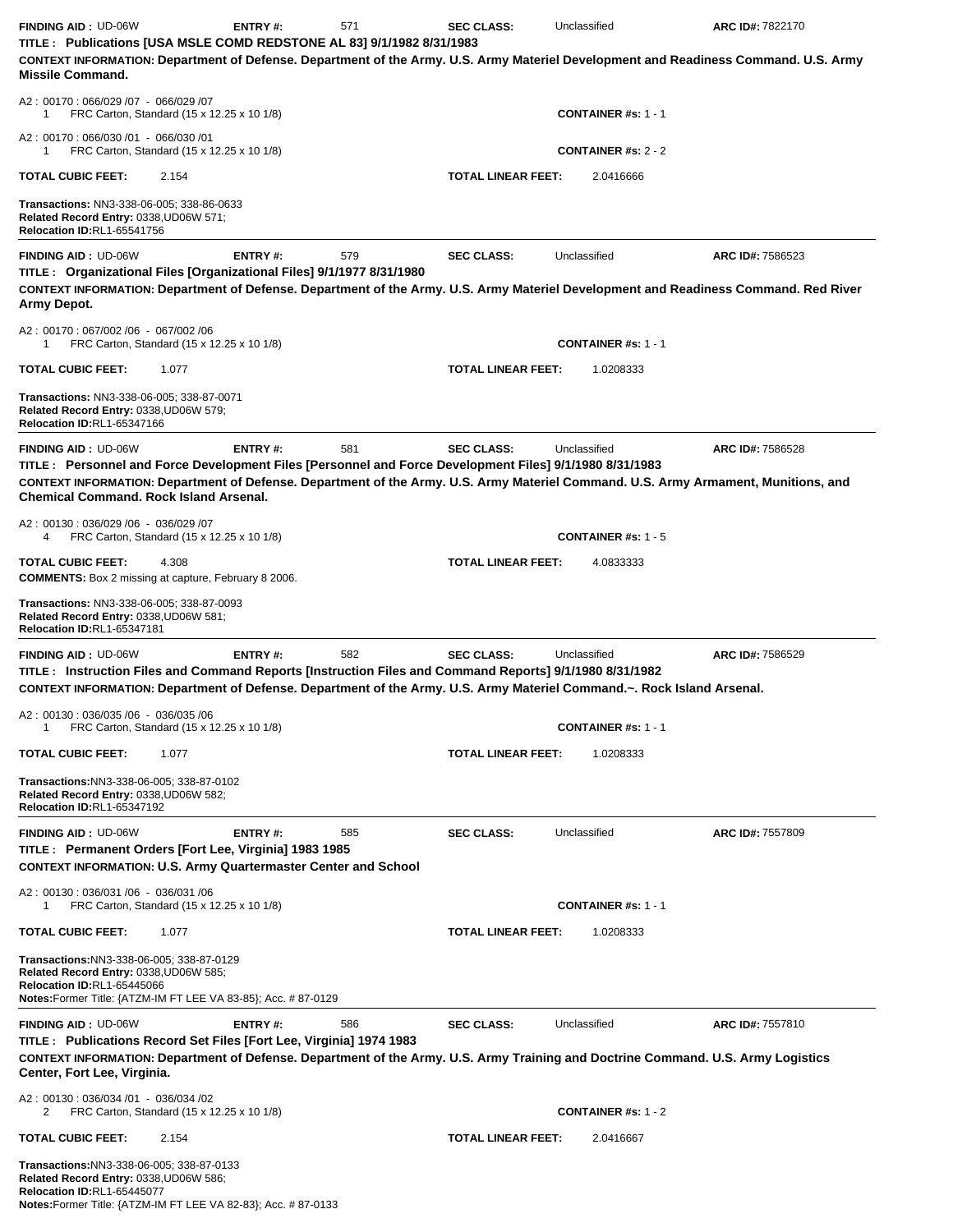| <b>FINDING AID: UD-06W</b><br>TITLE : Records Relating to Publications [Records Relating to Publications] 1970 1979                                                                                              | ENTRY#:        | 609 | <b>SEC CLASS:</b>         | Unclassified                 | <b>ARC ID#: 7586510</b> |
|------------------------------------------------------------------------------------------------------------------------------------------------------------------------------------------------------------------|----------------|-----|---------------------------|------------------------------|-------------------------|
| CONTEXT INFORMATION: Department of Defense. Department of the Army. U.S. Army Communications Command.                                                                                                            |                |     |                           |                              |                         |
| A2: 00130: 036/034 /07 - 036/034 /07<br>FRC Carton, Standard (15 x 12.25 x 10 1/8)<br>1                                                                                                                          |                |     |                           | <b>CONTAINER #s: 1 - 1</b>   |                         |
| <b>TOTAL CUBIC FEET:</b><br>1.077                                                                                                                                                                                |                |     | <b>TOTAL LINEAR FEET:</b> | 1.0208333                    |                         |
| <b>Transactions:NN3-338-06-005; 338-87-0322</b><br>Related Record Entry: 0338, UD06W 609;<br><b>Relocation ID:RL1-65314996</b>                                                                                   |                |     |                           |                              |                         |
| <b>FINDING AID: UD-06W</b><br>TITLE : Permanent Orders [Permanent Order of the U.S. Army Training Center] 1980 1983<br>CONTEXT INFORMATION: Department of Defense. Department of the Army. Fort Dix, New Jersey. | <b>ENTRY#:</b> | 636 | <b>SEC CLASS:</b>         | Unclassified                 | ARC ID#: 7557646        |
| A2: 00170: 067/006 /01 - 067/006 /01<br>FRC Carton, Standard (15 x 12.25 x 10 1/8)<br>1                                                                                                                          |                |     |                           | <b>CONTAINER #s: 1 - 1</b>   |                         |
| TOTAL CUBIC FEET:<br>1.077                                                                                                                                                                                       |                |     | <b>TOTAL LINEAR FEET:</b> | 1.0208333                    |                         |
| Transactions:NN3-338-06-005; 338-87-0559<br>Related Record Entry: 0338, UD06W 636;<br>Relocation ID:RL1-65314850<br>Notes: Former title: {ATZD-IMA-F/RMO FT DIX NJ 83}                                           |                |     |                           |                              |                         |
| <b>FINDING AID: UD-06W</b>                                                                                                                                                                                       | ENTRY#:        | 681 | <b>SEC CLASS:</b>         | Unclassified                 | ARC ID#: 7586535        |
| TITLE : Orders and Organizational History Files 1974 1981<br>CONTEXT INFORMATION: Department of Defense. Department of the Army. Fort Leonard Wood, Missouri.                                                    |                |     |                           |                              |                         |
| A2: 00130: 036/040 /01 - 036/040 /01<br>FRC Carton, Standard (15 x 12.25 x 10 1/8)<br>1                                                                                                                          |                |     |                           | <b>CONTAINER #s: 1 - 1</b>   |                         |
| TOTAL CUBIC FEET:<br>1.077                                                                                                                                                                                       |                |     | <b>TOTAL LINEAR FEET:</b> | 1.0208333                    |                         |
| Transactions:NN3-338-06-001; 338-83-0140<br>Related Record Entry: 0338, UD06W 681;<br><b>Relocation ID:RL1-65581259</b>                                                                                          |                |     |                           |                              |                         |
| <b>FINDING AID: UD-06W</b><br>TITLE: Permanent Orders 1981 1981<br>CONTEXT INFORMATION: Department of Defense. Department of the Army. Fort McPherson, Georgia.                                                  | ENTRY#:        | 685 | <b>SEC CLASS:</b>         | Unclassified                 | ARC ID#: 7586534        |
|                                                                                                                                                                                                                  |                |     |                           |                              |                         |
| A2: 00130: 036/045 /01 - 036/045 /01<br>FRC Carton, Standard (15 x 12.25 x 10 1/8)<br>2                                                                                                                          |                |     |                           | <b>CONTAINER #s: 1 - 2</b>   |                         |
| TOTAL CUBIC FEET:<br>2.154                                                                                                                                                                                       |                |     | <b>TOTAL LINEAR FEET:</b> | 2.0416667                    |                         |
| Transactions:NN3-338-06-001; 338-83-0200<br>Related Record Entry: 0338, UD06W 685;<br><b>Relocation ID:RL1-65581270</b>                                                                                          |                |     |                           |                              |                         |
| <b>FINDING AID: UD-06W</b>                                                                                                                                                                                       | ENTRY#:        | 687 | <b>SEC CLASS:</b>         | Unclassified                 | ARC ID#: 7822194        |
| TITLE : Permanent Orders [PERM ORDER RECORD SET FILE FT SILL 80] 1980 1980<br><b>CONTEXT INFORMATION: Field Artillery Center and School (Fort Sill, Okla.)</b>                                                   |                |     |                           |                              |                         |
| A2: 00130: 037/002 /05 - 037/002 /06<br>FRC Carton, Standard (15 x 12.25 x 10 1/8)<br>4                                                                                                                          |                |     |                           | <b>CONTAINER #s: 1 - 4</b>   |                         |
| <b>TOTAL CUBIC FEET:</b><br>4.308                                                                                                                                                                                |                |     | <b>TOTAL LINEAR FEET:</b> | 4.0833333                    |                         |
| Transactions:NN3-338-06-001; 338-83-0290<br>Related Record Entry: 0338, UD06W 687;<br>Relocation ID:RL1-65581143                                                                                                 |                |     |                           |                              |                         |
| <b>FINDING AID: UD-06W</b><br>TITLE: Permanent Orders [PERM ORDER RECORD SET FILE FT SILL 81] 1981 1981<br><b>CONTEXT INFORMATION: Field Artillery Center and School (Fort Sill, Okla.)</b>                      | <b>ENTRY#:</b> | 688 | <b>SEC CLASS:</b>         | Unclassified                 | ARC ID#: 7822195        |
| A2: 00130: 037/002 /03 - 037/002 /03<br>FRC Carton, Standard (15 x 12.25 x 10 1/8)<br>1                                                                                                                          |                |     |                           | <b>CONTAINER</b> #s: $1 - 1$ |                         |
| TOTAL CUBIC FEET:<br>1.077                                                                                                                                                                                       |                |     | <b>TOTAL LINEAR FEET:</b> | 1.0208333                    |                         |
| Transactions: NN3-338-06-001; 338-83-0305<br>Related Record Entry: 0338, UD06W 688;<br><b>Relocation ID:RL1-65581154</b>                                                                                         |                |     |                           |                              |                         |
| <b>FINDING AID: UD-06W</b><br>TITLE: Permanent Orders 1981 1982<br><b>CONTEXT INFORMATION: US Army Armor Center.</b>                                                                                             | <b>ENTRY#:</b> | 693 | <b>SEC CLASS:</b>         | Unclassified                 | ARC ID#: 7586533        |
| A2: 00130: 037/003 /04 - 037/003 /04                                                                                                                                                                             |                |     |                           |                              |                         |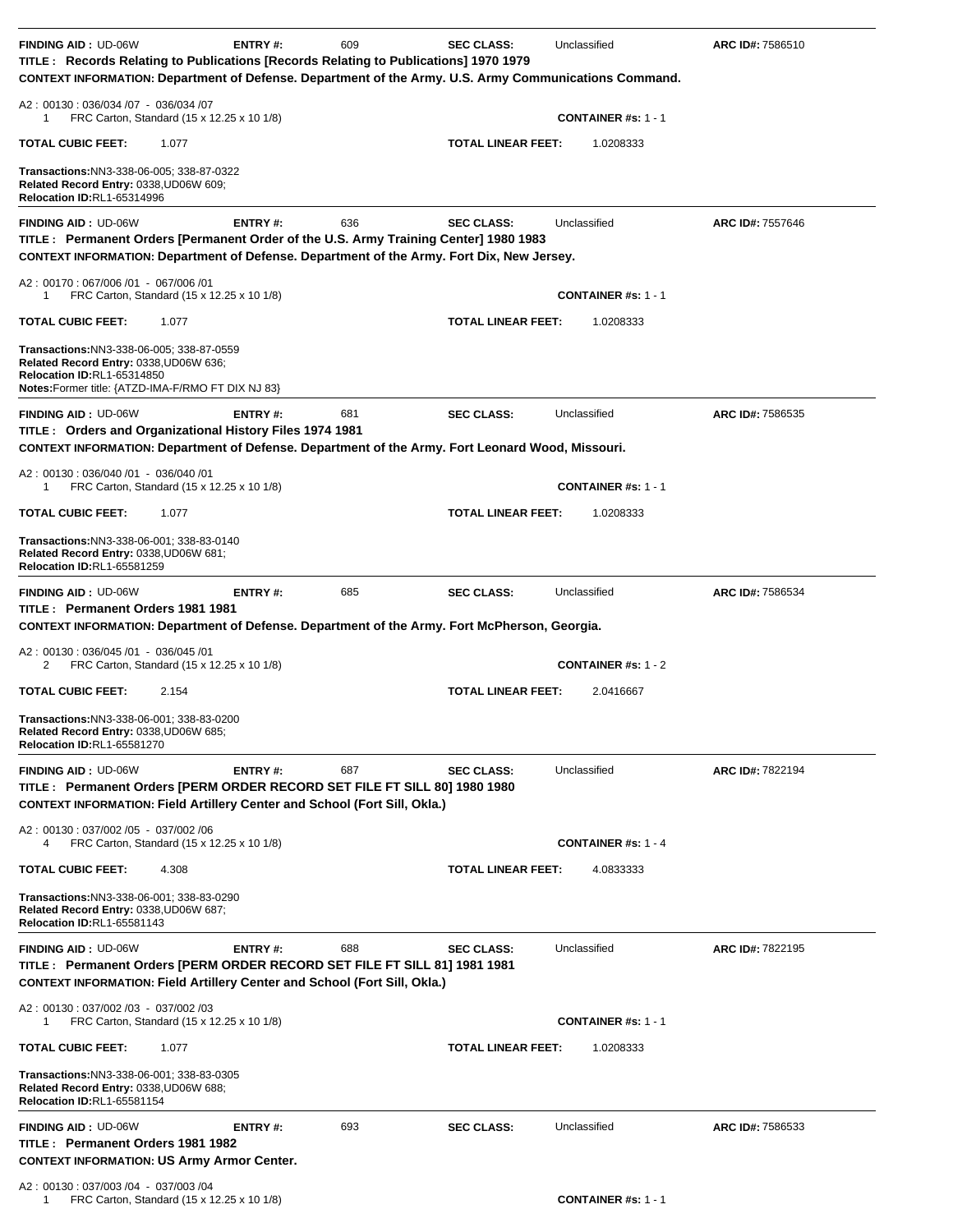| TOTAL CUBIC FEET:<br>1.077                                                                                                                                                                                                  |         |     | TOTAL LINEAR FEET:        | 1.0208333                  |                  |
|-----------------------------------------------------------------------------------------------------------------------------------------------------------------------------------------------------------------------------|---------|-----|---------------------------|----------------------------|------------------|
| Transactions:NN3-338-06-001; 338-83-0478<br>Related Record Entry: 0338, UD06W 693;<br><b>Relocation ID:RL1-65581165</b>                                                                                                     |         |     |                           |                            |                  |
| <b>FINDING AID: UD-06W</b><br>TITLE: Permanent Orders and Annual Historical Summaries 1974 1981                                                                                                                             | ENTRY#: | 698 | <b>SEC CLASS:</b>         | Unclassified               | ARC ID#: 7586532 |
| CONTEXT INFORMATION: Department of Defense. Department of the Army. U.S. Army Materiel Development and Readiness Command.                                                                                                   |         |     |                           |                            |                  |
| A2: 00130: 036/045 /06 - 036/045 /06<br>FRC Carton, Standard (15 x 12.25 x 10 1/8)<br>1                                                                                                                                     |         |     |                           | <b>CONTAINER #s: 1 - 1</b> |                  |
| TOTAL CUBIC FEET:<br>1.077                                                                                                                                                                                                  |         |     | <b>TOTAL LINEAR FEET:</b> | 1.0208333                  |                  |
| Transactions: NN3-338-06-001; 338-83-0539<br>Related Record Entry: 0338, UD06W 698;<br><b>Relocation ID:RL1-65581204</b>                                                                                                    |         |     |                           |                            |                  |
| <b>FINDING AID: UD-06W</b><br>TITLE : Annual Historical Summaries 1965 1980<br>CONTEXT INFORMATION: Department of Defense. Department of the Army. U.S. Army Materiel Development and Readiness Command.                    | ENTRY#: | 699 | <b>SEC CLASS:</b>         | Unclassified               | ARC ID#: 7586538 |
| A2: 00130: 037/002 /01 - 037/002 /01<br>FRC Carton, Standard (15 x 12.25 x 10 1/8)<br>2                                                                                                                                     |         |     |                           | <b>CONTAINER #s: 2 - 3</b> |                  |
| <b>TOTAL CUBIC FEET:</b><br>2.154<br><b>COMMENTS:</b> Boxes 1, 4, and 5 missing at capture, February 10, 2006.                                                                                                              |         |     | <b>TOTAL LINEAR FEET:</b> | 2.0416667                  |                  |
| Transactions:NN3-338-06-001; 338-83-0540<br>Related Record Entry: 0338, UD06W 699;<br><b>Relocation ID:RL1-65581215</b>                                                                                                     |         |     |                           |                            |                  |
| <b>FINDING AID: UD-06W</b><br>TITLE : Budget Files and Publications Record Set Files 9/1/1975 8/31/1982<br><b>CONTEXT INFORMATION: US Army Armor Center.</b>                                                                | ENTRY#: | 701 | <b>SEC CLASS:</b>         | Unclassified               | ARC ID#: 7586537 |
| A2: 00130: 036/044 /05 - 036/044 /05<br>FRC Carton, Standard (15 x 12.25 x 10 1/8)<br>1                                                                                                                                     |         |     |                           | <b>CONTAINER #s: 1 - 1</b> |                  |
| <b>TOTAL CUBIC FEET:</b><br>1.077                                                                                                                                                                                           |         |     | <b>TOTAL LINEAR FEET:</b> | 1.0208333                  |                  |
| <b>Transactions: NN3-338-06-001; 338-83-0556</b><br>Related Record Entry: 0338, UD06W 701;<br><b>Relocation ID:RL1-65581237</b>                                                                                             |         |     |                           |                            |                  |
| <b>FINDING AID: UD-06W</b><br>TITLE : Executive Committee Meeting Minutes 1985 1985<br>CONTEXT INFORMATION: Department of Defense. Department of the Army. U.S. Army Training and Doctrine Command. U.S. Army Armor School. | ENTRY#: | 707 | <b>SEC CLASS:</b>         | Unclassified               | ARC ID#: 7557639 |
| A2: 00170: 066/004 /05 - 066/004 /05<br>FRC Carton, Standard (15 x 12.25 x 10 1/8)<br>1                                                                                                                                     |         |     |                           | <b>CONTAINER #s: 1 - 1</b> |                  |
| TOTAL CUBIC FEET:<br>1.077<br><b>COMMENTS:SF 135 folder list in box</b>                                                                                                                                                     |         |     | <b>TOTAL LINEAR FEET:</b> | 1.0208333                  |                  |
| Transactions:NN3-338-06-001; 338-03-0850<br>Related Record Entry: 0338, UD06W 707;<br><b>Relocation ID:RL1-65585312</b><br>Notes: Former title: {ATZK-IMP-R FT KNOX KY}                                                     |         |     |                           |                            |                  |
| <b>FINDING AID: UD-06W</b>                                                                                                                                                                                                  | ENTRY#: | 708 | <b>SEC CLASS:</b>         | Unclassified               | ARC ID#: 7822098 |
| TITLE: Records Related to Organizational Planning and Budget 1977 1981<br>CONTEXT INFORMATION: Department of Defense. Department of the Army. Fort George G. Meade, Maryland.                                               |         |     |                           |                            |                  |
| A2: 00170: 066/019 /06 - 066/019 /06<br>FRC Carton, Standard (15 x 12.25 x 10 1/8)<br>-1                                                                                                                                    |         |     |                           | <b>CONTAINER #s: 1 - 1</b> |                  |
| TOTAL CUBIC FEET:<br>1.077                                                                                                                                                                                                  |         |     | <b>TOTAL LINEAR FEET:</b> | 1.0208333                  |                  |
| Transactions:NN3-338-06-007; 338-89-0351<br>Related Record Entry: 0338, UD06W 708;<br><b>Relocation ID:RL1-65585325</b><br>Notes: Former Title: {AFKA-IM-ZI-ASR FT MEADE MD 77-81}                                          |         |     |                           |                            |                  |
| <b>FINDING AID: UD-06W</b><br>TITLE: Records Related to Budget 1983 1985<br>CONTEXT INFORMATION: Department of Defense. Department of the Army. Fort George G. Meade, Maryland.                                             | ENTRY#: | 709 | <b>SEC CLASS:</b>         | Unclassified               | ARC ID#: 7822099 |
| A2: 00170: 066/019 /07 - 066/019 /07<br>FRC Carton, Standard (15 x 12.25 x 10 1/8)<br>1                                                                                                                                     |         |     |                           | <b>CONTAINER #s: 1 - 1</b> |                  |
| TOTAL CUBIC FEET:<br>1.077                                                                                                                                                                                                  |         |     | <b>TOTAL LINEAR FEET:</b> | 1.0208333                  |                  |
| Transactions: NN3-338-06-007; 338-89-0359                                                                                                                                                                                   |         |     |                           |                            |                  |

**Related Record Entry:** 0338,UD06W 709;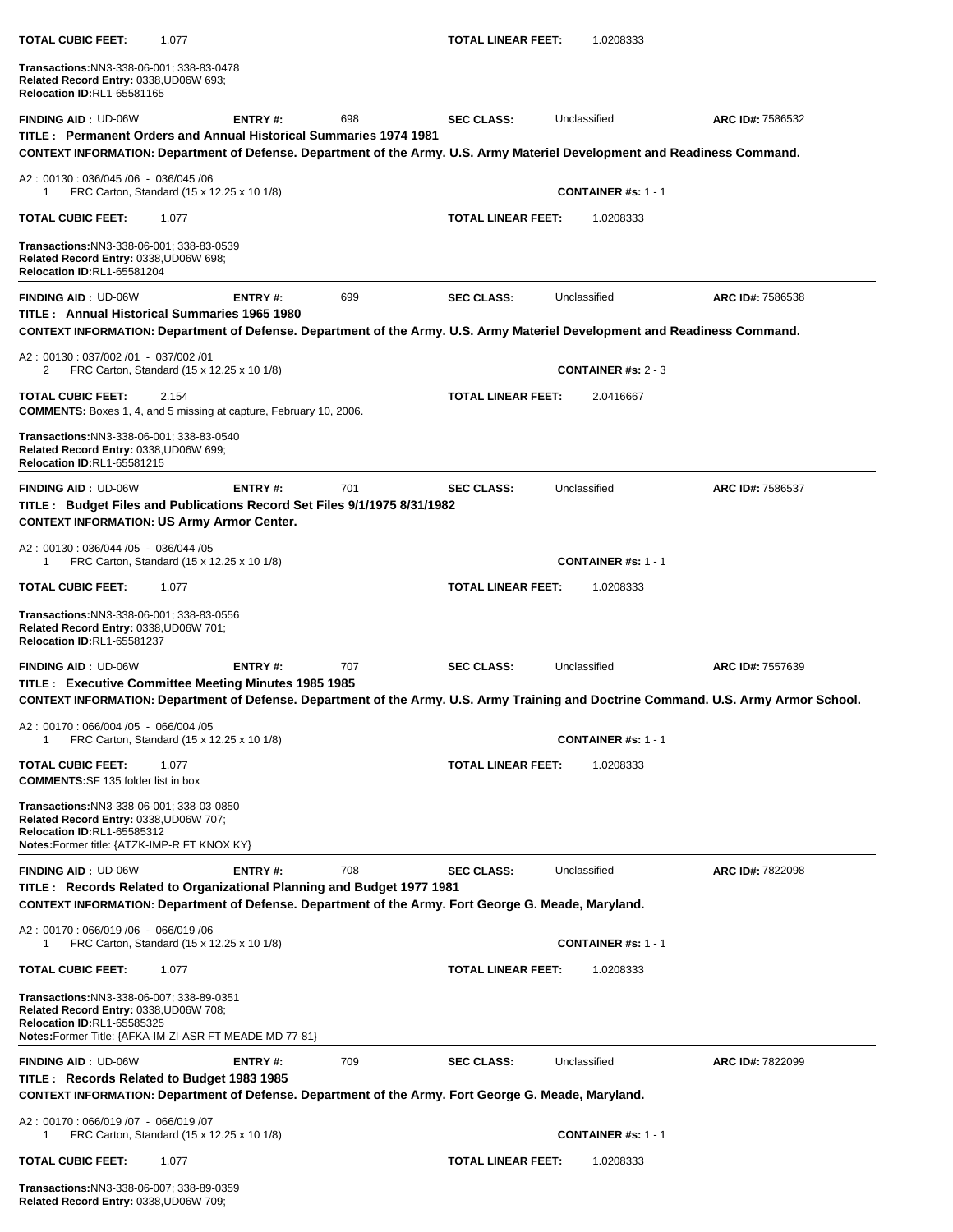| Relocation ID:RL1-65636611<br><b>Notes:</b> Former Title: {AFKA-IM-ZI-ASR FT MEADE MD 83-85}                                                                                                                        |                |     |                           |                              |                  |
|---------------------------------------------------------------------------------------------------------------------------------------------------------------------------------------------------------------------|----------------|-----|---------------------------|------------------------------|------------------|
| <b>FINDING AID: UD-06W</b>                                                                                                                                                                                          | ENTRY#:        | 710 | <b>SEC CLASS:</b>         | Unclassified                 | ARC ID#: 7822100 |
| TITLE: Permanent Orders 1983 1983<br>CONTEXT INFORMATION: Department of Defense. Department of the Army. Fort George G. Meade, Maryland.                                                                            |                |     |                           |                              |                  |
| A2: 00170: 066/019 /07 - 066/019 /07<br>FRC Carton, Standard (15 x 12.25 x 10 1/8)<br>1                                                                                                                             |                |     |                           | <b>CONTAINER #s: 1 - 1</b>   |                  |
| <b>TOTAL CUBIC FEET:</b><br>1.077                                                                                                                                                                                   |                |     | <b>TOTAL LINEAR FEET:</b> | 1.0208333                    |                  |
| Transactions:NN3-338-06-007; 338-89-0360<br>Related Record Entry: 0338, UD06W 710;<br><b>Relocation ID:RL1-65636622</b><br><b>Notes:</b> Former Title: {AFKA-IM-ZI-ASR FT MEADE MD 83}                              |                |     |                           |                              |                  |
| <b>FINDING AID: UD-06W</b><br>TITLE: Permanent Orders 1984 1984                                                                                                                                                     | <b>ENTRY#:</b> | 711 | <b>SEC CLASS:</b>         | Unclassified                 | ARC ID#: 7822101 |
| CONTEXT INFORMATION: Department of Defense. Department of the Army. Fort George G. Meade, Maryland.<br>A2: 00170: 066/020 /01 - 066/020 /01                                                                         |                |     |                           |                              |                  |
| FRC Carton, Standard (15 x 12.25 x 10 1/8)<br>1                                                                                                                                                                     |                |     |                           | <b>CONTAINER #s: 1 - 1</b>   |                  |
| <b>TOTAL CUBIC FEET:</b><br>1.077                                                                                                                                                                                   |                |     | <b>TOTAL LINEAR FEET:</b> | 1.0208333                    |                  |
| Transactions:NN3-338-06-007; 338-89-0361<br>Related Record Entry: 0338, UD06W 711;<br><b>Relocation ID:RL1-65636633</b><br>Notes: Former Title: {AFKA-IM-ZI-ASR FT MEADE MD 84}                                     |                |     |                           |                              |                  |
| <b>FINDING AID: UD-06W</b>                                                                                                                                                                                          | ENTRY #:       | 712 | <b>SEC CLASS:</b>         | Unclassified                 | ARC ID#: 7822102 |
| TITLE : Permanent Orders 1985 1985<br>CONTEXT INFORMATION: Department of Defense. Department of the Army. Fort George G. Meade, Maryland.                                                                           |                |     |                           |                              |                  |
| A2: 00170: 066/020 /04 - 066/020 /04<br>FRC Carton, Standard (15 x 12.25 x 10 1/8)<br>1                                                                                                                             |                |     |                           | <b>CONTAINER</b> #s: $1 - 1$ |                  |
| <b>TOTAL CUBIC FEET:</b><br>1.077                                                                                                                                                                                   |                |     | <b>TOTAL LINEAR FEET:</b> | 1.0208333                    |                  |
| Transactions:NN3-338-06-007; 338-89-0362<br>Related Record Entry: 0338, UD06W 712;<br>Relocation ID:RL1-65636644<br>Notes:Former Title: {AFKA-IM-ZI-ASR FT MEADE MD 85}                                             |                |     |                           |                              |                  |
| <b>FINDING AID: UD-06W</b>                                                                                                                                                                                          | ENTRY#:        | 715 | <b>SEC CLASS:</b>         | Unclassified                 | ARC ID#: 7586506 |
| TITLE: Program Directives and Program Change Requests [Program Directives and Program Change Requests] 1984 1985<br>CONTEXT INFORMATION: Department of Defense. Department of the Army. U.S. Army Materiel Command. |                |     |                           |                              |                  |
| A2: 00170: 066/006 /05 - 066/006 /06<br>FRC Carton, Standard (15 x 12.25 x 10 1/8)                                                                                                                                  |                |     |                           | <b>CONTAINER</b> #s: $1 - 2$ |                  |
| <b>TOTAL CUBIC FEET:</b><br>2.154                                                                                                                                                                                   |                |     | <b>TOTAL LINEAR FEET:</b> | 2.0416667                    |                  |
| Transactions:NN3-338-06-007; 338-89-0433<br>Related Record Entry: 0338, UD06W 715;<br><b>Relocation ID:RL1-65636677</b>                                                                                             |                |     |                           |                              |                  |
| <b>FINDING AID: UD-06W</b><br>TITLE: Records Related to Medical Activities 1979 1985<br>CONTEXT INFORMATION: Department of Defense. Department of the Army. Fort Stewart, Georgia.                                  | ENTRY#:        | 718 | <b>SEC CLASS:</b>         | Unclassified                 | ARC ID#: 7822090 |
| A2: 00170: 066/016 /02 - 066/016 /03<br>FRC Carton, Standard (15 x 12.25 x 10 1/8)<br>4                                                                                                                             |                |     |                           | <b>CONTAINER #s: 1 - 4</b>   |                  |
| <b>TOTAL CUBIC FEET:</b><br>4.308<br><b>COMMENTS:</b> Location corrected 9/7/10 as a result of HMS stack survey project. Reallocate to RG 112, committee files.                                                     |                |     | <b>TOTAL LINEAR FEET:</b> | 4.0833333                    |                  |
| Transactions:NN3-338-06-007; 338-89-0446<br>Related Record Entry: 0338, UD06W 718;<br><b>Relocation ID:RL1-65585392</b><br>Notes: Former Title: {ASNA-STW-OS-A FT STEWART GA 79-85}                                 |                |     |                           |                              |                  |
| <b>FINDING AID: UD-06W</b>                                                                                                                                                                                          | ENTRY#:        | 728 | <b>SEC CLASS:</b>         | Unclassified                 | ARC ID#: 7822104 |
| TITLE : Permanent Orders [Fort McClellan, Alabama] 1981 1985<br>CONTEXT INFORMATION: Department of Defense. Department of the Army. U.S. Army Training and Doctrine Command. U.S. Army Military Police<br>School.   |                |     |                           |                              |                  |
| A2: 00170: 066/018 /01 - 066/018 /01<br>FRC Carton, Standard (15 x 12.25 x 10 1/8)<br>2                                                                                                                             |                |     |                           | CONTAINER #s: $1 - 2$        |                  |
| <b>TOTAL CUBIC FEET:</b><br>2.154                                                                                                                                                                                   |                |     | <b>TOTAL LINEAR FEET:</b> | 2.0416667                    |                  |
| Transactions:NN3-338-06-007; 338-89-0482<br>Related Record Entry: 0338, UD06W 728;                                                                                                                                  |                |     |                           |                              |                  |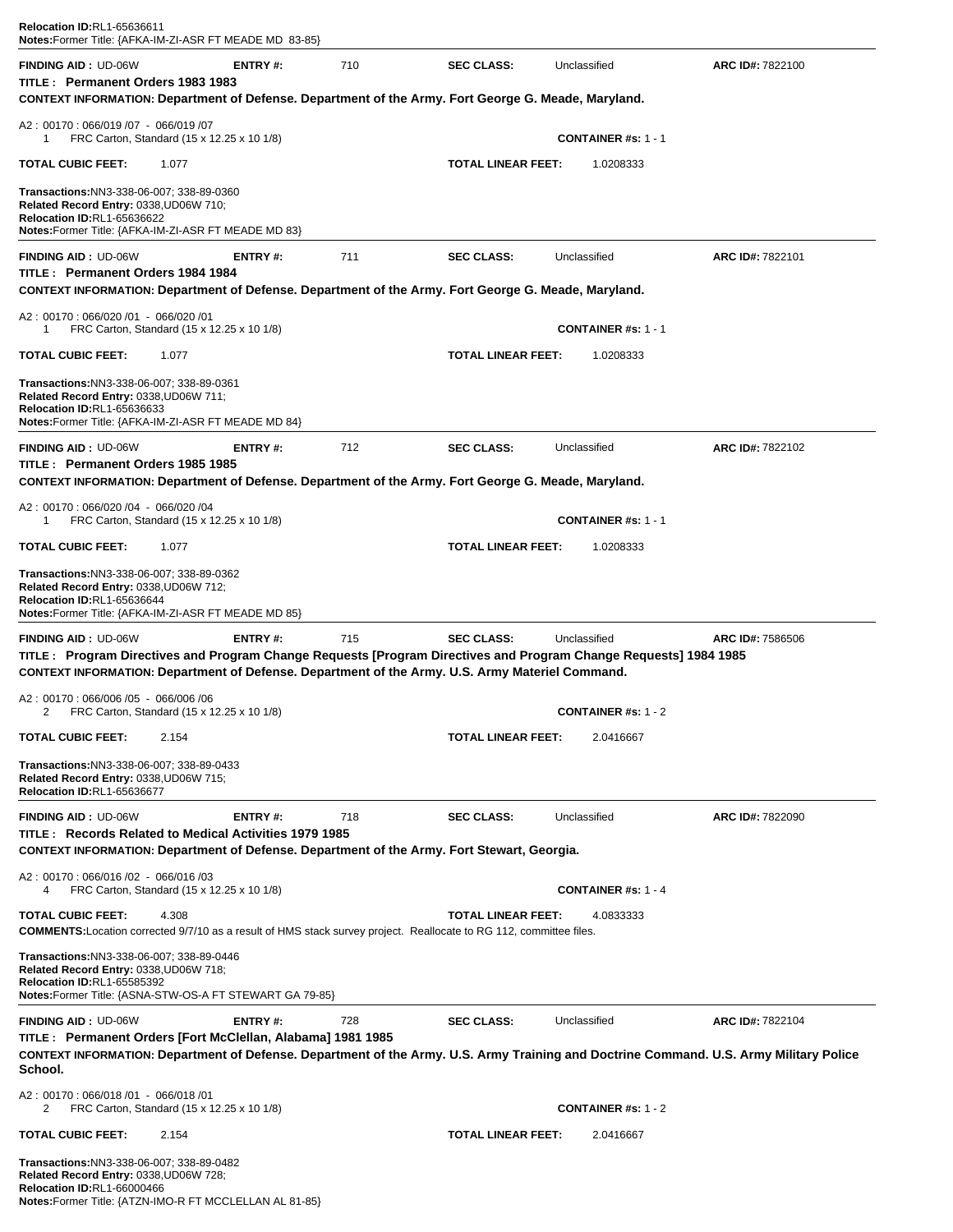| <b>FINDING AID: UD-06W</b><br>TITLE: Technical Reports and Permanent Orders [Fort Detrick, Maryland] 1980 1985<br>CONTEXT INFORMATION: Department of Defense. Department of the Army. Office of the Surgeon General. U.S. Army Health Services Command.                                                                                                                                                                                                                                                                     | ENTRY#:        | 740 | <b>SEC CLASS:</b>         | Unclassified                               | ARC ID#: 7822145 |
|-----------------------------------------------------------------------------------------------------------------------------------------------------------------------------------------------------------------------------------------------------------------------------------------------------------------------------------------------------------------------------------------------------------------------------------------------------------------------------------------------------------------------------|----------------|-----|---------------------------|--------------------------------------------|------------------|
| A2: 00170: 066/023 /05 - 066/023 /05<br>FRC Carton, Standard (15 x 12.25 x 10 1/8)<br>1                                                                                                                                                                                                                                                                                                                                                                                                                                     |                |     |                           | <b>CONTAINER #s: 1 - 1</b>                 |                  |
| <b>TOTAL CUBIC FEET:</b><br>1.077                                                                                                                                                                                                                                                                                                                                                                                                                                                                                           |                |     | <b>TOTAL LINEAR FEET:</b> | 1.0208333                                  |                  |
| Transactions:NN3-338-06-007; 338-90-0058<br>Related Record Entry: 0338, UD06W 740;<br><b>Relocation ID:RL1-65636874</b>                                                                                                                                                                                                                                                                                                                                                                                                     |                |     |                           |                                            |                  |
| <b>FINDING AID: UD-06W</b><br>TITLE: Publications [ASQNC-MIC-RM REDSTONE ARSENAL AL 85] 9/1/1984 8/31/1985<br>CONTEXT INFORMATION: Department of Defense. Department of the Army. U.S. Army Materiel Command. U.S. Army Missile Command.                                                                                                                                                                                                                                                                                    | ENTRY#:        | 749 | <b>SEC CLASS:</b>         | Unclassified                               | ARC ID#: 7822171 |
| A2: 00170: 066/015 /03 - 066/015 /03<br>FRC Carton, Standard (15 x 12.25 x 10 1/8)<br>2                                                                                                                                                                                                                                                                                                                                                                                                                                     |                |     |                           | <b>CONTAINER #s: 1 - 2</b>                 |                  |
| <b>TOTAL CUBIC FEET:</b><br>2.154                                                                                                                                                                                                                                                                                                                                                                                                                                                                                           |                |     | <b>TOTAL LINEAR FEET:</b> | 2.0416667                                  |                  |
| Transactions:NN3-338-06-007; 338-90-0170<br>Related Record Entry: 0338,UD06W 749;<br>Relocation ID:RL1-65736206                                                                                                                                                                                                                                                                                                                                                                                                             |                |     |                           |                                            |                  |
| <b>FINDING AID: UD-06W</b><br>TITLE : Quarterly Reports [ASQNC-MIC-RM REDSTONE ARSENAL AL72-85] 1975 1985                                                                                                                                                                                                                                                                                                                                                                                                                   | ENTRY#:        | 771 | <b>SEC CLASS:</b>         | Unclassified                               | ARC ID#: 7822175 |
| CONTEXT INFORMATION: Department of Defense. Department of the Army. U.S. Army Materiel Command. U.S. Army Missile Command.<br>A2: 00130: 036/031 /04 - 036/031 /04                                                                                                                                                                                                                                                                                                                                                          |                |     |                           |                                            |                  |
| FRC Carton, Standard (15 x 12.25 x 10 1/8)<br>1                                                                                                                                                                                                                                                                                                                                                                                                                                                                             |                |     |                           | <b>CONTAINER #s: 1 - 1</b>                 |                  |
| <b>TOTAL CUBIC FEET:</b><br>1.077                                                                                                                                                                                                                                                                                                                                                                                                                                                                                           |                |     | <b>TOTAL LINEAR FEET:</b> | 1.0208333                                  |                  |
| Transactions:NN3-338-06-007; 338-90-0578<br>Related Record Entry: 0338, UD06W 771;<br>Relocation ID:RL1-65865572                                                                                                                                                                                                                                                                                                                                                                                                            |                |     |                           |                                            |                  |
| <b>FINDING AID: UD-06W</b><br>TITLE: Command Review Briefings [ASQNC-MIC-RM REDSTONE ARSENAL AL81-85] 1981 1985<br>CONTEXT INFORMATION: Department of Defense. Department of the Army. U.S. Army Materiel Command. U.S. Army Missile Command.                                                                                                                                                                                                                                                                               | ENTRY#:        | 772 | <b>SEC CLASS:</b>         | Unclassified                               | ARC ID#: 7822176 |
| A2: 00130: 036/029 /05 - 036/029 /05<br>FRC Carton, Standard (15 x 12.25 x 10 1/8)<br>1                                                                                                                                                                                                                                                                                                                                                                                                                                     |                |     |                           | <b>CONTAINER #s: 1 - 1</b>                 |                  |
| <b>TOTAL CUBIC FEET:</b><br>1.077                                                                                                                                                                                                                                                                                                                                                                                                                                                                                           |                |     | <b>TOTAL LINEAR FEET:</b> | 1.0208333                                  |                  |
| Transactions:NN3-338-06-007; 338-90-0579<br>Related Record Entry: 0338, UD06W 772;<br><b>Relocation ID:RL1-65865585</b>                                                                                                                                                                                                                                                                                                                                                                                                     |                |     |                           |                                            |                  |
| <b>FINDING AID: UD-06W</b><br>TITLE: General Records [ASQNC-MIC-RM REDSTONE ARSENAL AL 84 General Records of the International Logistics Directorate General<br>Records of the Munitions and Missile Center and School General Records of the Ballistic Missile Defense Systems Command] 1984 1984<br>CONTEXT INFORMATION: Department of Defense. Department of the Army. U.S. Army Materiel Command. U.S. Army Missile Command.<br>A2: 00130: 036/031 /01 - 036/031 /01<br>FRC Carton, Standard (15 x 12.25 x 10 1/8)<br>1 | <b>ENTRY#:</b> | 773 | <b>SEC CLASS:</b>         | Unclassified<br><b>CONTAINER #s: 1 - 1</b> | ARC ID#: 7822164 |
| <b>TOTAL CUBIC FEET:</b><br>1.077                                                                                                                                                                                                                                                                                                                                                                                                                                                                                           |                |     | <b>TOTAL LINEAR FEET:</b> | 1.0208333                                  |                  |
| Transactions:NN3-338-06-007; 338-90-0580<br>Related Record Entry: 0338, UD06W 773;<br><b>Relocation ID:RL1-65865596</b>                                                                                                                                                                                                                                                                                                                                                                                                     |                |     |                           |                                            |                  |
| <b>FINDING AID: UD-06W</b><br>TITLE : General Records [ASQNC-MIC-RM REDSTONE ARSENAL AL 85] 1985 1985<br>CONTEXT INFORMATION: Department of Defense. Department of the Army. U.S. Army Materiel Command. U.S. Army Missile Command. Missile<br>Logistics Center. Maintenance Engineering Directorate.                                                                                                                                                                                                                       | ENTRY#:        | 777 | <b>SEC CLASS:</b>         | Unclassified                               | ARC ID#: 7822168 |
| A2: 00170: 067/003/05 - 067/003/05<br>FRC Carton, Standard (15 x 12.25 x 10 1/8)<br>1                                                                                                                                                                                                                                                                                                                                                                                                                                       |                |     |                           | <b>CONTAINER #s: 1 - 1</b>                 |                  |
| <b>TOTAL CUBIC FEET:</b><br>1.077                                                                                                                                                                                                                                                                                                                                                                                                                                                                                           |                |     | <b>TOTAL LINEAR FEET:</b> | 1.0208333                                  |                  |
| Transactions:NN3-338-06-007; 338-90-0709<br>Related Record Entry: 0338, UD06W 777;<br>Relocation ID:RL1-65452234                                                                                                                                                                                                                                                                                                                                                                                                            |                |     |                           |                                            |                  |
| <b>FINDING AID: UD-11W</b><br>TITLE : Second Army Armor Center Newspaper Files 11/4/1948 12/28/1956<br>CONTEXT INFORMATION: Department of Defense. Department of the Army. U.S. Continental Army Command. Second Army. Armor Center.                                                                                                                                                                                                                                                                                        | ENTRY#:        | 446 | <b>SEC CLASS:</b>         | Unclassified                               | ARC ID#: 6862821 |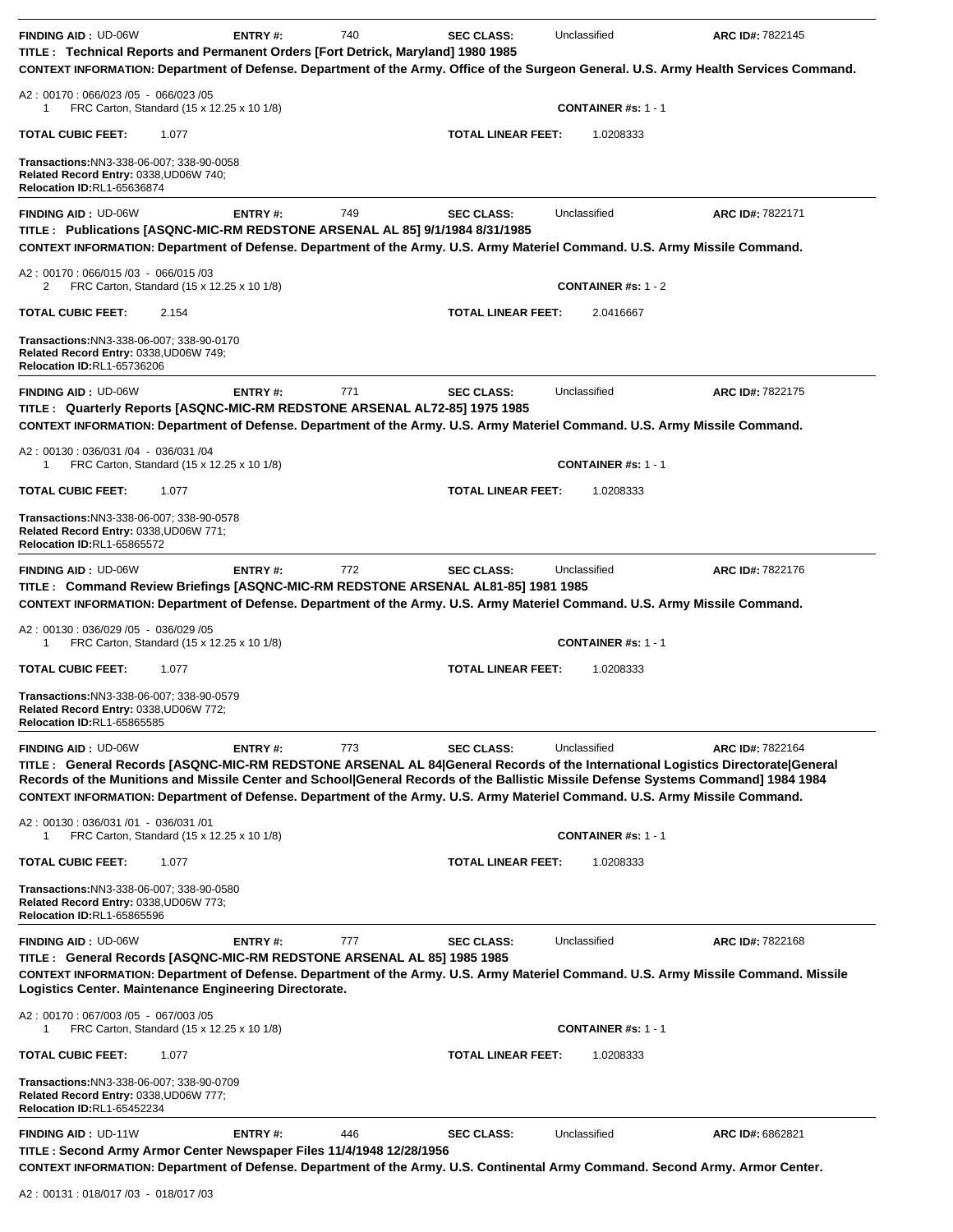| 2                                                                                                                 | FRC Carton, Standard (15 x 12.25 x 10 1/8)                                                                                                                                                                                                                                                                                                                                                                                                             |       |                           | <b>CONTAINER #s: 1 - 2</b>   |                                                                                                                                                              |
|-------------------------------------------------------------------------------------------------------------------|--------------------------------------------------------------------------------------------------------------------------------------------------------------------------------------------------------------------------------------------------------------------------------------------------------------------------------------------------------------------------------------------------------------------------------------------------------|-------|---------------------------|------------------------------|--------------------------------------------------------------------------------------------------------------------------------------------------------------|
| <b>TOTAL CUBIC FEET:</b>                                                                                          | 2.154<br><b>COMMENTS:</b> Item list inside box 1. Reallocated to RG 546 from RG 338.                                                                                                                                                                                                                                                                                                                                                                   |       | <b>TOTAL LINEAR FEET:</b> | 2.0416667                    |                                                                                                                                                              |
| Related Record Entry: 0338, UD11W 446;<br><b>Relocation ID:RL1-358918179</b>                                      | Transactions:NN3-338-11-001; A/360/81C1; PT-338-2010-0756                                                                                                                                                                                                                                                                                                                                                                                              |       |                           |                              |                                                                                                                                                              |
| <b>FINDING AID: UD-UP</b>                                                                                         | ENTRY#:<br>TITLE: General Records [Unclassified Records Of U.S. Army Commands Transferred From The National Personnel Records Center, St. Louis,<br>Mo. 1933-1966; Army Ordnance Missile Command Redstone Arsenal Alabama] 1962 1965                                                                                                                                                                                                                   | 78-AO | <b>SEC CLASS:</b>         | Unclassified                 | ARC ID#: 7822160<br>CONTEXT INFORMATION: Department of Defense. Department of the Army. Office of the Chief of Ordnance. U.S. Army Ordnance Missile Command. |
| A2: 00490: 032/035 /06 - 032/035 /07<br>6                                                                         | FRC Carton, Standard (15 x 12.25 x 10 1/8)                                                                                                                                                                                                                                                                                                                                                                                                             |       |                           | <b>CONTAINER #s: 1 - 6</b>   |                                                                                                                                                              |
| A2: 00490: 033/001 /01 - 033/001 /04<br>12                                                                        | FRC Carton, Standard (15 x 12.25 x 10 1/8)                                                                                                                                                                                                                                                                                                                                                                                                             |       |                           | <b>CONTAINER #s: 7 - 18</b>  |                                                                                                                                                              |
| <b>TOTAL CUBIC FEET:</b>                                                                                          | 19.386                                                                                                                                                                                                                                                                                                                                                                                                                                                 |       | <b>TOTAL LINEAR FEET:</b> | 18.375                       |                                                                                                                                                              |
| Transactions:NN3-338-097-003<br>Related Record Entry: 0338, UDUP 78AO;<br><b>Relocation ID:RL1-65577666</b>       |                                                                                                                                                                                                                                                                                                                                                                                                                                                        |       |                           |                              |                                                                                                                                                              |
| <b>FINDING AID: UD-UP</b>                                                                                         | ENTRY#:                                                                                                                                                                                                                                                                                                                                                                                                                                                | 78-AV | <b>SEC CLASS:</b>         | Unclassified                 | ARC ID#: 7586632                                                                                                                                             |
| Command. Aberdeen Proving Ground.                                                                                 | TITLE: Management Files and Historical Files 1950 1962<br>CONTEXT INFORMATION: Department of Defense. Department of the Army. U.S. Army Materiel Command. U.S. Army Test and Evaluation                                                                                                                                                                                                                                                                |       |                           |                              |                                                                                                                                                              |
| A2: 00490: 033/003 /02 - 033/003 /04<br>7                                                                         | FRC Carton, Standard (15 x 12.25 x 10 1/8)                                                                                                                                                                                                                                                                                                                                                                                                             |       |                           | <b>CONTAINER #s: 1 - 7</b>   |                                                                                                                                                              |
| <b>TOTAL CUBIC FEET:</b>                                                                                          | 7.539<br><b>COMMENTS:</b> As of 11/2013, boxes 1 and 2 were not on the shelf.                                                                                                                                                                                                                                                                                                                                                                          |       | <b>TOTAL LINEAR FEET:</b> | 7.1458333                    |                                                                                                                                                              |
| Transactions:NN3-338-097-003<br>Related Record Entry: 0338, UDUP 78AV;<br><b>Relocation ID:RL1-65636494</b>       |                                                                                                                                                                                                                                                                                                                                                                                                                                                        |       |                           |                              |                                                                                                                                                              |
| <b>FINDING AID: UD-UP</b>                                                                                         | ENTRY#:<br>TITLE: General Records [Unclassified Records Of U.S. Army Commands Transferred From The National Personnel Records Center, St. Louis,<br>Mo. 1933-1966; Rocket and Guided Missle Agency, Redstone Arsenal, Alabama] 1956 1960<br>CONTEXT INFORMATION: Department of Defense. Department of the Army. Office of the Chief of Ordnance. U.S. Army Ballistic Missile Agency.<br>U.S. Army Ordnance Guided Missile Center, Huntsville, Alabama. | 78-B  | <b>SEC CLASS:</b>         | Unclassified                 | ARC ID#: 7822162                                                                                                                                             |
| A2: 00490: 032/024 /02 - 032/024 /07<br>16                                                                        | FRC Carton, Standard (15 x 12.25 x 10 1/8)                                                                                                                                                                                                                                                                                                                                                                                                             |       |                           | <b>CONTAINER #s: 1 - 16</b>  |                                                                                                                                                              |
| A2: 00490: 032/025 /01 - 032/025 /07<br>21                                                                        | FRC Carton, Standard (15 x 12.25 x 10 1/8)                                                                                                                                                                                                                                                                                                                                                                                                             |       |                           | <b>CONTAINER #s: 17 - 37</b> |                                                                                                                                                              |
| A2: 00490: 032/026 /01 - 032/026 /07<br>21                                                                        | FRC Carton, Standard (15 x 12.25 x 10 1/8)                                                                                                                                                                                                                                                                                                                                                                                                             |       |                           | <b>CONTAINER #s: 38 - 58</b> |                                                                                                                                                              |
| A2: 00490: 032/027 /01 - 032/027 /03<br>9                                                                         | FRC Carton, Standard (15 x 12.25 x 10 1/8)                                                                                                                                                                                                                                                                                                                                                                                                             |       |                           | <b>CONTAINER #s: 59 - 67</b> |                                                                                                                                                              |
| <b>TOTAL CUBIC FEET:</b>                                                                                          | 72.159                                                                                                                                                                                                                                                                                                                                                                                                                                                 |       | <b>TOTAL LINEAR FEET:</b> | 68.39583329999999            |                                                                                                                                                              |
| <b>Transactions:NN3-338-097-003</b><br>Related Record Entry: 0338, UDUP 78B;<br><b>Relocation ID:RL1-66000275</b> |                                                                                                                                                                                                                                                                                                                                                                                                                                                        |       |                           |                              |                                                                                                                                                              |
| FINDING AID: UD-UP<br>U.S. Army Ballistic Missile Command.                                                        | ENTRY#:<br>TITLE: General Records [Unclassified Records Of U.S. Army Commands Transferred From The National Personnel Records Center, St. Louis,<br>Mo. 1933-1966; Army Ballastic Missile Agency, Redstone Arsenal Alabama] 1956 1961                                                                                                                                                                                                                  | 78-C  | <b>SEC CLASS:</b>         | Unclassified                 | ARC ID#: 7822161<br>CONTEXT INFORMATION: Department of Defense. Department of the Army. Office of the Chief of Ordnance. U.S. Army Ordnance Missile Command. |
| A2: 00490: 032/027 /04 - 032/027 /07<br>12                                                                        | FRC Carton, Standard (15 x 12.25 x 10 1/8)                                                                                                                                                                                                                                                                                                                                                                                                             |       |                           | <b>CONTAINER #s: 1 - 12</b>  |                                                                                                                                                              |
| A2: 00490: 032/028 /01 - 032/028 /07<br>21                                                                        | FRC Carton, Standard (15 x 12.25 x 10 1/8)                                                                                                                                                                                                                                                                                                                                                                                                             |       |                           | <b>CONTAINER #s: 13 - 33</b> |                                                                                                                                                              |
| A2: 00490: 032/029 /01 - 032/029 /07<br>21                                                                        | FRC Carton, Standard (15 x 12.25 x 10 1/8)                                                                                                                                                                                                                                                                                                                                                                                                             |       |                           | <b>CONTAINER #s: 34 - 54</b> |                                                                                                                                                              |
| A2: 00490: 032/030 /01 - 032/030 /07<br>21                                                                        | FRC Carton, Standard (15 x 12.25 x 10 1/8)                                                                                                                                                                                                                                                                                                                                                                                                             |       |                           | <b>CONTAINER #s: 55 - 75</b> |                                                                                                                                                              |
| A2: 00490: 032/031 /01 - 032/031 /02<br>5                                                                         | FRC Carton, Standard (15 x 12.25 x 10 1/8)                                                                                                                                                                                                                                                                                                                                                                                                             |       |                           | <b>CONTAINER #s: 76 - 80</b> |                                                                                                                                                              |
| <b>TOTAL CUBIC FEET:</b>                                                                                          | 86.16000000000001                                                                                                                                                                                                                                                                                                                                                                                                                                      |       | <b>TOTAL LINEAR FEET:</b> | 81.66666670000001            |                                                                                                                                                              |
| <b>Transactions: NN3-338-097-003</b>                                                                              |                                                                                                                                                                                                                                                                                                                                                                                                                                                        |       |                           |                              |                                                                                                                                                              |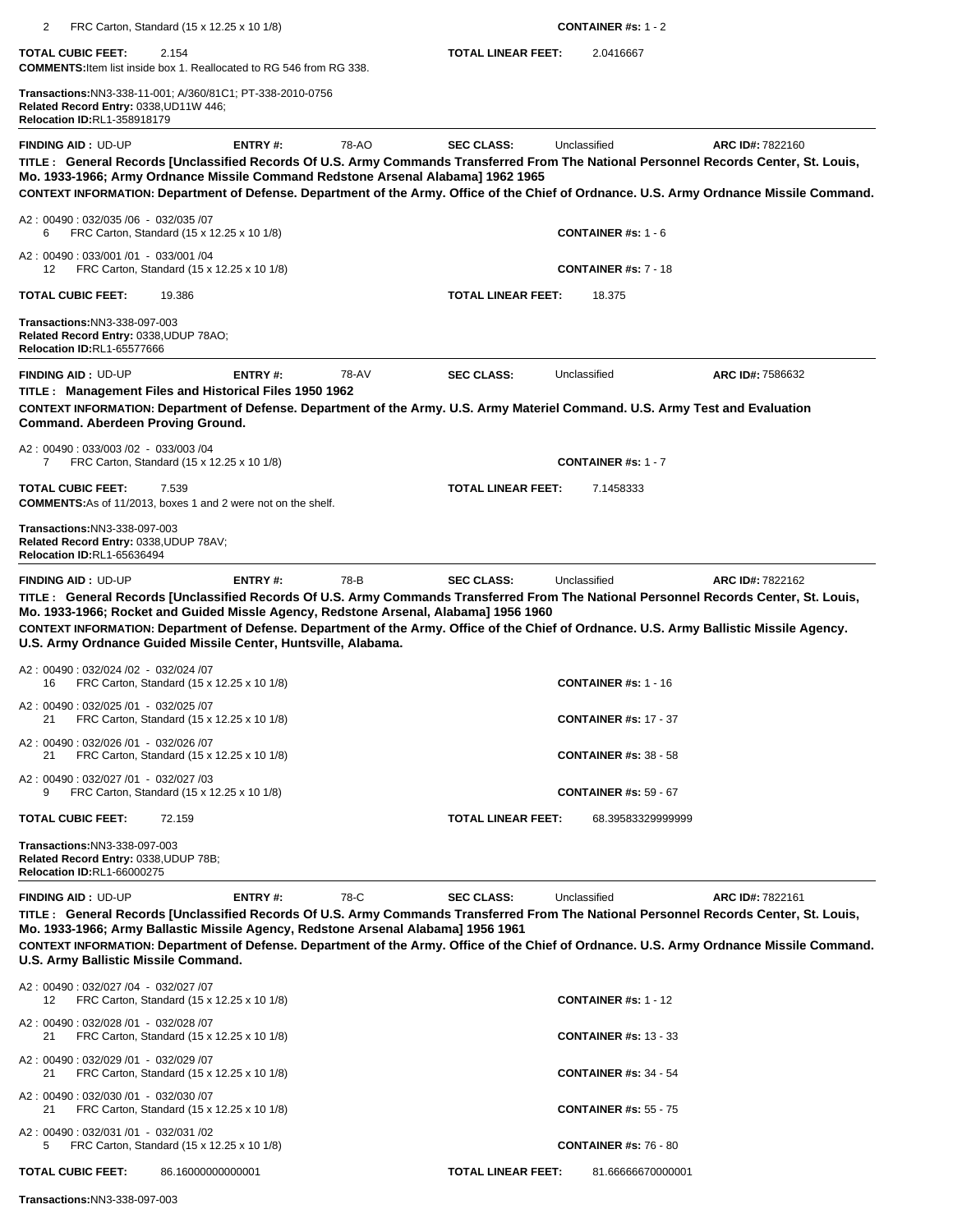| Related Record Entry: 0338, UDUP 78C; |
|---------------------------------------|
| <b>Relocation ID:RL1-65953726</b>     |

**FINDING AID :** UD-UP **ENTRY #:** 78-N **SEC CLASS:** Unclassified **ARC ID#:** 7822087 **TITLE : Records Related to Base Management, Administration, Organization, and Operation [Unclassified Records Of U.S. Army Commands Transferred From The National Personnel Records Center, St. Louis, Mo. 1933-1966; Signal Training Command, Ft. Monmouth NJ] 1950 1962 CONTEXT INFORMATION: Department of Defense. Department of the Army. Fort Monmouth, New Jersey.** A2 : 00490 : 032/033 /05 - 032/033 /05 2 FRC Carton, Standard (15 x 12.25 x 10 1/8) **CONTAINER #s:** 1 - 2 **TOTAL CUBIC FEET:** 2.154 **TOTAL LINEAR FEET:** 2.0416667 **Transactions:**NN3-338-097-003 **Related Record Entry:** 0338,UDUP 78N; **Relocation ID:**RL1-65636530**FINDING AID :** UD-UP **ENTRY #:** 34189 **SEC CLASS:** Unclassified **ARC ID#:** 7586530 **TITLE : Command Operating Budget Files [Command Operating Budget Files] 9/1/1981 8/31/1982 CONTEXT INFORMATION: Department of Defense. Department of the Army. U.S. Army Materiel Command.~. Rock Island Arsenal.** A2 : 00490 : 083/031 /07 - 083/031 /07 2 FRC Carton, Standard (15 x 12.25 x 10 1/8) **CONTAINER #s:** 1 - 2 **TOTAL CUBIC FEET:** 2.154 **TOTAL LINEAR FEET:** 2.0416667 **COMMENTS:**P2003 **Transactions:**NN3-338-03-001; 338-86-0249 **Related Record Entry:** 0338,UDUP 34189; **Relocation ID:**RL1-65862457**FINDING AID :** UD-UP **ENTRY #:** 34206 **SEC CLASS:** Unclassified **ARC ID#:** 7822192 **TITLE : Newspaper Files 1982 1982 CONTEXT INFORMATION: Field Artillery Center and School (Fort Sill, Okla.)** A2 : 00490 : 084/003 /06 - 084/003 /06 1 FRC Carton, Standard (15 x 12.25 x 10 1/8) **CONTAINER #s:** 1 - 1 **TOTAL CUBIC FEET:** 1.077 **TOTAL LINEAR FEET:** 1.0208333 **COMMENTS:**P2003 **Transactions:**NN3-338-03-001; 338-88-0253 **Related Record Entry:** 0338,UDUP 34206; **Relocation ID:**RL1-65862479**FINDING AID :** UD-UP **ENTRY #:** 34238 **SEC CLASS:** Unclassified **ARC ID#:** 7822179 **TITLE : Technical Reports Relating to Depot Maintenance [AMSMI-CIC-OD-RM REDSTONE ARSENAL AL] 1987 1992 CONTEXT INFORMATION: Department of Defense. Department of the Army. U.S. Army Materiel Command. U.S. Army Missile Command.** A2 : 00490 : 084/003 /07 - 084/003 /07 1 FRC Carton, Standard (15 x 12.25 x 10 1/8) **CONTAINER #s:** 1 - 1 **TOTAL CUBIC FEET:** 1.077 **TOTAL LINEAR FEET:** 1.0208333 **COMMENTS:**P2003 **Transactions:**NN3-338-03-001; 338-95-0564 **Related Record Entry:** 0338,UDUP 34238; **Relocation ID:**RL1-65736233**FINDING AID :** UD-WW **ENTRY #:** 1 **SEC CLASS:** Unclassified **ARC ID#:** 7822180 **TITLE : General Orders and Other Records 1965 12/30/1969 CONTEXT INFORMATION: Department of Defense. Department of the Army. Fort Bragg, North Carolina.** A2 : 00170 : 002/011 /01 - 002/011 /03 8 FRC Carton, Standard (15 x 12.25 x 10 1/8) **CONTAINER #s:** 1 - 10 **TOTAL CUBIC FEET:** 8.616 **TOTAL LINEAR FEET:** 8.1666667 **COMMENTS:**Shares with job #029, 030, 032, etc. Formerly part of WNRC/P2001 project RG 338 records. Reallocated to RG 546. Box 7 (part) processed with job NN3-338-000- 011, RG 546 entry A1 8. Boxes 5-6 are missing. Formerly titled "{U.S. Continental Army Command} 18 Airborne Corps 67." **Transactions:**NN3-338-00-005; 338-71A0348; 340-18/227/16**FINDING AID :** UD-WW **ENTRY #:** 3 **SEC CLASS:** Unclassified **ARC ID#:** 7822181 **TITLE : General Orders [{U.S. Army Training And Doctrine Command} HQ XVIII Corps FT Bragg 70-71] 1970 1971 CONTEXT INFORMATION: Department of Defense. Department of the Army. Fort Bragg, North Carolina.** A2 : 00170 : 002/013 /06 - 002/013 /07 3 FRC Carton, Standard (15 x 12.25 x 10 1/8) **CONTAINER #s:** 1 - 3 **TOTAL CUBIC FEET:** 3.231 **TOTAL LINEAR FEET:** 3.0625 **COMMENTS:**Shares wij job # 032 etc. Formerly part of WNRC/P2001 proj. for RG 338 records, these records reallocated to RG 546. Box 3 (part) processed with job NN3-338- 000-011, RG 546 entry A-1 8.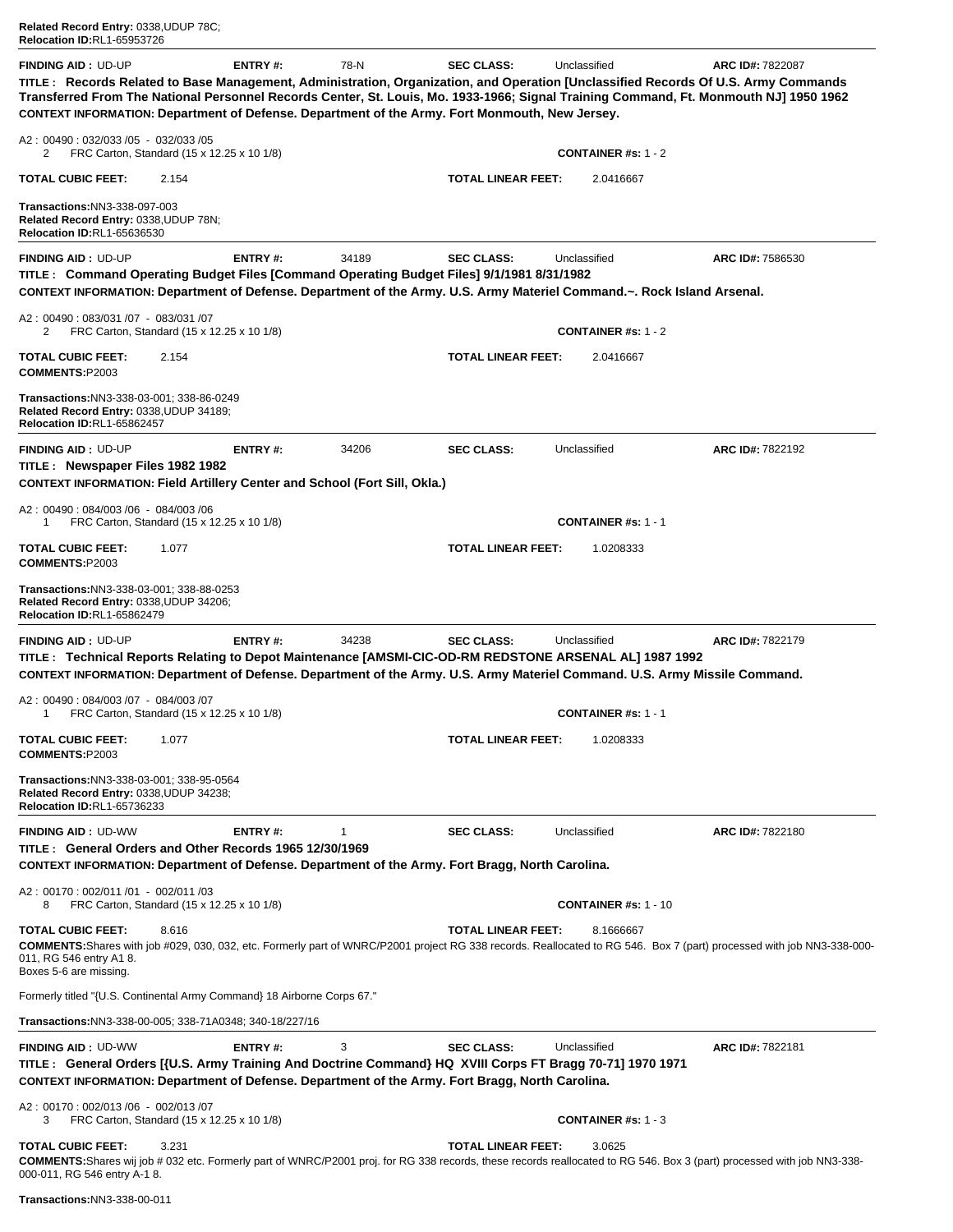| <b>FINDING AID: UD-WW</b><br>TITLE: General Orders and Other Records 01/1963 12/1970                                                                                                                                                                                                               | ENTRY#:        | 4      | <b>SEC CLASS:</b>         | Unclassified               | ARC ID#: 7822180 |
|----------------------------------------------------------------------------------------------------------------------------------------------------------------------------------------------------------------------------------------------------------------------------------------------------|----------------|--------|---------------------------|----------------------------|------------------|
| CONTEXT INFORMATION: Department of Defense. Department of the Army. Fort Bragg, North Carolina.                                                                                                                                                                                                    |                |        |                           |                            |                  |
| A2: 00170: 002/014 /01 - 002/014 /02<br>FRC Carton, Standard (15 x 12.25 x 10 1/8)<br>4                                                                                                                                                                                                            |                |        |                           | <b>CONTAINER #s: 3 - 7</b> |                  |
| <b>TOTAL CUBIC FEET:</b><br>4.308<br><b>COMMENTS:</b> Formerly part of WNRC/P2001 project for RG 338 records, these records reallocated to RG 546. Boxes 4 (part), and 5 (part) were processed with job NN3-338-<br>000-011 as RG 546 entry A1 8. Box 2 missing at capture April 2000.             |                |        | <b>TOTAL LINEAR FEET:</b> | 4.0833333                  |                  |
| Box 2 was on the shelf as of 12/2013.                                                                                                                                                                                                                                                              |                |        |                           |                            |                  |
| Formerly titled "{U.S. Army Training And Doctrine Command} BX 1-7 18th Airborne FT Bragg 69]."                                                                                                                                                                                                     |                |        |                           |                            |                  |
| Transactions:NN3-338-00-011; 338-72B1053                                                                                                                                                                                                                                                           |                |        |                           |                            |                  |
| <b>FINDING AID: UD-WW</b><br>TITLE: Foreign Training Program Files [{U.S. Army Training And Doctrine Command} Foreign Training Program Files 76] 1976 1976<br><b>CONTEXT INFORMATION: US Army Institute for Military Assistance</b>                                                                | ENTRY#:        | 5      | <b>SEC CLASS:</b>         | Unclassified               | ARC ID#: 7822183 |
| A2: 00170: 002/014 /02 - 002/014 /02<br>FRC Carton, Standard (15 x 12.25 x 10 1/8)<br>1                                                                                                                                                                                                            |                |        |                           | <b>CONTAINER #s: 1 - 1</b> |                  |
| <b>TOTAL CUBIC FEET:</b><br>1.077<br><b>COMMENTS:</b> Formerly part of WNRC/P2001 proj. for RG 338 records, now reallocated to RG 546                                                                                                                                                              |                |        | <b>TOTAL LINEAR FEET:</b> | 1.0208333                  |                  |
| Transactions:NN3-338-00-012                                                                                                                                                                                                                                                                        |                |        |                           |                            |                  |
| <b>FINDING AID: UD-WW</b><br>TITLE: Foreign Training Program Files [{U.S. Army Training And Doctrine Command} HQ XVIII ABN Corps & FT Bragg NC 75] 1975 1975<br><b>CONTEXT INFORMATION: US Army Institute for Military Assistance</b>                                                              | ENTRY#:        | 6      | <b>SEC CLASS:</b>         | Unclassified               | ARC ID#: 7822184 |
| A2: 00170: 002/014 /02 - 002/014 /02<br>FRC Carton, Standard (15 x 12.25 x 10 1/8)<br>1                                                                                                                                                                                                            |                |        |                           | <b>CONTAINER #s: 1 - 1</b> |                  |
| <b>TOTAL CUBIC FEET:</b><br>1.077<br><b>COMMENTS:</b> Formerly part of WNRC/P2001 proj. for RG 338 records, now reallocated to RG 546                                                                                                                                                              |                |        | <b>TOTAL LINEAR FEET:</b> | 1.0208333                  |                  |
| <b>Transactions: NN3-338-00-012</b>                                                                                                                                                                                                                                                                |                |        |                           |                            |                  |
| <b>FINDING AID: UD-WW</b><br>TITLE : General Orders [{U.S. Army Training And Doctrine Command} FT Bragg NC 76] 1975 1976<br>CONTEXT INFORMATION: Department of Defense. Department of the Army. Fort Bragg, North Carolina.                                                                        | ENTRY#:        | 7      | <b>SEC CLASS:</b>         | Unclassified               | ARC ID#: 7822185 |
| A2: 00170: 002/014 /03 - 002/014 /03<br>2<br>FRC Carton, Standard (15 x 12.25 x 10 1/8)                                                                                                                                                                                                            |                |        |                           | <b>CONTAINER #s: 1 - 2</b> |                  |
| <b>TOTAL CUBIC FEET:</b><br>2.154<br>COMMENTS: Shares with job # 032 etc. Formerly part of WNRC/P2001 proj. for RG 338 records, now reallocated to RG 546                                                                                                                                          |                |        | <b>TOTAL LINEAR FEET:</b> | 2.0416667                  |                  |
| Transactions:NN3-338-00-012                                                                                                                                                                                                                                                                        |                |        |                           |                            |                  |
| <b>FINDING AID: UD-WW</b><br>TITLE: Records Related to Military Exercize "Sage Brush" [{HQ, U.S. Continental Army Command} HQ AMSCOM 1954] 1955 1956<br>CONTEXT INFORMATION: Department of Defense. Department of the Army. U.S. Continental Army Command.<br>A2: 00631: 037/044 /05 - 037/044 /07 | ENTRY#:        | $10-1$ | <b>SEC CLASS:</b>         | Unclassified               | ARC ID#: 7822189 |
| FRC Carton, Standard (15 x 12.25 x 10 1/8)<br>7                                                                                                                                                                                                                                                    |                |        |                           | <b>CONTAINER #s: 1 - 7</b> |                  |
| <b>TOTAL CUBIC FEET:</b><br>7.539<br><b>COMMENTS:</b> Formerly part of WNRC/P2001 Proj. RG 334, reallocated to RG 338                                                                                                                                                                              |                |        | <b>TOTAL LINEAR FEET:</b> | 7.1458333                  |                  |
| Transactions: NN3-338-00-189; 338-64A2279<br>Related Record Entry: 0338, UDWW 101;<br><b>Relocation ID:RL1-65316329</b>                                                                                                                                                                            |                |        |                           |                            |                  |
| <b>FINDING AID: UD-WW</b><br>TITLE: Orders and Program Management Files [{U.S. Army Training And Doctrine Command} HQ XVIII AIRBRN Corps & FT Bragg NC80] 1978<br>1980<br>CONTEXT INFORMATION: Department of Defense. Department of the Army. Fort Bragg, North Carolina.                          | <b>ENTRY#:</b> | 11     | <b>SEC CLASS:</b>         | Unclassified               | ARC ID#: 7822187 |
| A2: 00170: 002/014 /06 - 002/014 /06<br>FRC Carton, Standard (15 x 12.25 x 10 1/8)<br>1                                                                                                                                                                                                            |                |        |                           | <b>CONTAINER #s: 1 - 1</b> |                  |
| <b>TOTAL CUBIC FEET:</b><br>1.077<br><b>COMMENTS:</b> Formerly prt of WNRC/P2001 proj. RG 338 records reallocated to RG 546                                                                                                                                                                        |                |        | <b>TOTAL LINEAR FEET:</b> | 1.0208333                  |                  |
| Transactions: NN3-338-00-014; 338-82-0192                                                                                                                                                                                                                                                          |                |        |                           |                            |                  |
| <b>FINDING AID: UD-WW</b><br>TITLE: General Orders [{U.S. Army Training And Doctrine Command} FT Bragg NC 73-74] 1973 1974<br>CONTEXT INFORMATION: Department of Defense. Department of the Army. Fort Bragg, North Carolina.                                                                      | ENTRY#:        | 12     | <b>SEC CLASS:</b>         | Unclassified               | ARC ID#: 7822188 |
| A2: 00170: 002/014 /07 - 002/014 /07                                                                                                                                                                                                                                                               |                |        |                           |                            |                  |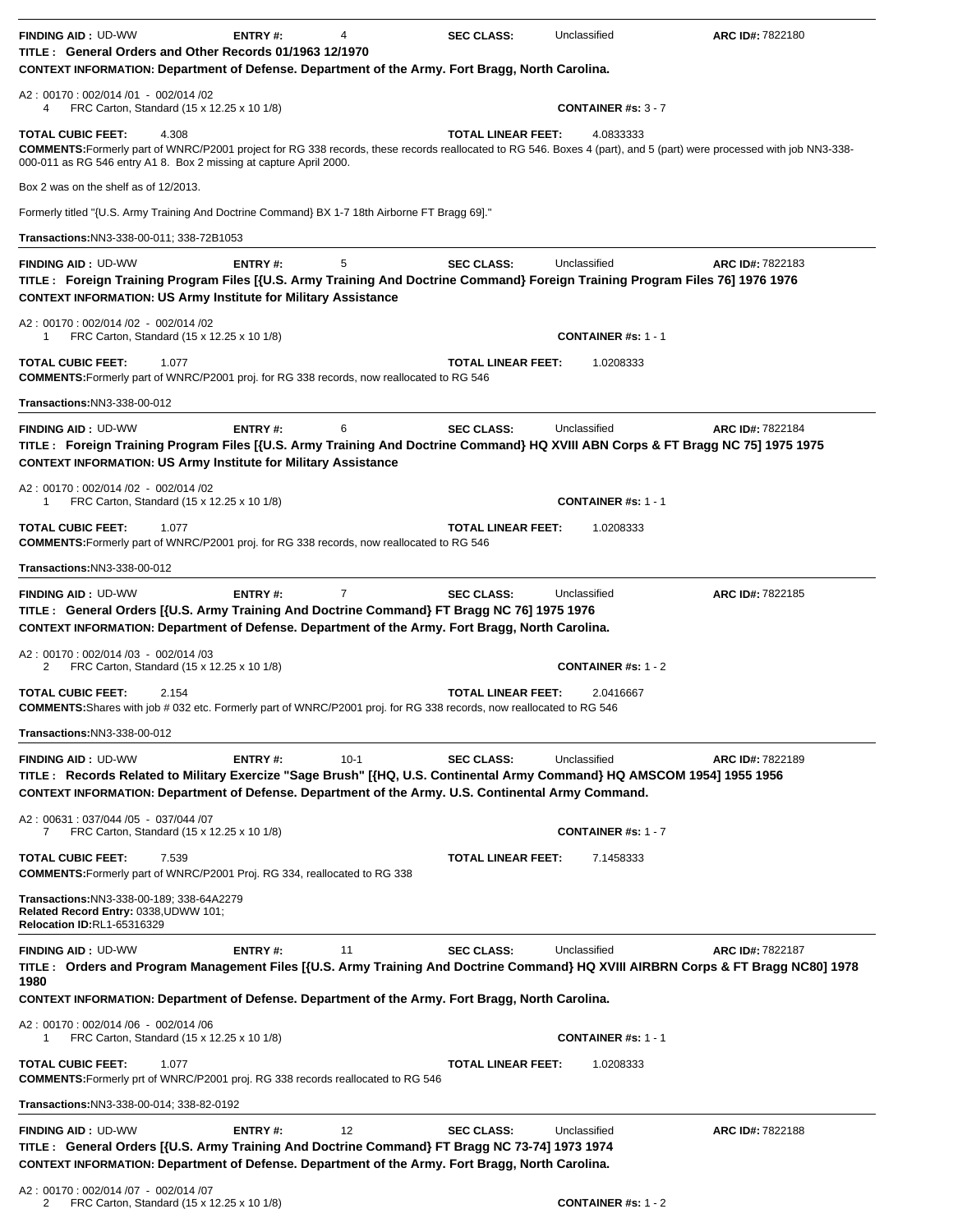| <b>COMMENTS:</b> Formerly part of WNRC/P2001 proj. RG 338 records reallocated to RG 546                                                                                                  |                |    |                           |                             |                                                                                                                                                                                                                                                                                                    |
|------------------------------------------------------------------------------------------------------------------------------------------------------------------------------------------|----------------|----|---------------------------|-----------------------------|----------------------------------------------------------------------------------------------------------------------------------------------------------------------------------------------------------------------------------------------------------------------------------------------------|
| Transactions:NN3-338-00-014                                                                                                                                                              |                |    |                           |                             |                                                                                                                                                                                                                                                                                                    |
| <b>FINDING AID: UD-WW</b><br>C-6511] 1964 1964                                                                                                                                           | ENTRY#:        | 13 | <b>SEC CLASS:</b>         | Unclassified                | ARC ID#: 7822075<br>TITLE: Records Concerning Operational Funding and General Base News [{U.S. Army Training And Doctrine Command} FT Polk 64; Acc. # 68-                                                                                                                                          |
| Army Training Center Infantry.                                                                                                                                                           |                |    |                           |                             | CONTEXT INFORMATION: Department of Defense. Department of the Army. United States Continental Army Command. Fort Polk. United States                                                                                                                                                               |
| A2: 00170: 021/025 /06 - 021/025 /06<br>FRC Carton, Standard (15 x 12.25 x 10 1/8)                                                                                                       |                |    |                           | CONTAINER #s: $2 - 3$       |                                                                                                                                                                                                                                                                                                    |
| <b>TOTAL CUBIC FEET:</b><br>2.154<br><b>COMMENTS:</b> Box 1 & 4 missing at capture May 2000. Formerly part of WNRC/P2001 PROJ RG 338 records reallocated to RG 546                       |                |    | <b>TOTAL LINEAR FEET:</b> | 2.0416667                   |                                                                                                                                                                                                                                                                                                    |
| Transactions:NN3-338-00-051; 338-68C6511                                                                                                                                                 |                |    |                           |                             |                                                                                                                                                                                                                                                                                                    |
| <b>FINDING AID: UD-WW</b><br>0486] 1966 1970                                                                                                                                             | ENTRY#:        | 14 | <b>SEC CLASS:</b>         | Unclassified                | ARC ID#: 7822074<br>TITLE: Records Related to Organization and Function [{U.S. Army Training And Doctrine Command} USATCI FT Polk BX 2 1967; Acc. # 71-B-<br>CONTEXT INFORMATION: Department of Defense. Department of the Army. United States Continental Army Command. Fort Polk. United States  |
| Army Training Center Infantry.                                                                                                                                                           |                |    |                           |                             |                                                                                                                                                                                                                                                                                                    |
| A2: 00170: 021/026/02 - 021/026/02<br>FRC Carton, Standard (15 x 12.25 x 10 1/8)<br>1                                                                                                    |                |    |                           | <b>CONTAINER #s: 2 - 2</b>  |                                                                                                                                                                                                                                                                                                    |
| <b>TOTAL CUBIC FEET:</b><br>1.077<br><b>COMMENTS:</b> Formerly part of WNRC/P2001 PROJ. RG 338 records reallocated to RG 546                                                             |                |    | <b>TOTAL LINEAR FEET:</b> | 1.0208333                   |                                                                                                                                                                                                                                                                                                    |
| Transactions: NN3-338-00-051; 338-71B0486                                                                                                                                                |                |    |                           |                             |                                                                                                                                                                                                                                                                                                    |
| <b>FINDING AID: UD-WW</b><br>TITLE: Reports Files [{U.S. Army Training And Doctrine Command} HQ USATCI FT Polk BX 1 FY 67; Acc. # 72-A-0573] 1963 1968<br>Army Training Center Infantry. | ENTRY#:        | 15 | <b>SEC CLASS:</b>         | Unclassified                | ARC ID#: 7822073<br>CONTEXT INFORMATION: Department of Defense. Department of the Army. United States Continental Army Command. Fort Polk. United States                                                                                                                                           |
| A2: 00170: 021/026 /01 - 021/026 /01<br>FRC Carton, Standard (15 x 12.25 x 10 1/8)<br>1                                                                                                  |                |    |                           | <b>CONTAINER #s: 1 - 1</b>  |                                                                                                                                                                                                                                                                                                    |
| <b>TOTAL CUBIC FEET:</b><br>1.077<br><b>COMMENTS:</b> Formerly part of WNRC/P2001 PROJ. RG 338 records reallocated to RG 546                                                             |                |    | TOTAL LINEAR FEET:        | 1.0208333                   |                                                                                                                                                                                                                                                                                                    |
| Transactions:NN3-338-00-051; 338-72A0573                                                                                                                                                 |                |    |                           |                             |                                                                                                                                                                                                                                                                                                    |
| <b>FINDING AID: UD-WW</b><br>Army Training Center Infantry.                                                                                                                              | ENTRY#:        | 16 | <b>SEC CLASS:</b>         | Unclassified                | ARC ID#: 7822076<br>TITLE: General Orders and Newspapers [{U.S. Army Training And Doctrine Command} USATC INF FT Polk 64-68; Acc. # 69-A-4806] 1964 1968<br>CONTEXT INFORMATION: Department of Defense. Department of the Army. United States Continental Army Command. Fort Polk. United States   |
| A2: 00170: 021/026 /01 - 021/026 /06<br>FRC Carton, Standard (15 x 12.25 x 10 1/8)                                                                                                       |                |    |                           | <b>CONTAINER #s: 1 - 2</b>  |                                                                                                                                                                                                                                                                                                    |
| TOTAL CUBIC FEET:<br>2.154<br><b>COMMENTS:</b> Formerly part of WNRC/P2001 PROJ. RG 338 records reallocated to RG 546                                                                    |                |    | <b>TOTAL LINEAR FEET:</b> | 2.0416667                   |                                                                                                                                                                                                                                                                                                    |
| Transactions:NN3-338-00-051; 338-69A4806                                                                                                                                                 |                |    |                           |                             |                                                                                                                                                                                                                                                                                                    |
| <b>FINDING AID: UD-WW</b><br>1-2,4-12 FY 62-66; Acc. # 70-A-0392] 1962 1967                                                                                                              | <b>ENTRY#:</b> | 17 | <b>SEC CLASS:</b>         | Unclassified                | ARC ID#: 7822084<br>TITLE: Records Concerning Assorted Administrative and Operational Matters [{U.S. Army Training And Doctrine Command} USATC FT Polk BX                                                                                                                                          |
| Army Training Center Infantry.                                                                                                                                                           |                |    |                           |                             | CONTEXT INFORMATION: Department of Defense. Department of the Army. United States Continental Army Command. Fort Polk. United States                                                                                                                                                               |
| A2: 00170: 021/026 /02 - 021/026 /05<br>FRC Carton, Standard (15 x 12.25 x 10 1/8)<br>11                                                                                                 |                |    |                           | <b>CONTAINER #s: 1 - 12</b> |                                                                                                                                                                                                                                                                                                    |
| TOTAL CUBIC FEET:<br>11.847<br><b>COMMENTS:</b> Formerly part of WNRC/P2001 PROJ. RG 338 records reallocated to RG 546 Box 3 missing at capture May 2000                                 |                |    | <b>TOTAL LINEAR FEET:</b> | 11.2291667                  |                                                                                                                                                                                                                                                                                                    |
| <b>Transactions:NN3-338-00-051; 338-70A0392</b>                                                                                                                                          |                |    |                           |                             |                                                                                                                                                                                                                                                                                                    |
| <b>FINDING AID: UD-WW</b><br>Army Training Center Infantry.                                                                                                                              | <b>ENTRY#:</b> | 18 | <b>SEC CLASS:</b>         | Unclassified                | ARC ID#: 7822077<br>TITLE: General Orders and Circulars [{U.S. Army Training And Doctrine Command} USATC INF FT Polk LA 66-69; Acc. # 70-A-0625] 1966 1969<br>CONTEXT INFORMATION: Department of Defense. Department of the Army. United States Continental Army Command. Fort Polk. United States |
| A2: 00170: 021/026 /06 - 021/026 /06<br>2<br>FRC Carton, Standard (15 x 12.25 x 10 1/8)                                                                                                  |                |    |                           | <b>CONTAINER #s: 1 - 2</b>  |                                                                                                                                                                                                                                                                                                    |
| TOTAL CUBIC FEET:<br>2.154                                                                                                                                                               |                |    | TOTAL LINEAR FEET:        | 2.0416667                   |                                                                                                                                                                                                                                                                                                    |

**TOTAL CUBIC FEET:** 2.154 **TOTAL LINEAR FEET:** 2.0416667

**COMMENTS:**Formerly part of WNRC/2001 PROJ. RG 338 records reallocated to RG 546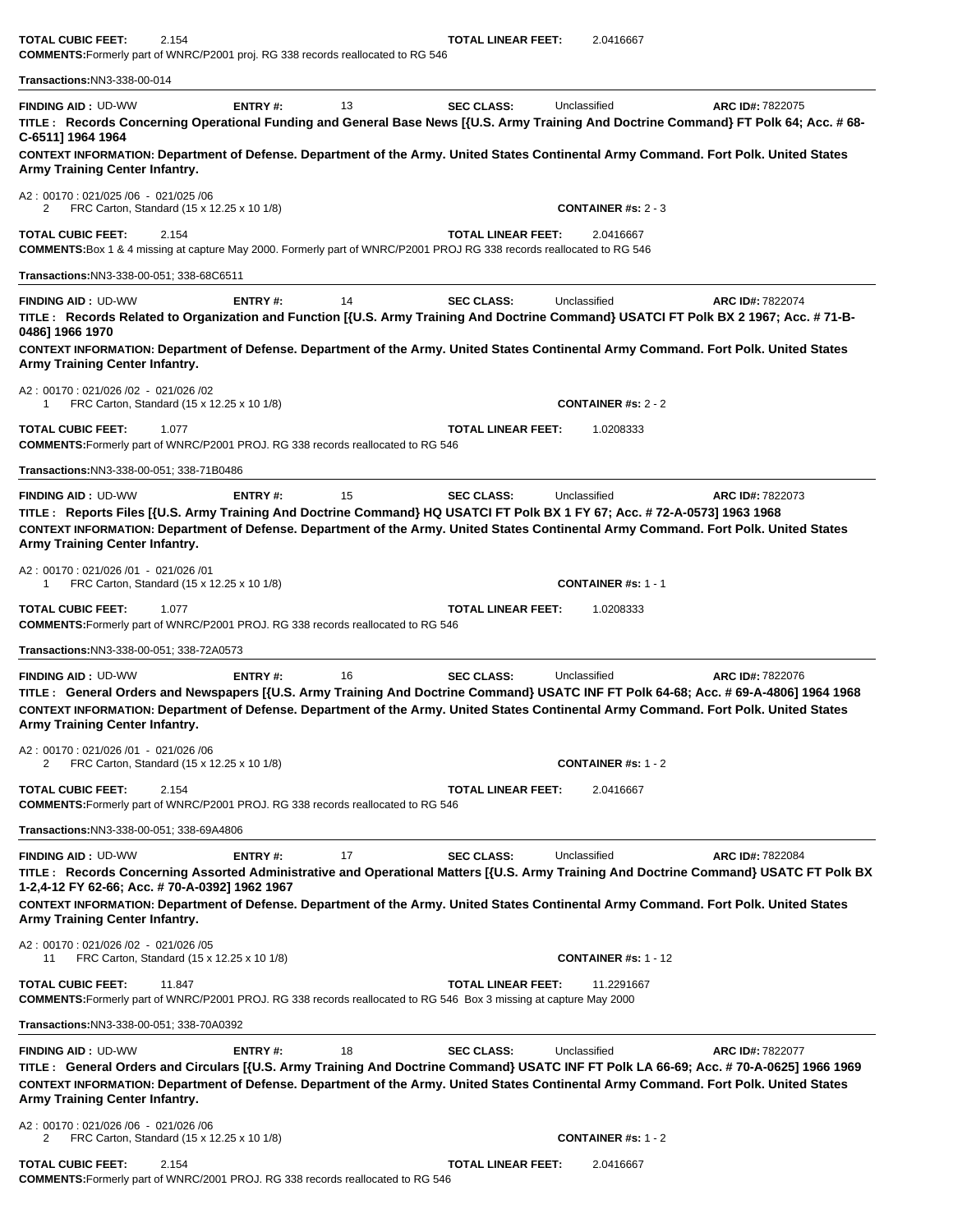| Transactions: NN3-338-00-051; 338-70A0625                                                                                                                                                                                                                                                                                                                                                        |                           |                            |                  |
|--------------------------------------------------------------------------------------------------------------------------------------------------------------------------------------------------------------------------------------------------------------------------------------------------------------------------------------------------------------------------------------------------|---------------------------|----------------------------|------------------|
| ENTRY#:<br>19<br><b>FINDING AID: UD-WW</b><br>TITLE: General Orders [{U.S. Army Training And Doctrine Command} USATC INF Polk BX 1 1968-71; Acc. # 72-B-5893] 1968 1971<br>CONTEXT INFORMATION: Department of Defense. Department of the Army. United States Continental Army Command. Fort Polk. United States<br>Army Training Center Infantry.                                                | <b>SEC CLASS:</b>         | Unclassified               | ARC ID#: 7822078 |
| A2: 00170: 021/026 /01 - 021/026 /01<br>FRC Carton, Standard (15 x 12.25 x 10 1/8)<br>1                                                                                                                                                                                                                                                                                                          |                           | <b>CONTAINER #s: 1 - 1</b> |                  |
| <b>TOTAL CUBIC FEET:</b><br>1.077<br><b>COMMENTS:</b> Formerly part of WNRC/P2001 PROJ. RG 338 records reallocated to RG 546                                                                                                                                                                                                                                                                     | <b>TOTAL LINEAR FEET:</b> | 1.0208333                  |                  |
| Transactions:NN3-338-00-051; 338-72B5893                                                                                                                                                                                                                                                                                                                                                         |                           |                            |                  |
| <b>FINDING AID: UD-WW</b><br>21<br>ENTRY#:<br>TITLE: Records Concerning Awards and General Administrative Matters [{U.S. Army Training And Doctrine Command} USATC FT Polk BX 1-2<br>1973; Acc. # 74-A-0733] 1969 1973<br>CONTEXT INFORMATION: Department of Defense. Department of the Army. United States Continental Army Command. Fort Polk. United States<br>Army Training Center Infantry. | <b>SEC CLASS:</b>         | Unclassified               | ARC ID#: 7822079 |
| A2: 00170: 021/026 /07 - 021/026 /07<br>FRC Carton, Standard (15 x 12.25 x 10 1/8)<br>2                                                                                                                                                                                                                                                                                                          |                           | CONTAINER $#s: 1 - 2$      |                  |
| <b>TOTAL CUBIC FEET:</b><br>2.154<br><b>COMMENTS:</b> Formerly part of WNRC/P2001 PROJ. RG 338 records reallocated to RG 546                                                                                                                                                                                                                                                                     | <b>TOTAL LINEAR FEET:</b> | 2.0416667                  |                  |
| Transactions:NN3-338-00-051; 338-74A0733                                                                                                                                                                                                                                                                                                                                                         |                           |                            |                  |
| <b>FINDING AID: UD-WW</b><br>ENTRY#:<br>22<br>TITLE: Records Related to Organization Plans [Fort Benjamin Harrison, Indiana] 1964 1971<br><b>CONTEXT INFORMATION: U.S. Army Finance and Accounting Center</b>                                                                                                                                                                                    | <b>SEC CLASS:</b>         | Unclassified               | ARC ID#: 7557830 |
| A2: 00170: 023/013/03 - 023/013/03<br>FRC Carton, Standard (15 x 12.25 x 10 1/8)                                                                                                                                                                                                                                                                                                                 |                           | <b>CONTAINER #s: 1 - 1</b> |                  |
| <b>TOTAL CUBIC FEET:</b><br>1.077<br><b>COMMENTS:</b> "Formerly part of WNRC/P2001 PROJ. RG 338 records reallocated to RG 546                                                                                                                                                                                                                                                                    | <b>TOTAL LINEAR FEET:</b> | 1.0208333                  |                  |
| Transactions:NN3-338-00-085; 338-72A0525<br>Notes:Former Title: {U.S. Continental Army Command} FT BENJ Harrison 68; Acc. # 72-A-0525                                                                                                                                                                                                                                                            |                           |                            |                  |
| <b>FINDING AID: UD-WW</b><br>ENTRY#:<br>23<br>TITLE: Records Related to Organization and Functions Manuals [Fort Benjamin Harrison, Indiana] 1969 1969<br><b>CONTEXT INFORMATION: U.S. Army Finance and Accounting Center</b>                                                                                                                                                                    | <b>SEC CLASS:</b>         | Unclassified               | ARC ID#: 7557831 |
| A2: 00170: 023/013 /03 - 023/013 /03<br>FRC Carton, Standard (15 x 12.25 x 10 1/8)<br>1                                                                                                                                                                                                                                                                                                          |                           | <b>CONTAINER #s: 1 - 1</b> |                  |
| TOTAL CUBIC FEET:<br>1.077<br><b>COMMENTS:</b> "Formerly part of WNRC/P2001 PROJ. RG 338 records reallocated to RG 546                                                                                                                                                                                                                                                                           | <b>TOTAL LINEAR FEET:</b> | 1.0208333                  |                  |
| Transactions:NN3-338-00-085; 338-73A0073<br>Notes:Former Title: {U.S. Continental Army Command} USAACS FT Benjamin Harrison FY 69; Acc. # 73-A-0073                                                                                                                                                                                                                                              |                           |                            |                  |
| <b>FINDING AID: UD-WW</b><br>ENTRY#:<br>24<br>TITLE: General Records [Fort Benjamin Harrison, Indiana] 1965 1966<br><b>CONTEXT INFORMATION: U.S. Army Finance and Accounting Center</b>                                                                                                                                                                                                          | <b>SEC CLASS:</b>         | Unclassified               | ARC ID#: 7557832 |
| A2: 00170: 023/013 /04 - 023/013 /04<br>FRC Carton, Standard (15 x 12.25 x 10 1/8)<br>2                                                                                                                                                                                                                                                                                                          |                           | <b>CONTAINER #s: 1 - 2</b> |                  |
| <b>TOTAL CUBIC FEET:</b><br>2.154<br><b>COMMENTS:</b> "Formerly part of WNRC/P2001 PROJ. RG 338 records reallocated to RG 546                                                                                                                                                                                                                                                                    | <b>TOTAL LINEAR FEET:</b> | 2.0416667                  |                  |
| Transactions:NN3-338-00-085; 338-69A4777<br>Notes:Former Title: {U.S. Continental Army Command} FT BEN Harrison USA SCHOL CTR 65; Acc. 69-A-4777                                                                                                                                                                                                                                                 |                           |                            |                  |
| <b>FINDING AID: UD-WW</b><br>ENTRY#:<br>25<br>TITLE: Records Related to Control and Operating Programs [Fort Benjamin Harrison, Indiana] 1966 1967<br><b>CONTEXT INFORMATION: U.S. Army Finance and Accounting Center</b>                                                                                                                                                                        | <b>SEC CLASS:</b>         | Unclassified               | ARC ID#: 7557833 |
| A2: 00170: 023/013 /04 - 023/013 /04<br>FRC Carton, Standard (15 x 12.25 x 10 1/8)<br>1                                                                                                                                                                                                                                                                                                          |                           | <b>CONTAINER #s: 1 - 1</b> |                  |
| <b>TOTAL CUBIC FEET:</b><br>1.077<br><b>COMMENTS:</b> "Formerly part of WNRC /P2001 PROJ. RG 338 records reallocated to RG 546                                                                                                                                                                                                                                                                   | <b>TOTAL LINEAR FEET:</b> | 1.0208333                  |                  |
| Transactions:NN3-338-00-085; 338-71A0243<br>Notes:Former Title: {U.S. Continental Army Command} FT BEN Harrison FY 67; Acc. # 71-A-0243                                                                                                                                                                                                                                                          |                           |                            |                  |
| <b>FINDING AID: UD-WW</b><br>ENTRY#:<br>26<br>TITLE : General Records [Fort Benjamin Harrison, Indiana] 1965 1967<br><b>CONTEXT INFORMATION: U.S. Army Finance and Accounting Center</b><br>$0.001040105 - 0.001040105$                                                                                                                                                                          | <b>SEC CLASS:</b>         | Unclassified               | ARC ID#: 7557832 |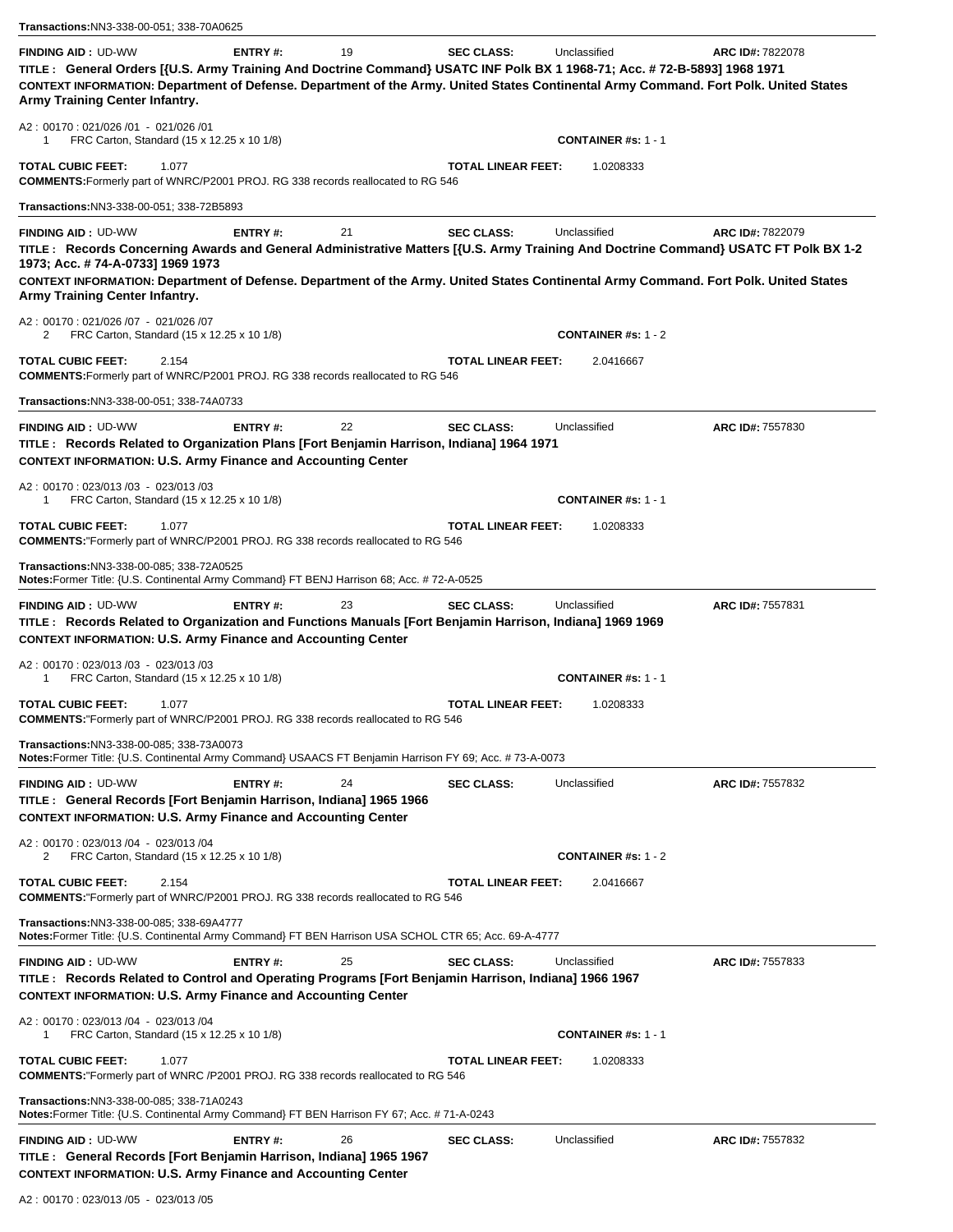| FRC Carton, Standard (15 x 12.25 x 10 1/8)<br>1                                                                                                                                                                                                                                                                                                                                                                                                                                                |                           | <b>CONTAINER #s: 1 - 1</b> |                  |
|------------------------------------------------------------------------------------------------------------------------------------------------------------------------------------------------------------------------------------------------------------------------------------------------------------------------------------------------------------------------------------------------------------------------------------------------------------------------------------------------|---------------------------|----------------------------|------------------|
| <b>TOTAL CUBIC FEET:</b><br>1.077<br><b>COMMENTS:</b> "Formerly part of WNRC/P2001 PROJ. RG 338 records reallocated to RG 546                                                                                                                                                                                                                                                                                                                                                                  | <b>TOTAL LINEAR FEET:</b> | 1.0208333                  |                  |
| Transactions:NN3-338-00-085; 338-70B0662<br>Notes: Former Title: {U.S. Continental Army Command} HQ FT Benjamin Harrison BX 1 1965-67; Acc. # 70-B-0662                                                                                                                                                                                                                                                                                                                                        |                           |                            |                  |
| <b>FINDING AID: UD-WW</b><br>ENTRY#:<br>27<br>TITLE: General Records [U.S. Training And Doctrine Command, U.S. Army Training Center, Infantry] 1964 1964<br>CONTEXT INFORMATION: Department of Defense. Department of the Army. Fort Jackson, South Carolina.                                                                                                                                                                                                                                  | <b>SEC CLASS:</b>         | Unclassified               | ARC ID#: 7822142 |
| A2: 00170: 023/012/05 - 023/012/05<br>FRC Carton, Standard (15 x 12.25 x 10 1/8)                                                                                                                                                                                                                                                                                                                                                                                                               |                           | <b>CONTAINER #s: 1 - 1</b> |                  |
| <b>TOTAL CUBIC FEET:</b><br>1.077<br><b>COMMENTS:</b> "Formerly part of WNRC/P2001 PROJ. RG 338 records reallocated to RG 546                                                                                                                                                                                                                                                                                                                                                                  | <b>TOTAL LINEAR FEET:</b> | 1.0208333                  |                  |
| Transactions:NN3-338-00-084; 338-68A6525<br>Notes: Former Title: {U.S. Training And Doctrine Command} USATC FT Jackson 64; Acc. # 68-A-6525                                                                                                                                                                                                                                                                                                                                                    |                           |                            |                  |
| <b>FINDING AID: UD-WW</b><br>ENTRY#:<br>$27-A$<br>TITLE: General Records [Fort Benjamin Harrison, Indiana] 1964 1966<br><b>CONTEXT INFORMATION: U.S. Army Finance and Accounting Center</b>                                                                                                                                                                                                                                                                                                    | <b>SEC CLASS:</b>         | Unclassified               | ARC ID#: 7557832 |
| A2: 00170: 023/013/05 - 023/013/05<br>FRC Carton, Standard (15 x 12.25 x 10 1/8)<br>1                                                                                                                                                                                                                                                                                                                                                                                                          |                           | <b>CONTAINER #s: 1 - 1</b> |                  |
| TOTAL CUBIC FEET:<br>1.077<br><b>COMMENTS:</b> "Formerly part of WNRC/P2001 PROJ. RG 338 records reallocated to RG 546                                                                                                                                                                                                                                                                                                                                                                         | <b>TOTAL LINEAR FEET:</b> | 1.0208333                  |                  |
| Transactions:NN3-338-00-085; 338-70A0483<br>Notes: Former Title: {U.S. Continental Army Command} FT Benjamin Harrison 66; Acc. #70-A-0483                                                                                                                                                                                                                                                                                                                                                      |                           |                            |                  |
| <b>FINDING AID: UD-WW</b><br>ENTRY#:<br>28<br>TITLE: General Records [U.S. Training And Doctrine Command, U.S. Army Training Center, Infantry] 1962 1966<br>CONTEXT INFORMATION: Department of Defense. Department of the Army. Fort Jackson, South Carolina.                                                                                                                                                                                                                                  | <b>SEC CLASS:</b>         | Unclassified               | ARC ID#: 7822142 |
| A2: 00170: 023/012 /05 - 023/012 /06<br>FRC Carton, Standard (15 x 12.25 x 10 1/8)<br>2                                                                                                                                                                                                                                                                                                                                                                                                        |                           | <b>CONTAINER #s: 1 - 2</b> |                  |
| TOTAL CUBIC FEET:<br>2.154                                                                                                                                                                                                                                                                                                                                                                                                                                                                     | <b>TOTAL LINEAR FEET:</b> | 2.0416667                  |                  |
| COMMENTS:"Formerly part of WNRC/P2001 PROJ. RG 338 records reallocated to RG 546 Box 2 missing at capture May 2000.Box 2 delivered July 29, 2004.                                                                                                                                                                                                                                                                                                                                              |                           |                            |                  |
| Transactions:NN3-338-00-084; 338-70B0751<br>Notes: Former Title: {U.S. Training And Doctrine Command} FT Jackson SC BX 1-2 63-70; Acc. # 70-B-0751                                                                                                                                                                                                                                                                                                                                             |                           |                            |                  |
| ENTRY#:<br>28-A<br><b>FINDING AID: UD-WW</b><br>TITLE: General Records [Fort Benjamin Harrison, Indiana] 1951 1968<br><b>CONTEXT INFORMATION: U.S. Army Finance and Accounting Center</b>                                                                                                                                                                                                                                                                                                      | <b>SEC CLASS:</b>         | Unclassified               | ARC ID#: 7557832 |
| A2: 00170: 023/013 /05 - 023/013 /06<br>FRC Carton, Standard (15 x 12.25 x 10 1/8)<br>2                                                                                                                                                                                                                                                                                                                                                                                                        |                           | <b>CONTAINER #s: 1 - 2</b> |                  |
| <b>TOTAL CUBIC FEET:</b><br>2.154<br><b>COMMENTS:</b> "Formerly part of WNRC/P2001 PROJ. RG 338 records reallocated to RG 546                                                                                                                                                                                                                                                                                                                                                                  | <b>TOTAL LINEAR FEET:</b> | 2.0416667                  |                  |
| Transactions:NN3-338-00-085; 338-71A0399<br>Notes: Former Title: {U.S. Continental Army Command} FT Benjamin Harrison BX 1-2 1950-65; ACC. #71-A-0399                                                                                                                                                                                                                                                                                                                                          |                           |                            |                  |
| ENTRY#:<br><b>FINDING AID: UD-WW</b><br>29<br>TITLE: General Records [U.S. Training And Doctrine Command U.S. Army Training Center, Infantry] 1965 1968<br>CONTEXT INFORMATION: Department of Defense. Department of the Army. Fort Jackson, South Carolina.                                                                                                                                                                                                                                   | <b>SEC CLASS:</b>         | Unclassified               | ARC ID#: 7822142 |
| A2: 00170: 023/012 /06 - 023/012 /07<br>3<br>FRC Carton, Standard (15 x 12.25 x 10 1/8)                                                                                                                                                                                                                                                                                                                                                                                                        |                           | <b>CONTAINER #s: 1 - 5</b> |                  |
| <b>TOTAL CUBIC FEET:</b><br>3.231<br><b>COMMENTS:</b> See note. "Formerly part of WNRC/P2001 PROJ. RG 338 records reallocated to RG 546.                                                                                                                                                                                                                                                                                                                                                       | <b>TOTAL LINEAR FEET:</b> | 3.0625                     |                  |
| Transactions:NN3-338-00-084; 338-69A7352<br>Related Record Entry: A1 96;<br>Notes: According to comment, this entry was relisted as an A-1 entry. It was determined during the 2010 Stack Survey that this entry was not processed; these may be accretions<br>to entry 537423. [Assets located during 2010/2011 Stack Survey. Entry reactivated, assets added, locations updated. [Former Title: {U.S. Training And Doctrine Command}<br>USATC FT Jackson BX 1, 4-5 1965-68; Acc. # 69-A-7352 |                           |                            |                  |
| <b>FINDING AID: UD-WW</b><br>ENTRY#:<br>29-A<br>TITLE: Records Related to Operations and Budget [Fort Benjamin Harrison, Indiana] 1969 1970<br><b>CONTEXT INFORMATION: U.S. Army Finance and Accounting Center</b>                                                                                                                                                                                                                                                                             | <b>SEC CLASS:</b>         | Unclassified               | ARC ID#: 7557834 |
| A2: 00170: 023/013 /06 - 023/013 /06<br>FRC Carton, Standard (15 x 12.25 x 10 1/8)<br>1                                                                                                                                                                                                                                                                                                                                                                                                        |                           | <b>CONTAINER #s: 1 - 1</b> |                  |

**Transactions:**NN3-338-00-085; 74-A-0512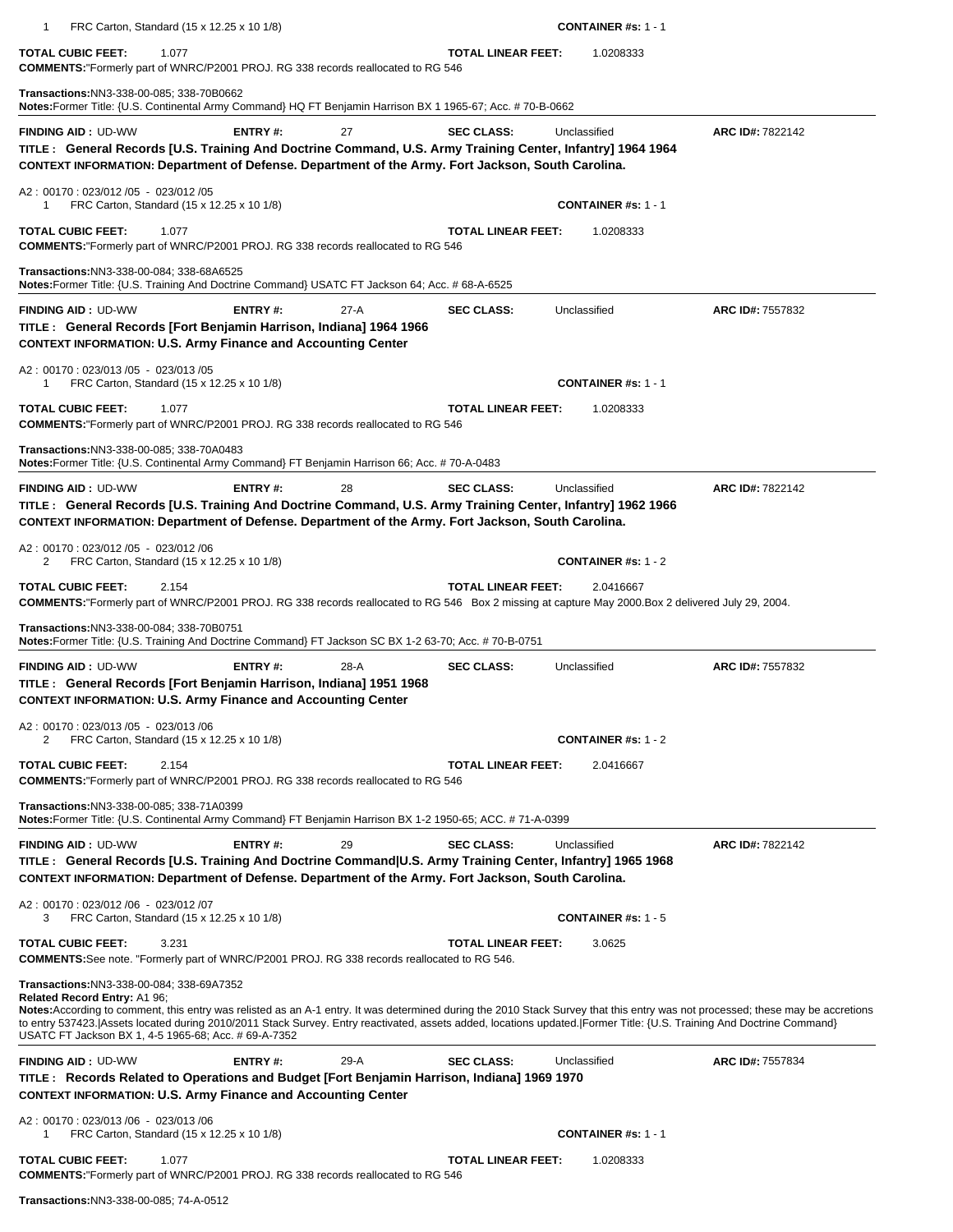| <b>FINDING AID: UD-WW</b>                                                                                                                                                                                                                                                                                                                                                                                                                                                                 | <b>ENTRY#:</b> | 30     | <b>SEC CLASS:</b>         | Unclassified                                                                                                                                                          | ARC ID#: 7822142 |
|-------------------------------------------------------------------------------------------------------------------------------------------------------------------------------------------------------------------------------------------------------------------------------------------------------------------------------------------------------------------------------------------------------------------------------------------------------------------------------------------|----------------|--------|---------------------------|-----------------------------------------------------------------------------------------------------------------------------------------------------------------------|------------------|
| TITLE: General Records [U.S. Training And Doctrine Command U.S. Army Training Center, Infantry] 1970 1973<br>CONTEXT INFORMATION: Department of Defense. Department of the Army. Fort Jackson, South Carolina.                                                                                                                                                                                                                                                                            |                |        |                           |                                                                                                                                                                       |                  |
| A2: 00170: 023/012 /07 - 023/012 /07                                                                                                                                                                                                                                                                                                                                                                                                                                                      |                |        |                           |                                                                                                                                                                       |                  |
| FRC Carton, Standard (15 x 12.25 x 10 1/8)<br>2                                                                                                                                                                                                                                                                                                                                                                                                                                           |                |        |                           | <b>CONTAINER #s: 1 - 2</b>                                                                                                                                            |                  |
| <b>TOTAL CUBIC FEET:</b><br>2.154<br><b>COMMENTS:</b> See note. "Formerly part of WNRC/P2001 PROJ. RG 338 records reallocated to RG 546.                                                                                                                                                                                                                                                                                                                                                  |                |        | <b>TOTAL LINEAR FEET:</b> | 2.0416667                                                                                                                                                             |                  |
| Transactions:NN3-338-00-084; 338-74A0889<br>Related Record Entry: A1 96;<br>Notes: According to comment, this entry was relisted as an A-1 entry. It was determined during the 2010 Stack Survey that this entry was not processed; these may be accretions<br>to entry 537423. Assets located during 2010/2011 Stack Survey. Entry reactivated, assets added, locations updated. Former Title: {U.S. Training And Doctrine Command}<br>USATC FT Jackson BX 1-2 1970-73; Acc. # 74-A-0889 |                |        |                           |                                                                                                                                                                       |                  |
| <b>FINDING AID: UD-WW</b><br>TITLE: General Records [Fort Benjamin Harrison, Indiana] 1970 1971                                                                                                                                                                                                                                                                                                                                                                                           | <b>ENTRY#:</b> | $30-A$ | <b>SEC CLASS:</b>         | Unclassified                                                                                                                                                          | ARC ID#: 7557835 |
| <b>CONTEXT INFORMATION: U.S. Army Finance and Accounting Center</b>                                                                                                                                                                                                                                                                                                                                                                                                                       |                |        |                           |                                                                                                                                                                       |                  |
| A2: 00170: 023/013 /07 - 023/013 /07<br>FRC Carton, Standard (15 x 12.25 x 10 1/8)<br>-1                                                                                                                                                                                                                                                                                                                                                                                                  |                |        |                           | <b>CONTAINER #s: 1 - 1</b>                                                                                                                                            |                  |
| <b>TOTAL CUBIC FEET:</b><br>1.077<br><b>COMMENTS:</b> See note. "Formerly part of WNRC/P2001 PROJ. RG 338 records reallocated to RG 546.                                                                                                                                                                                                                                                                                                                                                  |                |        | <b>TOTAL LINEAR FEET:</b> | 1.0208333                                                                                                                                                             |                  |
| Transactions: NN3-338-00-085; 338-74-0722<br>Related Record Entry: A1 42;<br>Notes: According to comment, this entry was relisted as an A-1 entry. It was determined during the 2010 Stack Survey that this entry was not processed; this may be an accretion<br>to entry 418922. Asset located during 2010/2011 Stack Survey. Entry reactivated, asset added, location updated.  Former Title: {U.S. Continental Army Command} FT Benjamin<br>Harrison 70-71; Acc. # 74-0722             |                |        |                           |                                                                                                                                                                       |                  |
| <b>FINDING AID: UD-WW</b><br>TITLE: General Records [U.S. Training And Doctrine Command, U.S. Army Training Center, Infantry] 1971 1974<br>CONTEXT INFORMATION: Department of Defense. Department of the Army. Fort Jackson, South Carolina.                                                                                                                                                                                                                                              | <b>ENTRY#:</b> | 31     | <b>SEC CLASS:</b>         | Unclassified                                                                                                                                                          | ARC ID#: 7822142 |
| A2: 00170: 023/013 /01 - 023/013 /01<br>FRC Carton, Standard (15 x 12.25 x 10 1/8)<br>1                                                                                                                                                                                                                                                                                                                                                                                                   |                |        |                           | <b>CONTAINER #s: 1 - 1</b>                                                                                                                                            |                  |
| <b>TOTAL CUBIC FEET:</b><br>1.077<br><b>COMMENTS:</b> See note. "Formerly part of WNRC/P2001 PROJ. RG 338 records reallocated to RG 546.                                                                                                                                                                                                                                                                                                                                                  |                |        | <b>TOTAL LINEAR FEET:</b> | 1.0208333                                                                                                                                                             |                  |
| Transactions: NN3-338-00-084; 338-75-1405<br>Related Record Entry: A1 96;<br>Notes: According to comment, this entry was relisted as an A-1 entry. It was determined during the 2010 Stack Survey that this entry was not processed; these may be accretions<br>to entry 537423. Assets located during 2010/2011 Stack Survey. Entry reactivated, assets added, locations updated. Former Title: {U.S. Training And Doctrine Command}<br>USATC FT Jackson 71; Acc. # 75-1405              |                |        |                           |                                                                                                                                                                       |                  |
| <b>FINDING AID: UD-WW</b><br>TITLE : Publications Record Set Files [Fort Benjamin Harrison, Indiana] 1969 1970<br><b>CONTEXT INFORMATION: U.S. Army Finance and Accounting Center</b>                                                                                                                                                                                                                                                                                                     | ENTRY#:        | 31-A   | <b>SEC CLASS:</b>         | Unclassified                                                                                                                                                          | ARC ID#: 7557836 |
| A2: 00170: 023/013 /06 - 023/013 /06<br>FRC Carton, Standard (15 x 12.25 x 10 1/8)<br>1                                                                                                                                                                                                                                                                                                                                                                                                   |                |        |                           | <b>CONTAINER #s: 1 - 1</b>                                                                                                                                            |                  |
| <b>TOTAL CUBIC FEET:</b><br>1.077                                                                                                                                                                                                                                                                                                                                                                                                                                                         |                |        | <b>TOTAL LINEAR FEET:</b> | 1.0208333                                                                                                                                                             |                  |
| <b>COMMENTS:</b> "Formerly part of WNRC/P2001 PROJ. RG 338 records reallocated to RG 546                                                                                                                                                                                                                                                                                                                                                                                                  |                |        |                           |                                                                                                                                                                       |                  |
| Transactions:NN3-338-00-085; 338-73A4219<br>Notes: Former Title: {U.S. Continental Army Command} FT Benjamin Harrison 69-70; Acc. #73-A-4219                                                                                                                                                                                                                                                                                                                                              |                |        |                           |                                                                                                                                                                       |                  |
| <b>FINDING AID: UD-WW</b><br>TITLE: General Records [U.S. Training And Doctrine Command, U.S. Army Training Center, Infantry] 1969 1972<br>CONTEXT INFORMATION: Department of Defense. Department of the Army. Fort Jackson, South Carolina.                                                                                                                                                                                                                                              | ENTRY#:        | 32     | <b>SEC CLASS:</b>         | Unclassified                                                                                                                                                          | ARC ID#: 7822142 |
| A2: 00170: 023/013 /01 - 023/013 /01<br>FRC Carton, Standard (15 x 12.25 x 10 1/8)<br>2                                                                                                                                                                                                                                                                                                                                                                                                   |                |        |                           | <b>CONTAINER</b> #s: $1 - 2$                                                                                                                                          |                  |
| <b>TOTAL CUBIC FEET:</b><br>2.154<br><b>COMMENTS:</b> See note. "Formerly part of WNRC/P2001 PROJ. RG 338 records reallocated to RG 546.                                                                                                                                                                                                                                                                                                                                                  |                |        | <b>TOTAL LINEAR FEET:</b> | 2.0416667                                                                                                                                                             |                  |
| Transactions:NN3-338-00-084; 338-73B3593<br>Related Record Entry: A1 96;<br>Notes: According to comment, this entry was relisted as an A-1 entry. It was determined during the 2010 Stack Survey that this entry was not processed; these may be accretions                                                                                                                                                                                                                               |                |        |                           | to entry 537423. Assets located during 2010/2011 Stack Survey. Entry reactivated, assets added, locations updated. Former Title: {U.S. Training And Doctrine Command} |                  |
| USATCI FT Jackson BX 1-2 1968-72; Acc. # 73-B-3593                                                                                                                                                                                                                                                                                                                                                                                                                                        |                |        |                           |                                                                                                                                                                       |                  |
| <b>FINDING AID: UD-WW</b>                                                                                                                                                                                                                                                                                                                                                                                                                                                                 | <b>ENTRY#:</b> | 33     | <b>SEC CLASS:</b>         | Unclassified                                                                                                                                                          | ARC ID#: 7822143 |
|                                                                                                                                                                                                                                                                                                                                                                                                                                                                                           |                |        |                           |                                                                                                                                                                       |                  |
| TITLE: Master Planning Files [U.S. Training And Doctrine Command] 1967 1975<br>CONTEXT INFORMATION: Department of Defense. Department of the Army. Fort Jackson, South Carolina.<br>A2: 00170: 023/013 /02 - 023/013 /02<br>FRC Carton, Standard (15 x 12.25 x 10 1/8)<br>2                                                                                                                                                                                                               |                |        |                           | <b>CONTAINER #s: 1 - 2</b>                                                                                                                                            |                  |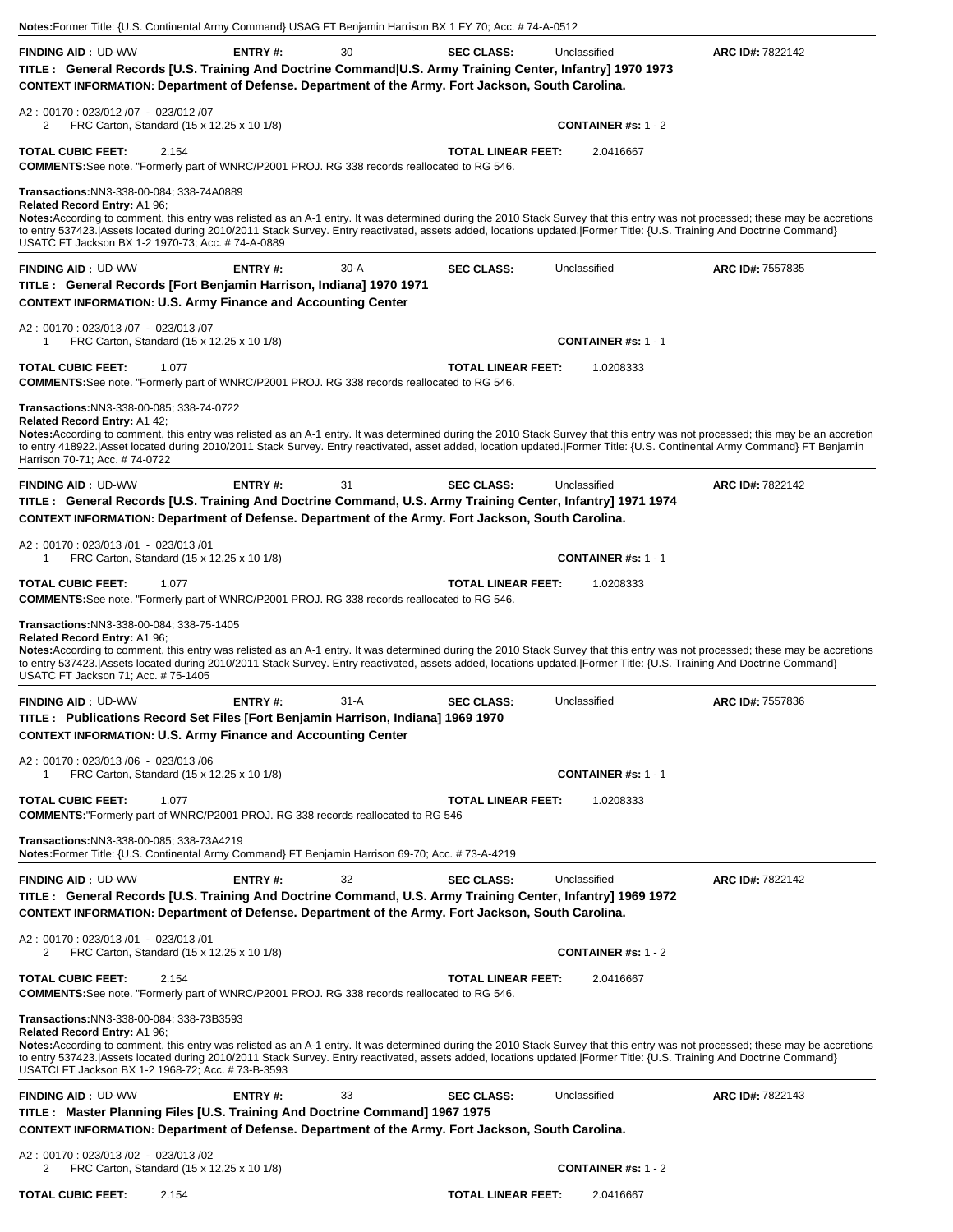**COMMENTS:**See note. "Formerly part of WNRC/P2001 PROJ. RG 338 records reallocated to RG 546. **Transactions:**NN3-338-00-084; 338-86-0052 **Related Record Entry:** A1 96; **Notes:**According to comment, this entry was relisted as an A-1 entry. It was determined during the 2010 Stack Survey that this entry was not processed; these may be accretions to entry 537423. Assets located during 2010/2011 Stack Survey. Entry reactivated, assets added, locations updated. Former Title: {U.S. Training And Doctrine Command} USATAC Fort Jackson SC 61-75; Acc. # 86-0052**FINDING AID :** UD-WW **ENTRY #:** 34 **SEC CLASS:** Unclassified **ARC ID#:** 7822142 **TITLE : General Records [U.S. Training And Doctrine Command, U.S. Army Training Center, Infantry] 1967 1971 CONTEXT INFORMATION: Department of Defense. Department of the Army. Fort Jackson, South Carolina.** A2 : 00170 : 023/013 /02 - 023/013 /03 2 FRC Carton, Standard (15 x 12.25 x 10 1/8) **CONTAINER #s:** 1 - 2 **TOTAL CUBIC FEET:** 2.154 **TOTAL LINEAR FEET:** 2.0416667 **COMMENTS:**See note. "Formerly part of WNRC/P2001 PROJ. RG 338 records reallocated to RG 546. **Transactions:**NN3-338-00-084; 338-72B7005 **Related Record Entry:** A1 96; **Notes:**According to comment, this entry was relisted as an A-1 entry. It was determined during the 2010 Stack Survey that this entry was not processed; these may be accretions to entry 537423.|Assets located during 2010/2011 Stack Survey. Entry reactivated, assets added, locations updated.|Former Title: {U.S. Training And Doctrine Command} USATCI FT Jackson BX 1-2 1968; Acc. # 72-B-7005**FINDING AID :** UD-WW **ENTRY #:** 35 **SEC CLASS:** Unclassified **ARC ID#:** 7557837 **TITLE : Records Related to Budget [Fort Benjamin Harrison, Indiana] 1963 1964 CONTEXT INFORMATION: U.S. Army Finance and Accounting Center** A2 : 00170 : 023/013 /07 - 023/013 /07 2 FRC Carton, Standard (15 x 12.25 x 10 1/8) **CONTAINER #s:** 1 - 2 **TOTAL CUBIC FEET:** 2.154 **TOTAL LINEAR FEET:** 2.0416667 **COMMENTS:**"Formerly part of WNRC/P2001 PROJ. RG 338 records now reallocated to RG 546 **Transactions:**NN3-338-00-086; 338-68A3860 **Notes:**Former Title: {U.S. Continental Army Command} USASC FT BENJ Harris ORG PLNG FL 1964; Acc. # 68-A-3860**FINDING AID :** UD-WW **ENTRY #:** 36 **SEC CLASS:** Unclassified **ARC ID#:** 7557811 **TITLE : General Records [Fort Lee, Virginia] 1963 1964 CONTEXT INFORMATION: U.S. Army Quartermaster Center and School** A2 : 00170 : 023/033 /01 - 023/033 /01 1 FRC Carton, Standard (15 x 12.25 x 10 1/8) **CONTAINER #s:** 2 - 2 **TOTAL CUBIC FEET:** 1.077 **TOTAL LINEAR FEET:** 1.0208333 **COMMENTS:**"Formerly part of WNRC/P2001 PROJ. RG 338 records now reallocated to RG 546 **Transactions:**NN3-338-00-110; 338-68B3912 **Notes:**Former Title: {U.S. Army Training And Doctrine Command} USAQMC FT LEE EMERG PLNG BX 2 1964; Acc. # 68-B-3912**FINDING AID :** UD-WW **ENTRY #:** 37 **SEC CLASS:** Unclassified **ARC ID#:** 7557812 **TITLE : Publications Record Set Files [Fort Lee, Virginia] 1962 1967 CONTEXT INFORMATION: U.S. Army Quartermaster Center and School** A2 : 00170 : 023/033 /02 - 023/033 /03 6 FRC Carton, Standard (15 x 12.25 x 10 1/8) **CONTAINER #s:** 3 - 8 **TOTAL CUBIC FEET:** 6.462 **TOTAL LINEAR FEET:** 6.125 **COMMENTS:**"Formerly part of WNRC/P2001 PROJ. RG 338 records now reallocated to RG 546 **Transactions:**NN3-338-00-110; 338-68C3912 **Notes:**Former Title: {U.S. Army Training And Doctrine Command} USAQMC FT Lee PUB REC SET BX 3-8 1966; Acc. # 68-C-3912**FINDING AID :** UD-WW **ENTRY #:** 38 **SEC CLASS:** Unclassified **ARC ID#:** 7557812 **TITLE : Publications Record Set Files [Fort Lee, Virginia] 1961 1967 CONTEXT INFORMATION: U.S. Army Quartermaster Center and School** A2 : 00170 : 023/033 /04 - 023/033 /05 5 FRC Carton, Standard (15 x 12.25 x 10 1/8) **CONTAINER #s:** 9 - 13 **TOTAL CUBIC FEET:** 5.385 **TOTAL LINEAR FEET:** 5.1041667 **COMMENTS:**"Formerly part of WNRC/P2001 PROJ. RG 338 records now reallocated to RG 546 **Transactions:**NN3-338-00-110; 338-68D3912 **Notes:**Former Title: {U.S. Army Training And Doctrine Command} USAQMC FT LEE PUB REC SET BX 9-13 1966; Acc. # 68-D-3912 **FINDING AID :** UD-WW **ENTRY #:** 39 **SEC CLASS:** Unclassified **ARC ID#:** 7557811 **TITLE : General Records [Fort Lee, Virginia] 1964 1965 CONTEXT INFORMATION: U.S. Army Quartermaster Center and School** A2 : 00170 : 023/033 /06 - 023/033 /07 4 FRC Carton, Standard (15 x 12.25 x 10 1/8) **CONTAINER #s:** 1 - 6 **TOTAL CUBIC FEET:** 4.308 **TOTAL LINEAR FEET:** 4.0833333 **COMMENTS:**"Formerly part of WNRC/P2001 PROJ. RG 338 records now reallocated to RG 546. Contains boxes 1-3, and 6.

**Transactions:**NN3-338-00-110; 338-69A0589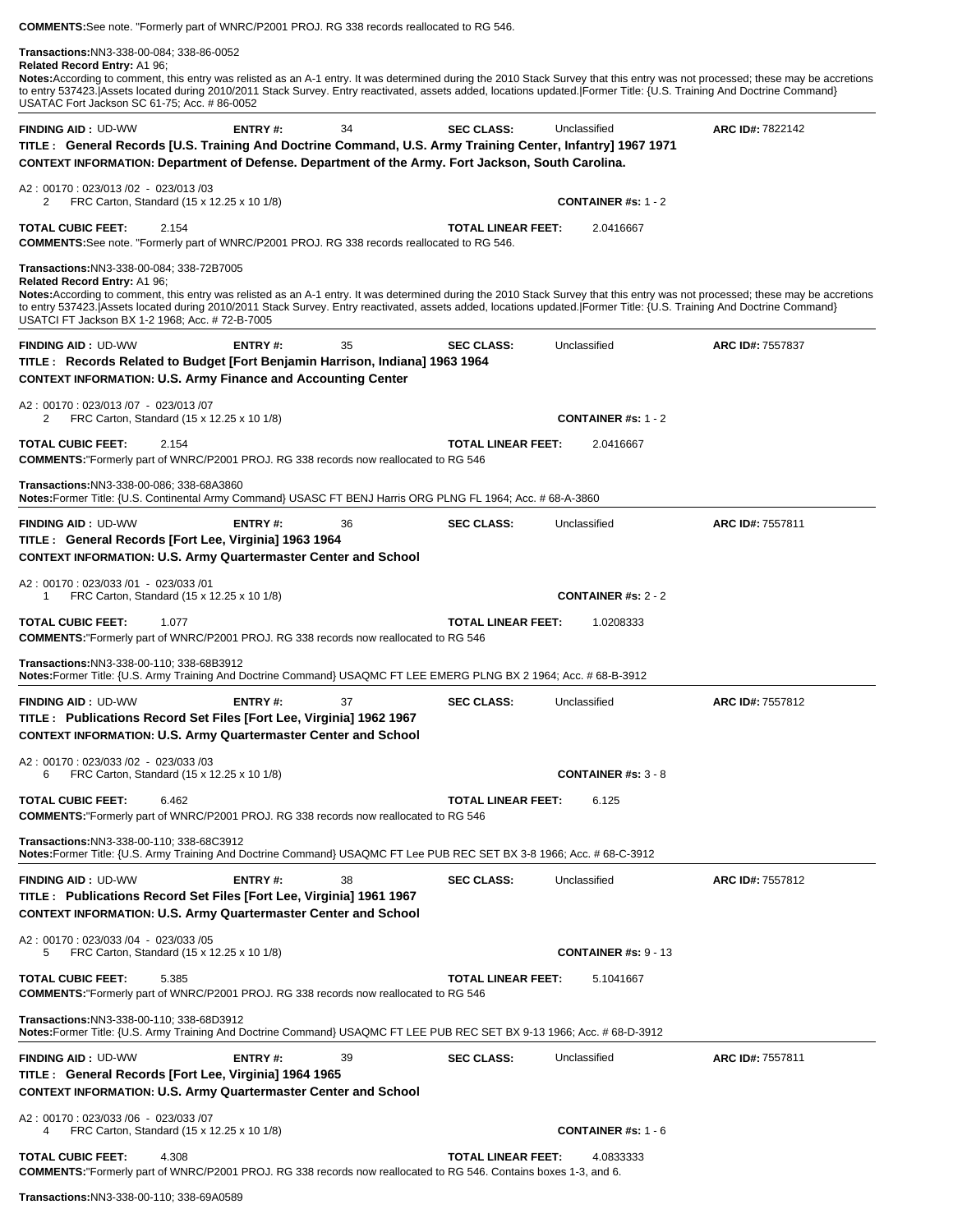| Notes:Former Title: {U.S. Army Training And Doctrine Command} HQ USAQMC FT LEE BX 1-3, 6 FY 65; Acc. # 69-A-0589                                                                                                                                                                         |         |    |                           |                              |                  |
|------------------------------------------------------------------------------------------------------------------------------------------------------------------------------------------------------------------------------------------------------------------------------------------|---------|----|---------------------------|------------------------------|------------------|
| <b>FINDING AID: UD-WW</b><br>TITLE: Centralized Background Instruction Files [Fort Lee, Virginia] 1975 1980<br><b>CONTEXT INFORMATION: U.S. Army Quartermaster Center and School</b>                                                                                                     | ENTRY#: | 41 | <b>SEC CLASS:</b>         | Unclassified                 | ARC ID#: 7557813 |
| A2: 00170: 023/033 /07 - 023/033 /07<br>FRC Carton, Standard (15 x 12.25 x 10 1/8)<br>1                                                                                                                                                                                                  |         |    |                           | <b>CONTAINER #s: 1 - 1</b>   |                  |
| <b>TOTAL CUBIC FEET:</b><br>1.077<br><b>COMMENTS:</b> "Formerly part of WNRC/P2001 PROJ. RG 338 records now reallocated to RG 546                                                                                                                                                        |         |    | <b>TOTAL LINEAR FEET:</b> | 1.0208333                    |                  |
| Transactions: NN3-338-00-110: 84-0334<br>Notes:Former Title: {U.S. Army Training And Doctrine Command} Centralized BACKGRD INSRT File 79-80; Acc. #84-0334                                                                                                                               |         |    |                           |                              |                  |
| <b>FINDING AID: UD-WW</b><br>TITLE : General Records 9/1/1964 8/31/1971<br>CONTEXT INFORMATION: Department of Defense. Department of the Army. Fort Devens, Massachusetts.                                                                                                               | ENTRY#: | 43 | <b>SEC CLASS:</b>         | Unclassified                 | ARC ID#: 7586519 |
| A2: 00170: 023/012 /05 - 023/012 /05<br>FRC Carton, Standard (15 x 12.25 x 10 1/8)<br>1                                                                                                                                                                                                  |         |    |                           | <b>CONTAINER #s: 1 - 1</b>   |                  |
| <b>TOTAL CUBIC FEET:</b><br>1.077<br><b>COMMENTS:</b> Formerly part of WNRC/P2001 project for RG 338 records, realloacted to RG 546.                                                                                                                                                     |         |    | <b>TOTAL LINEAR FEET:</b> | 1.0208333                    |                  |
| Transactions: NN3-338-00-083; 74-0689                                                                                                                                                                                                                                                    |         |    |                           |                              |                  |
| <b>FINDING AID: UD-WW</b><br>TITLE: General Records [Fort Rucker, Alabama] 1970 1972<br><b>CONTEXT INFORMATION: U.S. Army Aviation Center.</b>                                                                                                                                           | ENTRY#: | 44 | <b>SEC CLASS:</b>         | Unclassified                 | ARC ID#: 7557789 |
| A2: 00170: 025/032 /02 - 025/032 /02<br>FRC Carton, Standard (15 x 12.25 x 10 1/8)<br>1                                                                                                                                                                                                  |         |    |                           | <b>CONTAINER #s: 1 - 1</b>   |                  |
| <b>TOTAL CUBIC FEET:</b><br>1.077<br><b>COMMENTS:</b> Formerly part of WNRC/P2001 Proj. RG 338 records reallocated to RG 546                                                                                                                                                             |         |    | <b>TOTAL LINEAR FEET:</b> | 1.0208333                    |                  |
| Transactions:NN3-338-00-143; 73-B-0072<br>Notes: Former Title: {Department Of The Army} USAAC FT Rucker BX 1 1968-71; Acc. #73-B-0072                                                                                                                                                    |         |    |                           |                              |                  |
| <b>FINDING AID: UD-WW</b><br>TITLE: Operating Budget Files 1967 1968<br>CONTEXT INFORMATION: Department of Defense. Department of the Army. U.S. Continental Army Command. Third U.S. Army. U.S. Army Aviation<br><b>Center and Fort Rucker.</b><br>A2: 00170: 025/032 /02 - 025/032 /03 | ENTRY#: | 45 | <b>SEC CLASS:</b>         | Unclassified                 | ARC ID#: 7557790 |
| 2<br>FRC Carton, Standard (15 x 12.25 x 10 1/8)                                                                                                                                                                                                                                          |         |    |                           | <b>CONTAINER #s: 1 - 2</b>   |                  |
| <b>TOTAL CUBIC FEET:</b><br>2.154<br><b>COMMENTS:</b> Formerly part of WNRC/P2001 Proj. RG 338 records reallocated to RG 546.                                                                                                                                                            |         |    | <b>TOTAL LINEAR FEET:</b> | 2.0416667                    |                  |
| Transactions: NN3-338-00-143; 338-72B0568<br>Notes:Former Title: {Department Of The Army} Operating Prog. Box 1-2 Ft. Rucker 68; Acc. # 72-B-0568                                                                                                                                        |         |    |                           |                              |                  |
| <b>FINDING AID: UD-WW</b><br>TITLE: Records Related to Aircraft Accidents and Safety [Fort Rucker, Alabama] 1965 1965<br><b>CONTEXT INFORMATION: U.S. Army Aviation Center.</b>                                                                                                          | ENTRY#: | 46 | <b>SEC CLASS:</b>         | Unclassified                 | ARC ID#: 7557791 |
| A2: 00170: 025/032 /03 - 025/032 /03<br>FRC Carton, Standard (15 x 12.25 x 10 1/8)<br>1                                                                                                                                                                                                  |         |    |                           | <b>CONTAINER #s: 10 - 10</b> |                  |
| 1.077<br><b>TOTAL CUBIC FEET:</b><br>COMMENTS: TEMP records. Formerly part of WNRC/P2001 Project RG 338 records, reallocated to RG 546.                                                                                                                                                  |         |    | <b>TOTAL LINEAR FEET:</b> | 1.0208333                    |                  |
| Transactions:NN3-338-00-143; 338-69C0586<br>Notes:Former Title: {Department Of The Army} USAAC Ft. Rucker BX10 FY65; Acc. # 69-C-0586                                                                                                                                                    |         |    |                           |                              |                  |
| <b>FINDING AID: UD-WW</b><br>TITLE : General Records [Fort Rucker, Alabama] 1965 1968<br><b>CONTEXT INFORMATION: U.S. Army Aviation Center.</b>                                                                                                                                          | ENTRY#: | 47 | <b>SEC CLASS:</b>         | Unclassified                 | ARC ID#: 7557792 |
| A2: 00170: 025/032 /03 - 025/032 /05<br>FRC Carton, Standard (15 x 12.25 x 10 1/8)<br>7                                                                                                                                                                                                  |         |    |                           | <b>CONTAINER #s: 1 - 11</b>  |                  |
| <b>TOTAL CUBIC FEET:</b><br>7.539<br><b>COMMENTS:</b> Formerly part of WNRC/P2001 Proj. RG 338 records reallocated to RG 546                                                                                                                                                             |         |    | <b>TOTAL LINEAR FEET:</b> | 7.1458333                    |                  |
| <b>Transactions: NN3-338-000-143; 338-70A0649</b>                                                                                                                                                                                                                                        |         |    |                           |                              |                  |
| <b>FINDING AID: UD-WW</b><br>TITLE: General Records 1962 1968<br>CONTEXT INFORMATION: Department of Defense. Department of the Army. U.S. Continental Army Command. Third U.S. Army. U.S. Army Aviation<br><b>Center and Fort Rucker.</b><br>A2: 00170: 025/032 /06 - 025/032 /06        | ENTRY#: | 48 | <b>SEC CLASS:</b>         | Unclassified                 | ARC ID#: 7557792 |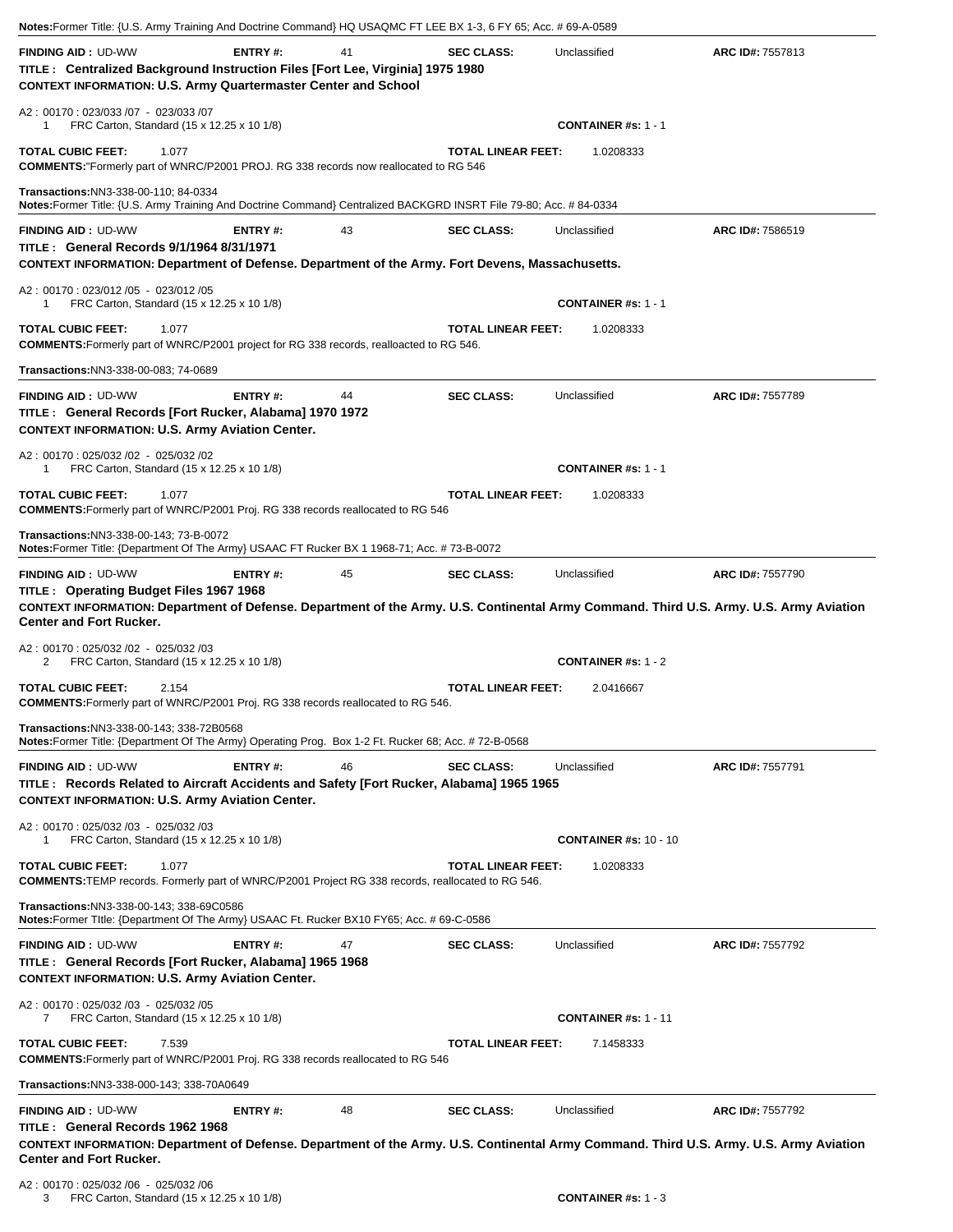**TOTAL CUBIC FEET:** 3.231 **TOTAL LINEAR FEET:** 3.0625 **COMMENTS:**Formerly part of WNRC/P2001 Project RG 338 records. Reallocated to RG 546.

**Transactions:**NN3-338-000-143; 338-69A5699**FINDING AID :** UD-WW **ENTRY #:** 49 **SEC CLASS:** Unclassified **ARC ID#:** 7557793 **TITLE : Command Performance Summaries [Fort Rucker, Alabama] 1979 1980 CONTEXT INFORMATION: U.S. Army Aviation Center.** A2 : 00170 : 025/032 /07 - 025/032 /07 1 FRC Carton, Standard (15 x 12.25 x 10 1/8) **CONTAINER #s:** 1 - 1 **TOTAL CUBIC FEET:** 1.077 **TOTAL LINEAR FEET:** 1.0208333 **COMMENTS:**Formerly part of WNRC/P2001 Proj. RG 338 records reallocated to RG 546 **Transactions:**NN3-338-000-143; 338-84-0864 **Notes:**Former Title: {Department Of The The Army} USAAVNC FT Rucker AL FY79-80; Acc. # 84-0864**FINDING AID :** UD-WW **ENTRY #:** 50 **SEC CLASS:** Unclassified **ARC ID#:** 7557794 **TITLE : Records Related to Finance and Budget [Fort Rucker, Alabama] 1977 1978 CONTEXT INFORMATION: U.S. Army Aviation Center.** A2 : 00170 : 025/032 /07 - 025/032 /07 1 FRC Carton, Standard (15 x 12.25 x 10 1/8) **CONTAINER #s:** 1 - 1 **TOTAL CUBIC FEET:** 1.077 **TOTAL LINEAR FEET:** 1.0208333 **COMMENTS:**Formerly part of WNRC/P2001 Proj. RG 338 records reallocated to RG 546 **Transactions:**NN3-338-000-143; 338-82-0474 **Notes:**Former TItle: {Department Of The Army} USAAVNC PROGM Files FY75-78; Acc. # 82-0474 **FINDING AID :** UD-WW **ENTRY #:** 51 **SEC CLASS:** Unclassified **ARC ID#:** 7557795 **TITLE : Publications Record Set Files [Fort Rucker, Alabama] 1967 1969 CONTEXT INFORMATION: U.S. Army Aviation Center.** A2 : 00170 : 025/032 /07 - 025/032 /07 1 FRC Carton, Standard (15 x 12.25 x 10 1/8) **CONTAINER #s:** 1 - 1 A2 : 00170 : 025/033 /01 - 025/033 /01 1 FRC Carton, Standard (15 x 12.25 x 10 1/8) **CONTAINER #s:** 2 - 2 **TOTAL CUBIC FEET:** 2.154 **TOTAL LINEAR FEET:** 2.0416666 **COMMENTS:**Formerly part of WNRC/P2001 Proj. RG 338 records reallocated to RG 546 **Transactions:**NN3-338-00-143; 338-71A0293 **Notes:**Former Title: {Department Of The Army} USAAC FT Rucker BX1-2 66-69; Acc. # 71-A-0293**FINDING AID :** UD-WW **ENTRY #:** 52 **SEC CLASS:** Unclassified **ARC ID#:** 7557796 **TITLE : General Orders and Other Records 1966 1967 CONTEXT INFORMATION: Department of Defense. Department of the Army. U.S. Continental Army Command. Third U.S. Army. U.S. Army Aviation Center and Fort Rucker.** A2 : 00170 : 025/033 /01 - 025/033 /01 1 FRC Carton, Standard (15 x 12.25 x 10 1/8) **CONTAINER #s:** 1 - 1 **TOTAL CUBIC FEET:** 1.077 **TOTAL LINEAR FEET:** 1.0208333 **COMMENTS:**Formerly part of WNRC/P2991 Proj. RG 338 records reallocated to RG 546. **Transactions:**NN3-338-00-143; 338-70A0374 **Notes:**Former Title: {Department Of The Army} D80 FT. Rucker BX 1 70; Acc. # 70-A-0374**FINDING AID :** UD-WW **ENTRY #:** 53 **SEC CLASS:** Unclassified **ARC ID#:** 7557797 **TITLE : Permanent and General Orders [Fort Rucker, Alabama] 1974 1980 CONTEXT INFORMATION: U.S. Army Aviation Center.** A2 : 00170 : 025/033 /01 - 025/033 /02 4 FRC Carton, Standard (15 x 12.25 x 10 1/8) **CONTAINER #s:** 1 - 4 **TOTAL CUBIC FEET:** 4.308 **TOTAL LINEAR FEET:** 4.0833333 **COMMENTS:**Formerly part of WNRC/P2001 Proj. RG 338 Records reallocated to RG 546 **Transactions:**NN3-338-00-143; 338-82-0401 **Notes:**Former Title: {Department Of The Army} Permanent Orders Records Set 1974-1978; Acc. # 82-0401**FINDING AID :** UD-WW **ENTRY #:** 54 **SEC CLASS:** Unclassified **ARC ID#:** 7557798 **TITLE : Operating Budget Files 1970 1971 CONTEXT INFORMATION: Department of Defense. Department of the Army. U.S. Continental Army Command. Third U.S. Army. U.S. Army Aviation Center and Fort Rucker.** A2 : 00170 : 025/033 /03 - 025/033 /03 2 FRC Carton, Standard (15 x 12.25 x 10 1/8) **CONTAINER #s:** 1 - 2 **TOTAL CUBIC FEET:** 2.154 **TOTAL LINEAR FEET:** 2.0416667 **COMMENTS:**Formerly Part of WNRC/P2001 Project RG 338 records reallocated to RG 546.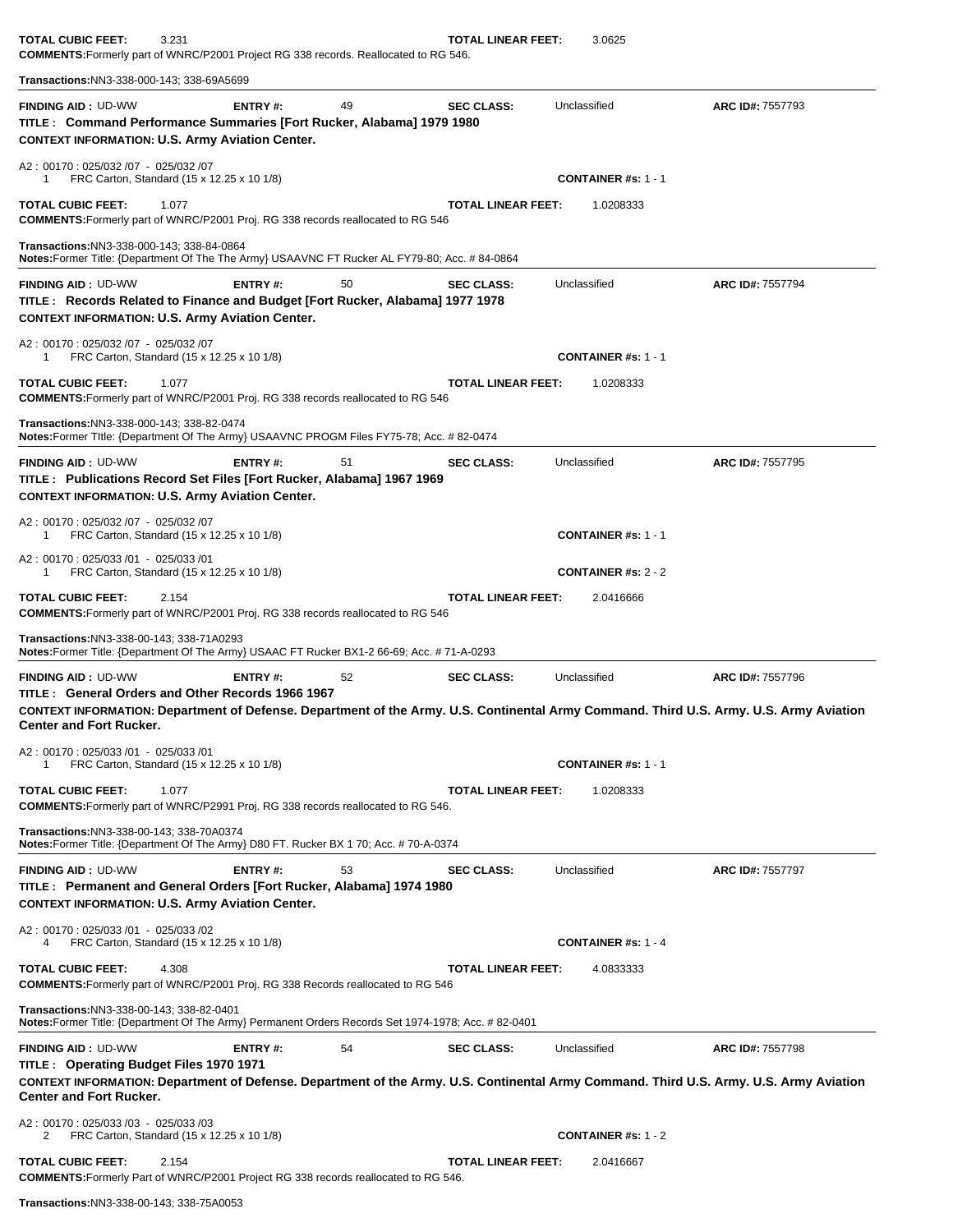|                                                                                                                                                                                                                                                                                                                                             |         | Notes:Former Title: {Department Of The Army} USA AVIA CNTR FT. Rucker BX1-2 FY71; Acc. # 75-A-0053 |                           |                                         |                                                                                                                                                            |
|---------------------------------------------------------------------------------------------------------------------------------------------------------------------------------------------------------------------------------------------------------------------------------------------------------------------------------------------|---------|----------------------------------------------------------------------------------------------------|---------------------------|-----------------------------------------|------------------------------------------------------------------------------------------------------------------------------------------------------------|
| <b>FINDING AID: UD-WW</b><br>TITLE : Reports and Publications [Fort Rucker, Alabama] 1974 1977<br><b>CONTEXT INFORMATION: U.S. Army Aviation Center.</b>                                                                                                                                                                                    | ENTRY#: | 55                                                                                                 | <b>SEC CLASS:</b>         | Unclassified                            | <b>ARC ID#: 7557799</b>                                                                                                                                    |
| A2: 00170: 025/033 /03 - 025/033 /03<br>FRC Carton, Standard (15 x 12.25 x 10 1/8)<br>1                                                                                                                                                                                                                                                     |         |                                                                                                    |                           | <b>CONTAINER #s: 1 - 1</b>              |                                                                                                                                                            |
| <b>TOTAL CUBIC FEET:</b><br>1.077<br>COMMENTS: Formerly part of WNRC/P2001 Proj. RG 338 records reallocated to RG 546                                                                                                                                                                                                                       |         |                                                                                                    | <b>TOTAL LINEAR FEET:</b> | 1.0208333                               |                                                                                                                                                            |
| <b>Transactions: NN3-338-00-143</b><br>Notes: Former Title: {Department Of The Army} US Army AVIA CNTR FT Rucker AL 73-79; Acc. # 82-0184                                                                                                                                                                                                   |         |                                                                                                    |                           |                                         |                                                                                                                                                            |
| <b>FINDING AID: UD-WW</b><br>TITLE: General Records [Fort Rucker, Alabama] 1964 1967<br><b>CONTEXT INFORMATION: U.S. Army Aviation Center.</b>                                                                                                                                                                                              | ENTRY#: | 56                                                                                                 | <b>SEC CLASS:</b>         | Unclassified                            | ARC ID#: 7557792                                                                                                                                           |
| A2: 00170: 025/033 /04 - 025/033 /05<br>FRC Carton, Standard (15 x 12.25 x 10 1/8)<br>5                                                                                                                                                                                                                                                     |         |                                                                                                    |                           | <b>CONTAINER #s: 1 - 5</b>              |                                                                                                                                                            |
| <b>TOTAL CUBIC FEET:</b><br>5.385<br><b>COMMENTS:</b> Formerly part of WNRC/P2001 Proj. RG 338 records reallocated to RG 546. Possible temporary records in Box 5.                                                                                                                                                                          |         |                                                                                                    | <b>TOTAL LINEAR FEET:</b> | 5.1041667                               |                                                                                                                                                            |
| Transactions:NN3-338-00-143; 338-68A3875                                                                                                                                                                                                                                                                                                    |         |                                                                                                    |                           |                                         |                                                                                                                                                            |
| <b>FINDING AID: UD-WW</b><br>TITLE : Technical Reports [Fort Rucker, Alabama] 1966 1972<br><b>CONTEXT INFORMATION: U.S. Army Aviation Center.</b>                                                                                                                                                                                           | ENTRY#: | 57                                                                                                 | <b>SEC CLASS:</b>         | Unclassified                            | ARC ID#: 7557800                                                                                                                                           |
| A2: 00170: 025/033 /05 - 025/033 /06<br>FRC Carton, Standard (15 x 12.25 x 10 1/8)<br>3                                                                                                                                                                                                                                                     |         |                                                                                                    |                           | <b>CONTAINER #s: 2 - 4</b>              |                                                                                                                                                            |
| <b>TOTAL CUBIC FEET:</b><br>3.231<br><b>COMMENTS:</b> Formerly part of WNRC/P2001 Proj RG 338 records reallocated to RG 546                                                                                                                                                                                                                 |         |                                                                                                    | <b>TOTAL LINEAR FEET:</b> | 3.0625                                  |                                                                                                                                                            |
| Transactions: NN3-338-00-143; 338-75B0779<br>Notes: Former Title: {Depart Of The Army} USAAC FT Rucker BX2-4 1967-71; Acc. # 75-B-0779                                                                                                                                                                                                      |         |                                                                                                    |                           |                                         |                                                                                                                                                            |
| TITLE: Records Related to Procurement 1966 1970<br>Fort Monmouth, New Jersey.                                                                                                                                                                                                                                                               |         |                                                                                                    |                           |                                         | CONTEXT INFORMATION: Department of Defense. Department of the Army. U.S. Continental Army Command. U.S. Army Signal School and Center,                     |
| A2: 00170: 026/002 /01 - 026/002 /01                                                                                                                                                                                                                                                                                                        |         |                                                                                                    |                           |                                         |                                                                                                                                                            |
| FRC Carton, Standard (15 x 12.25 x 10 1/8)<br>1<br><b>TOTAL CUBIC FEET:</b><br>1.077                                                                                                                                                                                                                                                        |         |                                                                                                    | <b>TOTAL LINEAR FEET:</b> | <b>CONTAINER #s: 8 - 8</b><br>1.0208333 |                                                                                                                                                            |
| COMMENTS: Formerly part of WNRC/P2001 project RG 338, reallocated to RG 546.                                                                                                                                                                                                                                                                |         |                                                                                                    |                           |                                         |                                                                                                                                                            |
| Transactions: NN3-338-00-149; 338-74E0529                                                                                                                                                                                                                                                                                                   |         |                                                                                                    |                           |                                         |                                                                                                                                                            |
| <b>FINDING AID: UD-WW</b><br>TITLE: Organization and Planning Files, Budget Files, and Management Studies 1967 1971                                                                                                                                                                                                                         | ENTRY#: | 59                                                                                                 | <b>SEC CLASS:</b>         | Unclassified                            | ARC ID#: 7822089                                                                                                                                           |
| Fort Monmouth. Office of the Comptroller.                                                                                                                                                                                                                                                                                                   |         |                                                                                                    |                           |                                         |                                                                                                                                                            |
| A2: 00170: 026/002 /02 - 026/002 /03<br>FRC Carton, Standard (15 x 12.25 x 10 1/8)<br>5                                                                                                                                                                                                                                                     |         |                                                                                                    |                           | <b>CONTAINER #s: 1 - 5</b>              |                                                                                                                                                            |
| TOTAL CUBIC FEET:<br>5.385<br><b>COMMENTS:</b> Formerly part of WNRC/P2001 project RG 338, reallocated to RG 546.                                                                                                                                                                                                                           |         |                                                                                                    | <b>TOTAL LINEAR FEET:</b> | 5.1041667                               |                                                                                                                                                            |
| Transactions: NN3-338-00-149; 338-75-0994                                                                                                                                                                                                                                                                                                   |         |                                                                                                    |                           |                                         |                                                                                                                                                            |
| <b>FINDING AID: UD-WW</b><br>TITLE: Records Related to Manpower, Work Hours, and Equipment 1972 1973<br>CONTEXT INFORMATION: Department of Defense. Department of the Army. Fort Monmouth, New Jersey.                                                                                                                                      | ENTRY#: | 60                                                                                                 | <b>SEC CLASS:</b>         | Unclassified                            | ARC ID#: 7822156                                                                                                                                           |
| A2: 00170: 026/002 /03 - 026/002 /04<br>FRC Carton, Standard (15 x 12.25 x 10 1/8)<br>3                                                                                                                                                                                                                                                     |         |                                                                                                    |                           | <b>CONTAINER #s: 1 - 3</b>              |                                                                                                                                                            |
| TOTAL CUBIC FEET:<br>3.231<br><b>COMMENTS:</b> Formerly part of WNRC/P2001 project RG 338, reallocated to RG 546.                                                                                                                                                                                                                           |         |                                                                                                    | <b>TOTAL LINEAR FEET:</b> | 3.0625                                  |                                                                                                                                                            |
| Transactions:NN3-338-00-149; 338-82-3270                                                                                                                                                                                                                                                                                                    |         |                                                                                                    |                           |                                         |                                                                                                                                                            |
| <b>FINDING AID: UD-WW</b><br>TITLE: Records Concerning Order of Battle and the Evaluation of Weapons and Equipment [{U.S. Continental Army Command} US Forces<br>Dominican Republic 65-66; Acc. # 72-A-0758] 1960 1970<br>CONTEXT INFORMATION: Department of Defense. Department of the Army. U.S. Army Element, Inter-American Peace Force | ENTRY#: | 63                                                                                                 | <b>SEC CLASS:</b>         | Unclassified                            | CONTEXT INFORMATION: Department of Defense. Department of the Army. U.S. Continental Army Command. U.S. Army Signal School and Center,<br>ARC ID#: 7822085 |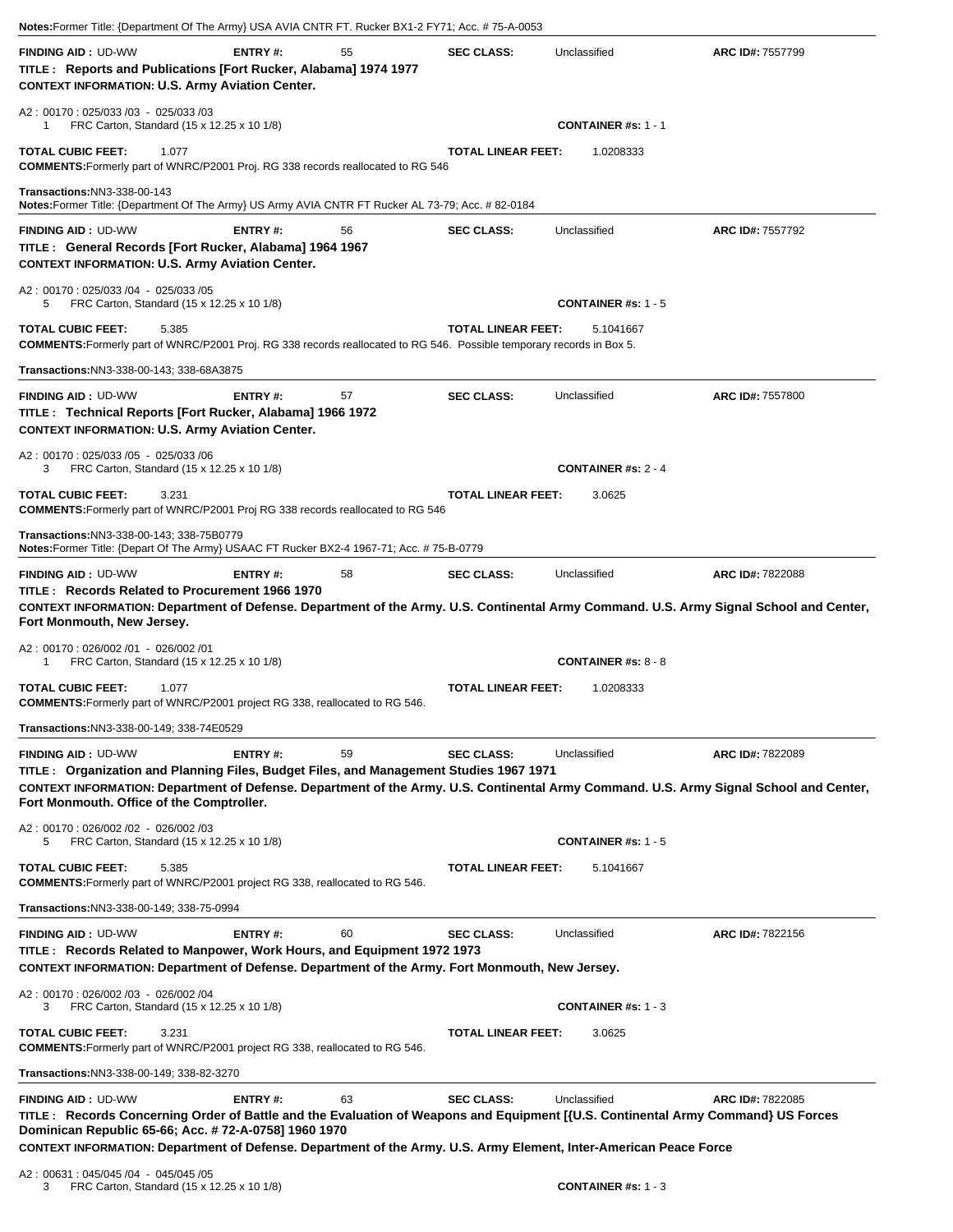| TOTAL CUBIC FEET:<br>3.231<br><b>COMMENTS:</b> Formerly part of WNRC/P2001 proj. 338 records, reallocated to RG 546                                                                                                                                                                    |    | TOTAL LINEAR FEET:        | 3.0625                                  |                  |
|----------------------------------------------------------------------------------------------------------------------------------------------------------------------------------------------------------------------------------------------------------------------------------------|----|---------------------------|-----------------------------------------|------------------|
| Transactions:NN3-338-00-006; 338-72A0758                                                                                                                                                                                                                                               |    |                           |                                         |                  |
| <b>FINDING AID: UD-WW</b><br>ENTRY#:<br>TITLE: Records of Various Units 1955 1962<br>CONTEXT INFORMATION: Department of Defense. Department of the Army. U.S. Continental Army Command. U., S. Army Infantry Center, Fort<br>Benning, Georgia.                                         | 65 | <b>SEC CLASS:</b>         | Declassified in Part                    | ARC ID#: 7586550 |
| A2: 00350: 072/017 /06 - 072/017 /07<br>FRC Carton, Standard (15 x 12.25 x 10 1/8)<br>6                                                                                                                                                                                                |    |                           | <b>CONTAINER #s: 1 - 6</b>              |                  |
| <b>TOTAL CUBIC FEET:</b><br>6.462<br>COMMENTS:Relisted as an A-1 entry. Formerly part of WNRC/P2001 proj. RG 338, reallocated to RG 546. Mistakenly listed in MLR as RG 553 UD-WW Entry 26-1 (this has<br>since been deleted).                                                         |    | <b>TOTAL LINEAR FEET:</b> | 6.125                                   |                  |
| <b>Transactions: NN3-338-00-008; 338-73A3104; NND 63365</b>                                                                                                                                                                                                                            |    |                           |                                         |                  |
| <b>FINDING AID: UD-WW</b><br>ENTRY#:<br>TITLE: Organization Planning Files and Medical Activity Files [{U.S. Continental Army Command} USAPC FT Lewis BX 8 1967] 1967 1967<br>CONTEXT INFORMATION: Department of Defense. Department of the Army. Fort Lewis, Washington.              | 67 | <b>SEC CLASS:</b>         | Unclassified                            | ARC ID#: 7822225 |
| A2: 00631: 043/049 /03 - 043/049 /03<br>FRC Carton, Standard (15 x 12.25 x 10 1/8)<br>1                                                                                                                                                                                                |    |                           | <b>CONTAINER #s: 8 - 8</b>              |                  |
| <b>TOTAL CUBIC FEET:</b><br>1.077<br><b>COMMENTS:</b> Formerly part of WNRC/P2001 proj. RG 338, reallocated to RG 546                                                                                                                                                                  |    | <b>TOTAL LINEAR FEET:</b> | 1.0208333                               |                  |
| Transactions:NN3-338-00-009; 338-71B6561                                                                                                                                                                                                                                               |    |                           |                                         |                  |
| ENTRY#:<br><b>FINDING AID: UD-WW</b><br>TITLE: Organizational History Files [{U.S. Continental Army Command} FT Lewis WA 4TH INF DIV 70] 1959 1969<br>CONTEXT INFORMATION: Department of Defense. Department of the Army. U.S. Army Pacific. U.S. Army Vietnam. 4th Infantry Division. | 68 | <b>SEC CLASS:</b>         | Unclassified                            | ARC ID#: 7822223 |
| A2: 00170: 002/011 /05 - 002/011 /05<br>FRC Carton, Standard (15 x 12.25 x 10 1/8)<br>1                                                                                                                                                                                                |    |                           | <b>CONTAINER #s: <math>5 - 5</math></b> |                  |
| A2: 00270: 084/034 /06 - 084/034 /06<br>FRC Carton, Standard (15 x 12.25 x 10 1/8)<br>1                                                                                                                                                                                                |    |                           | <b>CONTAINER #s: 2 - 2</b>              |                  |
| <b>TOTAL CUBIC FEET:</b><br>2.154<br><b>COMMENTS:</b> Formerly part of WNRC/P2001 proj. RG 338, reallocated to RG 546 Boxes 3, 4, 7, missing at capture April 2000                                                                                                                     |    | <b>TOTAL LINEAR FEET:</b> | 2.0416666                               |                  |
| Transactions:NN3-338-00-009; 338-71A6589; 340-2/228/08                                                                                                                                                                                                                                 |    |                           |                                         |                  |
| <b>FINDING AID: UD-WW</b><br><b>ENTRY#:</b><br>TITLE : General Orders [{U.S. Continental Army Command} FT Lewis 70] 1970 1970<br>CONTEXT INFORMATION: Department of Defense. Department of the Army. Fort Lewis, Washington.                                                           | 69 | <b>SEC CLASS:</b>         | Unclassified                            | ARC ID#: 7822220 |
| A2: 00170: 002/012 /04 - 002/012 /04<br>1<br>FRC Carton, Standard (15 x 12.25 x 10 1/8)                                                                                                                                                                                                |    |                           | <b>CONTAINER #s: 1 - 1</b>              |                  |
| <b>TOTAL CUBIC FEET:</b><br>1.077<br><b>COMMENTS:</b> Formerly part of WNRC/P2001 proj. RG 338, reawllocated to RG 546                                                                                                                                                                 |    | <b>TOTAL LINEAR FEET:</b> | 1.0208333                               |                  |
| Formerly titled "{U.S. Continental Army Command} FT Lewis 70."                                                                                                                                                                                                                         |    |                           |                                         |                  |
| Transactions: NN3-338-00-009; 338-71A6576                                                                                                                                                                                                                                              |    |                           |                                         |                  |
| <b>ENTRY#:</b><br><b>FINDING AID: UD-WW</b><br>TITLE: Issuances and Operating Program Files [{U.S. Continental Army Command} ISSUANCES FT Lewis WA BX 1-4 64] 1963 1964<br>CONTEXT INFORMATION: Department of Defense. Department of the Army. Fort Lewis, Washington.                 | 70 | <b>SEC CLASS:</b>         | Unclassified                            | ARC ID#: 7822210 |
| A2: 00170: 002/012 /02 - 002/012 /03<br>FRC Carton, Standard (15 x 12.25 x 10 1/8)<br>3                                                                                                                                                                                                |    |                           | <b>CONTAINER #s: 1 - 4</b>              |                  |
| <b>TOTAL CUBIC FEET:</b><br>3.231<br>COMMENTS: Formerly part of WNRC/P2001 proj. RG 338, reallocated to RG 546 Box 3 missing at capture April 2000                                                                                                                                     |    | <b>TOTAL LINEAR FEET:</b> | 3.0625                                  |                  |
| Transactions: NN3-338-00-009; 338-68A6530                                                                                                                                                                                                                                              |    |                           |                                         |                  |
| <b>FINDING AID: UD-WW</b><br>ENTRY#:<br>TITLE: Management Review and Analysis Files [{U.S. Continental Amy Command} HQ FT Lewis BX 1 FY 66-67] 1966 1967<br>CONTEXT INFORMATION: Department of Defense. Department of the Army. Fort Lewis, Washington.                                | 71 | <b>SEC CLASS:</b>         | Unclassified                            | ARC ID#: 7822217 |
| A2: 00170: 002/012 /03 - 002/012 /03<br>FRC Carton, Standard (15 x 12.25 x 10 1/8)<br>1                                                                                                                                                                                                |    |                           | <b>CONTAINER #s: 1 - 1</b>              |                  |
| <b>TOTAL CUBIC FEET:</b><br>1.077<br><b>COMMENTS:</b> Formerly part of WNRC/P2001 proj. RG 338, reallocated to RG 546                                                                                                                                                                  |    | <b>TOTAL LINEAR FEET:</b> | 1.0208333                               |                  |
| Transactions:NN3-338-00-009; 338-71B0169                                                                                                                                                                                                                                               |    |                           |                                         |                  |
| <b>FINDING AID: UD-WW</b><br><b>ENTRY#:</b>                                                                                                                                                                                                                                            | 72 | <b>SEC CLASS:</b>         | Unclassified                            | ARC ID#: 7822218 |

**TITLE : Pecuniary Liability Files, Operating Budget Files, and Safety Award Files [{U.S. Continental Army Command HQ FT Lewis BX 2 FT 67]**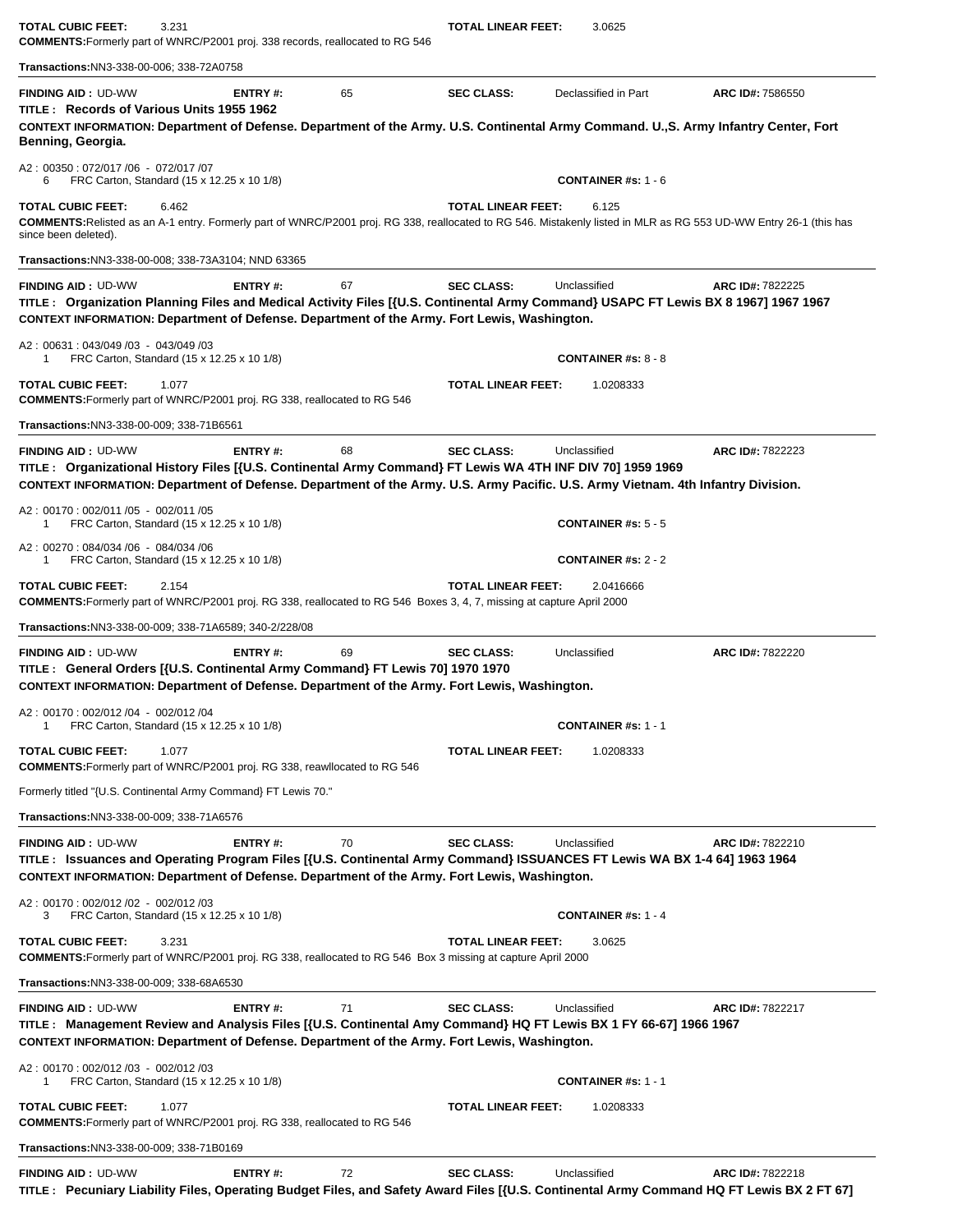| 1967 1967<br>CONTEXT INFORMATION: Department of Defense. Department of the Army. Fort Lewis, Washington.                                                                                                                                                                                                                                                         |         |    |                           |                              |                  |
|------------------------------------------------------------------------------------------------------------------------------------------------------------------------------------------------------------------------------------------------------------------------------------------------------------------------------------------------------------------|---------|----|---------------------------|------------------------------|------------------|
| A2: 00170: 002/012 /03 - 002/012 /03<br>FRC Carton, Standard (15 x 12.25 x 10 1/8)<br>-1                                                                                                                                                                                                                                                                         |         |    |                           | <b>CONTAINER #s: 2 - 2</b>   |                  |
| <b>TOTAL CUBIC FEET:</b><br>1.077<br><b>COMMENTS:</b> Formerly part of WNRC/P2001 proj. RG 338, reallocated to RG 546                                                                                                                                                                                                                                            |         |    | TOTAL LINEAR FEET:        | 1.0208333                    |                  |
| Transactions: NN3-338-00-009; 338-71C0169                                                                                                                                                                                                                                                                                                                        |         |    |                           |                              |                  |
| <b>FINDING AID: UD-WW</b><br>TITLE: General Orders and Organizational History Files [{U.S. Continental Army Command} FT Lewis 68] 1966 1968<br>CONTEXT INFORMATION: Department of Defense. Department of the Army. Fort Lewis, Washington.                                                                                                                       | ENTRY#: | 73 | <b>SEC CLASS:</b>         | Unclassified                 | ARC ID#: 7822214 |
| A2: 00170: 002/012 /04 - 002/012 /04<br>FRC Carton, Standard (15 x 12.25 x 10 1/8)                                                                                                                                                                                                                                                                               |         |    |                           | <b>CONTAINER #s: 1 - 1</b>   |                  |
| <b>TOTAL CUBIC FEET:</b><br>1.077<br>COMMENTS: Formerly part of WNRC/P2001 proj. RG 338, reallocated to RG 546                                                                                                                                                                                                                                                   |         |    | <b>TOTAL LINEAR FEET:</b> | 1.0208333                    |                  |
| Transactions:NN3-338-000-009; 338-69A5740                                                                                                                                                                                                                                                                                                                        |         |    |                           |                              |                  |
| <b>FINDING AID: UD-WW</b><br>TITLE: Records Related to Medical Activity [{U.S. Continental Army Command} USATC FT Lewis-Madigan BX 1-2 1964-66] 1966 1966<br>CONTEXT INFORMATION: Department of Defense. Department of the Army. Fort Lewis, Washington.                                                                                                         | ENTRY#: | 74 | <b>SEC CLASS:</b>         | Unclassified                 | ARC ID#: 7822215 |
| A2: 00170: 002/012 /04 - 002/012 /04<br>FRC Carton, Standard (15 x 12.25 x 10 1/8)<br>1                                                                                                                                                                                                                                                                          |         |    |                           | <b>CONTAINER #s: 1 - 1</b>   |                  |
| <b>TOTAL CUBIC FEET:</b><br>1.077<br><b>COMMENTS:</b> Formerly part of WNRC/P2001 proj. RG 338, reallocated to RG 546                                                                                                                                                                                                                                            |         |    | <b>TOTAL LINEAR FEET:</b> | 1.0208333                    |                  |
| Transactions:NN3-338-00-009; 338-70B6828; 340-18/207/01A2                                                                                                                                                                                                                                                                                                        |         |    |                           |                              |                  |
| <b>FINDING AID: UD-WW</b><br>TITLE : General Orders [{U.S. Continental Army Command} HQ USATC INF FT Lewis 69] 1966 1969<br>CONTEXT INFORMATION: Department of Defense. Department of the Army. Fort Lewis, Washington.                                                                                                                                          | ENTRY#: | 75 | <b>SEC CLASS:</b>         | Unclassified                 | ARC ID#: 7822216 |
| A2: 00170: 002/012 /05 - 002/012 /05<br>FRC Carton, Standard (15 x 12.25 x 10 1/8)                                                                                                                                                                                                                                                                               |         |    |                           | <b>CONTAINER #s: 1 - 1</b>   |                  |
| <b>TOTAL CUBIC FEET:</b><br>1.077<br><b>COMMENTS:</b> Formerly part of WNRC/P2001 proj. RG 338, reallocated to RG 546                                                                                                                                                                                                                                            |         |    | <b>TOTAL LINEAR FEET:</b> | 1.0208333                    |                  |
| Transactions: NN3-338-000-009; 338-7A6195                                                                                                                                                                                                                                                                                                                        |         |    |                           |                              |                  |
| <b>FINDING AID: UD-WW</b><br>TITLE: Issuances and Letters of Explusion [{U.S. Continental Army Command} HQ FT Lewis BX 1-3 1965; Acc. # 69-A-5717 General Records of<br>Fort Lawton General Records of the X Corps] 1965 1965<br>CONTEXT INFORMATION: Department of Defense. Department of the Army. Fort Lewis, Washington.                                     | ENTRY#: | 76 | <b>SEC CLASS:</b>         | Unclassified                 | ARC ID#: 7822212 |
| A2: 00170: 002/012 /05 - 002/012 /06<br>FRC Carton, Standard (15 x 12.25 x 10 1/8)<br>3                                                                                                                                                                                                                                                                          |         |    |                           | <b>CONTAINER #s: 1 - 3</b>   |                  |
| <b>TOTAL CUBIC FEET:</b><br>3.231<br><b>COMMENTS:</b> Formerly part of WNRC/P2001 proj. RG 338, reallocated to RG 546                                                                                                                                                                                                                                            |         |    | <b>TOTAL LINEAR FEET:</b> | 3.0625                       |                  |
| Transactions:NN3-338-000-009; 338-69A5717                                                                                                                                                                                                                                                                                                                        |         |    |                           |                              |                  |
| <b>FINDING AID: UD-WW</b><br>TITLE: Issuances, Organizational Planning Files, and Medical Activity Records [Continental Army Command} X CORPS FT Lewis BX 4 1965-66;<br>Acc. # 69-B-5717 General Records of the X Corps General Records of Fort Lawton] 1965 1965<br>CONTEXT INFORMATION: Department of Defense. Department of the Army. Fort Lewis, Washington. | ENTRY#: | 77 | <b>SEC CLASS:</b>         | Unclassified                 | ARC ID#: 7822213 |
| A2: 00170: 002/012 /06 - 002/012 /06<br>FRC Carton, Standard (15 x 12.25 x 10 1/8)<br>1                                                                                                                                                                                                                                                                          |         |    |                           | CONTAINER #s: $4 - 4$        |                  |
| <b>TOTAL CUBIC FEET:</b><br>1.077<br><b>COMMENTS:</b> Formerly part of WNRC/P2001 proj. RG 338, reallocated to RG 546                                                                                                                                                                                                                                            |         |    | <b>TOTAL LINEAR FEET:</b> | 1.0208333                    |                  |
| Transactions:NN3-338-000-009; 338-69B5717                                                                                                                                                                                                                                                                                                                        |         |    |                           |                              |                  |
| <b>FINDING AID: UD-WW</b><br>TITLE: Report Flles, Investigation Files, and Medical Expense Claims Files [{U.S. Continental Army Command} Mixed ORG BX 8-12 70] 1968<br>1968                                                                                                                                                                                      | ENTRY#: | 80 | <b>SEC CLASS:</b>         | Unclassified                 | ARC ID#: 7822219 |
| CONTEXT INFORMATION: Department of Defense. Department of the Army. Fort Lewis, Washington.                                                                                                                                                                                                                                                                      |         |    |                           |                              |                  |
| A2: 00170: 002/013/03 - 002/013/03<br>FRC Carton, Standard (15 x 12.25 x 10 1/8)<br>1                                                                                                                                                                                                                                                                            |         |    |                           | <b>CONTAINER #s: 12 - 12</b> |                  |
| <b>TOTAL CUBIC FEET:</b><br>1.077<br>COMMENTS: Formerly part of WNRC/P2001 proj. RG 338, reallocated to RG 546 Boxes 8-11 missing at capture April 2000                                                                                                                                                                                                          |         |    | <b>TOTAL LINEAR FEET:</b> | 1.0208333                    |                  |
| Transactions:NN3-338-00-009; 338-72N1043; 340-2/228/08                                                                                                                                                                                                                                                                                                           |         |    |                           |                              |                  |

**Notes:**Boxes 8-11 were not received (missing at capture); assets formerly marked as missing were made inactive.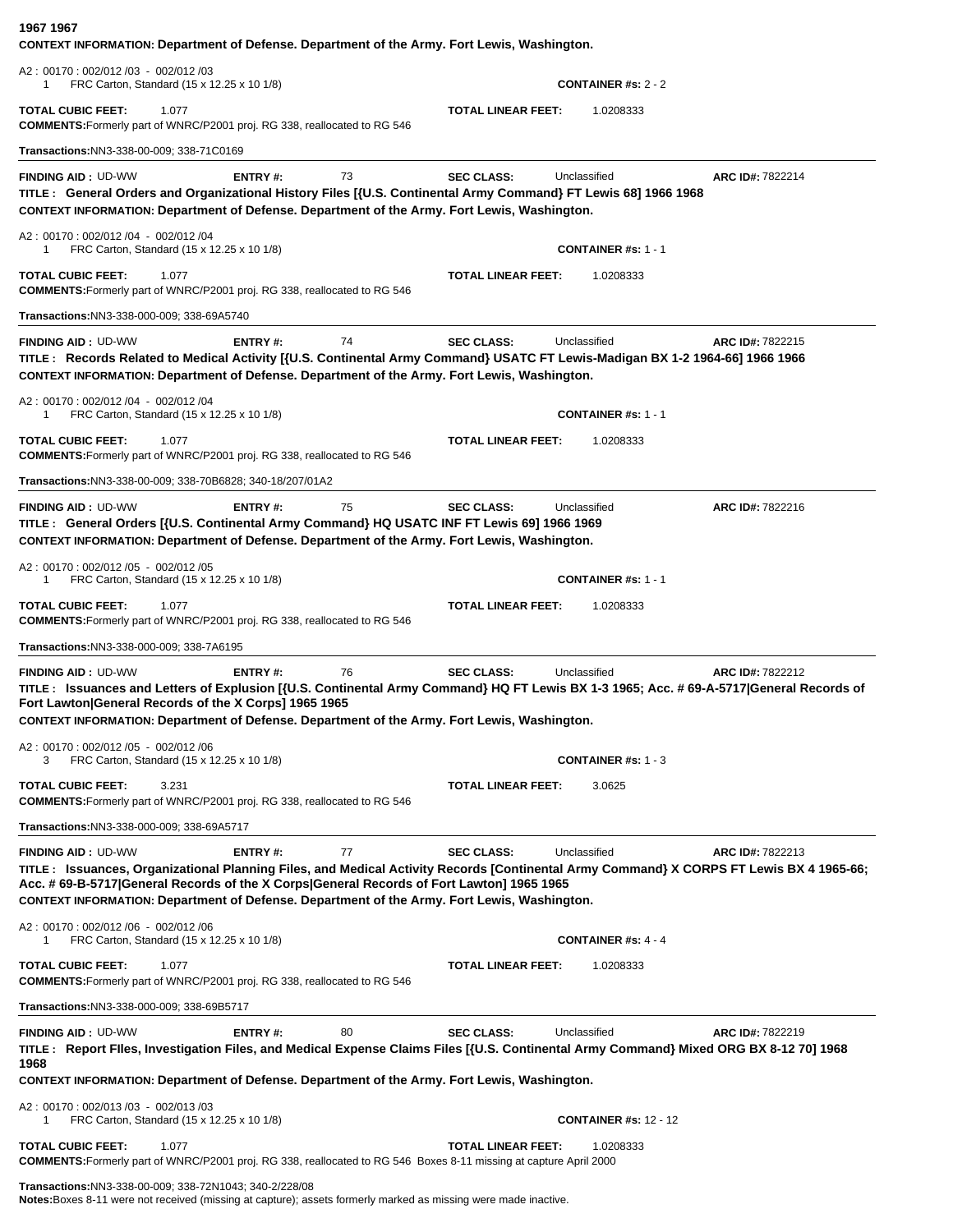| <b>FINDING AID: UD-WW</b><br>TITLE: Department of the Army Fort Lewis, Washington Organizational History Files 1966 06/29/1972<br>CONTEXT INFORMATION: Department of Defense. Department of the Army. Fort Lewis, Washington.               | <b>ENTRY#:</b> | 81 | <b>SEC CLASS:</b>         | Unclassified                 | ARC ID#: 7822222 |
|---------------------------------------------------------------------------------------------------------------------------------------------------------------------------------------------------------------------------------------------|----------------|----|---------------------------|------------------------------|------------------|
| A2: 00170: 002/013 /04 - 002/013 /04<br>Custom Box Clam Shell 44<br>1                                                                                                                                                                       |                |    |                           | <b>CONTAINER #s: 1B - 1B</b> |                  |
| 2<br>FRC Carton, Standard (15 x 12.25 x 10 1/8)                                                                                                                                                                                             |                |    |                           | <b>CONTAINER #s: 1 - 5</b>   |                  |
| A2: 431F3: 903/001 /02 - 903/001 /02<br>16mm x 800' capacity (round) (10 x 10 x 1)<br>1                                                                                                                                                     |                |    |                           | <b>CONTAINER #s: 1A - 1A</b> |                  |
| <b>TOTAL CUBIC FEET:</b><br>2.384                                                                                                                                                                                                           |                |    | <b>TOTAL LINEAR FEET:</b> | 3.7083333                    |                  |
| COMMENTS: Formerly part of WNRC/P2001 project RG 338, reallocated to RG 546. See notes tab about 16mm film. Boxes 3, 4, and 6 transfered to RG 472.                                                                                         |                |    |                           |                              |                  |
| Transactions: NN3-338-00-009; 338-73B4269<br>Notes: The film from box 1 has moved to box 1A, and physical custody has been transferred to Motion Picture (RD-DC-M). Textual Processing (RDTP2) retains intellectual<br>control of the film. |                |    |                           |                              |                  |
| <b>FINDING AID: UD-WW</b><br>TITLE: General Orders 1969 12/1972<br>CONTEXT INFORMATION: Department of Defense. Department of the Army. Fort Lewis, Washington.                                                                              | ENTRY#:        | 82 | <b>SEC CLASS:</b>         | Unclassified                 | ARC ID#: 7822221 |
| A2: 00170: 002/013 /05 - 002/013 /05<br>FRC Carton, Standard (15 x 12.25 x 10 1/8)<br>2                                                                                                                                                     |                |    |                           | <b>CONTAINER #s: 7 - 8</b>   |                  |
| <b>TOTAL CUBIC FEET:</b><br>2.154<br><b>COMMENTS:</b> Formerly part of WNRC/P2001 project RG 338, reallocated to RG 546.                                                                                                                    |                |    | <b>TOTAL LINEAR FEET:</b> | 2.0416667                    |                  |
| Transactions: NN3-338-00-009; 338-73C4269                                                                                                                                                                                                   |                |    |                           |                              |                  |
| <b>FINDING AID: UD-WW</b><br>TITLE : General Orders [{U.S. Continental Army Command} USATCI FT Lewis 67-71] 1969 1971<br>CONTEXT INFORMATION: Department of Defense. Department of the Army. Fort Lewis, Washington.                        | <b>ENTRY#:</b> | 83 | <b>SEC CLASS:</b>         | Unclassified                 | ARC ID#: 7822220 |
| A2: 00170: 002/013 /06 - 002/013 /06<br>FRC Carton, Standard (15 x 12.25 x 10 1/8)<br>1                                                                                                                                                     |                |    |                           | <b>CONTAINER #s: 1 - 1</b>   |                  |
| <b>TOTAL CUBIC FEET:</b><br>1.077<br><b>COMMENTS:</b> Formerly part of WNRC/P2001 proj. RG 338, reallocated to RG 546                                                                                                                       |                |    | <b>TOTAL LINEAR FEET:</b> | 1.0208333                    |                  |
| Formerly titled "{U.S. Continental Army Command} USATCI FT Lewis 67-71."                                                                                                                                                                    |                |    |                           |                              |                  |
|                                                                                                                                                                                                                                             |                |    |                           |                              |                  |
|                                                                                                                                                                                                                                             |                |    |                           |                              |                  |
| Transactions: NN3-338-00-009; 338-72A5733                                                                                                                                                                                                   |                |    |                           | Classified                   |                  |
| <b>FINDING AID: UD-WW</b><br>TITLE : General Orders [General Orders of the U.S. Army Training Center] 1966 1966<br>CONTEXT INFORMATION: Department of Defense. Department of the Army. Fort Dix, New Jersey.                                | ENTRY#:        | 84 | <b>SEC CLASS:</b>         |                              | ARC ID#: 7557647 |
| A2: 631L5: 077/022 /07 - 077/022 /07<br>FRC Carton, Standard (15 x 12.25 x 10 1/8)<br>1                                                                                                                                                     |                |    |                           | <b>CONTAINER #s: 1 - 1</b>   |                  |
| <b>TOTAL CUBIC FEET:</b><br>1.077<br><b>COMMENTS:</b> Reallocated from RG 338 Entry 329.1 Formerly part of WNRC/P2001 proj                                                                                                                  |                |    | <b>TOTAL LINEAR FEET:</b> | 1.0208333                    |                  |
| Transactions:NN3-338-00-141; 338-71B0398; NND 63366<br>Notes: Former Title: USATC Infantry, Fort Dix Records                                                                                                                                |                |    |                           |                              |                  |
| <b>FINDING AID: UD-WW</b><br>TITLE : General Records [U.S. Army Training And Doctrine Command] 1966 1970<br>CONTEXT INFORMATION: Department of Defense. Department of the Army. Fort Dix, New Jersey.                                       | <b>ENTRY#:</b> | 85 | <b>SEC CLASS:</b>         | Unclassified                 | ARC ID#: 7586585 |
| A2: 00170: 025/030 /06 - 025/030 /07<br>FRC Carton, Standard (15 x 12.25 x 10 1/8)<br>4                                                                                                                                                     |                |    |                           | <b>CONTAINER #s: 20 - 23</b> |                  |
| <b>TOTAL CUBIC FEET:</b><br>4.308<br><b>COMMENTS:</b> Formerly part of WNRC/P2001 proj. RG 338, reallocated to RG 546                                                                                                                       |                |    | <b>TOTAL LINEAR FEET:</b> | 4.0833333                    |                  |
| Transactions:NN3-338-00-141; 338-71D0398<br>Notes:Former Title: {U.S. Army Training And Doctrine Command} USATC INF FT DIX BX20-23 1968; Acc. # 71-D-0398                                                                                   |                |    |                           |                              |                  |
| <b>FINDING AID: UD-WW</b><br>TITLE: Operating Budget Files [Operating Budget Files of the U.S. Army Training Center] 1968 1969<br>CONTEXT INFORMATION: Department of Defense. Department of the Army. Fort Dix, New Jersey.                 | <b>ENTRY#:</b> | 87 | <b>SEC CLASS:</b>         | Unclassified                 | ARC ID#: 7557648 |
| A2: 00170: 025/031 /01 - 025/031 /01<br>FRC Carton, Standard (15 x 12.25 x 10 1/8)<br>1                                                                                                                                                     |                |    |                           | <b>CONTAINER #s: 11 - 11</b> |                  |
| <b>TOTAL CUBIC FEET:</b><br>1.077<br>COMMENTS: Formerly part of WNRC/P2001 proj. RG 338, reallocated to RG 546                                                                                                                              |                |    | <b>TOTAL LINEAR FEET:</b> | 1.0208333                    |                  |
| Transactions:NN3-338-00-141; 338-72D0928<br>Notes:Former Title: {U.S. Army Training And Doctrine Command} USATC FT DIX 5th CST BDE BX11 1968-69; Acc. # 72-D-0928                                                                           |                |    |                           |                              |                  |

**TITLE : General Orders and Other Records 01/1968 12/1971**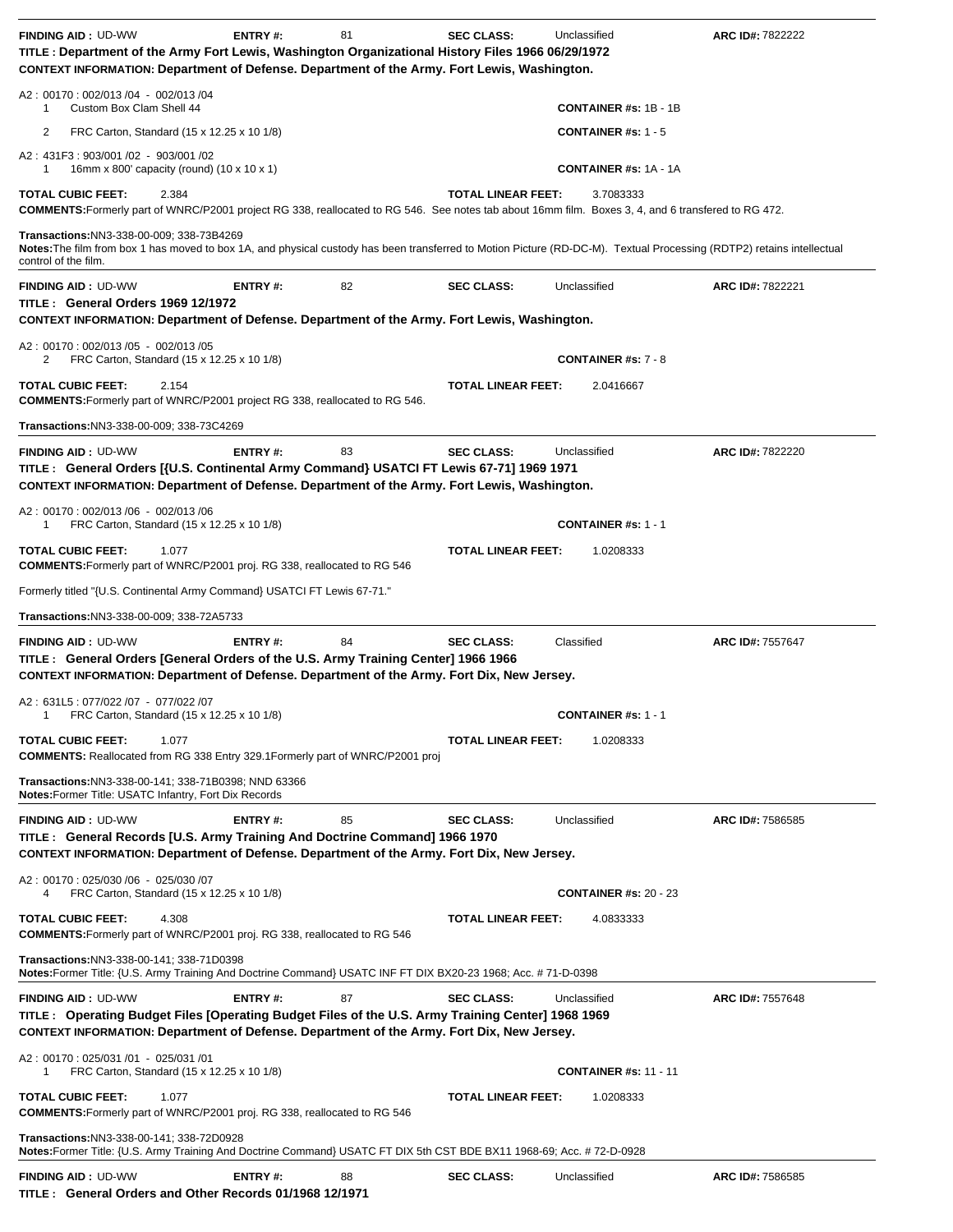| CONTEXT INFORMATION: Department of Defense. Department of the Army. U.S. Continental Army Command. First U.S. Army. U.S. Army Training<br>Center, Infantry, Fort Dix, New Jersey.                                                                                                                 |                |    |                           |                              |                  |
|---------------------------------------------------------------------------------------------------------------------------------------------------------------------------------------------------------------------------------------------------------------------------------------------------|----------------|----|---------------------------|------------------------------|------------------|
| A2: 00170: 025/031 /01 - 025/031 /01<br>FRC Carton, Standard (15 x 12.25 x 10 1/8)<br>2                                                                                                                                                                                                           |                |    |                           | <b>CONTAINER #s: 18 - 20</b> |                  |
| <b>TOTAL CUBIC FEET:</b><br>2.154<br><b>COMMENTS:</b> Formerly part of WNRC/P2001 project RG 338, reallocated to RG 546.                                                                                                                                                                          |                |    | <b>TOTAL LINEAR FEET:</b> | 2.0416667                    |                  |
| During 2010 survey, box 19 was missing. Box 19 still missing as of 12/20/2013.                                                                                                                                                                                                                    |                |    |                           |                              |                  |
| Transactions: NN3-338-00-141; 338-72G0928<br>Notes:Former Title: {U.S. Army Training And Doctrine Command} USATC FT DIX BX18-20 1968; Acc. # 72-G-0928                                                                                                                                            |                |    |                           |                              |                  |
| <b>FINDING AID: UD-WW</b><br>TITLE : General Records [U.S. Army Training And Doctrine Command] 1965 1967<br>CONTEXT INFORMATION: Department of Defense. Department of the Army. Fort Dix, New Jersey.                                                                                             | ENTRY#:        | 89 | <b>SEC CLASS:</b>         | Unclassified                 | ARC ID#: 7586585 |
| A2: 00170: 025/031 /02 - 025/031 /03<br>FRC Carton, Standard (15 x 12.25 x 10 1/8)<br>5                                                                                                                                                                                                           |                |    |                           | <b>CONTAINER #s: 1 - 9</b>   |                  |
| TOTAL CUBIC FEET:<br>5.385<br><b>COMMENTS:</b> Formerly part of WNC/P2001 proj. RG 338, reallocated to RG 546                                                                                                                                                                                     |                |    | <b>TOTAL LINEAR FEET:</b> | 5.1041667                    |                  |
| Transactions:NN3-338-00-141; 338-69A4725<br>Notes:Former Title: {U.S. Army Training And Doctrine Command} USATC INF FT Dix BX1, 6-9 1965; Acc. # 69-A-4725                                                                                                                                        |                |    |                           |                              |                  |
| <b>FINDING AID: UD-WW</b><br>TITLE: General Records [U.S. Army Training And Doctrine Command] 1966 1967<br>CONTEXT INFORMATION: Department of Defense. Department of the Army. Fort Dix, New Jersey.                                                                                              | ENTRY#:        | 90 | <b>SEC CLASS:</b>         | Unclassified                 | ARC ID#: 7586585 |
| A2: 00170: 025/031 /03 - 025/031 /03<br>FRC Carton, Standard (15 x 12.25 x 10 1/8)<br>1                                                                                                                                                                                                           |                |    |                           | <b>CONTAINER #s: 1 - 1</b>   |                  |
| <b>TOTAL CUBIC FEET:</b><br>1.077<br><b>COMMENTS:</b> Formerly part of WNRC/P2001 proj. RG 338, reallocated to RG 546                                                                                                                                                                             |                |    | <b>TOTAL LINEAR FEET:</b> | 1.0208333                    |                  |
| Transactions: NN3-338-00-141; 338-70B6171<br>Notes:Former Title: {U.S. Army Training And Doctrine Command} USATC INF FT Dix BX1 1966-67; Acc. # 70-B-6171                                                                                                                                         |                |    |                           |                              |                  |
| <b>FINDING AID: UD-WW</b><br>TITLE: Publications Record Set Files [Publications Record Set Files of the U.S. Army Training Center] 1966 1969<br>CONTEXT INFORMATION: Department of Defense. Department of the Army. Fort Dix, New Jersey.                                                         | <b>ENTRY#:</b> | 91 | <b>SEC CLASS:</b>         | Unclassified                 | ARC ID#: 7557649 |
| A2: 00170: 025/031 /04 - 025/031 /04<br>FRC Carton, Standard (15 x 12.25 x 10 1/8)<br>1                                                                                                                                                                                                           |                |    |                           | <b>CONTAINER #s: 1 - 1</b>   |                  |
| <b>TOTAL CUBIC FEET:</b><br>1.077<br><b>COMMENTS:</b> Formerly part of WNRC/P2001 proj. RG 338, reallocated to RG 546                                                                                                                                                                             |                |    | <b>TOTAL LINEAR FEET:</b> | 1.0208333                    |                  |
| Transactions: NN3-338-00-141; 338-70A0817<br>Notes:Former Title: {U.S. Army Training And Doctrine Command} FT. Dix NJ BX 66-69; Acc. # 70-A-0817                                                                                                                                                  |                |    |                           |                              |                  |
| <b>FINDING AID: UD-WW</b><br>TITLE: Records Related to Budget and Finance [Records Related to Budget and Finance of the U.S. Army Training Center] 1970 1971<br>CONTEXT INFORMATION: Department of Defense. Department of the Army. Fort Dix, New Jersey.<br>A2: 00170: 025/031 /04 - 025/031 /05 | <b>ENTRY#:</b> | 93 | <b>SEC CLASS:</b>         | Unclassified                 | ARC ID#: 7557651 |
| FRC Carton, Standard (15 x 12.25 x 10 1/8)<br>2                                                                                                                                                                                                                                                   |                |    |                           | <b>CONTAINER #s: 15 - 16</b> |                  |
| TOTAL CUBIC FEET:<br>2.154<br>COMMENTS: Formerly part of WNRC/P2001 proj. RG 338, reallocated to RG 546                                                                                                                                                                                           |                |    | <b>TOTAL LINEAR FEET:</b> | 2.0416667                    |                  |
| Transactions:NN3-338-00-141; 338-74D0744<br>Notes:Former title: {U.S. Army Training And Doctrine Command} USATC Ft. Dix BX 15-16 1970; Acc. # 74-D-0744                                                                                                                                           |                |    |                           |                              |                  |
| <b>FINDING AID: UD-WW</b><br>TITLE: General Orders 01/14/1969 12/31/1972<br>CONTEXT INFORMATION: Department of Defense. Department of the Army. Fort Dix, New Jersey.                                                                                                                             | ENTRY #:       | 94 | <b>SEC CLASS:</b>         | Unclassified                 | ARC ID#: 7557652 |
| A2: 00170: 025/031 /05 - 025/031 /05<br>FRC Carton, Standard (15 x 12.25 x 10 1/8)<br>2                                                                                                                                                                                                           |                |    |                           | <b>CONTAINER #s: 34 - 35</b> |                  |
| <b>TOTAL CUBIC FEET:</b><br>2.154<br>COMMENTS: Formerly part of WNRC/P2001 project RG 338, reallocated to RG 546.                                                                                                                                                                                 |                |    | <b>TOTAL LINEAR FEET:</b> | 2.0416667                    |                  |
| Transactions:NN3-338-00-141; 338-73E3316<br>Notes:Former Title: {U.S. Army Training And Doctrine Command} Ft. Dix PUBL REC SET BX34- 35 1969-72; Acc. # 73-E-3316                                                                                                                                 |                |    |                           |                              |                  |
| <b>FINDING AID: UD-WW</b><br>TITLE : General Orders [General Orders of the U.S. Army Training Center] 1973 1973<br>CONTEXT INFORMATION: Department of Defense. Department of the Army. Fort Dix, New Jersey.                                                                                      | <b>ENTRY#:</b> | 95 | <b>SEC CLASS:</b>         | Unclassified                 | ARC ID#: 7557653 |
| A2: 00170: 025/031 /06 - 025/031 /06<br>2<br>FRC Carton, Standard (15 x 12.25 x 10 1/8)                                                                                                                                                                                                           |                |    |                           | <b>CONTAINER #s: 23 - 24</b> |                  |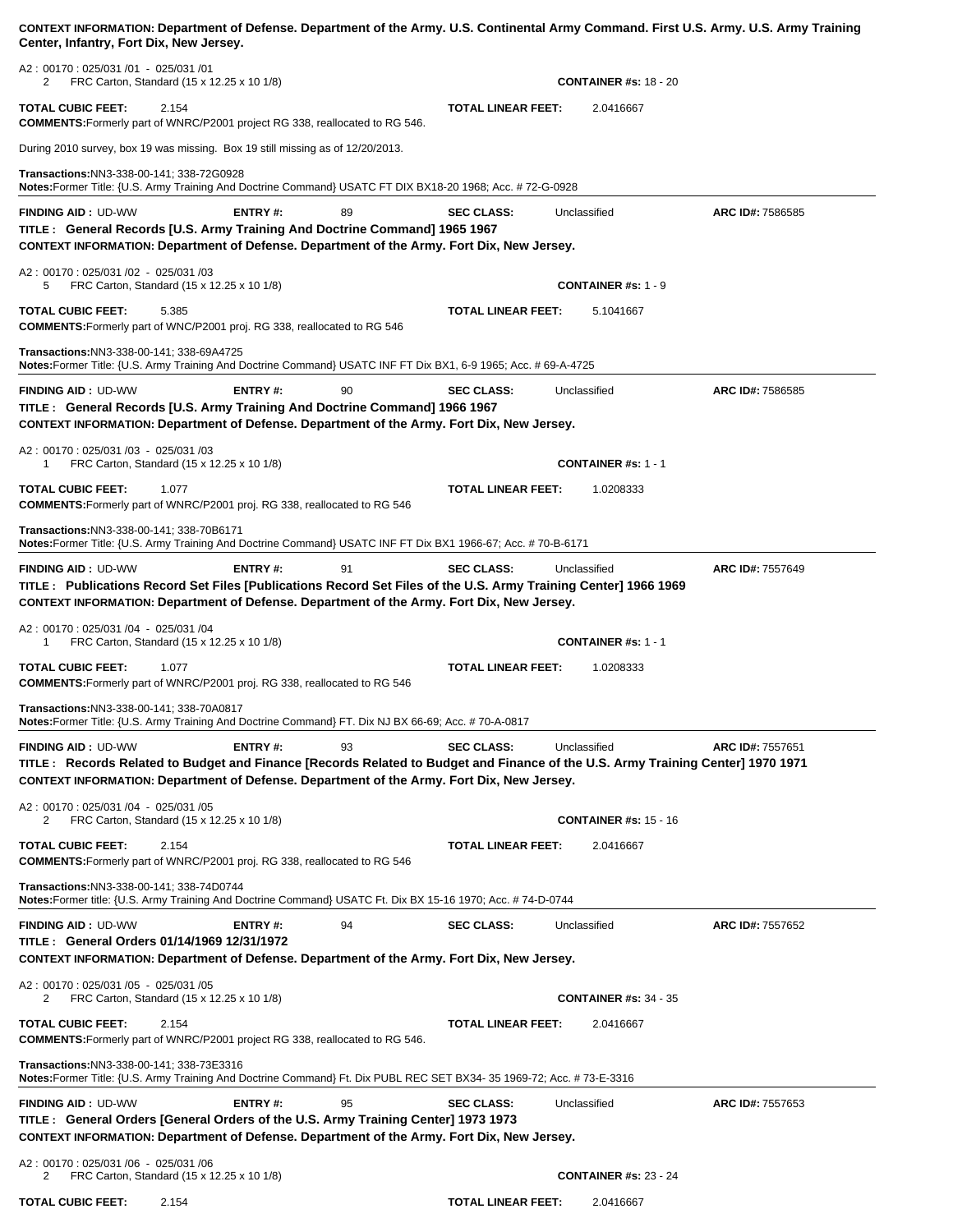**COMMENTS:**Formerly part of WNRC/P2001 proj. RG 338, reallocated to RG 546

**Transactions:**NN3-338-00-141; 338-74G0744

**Notes:**Former Title: {U.S. Army Training And Doctrine Command} USATC Ft. Dix BX23-24 1970-73; Acc. # 74-G-0744

**FINDING AID :** UD-WW **ENTRY #:** 96 **SEC CLASS:** Unclassified **ARC ID#:** 7557654 **TITLE : Records Related to Budget and Finance [Records Related to Budget and Finance of the U.S. Army Training Center] 1969 1970 CONTEXT INFORMATION: Department of Defense. Department of the Army. Fort Dix, New Jersey.** A2 : 00170 : 025/031 /06 - 025/031 /07 4 FRC Carton, Standard (15 x 12.25 x 10 1/8) **CONTAINER #s:** 1 - 4 A2 : 00170 : 025/032 /01 - 025/032 /02 4 FRC Carton, Standard (15 x 12.25 x 10 1/8) **CONTAINER #s:** 5 - 8 **TOTAL CUBIC FEET:** 8.616 **TOTAL LINEAR FEET:** 8.1666666 **COMMENTS:**Formerly part of WNRC/P2001 proj. RG 338, reallocated to RG 546 **Transactions:**NN3-338-00-141; 338-73B3316 **Notes:**Former title: {U.S. Army Training And Doctrine Command} FT. Dix Budget Files BX1-8 1969-70; Acc. # 73-B-3316**FINDING AID :** UD-WW **ENTRY #:** 97 **SEC CLASS:** Unclassified **ARC ID#:** 7557816 **TITLE : General Records [Office of the Comptroller, Information Office, Fort Leonard Wood, Missouri] 1966 1969 CONTEXT INFORMATION: Department of Defense. Department of the Army. Office of the Chief of Engineers. Engineer School.** A2 : 00170 : 021/024 /06 - 021/024 /06 1 FRC Carton, Standard (15 x 12.25 x 10 1/8) **CONTAINER #s:** 1 - 1 **TOTAL CUBIC FEET:** 1.077 **TOTAL LINEAR FEET:** 1.0208333 **COMMENTS:**Formerly part of WNRC/P2001 proj. RG 338, reallocated to RG 546 **Transactions:**NN3-338-00-049; 338-73B0041 **Notes:**Former Title: {U.S. Army Training And Doctrine Command} USATC Ft Leonard Wood BX 1 FY 69; Acc. # 73-B-0041**FINDING AID :** UD-WW **ENTRY #:** 98 **SEC CLASS:** Unclassified **ARC ID#:** 7557817 **TITLE : Management Survey Case Files [Fort Leonard Wood, Missouri] 1965 1969 CONTEXT INFORMATION:**  A2 : 00170 : 021/024 /06 - 021/024 /06 1 FRC Carton, Standard (15 x 12.25 x 10 1/8) **CONTAINER #s:** 1 - 1 **TOTAL CUBIC FEET:** 1.077 **TOTAL LINEAR FEET:** 1.0208333 **COMMENTS:**Formerly part of WNRC/P2001 proj. RG 338, reallocated to RG 546. Possible temporary records. **Transactions:**NN3-338-00-049; 338-72B0519 **Notes:**Former Title: {U.S. Army Training And Doctrine Command} MGT SURV FT Leonard Wood Box 1 68; Acc. # 72-B-0519 **FINDING AID :** UD-WW **ENTRY #:** 99 **SEC CLASS:** Unclassified **ARC ID#:** 7557818 **TITLE : Publications Record Set Files and Shipping Inventories [Fort Leonard Wood, Missouri] 1968 1970 CONTEXT INFORMATION: Department of Defense. Department of the Army. Office of the Chief of Engineers. Engineer School.** A2 : 00170 : 021/024 /07 - 021/024 /07 1 FRC Carton, Standard (15 x 12.25 x 10 1/8) **CONTAINER #s:** 1 - 1 **TOTAL CUBIC FEET:** 1.077 **TOTAL LINEAR FEET:** 1.0208333 **COMMENTS:**Formerly part of WNRC/P2001 proj. RG 338, reallocated to RG 546. Possible temporary records. **Transactions:**NN3-338-00-049; 338-72B0874 **Notes:**Former Title: {U.S. Army Training And Doctrine Command} FT L Wood PUBL Record Set Bx 1-2 68-70; Acc. # 72-B-0874**FINDING AID :** UD-WW **ENTRY #:** 100 **SEC CLASS:** Unclassified **ARC ID#:** 7557819 **TITLE : Records Related to Operations Progress [Office of the Comptroller|Fort Leonard Wood, Missouri] 1965 1966 CONTEXT INFORMATION: Department of Defense. Department of the Army. Office of the Chief of Engineers. Engineer School.** A2 : 00170 : 021/024 /07 - 021/024 /07 1 FRC Carton, Standard (15 x 12.25 x 10 1/8) **CONTAINER #s:** 1 - 1 A2 : 00170 : 021/025 /01 - 021/025 /01 1 FRC Carton, Standard (15 x 12.25 x 10 1/8) **CONTAINER #s:** 2 - 2 **TOTAL CUBIC FEET:** 2.154 **TOTAL LINEAR FEET:** 2.0416666 **COMMENTS:**Formerly part of WNRC/P2001 proj. RG 338, reallocated to RG 546 **Transactions:**NN3-338-00-049; 338-69B0565 **Notes:**Former Title: {U.S. Army Training And Doctrine Command} USATC FT Leonard Wood FY 65; Acc. # 69-B-0565**FINDING AID :** UD-WW **ENTRY #:** 101 **SEC CLASS:** Unclassified **ARC ID#:** 7557820 **TITLE : Publications Record Set and Stockade Files [Fort Leonard Wood, Missouri] 1962 1967 CONTEXT INFORMATION: Department of Defense. Department of the Army. Office of the Chief of Engineers. Engineer School.** A2 : 00170 : 021/025 /01 - 021/025 /01 2 FRC Carton, Standard (15 x 12.25 x 10 1/8) **CONTAINER #s:** 1 - 2 **TOTAL CUBIC FEET:** 2.154 **TOTAL LINEAR FEET:** 2.0416667 **COMMENTS:**Formerly part of WNRC/P2001 proj. RG 338, reallocated to RG 546

**Transactions:**NN3-338-00-049; 338-69A4734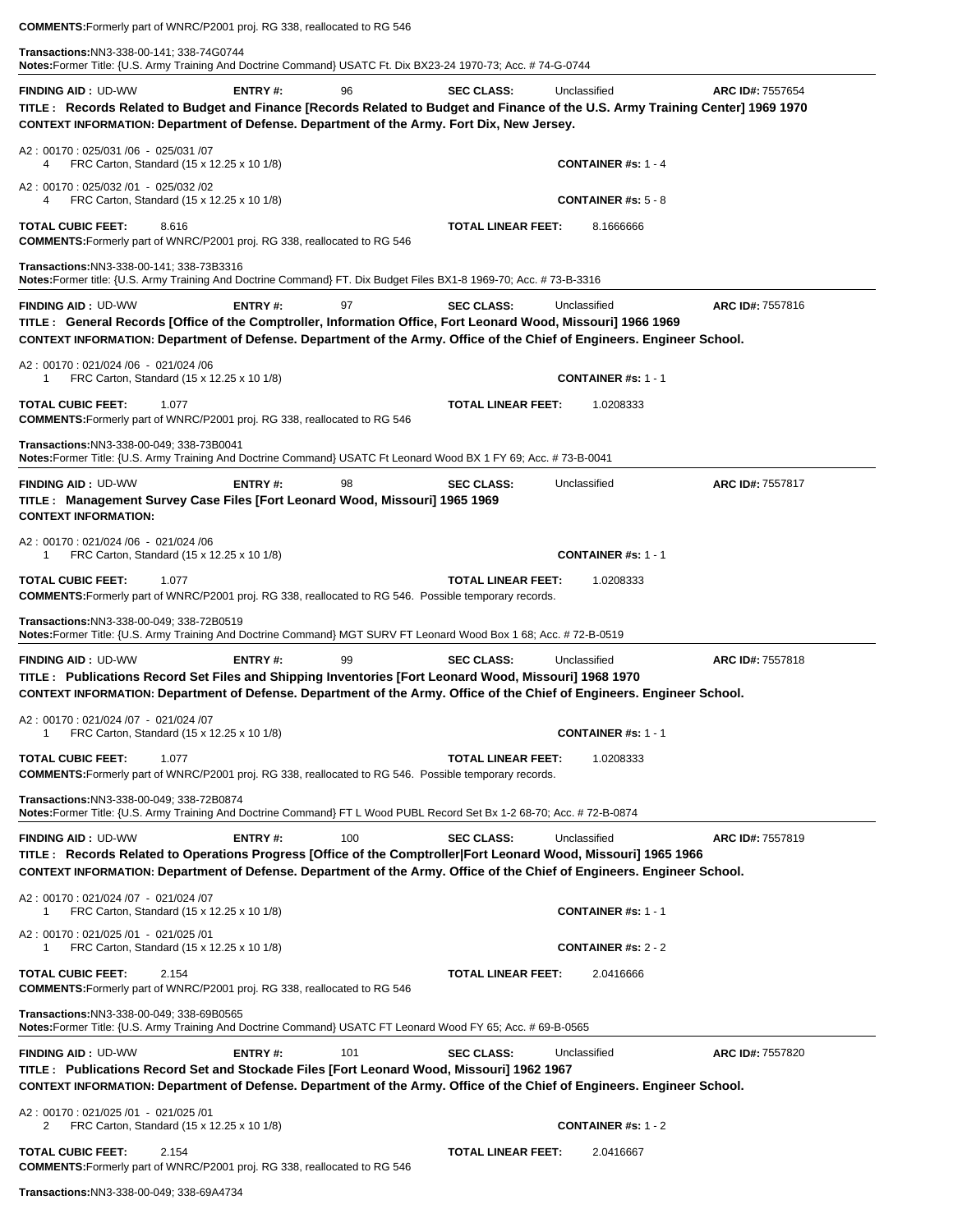| Notes: Former Title: {U.S. Army Training And Doctrine Command} USATC FT Leonard Wood BX 1-2 1965; Acc. # 69-A-4734                                                                                                                                                                                                                                             |                |     |                           |                                            |                  |
|----------------------------------------------------------------------------------------------------------------------------------------------------------------------------------------------------------------------------------------------------------------------------------------------------------------------------------------------------------------|----------------|-----|---------------------------|--------------------------------------------|------------------|
| <b>FINDING AID: UD-WW</b><br>TITLE: General Records Related to the Army Hospital [Fort Leonard Wood, Missouri] 1971 1973<br>CONTEXT INFORMATION: Department of Defense. Department of the Army. Office of the Chief of Engineers. Engineer School.                                                                                                             | <b>ENTRY#:</b> | 103 | <b>SEC CLASS:</b>         | Unclassified                               | ARC ID#: 7557821 |
| A2: 00170: 021/025 /02 - 021/025 /02<br>FRC Carton, Standard (15 x 12.25 x 10 1/8)<br>2                                                                                                                                                                                                                                                                        |                |     |                           | <b>CONTAINER #s: 1 - 2</b>                 |                  |
| <b>TOTAL CUBIC FEET:</b><br>2.154<br><b>COMMENTS:</b> Shares with Job # 353 etc. Formerly part of WNRC/P2001 proj. RG 338, reallocated to RG 546                                                                                                                                                                                                               |                |     | <b>TOTAL LINEAR FEET:</b> | 2.0416667                                  |                  |
| Transactions:NN3-338-000-049; 101-75-0152<br>Notes: Former Title: {U.S. Army Training And Doctrine Command} USATC ENGR FT Leonard Wood 73; Acc. #75-0152                                                                                                                                                                                                       |                |     |                           |                                            |                  |
| <b>FINDING AID: UD-WW</b><br>TITLE: General Records Related to the Army Hospital [Fort Leonard Wood, Missouri] 1969 1969<br>CONTEXT INFORMATION: Department of Defense. Department of the Army. Office of the Chief of Engineers. Engineer School.                                                                                                             | ENTRY#:        | 104 | <b>SEC CLASS:</b>         | Unclassified                               | ARC ID#: 7557822 |
| A2: 00170: 021/025 /03 - 021/025 /03<br>FRC Carton, Standard (15 x 12.25 x 10 1/8)<br>1                                                                                                                                                                                                                                                                        |                |     |                           | <b>CONTAINER #s: 1 - 1</b>                 |                  |
| <b>TOTAL CUBIC FEET:</b><br>1.077<br>COMMENTS: Formerly part of WNRC/P2001 proj. RG 338, reallocated to RG 546                                                                                                                                                                                                                                                 |                |     | <b>TOTAL LINEAR FEET:</b> | 1.0208333                                  |                  |
| Transactions:NN3-338-00-049; 338-71A0349<br>Notes:Former Title: {U.S. ARmy Training And Doctrine Command} Birth REC & HIST Rec BX 1-2 LND WOOD 69; Acc. # 71-A-0349                                                                                                                                                                                            |                |     |                           |                                            |                  |
| <b>FINDING AID: UD-WW</b><br>TITLE: Management Survey Case Files [Fort Leonard Wood, Missouri] 1964 1966<br>CONTEXT INFORMATION: Department of Defense. Department of the Army. Office of the Chief of Engineers. Engineer School.                                                                                                                             | <b>ENTRY#:</b> | 105 | <b>SEC CLASS:</b>         | Unclassified                               | ARC ID#: 7557817 |
| A2: 00170: 021/025 /04 - 021/025 /04<br>FRC Carton, Standard (15 x 12.25 x 10 1/8)<br>1                                                                                                                                                                                                                                                                        |                |     |                           | <b>CONTAINER #s: 1 - 1</b>                 |                  |
| <b>TOTAL CUBIC FEET:</b><br>1.077<br><b>COMMENTS:</b> Shares with job #187 etc. Formerly part of WNRC/P2001 proj. RG 338, reallocated to RG 546                                                                                                                                                                                                                |                |     | <b>TOTAL LINEAR FEET:</b> | 1.0208333                                  |                  |
| Transactions:NN3-338-000-049; 338-71A0144<br>Related Record Entry: UDWW 104A;<br>Notes: Former Title: {U.S. Army Training And Doctrine Command} USATC FT Leonard Wood BX 1 FY 67; Acc. #71-A-0144                                                                                                                                                              |                |     |                           |                                            |                  |
| <b>FINDING AID: UD-WW</b><br>TITLE: General Records [Office of the Comptroller, Informatin Office, Fort Leonard Wood, Missouri] 1964 1967<br>CONTEXT INFORMATION: Department of Defense. Department of the Army. Office of the Chief of Engineers. Engineer School.<br>A2: 00170: 021/025 /04 - 021/025 /05<br>FRC Carton, Standard (15 x 12.25 x 10 1/8)<br>3 | <b>ENTRY#:</b> | 106 | <b>SEC CLASS:</b>         | Unclassified<br><b>CONTAINER #s: 1 - 3</b> | ARC ID#: 7557816 |
| <b>TOTAL CUBIC FEET:</b><br>3.231<br>COMMENTS: Formerly part of WNRC/P2001 proj. RG 338, reallocated to RG 546                                                                                                                                                                                                                                                 |                |     | <b>TOTAL LINEAR FEET:</b> | 3.0625                                     |                  |
| <b>Transactions: 338-70A0381</b><br>Notes:Former Title: {U.S. ARmy Training And Doctrine Command} Ft Leonard Wood BX 1-3 FY 65-66; Acc. # 70-A-0381                                                                                                                                                                                                            |                |     |                           |                                            |                  |
| <b>FINDING AID: UD-WW</b><br>TITLE : Fort Leonard Wood Guidon [Fort Leonard Wood, Missouri] 1971 1976<br>CONTEXT INFORMATION: Department of Defense. Department of the Army. U.S. Army Training and Doctrine Command. U.S. Army Engineer<br>School.                                                                                                            | <b>ENTRY#:</b> | 107 | <b>SEC CLASS:</b>         | Unclassified                               | ARC ID#: 7557823 |
| A2: 00170: 021/025 /05 - 021/025 /05<br>FRC Carton, Standard (15 x 12.25 x 10 1/8)<br>1                                                                                                                                                                                                                                                                        |                |     |                           | <b>CONTAINER #s: 1 - 1</b>                 |                  |
| <b>TOTAL CUBIC FEET:</b><br>1.077<br><b>COMMENTS:</b> Formerly part of WNRC/P2001 proj. RG 338, Reallocated to RG 546                                                                                                                                                                                                                                          |                |     | <b>TOTAL LINEAR FEET:</b> | 1.0208333                                  |                  |
| Transactions: NN3-338-00-049; 338-82-0397<br>Notes: Former Title: {U.S. Army Training And Doctrine Command} Newspapers Filles 72-76; Acc. # 82-0397                                                                                                                                                                                                            |                |     |                           |                                            |                  |
| <b>FINDING AID: UD-WW</b><br>TITLE: General Records [Office of the Comptroller, Information Office, Fort Leonard Wood, Missouri] 1969 1971<br>CONTEXT INFORMATION: Department of Defense. Department of the Army. Office of the Chief of Engineers. Engineer School.                                                                                           | <b>ENTRY#:</b> | 108 | <b>SEC CLASS:</b>         | Unclassified                               | ARC ID#: 7557816 |
| A2: 00170: 021/025 /05 - 021/025 /05<br>FRC Carton, Standard (15 x 12.25 x 10 1/8)<br>1                                                                                                                                                                                                                                                                        |                |     |                           | <b>CONTAINER #s: 1 - 1</b>                 |                  |
| <b>TOTAL CUBIC FEET:</b><br>1.077<br><b>COMMENTS:</b> Formerly part of WNRC/P2001 proj. RG 338, reallocated to RG 546                                                                                                                                                                                                                                          |                |     | <b>TOTAL LINEAR FEET:</b> | 1.0208333                                  |                  |
| Transactions:NN3-338-00-049; 338-75A0047<br>Notes: Former Title: (U.S. Army Training And Doctrine Command) USATC ENGR FT Leonard Wood BX 1 FY 71; Acc. # 75-A-0047                                                                                                                                                                                             |                |     |                           |                                            |                  |
| <b>FINDING AID: UD-WW</b><br>TITLE: Security Classified General Records [Security Classified General Records] 1969 1972<br>CONTEXT INFORMATION: Department of Defense. Department of the Army. Office of the Chief of Engineers. Engineer School.                                                                                                              | <b>ENTRY#:</b> | 110 | <b>SEC CLASS:</b>         | Declassified in Part                       | ARC ID#: 7586584 |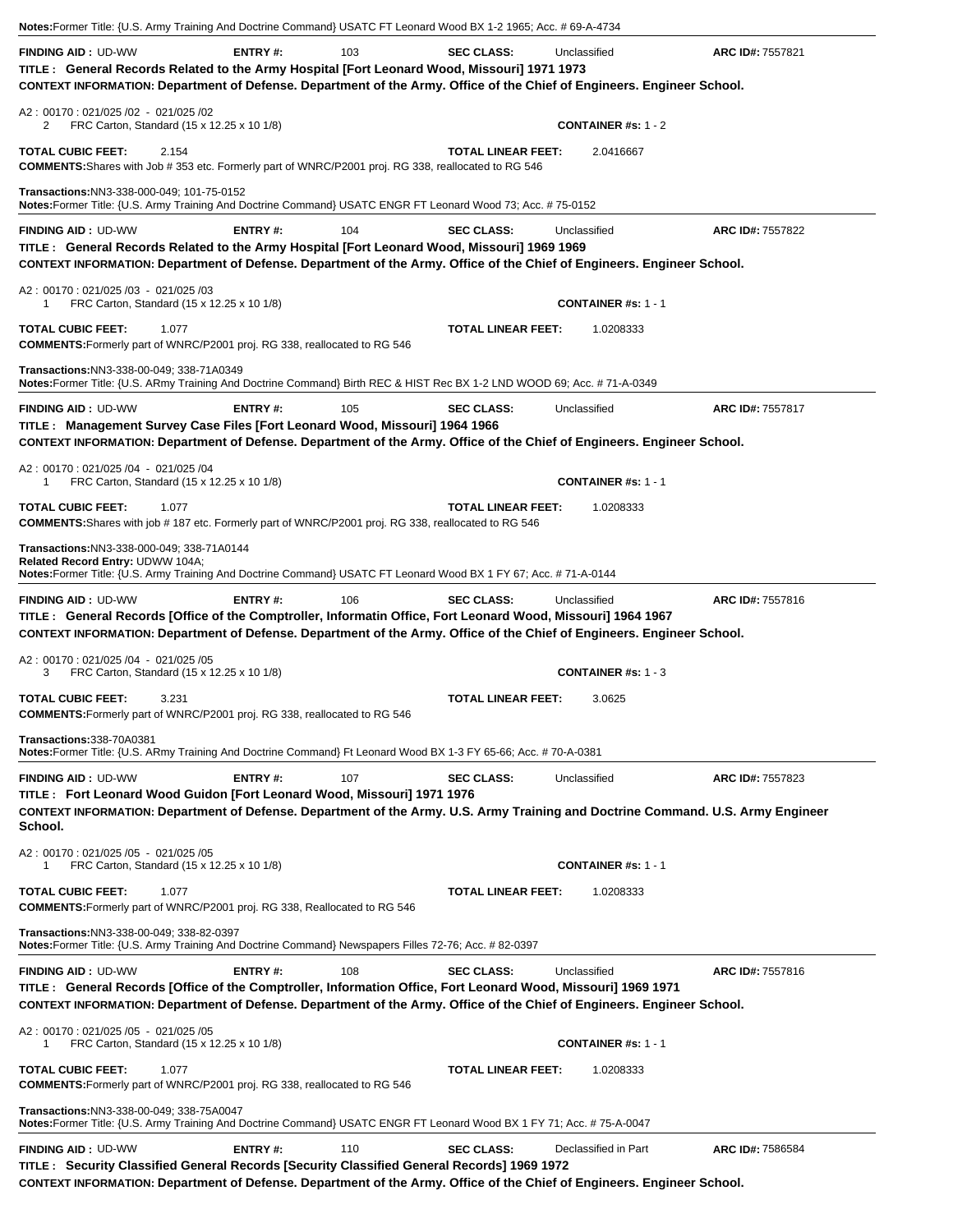A2 : 00270 : 083/028 /06 - 083/028 /07 3 FRC Carton, Standard (15 x 12.25 x 10 1/8) **CONTAINER #s:** 1 - 3

**TOTAL CUBIC FEET:** 3.231 **TOTAL LINEAR FEET:** 3.0625 **COMMENTS:** Boxes missing 9/2007Found May 2008 Formerly part of WNRC/P2001 proj. RG 338, reallocated to RG 546 Formerly listed as RG 338 UD-WX Entry 91 and UD-WW Entry 178-14

**Transactions:**NN3-338-00-049; 338-74A0747; NND 63306**FINDING AID :** UD-WW **ENTRY #:** 115 **SEC CLASS:** Unclassified **ARC ID#:** 7822123 **TITLE : Records Related to Programs of Instruction 1965 1972 CONTEXT INFORMATION: Department of Defense. Department of the Army. U.S. Continental Army Command. Office of the Deputy Chief of Staff for Training.** A2 : 00170 : 022/018 /02 - 022/018 /07 17 FRC Carton, Standard (15 x 12.25 x 10 1/8) **CONTAINER #s:** 1 - 17 A2 : 00170 : 022/019 /01 - 022/019 /01 1 FRC Carton, Standard (15 x 12.25 x 10 1/8) **CONTAINER #s:** 18 - 18 **TOTAL CUBIC FEET:** 19.386000000000003 **TOTAL LINEAR FEET:** 18.375 **COMMENTS:**Formerly part of WNRC/P2001 Project RG 338, reallocated to RG 546. **Transactions:**NN3-338-00-019; 338-77-0852**FINDING AID :** UD-WW **ENTRY #:** 116 **SEC CLASS:** Unclassified **ARC ID#:** 7822124 **TITLE : Reserve Officers' Training Corps (ROTC) Training Instruction Files [U.S. Continental Army Command, Headquarters] 1969 1969 CONTEXT INFORMATION: Department of Defense. Department of the Army. Fort Monroe, Virginia.** A2 : 00170 : 022/019 /01 - 022/019 /01 1 FRC Carton, Standard (15 x 12.25 x 10 1/8) **CONTAINER #s:** 1 - 1 **TOTAL CUBIC FEET:** 1.077 **TOTAL LINEAR FEET:** 1.0208333 **COMMENTS:**Formerly part of WNRC/P2001 Proj. RG 338, reallocated to RG 546 **Transactions:**NN3-338-00-019; 338-79-0247 **Notes:**Former Title: {HQ, Department Of The Army} Fort Monroe VA 54-66; Acc. # 79-0247**FINDING AID :** UD-WW **ENTRY #:** 117 **SEC CLASS:** Unclassified **ARC ID#:** 7822125 **TITLE : Planning and Program Files [U.S. Continental Army Command, Headquarters] 1969 1970 CONTEXT INFORMATION: Department of Defense. Department of the Army. Fort Monroe, Virginia.** A2 : 00170 : 022/019 /01 - 022/019 /02 3 FRC Carton, Standard (15 x 12.25 x 10 1/8) **CONTAINER #s:** 1 - 3 **TOTAL CUBIC FEET:** 3.231 **TOTAL LINEAR FEET:** 3.0625 **COMMENTS:**Formerly part of WNRC/P2001 Proj. RG 338, reallocated to RG 546 **Transactions:**NN3-338-00-019; 338-79-0241 **Notes:**Former Title: {HQ, Department Of The Army} Fort Monroe VA 69-70; Acc. # 79-0241 **FINDING AID :** UD-WW **ENTRY #:** 118 **SEC CLASS:** Unclassified **ARC ID#:** 7822126 **TITLE : Records Related to Programs of Instruction [U.S. Continental Army Command, Headquarters] 1970 1973 CONTEXT INFORMATION: Department of Defense. Department of the Army. Fort Monroe, Virginia.** A2 : 00170 : 022/019 /02 - 022/019 /04 6 FRC Carton, Standard (15 x 12.25 x 10 1/8) **CONTAINER #s:** 1 - 6 **TOTAL CUBIC FEET:** 6.462 **TOTAL LINEAR FEET:** 6.125 **COMMENTS:**Formerly part of WNRC/P2001 Proj. RG 338, reallocated to RG 546 **Transactions:**NN3-338-00-019; 338-79-0246**FINDING AID :** UD-WW **ENTRY #:** 119 **SEC CLASS:** Unclassified **ARC ID#:** 7822127 **TITLE : Command Reporting Files [U.S. Continental Army Command, Headquarters] 1970 1970** 

**CONTEXT INFORMATION: Department of Defense. Department of the Army. Fort Monroe, Virginia.** A2 : 00170 : 022/019 /04 - 022/019 /04 1 FRC Carton, Standard (15 x 12.25 x 10 1/8) **CONTAINER #s:** 1 - 1 **TOTAL CUBIC FEET:** 1.077 **TOTAL LINEAR FEET:** 1.0208333 **COMMENTS:**Formerly part of WNRC/P2001 Proj. RG 338, reallocated to RG 546 **Transactions:**NN3-338-00-019; 338-77-0856 **Notes:**Former Title: {HQ, Department Of The Army} FT Monroe VA 70; Acc. # 77-0856**FINDING AID :** UD-WW **ENTRY #:** 120 **SEC CLASS:** Unclassified **ARC ID#:** 7822128 **TITLE : General Orders and Other Publications 01/1968 12/30/1968 CONTEXT INFORMATION: Department of Defense. Department of the Army. U.S. Continental Army Command. Adjutant General Section.** A2 : 00170 : 022/019 /05 - 022/019 /05 2 FRC Carton, Standard (15 x 12.25 x 10 1/8) **CONTAINER #s:** 4 - 5

**TOTAL CUBIC FEET:** 2.154 **TOTAL LINEAR FEET:** 2.0416667 **COMMENTS:**Formerly part of WNRC/P2001 Project RG 338, reallocated to RG 546.

**Transactions:**NN3-338-00-019; 338-69C5935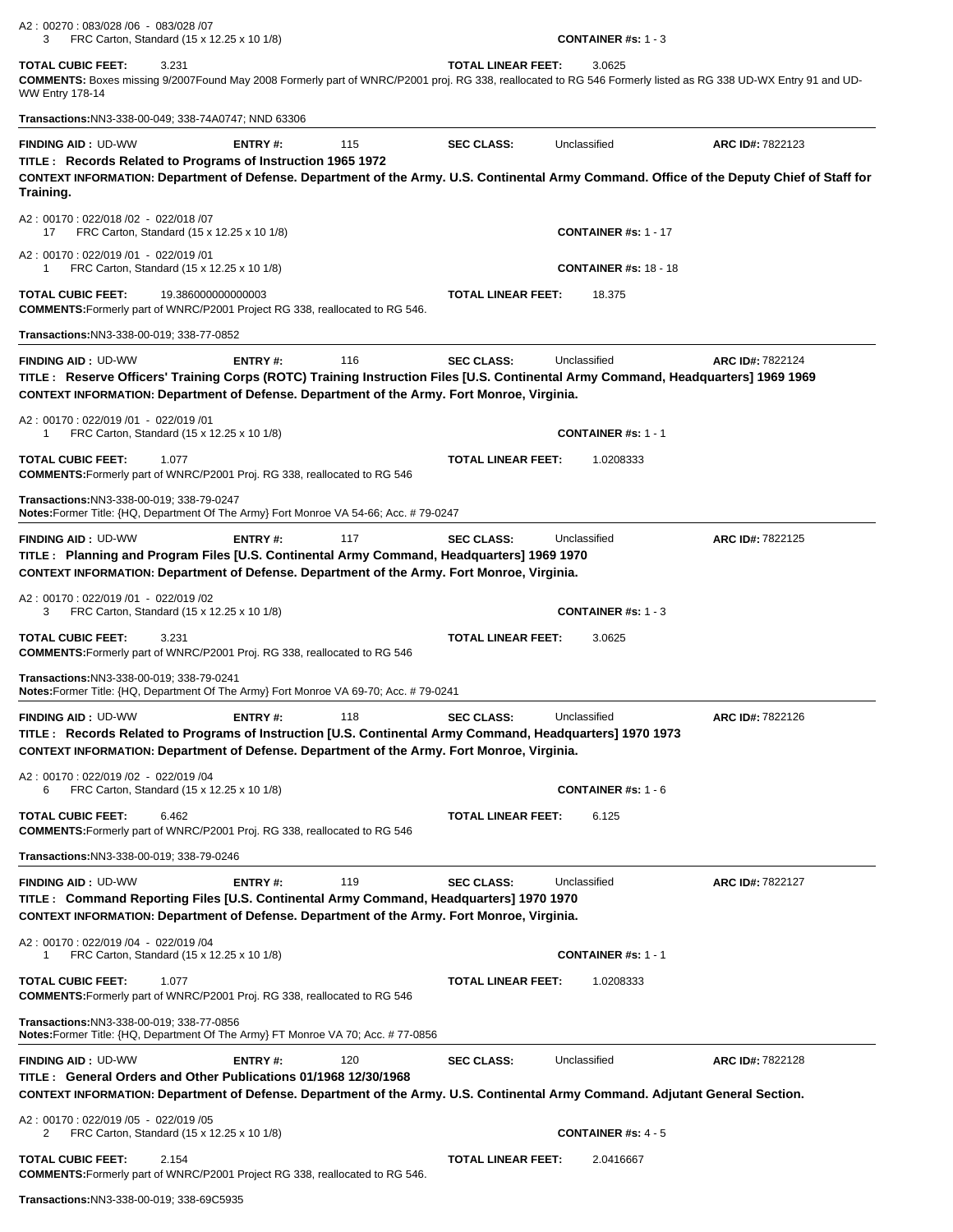|                                                                                                                                                                                                                         |                |     | Notes: Former Title: {HQ, Department Of The Army} HQ Conarc FT Monroe VA BX 4-5 1968; Acc. # 69-C-5935 |                                          |                  |
|-------------------------------------------------------------------------------------------------------------------------------------------------------------------------------------------------------------------------|----------------|-----|--------------------------------------------------------------------------------------------------------|------------------------------------------|------------------|
| <b>FINDING AID: UD-WW</b><br>TITLE: Publications Record Set Files [U.S. Continental Army Command, Headquarters] 1971 1971<br>CONTEXT INFORMATION: Department of Defense. Department of the Army. Fort Monroe, Virginia. | ENTRY#:        | 121 | <b>SEC CLASS:</b>                                                                                      | Unclassified                             | ARC ID#: 7822129 |
| A2: 00170: 022/019 /05 - 022/019 /05<br>FRC Carton, Standard (15 x 12.25 x 10 1/8)<br>1                                                                                                                                 |                |     |                                                                                                        | <b>CONTAINER #s: 1 - 1</b>               |                  |
| <b>TOTAL CUBIC FEET:</b><br>1.077<br>COMMENTS: Formerly part of WNRC/P2001 Proj. RG 338, reallocated to RG 546                                                                                                          |                |     | <b>TOTAL LINEAR FEET:</b>                                                                              | 1.0208333                                |                  |
| Transactions: NN3-338-00-019: 338-72A6560<br>Notes: Former Title: {HQ, Department Of The Army} HQ Conarc FT Monroe VA 71; Acc. # 72-A-6560                                                                              |                |     |                                                                                                        |                                          |                  |
| <b>FINDING AID: UD-WW</b><br>TITLE : General Records [U.S. Continental Army Command, Headquarters] 1967 1970<br>CONTEXT INFORMATION: Department of Defense. Department of the Army. Fort Monroe, Virginia.              | ENTRY#:        | 122 | <b>SEC CLASS:</b>                                                                                      | Unclassified                             | ARC ID#: 7822121 |
| A2: 00170: 022/019 /06 - 022/019 /07<br>FRC Carton, Standard (15 x 12.25 x 10 1/8)<br>6                                                                                                                                 |                |     |                                                                                                        | <b>CONTAINER #s: 1 - 6</b>               |                  |
| A2: 00170: 022/020 /01 - 022/020 /04<br>FRC Carton, Standard (15 x 12.25 x 10 1/8)<br>10                                                                                                                                |                |     |                                                                                                        | <b>CONTAINER #s: 7 - 16</b>              |                  |
| <b>TOTAL CUBIC FEET:</b><br>17.232<br><b>COMMENTS:</b> Formerly part of WNRC/P2001 Proj. RG 338, reallocated to RG 546                                                                                                  |                |     | <b>TOTAL LINEAR FEET:</b>                                                                              | 16.3333333                               |                  |
| Transactions: NN3-338-00-019: 338-73A1909<br>Notes: Former Title: {HQ, Department Of The Army} PUBL Records Usconarc BX 1-16 1967; Acc. #73-A-1909                                                                      |                |     |                                                                                                        |                                          |                  |
| <b>FINDING AID: UD-WW</b><br>TITLE: Publications 1964 1967<br><b>CONTEXT INFORMATION: Adjutant General Section</b>                                                                                                      | <b>ENTRY#:</b> | 123 | <b>SEC CLASS:</b>                                                                                      | Unclassified                             | ARC ID#: 7822140 |
| A2: 00170: 022/020 /04 - 022/020 /06<br>FRC Carton, Standard (15 x 12.25 x 10 1/8)<br>6                                                                                                                                 |                |     |                                                                                                        | <b>CONTAINER #s: 1 - 6</b>               |                  |
| <b>TOTAL CUBIC FEET:</b><br>6.462<br>COMMENTS: Formerly part of WNRC/P2001 Project RG 338, reallocated to RG 546.                                                                                                       |                |     | <b>TOTAL LINEAR FEET:</b>                                                                              | 6.125                                    |                  |
| Transactions: NN3-338-00-019; 338-69A1619<br>Notes: Former Title: {HQ, Department Of The Army} USA Conarc 65-67; Acc. # 69-A-1619                                                                                       |                |     |                                                                                                        |                                          |                  |
|                                                                                                                                                                                                                         |                |     |                                                                                                        |                                          |                  |
| <b>FINDING AID: UD-WW</b><br>TITLE : General Records [U.S. Continental Army Command, Headquarters] 1960 1967<br>CONTEXT INFORMATION: Department of Defense. Department of the Army. Fort Monroe, Virginia.              | ENTRY#:        | 124 | <b>SEC CLASS:</b>                                                                                      | Unclassified                             | ARC ID#: 7822121 |
| A2: 00170: 022/020 /06 - 022/020 /07<br>FRC Carton, Standard (15 x 12.25 x 10 1/8)<br>5                                                                                                                                 |                |     |                                                                                                        | <b>CONTAINER #s: 1 - 5</b>               |                  |
| A2: 00170: 022/021 /01 - 022/021 /02<br>FRC Carton, Standard (15 x 12.25 x 10 1/8)<br>5                                                                                                                                 |                |     |                                                                                                        | <b>CONTAINER #s: <math>6 - 10</math></b> |                  |
| <b>TOTAL CUBIC FEET:</b><br>10.77<br><b>COMMENTS:</b> Formerly part of WNRC/P2001 Proj. RG 338, reallocated to RG 546.                                                                                                  |                |     | <b>TOTAL LINEAR FEET:</b>                                                                              | 10.2083334                               |                  |
| Transactions: NN3-338-00-019; 338-71A3439<br>Notes: Former Title: {HQ, Department Of The Army} HQ USARCAC FT Monroe VA 60-67; Acc. #71-A-3439                                                                           |                |     |                                                                                                        |                                          |                  |
| <b>FINDING AID: UD-WW</b><br>TITLE : General Records [U.S. Continental Army Command, Headquarters] 1957 1969<br>CONTEXT INFORMATION: Department of Defense. Department of the Army. Fort Monroe, Virginia.              | ENTRY#:        | 125 | <b>SEC CLASS:</b>                                                                                      | Unclassified                             | ARC ID#: 7822121 |
| A2: 00170: 022/021 /02 - 022/021 /07<br>FRC Carton, Standard (15 x 12.25 x 10 1/8)<br>16                                                                                                                                |                |     |                                                                                                        | <b>CONTAINER #s: 1 - 16</b>              |                  |
| A2: 00170: 022/022 /01 - 022/022 /07<br>FRC Carton, Standard (15 x 12.25 x 10 1/8)<br>21                                                                                                                                |                |     |                                                                                                        | <b>CONTAINER #s: 17 - 37</b>             |                  |
| A2: 00170: 022/023 /01 - 022/023 /04<br>FRC Carton, Standard (15 x 12.25 x 10 1/8)<br>12                                                                                                                                |                |     |                                                                                                        | <b>CONTAINER #s: 38 - 49</b>             |                  |
| <b>TOTAL CUBIC FEET:</b><br>52.773<br><b>COMMENTS:</b> Formerly part of WNRC/P2001 Proj. RG 338, reallocated to RG 546.                                                                                                 |                |     | <b>TOTAL LINEAR FEET:</b>                                                                              | 50.0208333                               |                  |
| Transactions: NN3-338-00-019; 338-71B1562<br>Notes: Former Title: {HQ, Department Of The Army} HQ Conarc FT Monroe BX 1-49 1957-66; Acc. # 71-B-1562                                                                    |                |     |                                                                                                        |                                          |                  |
| <b>FINDING AID: UD-WW</b><br>TITLE: Records Related to Training Programs and Exercises 08/10/1949 1961<br>CONTEXT INFORMATION: Adjutant General Section; Administrative Services Division; Records Management Branch    | <b>ENTRY#:</b> | 126 | <b>SEC CLASS:</b>                                                                                      | Unclassified                             | ARC ID#: 7822141 |
| A2: 00170: 022/023 /05 - 022/023 /05<br>FRC Carton, Standard (15 x 12.25 x 10 1/8)<br>2                                                                                                                                 |                |     |                                                                                                        | <b>CONTAINER #s: 1 - 2</b>               |                  |

**COMMENTS:**Formerly part of WNRC/P2001 Project RG 338, reallocated to RG 546. Box 3 eliminated by records consolidation into Box 1.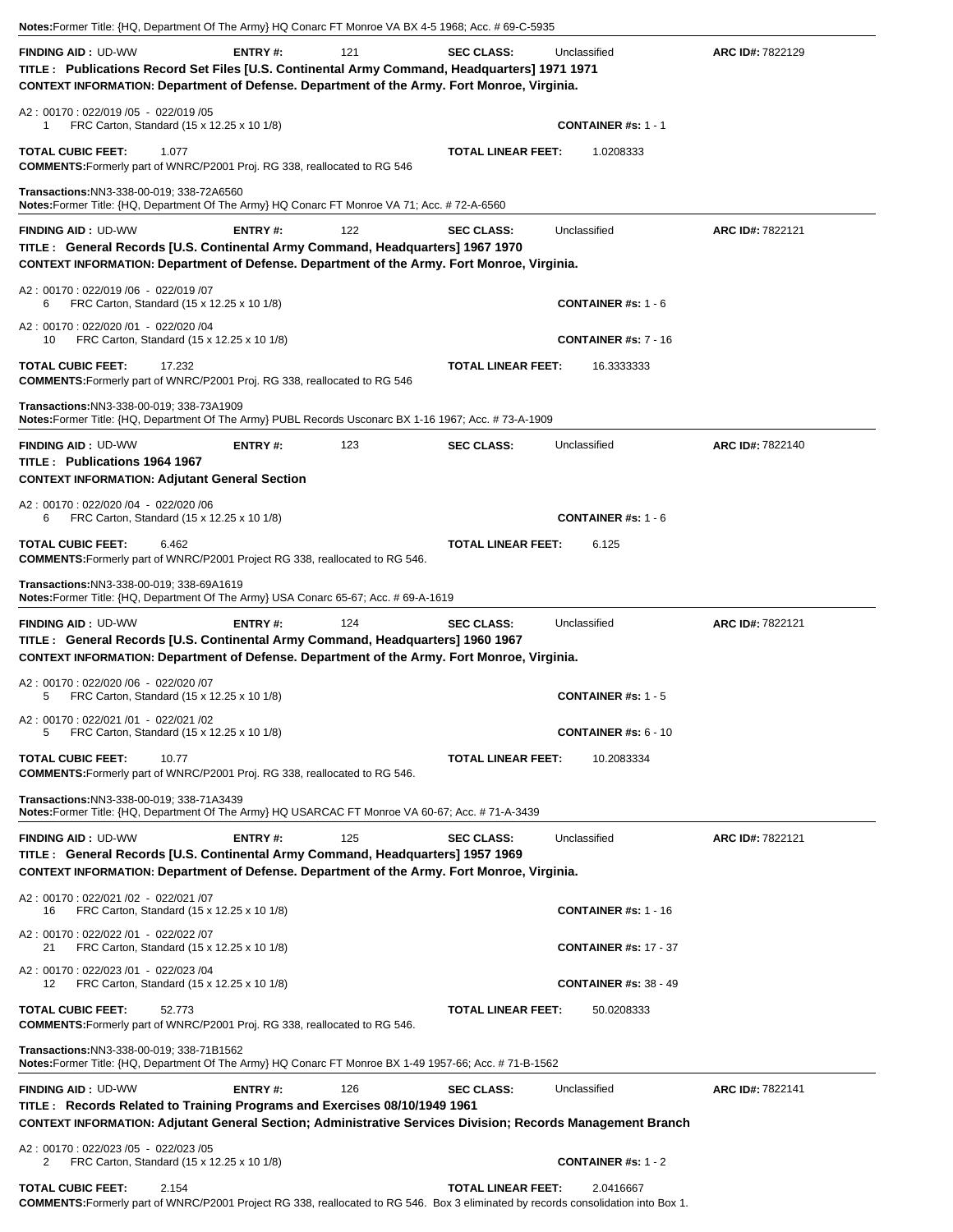| Transactions:NN3-338-00-019; 338-69B5935<br>Notes:Former Title {HQ, Department Of The Army} Misc Files HQ Conarc BX 1-3 1947-61; Acc. # 69-B-5935                                                                                                                                                 |         |     |                           |                              |                  |
|---------------------------------------------------------------------------------------------------------------------------------------------------------------------------------------------------------------------------------------------------------------------------------------------------|---------|-----|---------------------------|------------------------------|------------------|
| <b>FINDING AID: UD-WW</b><br>TITLE: Records Related to Common Subjects of Study [U.S. Continental Army Command, Headquarters] 1971 1972<br>CONTEXT INFORMATION: Department of Defense. Department of the Army. Fort Monroe, Virginia.                                                             | ENTRY#: | 127 | <b>SEC CLASS:</b>         | Unclassified                 | ARC ID#: 7822132 |
| A2: 00170: 022/023 /06 - 022/023 /06<br>FRC Carton, Standard (15 x 12.25 x 10 1/8)<br>2                                                                                                                                                                                                           |         |     |                           | CONTAINER #s: $1 - 2$        |                  |
| TOTAL CUBIC FEET:<br>2.154<br><b>COMMENTS:</b> Formerly part of WNRC/P2001 Proj. RG 338, reallocated to RG 546                                                                                                                                                                                    |         |     | <b>TOTAL LINEAR FEET:</b> | 2.0416667                    |                  |
| Transactions:NN3-338-00-019; 338-86-0551<br>Notes: Former Title: {HQ, Department Of The Army} HQ Conarc FT Monroe VA 71; Acc. # 86-0551                                                                                                                                                           |         |     |                           |                              |                  |
| <b>FINDING AID: UD-WW</b><br>TITLE: Records Related to Training Programs [U.S. Continental Army Command, Headquarters] 1967 1971<br>CONTEXT INFORMATION: Department of Defense. Department of the Army. Fort Monroe, Virginia.                                                                    | ENTRY#: | 128 | <b>SEC CLASS:</b>         | Unclassified                 | ARC ID#: 7822133 |
| A2: 00170: 022/023 /06 - 022/023 /07<br>2<br>FRC Carton, Standard (15 x 12.25 x 10 1/8)                                                                                                                                                                                                           |         |     |                           | <b>CONTAINER #s: 1 - 2</b>   |                  |
| <b>TOTAL CUBIC FEET:</b><br>2.154<br><b>COMMENTS:</b> Formerly part of WNRC/P2001 Proj. RG 338, reallocated to RG 546                                                                                                                                                                             |         |     | <b>TOTAL LINEAR FEET:</b> | 2.0416667                    |                  |
| Transactions:NN3-338-00-019; 338-77-0855<br>Notes: Former Title: {HQ, Department Of The Army} FT Monroe VA 71; Acc. # 77-0855                                                                                                                                                                     |         |     |                           |                              |                  |
| <b>FINDING AID: UD-WW</b><br>TITLE: Regulations and Supplements [U.S. Continental Army Command, Headquarters] 1968 1971<br>CONTEXT INFORMATION: Department of Defense. Department of the Army. Fort Monroe, Virginia.                                                                             | ENTRY#: | 129 | <b>SEC CLASS:</b>         | Unclassified                 | ARC ID#: 7822134 |
| A2: 00170: 022/023 /07 - 022/023 /07<br>2<br>FRC Carton, Standard (15 x 12.25 x 10 1/8)                                                                                                                                                                                                           |         |     |                           | <b>CONTAINER #s: 1 - 2</b>   |                  |
| A2: 00170: 022/024 /01 - 022/024 /03<br>FRC Carton, Standard (15 x 12.25 x 10 1/8)<br>7                                                                                                                                                                                                           |         |     |                           | <b>CONTAINER #s: 3 - 9</b>   |                  |
| TOTAL CUBIC FEET:<br>9.693<br><b>COMMENTS:</b> Formerly part of WNRC/P2001 Proj. RG 338, reallocated to RG 546                                                                                                                                                                                    |         |     | <b>TOTAL LINEAR FEET:</b> | 9.1875                       |                  |
| Transactions:NN3-338-00-019; 338-79-0242<br>Notes: Former Title: {HQ, Department Of The Army} Fort Monroe VA 68; Acc. # 79-0242                                                                                                                                                                   |         |     |                           |                              |                  |
| <b>FINDING AID: UD-WW</b><br>TITLE : General Orders [U.S. Continental Army Command, Headquarters] 1970 1970<br>CONTEXT INFORMATION: Department of Defense. Department of the Army. Fort Monroe, Virginia.                                                                                         | ENTRY#: | 130 | <b>SEC CLASS:</b>         | Unclassified                 | ARC ID#: 7822135 |
| A2: 00170: 022/024 /03 - 022/024 /03<br>FRC Carton, Standard (15 x 12.25 x 10 1/8)<br>1                                                                                                                                                                                                           |         |     |                           | CONTAINER $#s: 1 - 1$        |                  |
| <b>TOTAL CUBIC FEET:</b><br>1.077<br><b>COMMENTS:</b> Formerly part of WNRC/P2001 Proj. RG 338, reallocated to RG 546                                                                                                                                                                             |         |     | <b>TOTAL LINEAR FEET:</b> | 1.0208333                    |                  |
| Transactions: NN3-338-00-019; 338-79-0243<br><b>Notes:</b> Former Title: {HQ, Department Of The Army} Fort Monroe VA 70; Acc. # 79-0243                                                                                                                                                           |         |     |                           |                              |                  |
| <b>FINDING AID: UD-WW</b><br>TITLE : Records Related to Programs of Instruction [U.S. Continental Army Command, Headquarters] 1971 1971<br>CONTEXT INFORMATION: Department of Defense. Department of the Army. Fort Monroe, Virginia.                                                             | ENTRY#: | 131 | <b>SEC CLASS:</b>         | Unclassified                 | ARC ID#: 7822136 |
| A2: 00170: 022/024 /03 - 022/024 /07<br>FRC Carton, Standard (15 x 12.25 x 10 1/8)<br>13                                                                                                                                                                                                          |         |     |                           | <b>CONTAINER #s: 1 - 13</b>  |                  |
| A2: 00170: 022/025 /01 - 022/025 /04<br>FRC Carton, Standard (15 x 12.25 x 10 1/8)<br>11                                                                                                                                                                                                          |         |     |                           | <b>CONTAINER #s: 14 - 24</b> |                  |
| <b>TOTAL CUBIC FEET:</b><br>25.848<br><b>COMMENTS:</b> Formerly part of WNRC/P2001 Proj. RG 338, reallocated to RG 546                                                                                                                                                                            |         |     | <b>TOTAL LINEAR FEET:</b> | 24.5                         |                  |
| Transactions:NN3-338-00-019; 338-78-0917                                                                                                                                                                                                                                                          |         |     |                           |                              |                  |
| <b>FINDING AID: UD-WW</b><br>TITLE: Program Planning and Management Files [Program Planning and Management Files] 1964 1965<br>CONTEXT INFORMATION: Department of Defense. Department of the Army. U.S. Army Materiel Command. U.S. Army Test and Evaluation<br>Command. Aberdeen Proving Ground. | ENTRY#: | 133 | <b>SEC CLASS:</b>         | Classified                   | ARC ID#: 7586622 |
| A2: 00631: 043/049 /05 - 043/049 /05<br>FRC Carton, Standard (15 x 12.25 x 10 1/8)<br>1                                                                                                                                                                                                           |         |     |                           | <b>CONTAINER #s: 4 - 4</b>   |                  |
| <b>TOTAL CUBIC FEET:</b><br>1.077<br><b>COMMENTS:</b> Shares with job # 114 etc. Formerly part of WNRC/P2001 Proj. RG 338, reallocated to RG 546                                                                                                                                                  |         |     | <b>TOTAL LINEAR FEET:</b> | 1.0208333                    |                  |
| $MIB$ 000.00.040, 000.7400500, MNID 00007                                                                                                                                                                                                                                                         |         |     |                           |                              |                  |

**Transactions:**NN3-338-00-019; 338-71C6563; NND 63307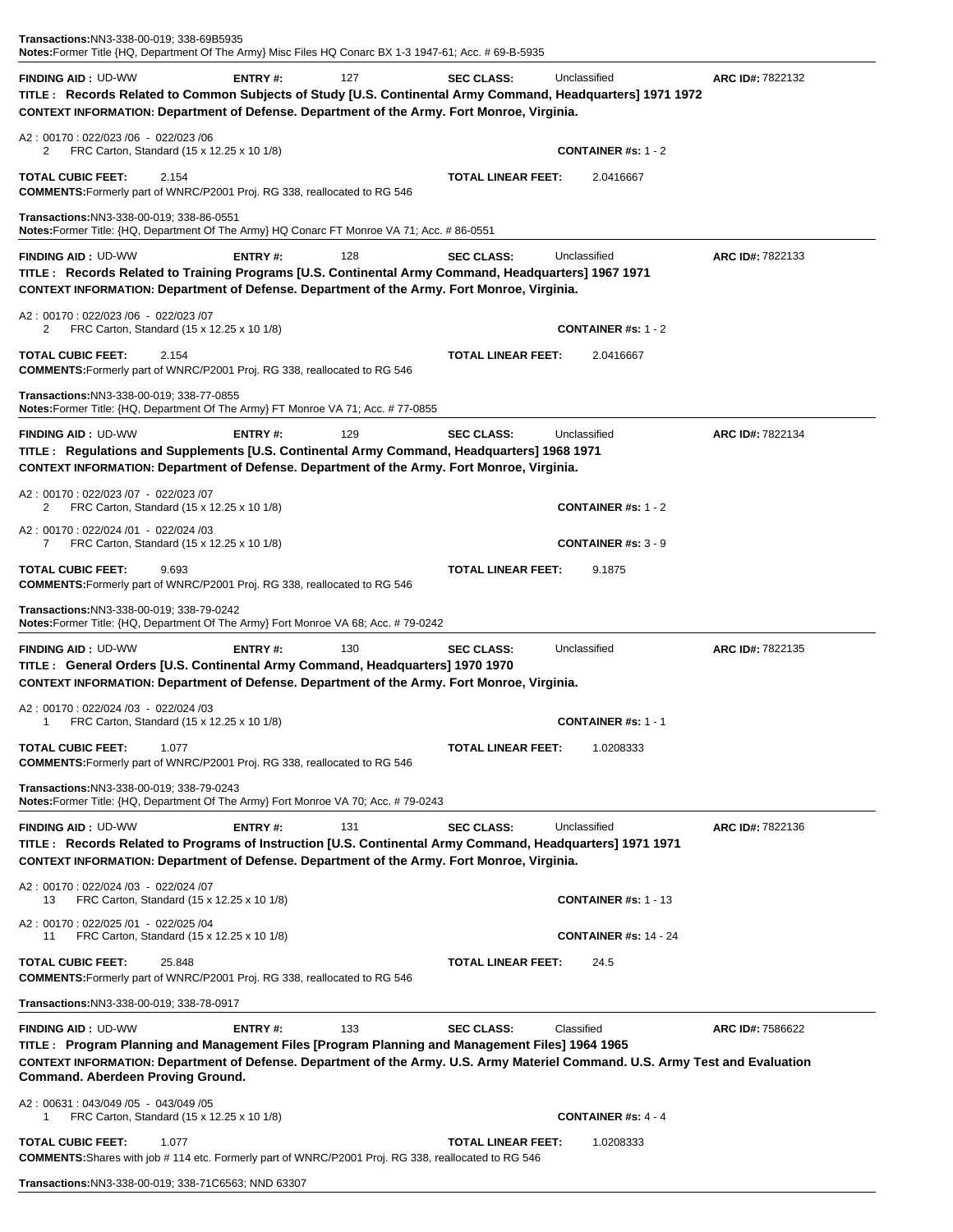| <b>FINDING AID: UD-WW</b><br>TITLE: Publications and Reports [{U.S. Army Training And Doctrine Command} BX 1-3 Aberdeen PG 65-66] 1965 1966<br>CONTEXT INFORMATION: Department of Defense. Department of the Army. U.S. Army Materiel Command. U.S. Army Test and Evaluation<br>Command. Aberdeen Proving Ground.                                                                         | ENTRY#: | 137 | <b>SEC CLASS:</b>         | Unclassified                               | ARC ID#: 7586623 |
|-------------------------------------------------------------------------------------------------------------------------------------------------------------------------------------------------------------------------------------------------------------------------------------------------------------------------------------------------------------------------------------------|---------|-----|---------------------------|--------------------------------------------|------------------|
| A2: 00631: 043/049 /06 - 043/049 /07<br>3<br>FRC Carton, Standard (15 x 12.25 x 10 1/8)                                                                                                                                                                                                                                                                                                   |         |     |                           | <b>CONTAINER #s: 1 - 3</b>                 |                  |
| <b>TOTAL CUBIC FEET:</b><br>3.231<br><b>COMMENTS:</b> Shares with job # 104, 110, 114 etc. Formerly part of WNRC/P2001 Proj RG 338, reallocated to RG 546                                                                                                                                                                                                                                 |         |     | <b>TOTAL LINEAR FEET:</b> | 3.0625                                     |                  |
| Formerly titled "{U.S. Army Training And Doctrine Command} BX 1-3 Aberdeen PG 65-66."                                                                                                                                                                                                                                                                                                     |         |     |                           |                                            |                  |
| Transactions: NN3-338-00-019; 338-71A6562                                                                                                                                                                                                                                                                                                                                                 |         |     |                           |                                            |                  |
| <b>FINDING AID: UD-WW</b>                                                                                                                                                                                                                                                                                                                                                                 | ENTRY#: | 138 | <b>SEC CLASS:</b>         | Unclassified                               | ARC ID#: 7586623 |
| TITLE: Publications and Reports [{U.S. Army Training And Doctrine Command} BX 5 Aberdeen PG 65-66] 1965 1966<br>CONTEXT INFORMATION: Department of Defense. Department of the Army. U.S. Army Materiel Command. U.S. Army Test and Evaluation<br>Command. Aberdeen Proving Ground.                                                                                                        |         |     |                           |                                            |                  |
| A2: 00631: 043/049 /07 - 043/049 /07<br>FRC Carton, Standard (15 x 12.25 x 10 1/8)<br>1                                                                                                                                                                                                                                                                                                   |         |     |                           | <b>CONTAINER #s: 5 - 5</b>                 |                  |
| <b>TOTAL CUBIC FEET:</b><br>1.077<br><b>COMMENTS:</b> Formerly part of WNRC/P2001 Proj. RG 338, reallocated to RG 546                                                                                                                                                                                                                                                                     |         |     | <b>TOTAL LINEAR FEET:</b> | 1.0208333                                  |                  |
| Formerly titled "{U.S. Army Training And Doctrine Command} BX 5 Aberdeen PG 65-66."                                                                                                                                                                                                                                                                                                       |         |     |                           |                                            |                  |
| Transactions: NN3-338-00-019; 338-71C6562                                                                                                                                                                                                                                                                                                                                                 |         |     |                           |                                            |                  |
| <b>FINDING AID: UD-WW</b><br>TITLE: General Records [{U.S. Army Training And Doctrine Command} Aberdeen PG BX 1-2, 62] 1962 1962<br>CONTEXT INFORMATION: Department of Defense. Department of the Army. U.S. Army Materiel Command. U.S. Army Test and Evaluation<br>Command. Aberdeen Proving Ground.                                                                                    | ENTRY#: | 139 | <b>SEC CLASS:</b>         | Unclassified                               | ARC ID#: 7586620 |
| A2: 00170: 002/024 /03 - 002/024 /03<br>FRC Carton, Standard (15 x 12.25 x 10 1/8)<br>2                                                                                                                                                                                                                                                                                                   |         |     |                           | <b>CONTAINER #s: 1 - 2</b>                 |                  |
| <b>TOTAL CUBIC FEET:</b><br>2.154<br><b>COMMENTS:</b> Shares with job # 068, 104, 114 etc. Formerly part of WNRC/P2001 Proj RG 338, reallocated to RG 546                                                                                                                                                                                                                                 |         |     | <b>TOTAL LINEAR FEET:</b> | 2.0416667                                  |                  |
| Formerly titled "{U.S. Army Training And Doctrine Command} Aberdeen PG BX 1-2, 62."                                                                                                                                                                                                                                                                                                       |         |     |                           |                                            |                  |
| Transactions:NN3-338-00-019; 338-70B0594                                                                                                                                                                                                                                                                                                                                                  |         |     |                           |                                            |                  |
| <b>FINDING AID: UD-WW</b><br>TITLE: General Records [{U.S. Army Training And Doctrine Command} BX 1 Aberdeen PG 64] 1964 1964<br>CONTEXT INFORMATION: Department of Defense. Department of the Army. U.S. Army Materiel Command. U.S. Army Test and Evaluation<br>Command. Aberdeen Proving Ground.<br>A2: 00170: 002/024 /03 - 002/024 /03<br>FRC Carton, Standard (15 x 12.25 x 10 1/8) | ENTRY#: | 140 | <b>SEC CLASS:</b>         | Unclassified<br><b>CONTAINER #s: 1 - 1</b> | ARC ID#: 7586620 |
| <b>TOTAL CUBIC FEET:</b><br>1.077<br><b>COMMENTS:</b> Shares with job #114 etc. Formerly part of WNRC/P2001 Proj. RG 338, reallocated to RG 546                                                                                                                                                                                                                                           |         |     | <b>TOTAL LINEAR FEET:</b> | 1.0208333                                  |                  |
| Formerly titled "{U.S. Army Training And Doctrine Command} BX 1 Aberdeen PG 64."                                                                                                                                                                                                                                                                                                          |         |     |                           |                                            |                  |
| Transactions:NN3-338-000-019; 338-70B0482                                                                                                                                                                                                                                                                                                                                                 |         |     |                           |                                            |                  |
| <b>FINDING AID: UD-WW</b><br>TITLE: Technical Reports [{U.S. Army Training And Doctrine Command} BX 2-9 TECH REPT Aberdeen PG FY 68] 1966 1968<br>CONTEXT INFORMATION: Department of Defense. Department of the Army. U.S. Army Materiel Command. U.S. Army Test and Evaluation<br>Command. Aberdeen Proving Ground.                                                                      | ENTRY#: | 141 | <b>SEC CLASS:</b>         | Unclassified                               | ARC ID#: 7586621 |
| A2: 00170: 002/024 /04 - 002/024 /06<br>FRC Carton, Standard (15 x 12.25 x 10 1/8)<br>8                                                                                                                                                                                                                                                                                                   |         |     |                           | <b>CONTAINER #s: 2 - 9</b>                 |                  |
| <b>TOTAL CUBIC FEET:</b><br>8.616<br><b>COMMENTS:</b> Shares with job #114 etc. Formerly part of WNRC/P2001 Proj. RG 338, reallocated to RG 546                                                                                                                                                                                                                                           |         |     | <b>TOTAL LINEAR FEET:</b> | 8.1666667                                  |                  |
| Formerly titled [{U.S. Army Training And Doctrine Command} BX 2-9 TECH REPT Aberdeen PG FY 68."                                                                                                                                                                                                                                                                                           |         |     |                           |                                            |                  |
| Transactions: NN3-338-00-019; 338-70C0482                                                                                                                                                                                                                                                                                                                                                 |         |     |                           |                                            |                  |
| <b>FINDING AID: UD-WW</b><br>TITLE: Technical Reports [{U.S. Army Training And Doctrine Command} BX 10 Aberdeen PG 68] 1966 1968<br>CONTEXT INFORMATION: Department of Defense. Department of the Army. U.S. Army Materiel Command. U.S. Army Test and Evaluation<br>Command. Aberdeen Proving Ground.                                                                                    | ENTRY#: | 142 | <b>SEC CLASS:</b>         | Unclassified                               | ARC ID#: 7586621 |
| A2: 00170: 002/024 /06 - 002/024 /06<br>FRC Carton, Standard (15 x 12.25 x 10 1/8)<br>1                                                                                                                                                                                                                                                                                                   |         |     |                           | <b>CONTAINER #s: 10 - 10</b>               |                  |
| <b>TOTAL CUBIC FEET:</b><br>1.077                                                                                                                                                                                                                                                                                                                                                         |         |     | <b>TOTAL LINEAR FEET:</b> | 1.0208333                                  |                  |

**COMMENTS:**Shares with job # 114 etc. Formerly part of WNRC/P2001 Proj. RG 338, reallocated to RG 546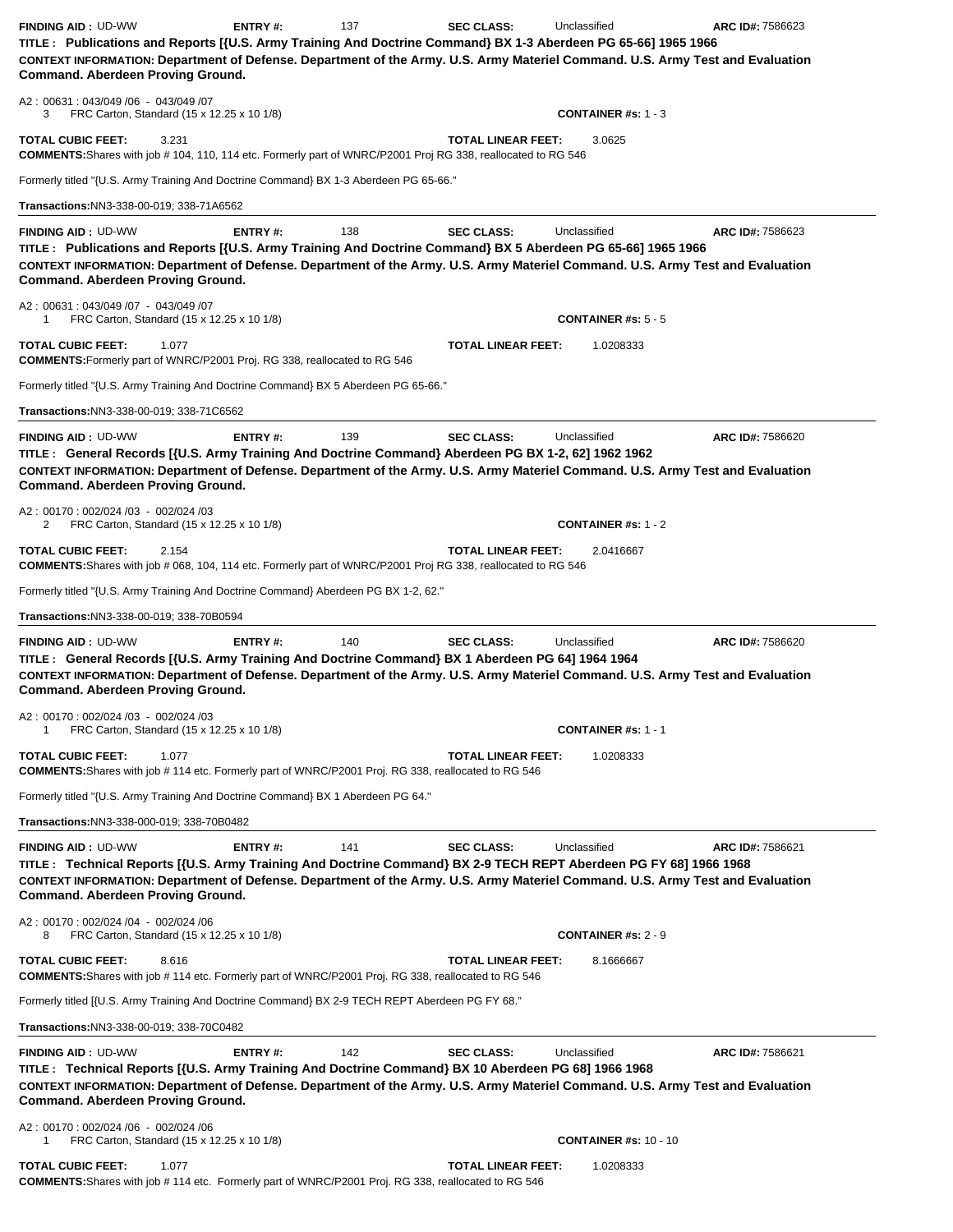Formerly titled "[{U.S. Army Training And Doctrine Command} BX 10 Aberdeen PG 68."

| Transactions: NN3-338-00-019; 338-70D0482<br><b>FINDING AID: UD-WW</b><br>TITLE: General Records [{U.S. Army Training And Doctrine Command} BX 12 Aberdeen PG 64] 1964 1964<br>CONTEXT INFORMATION: Department of Defense. Department of the Army. U.S. Army Materiel Command. U.S. Army Test and Evaluation<br>Command. Aberdeen Proving Ground. | ENTRY#:        | 143 | <b>SEC CLASS:</b>         | Unclassified                 | ARC ID#: 7586620 |
|---------------------------------------------------------------------------------------------------------------------------------------------------------------------------------------------------------------------------------------------------------------------------------------------------------------------------------------------------|----------------|-----|---------------------------|------------------------------|------------------|
| A2: 00170: 002/024 /07 - 002/024 /07<br>FRC Carton, Standard (15 x 12.25 x 10 1/8)<br>1                                                                                                                                                                                                                                                           |                |     |                           | <b>CONTAINER #s: 12 - 12</b> |                  |
| <b>TOTAL CUBIC FEET:</b><br>1.077<br><b>COMMENTS:</b> Formerly part of WNRC/P2001 Proj. RG 338, reallocated to RG 546                                                                                                                                                                                                                             |                |     | <b>TOTAL LINEAR FEET:</b> | 1.0208333                    |                  |
| Formerly titled "{U.S. Army Training And Doctrine Command} BX 12 Aberdeen PG 64"                                                                                                                                                                                                                                                                  |                |     |                           |                              |                  |
| Transactions:NN3-338-00-019; 338-70F0482                                                                                                                                                                                                                                                                                                          |                |     |                           |                              |                  |
| <b>FINDING AID: UD-WW</b><br>TITLE: General Records [{U.S. Army Training And Doctrine Command} BX 13 Aberdeen PG 64] 1964 1964<br>CONTEXT INFORMATION: Department of Defense. Department of the Army. U.S. Army Materiel Command. U.S. Army Test and Evaluation<br>Command. Aberdeen Proving Ground.                                              | ENTRY#:        | 144 | <b>SEC CLASS:</b>         | Unclassified                 | ARC ID#: 7586620 |
| A2: 00170: 002/024 /07 - 002/024 /07<br>FRC Carton, Standard (15 x 12.25 x 10 1/8)<br>1                                                                                                                                                                                                                                                           |                |     |                           | <b>CONTAINER #s: 13 - 13</b> |                  |
| <b>TOTAL CUBIC FEET:</b><br>1.077<br><b>COMMENTS:</b> Shares with job #104 etc. Formerly part of WNRC/P2001 Proj. RG 338, reallocated to RG 546                                                                                                                                                                                                   |                |     | <b>TOTAL LINEAR FEET:</b> | 1.0208333                    |                  |
| Formerly titled "U.S. Army Training And Doctrine Command} BX 13 Aberdeen PG 64."                                                                                                                                                                                                                                                                  |                |     |                           |                              |                  |
| Transactions:NN3-338-00-019; 338-70G0482                                                                                                                                                                                                                                                                                                          |                |     |                           |                              |                  |
| <b>FINDING AID: UD-WW</b><br>TITLE: General Records [{U.S. Army Training And Doctrine Command} BX 14 Aberdeen PG 66-67] 1966 1967<br>CONTEXT INFORMATION: Department of Defense. Department of the Army. U.S. Army Materiel Command. U.S. Army Test and Evaluation<br>Command. Aberdeen Proving Ground.                                           | ENTRY#:        | 145 | <b>SEC CLASS:</b>         | Unclassified                 | ARC ID#: 7586620 |
| A2: 00170: 002/024 /07 - 002/024 /07<br>FRC Carton, Standard (15 x 12.25 x 10 1/8)<br>1                                                                                                                                                                                                                                                           |                |     |                           | <b>CONTAINER #s: 14 - 14</b> |                  |
| <b>TOTAL CUBIC FEET:</b><br>1.077<br><b>COMMENTS:</b> Shares with job #104 etc. Formerly part of WNRC/P2001 Proj. RG 338, reallocated to RG 546                                                                                                                                                                                                   |                |     | <b>TOTAL LINEAR FEET:</b> | 1.0208333                    |                  |
| Formerly titled "{U.S. Army Training And Doctrine Command} BX 14 Aberdeen PG 66-67."                                                                                                                                                                                                                                                              |                |     |                           |                              |                  |
| Transactions:NN3-338-00-019; 338-70H0482                                                                                                                                                                                                                                                                                                          |                |     |                           |                              |                  |
| <b>FINDING AID: UD-WW</b><br>TITLE: General Records [{U.S. Army Training And Doctrine Command} BX 15 Kirk HOSP Aberdeen PG 64] 1964 1964<br>CONTEXT INFORMATION: Department of Defense. Department of the Army. U.S. Army Materiel Command. U.S. Army Test and Evaluation<br>Command. Aberdeen Proving Ground.                                    | ENTRY#:        | 146 | <b>SEC CLASS:</b>         | Unclassified                 | ARC ID#: 7586620 |
| A2: 00170: 002/025 /01 - 002/025 /01<br>FRC Carton, Standard (15 x 12.25 x 10 1/8)<br>1                                                                                                                                                                                                                                                           |                |     |                           | <b>CONTAINER #s: 15 - 15</b> |                  |
| <b>TOTAL CUBIC FEET:</b><br>1.077<br><b>COMMENTS:</b> Formerly part of WNRC/P2001 Proj. RG 338, reallocated to RG 546                                                                                                                                                                                                                             |                |     | <b>TOTAL LINEAR FEET:</b> | 1.0208333                    |                  |
| Formerly titled "{U.S. Army Training And Doctrine Command} BX 15 Kirk HOSP Aberdeen PG 64."                                                                                                                                                                                                                                                       |                |     |                           |                              |                  |
| Transactions:NN3-338-00-019; 338-7010482                                                                                                                                                                                                                                                                                                          |                |     |                           |                              |                  |
| <b>FINDING AID: UD-WW</b><br>TITLE: General Records [{U.S. Army Training And Doctrine Command} BX 16 USA War Lab Aberdeen PG 64] 1964 1964<br>CONTEXT INFORMATION: Department of Defense. Department of the Army. U.S. Army Materiel Command. U.S. Army Test and Evaluation<br>Command. Aberdeen Proving Ground.                                  | ENTRY#:        | 147 | <b>SEC CLASS:</b>         | Unclassified                 | ARC ID#: 7586620 |
| A2: 00170: 002/025 /01 - 002/025 /01<br>FRC Carton, Standard (15 x 12.25 x 10 1/8)<br>1                                                                                                                                                                                                                                                           |                |     |                           | <b>CONTAINER #s: 16 - 16</b> |                  |
| <b>TOTAL CUBIC FEET:</b><br>1.077<br><b>COMMENTS:</b> Formerly part of WNRC/P2001 Proj. RG 338, reallocated to RG 546                                                                                                                                                                                                                             |                |     | <b>TOTAL LINEAR FEET:</b> | 1.0208333                    |                  |
| Formerly titled "[{U.S. Army Training And Doctrine Command} BX 16 USA War Lab Aberdeen PG 64."                                                                                                                                                                                                                                                    |                |     |                           |                              |                  |
| Transactions: NN3-338-00-019; 338-70J0482                                                                                                                                                                                                                                                                                                         |                |     |                           |                              |                  |
| <b>FINDING AID: UD-WW</b><br>TITLE: General Records [{U.S. Army Training And Doctrine Command} BX 17-20 USA MAT BD Aberdeen PG 64] 1964 1964<br>CONTEXT INFORMATION: Department of Defense. Department of the Army. U.S. Army Materiel Command. U.S. Army Test and Evaluation<br>Command. Aberdeen Proving Ground.                                | <b>ENTRY#:</b> | 148 | <b>SEC CLASS:</b>         | Unclassified                 | ARC ID#: 7586620 |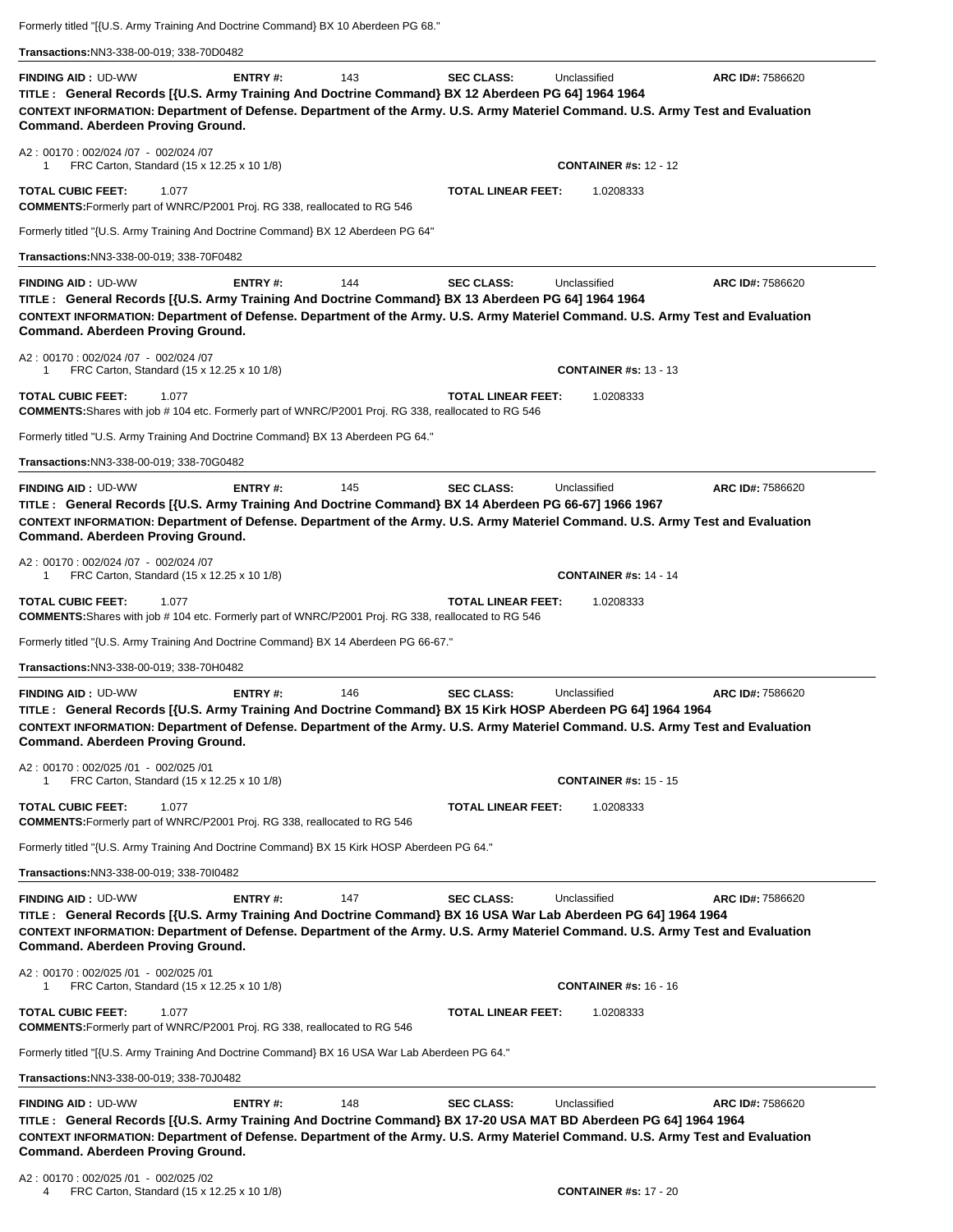| <b>TOTAL CUBIC FEET:</b><br>4.308<br><b>COMMENTS:</b> Shares with job # 068 etc. Formerly part of WNRC/P2001 Proj. RG 338, reallocated to RG 546                                                                                                                                                                      |                |     | <b>TOTAL LINEAR FEET:</b> | 4.0833333                    |                  |
|-----------------------------------------------------------------------------------------------------------------------------------------------------------------------------------------------------------------------------------------------------------------------------------------------------------------------|----------------|-----|---------------------------|------------------------------|------------------|
| Formerly titled "{U.S. Army Training And Doctrine Command} BX 17-20 USA MAT BD Aberdeen PG 64."                                                                                                                                                                                                                       |                |     |                           |                              |                  |
| Transactions:NN3-338-00-019; 338-70K0482                                                                                                                                                                                                                                                                              |                |     |                           |                              |                  |
| <b>FINDING AID: UD-WW</b><br>TITLE: General Records [{U.S. Army Training And Doctrine Command} BX 21 USA MAT BD Aberdeen PG 64] 1964 1964<br>CONTEXT INFORMATION: Department of Defense. Department of the Army. U.S. Army Materiel Command. U.S. Army Test and Evaluation<br>Command. Aberdeen Proving Ground.       | ENTRY#:        | 149 | <b>SEC CLASS:</b>         | Unclassified                 | ARC ID#: 7586620 |
| A2: 00170: 002/025 /03 - 002/025 /03<br>FRC Carton, Standard (15 x 12.25 x 10 1/8)<br>1                                                                                                                                                                                                                               |                |     |                           | <b>CONTAINER #s: 21 - 21</b> |                  |
| <b>TOTAL CUBIC FEET:</b><br>1.077<br><b>COMMENTS:</b> Shares with job # 068 etc. Formerly part of WNRC/P2001 Proj. RG 338, reallocated to RG 546                                                                                                                                                                      |                |     | <b>TOTAL LINEAR FEET:</b> | 1.0208333                    |                  |
| Formerly titled "{U.S. Army Training And Doctrine Command} BX 21 USA MAT BD Aberdeen PG 64."                                                                                                                                                                                                                          |                |     |                           |                              |                  |
| Transactions:NN3-338-00-019; 338-70L0482                                                                                                                                                                                                                                                                              |                |     |                           |                              |                  |
| <b>FINDING AID: UD-WW</b><br>TITLE: Technical Reports [{U.S. Army Training And Doctrine Command} BX 22 TECH RPT Aberdeen PG 68] 1966 1968<br>CONTEXT INFORMATION: Department of Defense. Department of the Army. U.S. Army Materiel Command. U.S. Army Test and Evaluation<br>Command. Aberdeen Proving Ground.       | ENTRY#:        | 150 | <b>SEC CLASS:</b>         | Unclassified                 | ARC ID#: 7586621 |
| A2: 00170: 002/025/03 - 002/025/03<br>FRC Carton, Standard (15 x 12.25 x 10 1/8)<br>1                                                                                                                                                                                                                                 |                |     |                           | <b>CONTAINER #s: 22 - 22</b> |                  |
| <b>TOTAL CUBIC FEET:</b><br>1.077<br><b>COMMENTS:</b> Formerly part of WNRC/P2001 Proj. RG 338, reallocated to RG 546                                                                                                                                                                                                 |                |     | <b>TOTAL LINEAR FEET:</b> | 1.0208333                    |                  |
| Formerly titled "[{U.S. Army Training And Doctrine Command} BX 22 TECH RPT Aberdeen PG 68."                                                                                                                                                                                                                           |                |     |                           |                              |                  |
| Transactions:NN3-338-00-019; 338-70M0482                                                                                                                                                                                                                                                                              |                |     |                           |                              |                  |
| <b>FINDING AID: UD-WW</b><br>TITLE: Budget Files [Budget Files] 1961 1963<br>CONTEXT INFORMATION: Department of Defense. Department of the Army. U.S. Army Materiel Command. U.S. Army Test and Evaluation<br>Command. Aberdeen Proving Ground.<br>A2: 00170: 002/025 /03 - 002/025 /05                               | ENTRY#:        | 151 | <b>SEC CLASS:</b>         | Unclassified                 | ARC ID#: 7586624 |
| FRC Carton, Standard (15 x 12.25 x 10 1/8)<br>6                                                                                                                                                                                                                                                                       |                |     |                           | <b>CONTAINER #s: 1 - 6</b>   |                  |
| <b>TOTAL CUBIC FEET:</b><br>6.462<br>COMMENTS: Formerly part of WNRC/P2001 Proj. RG 338, reallocated to RG 546                                                                                                                                                                                                        |                |     | <b>TOTAL LINEAR FEET:</b> | 6.125                        |                  |
| Transactions:NN3-338-00-019; 338-70B0702                                                                                                                                                                                                                                                                              |                |     |                           |                              |                  |
| <b>FINDING AID: UD-WW</b><br>TITLE : General Records [{U.S. Army Training And Doctrine Command} Aberdeen PROVING Ground BX 7 FY 63] 1963 1963<br>CONTEXT INFORMATION: Department of Defense. Department of the Army. U.S. Army Materiel Command. U.S. Army Test and Evaluation<br>Command. Aberdeen Proving Ground.   | <b>ENTRY#:</b> | 152 | <b>SEC CLASS:</b>         | Unclassified                 | ARC ID#: 7586620 |
| A2: 00170: 002/025/05 - 002/025/05<br>FRC Carton, Standard (15 x 12.25 x 10 1/8)<br>1                                                                                                                                                                                                                                 |                |     |                           | <b>CONTAINER #s: 7 - 7</b>   |                  |
| <b>TOTAL CUBIC FEET:</b><br>1.077<br><b>COMMENTS:</b> Shares with job #104 etc. Formerly part of WNRC/P2001 Proj. RG 338, reallocated to RG 546                                                                                                                                                                       |                |     | <b>TOTAL LINEAR FEET:</b> | 1.0208333                    |                  |
| Formerly titled "{U.S. Army Training And Doctrine Command} Aberdeen PROVING Ground BX 7 FY 63."                                                                                                                                                                                                                       |                |     |                           |                              |                  |
| Transactions:NN3-338-00-019; 338-70C0702                                                                                                                                                                                                                                                                              |                |     |                           |                              |                  |
| <b>FINDING AID: UD-WW</b><br>TITLE: General Records [{U.S. Army Training And Doctrine Command} Aberdeen PROVING Ground BX 8-9 FY 63] 1963 1963<br>CONTEXT INFORMATION: Department of Defense. Department of the Army. U.S. Army Materiel Command. U.S. Army Test and Evaluation<br>Command. Aberdeen Proving Ground.  | <b>ENTRY#:</b> | 153 | <b>SEC CLASS:</b>         | Unclassified                 | ARC ID#: 7586620 |
| A2: 00170: 002/025 /06 - 002/025 /06<br>FRC Carton, Standard (15 x 12.25 x 10 1/8)<br>2                                                                                                                                                                                                                               |                |     |                           | <b>CONTAINER #s: 8 - 9</b>   |                  |
| <b>TOTAL CUBIC FEET:</b><br>2.154<br><b>COMMENTS:</b> Formerly part of WNRC/P2001 Proj. RG 338, reallocated to RG 546                                                                                                                                                                                                 |                |     | <b>TOTAL LINEAR FEET:</b> | 2.0416667                    |                  |
| Formerly titled "{U.S. Army Training And Doctrine Command} Aberdeen PROVING Ground BX 8-9 FY 63."                                                                                                                                                                                                                     |                |     |                           |                              |                  |
| Transactions:NN3-338-00-019; 338-70D0702                                                                                                                                                                                                                                                                              |                |     |                           |                              |                  |
| <b>FINDING AID: UD-WW</b><br>TITLE: General Records [{U.S. Army Training And Doctrine Command} Aberdeen PROVING Ground BX 10-12 1963] 1963 1963<br>CONTEXT INFORMATION: Department of Defense. Department of the Army. U.S. Army Materiel Command. U.S. Army Test and Evaluation<br>Command. Aberdeen Proving Ground. | <b>ENTRY#:</b> | 154 | <b>SEC CLASS:</b>         | Unclassified                 | ARC ID#: 7586620 |

 $\overline{\phantom{a}}$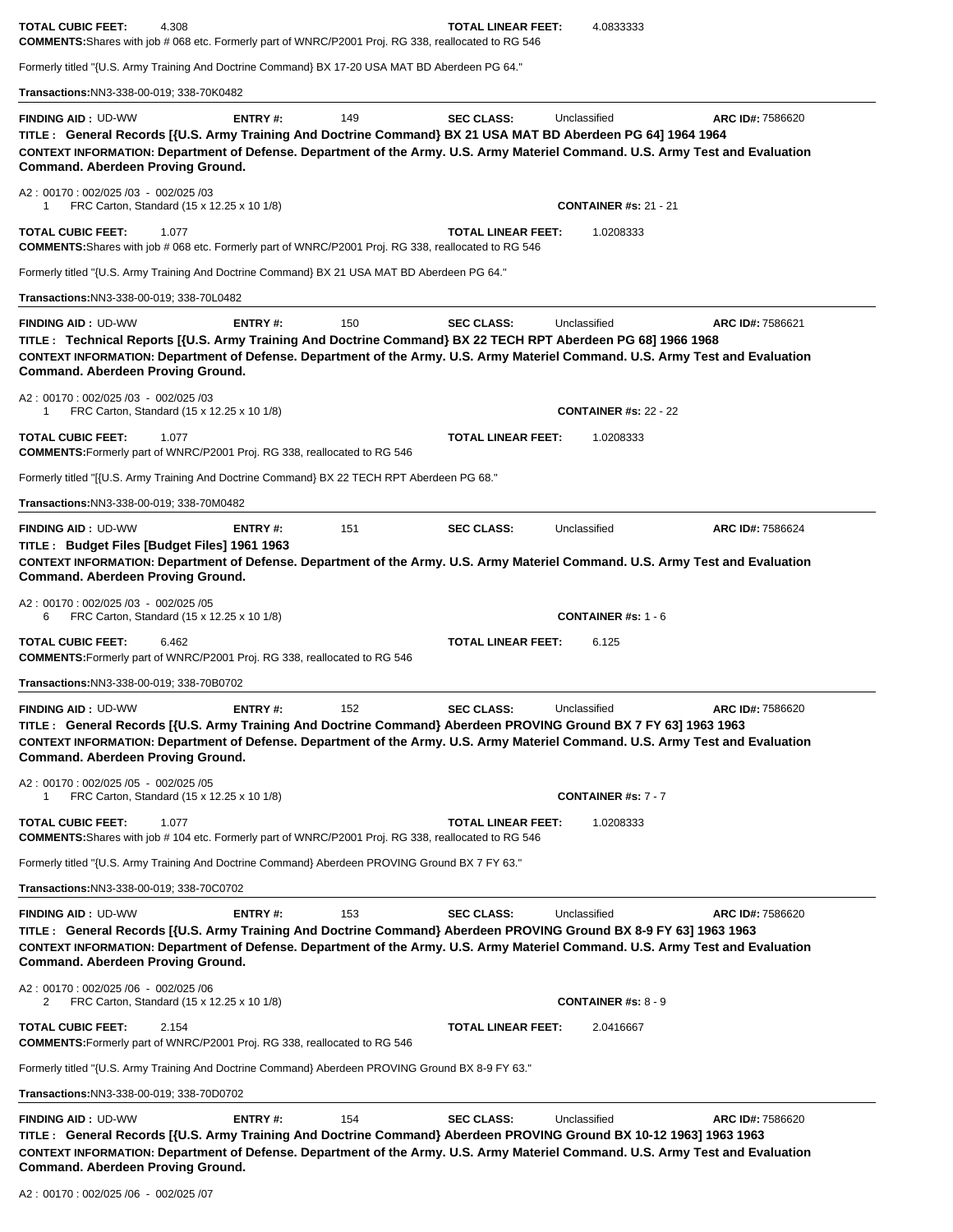3 FRC Carton, Standard (15 x 12.25 x 10 1/8) **CONTAINER #s:** 10 - 12

**TOTAL CUBIC FEET:** 3.231 **TOTAL LINEAR FEET:** 3.0625 **COMMENTS:**Shares with job # 068, 110 etc. Formerly part of WNRC/P2001 Proj. RG 338, reallocated to RG 546

Formerly titled "{U.S. Army Training And Doctrine Command} Aberdeen PROVING Ground BX 10-12 1963."

**Transactions:**NN3-338-00-019; 338-70E0702

| <b>FINDING AID: UD-WW</b><br>TITLE: Operating Program Reports [{U.S. Army Training And Doctrine Command} Aberdeen PROVING Ground PROGM 63-FY 75] 1963 1975<br>CONTEXT INFORMATION: Department of Defense. Department of the Army. U.S. Army Materiel Command. U.S. Army Test and Evaluation<br>Command. Aberdeen Proving Ground. | <b>ENTRY#:</b> | 155 | <b>SEC CLASS:</b>         | Unclassified                 | ARC ID#: 7586625 |
|----------------------------------------------------------------------------------------------------------------------------------------------------------------------------------------------------------------------------------------------------------------------------------------------------------------------------------|----------------|-----|---------------------------|------------------------------|------------------|
| A2: 00170: 002/025 /07 - 002/025 /07<br>FRC Carton, Standard (15 x 12.25 x 10 1/8)<br>-1                                                                                                                                                                                                                                         |                |     |                           | <b>CONTAINER #s: 1 - 1</b>   |                  |
| A2: 00170: 002/026 /01 - 002/026 /04<br>FRC Carton, Standard (15 x 12.25 x 10 1/8)<br>12                                                                                                                                                                                                                                         |                |     |                           | <b>CONTAINER #s: 2 - 13</b>  |                  |
| <b>TOTAL CUBIC FEET:</b><br>14.001<br><b>COMMENTS:</b> Formerly part of WNRC/P2001 Proj. RG 338, reallocated to RG 546                                                                                                                                                                                                           |                |     | TOTAL LINEAR FEET:        | 13.2708333                   |                  |
| Formerly titled "{U.S. Army Training And Doctrine Command} Aberdeen PROVING Ground PROGM 63-FY 75."                                                                                                                                                                                                                              |                |     |                           |                              |                  |
| Transactions:NN3-338-00-019; 338-82-0229                                                                                                                                                                                                                                                                                         |                |     |                           |                              |                  |
| <b>FINDING AID: UD-WW</b><br>TITLE : Organization Planning Files [Organization Planning Files] 1963 1977<br>CONTEXT INFORMATION: Department of Defense. Department of the Army. U.S. Army Materiel Command. U.S. Army Test and Evaluation<br>Command. Aberdeen Proving Ground.                                                   | ENTRY#:        | 156 | <b>SEC CLASS:</b>         | Unclassified                 | ARC ID#: 7586626 |
| A2: 00170: 002/026 /05 - 002/026 /07<br>9<br>FRC Carton, Standard (15 x 12.25 x 10 1/8)                                                                                                                                                                                                                                          |                |     |                           | <b>CONTAINER #s: 1 - 9</b>   |                  |
| A2: 00170: 002/027 /01 - 002/027 /01<br>FRC Carton, Standard (15 x 12.25 x 10 1/8)<br>2                                                                                                                                                                                                                                          |                |     |                           | <b>CONTAINER #s: 10 - 11</b> |                  |
| <b>TOTAL CUBIC FEET:</b><br>11.847<br>COMMENTS: Shares with job # 072, 103 etc. Formerly part of WNRC/P2001 Proj. RG 338, reallocated to RG 546                                                                                                                                                                                  |                |     | TOTAL LINEAR FEET:        | 11.2291667                   |                  |
| Transactions: NN3-338-00-019: 338-82-0052                                                                                                                                                                                                                                                                                        |                |     |                           |                              |                  |
| <b>FINDING AID: UD-WW</b><br>TITLE: Operating Program Reports [{U.S. Army Training And Doctrine Command} OPER PROGM PROGS Reporting FY-63-79] 1963 1975<br>CONTEXT INFORMATION: Department of Defense. Department of the Army. U.S. Army Materiel Command. U.S. Army Test and Evaluation<br>Command. Aberdeen Proving Ground.    | ENTRY#:        | 157 | <b>SEC CLASS:</b>         | Unclassified                 | ARC ID#: 7586625 |
| A2: 00170: 002/027 /01 - 002/027 /07<br>FRC Carton, Standard (15 x 12.25 x 10 1/8)<br>19                                                                                                                                                                                                                                         |                |     |                           | <b>CONTAINER #s: 1 - 19</b>  |                  |
| A2: 00170: 002/028 /01 - 002/028 /04<br>FRC Carton, Standard (15 x 12.25 x 10 1/8)<br>11                                                                                                                                                                                                                                         |                |     |                           | <b>CONTAINER #s: 20 - 30</b> |                  |
| <b>TOTAL CUBIC FEET:</b><br>32.31<br><b>COMMENTS:</b> Shares with job # 070, 104, 114 etc. Formerly part of WNRC/P2001 Proj RG 338, reallocated to RG 546                                                                                                                                                                        |                |     | <b>TOTAL LINEAR FEET:</b> | 30.625                       |                  |
| Formerly titled "{U.S. Army Training And Doctrine Command} OPER PROGM PROGS Reporting FY-63-79"                                                                                                                                                                                                                                  |                |     |                           |                              |                  |
| Transactions: NN3-338-00-019: 338-84-0699                                                                                                                                                                                                                                                                                        |                |     |                           |                              |                  |
| <b>FINDING AID: UD-WW</b><br>TITLE : General Records [General Records] 1960 1970<br><b>CONTEXT INFORMATION: Ordnance Training Center (U.S.)</b>                                                                                                                                                                                  | ENTRY#:        | 158 | <b>SEC CLASS:</b>         | Unclassified                 | ARC ID#: 7586627 |
| A2: 00170: 002/028 /04 - 002/028 /05<br>FRC Carton, Standard (15 x 12.25 x 10 1/8)<br>3                                                                                                                                                                                                                                          |                |     |                           | <b>CONTAINER #s: 1 - 3</b>   |                  |
| <b>TOTAL CUBIC FEET:</b><br>3.231<br><b>COMMENTS:</b> Formerly part of WNRC/P2001 Proj. RG 338, reallocated to RG 546                                                                                                                                                                                                            |                |     | <b>TOTAL LINEAR FEET:</b> | 3.0625                       |                  |
| Transactions:NN3-338-00-019; 338-73A3193                                                                                                                                                                                                                                                                                         |                |     |                           |                              |                  |
| <b>FINDING AID: UD-WW</b><br>TITLE: Publications [Publications] 1968 1985<br>CONTEXT INFORMATION: Department of Defense. Department of the Army. U.S. Army Materiel Command. U.S. Army Test and Evaluation<br>Command. Aberdeen Proving Ground.                                                                                  | <b>ENTRY#:</b> | 159 | <b>SEC CLASS:</b>         | Unclassified                 | ARC ID#: 7586628 |
| A2: 00170: 002/028 /05 - 002/028 /06<br>FRC Carton, Standard (15 x 12.25 x 10 1/8)                                                                                                                                                                                                                                               |                |     |                           | <b>CONTAINER #s: 1 - 4</b>   |                  |
| <b>TOTAL CUBIC FEET:</b><br>4.308<br><b>COMMENTS:</b> Shares with job # 104, 110 etc. Formerly part of WNRC/P2001 Proj. RG 338, Reallocated to RG 546                                                                                                                                                                            |                |     | <b>TOTAL LINEAR FEET:</b> | 4.0833333                    |                  |
| Transactions:NN3-338-00-019; 338-88-0044                                                                                                                                                                                                                                                                                         |                |     |                           |                              |                  |
| <b>FINDING AID: UD-WW</b>                                                                                                                                                                                                                                                                                                        | ENTRY#:        | 160 | <b>SEC CLASS:</b>         | Unclassified                 | ARC ID#: 7586629 |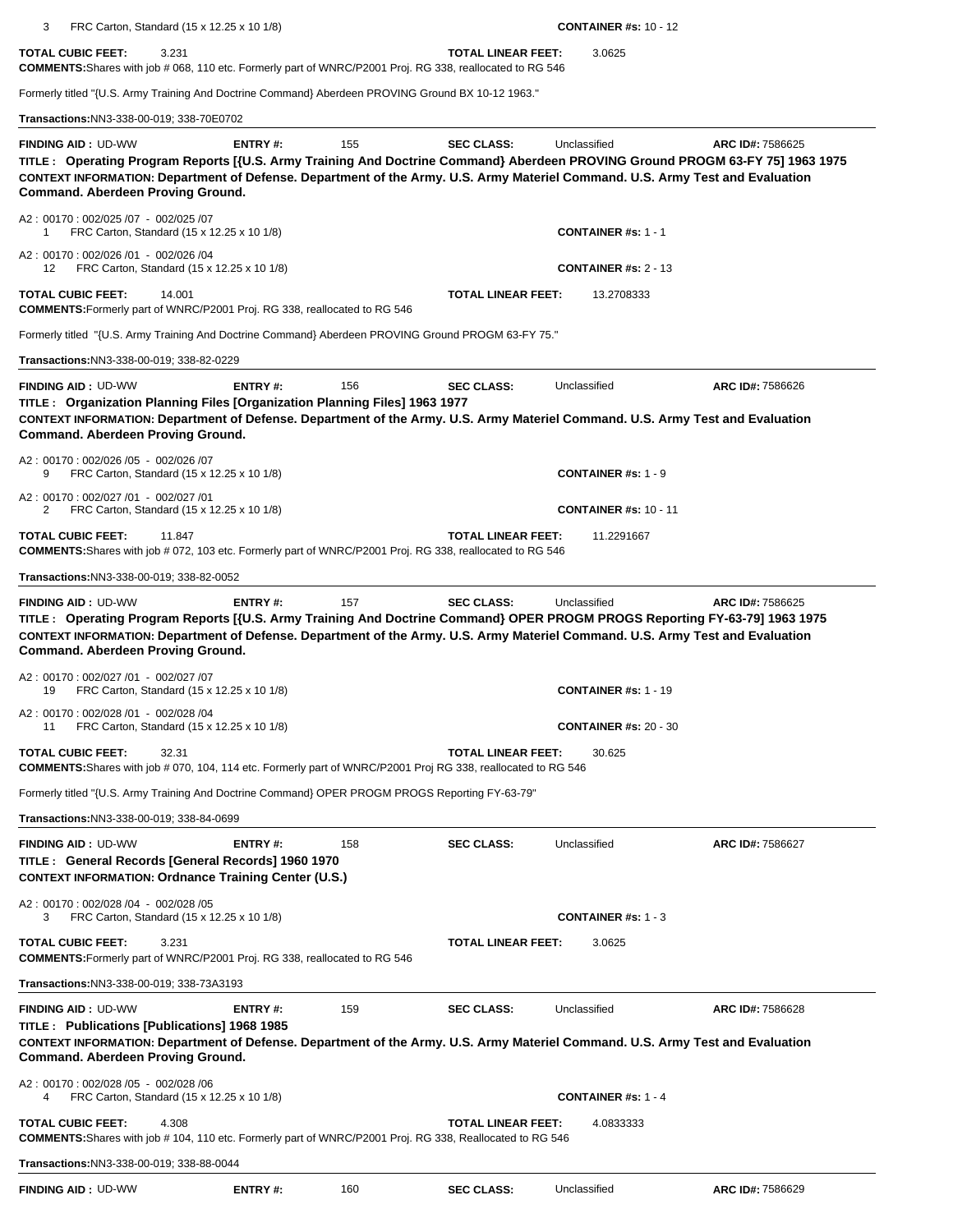| TITLE: Management Survey Case Files [Management Survey Case Files] 1968 1974<br>CONTEXT INFORMATION: Department of Defense. Department of the Army. U.S. Army Materiel Command. U.S. Army Test and Evaluation<br>Command. Aberdeen Proving Ground.                                                                                                                                                         |         |     |                           |                                         |                  |
|------------------------------------------------------------------------------------------------------------------------------------------------------------------------------------------------------------------------------------------------------------------------------------------------------------------------------------------------------------------------------------------------------------|---------|-----|---------------------------|-----------------------------------------|------------------|
| A2: 00170: 002/028 /07 - 002/028 /07<br>3<br>FRC Carton, Standard (15 x 12.25 x 10 1/8)                                                                                                                                                                                                                                                                                                                    |         |     |                           | <b>CONTAINER #s: 1 - 3</b>              |                  |
| A2: 00170: 002/029 /01 - 002/029 /01<br>FRC Carton, Standard (15 x 12.25 x 10 1/8)<br>3                                                                                                                                                                                                                                                                                                                    |         |     |                           | <b>CONTAINER #s: 4 - 6</b>              |                  |
| <b>TOTAL CUBIC FEET:</b><br>6.462<br><b>COMMENTS:</b> Shares with job # 072, 103 etc. Formerly part of WNRC/P2001 Proj. RG 338, reallocated to RG 546                                                                                                                                                                                                                                                      |         |     | <b>TOTAL LINEAR FEET:</b> | 6.125                                   |                  |
| Transactions:NN3-338-00-019; 338-82-0268                                                                                                                                                                                                                                                                                                                                                                   |         |     |                           |                                         |                  |
| <b>FINDING AID: UD-WW</b><br>TITLE : Internal Operating Budget Files [Internal Operating Budget Files] 1967 1970<br>CONTEXT INFORMATION: Department of Defense. Department of the Army. U.S. Army Materiel Command. U.S. Army Test and Evaluation<br>Command. Aberdeen Proving Ground.                                                                                                                     | ENTRY#: | 161 | <b>SEC CLASS:</b>         | Unclassified                            | ARC ID#: 7586630 |
| A2: 00170: 002/029 /02 - 002/029 /02<br>FRC Carton, Standard (15 x 12.25 x 10 1/8)<br>3                                                                                                                                                                                                                                                                                                                    |         |     |                           | <b>CONTAINER #s: 1 - 3</b>              |                  |
| TOTAL CUBIC FEET:<br>3.231<br><b>COMMENTS:</b> Formerly part of WNRC/P2001 Proj. RG 338, reallocated to RG 546                                                                                                                                                                                                                                                                                             |         |     | <b>TOTAL LINEAR FEET:</b> | 3.0625                                  |                  |
| Transactions: NN3-338-00-019; 338-74A0898                                                                                                                                                                                                                                                                                                                                                                  |         |     |                           |                                         |                  |
| <b>FINDING AID: UD-WW</b><br>TITLE: Operating Program Reports [{U.S. Army Training And Doctrine Command} Aberdeen PRVG GRNG BX 4-8 68-74] 1968 1974<br>CONTEXT INFORMATION: Department of Defense. Department of the Army. U.S. Army Materiel Command. U.S. Army Test and Evaluation<br>Command. Aberdeen Proving Ground.                                                                                  | ENTRY#: | 162 | <b>SEC CLASS:</b>         | Unclassified                            | ARC ID#: 7586625 |
| A2: 00170: 002/029 /03 - 002/029 /04<br>FRC Carton, Standard (15 x 12.25 x 10 1/8)<br>5                                                                                                                                                                                                                                                                                                                    |         |     |                           | <b>CONTAINER #s: 4 - 8</b>              |                  |
| TOTAL CUBIC FEET:<br>5.385<br><b>COMMENTS:</b> Shares with job #114 etc. Formerly part of WNRC/P2001 Proj. RG 338, reallocated to RG 546                                                                                                                                                                                                                                                                   |         |     | <b>TOTAL LINEAR FEET:</b> | 5.1041667                               |                  |
| Formerly titled "{U.S. Army Training And Doctrine Command} Aberdeen PRVG GRNG BX 4-8 68-74."                                                                                                                                                                                                                                                                                                               |         |     |                           |                                         |                  |
| Transactions: NN3-338-00-019; 338-74B0898                                                                                                                                                                                                                                                                                                                                                                  |         |     |                           |                                         |                  |
| TITLE: Work Simplification Proposal Files and Team-Up Project Records [Work Simplification Proposal Files and Team-Up Project Records]<br>1967 1971<br>CONTEXT INFORMATION: Department of Defense. Department of the Army. U.S. Army Materiel Command. U.S. Army Munitions Command.<br><b>Edgewood Arsenal.</b><br>A2: 00170: 002/029 /04 - 002/029 /04<br>FRC Carton, Standard (15 x 12.25 x 10 1/8)<br>1 |         |     |                           | <b>CONTAINER #s: <math>9 - 9</math></b> |                  |
| <b>TOTAL CUBIC FEET:</b><br>1.077<br><b>COMMENTS:</b> Shares with job # 072 etc. Formerly part of WNRC/P2001 Proj. RG 338, reallocated to RG 546                                                                                                                                                                                                                                                           |         |     | <b>TOTAL LINEAR FEET:</b> | 1.0208333                               |                  |
| Transactions:NN3-338-00-019; 338-74C0898                                                                                                                                                                                                                                                                                                                                                                   |         |     |                           |                                         |                  |
| <b>FINDING AID: UD-WW</b><br>TITLE: Technical Reports 1956 1972<br><b>CONTEXT INFORMATION: U.S. Army Human Engineering Laboratory</b>                                                                                                                                                                                                                                                                      | ENTRY#: | 165 | <b>SEC CLASS:</b>         | Unclassified                            | ARC ID#: 7586631 |
| A2: 00170: 002/029 /06 - 002/029 /06<br>FRC Carton, Standard (15 x 12.25 x 10 1/8)<br>1                                                                                                                                                                                                                                                                                                                    |         |     |                           | <b>CONTAINER #s: 13 - 13</b>            |                  |
| TOTAL CUBIC FEET:<br>1.077<br>COMMENTS: Formerly part of WNRC/P2001 Proj. RG 338, reallocated to RG 546.                                                                                                                                                                                                                                                                                                   |         |     | <b>TOTAL LINEAR FEET:</b> | 1.0208333                               |                  |
| Transactions: NN3-338-00-019; 338-74E0898                                                                                                                                                                                                                                                                                                                                                                  |         |     |                           |                                         |                  |
| <b>FINDING AID: UD-WW</b><br>TITLE: Research and Development Item Case Files and General Orders [Research and Development Item Case Files and General Orders] 1963<br>1971<br>CONTEXT INFORMATION: Department of Defense. Department of the Army. U.S. Army Materiel Command. U.S. Army Munitions Command.<br>Edgewood Arsenal.                                                                            | ENTRY#: | 166 | <b>SEC CLASS:</b>         | Unclassified                            | ARC ID#: 7586617 |
| A2: 00170: 002/029 /06 - 002/029 /06<br>FRC Carton, Standard (15 x 12.25 x 10 1/8)<br>1                                                                                                                                                                                                                                                                                                                    |         |     |                           | <b>CONTAINER #s: 14 - 14</b>            |                  |
| <b>TOTAL CUBIC FEET:</b><br>1.077<br><b>COMMENTS:</b> Shares with job # 072, 105 etc. Formerly part of WNRC/P2001 Proj. RG 338, reallocated to RG 546                                                                                                                                                                                                                                                      |         |     | <b>TOTAL LINEAR FEET:</b> | 1.0208333                               |                  |
| Transactions: NN3-338-00-019; 338-74F0898                                                                                                                                                                                                                                                                                                                                                                  |         |     |                           |                                         |                  |
| <b>FINDING AID: UD-WW</b>                                                                                                                                                                                                                                                                                                                                                                                  | ENTRY#: | 167 | <b>SEC CLASS:</b>         | Unclassified                            | ARC ID#: 7586618 |
| TITLE: Research and Development Item Case Files and Operating Progress Report Files [Research and Development Item Case Files and<br><b>Operating Progress Report Files] 1965 1971</b>                                                                                                                                                                                                                     |         |     |                           |                                         |                  |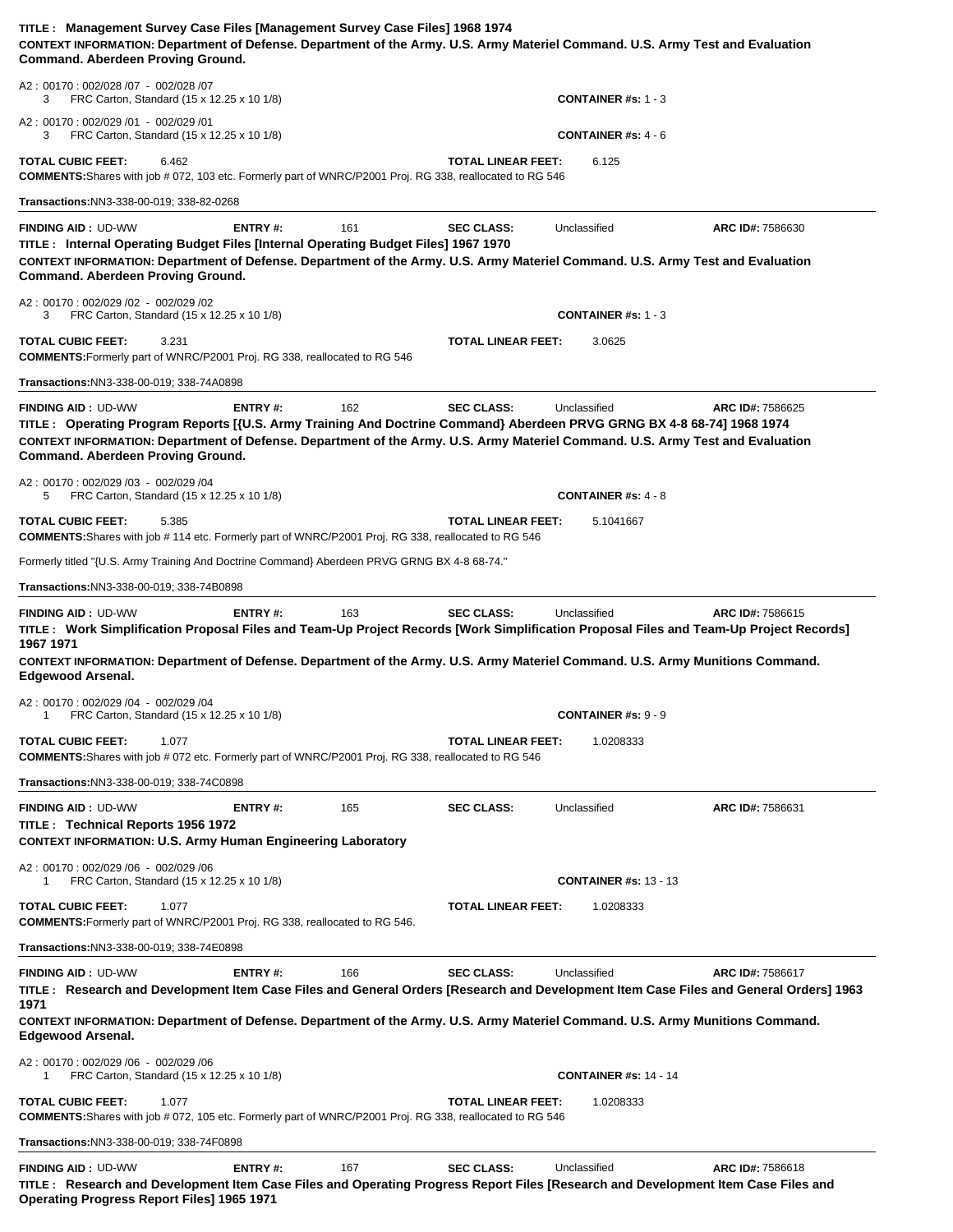| Edgewood Arsenal.                                                                                                                                                                                                                                                                                                       |                |     |                           |                              |                  |
|-------------------------------------------------------------------------------------------------------------------------------------------------------------------------------------------------------------------------------------------------------------------------------------------------------------------------|----------------|-----|---------------------------|------------------------------|------------------|
| A2: 00170: 002/029 /06 - 002/029 /06<br>FRC Carton, Standard (15 x 12.25 x 10 1/8)<br>1                                                                                                                                                                                                                                 |                |     |                           | <b>CONTAINER #s: 15 - 15</b> |                  |
| TOTAL CUBIC FEET:<br>1.077<br><b>COMMENTS:</b> Shares with job # 072 etc. Formerly part of WNRC/P2001 Proj. RG 338, reallocated to RG 546                                                                                                                                                                               |                |     | <b>TOTAL LINEAR FEET:</b> | 1.0208333                    |                  |
| <b>Transactions: NN3-338-00-019; 338-74G0898</b>                                                                                                                                                                                                                                                                        |                |     |                           |                              |                  |
| <b>FINDING AID: UD-WW</b>                                                                                                                                                                                                                                                                                               | <b>ENTRY#:</b> | 168 | <b>SEC CLASS:</b>         | Unclassified                 | ARC ID#: 7586619 |
| TITLE: Operating Budget Files [Operating Budget Files] 1969 1970<br>CONTEXT INFORMATION: Department of Defense. Department of the Army. U.S. Army Materiel Command. U.S. Army Munitions Command.<br><b>Edgewood Arsenal.</b>                                                                                            |                |     |                           |                              |                  |
| A2: 00170: 002/029 /07 - 002/029 /07<br>FRC Carton, Standard (15 x 12.25 x 10 1/8)                                                                                                                                                                                                                                      |                |     |                           | <b>CONTAINER #s: 16 - 16</b> |                  |
| TOTAL CUBIC FEET:<br>1.077<br><b>COMMENTS:</b> Shares with job # 072 etc. Formerly part of WNRC/P2001 Proj. RG 338, reallocated to RG 546                                                                                                                                                                               |                |     | <b>TOTAL LINEAR FEET:</b> | 1.0208333                    |                  |
| Transactions:NN3-338-00-019; 338-74H0898                                                                                                                                                                                                                                                                                |                |     |                           |                              |                  |
| <b>FINDING AID: UD-WW</b>                                                                                                                                                                                                                                                                                               | <b>ENTRY#:</b> | 169 | <b>SEC CLASS:</b>         | Unclassified                 | ARC ID#: 7557640 |
| TITLE : Records Related to Management and Budget 1972 1975<br>CONTEXT INFORMATION: Department of Defense. Department of the Army. U.S. Army Training and Doctrine Command. U.S. Army Armor School.                                                                                                                      |                |     |                           |                              |                  |
| A2: 00170: 025/006 /06 - 025/006 /06<br>FRC Carton, Standard (15 x 12.25 x 10 1/8)<br>1                                                                                                                                                                                                                                 |                |     |                           | <b>CONTAINER #s: 1 - 1</b>   |                  |
| <b>TOTAL CUBIC FEET:</b><br>1.077                                                                                                                                                                                                                                                                                       |                |     | <b>TOTAL LINEAR FEET:</b> | 1.0208333                    |                  |
| COMMENTS:Missing at capture. Formerly part of WNRC/P2001 Proj. RG 338.Reallocated from RG 338, UD-WW, Entry 179-1. Delivered April 19, 2006.                                                                                                                                                                            |                |     |                           |                              |                  |
| Transactions:NN3-338-00-050; 338-80-0279<br>Notes:Former title: {U.S. Army Training And Doctrine Command} US Army ARMOR CTR & FT Knox KY FY 72-75; Acc. #80-0279                                                                                                                                                        |                |     |                           |                              |                  |
| <b>FINDING AID: UD-WW</b>                                                                                                                                                                                                                                                                                               | ENTRY#:        | 172 | <b>SEC CLASS:</b>         | Unclassified                 | ARC ID#: 7557641 |
| TITLE: Records Related to Commander's Conference 1967 1970<br>CONTEXT INFORMATION: Department of Defense. Department of the Army. U.S. Continental Army Command. Armor School.                                                                                                                                          |                |     |                           |                              |                  |
| A2: 00170: 025/006 /07 - 025/006 /07                                                                                                                                                                                                                                                                                    |                |     |                           |                              |                  |
| FRC Carton, Standard (15 x 12.25 x 10 1/8)<br>1                                                                                                                                                                                                                                                                         |                |     |                           | <b>CONTAINER #s: 1 - 1</b>   |                  |
| <b>TOTAL CUBIC FEET:</b><br>1.077<br><b>COMMENTS:</b> Missing at capture. Formerly part of WNRC/P2001 Proj. RG 338, reallocated to RG 546                                                                                                                                                                               |                |     | <b>TOTAL LINEAR FEET:</b> | 1.0208333                    |                  |
| Transactions:NN3-338-00-050; 338-80-0048<br>Notes:Former title: {U.S. Army Training And Doctrine Command} USA ARMOR CTR & Fort Knox KY 67-70; Acc. #80-0048                                                                                                                                                             |                |     |                           |                              |                  |
| <b>FINDING AID: UD-WW</b>                                                                                                                                                                                                                                                                                               | ENTRY#:        | 175 | <b>SEC CLASS:</b>         | Unclassified                 | ARC ID#: 7586521 |
| TITLE: Program Budget Files [Program Budget Files] 9/1/1968 8/31/1969<br>CONTEXT INFORMATION: Department of Defense. Department of the Army. Fort Richardson, Alaska.                                                                                                                                                   |                |     |                           |                              |                  |
| A2: 00170: 021/025/06 - 021/025/06<br>FRC Carton, Standard (15 x 12.25 x 10 1/8)                                                                                                                                                                                                                                        |                |     |                           | <b>CONTAINER #s: 1 - 1</b>   |                  |
| <b>TOTAL CUBIC FEET:</b><br>1.077<br><b>COMMENTS:</b> Formerly part of WNRC/P2001 Proj. RG 338, reallocated to RG 546                                                                                                                                                                                                   |                |     | <b>TOTAL LINEAR FEET:</b> | 1.0208333                    |                  |
| Transactions:NN3-338-00-050; 338-80-0564                                                                                                                                                                                                                                                                                |                |     |                           |                              |                  |
| <b>FINDING AID: UD-WW</b>                                                                                                                                                                                                                                                                                               | <b>ENTRY#:</b> | 178 | <b>SEC CLASS:</b>         | Unclassified                 | ARC ID#: 7586524 |
| TITLE : General Records [General Records] 9/1/1964 8/31/1965<br>CONTEXT INFORMATION: Department of Defense. Department of the Army. Middle Atlantic Coast Artillery District. Fort Totten, New York.                                                                                                                    |                |     |                           |                              |                  |
| A2: 00170: 025/006 /05 - 025/006 /05<br>FRC Carton, Standard (15 x 12.25 x 10 1/8)                                                                                                                                                                                                                                      |                |     |                           | <b>CONTAINER #s: 15 - 15</b> |                  |
| <b>TOTAL CUBIC FEET:</b><br>1.077<br><b>COMMENTS:</b> Formerly part of WNRC/P2001 Proj. RG 338, reallocated to RG 546                                                                                                                                                                                                   |                |     | <b>TOTAL LINEAR FEET:</b> | 1.0208333                    |                  |
| Transactions:NN3-338-00-120; 338-68D5983                                                                                                                                                                                                                                                                                |                |     |                           |                              |                  |
| <b>FINDING AID: UD-WW</b>                                                                                                                                                                                                                                                                                               | <b>ENTRY#:</b> | 179 | <b>SEC CLASS:</b>         | Unclassified                 | ARC ID#: 7586525 |
| TITLE : Department of the Army. Middle Atlantic Coast Artillery District. Fort Totten, New York. General Records [{U.S. Continental Army<br>Command} HQ FT TOTTEN NY BX 70 1963] 09/01/1961 08/31/1964<br>CONTEXT INFORMATION: Department of the Army. Middle Atlantic Coast Artillery District. Fort Totten, New York. |                |     |                           |                              |                  |
| A2: 00170: 025/006 /06 - 025/006 /06<br>FRC Carton, Standard (15 x 12.25 x 10 1/8)                                                                                                                                                                                                                                      |                |     |                           | <b>CONTAINER #s: 70 - 70</b> |                  |
| TOTAL CUBIC FEET:<br>1.077<br><b>COMMENTS:</b> Formerly part of WNRC/P2001 Proj. RG 338, reallocated to RG 546                                                                                                                                                                                                          |                |     | <b>TOTAL LINEAR FEET:</b> | 1.0208333                    |                  |

**CONTEXT INFORMATION: Department of Defense. Department of the Army. U.S. Army Materiel Command. U.S. Army Munitions Command.** 

Accession formerly titled "{U.S. Continental Army Command} HQ FT TOTTEN NY BX 70 1963."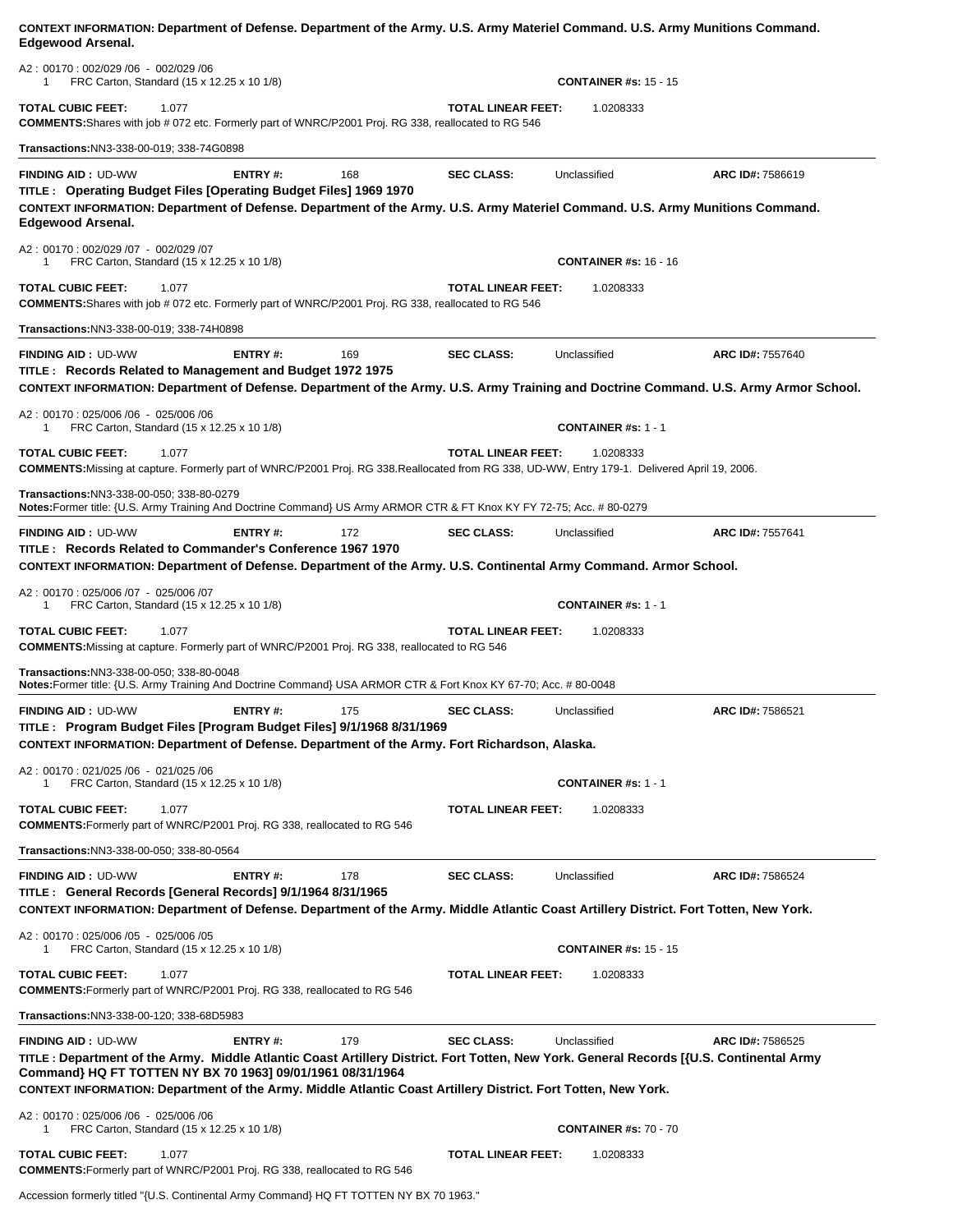| <b>FINDING AID: UD-WW</b><br>ENTRY#:<br>TITLE : General Records [U.S. Continental Army Command, Headquarters] 1957 1968<br>CONTEXT INFORMATION: Department of Defense. Department of the Army. Fort Monroe, Virginia.<br>A2: 00170: 025/006 /06 - 025/006 /06<br>FRC Carton, Standard (15 x 12.25 x 10 1/8)<br>1<br>TOTAL CUBIC FEET:<br>1.077<br>COMMENTS: Formerly part of WNRC/P2001 Proj. RG 338, reallocated to RG 546<br>Transactions:NN3-338-00-120; 338-69A4781<br>Notes:Former Title: {U.S. Continental Army Command} Ft. Monroe 68; Acc. # 69-A-4781<br>ENTRY#:<br><b>FINDING AID: UD-WW</b><br>TITLE: General Records [{U.S. Army Training And Doctrine Command} BX 7-9 USAMC Redstone 1964-67] 1966 1967<br><b>CONTEXT INFORMATION: US Army Missile and Munitions Center and School.</b><br>A2: 00170: 025/033 /06 - 025/033 /07<br>FRC Carton, Standard (15 x 12.25 x 10 1/8)<br>3<br><b>TOTAL CUBIC FEET:</b><br>3.231<br><b>COMMENTS:</b> Formerly part of WNRC/P2001 Proj. RG 338, reallocated to RG 546<br>Transactions:NN3-338-00-145; 338-71D0219<br><b>FINDING AID: UD-WW</b><br><b>ENTRY#:</b><br>TITLE: General Records [{U.S. Army Training And Doctrine Command} Redstone Arsenal BX 34 1963-65] 1964 1965<br><b>CONTEXT INFORMATION: US Army Missile and Munitions Center and School.</b><br>A2: 00170: 025/033 /07 - 025/033 /07<br>FRC Carton, Standard (15 x 12.25 x 10 1/8)<br>1<br><b>TOTAL CUBIC FEET:</b><br>1.077<br><b>COMMENTS:</b> Formerly part of WNRC/P2001 Proj. RG 338, reallocated to RG 546<br>Transactions: NN3-338-00-145; 338-70J0373<br><b>FINDING AID: UD-WW</b><br>ENTRY#:<br>TITLE : U.S. Army Infantry Center, Fort Benning, Georgia. General Records 1964 1964<br>CONTEXT INFORMATION: Department of Defense. Department of the Army. U.S. Continental Army Command. U.S. Army Infantry Center, Fort<br>Benning, Georgia.<br>A2: 00170: 021/007/05 - 021/007/06<br>FRC Carton, Standard (15 x 12.25 x 10 1/8)<br>2<br><b>TOTAL CUBIC FEET:</b><br>2.154<br><b>COMMENTS: Reallocated to RG 546 from RG 338 WNRC/P2001.</b><br>Formerly titled "{U.S. Army Training And Doctrine Command} FT Benning BX 6-7 64."<br>Transactions:NN3-338-00-169; 3338-68E6529<br>ENTRY#:<br><b>FINDING AID: UD-WW</b><br>TITLE: Organization Planning Files [Organization Planning Files] 1965 1965<br>CONTEXT INFORMATION: Department of Defense. Department of the Army. U.S. Continental Army Command. U.,S. Army Infantry Center, Fort<br>Benning, Georgia.<br>A2: 00170: 021/007/06 - 021/007/06<br>FRC Carton, Standard (15 x 12.25 x 10 1/8)<br>1<br>TOTAL CUBIC FEET:<br>1.077<br><b>COMMENTS: Reallocated to RG 546 from RG 338 WNRC/P2001</b><br>Transactions: NN3-338-00-169; 338-69B0575<br><b>FINDING AID: UD-WW</b><br><b>ENTRY#:</b><br>TITLE: Budget and Management Files [Budget and Management Files] 1965 1965<br>CONTEXT INFORMATION: Department of Defense. Department of the Army. U.S. Continental Army Command. U.,S. Army Infantry Center, Fort<br>Benning, Georgia.<br>A2: 00170: 021/007 /06 - 021/007 /07<br>FRC Carton, Standard (15 x 12.25 x 10 1/8)<br>2<br><b>TOTAL CUBIC FEET:</b><br>2.154<br><b>COMMENTS: Reallocated to RG 546 from RG 338 WNRC/P2001</b> |       |                           |                              |                  |
|----------------------------------------------------------------------------------------------------------------------------------------------------------------------------------------------------------------------------------------------------------------------------------------------------------------------------------------------------------------------------------------------------------------------------------------------------------------------------------------------------------------------------------------------------------------------------------------------------------------------------------------------------------------------------------------------------------------------------------------------------------------------------------------------------------------------------------------------------------------------------------------------------------------------------------------------------------------------------------------------------------------------------------------------------------------------------------------------------------------------------------------------------------------------------------------------------------------------------------------------------------------------------------------------------------------------------------------------------------------------------------------------------------------------------------------------------------------------------------------------------------------------------------------------------------------------------------------------------------------------------------------------------------------------------------------------------------------------------------------------------------------------------------------------------------------------------------------------------------------------------------------------------------------------------------------------------------------------------------------------------------------------------------------------------------------------------------------------------------------------------------------------------------------------------------------------------------------------------------------------------------------------------------------------------------------------------------------------------------------------------------------------------------------------------------------------------------------------------------------------------------------------------------------------------------------------------------------------------------------------------------------------------------------------------------------------------------------------------------------------------------------------------------------------------------------------------------------------------------------------------------------------------------------------------------------------------------------------------------------------------------------------------------------------------------------------------------------------------------------------------------------------------------------------------------------------------------------------------------|-------|---------------------------|------------------------------|------------------|
|                                                                                                                                                                                                                                                                                                                                                                                                                                                                                                                                                                                                                                                                                                                                                                                                                                                                                                                                                                                                                                                                                                                                                                                                                                                                                                                                                                                                                                                                                                                                                                                                                                                                                                                                                                                                                                                                                                                                                                                                                                                                                                                                                                                                                                                                                                                                                                                                                                                                                                                                                                                                                                                                                                                                                                                                                                                                                                                                                                                                                                                                                                                                                                                                                                  | 180   | <b>SEC CLASS:</b>         | Unclassified                 | ARC ID#: 7822121 |
|                                                                                                                                                                                                                                                                                                                                                                                                                                                                                                                                                                                                                                                                                                                                                                                                                                                                                                                                                                                                                                                                                                                                                                                                                                                                                                                                                                                                                                                                                                                                                                                                                                                                                                                                                                                                                                                                                                                                                                                                                                                                                                                                                                                                                                                                                                                                                                                                                                                                                                                                                                                                                                                                                                                                                                                                                                                                                                                                                                                                                                                                                                                                                                                                                                  |       |                           | <b>CONTAINER #s: 1 - 1</b>   |                  |
|                                                                                                                                                                                                                                                                                                                                                                                                                                                                                                                                                                                                                                                                                                                                                                                                                                                                                                                                                                                                                                                                                                                                                                                                                                                                                                                                                                                                                                                                                                                                                                                                                                                                                                                                                                                                                                                                                                                                                                                                                                                                                                                                                                                                                                                                                                                                                                                                                                                                                                                                                                                                                                                                                                                                                                                                                                                                                                                                                                                                                                                                                                                                                                                                                                  |       | <b>TOTAL LINEAR FEET:</b> | 1.0208333                    |                  |
|                                                                                                                                                                                                                                                                                                                                                                                                                                                                                                                                                                                                                                                                                                                                                                                                                                                                                                                                                                                                                                                                                                                                                                                                                                                                                                                                                                                                                                                                                                                                                                                                                                                                                                                                                                                                                                                                                                                                                                                                                                                                                                                                                                                                                                                                                                                                                                                                                                                                                                                                                                                                                                                                                                                                                                                                                                                                                                                                                                                                                                                                                                                                                                                                                                  |       |                           |                              |                  |
|                                                                                                                                                                                                                                                                                                                                                                                                                                                                                                                                                                                                                                                                                                                                                                                                                                                                                                                                                                                                                                                                                                                                                                                                                                                                                                                                                                                                                                                                                                                                                                                                                                                                                                                                                                                                                                                                                                                                                                                                                                                                                                                                                                                                                                                                                                                                                                                                                                                                                                                                                                                                                                                                                                                                                                                                                                                                                                                                                                                                                                                                                                                                                                                                                                  | 181   | <b>SEC CLASS:</b>         | Unclassified                 | ARC ID#: 7822158 |
|                                                                                                                                                                                                                                                                                                                                                                                                                                                                                                                                                                                                                                                                                                                                                                                                                                                                                                                                                                                                                                                                                                                                                                                                                                                                                                                                                                                                                                                                                                                                                                                                                                                                                                                                                                                                                                                                                                                                                                                                                                                                                                                                                                                                                                                                                                                                                                                                                                                                                                                                                                                                                                                                                                                                                                                                                                                                                                                                                                                                                                                                                                                                                                                                                                  |       |                           | <b>CONTAINER #s: 7 - 9</b>   |                  |
|                                                                                                                                                                                                                                                                                                                                                                                                                                                                                                                                                                                                                                                                                                                                                                                                                                                                                                                                                                                                                                                                                                                                                                                                                                                                                                                                                                                                                                                                                                                                                                                                                                                                                                                                                                                                                                                                                                                                                                                                                                                                                                                                                                                                                                                                                                                                                                                                                                                                                                                                                                                                                                                                                                                                                                                                                                                                                                                                                                                                                                                                                                                                                                                                                                  |       | <b>TOTAL LINEAR FEET:</b> | 3.0625                       |                  |
|                                                                                                                                                                                                                                                                                                                                                                                                                                                                                                                                                                                                                                                                                                                                                                                                                                                                                                                                                                                                                                                                                                                                                                                                                                                                                                                                                                                                                                                                                                                                                                                                                                                                                                                                                                                                                                                                                                                                                                                                                                                                                                                                                                                                                                                                                                                                                                                                                                                                                                                                                                                                                                                                                                                                                                                                                                                                                                                                                                                                                                                                                                                                                                                                                                  |       |                           |                              |                  |
|                                                                                                                                                                                                                                                                                                                                                                                                                                                                                                                                                                                                                                                                                                                                                                                                                                                                                                                                                                                                                                                                                                                                                                                                                                                                                                                                                                                                                                                                                                                                                                                                                                                                                                                                                                                                                                                                                                                                                                                                                                                                                                                                                                                                                                                                                                                                                                                                                                                                                                                                                                                                                                                                                                                                                                                                                                                                                                                                                                                                                                                                                                                                                                                                                                  | 182   | <b>SEC CLASS:</b>         | Unclassified                 | ARC ID#: 7822159 |
|                                                                                                                                                                                                                                                                                                                                                                                                                                                                                                                                                                                                                                                                                                                                                                                                                                                                                                                                                                                                                                                                                                                                                                                                                                                                                                                                                                                                                                                                                                                                                                                                                                                                                                                                                                                                                                                                                                                                                                                                                                                                                                                                                                                                                                                                                                                                                                                                                                                                                                                                                                                                                                                                                                                                                                                                                                                                                                                                                                                                                                                                                                                                                                                                                                  |       |                           | <b>CONTAINER #s: 34 - 34</b> |                  |
|                                                                                                                                                                                                                                                                                                                                                                                                                                                                                                                                                                                                                                                                                                                                                                                                                                                                                                                                                                                                                                                                                                                                                                                                                                                                                                                                                                                                                                                                                                                                                                                                                                                                                                                                                                                                                                                                                                                                                                                                                                                                                                                                                                                                                                                                                                                                                                                                                                                                                                                                                                                                                                                                                                                                                                                                                                                                                                                                                                                                                                                                                                                                                                                                                                  |       | <b>TOTAL LINEAR FEET:</b> | 1.0208333                    |                  |
|                                                                                                                                                                                                                                                                                                                                                                                                                                                                                                                                                                                                                                                                                                                                                                                                                                                                                                                                                                                                                                                                                                                                                                                                                                                                                                                                                                                                                                                                                                                                                                                                                                                                                                                                                                                                                                                                                                                                                                                                                                                                                                                                                                                                                                                                                                                                                                                                                                                                                                                                                                                                                                                                                                                                                                                                                                                                                                                                                                                                                                                                                                                                                                                                                                  |       |                           |                              |                  |
|                                                                                                                                                                                                                                                                                                                                                                                                                                                                                                                                                                                                                                                                                                                                                                                                                                                                                                                                                                                                                                                                                                                                                                                                                                                                                                                                                                                                                                                                                                                                                                                                                                                                                                                                                                                                                                                                                                                                                                                                                                                                                                                                                                                                                                                                                                                                                                                                                                                                                                                                                                                                                                                                                                                                                                                                                                                                                                                                                                                                                                                                                                                                                                                                                                  | 183-A | <b>SEC CLASS:</b>         | Unclassified                 | ARC ID#: 7586552 |
|                                                                                                                                                                                                                                                                                                                                                                                                                                                                                                                                                                                                                                                                                                                                                                                                                                                                                                                                                                                                                                                                                                                                                                                                                                                                                                                                                                                                                                                                                                                                                                                                                                                                                                                                                                                                                                                                                                                                                                                                                                                                                                                                                                                                                                                                                                                                                                                                                                                                                                                                                                                                                                                                                                                                                                                                                                                                                                                                                                                                                                                                                                                                                                                                                                  |       |                           | <b>CONTAINER #s: 6 - 7</b>   |                  |
|                                                                                                                                                                                                                                                                                                                                                                                                                                                                                                                                                                                                                                                                                                                                                                                                                                                                                                                                                                                                                                                                                                                                                                                                                                                                                                                                                                                                                                                                                                                                                                                                                                                                                                                                                                                                                                                                                                                                                                                                                                                                                                                                                                                                                                                                                                                                                                                                                                                                                                                                                                                                                                                                                                                                                                                                                                                                                                                                                                                                                                                                                                                                                                                                                                  |       | <b>TOTAL LINEAR FEET:</b> | 2.0416667                    |                  |
|                                                                                                                                                                                                                                                                                                                                                                                                                                                                                                                                                                                                                                                                                                                                                                                                                                                                                                                                                                                                                                                                                                                                                                                                                                                                                                                                                                                                                                                                                                                                                                                                                                                                                                                                                                                                                                                                                                                                                                                                                                                                                                                                                                                                                                                                                                                                                                                                                                                                                                                                                                                                                                                                                                                                                                                                                                                                                                                                                                                                                                                                                                                                                                                                                                  |       |                           |                              |                  |
|                                                                                                                                                                                                                                                                                                                                                                                                                                                                                                                                                                                                                                                                                                                                                                                                                                                                                                                                                                                                                                                                                                                                                                                                                                                                                                                                                                                                                                                                                                                                                                                                                                                                                                                                                                                                                                                                                                                                                                                                                                                                                                                                                                                                                                                                                                                                                                                                                                                                                                                                                                                                                                                                                                                                                                                                                                                                                                                                                                                                                                                                                                                                                                                                                                  |       |                           |                              |                  |
|                                                                                                                                                                                                                                                                                                                                                                                                                                                                                                                                                                                                                                                                                                                                                                                                                                                                                                                                                                                                                                                                                                                                                                                                                                                                                                                                                                                                                                                                                                                                                                                                                                                                                                                                                                                                                                                                                                                                                                                                                                                                                                                                                                                                                                                                                                                                                                                                                                                                                                                                                                                                                                                                                                                                                                                                                                                                                                                                                                                                                                                                                                                                                                                                                                  | 184   | <b>SEC CLASS:</b>         | Unclassified                 | ARC ID#: 7586554 |
|                                                                                                                                                                                                                                                                                                                                                                                                                                                                                                                                                                                                                                                                                                                                                                                                                                                                                                                                                                                                                                                                                                                                                                                                                                                                                                                                                                                                                                                                                                                                                                                                                                                                                                                                                                                                                                                                                                                                                                                                                                                                                                                                                                                                                                                                                                                                                                                                                                                                                                                                                                                                                                                                                                                                                                                                                                                                                                                                                                                                                                                                                                                                                                                                                                  |       |                           | <b>CONTAINER #s: 4 - 4</b>   |                  |
|                                                                                                                                                                                                                                                                                                                                                                                                                                                                                                                                                                                                                                                                                                                                                                                                                                                                                                                                                                                                                                                                                                                                                                                                                                                                                                                                                                                                                                                                                                                                                                                                                                                                                                                                                                                                                                                                                                                                                                                                                                                                                                                                                                                                                                                                                                                                                                                                                                                                                                                                                                                                                                                                                                                                                                                                                                                                                                                                                                                                                                                                                                                                                                                                                                  |       | <b>TOTAL LINEAR FEET:</b> | 1.0208333                    |                  |
|                                                                                                                                                                                                                                                                                                                                                                                                                                                                                                                                                                                                                                                                                                                                                                                                                                                                                                                                                                                                                                                                                                                                                                                                                                                                                                                                                                                                                                                                                                                                                                                                                                                                                                                                                                                                                                                                                                                                                                                                                                                                                                                                                                                                                                                                                                                                                                                                                                                                                                                                                                                                                                                                                                                                                                                                                                                                                                                                                                                                                                                                                                                                                                                                                                  |       |                           |                              |                  |
|                                                                                                                                                                                                                                                                                                                                                                                                                                                                                                                                                                                                                                                                                                                                                                                                                                                                                                                                                                                                                                                                                                                                                                                                                                                                                                                                                                                                                                                                                                                                                                                                                                                                                                                                                                                                                                                                                                                                                                                                                                                                                                                                                                                                                                                                                                                                                                                                                                                                                                                                                                                                                                                                                                                                                                                                                                                                                                                                                                                                                                                                                                                                                                                                                                  | 185   | <b>SEC CLASS:</b>         | Unclassified                 | ARC ID#: 7586555 |
|                                                                                                                                                                                                                                                                                                                                                                                                                                                                                                                                                                                                                                                                                                                                                                                                                                                                                                                                                                                                                                                                                                                                                                                                                                                                                                                                                                                                                                                                                                                                                                                                                                                                                                                                                                                                                                                                                                                                                                                                                                                                                                                                                                                                                                                                                                                                                                                                                                                                                                                                                                                                                                                                                                                                                                                                                                                                                                                                                                                                                                                                                                                                                                                                                                  |       |                           | <b>CONTAINER #s: 5 - 6</b>   |                  |
|                                                                                                                                                                                                                                                                                                                                                                                                                                                                                                                                                                                                                                                                                                                                                                                                                                                                                                                                                                                                                                                                                                                                                                                                                                                                                                                                                                                                                                                                                                                                                                                                                                                                                                                                                                                                                                                                                                                                                                                                                                                                                                                                                                                                                                                                                                                                                                                                                                                                                                                                                                                                                                                                                                                                                                                                                                                                                                                                                                                                                                                                                                                                                                                                                                  |       | <b>TOTAL LINEAR FEET:</b> | 2.0416667                    |                  |
| <b>Transactions: NN3-338-00-169; 338-69C0575</b>                                                                                                                                                                                                                                                                                                                                                                                                                                                                                                                                                                                                                                                                                                                                                                                                                                                                                                                                                                                                                                                                                                                                                                                                                                                                                                                                                                                                                                                                                                                                                                                                                                                                                                                                                                                                                                                                                                                                                                                                                                                                                                                                                                                                                                                                                                                                                                                                                                                                                                                                                                                                                                                                                                                                                                                                                                                                                                                                                                                                                                                                                                                                                                                 |       |                           |                              |                  |
| <b>FINDING AID: UD-WW</b><br><b>ENTRY#:</b><br>TITLE: General Records [{U.S. Army Training And Doctrine Command} USAIC FT Benning BX 3-8 1966] 1965 1966<br>CONTEXT INFORMATION: Department of Defense. Department of the Army. U.S. Continental Army Command. U.S. Army Infantry Center, Fort                                                                                                                                                                                                                                                                                                                                                                                                                                                                                                                                                                                                                                                                                                                                                                                                                                                                                                                                                                                                                                                                                                                                                                                                                                                                                                                                                                                                                                                                                                                                                                                                                                                                                                                                                                                                                                                                                                                                                                                                                                                                                                                                                                                                                                                                                                                                                                                                                                                                                                                                                                                                                                                                                                                                                                                                                                                                                                                                   | 186   | <b>SEC CLASS:</b>         | Unclassified                 | ARC ID#: 7586556 |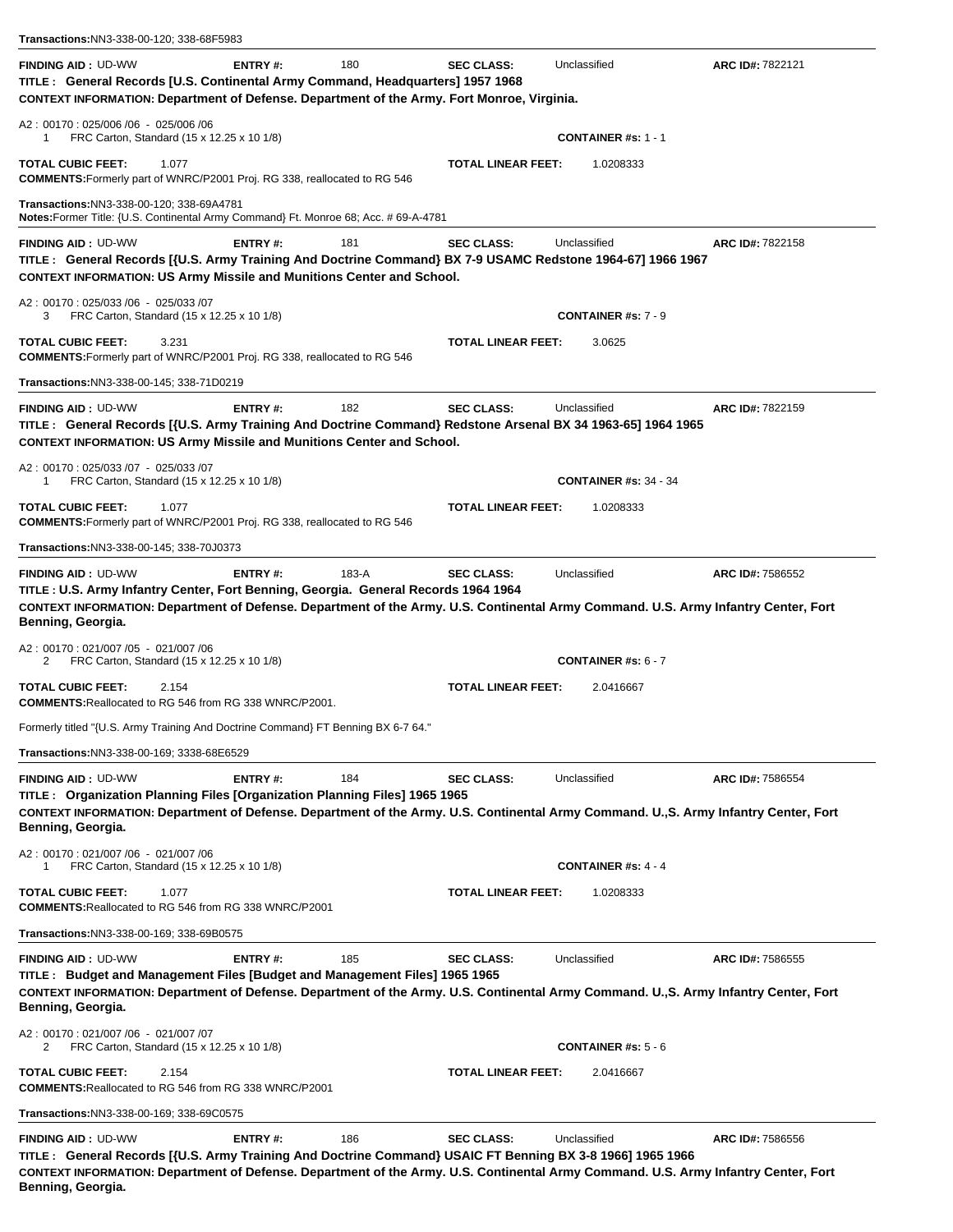| A2: 00170: 021/007 /07 - 021/007 /07<br>FRC Carton, Standard (15 x 12.25 x 10 1/8)<br>2                                                                                                                                                                                                                                                                                                                                                                                  |                |     |                           | CONTAINER #s: $3 - 4$        |                  |
|--------------------------------------------------------------------------------------------------------------------------------------------------------------------------------------------------------------------------------------------------------------------------------------------------------------------------------------------------------------------------------------------------------------------------------------------------------------------------|----------------|-----|---------------------------|------------------------------|------------------|
| A2: 00170: 021/008 /01 - 021/008 /02<br>FRC Carton, Standard (15 x 12.25 x 10 1/8)<br>4                                                                                                                                                                                                                                                                                                                                                                                  |                |     |                           | <b>CONTAINER #s: 5 - 8</b>   |                  |
| <b>TOTAL CUBIC FEET:</b><br>6.462<br><b>COMMENTS: Reallocated to RG 546 from RG 338 WNRC/P2001.</b>                                                                                                                                                                                                                                                                                                                                                                      |                |     | <b>TOTAL LINEAR FEET:</b> | 6.125                        |                  |
| Transactions: NN3-338-00-169; 338-71D0140                                                                                                                                                                                                                                                                                                                                                                                                                                |                |     |                           |                              |                  |
| <b>FINDING AID: UD-WW</b><br>TITLE: General Records [{U.S. Army Training And Doctrine Command} HQ USAIC FT Benning BX 2-5 FY 66] 1966 1966<br>CONTEXT INFORMATION: Department of Defense. Department of the Army. U.S. Continental Army Command. U.,S. Army Infantry Center, Fort<br>Benning, Georgia.                                                                                                                                                                   | ENTRY#:        | 187 | <b>SEC CLASS:</b>         | Unclassified                 | ARC ID#: 7586556 |
| A2: 00170: 021/008 /02 - 021/008 /03<br>FRC Carton, Standard (15 x 12.25 x 10 1/8)<br>4                                                                                                                                                                                                                                                                                                                                                                                  |                |     |                           | <b>CONTAINER #s: 2 - 5</b>   |                  |
| <b>TOTAL CUBIC FEET:</b><br>4.308<br><b>COMMENTS: Reallocated to RG 546 from RG 338 WNRC/P2001</b>                                                                                                                                                                                                                                                                                                                                                                       |                |     | <b>TOTAL LINEAR FEET:</b> | 4.0833333                    |                  |
| Formerly titled "{U.S. Army Training And Doctrine Command} HQ USAIC FT Benning BX 2-5 FY 66."                                                                                                                                                                                                                                                                                                                                                                            |                |     |                           |                              |                  |
| Transactions: NN3-338-00-169; 338-70B0464                                                                                                                                                                                                                                                                                                                                                                                                                                |                |     |                           |                              |                  |
| <b>FINDING AID: UD-WW</b><br>TITLE: Department of the Army. U.S. Continental Army Command. U.S. Army Infantry Center, Fort Benning, Georgia. General Records [{U.S.<br>Army Training And Doctrine Command} HQ USAIC FT Benning BX 7-9 1965] 1965 1965<br>CONTEXT INFORMATION: Department of Defense. Department of the Army. U.S. Continental Army Command. U.S. Army Infantry Center, Fort<br>Benning, Georgia.                                                         | ENTRY#:        | 188 | <b>SEC CLASS:</b>         | Unclassified                 | ARC ID#: 7586553 |
| A2: 00170: 021/008 /03 - 021/008 /04<br>FRC Carton, Standard (15 x 12.25 x 10 1/8)<br>3                                                                                                                                                                                                                                                                                                                                                                                  |                |     |                           | <b>CONTAINER #s: 7 - 9</b>   |                  |
| TOTAL CUBIC FEET:<br>3.231<br><b>COMMENTS: Reallocated to RG 546 from RG 338 WNRC/P2001</b>                                                                                                                                                                                                                                                                                                                                                                              |                |     | TOTAL LINEAR FEET:        | 3.0625                       |                  |
| Formerly titled "{U.S. Army Training And Doctrine Command} HQ USAIC FT Benning BX 7-9 1965."                                                                                                                                                                                                                                                                                                                                                                             |                |     |                           |                              |                  |
| Transactions:NN3-338-00-169; 3                                                                                                                                                                                                                                                                                                                                                                                                                                           |                |     |                           |                              |                  |
| TITLE: Department of the Army. U.S. Continental Army Command. U.S. Army Infantry Center, Fort Benning, Georgia. General Records [{U.S.<br>Army Training And Doctrine Command} HQ USAIC FT Benning BX 10 1965] 1965 1965<br>CONTEXT INFORMATION: Department of Defense. Department of the Army. U.S. Continental Army Command. U.S. Army Infantry Center, Fort<br>Benning, Georgia.<br>A2: 00170: 021/008 /04 - 021/008 /04<br>FRC Carton, Standard (15 x 12.25 x 10 1/8) |                |     |                           | <b>CONTAINER #s: 10 - 10</b> |                  |
| <b>TOTAL CUBIC FEET:</b><br>1.077<br><b>COMMENTS: Reallocated to RG 546 from RG 338 WNRC/P2001</b>                                                                                                                                                                                                                                                                                                                                                                       |                |     | TOTAL LINEAR FEET:        | 1.0208333                    |                  |
| Formerly "[{U.S. Army Training And Doctrine Command} HQ USAIC FT Benning BX 10 1965."                                                                                                                                                                                                                                                                                                                                                                                    |                |     |                           |                              |                  |
| Transactions:NN3-338-00-169; 338-70H0399                                                                                                                                                                                                                                                                                                                                                                                                                                 |                |     |                           |                              |                  |
| <b>FINDING AID: UD-WW</b><br>TITLE: Management Survey Case Files 1981 1981<br>CONTEXT INFORMATION: Department of Defense. Department of the Army. U.S. Continental Army Command. U.,S. Army Infantry Center, Fort<br>Benning, Georgia.                                                                                                                                                                                                                                   | <b>ENTRY#:</b> | 191 | <b>SEC CLASS:</b>         | Unclassified                 | ARC ID#: 7586558 |
| A2: 00170: 021/008 /05 - 021/008 /05<br>FRC Carton, Standard (15 x 12.25 x 10 1/8)<br>1                                                                                                                                                                                                                                                                                                                                                                                  |                |     |                           | <b>CONTAINER #s: 1 - 1</b>   |                  |
| TOTAL CUBIC FEET:<br>1.077<br><b>COMMENTS: Reallocated to RG 546 from RG 338 WNRC/P2001.</b>                                                                                                                                                                                                                                                                                                                                                                             |                |     | <b>TOTAL LINEAR FEET:</b> | 1.0208333                    |                  |
| Transactions:NN3-338-00-169; 338-84-0571                                                                                                                                                                                                                                                                                                                                                                                                                                 |                |     |                           |                              |                  |
| <b>FINDING AID: UD-WW</b><br>TITLE: Permanent Orders and Organizational History Files 1977 1978<br>CONTEXT INFORMATION: Department of Defense. Department of the Army. U.S. Continental Army Command. U.,S. Army Infantry Center, Fort<br>Benning, Georgia.                                                                                                                                                                                                              | <b>ENTRY#:</b> | 192 | <b>SEC CLASS:</b>         | Unclassified                 | ARC ID#: 7586559 |
| A2: 00170: 021/008 /06 - 021/008 /06<br>FRC Carton, Standard (15 x 12.25 x 10 1/8)<br>1                                                                                                                                                                                                                                                                                                                                                                                  |                |     |                           | <b>CONTAINER #s: 1 - 1</b>   |                  |
| TOTAL CUBIC FEET:<br>1.077<br><b>COMMENTS: Reallocated to RG 546 from RG 338 WNRC/P2001.</b>                                                                                                                                                                                                                                                                                                                                                                             |                |     | <b>TOTAL LINEAR FEET:</b> | 1.0208333                    |                  |
| Transactions:NN3-338-00-169; 338-84-0563                                                                                                                                                                                                                                                                                                                                                                                                                                 |                |     |                           |                              |                  |
| <b>FINDING AID: UD-WW</b>                                                                                                                                                                                                                                                                                                                                                                                                                                                | ENTRY#:        | 194 | <b>SEC CLASS:</b>         | Unclassified                 | ARC ID#: 7586560 |

**TITLE : Publication Record Set Files, Mobilization Planning Files, and Management Survey Case Files 1970 1982**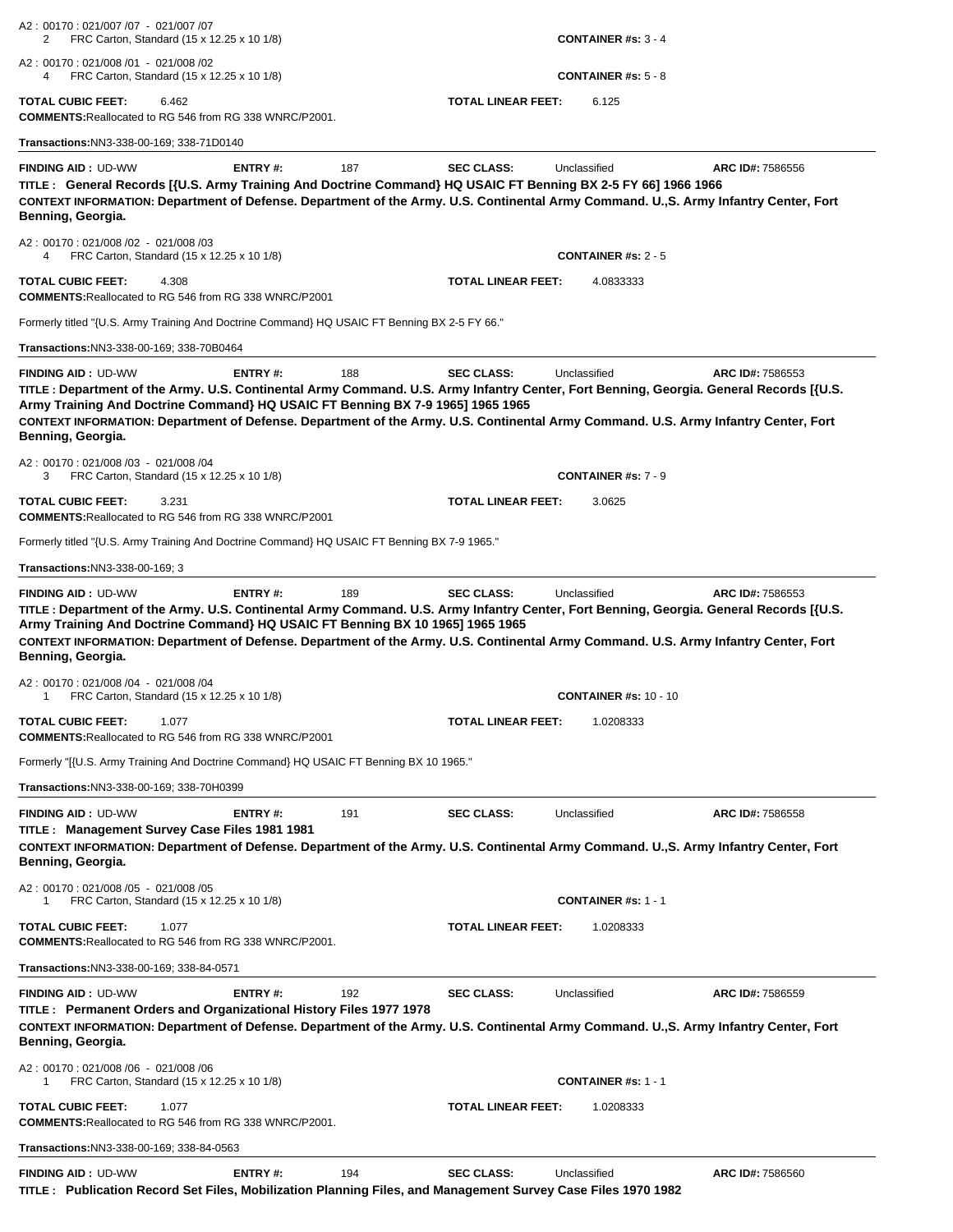**Benning, Georgia.** A2 : 00170 : 021/008 /06 - 021/008 /06 1 FRC Carton, Standard (15 x 12.25 x 10 1/8) **CONTAINER #s:** 1 - 1 **TOTAL CUBIC FEET:** 1.077 **TOTAL LINEAR FEET:** 1.0208333 **COMMENTS:**Reallocated to RG 546 from RG 338 WNRC/P2001. **Transactions:**NN3-338-00-169; 338-84-0577**FINDING AID :** UD-WW **ENTRY #:** 195 **SEC CLASS:** Unclassified **ARC ID#:** 7586561 **TITLE : Program Budget Division Military Personnel Procurement Planning Files (702-01) 1970 1972 CONTEXT INFORMATION: Department of Defense. Department of the Army. U.S. Continental Army Command. U.S. Army Infantry Center, Fort Benning, Georgia.** A2 : 00170 : 021/008 /07 - 021/008 /07 3 FRC Carton, Standard (15 x 12.25 x 10 1/8) **CONTAINER #s:** 1 - 3 A2 : 00170 : 021/009 /01 - 021/009 /02 6 FRC Carton, Standard (15 x 12.25 x 10 1/8) **CONTAINER #s:** 4 - 9 **TOTAL CUBIC FEET:** 9.693 **TOTAL LINEAR FEET:** 9.1875 **COMMENTS:**Reallocated to RG 546 from RG 338 WNRC/P2001. **Transactions:**NN3-338-00-169; 338-76-0033**FINDING AID :** UD-WW **ENTRY #:** 196 **SEC CLASS:** Unclassified **ARC ID#:** 7822117 **TITLE : General Records 1967 1969 CONTEXT INFORMATION: Department of Defense. Department of the Army. U.S. Continental Army Command. U.S. Army Infantry Center, Fort Benning, Georgia.** A2 : 00170 : 021/009 /03 - 021/009 /03 3 FRC Carton, Standard (15 x 12.25 x 10 1/8) **CONTAINER #s:** 4 - 6 **TOTAL CUBIC FEET:** 3.231 **TOTAL LINEAR FEET:** 3.0625 **COMMENTS:**Reallocated to RG 546 from RG 338 WNRC/P2001. **Transactions:**NN3-338-00-169; 338-73D1748**FINDING AID :** UD-WW **ENTRY #:** 197 **SEC CLASS:** Unclassified **ARC ID#:** 7586552 **TITLE : U.S. Army Infantry Center, Fort Benning, Georgia. General Records 1950 1966 CONTEXT INFORMATION: Department of Defense. Department of the Army. U.S. Continental Army Command. U.S. Army Infantry Center, Fort Benning, Georgia.** A2 : 00170 : 055/014 /06 - 055/014 /06 2 FRC Carton, Standard (15 x 12.25 x 10 1/8) **CONTAINER #s:** 1 - 2 **TOTAL CUBIC FEET:** 2.154 **TOTAL LINEAR FEET:** 2.0416667 **COMMENTS:**Reallocated to RG 546 from 338 WNRC/P2001. Formerly titled "BX 1-2 USIC FT Benning 64." **Transactions:**NN3-338-00-169; 338-68B6529**FINDING AID :** UD-WW **ENTRY #:** 198 **SEC CLASS:** Unclassified **ARC ID#:** 7586552 **TITLE : U.S. Army Infantry Center, Fort Benning, Georgia. General Records 1964 1964 CONTEXT INFORMATION: Department of Defense. Department of the Army. U.S. Continental Army Command. U.S. Army Infantry Center, Fort Benning, Georgia.** A2 : 00170 : 055/014 /06 - 055/014 /06 1 FRC Carton, Standard (15 x 12.25 x 10 1/8) **CONTAINER #s:** 3 - 3 **TOTAL CUBIC FEET:** 1.077 **TOTAL LINEAR FEET:** 1.0208333 **COMMENTS:**Reallocated to RG 546 from RG 338 WNRC/P2001. Formerly titled "PUBS USIC FT Benning BX 3 64." **Transactions:**NN3-338-00-169; 338-68C6529**FINDING AID :** UD-WW **ENTRY #:** 199 **SEC CLASS:** Unclassified **ARC ID#:** 7586552 **TITLE : U.S. Army Infantry Center, Fort Benning, Georgia. General Records 1963 1964 CONTEXT INFORMATION: Department of Defense. Department of the Army. U.S. Continental Army Command. U.S. Army Infantry Center, Fort Benning, Georgia.** A2 : 00170 : 055/014 /07 - 055/014 /07 1 FRC Carton, Standard (15 x 12.25 x 10 1/8) **CONTAINER #s:** 8 - 8 **TOTAL CUBIC FEET:** 1.077 **TOTAL LINEAR FEET:** 1.0208333 **COMMENTS:**Reallocated to RG 546 from RG 338 WNRC/P2001. Previously titled "PUBS FT Benning BX 8 64." **Transactions:**NN3-338-00-169; 338-68F6529**FINDING AID :** UD-WW **ENTRY #:** 200 **SEC CLASS:** Unclassified **ARC ID#:** 7586552

**CONTEXT INFORMATION: Department of Defense. Department of the Army. U.S. Continental Army Command. U.,S. Army Infantry Center, Fort** 

**TITLE : U.S. Army Infantry Center, Fort Benning, Georgia. General Records 1964 1964**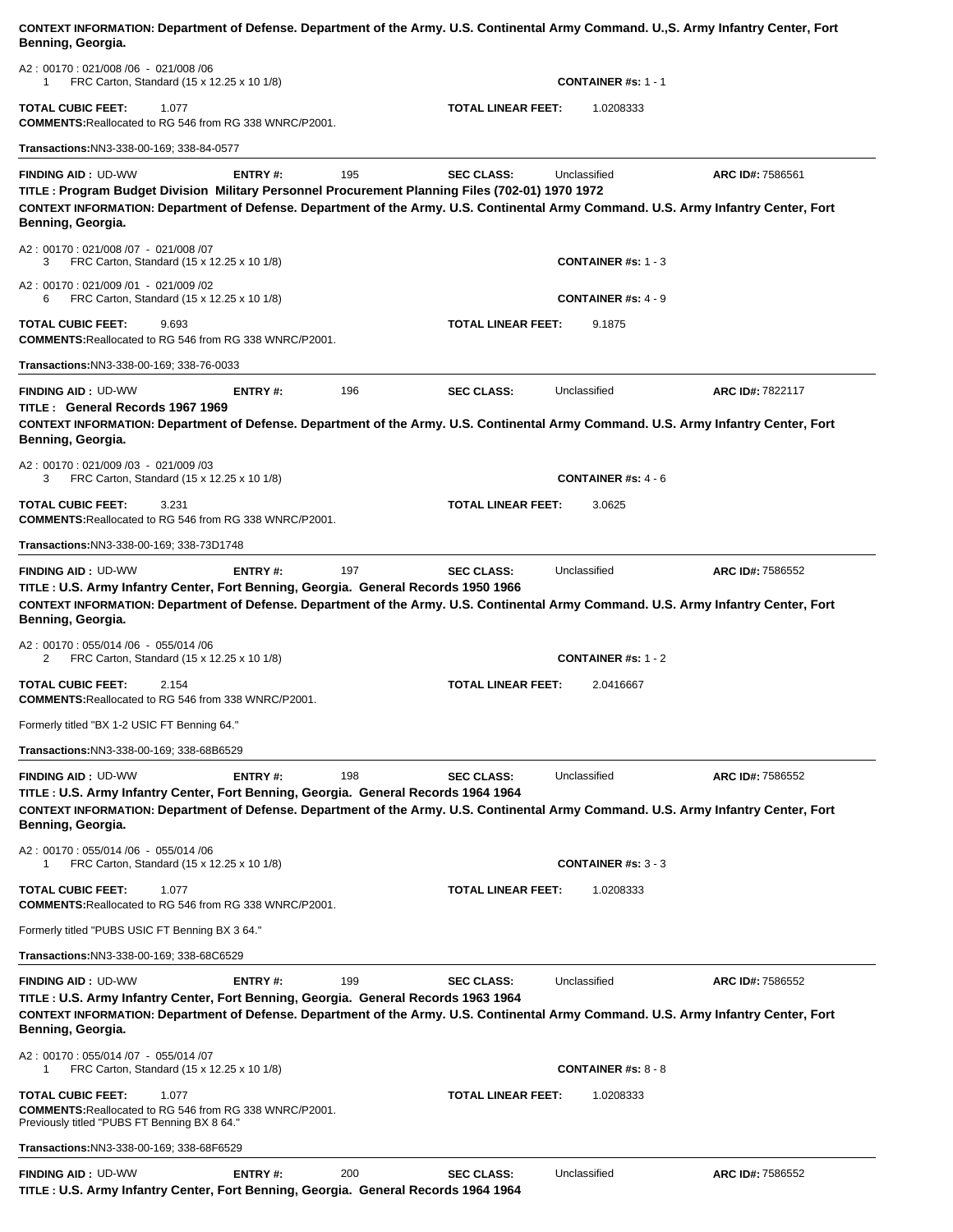| CONTEXT INFORMATION: Department of Defense. Department of the Army. U.S. Continental Army Command. U.S. Army Infantry Center, Fort<br>Benning, Georgia.                                                                                                                                     |                |                           |                           |                              |                  |
|---------------------------------------------------------------------------------------------------------------------------------------------------------------------------------------------------------------------------------------------------------------------------------------------|----------------|---------------------------|---------------------------|------------------------------|------------------|
| A2: 00170: 055/014 /07 - 055/014 /07<br>FRC Carton, Standard (15 x 12.25 x 10 1/8)<br>1                                                                                                                                                                                                     |                |                           |                           | <b>CONTAINER #s: 11 - 11</b> |                  |
| TOTAL CUBIC FEET:<br>1.077<br><b>COMMENTS: Reallocated to RG 546 from RG 338 WNRC/P2001.</b>                                                                                                                                                                                                |                | <b>TOTAL LINEAR FEET:</b> | 1.0208333                 |                              |                  |
| Formerly titled "PUBS FT Benning BX 11 64."                                                                                                                                                                                                                                                 |                |                           |                           |                              |                  |
| Transactions:NN3-338-00-169; 338-68H6529                                                                                                                                                                                                                                                    |                |                           |                           |                              |                  |
| <b>FINDING AID: UD-WW</b><br>TITLE: U.S. Army Infantry Center Fort Benning, Georgia Organizational History Files 1950 07/02/1973<br>CONTEXT INFORMATION: Department of Defense. Department of the Army. U.S. Continental Army Command. U.S. Army Infantry Center, Fort<br>Benning, Georgia. | ENTRY#:        | 201                       | <b>SEC CLASS:</b>         | Unclassified                 | ARC ID#: 7586565 |
| A2: 00170: 055/014 /07 - 055/014 /07<br>FRC Carton, Standard (15 x 12.25 x 10 1/8)<br>1                                                                                                                                                                                                     |                |                           |                           | <b>CONTAINER #s: 1 - 1</b>   |                  |
| A2: 00170: 055/015 /01 - 055/015 /02<br>FRC Carton, Standard (15 x 12.25 x 10 1/8)<br>6                                                                                                                                                                                                     |                |                           |                           | <b>CONTAINER #s: 2 - 10</b>  |                  |
| A2: 00170: 901/014 /03 - 901/014 /03<br>Flat Storage Box, Separate Lid, (25 1/4 x 21 1/2 x 2 3/4)<br>1                                                                                                                                                                                      |                |                           |                           | <b>CONTAINER #s: 8 - 8</b>   |                  |
| 2<br>Flat Storage Box 1 (18 1/2 X 18 1/2 X 4)                                                                                                                                                                                                                                               |                |                           |                           | <b>CONTAINER #s: 7 - 9</b>   |                  |
| <b>TOTAL CUBIC FEET:</b><br>9.945<br><b>COMMENTS: Reallocated to RG 546 from RG 338 WNRC/P2001.</b><br>Formerly titled "Fort Benning 69-71."                                                                                                                                                |                |                           | <b>TOTAL LINEAR FEET:</b> | 12.0208333                   |                  |
| Transactions:NN3-338-00-169; 338-73A1887                                                                                                                                                                                                                                                    |                |                           |                           |                              |                  |
| <b>FINDING AID: UD-WW</b><br>TITLE: General Records [USAIC FT Benning BX 9-17 1967-68] 1967 1968<br>CONTEXT INFORMATION: Department of Defense. Department of the Army. U.S. Continental Army Command. U.S. Army Infantry Center, Fort<br>Benning, Georgia.                                 | ENTRY#:        | 202                       | <b>SEC CLASS:</b>         | Unclassified                 | ARC ID#: 7822117 |
| A2: 00170: 055/015 /04 - 055/015 /06<br>FRC Carton, Standard (15 x 12.25 x 10 1/8)<br>9                                                                                                                                                                                                     |                |                           |                           | <b>CONTAINER #s: 9 - 17</b>  |                  |
| TOTAL CUBIC FEET:<br>9.693<br><b>COMMENTS: Reallocated to RG 546 from 338 WNRC/P2001</b>                                                                                                                                                                                                    |                |                           | <b>TOTAL LINEAR FEET:</b> | 9.1875                       |                  |
| Formerly titled "USAIC FT Benning BX 9-17 1967-68."                                                                                                                                                                                                                                         |                |                           |                           |                              |                  |
| Transactions:NN3-338-00-169; 338-73D0202                                                                                                                                                                                                                                                    |                |                           |                           |                              |                  |
| <b>FINDING AID: UD-WW</b><br>TITLE: General Records [USAIC FT Benning BX 24-30 1968-71] 1967 1968<br>CONTEXT INFORMATION: Department of Defense. Department of the Army. U.S. Continental Army Command. U.,S. Army Infantry Center, Fort<br>Benning, Georgia.                               | <b>ENTRY#:</b> | 203                       | <b>SEC CLASS:</b>         | Unclassified                 | ARC ID#: 7822117 |
| A2: 00170: 055/015 /07 - 055/015 /07<br>FRC Carton, Standard (15 x 12.25 x 10 1/8)<br>3                                                                                                                                                                                                     |                |                           |                           | <b>CONTAINER #s: 24 - 26</b> |                  |
| A2: 00170: 055/016 /01 - 055/016 /02<br>FRC Carton, Standard (15 x 12.25 x 10 1/8)<br>4                                                                                                                                                                                                     |                |                           |                           | <b>CONTAINER #s: 27 - 30</b> |                  |
| TOTAL CUBIC FEET:<br>7.539<br><b>COMMENTS: Reallocated to RG 546 from 338 WNRC/P2001</b>                                                                                                                                                                                                    |                |                           | TOTAL LINEAR FEET:        | 7.1458333                    |                  |
| Formerly titled "USAIC FT Benning BX 24-30 1968-71."                                                                                                                                                                                                                                        |                |                           |                           |                              |                  |
| Transactions:NN3-338-00-169; 338-73F0202                                                                                                                                                                                                                                                    |                |                           |                           |                              |                  |
| <b>FINDING AID: UD-WW</b><br>TITLE: General Records 1960 1966<br>CONTEXT INFORMATION: Department of Defense. Department of the Army. U.S. Continental Army Command. U.S. Army Infantry Center, Fort<br>Benning, Georgia.                                                                    | <b>ENTRY#:</b> | 204                       | <b>SEC CLASS:</b>         | Unclassified                 | ARC ID#: 7586556 |
| A2: 00170: 055/016 /02 - 055/016 /02<br>FRC Carton, Standard (15 x 12.25 x 10 1/8)<br>1                                                                                                                                                                                                     |                |                           |                           | <b>CONTAINER #s: 1 - 1</b>   |                  |
| TOTAL CUBIC FEET:<br>1.077<br><b>COMMENTS: Reallocated to RG 546 from RG 338, WNRC/P2001.</b>                                                                                                                                                                                               |                |                           | TOTAL LINEAR FEET:        | 1.0208333                    |                  |
| Transactions:NN3-338-00-169; 338-71B0140                                                                                                                                                                                                                                                    |                |                           |                           |                              |                  |
| <b>FINDING AID: UD-WW</b><br>TITLE: General Records 1966 1966<br>CONTEXT INFORMATION: Department of Defense. Department of the Army. U.S. Continental Army Command. U.,S. Army Infantry Center, Fort<br>Benning, Georgia.                                                                   | <b>ENTRY#:</b> | 205                       | <b>SEC CLASS:</b>         | Unclassified                 | ARC ID#: 7586556 |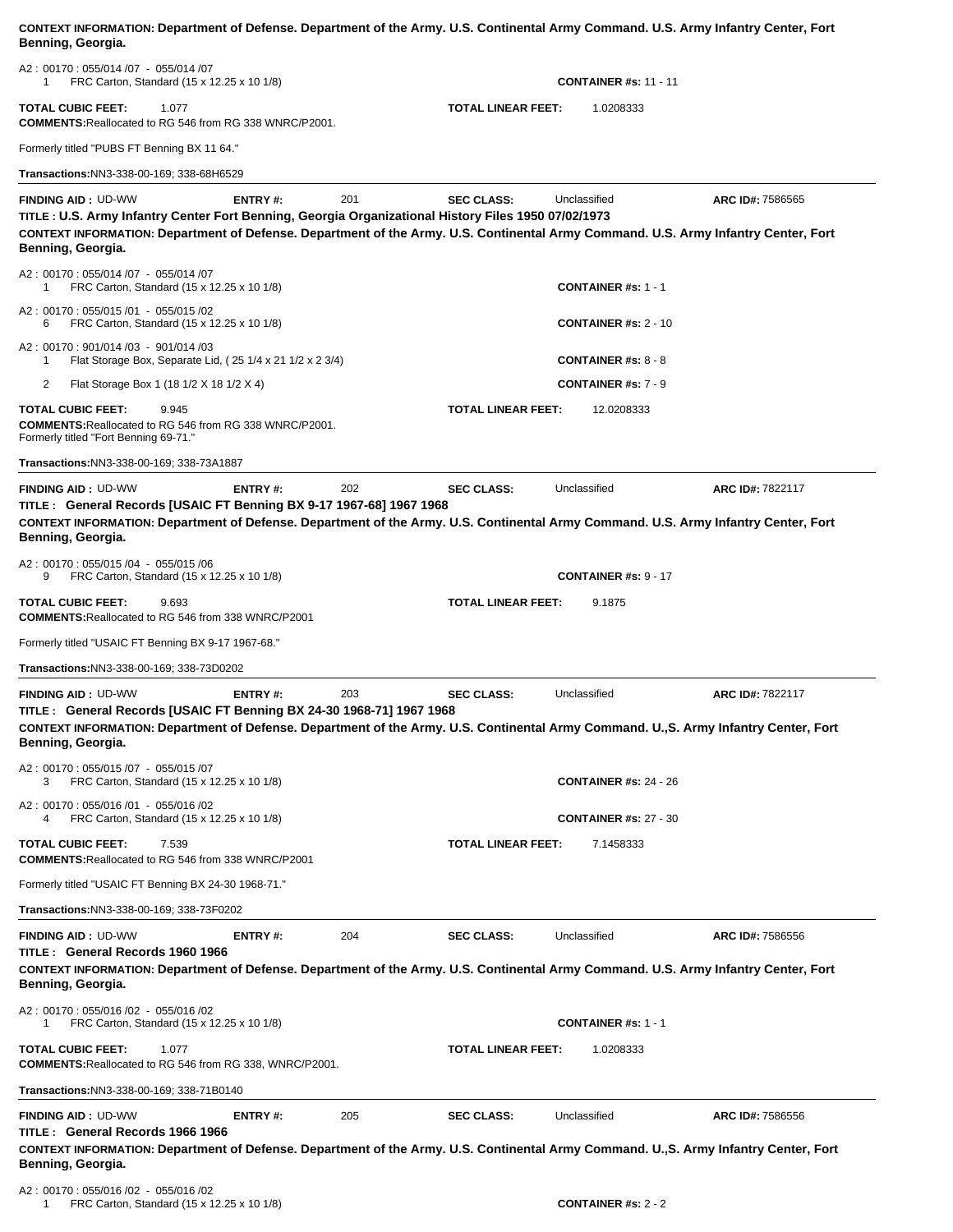| TOTAL CUBIC FEET:<br>1.077<br><b>COMMENTS: Reallocated to RG 546 from RG 338 WNRC/P2001.</b>                                                                                                                                                                                                                                                                              |         |     | <b>TOTAL LINEAR FEET:</b> | 1.0208333                               |                  |
|---------------------------------------------------------------------------------------------------------------------------------------------------------------------------------------------------------------------------------------------------------------------------------------------------------------------------------------------------------------------------|---------|-----|---------------------------|-----------------------------------------|------------------|
| Formerly titled "USAIC FT Benning BX 2 1966."                                                                                                                                                                                                                                                                                                                             |         |     |                           |                                         |                  |
| Transactions:NN3-338-00-169; 338-71C0140                                                                                                                                                                                                                                                                                                                                  |         |     |                           |                                         |                  |
| <b>FINDING AID: UD-WW</b><br>TITLE: General Records 1966 1966<br>CONTEXT INFORMATION: Department of Defense. Department of the Army. U.S. Continental Army Command. U.,S. Army Infantry Center, Fort<br>Benning, Georgia.                                                                                                                                                 | ENTRY#: | 206 | <b>SEC CLASS:</b>         | Unclassified                            | ARC ID#: 7586556 |
| A2: 00170: 055/016 /03 - 055/016 /03<br>FRC Carton, Standard (15 x 12.25 x 10 1/8)<br>2                                                                                                                                                                                                                                                                                   |         |     |                           | <b>CONTAINER #s: 9 - 10</b>             |                  |
| <b>TOTAL CUBIC FEET:</b><br>2.154<br><b>COMMENTS: Reallocated to RG 546 from RG 338 WNRC/P2001.</b>                                                                                                                                                                                                                                                                       |         |     | <b>TOTAL LINEAR FEET:</b> | 2.0416667                               |                  |
| Formerly titled "USAIC FT Benning BX 9-10 1966]."                                                                                                                                                                                                                                                                                                                         |         |     |                           |                                         |                  |
| Transactions:NN3-338-00-169; 338-71E0140                                                                                                                                                                                                                                                                                                                                  |         |     |                           |                                         |                  |
| <b>FINDING AID: UD-WW</b><br>TITLE: Yearbooks [Yearbooks] 1966 1969<br>CONTEXT INFORMATION: Department of Defense. Department of the Army. U.S. Continental Army Command. U.,S. Army Infantry Center, Fort<br>Benning, Georgia.                                                                                                                                           | ENTRY#: | 207 | <b>SEC CLASS:</b>         | Unclassified                            | ARC ID#: 7586564 |
| A2: 00170: 055/016/03 - 055/016/07<br>FRC Carton, Standard (15 x 12.25 x 10 1/8)<br>13                                                                                                                                                                                                                                                                                    |         |     |                           | <b>CONTAINER #s: 26 - 38</b>            |                  |
| A2: 00170: 055/017 /01 - 055/017 /05<br>FRC Carton, Standard (15 x 12.25 x 10 1/8)<br>14                                                                                                                                                                                                                                                                                  |         |     |                           | <b>CONTAINER #s: 39 - 52</b>            |                  |
| <b>TOTAL CUBIC FEET:</b><br>29.079<br><b>COMMENTS: Reallocated to RG 546 from 338 WNRC/P2001</b>                                                                                                                                                                                                                                                                          |         |     | <b>TOTAL LINEAR FEET:</b> | 27.5625                                 |                  |
| Transactions: NN3-338-00-169; 338-7110140                                                                                                                                                                                                                                                                                                                                 |         |     |                           |                                         |                  |
| TITLE : Department of the Army. U.S. Continental Army Command. U.S. Army Infantry Center, Fort Benning, Georgia. General Records [HQ<br>USAIC FT Benning BX 4 1965]<br>CONTEXT INFORMATION: Department of Defense. Department of the Army. U.S. Continental Army Command. U.S. Army Infantry Center, Fort                                                                 |         |     |                           |                                         |                  |
| Benning, Georgia.<br>A2: 00170: 055/017 /05 - 055/017 /05<br>FRC Carton, Standard (15 x 12.25 x 10 1/8)<br>1                                                                                                                                                                                                                                                              |         |     |                           | <b>CONTAINER #s: 4 - 4</b>              |                  |
| TOTAL CUBIC FEET:<br>1.077<br><b>COMMENTS: Reallocated to RG 546 from 338 WNRC/P2001</b>                                                                                                                                                                                                                                                                                  |         |     | <b>TOTAL LINEAR FEET:</b> | 1.0208333                               |                  |
| Formerly titled "HQ USAIC FT Benning BX 4 1965."                                                                                                                                                                                                                                                                                                                          |         |     |                           |                                         |                  |
| Transactions: NN3-338-00-169; 338-70E0399                                                                                                                                                                                                                                                                                                                                 |         |     |                           |                                         |                  |
| <b>FINDING AID: UD-WW</b><br>TITLE : Department of the Army. U.S. Continental Army Command. U.S. Army Infantry Center, Fort Benning, Georgia. General Records [HQ<br>USAIC FT Benning BX 5-6 1965] 1965 1965<br>CONTEXT INFORMATION: Department of Defense. Department of the Army. U.S. Continental Army Command. U.S. Army Infantry Center, Fort<br>Benning, Georgia.   | ENTRY#: | 209 | <b>SEC CLASS:</b>         | Unclassified                            | ARC ID#: 7586553 |
| A2: 00170: 055/017 /06 - 055/017 /06<br>FRC Carton, Standard (15 x 12.25 x 10 1/8)<br>2                                                                                                                                                                                                                                                                                   |         |     |                           | <b>CONTAINER #s: <math>5 - 6</math></b> |                  |
| <b>TOTAL CUBIC FEET:</b><br>2.154<br><b>COMMENTS: Reallocated to RG 546 from 338 WNRC/P2001</b>                                                                                                                                                                                                                                                                           |         |     | <b>TOTAL LINEAR FEET:</b> | 2.0416667                               |                  |
| Formerly titled "HQ USAIC FT Benning BX 5-6 1965."                                                                                                                                                                                                                                                                                                                        |         |     |                           |                                         |                  |
| Transactions:NN3-338-00-169; 338-70F0399                                                                                                                                                                                                                                                                                                                                  |         |     |                           |                                         |                  |
| <b>FINDING AID: UD-WW</b><br>TITLE : Department of the Army. U.S. Continental Army Command. U.S. Army Infantry Center, Fort Benning, Georgia. General Records [HQ<br>USAIC FT Benning BX 13-19 1965] 1965 1965<br>CONTEXT INFORMATION: Department of Defense. Department of the Army. U.S. Continental Army Command. U.S. Army Infantry Center, Fort<br>Benning, Georgia. | ENTRY#: | 210 | <b>SEC CLASS:</b>         | Unclassified                            | ARC ID#: 7586553 |
| A2: 00170: 055/017 /06 - 055/017 /07<br>FRC Carton, Standard (15 x 12.25 x 10 1/8)<br>4                                                                                                                                                                                                                                                                                   |         |     |                           | <b>CONTAINER #s: 13 - 16</b>            |                  |
| A2: 00170: 055/018 /01 - 055/018 /01<br>FRC Carton, Standard (15 x 12.25 x 10 1/8)<br>3                                                                                                                                                                                                                                                                                   |         |     |                           | <b>CONTAINER #s: 17 - 19</b>            |                  |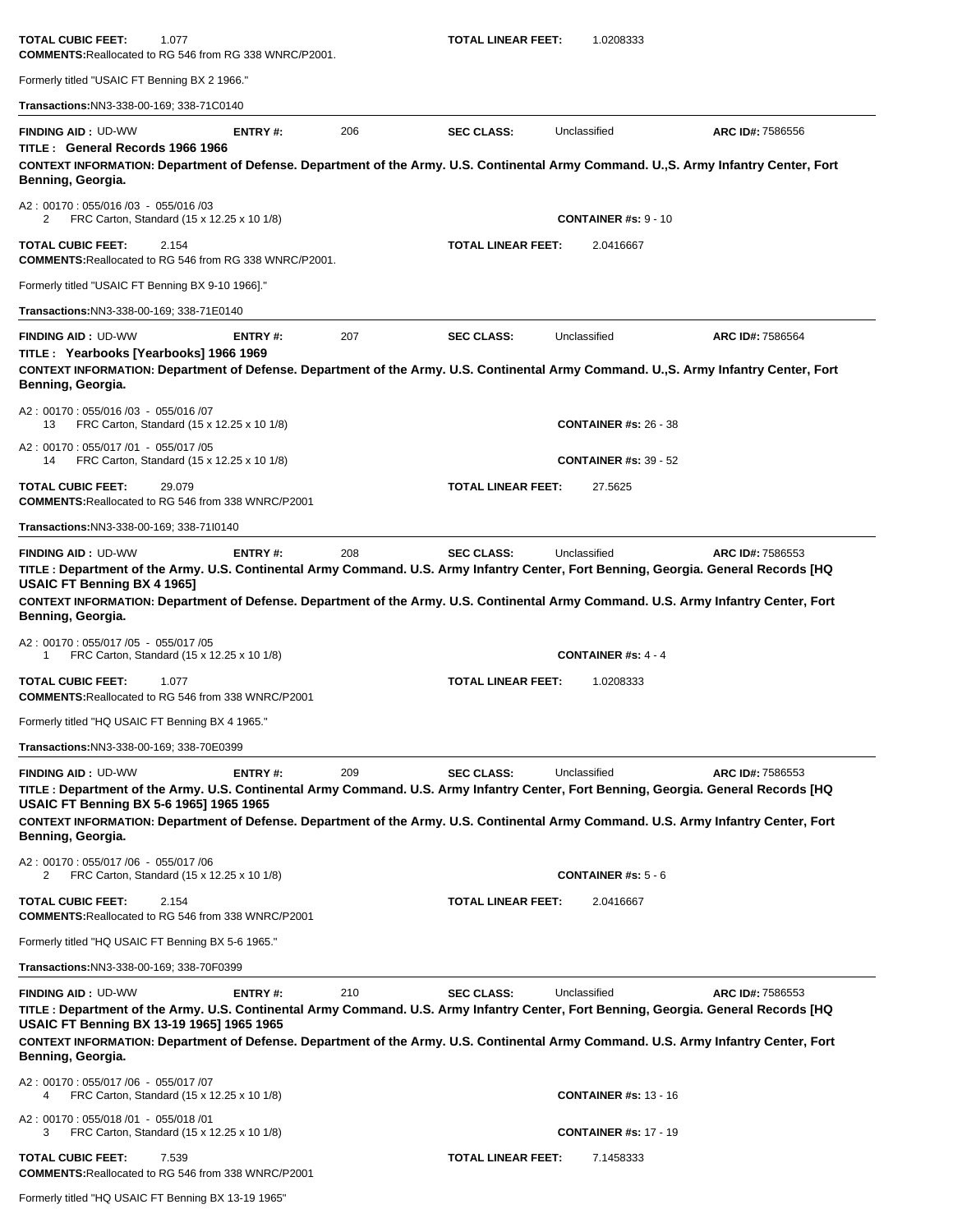| Transactions:NN3-338-00-169; 338-70K0399                                                                                                                                                                                                                                        |                |     |                           |                              |                   |
|---------------------------------------------------------------------------------------------------------------------------------------------------------------------------------------------------------------------------------------------------------------------------------|----------------|-----|---------------------------|------------------------------|-------------------|
| <b>FINDING AID: UD-WW</b><br>TITLE : General Records [HQ USAIC FT Benning BX 20-23 1963-65] 1965 1965<br>CONTEXT INFORMATION: Department of Defense. Department of the Army. U.S. Continental Army Command. U., S. Army Infantry Center, Fort<br>Benning, Georgia.              | ENTRY#:        | 211 | <b>SEC CLASS:</b>         | Unclassified                 | ARC ID#: 7586553  |
| A2: 00170: 055/018 /02 - 055/018 /03<br>FRC Carton, Standard (15 x 12.25 x 10 1/8)<br>4                                                                                                                                                                                         |                |     |                           | <b>CONTAINER #s: 20 - 23</b> |                   |
| <b>TOTAL CUBIC FEET:</b><br>4.308<br><b>COMMENTS: Reallocated to RG 546 from 338 WNRC/P2001</b>                                                                                                                                                                                 |                |     | TOTAL LINEAR FEET:        | 4.0833333                    |                   |
| Formerly titled "HQ USAIC FT Benning BX 20-23 1963-65]."                                                                                                                                                                                                                        |                |     |                           |                              |                   |
| Transactions:NN3-338-00-169; 338-70L0399                                                                                                                                                                                                                                        |                |     |                           |                              |                   |
| <b>FINDING AID: UD-WW</b><br>TITLE: General Records [HQ USAIC FT Benning BX 27-30 1965] 1965 1965<br>CONTEXT INFORMATION: Department of Defense. Department of the Army. U.S. Continental Army Command. U., S. Army Infantry Center, Fort<br>Benning, Georgia.                  | ENTRY#:        | 212 | <b>SEC CLASS:</b>         | Unclassified                 | ARC ID#: 7586553  |
| A2: 00170: 055/018 /03 - 055/018 /04<br>FRC Carton, Standard (15 x 12.25 x 10 1/8)<br>4                                                                                                                                                                                         |                |     |                           | <b>CONTAINER #s: 27 - 30</b> |                   |
| <b>TOTAL CUBIC FEET:</b><br>4.308<br><b>COMMENTS: Reallocated to RG 546 from 338 WNRC/P2001</b>                                                                                                                                                                                 |                |     | TOTAL LINEAR FEET:        | 4.0833333                    |                   |
| Formerly titled "HQ USAIC FT Benning BX 27-30 1965."                                                                                                                                                                                                                            |                |     |                           |                              |                   |
| Transactions:NN3-338-00-169; 338-70D0399                                                                                                                                                                                                                                        |                |     |                           |                              |                   |
| <b>FINDING AID: UD-WW</b><br>TITLE : Military Personnel Survey Files [Military Personnel Survey Files] 1972 1973<br>CONTEXT INFORMATION: Department of Defense. Department of the Army. U.S. Continental Army Command. U., S. Army Infantry Center, Fort<br>Benning, Georgia.   | ENTRY#:        | 213 | <b>SEC CLASS:</b>         | Unclassified                 | ARC ID#: 7586566  |
| A2: 00170: 055/018 /05 - 055/018 /05<br>FRC Carton, Standard (15 x 12.25 x 10 1/8)<br>2                                                                                                                                                                                         |                |     |                           | <b>CONTAINER #s: 1 - 2</b>   |                   |
| <b>TOTAL CUBIC FEET:</b><br>2.154<br><b>COMMENTS: Reallocated to RG 546 from 338 WNRC/P2001</b>                                                                                                                                                                                 |                |     | TOTAL LINEAR FEET:        | 2.0416667                    |                   |
| Transactions:NN3-338-00-169; 338-79-0077                                                                                                                                                                                                                                        |                |     |                           |                              |                   |
| <b>FINDING AID: UD-WW</b><br>TITLE : Training Media Formulation Files [Training Media Formulation Files] 1980 1980<br>CONTEXT INFORMATION: Department of Defense. Department of the Army. U.S. Continental Army Command. U., S. Army Infantry Center, Fort<br>Benning, Georgia. | ENTRY#:        | 214 | <b>SEC CLASS:</b>         | Unclassified                 | ARC ID#: 7586567  |
| A2: 00170: 055/018 /05 - 055/018 /06<br>FRC Carton, Standard (15 x 12.25 x 10 1/8)<br>2                                                                                                                                                                                         |                |     |                           | <b>CONTAINER #s: 1 - 2</b>   |                   |
| <b>TOTAL CUBIC FEET:</b><br>2.154<br><b>COMMENTS: Reallocated to RG 546 from 338 WNRC/P2001</b>                                                                                                                                                                                 |                |     | <b>TOTAL LINEAR FEET:</b> | 2.0416667                    |                   |
| Transactions: NN3-338-00-169; 338-84-0550                                                                                                                                                                                                                                       |                |     |                           |                              |                   |
| <b>FINDING AID: UD-WW</b><br>TITLE : Publications Record Sets Files [Publications Record Sets Files] 1978 1980<br>CONTEXT INFORMATION: Department of Defense. Department of the Army. U.S. Continental Army Command. U.,S. Army Infantry Center, Fort<br>Benning, Georgia.      | <b>ENTRY#:</b> | 215 | <b>SEC CLASS:</b>         | Unclassified                 | ARC ID#: 7586568  |
| A2: 00170: 055/018 /06 - 055/018 /06<br>FRC Carton, Standard (15 x 12.25 x 10 1/8)<br>2                                                                                                                                                                                         |                |     |                           | <b>CONTAINER #s: 1 - 2</b>   |                   |
| <b>TOTAL CUBIC FEET:</b><br>2.154<br><b>COMMENTS: Reallocated to RG 546 from 338 WNRC/P2001</b>                                                                                                                                                                                 |                |     | <b>TOTAL LINEAR FEET:</b> | 2.0416667                    |                   |
| Transactions: NN3-338-00-169; 338-82-3121                                                                                                                                                                                                                                       |                |     |                           |                              |                   |
| <b>FINDING AID: UD-WW</b><br>TITLE : Infantry Center The Infantry School Evaluation of 329th Signal Platoon 04/18/1968 09/10/1968<br>CONTEXT INFORMATION: Department of Defense. Department of the Army. U.S. Continental Army Command. Infantry Center. The Infantry School.   | <b>ENTRY#:</b> | 216 | <b>SEC CLASS:</b>         | Unclassified                 | ARC ID#: 68887756 |
| A2: 00170: 023/018 /03 - 023/018 /03<br>Letter Archives Box, Narrow 2.5 inch (12 5/8 x 2 5/8 x 10 5/8)                                                                                                                                                                          |                |     |                           | <b>CONTAINER #s: 1 - 1</b>   |                   |
| <b>TOTAL CUBIC FEET:</b><br>0.204<br><b>COMMENTS: Reallocated to RG 546 from 338 WNRC/P2001</b>                                                                                                                                                                                 |                |     | <b>TOTAL LINEAR FEET:</b> | 0.21875                      |                   |
| Formerly titled "ORG PLNG HSTUDENT BN FT Benning 73."                                                                                                                                                                                                                           |                |     |                           |                              |                   |

|  | Transactions:NN3-338-00-169; 338-74-0801 |  |
|--|------------------------------------------|--|
|--|------------------------------------------|--|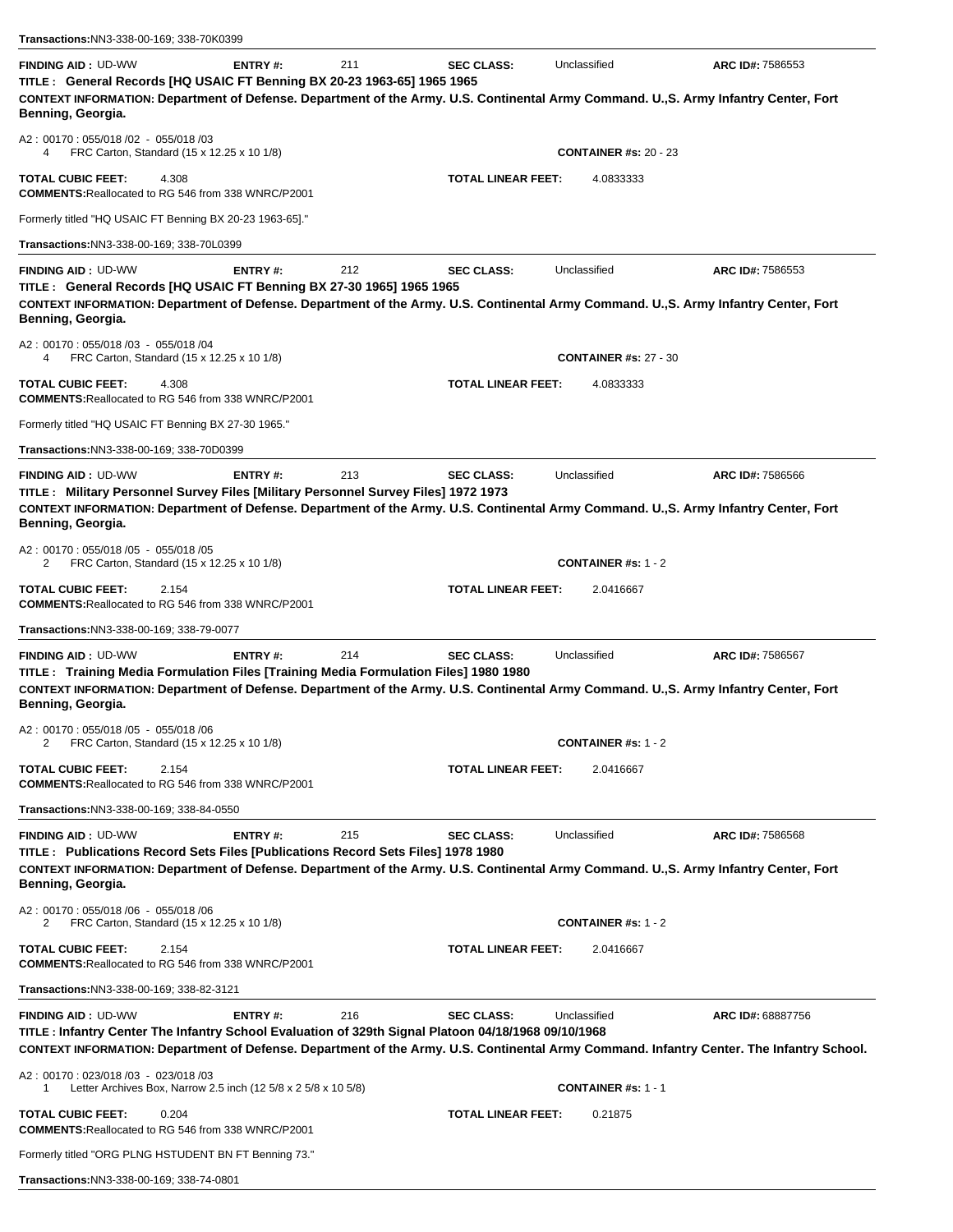| <b>FINDING AID: UD-WW</b><br>TITLE: General Records [USAIC FT Benning BX 35 FY 67-69] 1967 1969                                                                                                                                                                                                                                                                                | <b>ENTRY#:</b> | 217 | <b>SEC CLASS:</b>         | Unclassified                               | ARC ID#: 7822117 |
|--------------------------------------------------------------------------------------------------------------------------------------------------------------------------------------------------------------------------------------------------------------------------------------------------------------------------------------------------------------------------------|----------------|-----|---------------------------|--------------------------------------------|------------------|
| CONTEXT INFORMATION: Department of Defense. Department of the Army. U.S. Continental Army Command. U., S. Army Infantry Center, Fort<br>Benning, Georgia.                                                                                                                                                                                                                      |                |     |                           |                                            |                  |
| A2: 00170: 055/018 /04 - 055/018 /04<br>FRC Carton, Standard (15 x 12.25 x 10 1/8)<br>1                                                                                                                                                                                                                                                                                        |                |     |                           | <b>CONTAINER #s: 35 - 35</b>               |                  |
| <b>TOTAL CUBIC FEET:</b><br>1.077<br><b>COMMENTS: Reallocated to RG 546 from 338 WNRC/P2001</b>                                                                                                                                                                                                                                                                                |                |     | <b>TOTAL LINEAR FEET:</b> | 1.0208333                                  |                  |
| Formerly titled "USAIC FT Benning BX 35 FY 67-69."                                                                                                                                                                                                                                                                                                                             |                |     |                           |                                            |                  |
| Transactions: NN3-338-00-169; 338-73l1748                                                                                                                                                                                                                                                                                                                                      |                |     |                           |                                            |                  |
| <b>FINDING AID: UD-WW</b><br>TITLE: Budget and Program Management Files [{U.S. Army Training And Doctrine Command} USAFAC FT SILL BX 1 FY69] 9/1/1968 8/31/1969<br><b>CONTEXT INFORMATION: Field Artillery Center and School (Fort Sill, Okla.)</b>                                                                                                                            | <b>ENTRY#:</b> | 230 | <b>SEC CLASS:</b>         | Unclassified                               | ARC ID#: 7822196 |
| A2: 00170: 047/019 /07 - 047/019 /07<br>FRC Carton, Standard (15 x 12.25 x 10 1/8)<br>1                                                                                                                                                                                                                                                                                        |                |     |                           | <b>CONTAINER #s: 1 - 1</b>                 |                  |
| <b>TOTAL CUBIC FEET:</b><br>1.077<br><b>COMMENTS:</b> Formerly RG 338 (WNRC/P2001) reallocated to RG 546                                                                                                                                                                                                                                                                       |                |     | <b>TOTAL LINEAR FEET:</b> | 1.0208333                                  |                  |
| Transactions:NN3-338-00-207; 338-73B0027                                                                                                                                                                                                                                                                                                                                       |                |     |                           |                                            |                  |
| <b>FINDING AID: UD-WW</b><br>TITLE: General Records 09/01/1967 08/31/1969<br><b>CONTEXT INFORMATION: Field Artillery Center and School (Fort Sill, Okla.)</b>                                                                                                                                                                                                                  | <b>ENTRY#:</b> | 231 | <b>SEC CLASS:</b>         | Unclassified                               | ARC ID#: 7822190 |
| A2: 00170: 047/019 /07 - 047/019 /07<br>FRC Carton, Standard (15 x 12.25 x 10 1/8)<br>-1                                                                                                                                                                                                                                                                                       |                |     |                           | <b>CONTAINER #s: 14 - 14</b>               |                  |
| <b>TOTAL CUBIC FEET:</b><br>1.077<br><b>COMMENTS:</b> Formerly 338 (WNRC/P2001); reallocated to RG 546.                                                                                                                                                                                                                                                                        |                |     | TOTAL LINEAR FEET:        | 1.0208333                                  |                  |
| Formerly titled "{U.S. Army Training And Doctrine Command} USAFAC FT SILL BX 14 FY67-69."                                                                                                                                                                                                                                                                                      |                |     |                           |                                            |                  |
| Transactions: NN3-338-00-207; 338-73D0027                                                                                                                                                                                                                                                                                                                                      |                |     |                           |                                            |                  |
| TITLE: Organizational History Files [{U.S. Army Training And Doctrine Command} USAFAC FT SILL BX 15-16 1972 Acc. #73-E-<br>0027   Organizational History Files of the Department of the Army, 3rd Battalion, 26th Artillery] 1962 1971<br>CONTEXT INFORMATION: Department of Defense. Department of the Army. Fort Sill, Oklahoma.<br>A2: 00170: 047/024 /06 - 047/024 /06     |                |     |                           |                                            |                  |
| Custom Designed Box (18 x 24 x 5)<br>1                                                                                                                                                                                                                                                                                                                                         |                |     |                           | <b>CONTAINER #s: 15 - 15</b>               |                  |
| FRC Carton, Standard (15 x 12.25 x 10 1/8)<br>1<br><b>TOTAL CUBIC FEET:</b><br>2.327                                                                                                                                                                                                                                                                                           |                |     | <b>TOTAL LINEAR FEET:</b> | <b>CONTAINER #s: 16 - 16</b><br>3.0208333  |                  |
| <b>COMMENTS:</b> Formerly 338 (WNRC/P2001) reallocated to RG 546<br>Transactions:NN3-338-00-207; 338-73E0027                                                                                                                                                                                                                                                                   |                |     |                           |                                            |                  |
| <b>FINDING AID: UD-WW</b><br>TITLE: Budget and Program Management Files [{U.S. Army Training And Doctrine Command} Operating SCHED FT SILL Box 1-2 68; Acc. # 72-<br>B-0543] 9/1/1967 8/31/1968<br><b>CONTEXT INFORMATION: Field Artillery Center and School (Fort Sill, Okla.)</b><br>A2: 00170: 047/024 /07 - 047/024 /07<br>FRC Carton, Standard (15 x 12.25 x 10 1/8)<br>2 | <b>ENTRY#:</b> | 233 | <b>SEC CLASS:</b>         | Unclassified<br><b>CONTAINER #s: 1 - 2</b> | ARC ID#: 7822198 |
| <b>TOTAL CUBIC FEET:</b><br>2.154<br><b>COMMENTS:</b> Formerly RG 338 (WNRC/P2001) reallocated to RG 546                                                                                                                                                                                                                                                                       |                |     | <b>TOTAL LINEAR FEET:</b> | 2.0416667                                  |                  |
| Transactions: NN3-338-00-207; 338-72B0543                                                                                                                                                                                                                                                                                                                                      |                |     |                           |                                            |                  |
| <b>FINDING AID: UD-WW</b><br>TITLE: Budget and Program Management Files 09/01/1963 08/31/1964<br><b>CONTEXT INFORMATION: Field Artillery Center and School (Fort Sill, Okla.)</b>                                                                                                                                                                                              | <b>ENTRY#:</b> | 234 | <b>SEC CLASS:</b>         | Unclassified                               | ARC ID#: 7822199 |
| A2: 00170: 047/028 /03 - 047/028 /03<br>FRC Carton, Standard (15 x 12.25 x 10 1/8)<br>1                                                                                                                                                                                                                                                                                        |                |     |                           | <b>CONTAINER #s: 3 - 3</b>                 |                  |
| <b>TOTAL CUBIC FEET:</b><br>1.077<br><b>COMMENTS:</b> Formerly RG 338 (WNRC/P2001) reallocated to RG 546.                                                                                                                                                                                                                                                                      |                |     | <b>TOTAL LINEAR FEET:</b> | 1.0208333                                  |                  |
| Formerly titled " {U.S. Army Training And Doctrine Command} USAMC FT SILL BX 3 FY 64-65; Acc. # 69-B-0588"                                                                                                                                                                                                                                                                     |                |     |                           |                                            |                  |
| Transactions: NN3-338-00-207; 338-69B0588                                                                                                                                                                                                                                                                                                                                      |                |     |                           |                                            |                  |
| <b>FINDING AID: UD-WW</b><br>TITLE: General Records 09/01/1970 08/31/1971<br><b>CONTEXT INFORMATION: Field Artillery Center and School (Fort Sill, Okla.)</b>                                                                                                                                                                                                                  | ENTRY#:        | 235 | <b>SEC CLASS:</b>         | Unclassified                               | ARC ID#: 7822190 |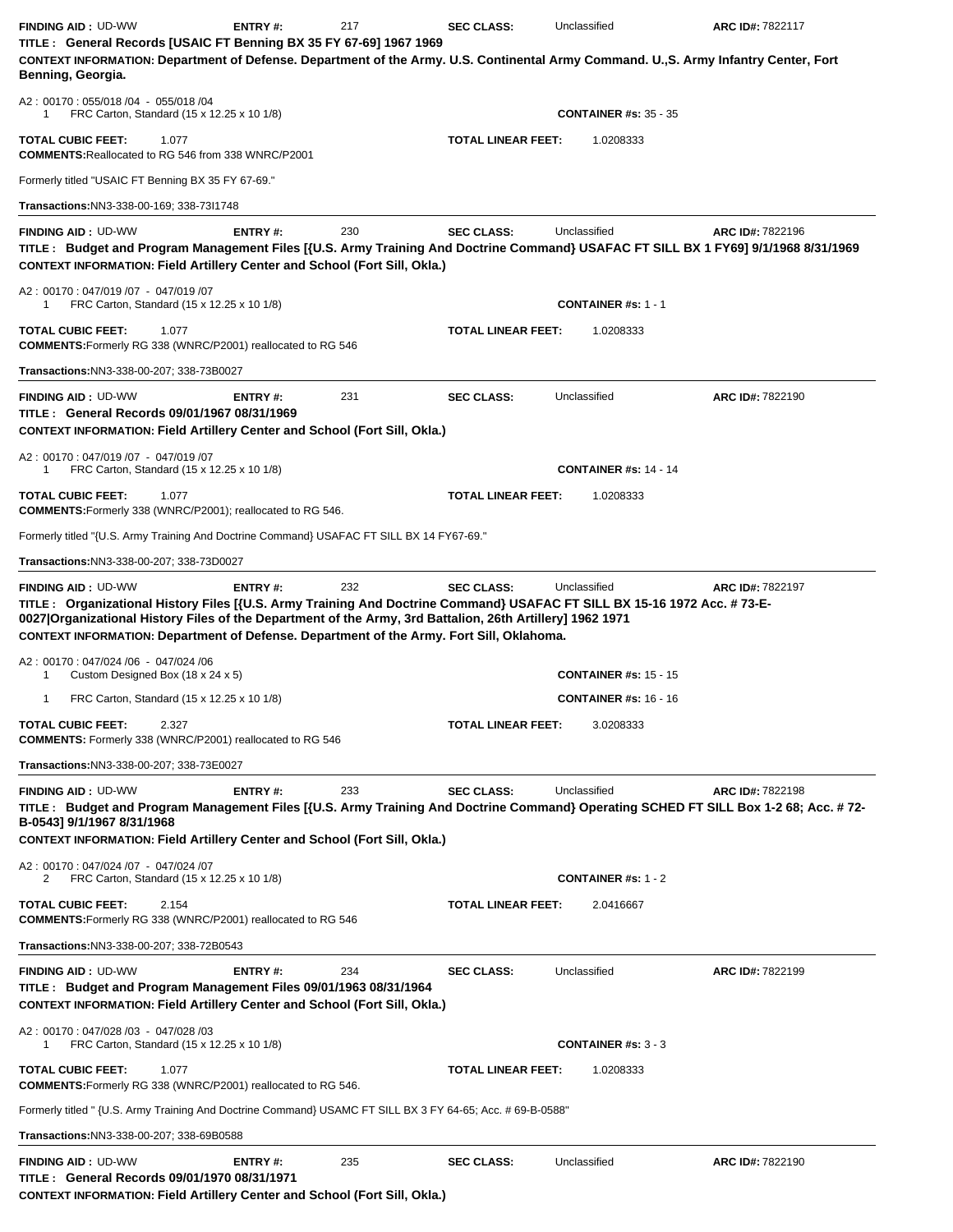| A2: 00170: 047/024 /07 - 047/024 /07<br>FRC Carton, Standard (15 x 12.25 x 10 1/8)<br>1                                                                                                                                               |                |     |                           | <b>CONTAINER #s: <math>9 - 9</math></b> |                   |
|---------------------------------------------------------------------------------------------------------------------------------------------------------------------------------------------------------------------------------------|----------------|-----|---------------------------|-----------------------------------------|-------------------|
| <b>TOTAL CUBIC FEET:</b><br>1.077<br><b>COMMENTS:</b> Formerly RG 338 (WNRC/P2001) reallocated to RG 546                                                                                                                              |                |     | <b>TOTAL LINEAR FEET:</b> | 1.0208333                               |                   |
| Formerly titled "{U.S. Army Training And Doctrine Command} USAFAC FT SILL BX 9 1971."                                                                                                                                                 |                |     |                           |                                         |                   |
| Transactions:NN3-338-00-207; 338-75B0744                                                                                                                                                                                              |                |     |                           |                                         |                   |
| <b>FINDING AID: UD-WW</b><br>TITLE: Permanent Orders [{U.S. Army Training And Doctrine Command} PERM Order Records Set File FT SILL 79; Acc. #83-0303] 1979 1979<br><b>CONTEXT INFORMATION:</b>                                       | <b>ENTRY#:</b> | 236 | <b>SEC CLASS:</b>         | Unclassified                            | ARC ID#: 7822200  |
| A2: 00170: 047/025 /01 - 047/025 /01<br>FRC Carton, Standard (15 x 12.25 x 10 1/8)<br>2                                                                                                                                               |                |     |                           | <b>CONTAINER #s: 1 - 2</b>              |                   |
| <b>TOTAL CUBIC FEET:</b><br>2.154<br><b>COMMENTS:</b> Formerly RG 338 (WNRC/P2001) reallocated to RG 546                                                                                                                              |                |     | <b>TOTAL LINEAR FEET:</b> | 2.0416667                               |                   |
| Transactions:NN3-338-00-207; 338-83-0303                                                                                                                                                                                              |                |     |                           |                                         |                   |
| <b>FINDING AID: UD-WW</b><br>TITLE: Permanent Orders [{U.S. Army Training And Doctrine Command} PERM Order Records Set File FT SILL 76; Acc. #83-0296] 1976 1976<br><b>CONTEXT INFORMATION:</b>                                       | <b>ENTRY#:</b> | 237 | <b>SEC CLASS:</b>         | Unclassified                            | ARC ID#: 7822201  |
| A2: 00170: 047/025 /01 - 047/025 /01<br>FRC Carton, Standard (15 x 12.25 x 10 1/8)<br>-1                                                                                                                                              |                |     |                           | <b>CONTAINER #s: 1 - 1</b>              |                   |
| TOTAL CUBIC FEET:<br>1.077<br><b>COMMENTS:</b> Formerly RG 338 (WNRC/P2001) reallocated to RG 546                                                                                                                                     |                |     | <b>TOTAL LINEAR FEET:</b> | 1.0208333                               |                   |
| Transactions:NN3-338-00-207; 338-83-0296                                                                                                                                                                                              |                |     |                           |                                         |                   |
| <b>FINDING AID: UD-WW</b><br>TITLE: General Records 1966 1967<br><b>CONTEXT INFORMATION: Field Artillery Center and School (Fort Sill, Okla.)</b>                                                                                     | <b>ENTRY#:</b> | 238 | <b>SEC CLASS:</b>         | Unclassified                            | ARC ID#: 7822190  |
| A2: 00170: 047/025/02 - 047/025/03<br>FRC Carton, Standard (15 x 12.25 x 10 1/8)<br>2                                                                                                                                                 |                |     |                           | <b>CONTAINER #s: 1 - 2</b>              |                   |
| TOTAL CUBIC FEET:<br>2.154<br><b>COMMENTS: Reallocated to RG 546 From 338, WNRC/P2001</b>                                                                                                                                             |                |     | <b>TOTAL LINEAR FEET:</b> | 2.0416667                               |                   |
| Formerly titled "{U.S. Army Training and Doctrine Command} Backgrd File Bx 1-2 FT SILL 66-69."                                                                                                                                        |                |     |                           |                                         |                   |
| Transactions:NN3-338-00-207; 338-71A0430                                                                                                                                                                                              |                |     |                           |                                         |                   |
| <b>FINDING AID: UD-WW</b><br>TITLE: Permanent Orders [{U.S. Army Training And Doctrine Command} Perm Order Records Set File FT SILL 78] 1978 1978<br><b>CONTEXT INFORMATION: Field Artillery Center and School (Fort Sill, Okla.)</b> | ENTRY#:        | 239 | <b>SEC CLASS:</b>         | Unclassified                            | ARC ID#: 7822202  |
| A2: 00170: 047/025 /02 - 047/025 /02<br>FRC Carton, Standard (15 x 12.25 x 10 1/8)                                                                                                                                                    |                |     |                           | <b>CONTAINER #s: 1 - 2</b>              |                   |
| <b>TOTAL CUBIC FEET:</b><br>2.154<br><b>COMMENTS:</b> Formerly RG 338 (WNRC/P2001) reallocated to RG 546                                                                                                                              |                |     | <b>TOTAL LINEAR FEET:</b> | 2.0416667                               |                   |
| Transactions:NN3-338-00-207; 338-83-0297                                                                                                                                                                                              |                |     |                           |                                         |                   |
| <b>FINDING AID: UD-WW</b><br>TITLE: General Orders and Other Records 1971 1973<br><b>CONTEXT INFORMATION: Field Artillery Center and School (Fort Sill, Okla.)</b>                                                                    | <b>ENTRY#:</b> | 240 | <b>SEC CLASS:</b>         | Unclassified                            | ARC ID#: 18537578 |
| A2: 00170: 047/025/03 - 047/025/03<br>FRC Carton, Standard (15 x 12.25 x 10 1/8)<br>-1                                                                                                                                                |                |     |                           | <b>CONTAINER #s: 1 - 1</b>              |                   |
| <b>TOTAL CUBIC FEET:</b><br>1.077<br><b>COMMENTS:</b> Formerly RG 338 (WNRC/P2001); reallocated to RG 546.                                                                                                                            |                |     | <b>TOTAL LINEAR FEET:</b> | 1.0208333                               |                   |
| Transactions:NN3-338-00-207; 338-75-0744                                                                                                                                                                                              |                |     |                           |                                         |                   |
| <b>FINDING AID: UD-WW</b><br>TITLE: Budget and Program Management Files [{U.S. Army Training And Doctrine Command} USA Field Artlry Cntr FT Sill Bx 1 Fy 71] 9/1/1970<br>8/31/1971<br><b>CONTEXT INFORMATION:</b>                     | <b>ENTRY#:</b> | 241 | <b>SEC CLASS:</b>         | Unclassified                            | ARC ID#: 7822203  |
| A2: 00170: 047/025/03 - 047/025/03<br>FRC Carton, Standard (15 x 12.25 x 10 1/8)<br>1                                                                                                                                                 |                |     |                           | <b>CONTAINER #s: 1 - 1</b>              |                   |
| TOTAL CUBIC FEET:<br>1.077<br><b>COMMENTS:</b> Formerly RG 338 (WNRC/P2001) reallocated to RG 546                                                                                                                                     |                |     | <b>TOTAL LINEAR FEET:</b> | 1.0208333                               |                   |
| Transactions:NN3-338-00-207; 338-75A0027                                                                                                                                                                                              |                |     |                           |                                         |                   |
| <b>FINDING AID: UD-WW</b>                                                                                                                                                                                                             | ENTRY#:        | 242 | <b>SEC CLASS:</b>         | Unclassified                            | ARC ID#: 7822190  |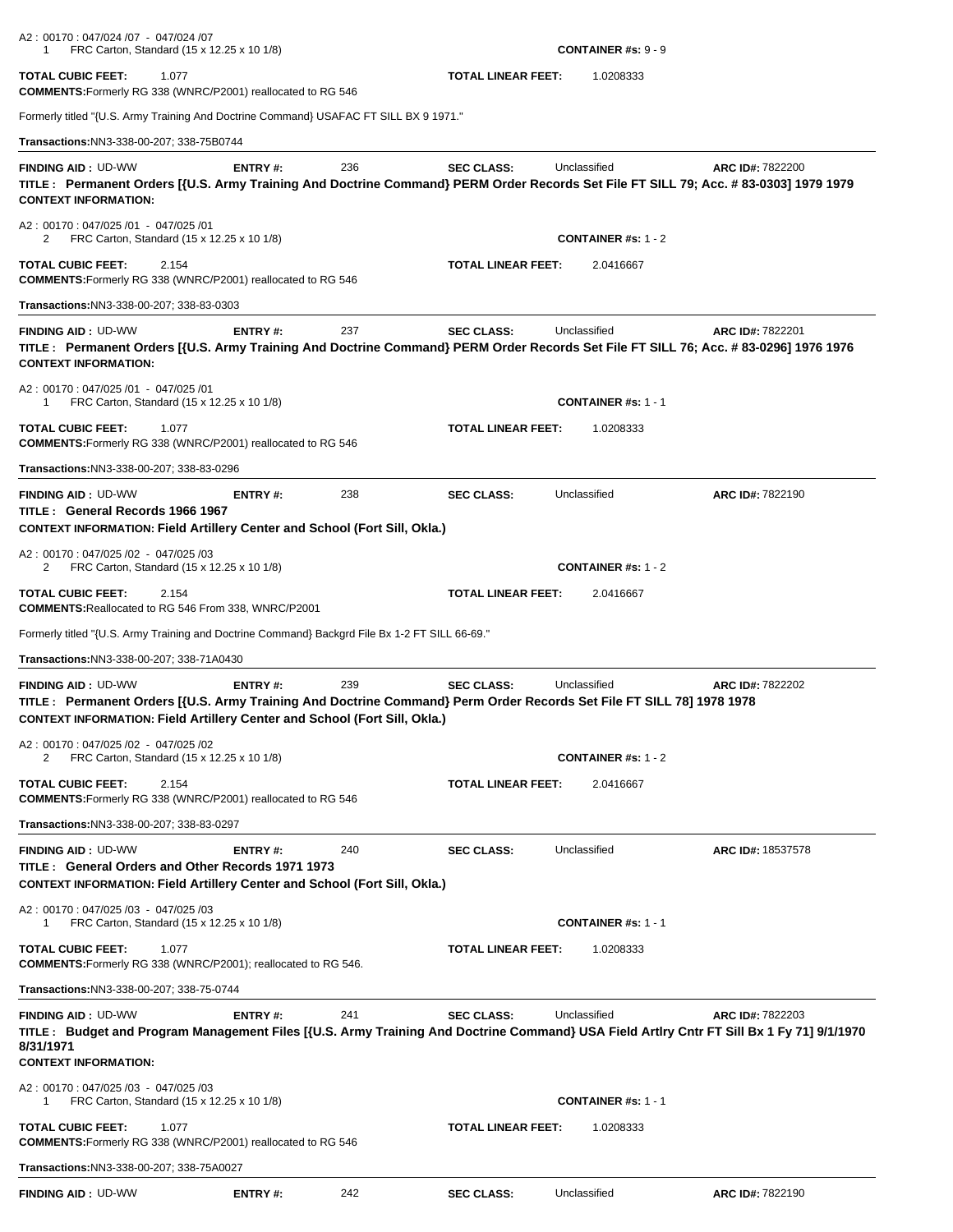| TITLE: General Records 1969 1971<br><b>CONTEXT INFORMATION: Field Artillery Center and School (Fort Sill, Okla.)</b>                                                                                                                      |                |     |                           |                              |                  |
|-------------------------------------------------------------------------------------------------------------------------------------------------------------------------------------------------------------------------------------------|----------------|-----|---------------------------|------------------------------|------------------|
| A2: 00170: 047/025 /04 - 047/025 /04<br>FRC Carton, Standard (15 x 12.25 x 10 1/8)<br>1                                                                                                                                                   |                |     |                           | <b>CONTAINER #s: 1 - 1</b>   |                  |
| <b>TOTAL CUBIC FEET:</b><br>1.077<br><b>COMMENTS:</b> Formely RG 338 (WNRC/P2001) reallocated to RG 546                                                                                                                                   |                |     | <b>TOTAL LINEAR FEET:</b> | 1.0208333                    |                  |
| Formerly titled "{U.S. Army Training and Doctrine Command} USAFACFS Publ Records Set Bx 1 1969-71."                                                                                                                                       |                |     |                           |                              |                  |
| Transactions:NN3-338-00-207; 338-73B3226                                                                                                                                                                                                  |                |     |                           |                              |                  |
| <b>FINDING AID: UD-WW</b><br>TITLE: General Records 09/01/1968 08/31/1970<br><b>CONTEXT INFORMATION: Field Artillery Center and School (Fort Sill, Okla.)</b>                                                                             | <b>ENTRY#:</b> | 243 | <b>SEC CLASS:</b>         | Unclassified                 | ARC ID#: 7822190 |
| A2: 00170: 047/025 /04 - 047/025 /04<br>FRC Carton, Standard (15 x 12.25 x 10 1/8)<br>-1                                                                                                                                                  |                |     |                           | <b>CONTAINER #s: 1 - 1</b>   |                  |
| <b>TOTAL CUBIC FEET:</b><br>1.077<br><b>COMMENTS: Reallocated to RG 546 from 338, WNRC/P2001</b>                                                                                                                                          |                |     | <b>TOTAL LINEAR FEET:</b> | 1.0208333                    |                  |
| Formerly titled "{U.S. Army Training and Doctrine Command} Bx 1 USAFAC Ft. Sill 70."                                                                                                                                                      |                |     |                           |                              |                  |
| Transactions: NN3-338-00-207; 338-74A0508                                                                                                                                                                                                 |                |     |                           |                              |                  |
| <b>FINDING AID: UD-WW</b><br>TITLE: General Records 09/01/1969 08/31/1970<br><b>CONTEXT INFORMATION: Field Artillery Center and School (Fort Sill, Okla.)</b>                                                                             | ENTRY#:        | 244 | <b>SEC CLASS:</b>         | Unclassified                 | ARC ID#: 7822190 |
| A2: 00170: 047/025 /04 - 047/025 /04<br>FRC Carton, Standard (15 x 12.25 x 10 1/8)<br>1                                                                                                                                                   |                |     |                           | <b>CONTAINER #s: 18 - 18</b> |                  |
| <b>TOTAL CUBIC FEET:</b><br>1.077<br><b>COMMENTS: Reallocated to RG 546 from RG 338, WNRC/P2001.</b>                                                                                                                                      |                |     | <b>TOTAL LINEAR FEET:</b> | 1.0208333                    |                  |
| Formerly titled "{U.S. Army Training and Doctrine Command} Bx 18 USAFAC Ft Sill 70."                                                                                                                                                      |                |     |                           |                              |                  |
| Transactions: NN3-338-00-207; 338-74C0508                                                                                                                                                                                                 |                |     |                           |                              |                  |
| <b>FINDING AID: UD-WW</b><br>TITLE: Budget and Program Management Files [{U.S. Army Training And Doctrine Command} Ft Sill OK 74] 9/1/1973 8/31/1974<br><b>CONTEXT INFORMATION:</b>                                                       | ENTRY#:        | 246 | <b>SEC CLASS:</b>         | Unclassified                 | ARC ID#: 7822204 |
| A2: 00170: 047/025 /05 - 047/025 /05<br>FRC Carton, Standard (15 x 12.25 x 10 1/8)<br>1                                                                                                                                                   |                |     |                           | <b>CONTAINER #s: 1 - 1</b>   |                  |
| <b>TOTAL CUBIC FEET:</b><br>1.077<br><b>COMMENTS: Reallocated to RG 546, From RG 338 WNRC/P2001</b>                                                                                                                                       |                |     | <b>TOTAL LINEAR FEET:</b> | 1.0208333                    |                  |
| Transactions:NN3-338-00-207; 338-80-0027                                                                                                                                                                                                  |                |     |                           |                              |                  |
| <b>FINDING AID: UD-WW</b><br>TITLE: General Records 1965 1970<br><b>CONTEXT INFORMATION: Field Artillery Center and School (Fort Sill, Okla.)</b>                                                                                         | <b>ENTRY#:</b> | 247 | <b>SEC CLASS:</b>         | Unclassified                 | ARC ID#: 7822190 |
| A2: 00170: 047/025 /05 - 047/025 /05<br>FRC Carton, Standard (15 x 12.25 x 10 1/8)<br>1                                                                                                                                                   |                |     |                           | <b>CONTAINER #s: 1 - 1</b>   |                  |
| <b>TOTAL CUBIC FEET:</b><br>1.077<br><b>COMMENTS: Reallocated to RG 546 From RG 338, WNRC/P2001</b>                                                                                                                                       |                |     | <b>TOTAL LINEAR FEET:</b> | 1.0208333                    |                  |
| Formerly titled "{U.S. Army Training and Doctrine Command} Ft. Sill Bx 1 1968-70."                                                                                                                                                        |                |     |                           |                              |                  |
| Transactions: NN3-338-00-207; 338-72B0973                                                                                                                                                                                                 |                |     |                           |                              |                  |
| <b>FINDING AID: UD-WW</b><br>TITLE: Records Related to Civilian Personnel and Employment [U.S. Army Combat Developments Command] 1966 1966<br>CONTEXT INFORMATION: Department of Defense. Department of the Army. Fort Belvoir, Virginia. | <b>ENTRY#:</b> | 252 | <b>SEC CLASS:</b>         | Unclassified                 | ARC ID#: 7822110 |
| A2: 00170: 047/025/06 - 047/025/06<br>FRC Carton, Standard (15 x 12.25 x 10 1/8)<br>1                                                                                                                                                     |                |     |                           | <b>CONTAINER #s: 3 - 3</b>   |                  |
| <b>TOTAL CUBIC FEET:</b><br>1.077<br><b>COMMENTS: Reallocated to RG 546 from RG 338 WNRC/P2001</b>                                                                                                                                        |                |     | <b>TOTAL LINEAR FEET:</b> | 1.0208333                    |                  |
| Transactions: NN3-338-00-208; 338-69D5085                                                                                                                                                                                                 |                |     |                           |                              |                  |
| <b>FINDING AID: UD-WW</b><br>TITLE : Temporary Duty Files [U.S. Army Combat Developments Command, Headquarters] 1972 1973<br>CONTEXT INFORMATION: Department of Defense. Department of the Army. Fort Belvoir, Virginia.                  | <b>ENTRY#:</b> | 255 | <b>SEC CLASS:</b>         | Unclassified                 | ARC ID#: 7822111 |
| A2: 00170: 047/025 /06 - 047/025 /06<br>FRC Carton, Standard (15 x 12.25 x 10 1/8)<br>1                                                                                                                                                   |                |     |                           | <b>CONTAINER #s: 11 - 11</b> |                  |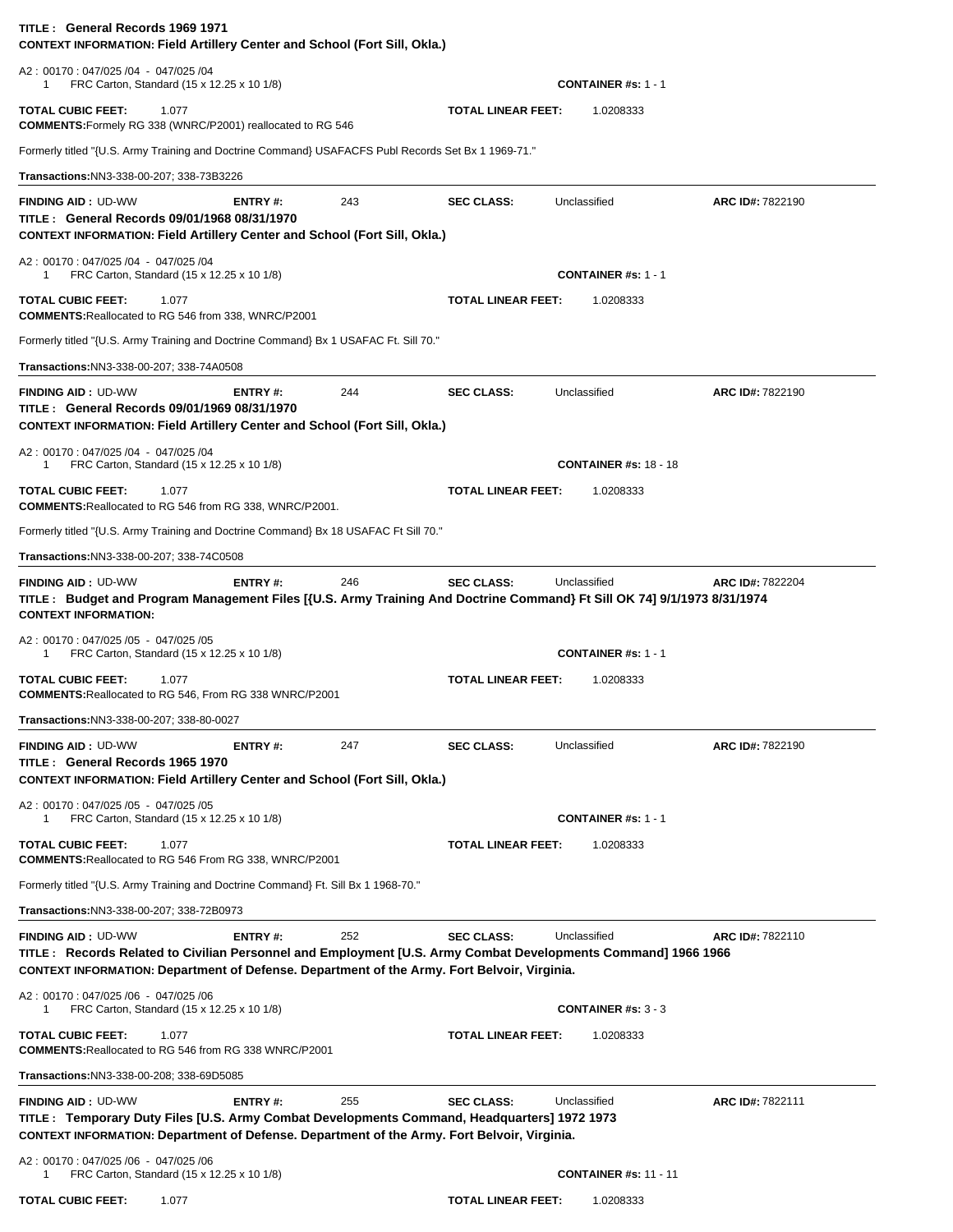| <b>COMMENTS: Reallocated to RG 546 from RG 338 WNRC/P2001</b>                                                                                                                                                                                                                                            |         |     |                           |                                      |                          |
|----------------------------------------------------------------------------------------------------------------------------------------------------------------------------------------------------------------------------------------------------------------------------------------------------------|---------|-----|---------------------------|--------------------------------------|--------------------------|
| Transactions: NN3-338-00-208; 338-73D2678                                                                                                                                                                                                                                                                |         |     |                           |                                      |                          |
| <b>FINDING AID: UD-WW</b><br>TITLE: Studies and Orders [U.S. Army Combat Developments Command, Headquarters] 1967 1969<br>CONTEXT INFORMATION: Department of Defense. Department of the Army. Fort Belvoir, Virginia.                                                                                    | ENTRY#: | 257 | <b>SEC CLASS:</b>         | Unclassified                         | ARC ID#: 7822112         |
| A2: 00170: 047/025 /07 - 047/025 /07<br>FRC Carton, Standard (15 x 12.25 x 10 1/8)<br>2                                                                                                                                                                                                                  |         |     |                           | <b>CONTAINER #s: 3 - 6</b>           |                          |
| <b>TOTAL CUBIC FEET:</b><br>2.154<br><b>COMMENTS:</b> Reallocated to RG 546 from RG 338 WNRC/P2001 Only boxes 3 and 6 were found on shelf in February 2007. Boxes 1,2,4,5,7,8 are missing.                                                                                                               |         |     | <b>TOTAL LINEAR FEET:</b> | 2.0416667                            |                          |
| Transactions: NN3-338-00-208; 338-71A5349                                                                                                                                                                                                                                                                |         |     |                           |                                      |                          |
| <b>FINDING AID: UD-WW</b>                                                                                                                                                                                                                                                                                | ENTRY#: | 259 | <b>SEC CLASS:</b>         | Unclassified                         | ARC ID#: 7822113         |
| TITLE : Security Information Exchange Files [U.S. Army Combat Developments Command] 1962 1963<br>CONTEXT INFORMATION: Department of Defense. Department of the Army. Fort Belvoir, Virginia.                                                                                                             |         |     |                           |                                      |                          |
| A2: 00170: 047/025 /07 - 047/025 /07<br>FRC Carton, Standard (15 x 12.25 x 10 1/8)                                                                                                                                                                                                                       |         |     |                           | <b>CONTAINER #s: 1 - 1</b>           |                          |
| <b>TOTAL CUBIC FEET:</b><br>1.077<br><b>COMMENTS: Reallocated to RG 546 from RG 338 WNRC/P2001</b> Box 2 missing as of February 2007.                                                                                                                                                                    |         |     | <b>TOTAL LINEAR FEET:</b> | 1.0208333                            |                          |
| Transactions:NN3-338-00-208; 338-66A3421                                                                                                                                                                                                                                                                 |         |     |                           |                                      |                          |
| <b>FINDING AID: UD-WW</b><br>TITLE: Records Related to Civilian Personnel [U.S. Army Combat Developments Command] 1963 1963<br>CONTEXT INFORMATION: Department of Defense. Department of the Army. Fort Belvoir, Virginia.                                                                               | ENTRY#: | 260 | <b>SEC CLASS:</b>         | Unclassified                         | ARC ID#: 7822114         |
| A2: 00170: 047/026 /01 - 047/026 /01<br>FRC Carton, Standard (15 x 12.25 x 10 1/8)                                                                                                                                                                                                                       |         |     |                           | <b>CONTAINER</b> # $\text{s}: 3 - 3$ |                          |
| <b>TOTAL CUBIC FEET:</b><br>1.077<br><b>COMMENTS: Reallocated to RG 546 from RG 338 WNRC/P2001</b>                                                                                                                                                                                                       |         |     | <b>TOTAL LINEAR FEET:</b> | 1.0208333                            |                          |
| Transactions: NN3-338-00-208; 338-66B3421                                                                                                                                                                                                                                                                |         |     |                           |                                      |                          |
| <b>FINDING AID: UD-WW</b><br>TITLE: Records Management Files [U.S. Army Combat Development Command, Headquarters] 1968 1970<br>CONTEXT INFORMATION: Department of Defense. Department of the Army. Fort Belvoir, Virginia.                                                                               | ENTRY#: | 261 | <b>SEC CLASS:</b>         | Unclassified                         | ARC ID#: 7822115         |
| A2: 00170: 047/026 /01 - 047/026 /01<br>FRC Carton, Standard (15 x 12.25 x 10 1/8)<br>1                                                                                                                                                                                                                  |         |     |                           | <b>CONTAINER #s: 4 - 4</b>           |                          |
| <b>TOTAL CUBIC FEET:</b><br>1.077<br><b>COMMENTS: Reallocated to RG 546 from RG 338 WNRC/P2001</b> Boxes 5 and 6 are missing as of Februay 2007                                                                                                                                                          |         |     | <b>TOTAL LINEAR FEET:</b> | 1.0208333                            |                          |
| Transactions:NN3-338-00-208; 338-73D2736                                                                                                                                                                                                                                                                 |         |     |                           |                                      |                          |
| <b>FINDING AID: UD-WW</b><br>TITLE: Records Related to Organizational Management [U.S. Army Combat Developments Command]<br>CONTEXT INFORMATION: Department of Defense. Department of the Army. Fort Belvoir, Virginia.                                                                                  | ENTRY#: | 262 | <b>SEC CLASS:</b>         | Unclassified                         | ARC ID#: 7822116         |
| A2: 00170: 047/026 /01 - 047/026 /02<br>2<br>FRC Carton, Standard (15 x 12.25 x 10 1/8)                                                                                                                                                                                                                  |         |     |                           | <b>CONTAINER #s: 5 - 6</b>           |                          |
| <b>TOTAL CUBIC FEET:</b><br>2.154<br><b>COMMENTS: Reallocated to RG 546 from RG 338 WNRC/P2001</b>                                                                                                                                                                                                       |         |     | <b>TOTAL LINEAR FEET:</b> | 2.0416667                            |                          |
| Transactions: NN3-338-00-208; 338-69F5085                                                                                                                                                                                                                                                                |         |     |                           |                                      |                          |
| <b>FINDING AID: UD-WW</b><br>TITLE : U.S. Army Combat Developments Command Concepts and Force Design Group Orders and Administrative Records 1967 1973<br>CONTEXT INFORMATION: Department of Defense. Department of the Army. U.S. Army Combat Developments Command. Concepts and Force<br>Design Group. | ENTRY#: | 264 | <b>SEC CLASS:</b>         | Unclassified                         | ARC ID#: 7822118         |
| A2: 00170: 047/026 /03 - 047/026 /03<br>Legal Archives Box Narrow (15 $5/8 \times 2$ 5/8 $\times$ 10 5/8)<br>-1                                                                                                                                                                                          |         |     |                           | <b>CONTAINER #s: 1A - 1A</b>         |                          |
| 2<br>FRC Carton, Standard (15 x 12.25 x 10 1/8)                                                                                                                                                                                                                                                          |         |     |                           | <b>CONTAINER #s: 1 - 2</b>           |                          |
| <b>TOTAL CUBIC FEET:</b><br>2.405999999999997<br>COMMENTS: Reallocated to RG 546 from RG 338 WNRC/P2001. Mostly TEMP records. Boxes 3-5 missing as of February 2007. Boxes 6-7 elminated by records<br>consolidation.                                                                                    |         |     | <b>TOTAL LINEAR FEET:</b> | 2.2604167                            |                          |
| Transactions: NN3-338-00-208; 338-73B2678                                                                                                                                                                                                                                                                |         |     |                           |                                      |                          |
| <b>FINDING AID: UD-WW</b><br>TITLE: Publications, Management and Budget Files, and Other Records 1965 1971<br>CONTEXT INFORMATION: Department of Defense. Department of the Army. Fort Holabird, Maryland.                                                                                               | ENTRY#: | 288 | <b>SEC CLASS:</b>         | Unclassified                         | <b>ARC ID#: 16746872</b> |
| A2: 00170: 025/016 /03 - 025/016 /05                                                                                                                                                                                                                                                                     |         |     |                           |                                      |                          |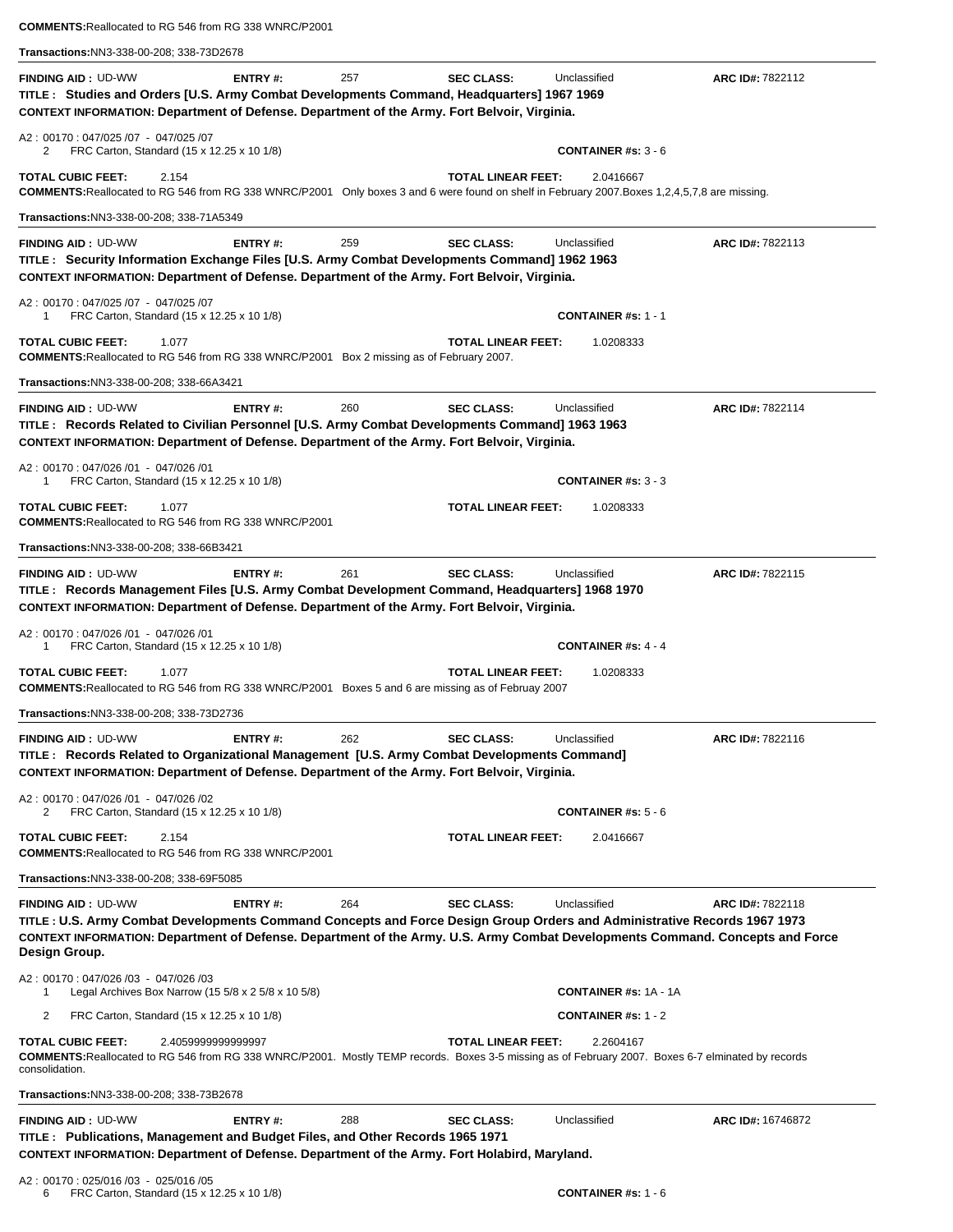| TOTAL CUBIC FEET:<br>COMMENTS: Formerly part of WNRC/P2001 RG 338, reallocated to RG 553, to 546.                                                                                                                                                | 6.462                                      |           | <b>TOTAL LINEAR FEET:</b> | 6.125                                                                                                                          |                                                                                                                                                            |
|--------------------------------------------------------------------------------------------------------------------------------------------------------------------------------------------------------------------------------------------------|--------------------------------------------|-----------|---------------------------|--------------------------------------------------------------------------------------------------------------------------------|------------------------------------------------------------------------------------------------------------------------------------------------------------|
| <b>Transactions: NN3-338-00-134; 338-73A3260</b><br>Related Record Entry: 0553, UDWW 95;<br><b>Relocation ID:RL1-282904041</b>                                                                                                                   |                                            |           |                           |                                                                                                                                |                                                                                                                                                            |
| <b>FINDING AID: UD-WW</b><br>1972 1973                                                                                                                                                                                                           | ENTRY#:                                    | 289       | <b>SEC CLASS:</b>         | Unclassified<br>CONTEXT INFORMATION: Department of Defense. Department of the Army. U.S. Army Forces Command. First U.S. Army. | ARC ID#: 16747512<br>TITLE: Operating Program Progress Reporting Files [{HQ, First U.S. Army And Fort George G. Meade} OPER PROGM PROGS Reporting File 73] |
| A2: 00170: 003/008 /04 - 003/008 /04                                                                                                                                                                                                             |                                            |           |                           |                                                                                                                                |                                                                                                                                                            |
| 1                                                                                                                                                                                                                                                | FRC Carton, Standard (15 x 12.25 x 10 1/8) |           |                           | <b>CONTAINER #s: 1 - 1</b>                                                                                                     |                                                                                                                                                            |
| <b>TOTAL CUBIC FEET:</b><br><b>COMMENTS:See Notes.</b>                                                                                                                                                                                           | 1.077                                      |           | <b>TOTAL LINEAR FEET:</b> | 1.0208333                                                                                                                      |                                                                                                                                                            |
| Transactions:NN3-338-000-026; 338-83-0101<br>Related Record Entry: 0338, UDWW 270;<br><b>Relocation ID:RL1-345630608</b><br>Notes: This entry has been merged with entries UD-WW 258, UD-WW 275, UD-WW 267 and UD-WW 264 in one OPA description. |                                            |           |                           |                                                                                                                                |                                                                                                                                                            |
| <b>FINDING AID: UD-WW</b><br>TITLE: Publications and Program Files 1963 1967<br>CONTEXT INFORMATION: Department of Defense. Department of the Army. 5th Infantry Division (Mechanized).                                                          | ENTRY#:                                    | 290       | <b>SEC CLASS:</b>         | Unclassified                                                                                                                   | ARC ID#: 16747658                                                                                                                                          |
| A2: 00170: 045/024 /03 - 045/024 /04<br>4                                                                                                                                                                                                        | FRC Carton, Standard (15 x 12.25 x 10 1/8) |           |                           | <b>CONTAINER #s: 1 - 4</b>                                                                                                     |                                                                                                                                                            |
| TOTAL CUBIC FEET:<br>COMMENTS: Reallocated to RG 546 from RG 338, UD-WW 1.                                                                                                                                                                       | 4.308                                      |           | <b>TOTAL LINEAR FEET:</b> | 4.0833333                                                                                                                      |                                                                                                                                                            |
| Transactions: NN3-338-00-175; 338-68A6027<br>Related Record Entry: 0338, UDWW 1;<br>Relocation ID:RL1-345630615                                                                                                                                  |                                            |           |                           |                                                                                                                                |                                                                                                                                                            |
| <b>FINDING AID: UD-WW</b><br>TITLE: Publications and Other Records 1964 1969                                                                                                                                                                     | ENTRY#:                                    | 291       | <b>SEC CLASS:</b>         | Unclassified                                                                                                                   | <b>ARC ID#: 12283672</b>                                                                                                                                   |
| CONTEXT INFORMATION: Department of Defense. Department of the Army. Fort George G. Meade, Maryland.                                                                                                                                              |                                            |           |                           |                                                                                                                                |                                                                                                                                                            |
| A2: 00170: 003/013 /02 - 003/013 /07<br>18                                                                                                                                                                                                       | FRC Carton, Standard (15 x 12.25 x 10 1/8) |           |                           | <b>CONTAINER #s: 1 - 18</b>                                                                                                    |                                                                                                                                                            |
| A2: 00170: 003/014 /01 - 003/014 /01<br>3                                                                                                                                                                                                        | FRC Carton, Standard (15 x 12.25 x 10 1/8) |           |                           | <b>CONTAINER #s: 19 - 21</b>                                                                                                   |                                                                                                                                                            |
| TOTAL CUBIC FEET:<br><b>COMMENTS:</b> Shares with Job #052 etc. Formerly part of WNRC Project RG 338 records.                                                                                                                                    | 22.616999999999997                         |           | <b>TOTAL LINEAR FEET:</b> | 21.4375                                                                                                                        |                                                                                                                                                            |
| Transactions:NN3-247-00-001; 338-72A0633<br>Related Record Entry: 0247,UDWW 10;<br><b>Relocation ID:RL1-346907068</b>                                                                                                                            |                                            |           |                           |                                                                                                                                |                                                                                                                                                            |
| <b>FINDING AID: UD-WW</b>                                                                                                                                                                                                                        | <b>ENTRY#:</b>                             | 292       | <b>SEC CLASS:</b>         | Unclassified                                                                                                                   | ARC ID#: 12283672                                                                                                                                          |
| TITLE: Publications and Other Records 1967 1971<br>CONTEXT INFORMATION: Department of Defense. Department of the Army. Fort George G. Meade, Maryland.                                                                                           |                                            |           |                           |                                                                                                                                |                                                                                                                                                            |
| A2: 00170: 003/012 /02 - 003/012 /07<br>16                                                                                                                                                                                                       | FRC Carton, Standard (15 x 12.25 x 10 1/8) |           |                           | <b>CONTAINER #s: 1 - 16</b>                                                                                                    |                                                                                                                                                            |
| A2: 00170: 003/013 /01 - 003/013 /01<br>3                                                                                                                                                                                                        | FRC Carton, Standard (15 x 12.25 x 10 1/8) |           |                           | <b>CONTAINER #s: 17 - 19</b>                                                                                                   |                                                                                                                                                            |
| TOTAL CUBIC FEET:<br><b>COMMENTS:</b> Shares with Job #052 etc. Formerly part of WNRC Project RG 338 records.                                                                                                                                    | 20.463                                     |           | <b>TOTAL LINEAR FEET:</b> | 19.3958333                                                                                                                     |                                                                                                                                                            |
| Transactions:NN3-247-00-001; 338-72A0683<br>Related Record Entry: 0247, UDWW 9;<br><b>Relocation ID:RL1-346839091</b>                                                                                                                            |                                            |           |                           |                                                                                                                                |                                                                                                                                                            |
| <b>FINDING AID: UD-WW</b><br>TITLE: Publications and Other Records 1967 1970                                                                                                                                                                     | ENTRY#:                                    | 293       | <b>SEC CLASS:</b>         | Unclassified                                                                                                                   | ARC ID#: 12283672                                                                                                                                          |
| CONTEXT INFORMATION: Department of Defense. Department of the Army. Fort George G. Meade, Maryland.<br>A2: 00170: 003/014 /02 - 003/014 /04                                                                                                      |                                            |           |                           |                                                                                                                                |                                                                                                                                                            |
| 8                                                                                                                                                                                                                                                | FRC Carton, Standard (15 x 12.25 x 10 1/8) |           |                           | <b>CONTAINER #s: 13 - 20</b>                                                                                                   |                                                                                                                                                            |
| <b>TOTAL CUBIC FEET:</b><br><b>COMMENTS:</b> Shares with Job #052 etc. Formerly part of WNRC Project RG 338 records.                                                                                                                             | 8.616                                      |           | <b>TOTAL LINEAR FEET:</b> | 8.1666667                                                                                                                      |                                                                                                                                                            |
| Transactions:NN3-247-00-001; 338-75C1581<br>Related Record Entry: 0247, UDWW 11;<br>Relocation ID:RL1-348082171                                                                                                                                  |                                            |           |                           |                                                                                                                                |                                                                                                                                                            |
| <b>FINDING AID: UD-WW</b>                                                                                                                                                                                                                        | ENTRY#:                                    | $304 - 1$ | <b>SEC CLASS:</b>         | Unclassified                                                                                                                   | ARC ID#: 7586525                                                                                                                                           |

**TITLE : Department of the Army. Middle Atlantic Coast Artillery District Fort Totten, New York. General Records [{U.S. Continental Army**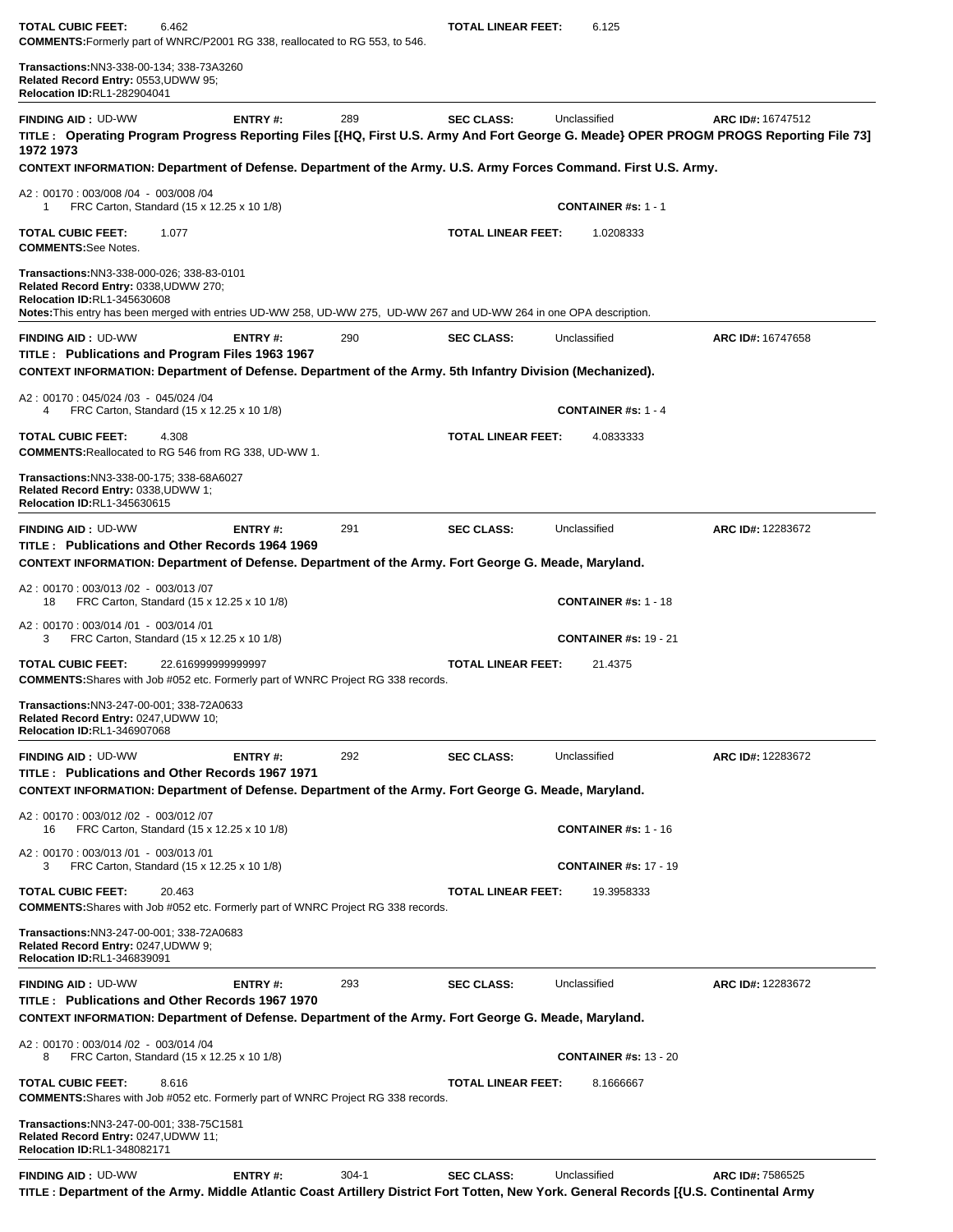| Command} HQ FT Totten BX2-8 1964] 09/01/1961 08/31/1964<br>CONTEXT INFORMATION: Department of Defense. Department of the Army. Middle Atlantic Coast Artillery District. Fort Totten, New York.                                                  |         |         |                           |                              |                   |
|--------------------------------------------------------------------------------------------------------------------------------------------------------------------------------------------------------------------------------------------------|---------|---------|---------------------------|------------------------------|-------------------|
| A2: 00170: 025/006 /03 - 025/006 /05<br>FRC Carton, Standard (15 x 12.25 x 10 1/8)<br>$\overline{7}$                                                                                                                                             |         |         |                           | <b>CONTAINER #s: 2 - 8</b>   |                   |
| <b>TOTAL CUBIC FEET:</b><br>7.539<br><b>COMMENTS:</b> Formerly part of WNRC/P2001 Proj. RG 338, reallocated to RG 546                                                                                                                            |         |         | <b>TOTAL LINEAR FEET:</b> | 7.1458333                    |                   |
| Accession formerly titled " {U.S. Continental Army Command} HQ FT Totten BX2-8 1964."                                                                                                                                                            |         |         |                           |                              |                   |
| <b>Transactions: NN3-338-00-120; 338-68B5983</b><br>Related Record Entry: 0338, UDWW 3041; UDWW 177;<br>Relocation ID:RL1-65455455                                                                                                               |         |         |                           |                              |                   |
| <b>FINDING AID: UD-WW</b><br>TITLE: First U.S. Army Office of the Assistant Chief of Staff, G-2 Records Concerning National Security Checks on Private American Companies<br>1948 11/1957                                                        | ENTRY#: | 309     | <b>SEC CLASS:</b>         | Declassified in Part         | ARC ID#: 16747429 |
| CONTEXT INFORMATION: Department of Defense. Department of the Army. U.S. Continental Army Command. First U.S. Army. Office of the<br><b>Assistant Chief of Staff G-2.</b>                                                                        |         |         |                           |                              |                   |
| A2: 00170: 074/001 /03 - 074/001 /07<br>FRC Carton, Standard (15 x 12.25 x 10 1/8)<br>13                                                                                                                                                         |         |         |                           | <b>CONTAINER #s: 1 - 13</b>  |                   |
| A2: 00170: 074/002 /01 - 074/002 /03<br>FRC Carton, Standard (15 x 12.25 x 10 1/8)<br>8                                                                                                                                                          |         |         |                           | <b>CONTAINER #s: 14 - 21</b> |                   |
| <b>TOTAL CUBIC FEET:</b><br>22.616999999999997                                                                                                                                                                                                   |         |         | <b>TOTAL LINEAR FEET:</b> | 21.4375                      |                   |
| Transactions: NN3-338-00-107; 338-78-0125; NND 56891<br>Related Record Entry: 0338, UDWW 309;<br><b>Relocation ID:RL1-346907060</b>                                                                                                              |         |         |                           |                              |                   |
| <b>FINDING AID: UD-WW</b>                                                                                                                                                                                                                        | ENTRY#: | 401-130 | <b>SEC CLASS:</b>         | Unclassified                 | ARC ID#: 7822205  |
| TITLE: Publication Record Set Files and Publication Background Files [{Department Of The Army} FT SILL OK, Field Artillery Center 65]<br>9/1/1964 8/31/1965<br><b>CONTEXT INFORMATION:</b>                                                       |         |         |                           |                              |                   |
| A2: 00170: 046/019 /04 - 046/019 /05<br>FRC Carton, Standard (15 x 12.25 x 10 1/8)<br>4                                                                                                                                                          |         |         |                           | <b>CONTAINER #s: 1 - 4</b>   |                   |
| <b>TOTAL CUBIC FEET:</b><br>4.308<br><b>COMMENTS: "WNRC/P2001 Project"</b>                                                                                                                                                                       |         |         | <b>TOTAL LINEAR FEET:</b> | 4.0833333                    |                   |
| Transactions: NN3-338-00-200; 338-69A4799<br>Related Record Entry: 0338, UDWW 401130;<br><b>Relocation ID:RL1-65300389</b>                                                                                                                       |         |         |                           |                              |                   |
| <b>FINDING AID: UD-WW</b><br>TITLE: General Orders, Operating Budget Files, and Other Records 1965 01/01/1969<br>CONTEXT INFORMATION: Department of Defense. Department of the Army. Fort Riley, Kansas.                                         | ENTRY#: | 401-133 | <b>SEC CLASS:</b>         | Unclassified                 | ARC ID#: 16747775 |
| A2: 00170: 046/021 /02 - 046/021 /02<br>FRC Carton, Standard (15 x 12.25 x 10 1/8)<br>3                                                                                                                                                          |         |         |                           | <b>CONTAINER #s: 1 - 3</b>   |                   |
| <b>TOTAL CUBIC FEET:</b><br>3.231<br><b>COMMENTS: WNRC/P2001 Project.</b>                                                                                                                                                                        |         |         | <b>TOTAL LINEAR FEET:</b> | 3.0625                       |                   |
| Transactions: NN3-338-00-200; 338-72A5767<br>Related Record Entry: 0338, UDWW 401133;<br><b>Relocation ID:RL1-320883181</b>                                                                                                                      |         |         |                           |                              |                   |
| <b>FINDING AID: UD-WW</b>                                                                                                                                                                                                                        | ENTRY#: | 401-148 | <b>SEC CLASS:</b>         | Unclassified                 | ARC ID#: 7822091  |
| TITLE : General Records [U.S. Army Flight Center] 1966 1968<br>CONTEXT INFORMATION: Department of Defense. Department of the Army. Fort Stewart, Georgia.                                                                                        |         |         |                           |                              |                   |
| A2: 00170: 046/022 /05 - 046/022 /06<br>FRC Carton, Standard (15 x 12.25 x 10 1/8)<br>2                                                                                                                                                          |         |         |                           | CONTAINER #s: $1 - 2$        |                   |
| <b>TOTAL CUBIC FEET:</b><br>2.154<br><b>COMMENTS:"WNRC/P2001 Project"</b>                                                                                                                                                                        |         |         | <b>TOTAL LINEAR FEET:</b> | 2.0416667                    |                   |
| Transactions: NN3-338-00-200; 338-72B0972<br>Related Record Entry: 0338, UDWW 401148;<br><b>Relocation ID:RL1-65807218</b><br>Notes: Former Title: {Department Of The Army} Army Flight Training Center, FT Stewart BX 1-2 1968; Acc. #72-B-0972 |         |         |                           |                              |                   |
| <b>FINDING AID: UD-WW</b>                                                                                                                                                                                                                        | ENTRY#: | 401-149 | <b>SEC CLASS:</b>         | Unclassified                 | ARC ID#: 7822190  |
| TITLE: General Records 1963 1970<br><b>CONTEXT INFORMATION: Field Artillery Center and School (Fort Sill, Okla.)</b>                                                                                                                             |         |         |                           |                              |                   |
| A2: 00170: 046/022 /06 - 046/022 /07<br>FRC Carton, Standard (15 x 12.25 x 10 1/8)<br>4                                                                                                                                                          |         |         |                           | <b>CONTAINER #s: 14 - 17</b> |                   |
| <b>TOTAL CUBIC FEET:</b><br>4.308<br><b>COMMENTS:"WNRC/P2001 Project"</b><br>Box 17 missing at capture May 2000 Delivered August 19, 2004.                                                                                                       |         |         | <b>TOTAL LINEAR FEET:</b> | 4.0833333                    |                   |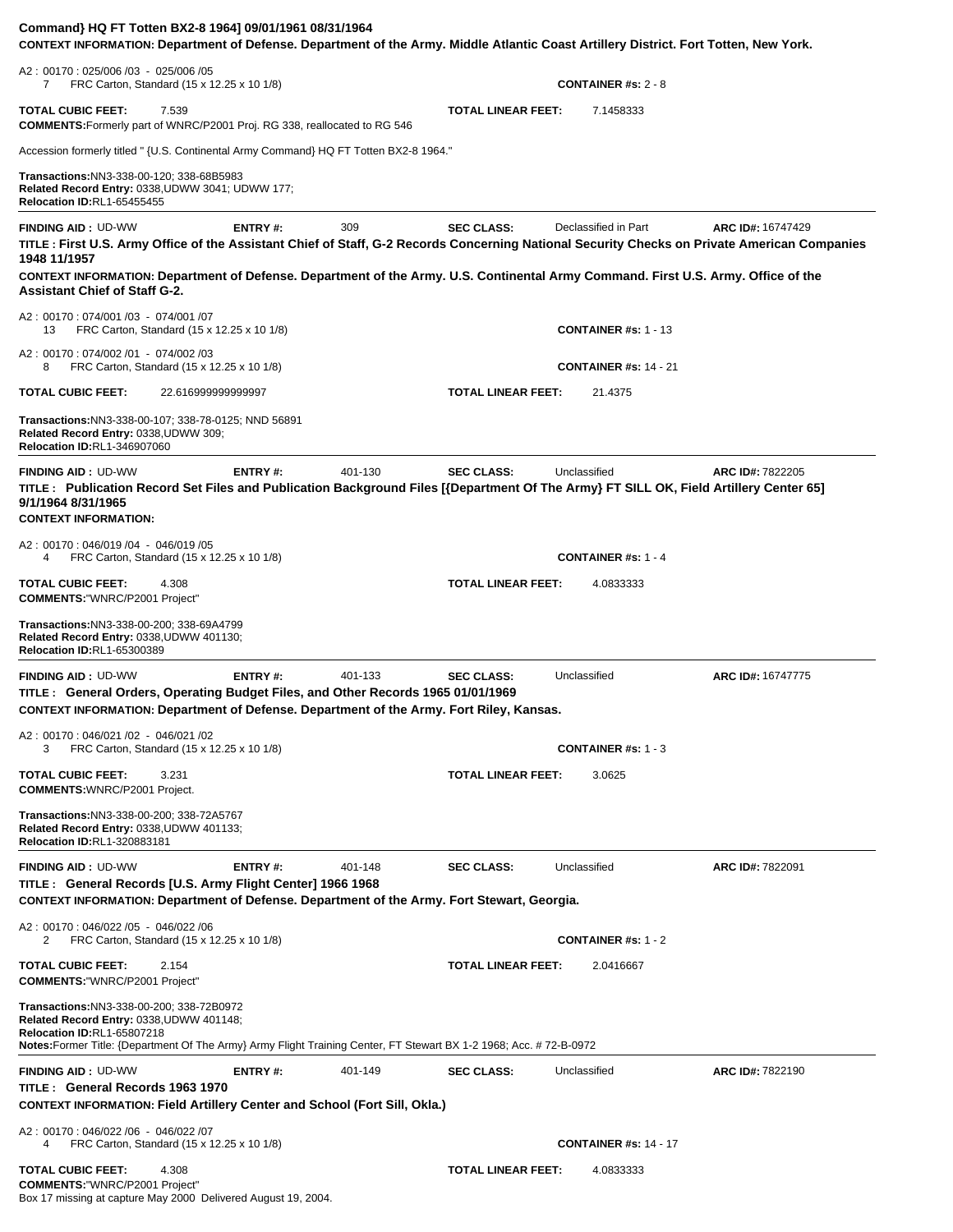| Formerly titled "{Department Of The Army} Field Artillery Center, Ft. Sill, OK 1968-70."                                                                                                                                                                           |         |         |                           |                              |                   |
|--------------------------------------------------------------------------------------------------------------------------------------------------------------------------------------------------------------------------------------------------------------------|---------|---------|---------------------------|------------------------------|-------------------|
| Transactions: NN3-338-00-200; 338-72D0973<br>Related Record Entry: 0338, UDWW 401149;<br>Relocation ID:RL1-65807539                                                                                                                                                |         |         |                           |                              |                   |
| <b>FINDING AID: UD-WW</b><br>TITLE: General Records 1969 1970<br><b>CONTEXT INFORMATION: US Army Engineer Center and School of Fort Belvoir.</b>                                                                                                                   | ENTRY#: | 401-168 | <b>SEC CLASS:</b>         | Unclassified                 | ARC ID#: 7822119  |
| A2: 00170: 046/024 /01 - 046/024 /01<br>FRC Carton, Standard (15 x 12.25 x 10 1/8)<br>1.                                                                                                                                                                           |         |         |                           | <b>CONTAINER #s: 10 - 10</b> |                   |
| <b>TOTAL CUBIC FEET:</b><br>1.077<br><b>COMMENTS:"WNRC/P2001 Project"</b>                                                                                                                                                                                          |         |         | <b>TOTAL LINEAR FEET:</b> | 1.0208333                    |                   |
| Transactions: NN3-338-00-200; 338-74F0902<br>Related Record Entry: 0338, UDWW 401168;<br><b>Relocation ID:RL1-65524695</b>                                                                                                                                         |         |         |                           |                              |                   |
| <b>FINDING AID: UD-WW</b><br>TITLE : Program Reports and General Orders [U.S. Army Flight Center] 1970 1971<br>CONTEXT INFORMATION: Department of Defense. Department of the Army. Fort Stewart, Georgia.                                                          | ENTRY#: | 401-173 | <b>SEC CLASS:</b>         | Unclassified                 | ARC ID#: 7822092  |
| A2: 00170: 046/024 /05 - 046/024 /05<br>FRC Carton, Standard (15 x 12.25 x 10 1/8)<br>1                                                                                                                                                                            |         |         |                           | <b>CONTAINER</b> #s: $1 - 1$ |                   |
| <b>TOTAL CUBIC FEET:</b><br>1.077<br><b>COMMENTS: "WNRC/P2001 Project"</b>                                                                                                                                                                                         |         |         | <b>TOTAL LINEAR FEET:</b> | 1.0208333                    |                   |
| Transactions: NN3-338-00-200; 338-75A0097<br>Related Record Entry: 0338, UDWW 401173;<br>Relocation ID:RL1-65801337<br>Notes:Former Title: {Department Of The Army} FT Stewart BX 1 70; Acc. # 75-A-0097 Army Flight Training Center and Ft. Stewart               |         |         |                           |                              |                   |
| <b>FINDING AID: UD-WW</b><br>TITLE: Management and Budget Files 1962 1967<br>CONTEXT INFORMATION: Department of Defense. Department of the Army. Fort McClellan.                                                                                                   | ENTRY#: | 401-182 | <b>SEC CLASS:</b>         | Unclassified                 | ARC ID#: 16746830 |
| A2: 00170: 046/025 /03 - 046/025 /03<br>FRC Carton, Standard (15 x 12.25 x 10 1/8)<br>1                                                                                                                                                                            |         |         |                           | <b>CONTAINER #s: 1 - 1</b>   |                   |
| <b>TOTAL CUBIC FEET:</b><br>1.077<br><b>COMMENTS: "WNRC/P2001 Project"</b>                                                                                                                                                                                         |         |         | <b>TOTAL LINEAR FEET:</b> | 1.0208333                    |                   |
| Transactions: NN3-338-00-200; 338-83-0644<br>Related Record Entry: 0338, UDWW 401182; 0553, UDWW 401182;<br>Relocation ID:RL1-327778698;RL1-65547254                                                                                                               |         |         |                           |                              |                   |
| <b>FINDING AID: UD-WW</b><br>TITLE: Technical and Publications Record Set Files [Fort Rucker, Alabama] 1967 1971<br><b>CONTEXT INFORMATION: U.S. Army Aviation Center.</b>                                                                                         | ENTRY#: | 401-244 | <b>SEC CLASS:</b>         | Unclassified                 | ARC ID#: 7557801  |
| A2: 00170: 046/029 /04 - 046/029 /05<br>FRC Carton, Standard (15 x 12.25 x 10 1/8)<br>2                                                                                                                                                                            |         |         |                           | <b>CONTAINER #s: 1 - 2</b>   |                   |
| <b>TOTAL CUBIC FEET:</b><br>2.154<br><b>COMMENTS:</b> Shares with job #331 etc. "WNRC/P2001 Project"                                                                                                                                                               |         |         | <b>TOTAL LINEAR FEET:</b> | 2.0416667                    |                   |
| Transactions: NN3-338-00-200; 338-71A0098<br>Related Record Entry: 0338, UDWW 401244;<br>Relocation ID:RL1-65439584<br>Notes: Former Title: {Department Of The Army} USAAC FT Rucker BX 1-2 1969-70; Acc. # 71-A-0098 US Army Aviation Center Ft. Rucker, AL       |         |         |                           |                              |                   |
| <b>FINDING AID: UD-WW</b><br>TITLE: Administrative Records Related to the Cincinnati Support Detachment [U.S. Continental Army Command, Headquarters] 1968 1970<br>CONTEXT INFORMATION: Department of Defense. Department of the Army. Fort Monroe, Virginia.      | ENTRY#: | 401-245 | <b>SEC CLASS:</b>         | Unclassified                 | ARC ID#: 7822138  |
| A2: 00170: 046/029 /05 - 046/029 /05<br>FRC Carton, Standard (15 x 12.25 x 10 1/8)<br>1                                                                                                                                                                            |         |         |                           | <b>CONTAINER #s: 1 - 1</b>   |                   |
| <b>TOTAL CUBIC FEET:</b><br>1.077<br><b>COMMENTS: "WNRC/P2001 Project"</b>                                                                                                                                                                                         |         |         | <b>TOTAL LINEAR FEET:</b> | 1.0208333                    |                   |
| Transactions: NN3-338-00-200; 338-71A0136<br>Related Record Entry: 0338, UDWW 401245;<br>Relocation ID:RL1-65439595<br>Notes:Former Title: {Department Of The Army} USA SUPPT DETCHMT Ohio BX 1 1968; Acc. # 71-A-0136 US Continental Army Command, Ft. Monroe, VA |         |         |                           |                              |                   |
| <b>FINDING AID: UD-WW</b><br>TITLE: Records Related to Operating Budgets and Programs [U.S. Army Flight Center] 1964 1966<br>CONTEXT INFORMATION: Department of Defense. Department of the Army. Fort Stewart, Georgia.                                            | ENTRY#: | 401-247 | <b>SEC CLASS:</b>         | Unclassified                 | ARC ID#: 7822093  |
| A2: 00170: 046/029 /07 - 046/029 /07<br>FRC Carton, Standard (15 x 12.25 x 10 1/8)<br>$\mathbf{1}$                                                                                                                                                                 |         |         |                           | <b>CONTAINER #s: 1 - 1</b>   |                   |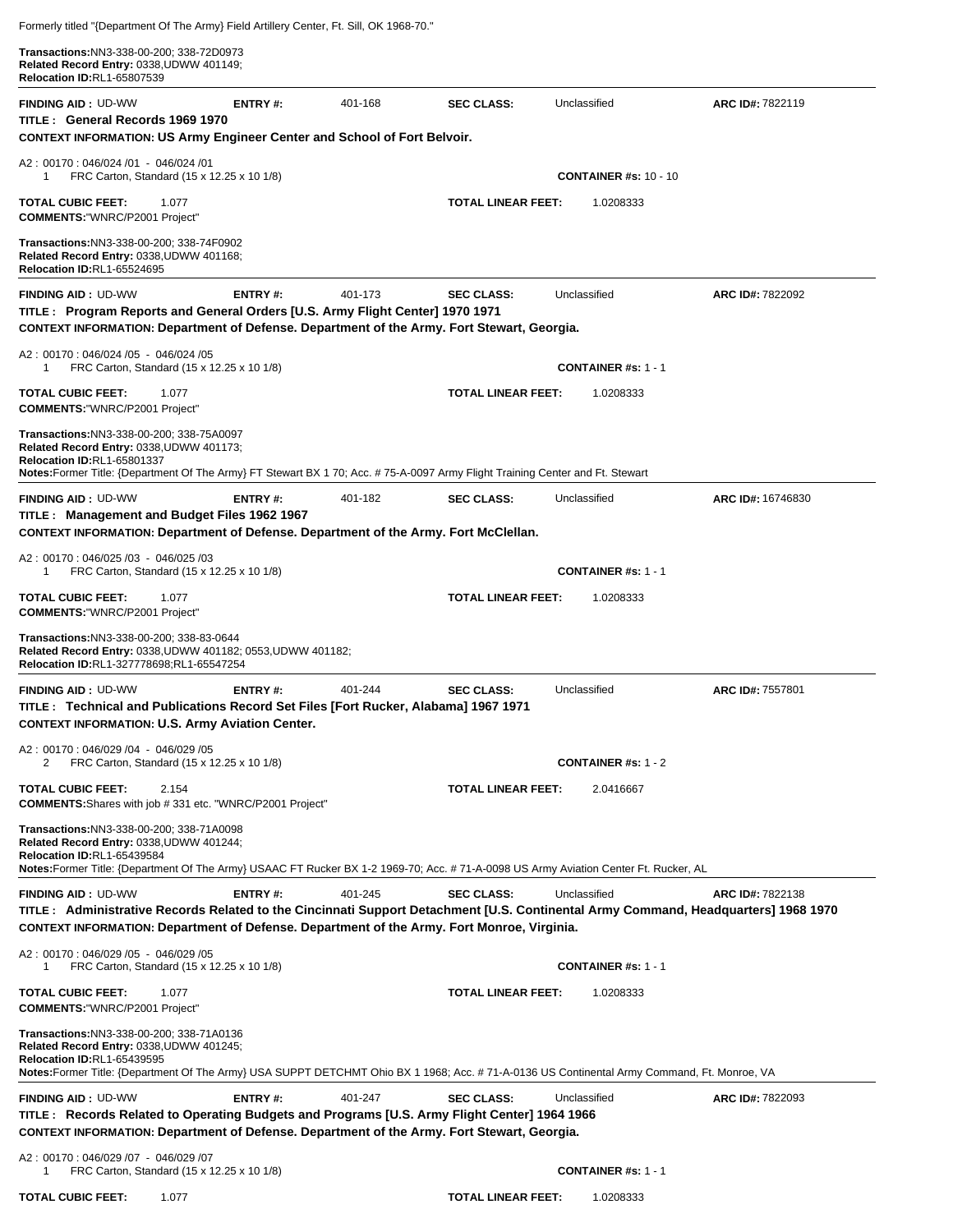| Transactions: NN3-338-00-200; 338-70A0367<br>Related Record Entry: 0338, UDWW 401247;<br>Relocation ID:RL1-65316104<br>Notes: Former Title: {Department Of The Army} Flight Training Center, Ft. Stewart, Georgia                         |                 |         |                           |                                           |                   |
|-------------------------------------------------------------------------------------------------------------------------------------------------------------------------------------------------------------------------------------------|-----------------|---------|---------------------------|-------------------------------------------|-------------------|
| <b>FINDING AID: UD-WW</b><br>TITLE: Operating Budget Files, Inspection Files, and Other Records 1969 1970<br>CONTEXT INFORMATION: Department of Defense. Department of the Army. Fifth U.S. Army.                                         | ENTRY#:         | 401-279 | <b>SEC CLASS:</b>         | Unclassified                              | ARC ID#: 16746793 |
| A2: 00170: 046/033 /03 - 046/033 /03<br>FRC Carton, Standard (15 x 12.25 x 10 1/8)<br>3                                                                                                                                                   |                 |         |                           | <b>CONTAINER #s: 1 - 3</b>                |                   |
| <b>TOTAL CUBIC FEET:</b><br>3.231<br><b>COMMENTS:</b> WNRC/P2001 Project. Box 4 contents added to Box 3.                                                                                                                                  |                 |         | <b>TOTAL LINEAR FEET:</b> | 3.0625                                    |                   |
| Transactions:NN3-338-00-200; 338-76-0151<br>Related Record Entry: 0338, UDWW 401279;<br>Relocation ID:RL1-324173101                                                                                                                       |                 |         |                           |                                           |                   |
| <b>FINDING AID: UD-WW</b><br>TITLE: General Records 1963 1965<br>CONTEXT INFORMATION: Department of Defense. Department of the Army. U.S. Continental Army Command. Armor School.                                                         | ENTRY#:         | 401-292 | <b>SEC CLASS:</b>         | Unclassified                              | ARC ID#: 7557642  |
| A2: 00170: 046/034 /07 - 046/034 /07                                                                                                                                                                                                      |                 |         |                           |                                           |                   |
| FRC Carton, Standard (15 x 12.25 x 10 1/8)<br>1                                                                                                                                                                                           |                 |         | <b>TOTAL LINEAR FEET:</b> | <b>CONTAINER #s: 20 - 20</b><br>1.0208333 |                   |
| <b>TOTAL CUBIC FEET:</b><br>1.077<br><b>COMMENTS: "WNRC/P2001 Project"</b>                                                                                                                                                                |                 |         |                           |                                           |                   |
| Transactions: NN3-338-00-200; 338-69B5743<br>Related Record Entry: 0338, UDWW 401292;<br>Relocation ID:RL1-65376067<br>Notes:Former title: {Department Of The Army} Mixed ORG BX 20 67; Acc. # 69-B-5743 US Army Armor Center Ft Knox, KY |                 |         |                           |                                           |                   |
| <b>FINDING AID: UD-WW</b>                                                                                                                                                                                                                 | ENTRY#:         | 401-311 | <b>SEC CLASS:</b>         | Unclassified                              | ARC ID#: 7557838  |
| TITLE: Records Related to Finance [Army Finance Support Agency Fort Benjamin Harrison, Indiana] 1969 1970<br><b>CONTEXT INFORMATION: U.S. Army Finance and Accounting Center</b>                                                          |                 |         |                           |                                           |                   |
| A2: 00170: 047/002 /05 - 047/002 /05<br>FRC Carton, Standard (15 x 12.25 x 10 1/8)<br>2                                                                                                                                                   |                 |         |                           | <b>CONTAINER #s: 1 - 2</b>                |                   |
| <b>TOTAL CUBIC FEET:</b><br>2.154                                                                                                                                                                                                         |                 |         | <b>TOTAL LINEAR FEET:</b> | 2.0416667                                 |                   |
| <b>COMMENTS: "WNRC/P2001 Project"</b>                                                                                                                                                                                                     |                 |         |                           |                                           |                   |
| Transactions:NN3-338-00-200; 338-73A5538<br>Related Record Entry: 0338, UDWW 401311;<br>Relocation ID:RL1-65397224<br>Notes:Former Title: {Department Of The Army} USA FIN CTR FT BEN Harrison FY 69-70; Acc. # 73-A-5538                 |                 |         |                           |                                           |                   |
| <b>FINDING AID: UD-WW</b><br>TITLE : General Orders, Correspondence, and Program Files 12/1963 12/17/1974<br><b>CONTEXT INFORMATION: Fort Campbell, Kentucky</b>                                                                          | <b>ENTRY</b> #: | 401-318 | <b>SEC CLASS:</b>         | Unclassified                              | ARC ID#: 7822086  |
| A2: 00170: 047/003 /01 - 047/003 /04<br>FRC Carton, Standard (15 x 12.25 x 10 1/8)<br>10                                                                                                                                                  |                 |         |                           | <b>CONTAINER #s: 1 - 10</b>               |                   |
| <b>TOTAL CUBIC FEET:</b><br>10.77<br><b>COMMENTS:</b> "WNRC/P2001 Project" Boxes 11 and 12 are missing as of February 2007.                                                                                                               |                 |         | <b>TOTAL LINEAR FEET:</b> | 10.2083333                                |                   |
| Transactions: NN3-338-00-200; 338-75-1600<br>Related Record Entry: 0338, UDWW 401318;<br>Relocation ID:RL1-65801472                                                                                                                       |                 |         |                           |                                           |                   |
| <b>FINDING AID: UD-WW</b><br>TITLE : General Records 1968 1968<br><b>CONTEXT INFORMATION: U.S. Army Signal School.</b>                                                                                                                    | <b>ENTRY#:</b>  | 401-33  | <b>SEC CLASS:</b>         | Unclassified                              | ARC ID#: 7586544  |
| A2: 00170: 046/004 /03 - 046/004 /04<br>FRC Carton, Standard (15 x 12.25 x 10 1/8)<br>5                                                                                                                                                   |                 |         |                           | <b>CONTAINER #s: 1 - 5</b>                |                   |
| <b>TOTAL CUBIC FEET:</b><br>5.385<br><b>COMMENTS: "WNRC/P2001 Project"</b>                                                                                                                                                                |                 |         | <b>TOTAL LINEAR FEET:</b> | 5.1041667                                 |                   |
| Transactions: NN3-338-00-200; 338-72A0603<br>Related Record Entry: 0338, UDWW 40133;<br><b>Relocation ID:RL1-65577708</b>                                                                                                                 |                 |         |                           |                                           |                   |
| <b>FINDING AID: UD-WW</b><br>TITLE: Budget and Program Management Files [{Department Of The Army} Comptroller USAFAC FT SILL BX 1 FY 73] 9/1/1972 8/31/1973<br><b>CONTEXT INFORMATION:</b>                                                | ENTRY#:         | 401-332 | <b>SEC CLASS:</b>         | Unclassified                              | ARC ID#: 7822206  |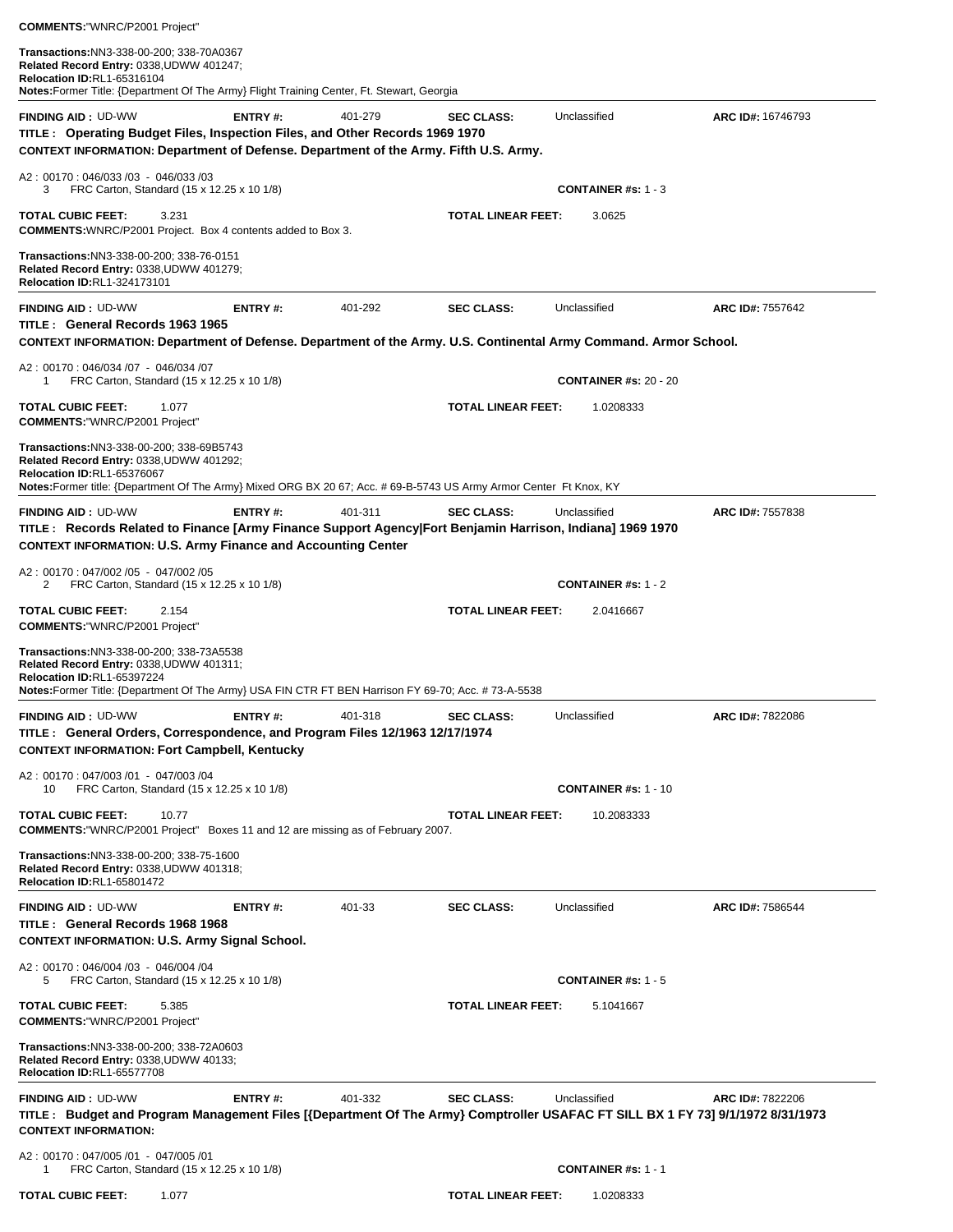| <b>COMMENTS:"WNRC/P2001 Project"</b>                                                                                                                                                                                                                                                                   |                |         |                           |                                         |                  |
|--------------------------------------------------------------------------------------------------------------------------------------------------------------------------------------------------------------------------------------------------------------------------------------------------------|----------------|---------|---------------------------|-----------------------------------------|------------------|
| Transactions:NN3-338-00-200; 338-76-0484<br>Related Record Entry: 0338, UDWW 401332;<br>Relocation ID:RL1-65447416                                                                                                                                                                                     |                |         |                           |                                         |                  |
| <b>FINDING AID: UD-WW</b><br>TITLE: Budget and Analysis Files 9/1/1964 8/31/1968<br><b>CONTEXT INFORMATION: U.S. Army Finance and Accounting Center.</b>                                                                                                                                               | <b>ENTRY#:</b> | 401-34  | <b>SEC CLASS:</b>         | Unclassified                            | ARC ID#: 7586515 |
| A2: 00170: 046/004 /04 - 046/004 /07<br>9<br>FRC Carton, Standard (15 x 12.25 x 10 1/8)                                                                                                                                                                                                                |                |         |                           | <b>CONTAINER #s: 1 - 9</b>              |                  |
| <b>TOTAL CUBIC FEET:</b><br>9.693<br><b>COMMENTS:"WNRC/P2001 Project"</b>                                                                                                                                                                                                                              |                |         | <b>TOTAL LINEAR FEET:</b> | 9.1875                                  |                  |
| Transactions:NN3-338-00-200; 338-72A0576<br>Related Record Entry: 0338, UDWW 40134; 0549, UDWW 40134; 0338, UDWW 40134;<br>Relocation ID:RL1-65577719;RL1-65577752;RL1-65585491                                                                                                                        |                |         |                           |                                         |                  |
| <b>FINDING AID: UD-WW</b>                                                                                                                                                                                                                                                                              | ENTRY#:        | 401-38  | <b>SEC CLASS:</b>         | Unclassified                            | ARC ID#: 7822094 |
| TITLE: Management and Budget Files 1968 1969<br>CONTEXT INFORMATION: Department of Defense. Department of the Army. U.S. Army Flight Training Center and Fort Stewart. Office of the Deputy                                                                                                            |                |         |                           |                                         |                  |
| Center Commander. Office of the Chief of Staff. Office of the Assistant Chief of Staff, Comptroller.                                                                                                                                                                                                   |                |         |                           |                                         |                  |
| A2: 00170: 046/005 /04 - 046/005 /05<br>FRC Carton, Standard (15 x 12.25 x 10 1/8)<br>2                                                                                                                                                                                                                |                |         |                           | <b>CONTAINER #s: 1 - 2</b>              |                  |
| <b>TOTAL CUBIC FEET:</b><br>2.154<br><b>COMMENTS:</b> WNRC/P2001 Project. Box 2 has some TEMP records (Reports of Survey).                                                                                                                                                                             |                |         | <b>TOTAL LINEAR FEET:</b> | 2.0416667                               |                  |
| Transactions:NN3-338-00-200; 338-73B0190<br>Related Record Entry: 0338, UDWW 40138;<br><b>Relocation ID:RL1-65636730</b><br>Notes:Former Title: {Department Of The Army} Flight Training Center, Fort Stewart BX 1-2 FY 69; Acc. #73-B-0190                                                            |                |         |                           |                                         |                  |
| <b>FINDING AID: UD-WW</b><br>TITLE: Operating Budget Files [U.S. Army Chemical and Military Police Centers] 1968 1969<br>CONTEXT INFORMATION: Department of Defense. Department of the Army. Fort McClellan.                                                                                           | ENTRY#:        | 401-394 | <b>SEC CLASS:</b>         | Unclassified                            | ARC ID#: 7822103 |
| A2: 00170: 047/013/07 - 047/013/07<br>1<br>FRC Carton, Standard (15 x 12.25 x 10 1/8)                                                                                                                                                                                                                  |                |         |                           | <b>CONTAINER</b> #s: $1 - 1$            |                  |
| <b>TOTAL CUBIC FEET:</b><br>1.077<br><b>COMMENTS:"WNRC/P2001 Project"</b>                                                                                                                                                                                                                              |                |         | TOTAL LINEAR FEET:        | 1.0208333                               |                  |
| Transactions: NN3-338-00-200; 338-83-0645<br>Related Record Entry: 0338, UDWW 401394;<br>Relocation ID:RL1-65802041<br>Notes:Former Title: {Department Of The Army} OPER Budget Files USACML & MPCEN FY69; Acc. # 83-0645 Army School/Training Center Ft. McClellan, AL                                |                |         |                           |                                         |                  |
| <b>FINDING AID: UD-WW</b><br>TITLE : Management Project Files [Management Project Files] 9/1/1967 8/31/1968<br><b>CONTEXT INFORMATION: U.S. Army Finance and Accounting Center.</b>                                                                                                                    | ENTRY#:        | 401-408 | <b>SEC CLASS:</b>         | Unclassified                            | ARC ID#: 7586516 |
| A2: 00170: 047/016/05 - 047/016/07<br>5<br>FRC Carton, Standard (15 x 12.25 x 10 1/8)                                                                                                                                                                                                                  |                |         |                           | <b>CONTAINER #s: 1 - 5</b>              |                  |
| TOTAL CUBIC FEET:<br>5.385<br><b>COMMENTS: "WNRC/P2001 Project"</b>                                                                                                                                                                                                                                    |                |         | <b>TOTAL LINEAR FEET:</b> | 5.1041667                               |                  |
| Transactions:NN3-338-00-200; 338-73A1629<br>Related Record Entry: 0338, UDWW 401408;<br>Relocation ID:RL1-65728641                                                                                                                                                                                     |                |         |                           |                                         |                  |
| <b>FINDING AID: UD-WW</b><br>TITLE: Records Related to School Organization and Operation [{Department Of The Army} Signal Center and School, Ft. Monmouth BX 5 FY 69;<br>Acc. # 73-E-0153] 1968 1969<br>CONTEXT INFORMATION: Department of Defense. Department of the Army. Fort Monmouth, New Jersey. | ENTRY#:        | 401-43  | <b>SEC CLASS:</b>         | Unclassified                            | ARC ID#: 7694915 |
| A2: 00170: 046/005 /07 - 046/005 /07<br>FRC Carton, Standard (15 x 12.25 x 10 1/8)<br>1                                                                                                                                                                                                                |                |         |                           | <b>CONTAINER #s: <math>5 - 5</math></b> |                  |
| TOTAL CUBIC FEET:<br>1.077<br><b>COMMENTS:"WNRC/P2001 Project"</b>                                                                                                                                                                                                                                     |                |         | <b>TOTAL LINEAR FEET:</b> | 1.0208333                               |                  |
| <b>Transactions:</b> NN3-338-00-200; 338-73E0153<br>Related Record Entry: 0338, UDWW 40143;<br><b>Relocation ID:RL1-65636802</b>                                                                                                                                                                       |                |         |                           |                                         |                  |
| <b>FINDING AID: UD-WW</b><br>TITLE: Management Improvement Project Files [Fort Benjamin Harrison, Indiana] 1963 1965<br><b>CONTEXT INFORMATION: U.S. Army Finance and Accounting Center</b>                                                                                                            | <b>ENTRY#:</b> | 401-438 | <b>SEC CLASS:</b>         | Unclassified                            | ARC ID#: 7557839 |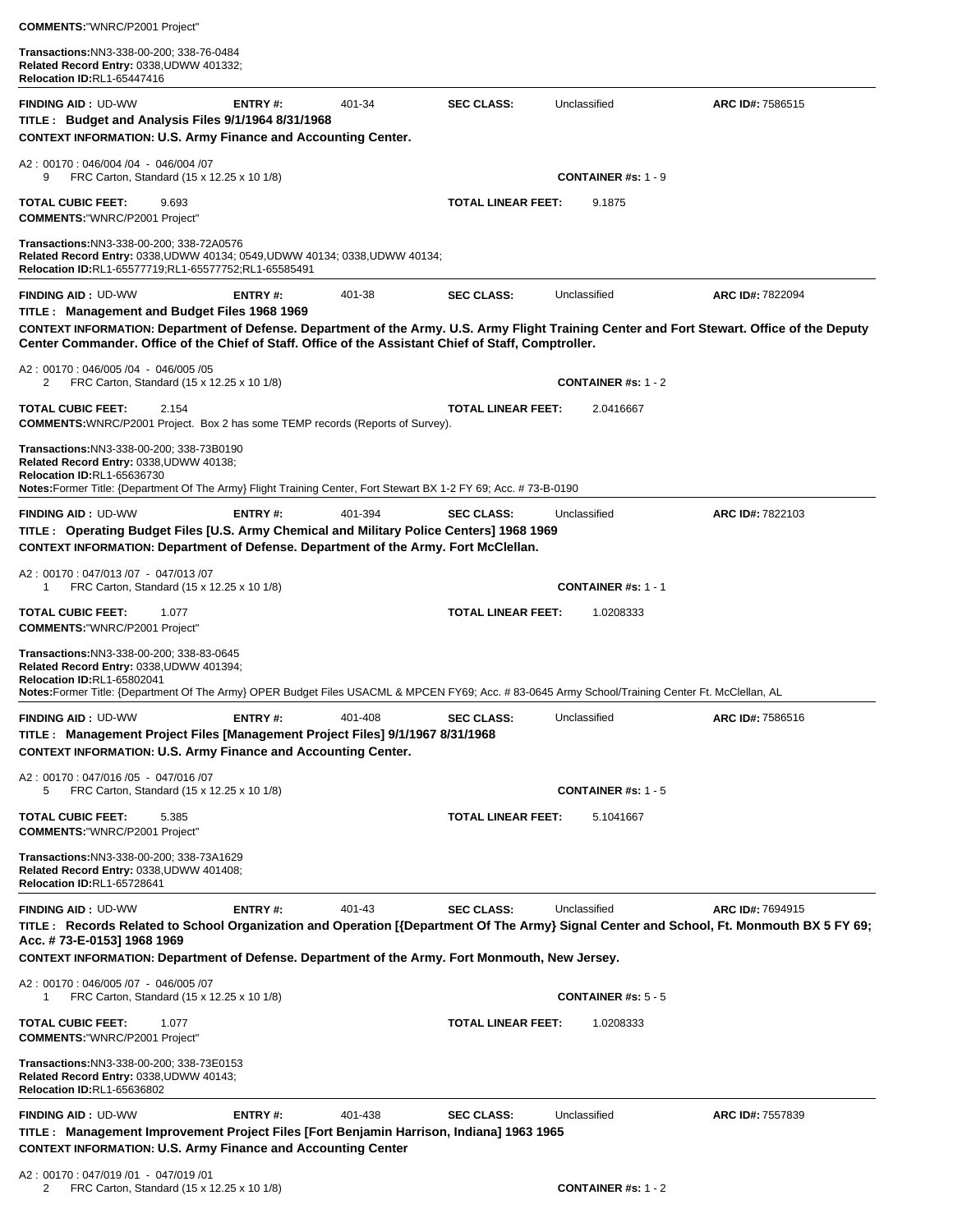| <b>TOTAL CUBIC FEET:</b><br><b>COMMENTS: "WNRC/P2001 Project"</b>                                                          | 2.154                                                                                                                                                           |           | <b>TOTAL LINEAR FEET:</b> | 2.0416667                                                                                                                                          |                                                                                                                                                             |
|----------------------------------------------------------------------------------------------------------------------------|-----------------------------------------------------------------------------------------------------------------------------------------------------------------|-----------|---------------------------|----------------------------------------------------------------------------------------------------------------------------------------------------|-------------------------------------------------------------------------------------------------------------------------------------------------------------|
| Transactions:NN3-338-00-200; 338-76-0231<br>Related Record Entry: 0338, UDWW 401438;<br><b>Relocation ID:RL1-65798533</b>  | Notes: Former Title: {Department Of The Army} USARFAC FT Benjamin Harrison FY 64-74; Acc. # 76-0231                                                             |           |                           |                                                                                                                                                    |                                                                                                                                                             |
| <b>FINDING AID: UD-WW</b><br>BX 6 1968-69; Acc. # 73-F-0153] 1968 1969                                                     | ENTRY#:                                                                                                                                                         | 401-44    | <b>SEC CLASS:</b>         | Unclassified                                                                                                                                       | ARC ID#: 7694916<br>TITLE: Records Related to School Organization, Functions, and Budgets [{Department Of The Army} Signal Center and School, Ft. Monmouth  |
|                                                                                                                            | CONTEXT INFORMATION: Department of Defense. Department of the Army. Fort Monmouth, New Jersey.                                                                  |           |                           |                                                                                                                                                    |                                                                                                                                                             |
| A2: 00170: 046/005 /07 - 046/005 /07<br>1                                                                                  | FRC Carton, Standard (15 x 12.25 x 10 1/8)                                                                                                                      |           |                           | <b>CONTAINER #s: <math>6 - 6</math></b>                                                                                                            |                                                                                                                                                             |
| <b>TOTAL CUBIC FEET:</b><br><b>COMMENTS: "WNRC/P2001 Project"</b>                                                          | 1.077                                                                                                                                                           |           | <b>TOTAL LINEAR FEET:</b> | 1.0208333                                                                                                                                          |                                                                                                                                                             |
| Transactions: NN3-338-00-200; 338-73F0153<br>Related Record Entry: 0338, UDWW 40144;<br><b>Relocation ID:RL1-65636813</b>  |                                                                                                                                                                 |           |                           |                                                                                                                                                    |                                                                                                                                                             |
| <b>FINDING AID: UD-WW</b><br>FY 69; Acc. # 73-G-0153] 1967 1969                                                            | ENTRY#:                                                                                                                                                         | 401-45    | <b>SEC CLASS:</b>         | Unclassified                                                                                                                                       | ARC ID#: 7822154<br>TITLE: Records Concerning Matters Specific to the Operating Budget [{Department Of The Army} Signal Center and School, FT Monmouth BX 7 |
|                                                                                                                            | CONTEXT INFORMATION: Department of Defense. Department of the Army. Fort Monmouth, New Jersey.                                                                  |           |                           |                                                                                                                                                    |                                                                                                                                                             |
| A2: 00170: 046/006 /01 - 046/006 /01<br>1                                                                                  | FRC Carton, Standard (15 x 12.25 x 10 1/8)                                                                                                                      |           |                           | <b>CONTAINER #s: 7 - 7</b>                                                                                                                         |                                                                                                                                                             |
| TOTAL CUBIC FEET:<br><b>COMMENTS: "WNRC/P2001 Project"</b>                                                                 | 1.077                                                                                                                                                           |           | <b>TOTAL LINEAR FEET:</b> | 1.0208333                                                                                                                                          |                                                                                                                                                             |
| Transactions:NN3-338-00-200; 338-73G0153<br>Related Record Entry: 0338, UDWW 40145;<br><b>Relocation ID:RL1-65636824</b>   |                                                                                                                                                                 |           |                           |                                                                                                                                                    |                                                                                                                                                             |
| <b>FINDING AID: UD-WW</b><br>Kentucky.                                                                                     | ENTRY#:<br>TITLE: General Orders, Budget Files, and Management Files 1963 05/1969                                                                               | 401-47    | <b>SEC CLASS:</b>         | Unclassified<br>CONTEXT INFORMATION: Department of Defense. Department of the Army. U.S. Continental Army Command. Third U.S. Army. Fort Campbell, | ARC ID#: 16747930                                                                                                                                           |
| A2: 00170: 046/006 /02 - 046/006 /02<br>3                                                                                  | FRC Carton, Standard (15 x 12.25 x 10 1/8)                                                                                                                      |           |                           | <b>CONTAINER #s: 2 - 4</b>                                                                                                                         |                                                                                                                                                             |
| TOTAL CUBIC FEET:<br><b>COMMENTS: "WNRC/P2001 Project"</b>                                                                 | 3.231                                                                                                                                                           |           | <b>TOTAL LINEAR FEET:</b> | 3.0625                                                                                                                                             |                                                                                                                                                             |
| <b>Transactions:</b> NN3-338-00-200; 338-69C6588<br>Related Record Entry: 0338, UDWW 40147;<br>Relocation ID:RL1-330177373 |                                                                                                                                                                 |           |                           |                                                                                                                                                    |                                                                                                                                                             |
| <b>FINDING AID: UD-WW</b>                                                                                                  | ENTRY#:<br>TITLE: General Records [U.S. Army Training Center] 1967 1967<br>CONTEXT INFORMATION: Department of Defense. Department of the Army. Fort McClellan.  | $401 - 5$ | <b>SEC CLASS:</b>         | Unclassified                                                                                                                                       | ARC ID#: 7822105                                                                                                                                            |
| A2: 00170: 045/033 /04 - 045/033 /05                                                                                       |                                                                                                                                                                 |           |                           |                                                                                                                                                    |                                                                                                                                                             |
| 2                                                                                                                          | FRC Carton, Standard (15 x 12.25 x 10 1/8)                                                                                                                      |           |                           | <b>CONTAINER</b> #s: $1 - 2$                                                                                                                       |                                                                                                                                                             |
| TOTAL CUBIC FEET:                                                                                                          | 2.154<br>COMMENTS: Shares with job # 325, 326, 327 etc. "WNRC/P2001 Project"                                                                                    |           | <b>TOTAL LINEAR FEET:</b> | 2.0416667                                                                                                                                          |                                                                                                                                                             |
| Transactions: NN3-338-00-200; 338-71A0491<br>Related Record Entry: 0338, UDWW 4015;<br><b>Relocation ID:RL1-65291915</b>   | Notes:Former Title: {Department Of The Army} USATC FT Mcclellan 67-70; Acc. # 71-A-0491                                                                         |           |                           |                                                                                                                                                    |                                                                                                                                                             |
| <b>FINDING AID: UD-WW</b>                                                                                                  | ENTRY#:<br>TITLE : General Records [U.S. Army Training Center] 1965 1967<br>CONTEXT INFORMATION: Department of Defense. Department of the Army. Fort McClellan. | 401-51    | <b>SEC CLASS:</b>         | Unclassified                                                                                                                                       | ARC ID#: 7822106                                                                                                                                            |
| A2: 00170: 046/006 /04 - 046/006 /05<br>3                                                                                  | FRC Carton, Standard (15 x 12.25 x 10 1/8)                                                                                                                      |           |                           | <b>CONTAINER #s: 1 - 3</b>                                                                                                                         |                                                                                                                                                             |
| <b>TOTAL CUBIC FEET:</b><br><b>COMMENTS: "WNRC/P2001 Project"</b>                                                          | 3.231                                                                                                                                                           |           | <b>TOTAL LINEAR FEET:</b> | 3.0625                                                                                                                                             |                                                                                                                                                             |
| Transactions: NN3-338-00-200; 338-69A4770<br>Related Record Entry: 0338, UDWW 40151;<br>Relocation ID:RL1-65541604         | Notes: Former Title: {Department Of The Army} USATC FT Mcclellan 1965; Acc. # 69-A-4770                                                                         |           |                           |                                                                                                                                                    |                                                                                                                                                             |
| <b>FINDING AID: UD-WW</b>                                                                                                  | ENTRY#:                                                                                                                                                         | 401-53    | <b>SEC CLASS:</b>         | Unclassified                                                                                                                                       | ARC ID#: 7586545                                                                                                                                            |
|                                                                                                                            | Reports Relating to the U.S. Army Chaplain School, Fort Wadesworth, and the II U.S. Army Corps] 1959 1967                                                       |           |                           |                                                                                                                                                    | TITLE: Publications and Reports Relating to the U.S. Army Chaplain School, Fort Wadesworth, and the II U.S. Army Corps [Publications and                    |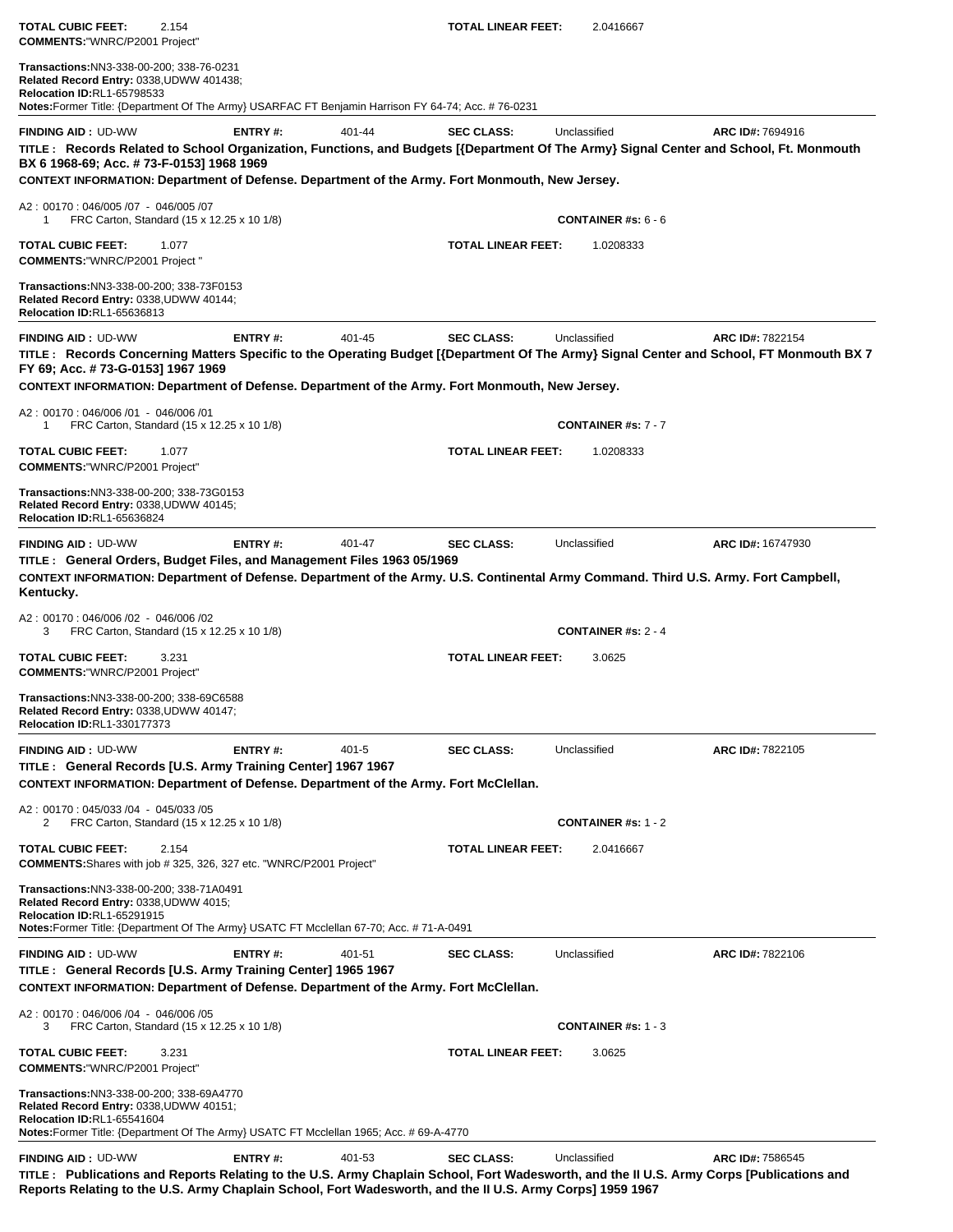| CONTEXT INFORMATION: Department of Defense. Department of the Army. Fort Hamilton, New York.                                                                                                                                                                                                                                 |                |           |                           |                             |                          |
|------------------------------------------------------------------------------------------------------------------------------------------------------------------------------------------------------------------------------------------------------------------------------------------------------------------------------|----------------|-----------|---------------------------|-----------------------------|--------------------------|
| A2: 00170: 046/008 /05 - 046/008 /06<br>FRC Carton, Standard (15 x 12.25 x 10 1/8)<br>3                                                                                                                                                                                                                                      |                |           |                           | <b>CONTAINER #s: 1 - 3</b>  |                          |
| 3.231<br><b>TOTAL CUBIC FEET:</b><br><b>COMMENTS: "WNRC/P2001 Project"</b>                                                                                                                                                                                                                                                   |                |           | <b>TOTAL LINEAR FEET:</b> | 3.0625                      |                          |
| Transactions: NN3-338-00-200; 338-69A0561<br>Related Record Entry: 0338, UDWW 40153;<br><b>Relocation ID:RL1-65541443</b>                                                                                                                                                                                                    |                |           |                           |                             |                          |
| <b>FINDING AID: UD-WW</b><br>TITLE : General Records [General Records] 9/1/1964 8/31/1965<br>CONTEXT INFORMATION: Department of Defense. Department of the Army. Fort MacArthur, California.                                                                                                                                 | <b>ENTRY#:</b> | 401-54    | <b>SEC CLASS:</b>         | Unclassified                | ARC ID#: 7586517         |
| A2: 00170: 046/008 /06 - 046/008 /06<br>FRC Carton, Standard (15 x 12.25 x 10 1/8)<br>1                                                                                                                                                                                                                                      |                |           |                           | <b>CONTAINER #s: 1 - 1</b>  |                          |
| <b>TOTAL CUBIC FEET:</b><br>1.077<br><b>COMMENTS: "WNRC/P2001 Project"</b>                                                                                                                                                                                                                                                   |                |           | <b>TOTAL LINEAR FEET:</b> | 1.0208333                   |                          |
| Transactions: NN3-338-00-200; 338-69A0743<br>Related Record Entry: 0338, UDWW 40154;<br><b>Relocation ID:RL1-65541454</b>                                                                                                                                                                                                    |                |           |                           |                             |                          |
| <b>FINDING AID: UD-WW</b><br>TITLE: Assorted Administrative Records [{Department Of The Army} HQ FT Leavenworth BX 1 1965; Acc. # 69-B-0725] 1965 1965<br>CONTEXT INFORMATION: Department of Defense. Department of the Army. Fort Leavenworth, Kansas.                                                                      | <b>ENTRY#:</b> | 401-55    | <b>SEC CLASS:</b>         | Unclassified                | ARC ID#: 7822071         |
| A2: 00170: 046/008 /06 - 046/008 /06<br>FRC Carton, Standard (15 x 12.25 x 10 1/8)<br>1                                                                                                                                                                                                                                      |                |           |                           | <b>CONTAINER #s: 1 - 1</b>  |                          |
| <b>TOTAL CUBIC FEET:</b><br>1.077<br><b>COMMENTS: "WNRC/P2001 Project"</b>                                                                                                                                                                                                                                                   |                |           | <b>TOTAL LINEAR FEET:</b> | 1.0208333                   |                          |
| Transactions: NN3-338-00-200; 338-69B0725<br>Related Record Entry: 0338, UDWW 40155;<br><b>Relocation ID:RL1-65541465</b>                                                                                                                                                                                                    |                |           |                           |                             |                          |
| <b>FINDING AID: UD-WW</b><br>TITLE: Records Related to Assorted Electronics Support Command Administrative Matters [{Department Of The Army} HQ USAESC FT<br>Monmouth 66-70; Acc. # 73-A-3332] 1966 1971                                                                                                                     | ENTRY#:        | $401 - 6$ | <b>SEC CLASS:</b>         | Unclassified                | ARC ID#: 7822155         |
| CONTEXT INFORMATION: Department of Defense. Department of the Army. Fort Monmouth, New Jersey.                                                                                                                                                                                                                               |                |           |                           |                             |                          |
| A2: 00170: 045/033 /05 - 045/033 /07<br>FRC Carton, Standard (15 x 12.25 x 10 1/8)<br>8                                                                                                                                                                                                                                      |                |           |                           | <b>CONTAINER #s: 1 - 8</b>  |                          |
| A2: 00170: 045/034 /01 - 045/034 /01<br>FRC Carton, Standard (15 x 12.25 x 10 1/8)<br>З                                                                                                                                                                                                                                      |                |           |                           | <b>CONTAINER #s: 9 - 11</b> |                          |
| <b>TOTAL CUBIC FEET:</b><br>11.847<br><b>COMMENTS:"WNRC/P2001 Project"</b>                                                                                                                                                                                                                                                   |                |           | TOTAL LINEAR FEET:        | 11.2291667                  |                          |
| Transactions: NN3-338-00-200; 338-73A3332<br>Related Record Entry: 0338, UDWW 4016;<br><b>Relocation ID:RL1-65316092</b>                                                                                                                                                                                                     |                |           |                           |                             |                          |
| <b>FINDING AID: UD-WW</b><br>TITLE: Operating Budget Files [Department Of The Army HQ FT Carson-5TH INF BX 1-2 FY 66-67; Acc. # 71-A-0257] 1966 1967<br>CONTEXT INFORMATION: Department of Defense. Department of the Army. 5th Infantry Division (Mechanized).                                                              | ENTRY#:        | 401-68    | <b>SEC CLASS:</b>         | Unclassified                | <b>ARC ID#: 16747489</b> |
| A2: 00170: 046/012 /03 - 046/012 /03<br>2<br>FRC Carton, Standard (15 x 12.25 x 10 1/8)                                                                                                                                                                                                                                      |                |           |                           | <b>CONTAINER #s: 1 - 2</b>  |                          |
| <b>TOTAL CUBIC FEET:</b><br>2.154<br><b>COMMENTS: "WNRC/P2001 Project"</b>                                                                                                                                                                                                                                                   |                |           | <b>TOTAL LINEAR FEET:</b> | 2.0416667                   |                          |
| Transactions: NN3-338-000-200; 71-A-0257<br>Related Record Entry: 0338, UDWW 40168;<br><b>Relocation ID:RL1-324451981</b>                                                                                                                                                                                                    |                |           |                           |                             |                          |
| <b>FINDING AID: UD-WW</b><br>TITLE: Publication Record Set Files and Other Records of the 101st Airborne Division [Department Of The Army. 101st Airborne Division, FT<br>Campbell, KY. PUBL Record Set BX 3 1969; Acc. # 71-C-0252] 1969 1969<br><b>CONTEXT INFORMATION: Department of Defense. Department of the Army.</b> | <b>ENTRY#:</b> | 401-69    | <b>SEC CLASS:</b>         | Unclassified                | ARC ID#: 16747690        |
| A2: 00170: 046/012 /03 - 046/012 /03<br>FRC Carton, Standard (15 x 12.25 x 10 1/8)<br>1                                                                                                                                                                                                                                      |                |           |                           | <b>CONTAINER #s: 3 - 3</b>  |                          |
| <b>TOTAL CUBIC FEET:</b><br>1.077<br><b>COMMENTS: "WNRC/P2001 Project"</b>                                                                                                                                                                                                                                                   |                |           | <b>TOTAL LINEAR FEET:</b> | 1.0208333                   |                          |
| Transactions:NN3-338-000-200; 71-C-0252<br>Related Record Entry: 0338, UDWW 40169;<br><b>Relocation ID:RL1-324451988</b>                                                                                                                                                                                                     |                |           |                           |                             |                          |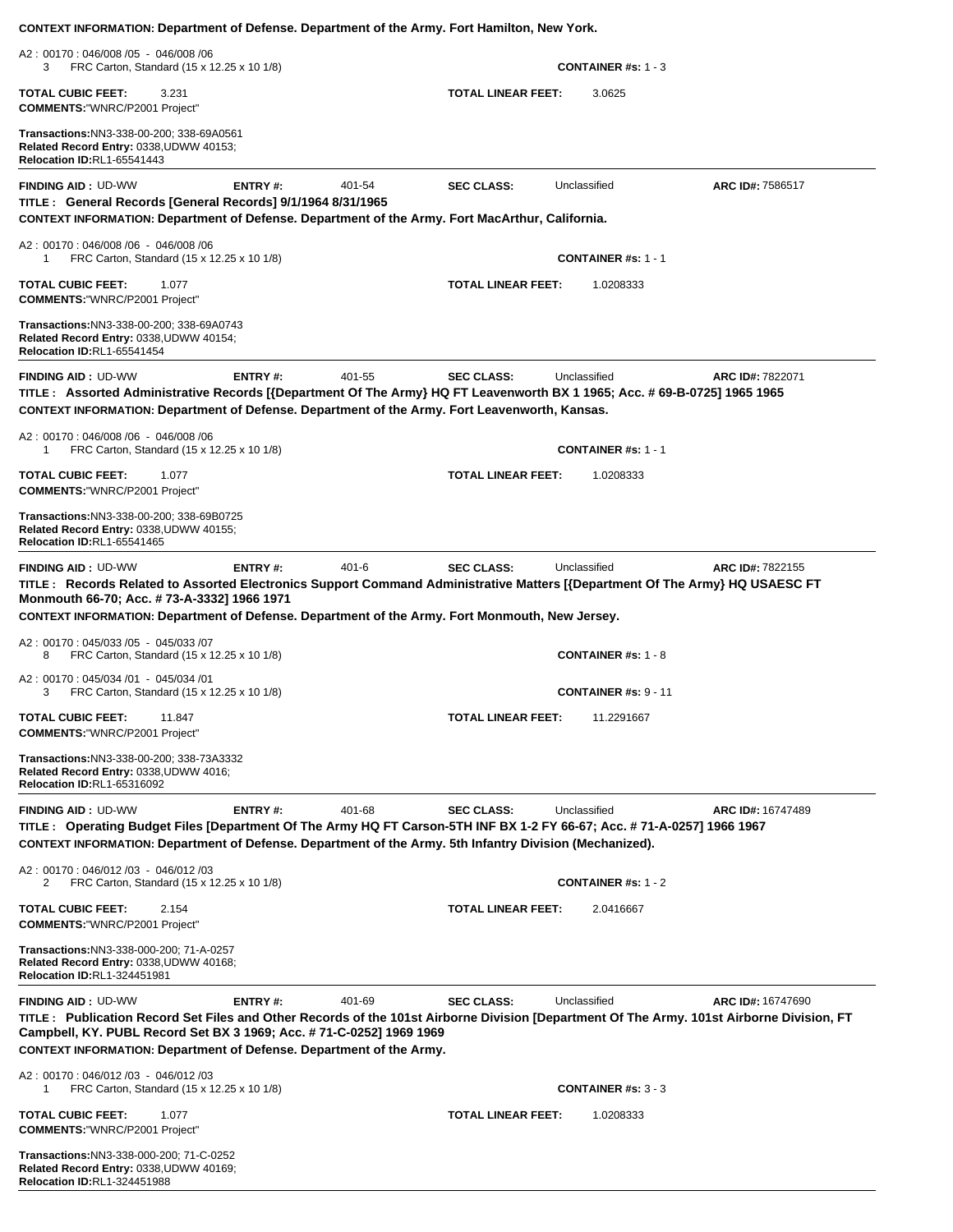| <b>FINDING AID: UD-WW</b><br>TITLE: Budget and Program Management Files 09/01/1959 08/31/1967<br><b>CONTEXT INFORMATION: Field Artillery Center and School (Fort Sill, Okla.)</b>                                          | <b>ENTRY#:</b> | 401-78 | <b>SEC CLASS:</b>         | Unclassified                | ARC ID#: 7822199  |
|----------------------------------------------------------------------------------------------------------------------------------------------------------------------------------------------------------------------------|----------------|--------|---------------------------|-----------------------------|-------------------|
| A2: 00170: 046/013 /02 - 046/013 /03<br>FRC Carton, Standard (15 x 12.25 x 10 1/8)<br>4                                                                                                                                    |                |        |                           | <b>CONTAINER #s: 1 - 4</b>  |                   |
| 4.308<br><b>TOTAL CUBIC FEET:</b><br><b>COMMENTS:</b> "WNRC/P2001 Project." Some TEMP records are included.                                                                                                                |                |        | <b>TOTAL LINEAR FEET:</b> | 4.0833333                   |                   |
| Formerly titled "{Department Of The Army} FT Sill Comptroller BX 2-4 FY 60-67."                                                                                                                                            |                |        |                           |                             |                   |
| Transactions: NN3-338-00-200; 338-71C0134<br>Related Record Entry: 0338, UDWW 40178;<br>Relocation ID:RL1-65636846                                                                                                         |                |        |                           |                             |                   |
| <b>FINDING AID: UD-WW</b><br>TITLE: General Records 1960 12/1968<br>CONTEXT INFORMATION: Department of Defense. Department of the Army. Fort Knox, Kentucky.                                                               | <b>ENTRY#:</b> | 401-82 | <b>SEC CLASS:</b>         | Unclassified                | ARC ID#: 7557642  |
| A2: 00170: 046/013 /05 - 046/013 /07<br>FRC Carton, Standard (15 x 12.25 x 10 1/8)<br>8                                                                                                                                    |                |        |                           | <b>CONTAINER #s: 1 - 8</b>  |                   |
| A2: 00170: 046/014 /01 - 046/014 /04<br>FRC Carton, Standard (15 x 12.25 x 10 1/8)<br>12                                                                                                                                   |                |        |                           | <b>CONTAINER #s: 9 - 36</b> |                   |
| <b>TOTAL CUBIC FEET:</b><br>21.54<br><b>COMMENTS: WNRC/P2001 Project.</b>                                                                                                                                                  |                |        | <b>TOTAL LINEAR FEET:</b> | 20.4166667                  |                   |
| Transactions:NN3-338-00-200; 338-69A5743<br>Related Record Entry: 0338, UDWW 40182;<br><b>Relocation ID:RL1-65673888</b><br>Notes: Former title: {Department Of The Army} FT Knox BX 1-19, 36; US Army Armor Center        |                |        |                           |                             |                   |
| <b>FINDING AID: UD-WW</b><br>TITLE: Management Surveys [Fort Benjamin Harrison, Indiana] 1966 1966<br><b>CONTEXT INFORMATION: U.S. Army Finance and Accounting Center</b>                                                  | <b>ENTRY#:</b> | 401-88 | <b>SEC CLASS:</b>         | Unclassified                | ARC ID#: 7557840  |
| A2: 00170: 046/014 /06 - 046/014 /07<br>FRC Carton, Standard (15 x 12.25 x 10 1/8)<br>2                                                                                                                                    |                |        |                           | <b>CONTAINER #s: 1 - 2</b>  |                   |
| <b>TOTAL CUBIC FEET:</b><br>2.154<br><b>COMMENTS: "WNRC/P2001 Project"</b>                                                                                                                                                 |                |        | <b>TOTAL LINEAR FEET:</b> | 2.0416667                   |                   |
| Transactions: NN3-338-00-200; 338-70A0566<br>Related Record Entry: 0338, UDWW 40188;<br><b>Relocation ID:RL1-65732527</b><br>Notes: Former Title: {Department Of The Army} FIN CTR FT Ben Harrison FY 66; Acc. # 70-A-0566 |                |        |                           |                             |                   |
| <b>FINDING AID: UD-WW</b><br>TITLE: Management Surveys [Fort Benjamin Harrison, Indiana] 1967 1967<br><b>CONTEXT INFORMATION: U.S. Army Finance and Accounting Center</b>                                                  | <b>ENTRY#:</b> | 401-89 | <b>SEC CLASS:</b>         | Unclassified                | ARC ID#: 7557841  |
| A2: 00170: 046/014 /07 - 046/014 /07<br>FRC Carton, Standard (15 x 12.25 x 10 1/8)<br>2                                                                                                                                    |                |        |                           | CONTAINER #s: $1 - 2$       |                   |
| <b>TOTAL CUBIC FEET:</b><br>2.154<br><b>COMMENTS: "WNRC/P2001 Project"</b>                                                                                                                                                 |                |        | <b>TOTAL LINEAR FEET:</b> | 2.0416667                   |                   |
| Transactions: NN3-338-00-200; 338-70A0567<br>Related Record Entry: 0338,UDWW 40189;<br>Relocation ID:RL1-65732538<br>Notes:Former Title: {Department Of The Army} FIN CTR FT Ben Harrison FY 67; Acc. # 70-A-0567          |                |        |                           |                             |                   |
| <b>FINDING AID: UD-WW</b><br>TITLE: Management Surveys [Fort Benjamin Harrison, Indiana] 1965 1965<br><b>CONTEXT INFORMATION: U.S. Army Finance and Accounting Center</b>                                                  | ENTRY#:        | 401-90 | <b>SEC CLASS:</b>         | Unclassified                | ARC ID#: 7557842  |
| A2: 00170: 046/015 /01 - 046/015 /02<br>FRC Carton, Standard (15 x 12.25 x 10 1/8)<br>4                                                                                                                                    |                |        |                           | <b>CONTAINER #s: 1 - 4</b>  |                   |
| <b>TOTAL CUBIC FEET:</b><br>4.308<br><b>COMMENTS: "WNRC/P2001 Project"</b>                                                                                                                                                 |                |        | <b>TOTAL LINEAR FEET:</b> | 4.0833333                   |                   |
| Transactions: NN3-338-00-200; 338-70A0569<br>Related Record Entry: 0338, UDWW 40190;<br>Relocation ID:RL1-65541528<br>Notes: Former Title: {Department Of The Army} FIN CTR FT Ben Harrison FY 65; Acc. # 70-A-0569        |                |        |                           |                             |                   |
| <b>FINDING AID: UD-WW</b><br>TITLE: General Orders and Organization Planning Files 1967 12/14/1972                                                                                                                         | ENTRY#:        | 401-92 | <b>SEC CLASS:</b>         | Unclassified                | ARC ID#: 16747533 |
| CONTEXT INFORMATION: Department of Defense. Department of the Army. 101st Airborne Division (Airborne) and Fort Campbell, Kentucky.                                                                                        |                |        |                           |                             |                   |
| A2: 00170: 046/015 /03 - 046/015 /03<br>FRC Carton, Standard (15 x 12.25 x 10 1/8)<br>1                                                                                                                                    |                |        |                           | <b>CONTAINER #s: 8 - 8</b>  |                   |
| <b>TOTAL CUBIC FEET:</b><br>1.077                                                                                                                                                                                          |                |        | TOTAL LINEAR FEET:        | 1.0208333                   |                   |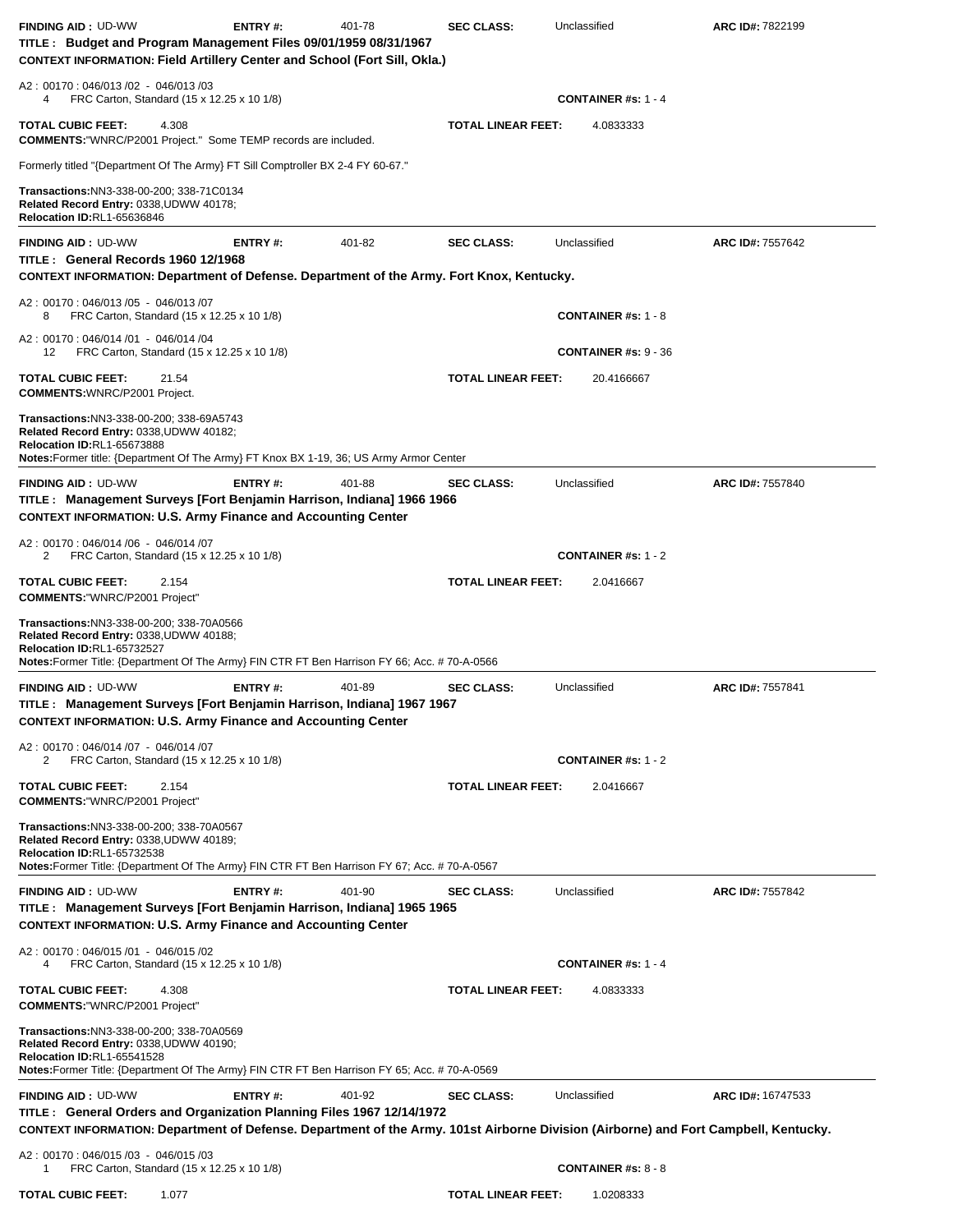| Transactions:NN3-338-00-200; 338-73C3340<br>Related Record Entry: 0338, UDWW 40192;<br><b>Relocation ID:RL1-320156151</b>                                                                                                                                                                                            |                |         |                           |                            |                  |
|----------------------------------------------------------------------------------------------------------------------------------------------------------------------------------------------------------------------------------------------------------------------------------------------------------------------|----------------|---------|---------------------------|----------------------------|------------------|
| <b>FINDING AID: UD-WW</b><br>TITLE : Security Classified General Records [U.S. Army Training Center] 1969 1973<br>CONTEXT INFORMATION: Department of Defense. Department of the Army. Fort Jackson, South Carolina.                                                                                                  | ENTRY#:        | 402-24  | <b>SEC CLASS:</b>         | Unclassified               | ARC ID#: 7822151 |
| A2: 00631: 064/028 /01 - 064/028 /01<br>FRC Carton, Standard (15 x 12.25 x 10 1/8)<br>1                                                                                                                                                                                                                              |                |         |                           | <b>CONTAINER #s: 1 - 1</b> |                  |
| <b>TOTAL CUBIC FEET:</b><br>1.077<br><b>COMMENTS: WNRC/P2001 PROJ</b>                                                                                                                                                                                                                                                |                |         | <b>TOTAL LINEAR FEET:</b> | 1.0208333                  |                  |
| Transactions: 338-74-0906; NN3-338-00-201<br>Related Record Entry: 0338, UDWW 40224;<br>Relocation ID:RL1-65441084                                                                                                                                                                                                   |                |         |                           |                            |                  |
| <b>FINDING AID: UD-WW</b><br>TITLE: Records Relating to Safety, Operating Budgets, and Program Management [{Department Of The Army} USATC INF FT Lewis BX 5 FY 65-<br>66] 1965 1966                                                                                                                                  | <b>ENTRY#:</b> | 410-100 | <b>SEC CLASS:</b>         | Unclassified               | ARC ID#: 7822211 |
| CONTEXT INFORMATION: Department of Defense. Department of the Army. Fort Lewis, Washington.                                                                                                                                                                                                                          |                |         |                           |                            |                  |
| A2: 00170: 048/010 /02 - 048/010 /02<br>FRC Carton, Standard (15 x 12.25 x 10 1/8)<br>1                                                                                                                                                                                                                              |                |         |                           | <b>CONTAINER #s: 5 - 5</b> |                  |
| <b>TOTAL CUBIC FEET:</b><br>1.077<br><b>COMMENTS: "WNRC/P2001 Project"</b>                                                                                                                                                                                                                                           |                |         | <b>TOTAL LINEAR FEET:</b> | 1.0208333                  |                  |
| Formerly titled "{Department Of The Army} USATC INF FT Lewis BX 5 FY 65-66."                                                                                                                                                                                                                                         |                |         |                           |                            |                  |
| Transactions: NN3-338-00-203; 338-69D0611<br>Related Record Entry: 0338, UDWW 410100;<br><b>Relocation ID:RL1-65399125</b>                                                                                                                                                                                           |                |         |                           |                            |                  |
| <b>FINDING AID: UD-WW</b><br>TITLE: General Records Related to Walson Army Hospital 1964 1966<br>CONTEXT INFORMATION: Department of Defense. Department of the Army. Fort Dix, New Jersey.                                                                                                                           | ENTRY#:        | 410-123 | <b>SEC CLASS:</b>         | Unclassified               | ARC ID#: 7557655 |
| A2: 00170: 048/012 /05 - 048/012 /05<br>FRC Carton, Standard (15 x 12.25 x 10 1/8)<br>2                                                                                                                                                                                                                              |                |         |                           | <b>CONTAINER #s: 2 - 3</b> |                  |
| <b>TOTAL CUBIC FEET:</b><br>2.154<br><b>COMMENTS: "WNRC/P2001 Project"</b>                                                                                                                                                                                                                                           |                |         | <b>TOTAL LINEAR FEET:</b> | 2.0416667                  |                  |
| Transactions:NN3-338-00-203; 338-70C6171<br>Related Record Entry: 0338, UDWW 410123;<br><b>Relocation ID:RL1-65441263</b><br>Notes: Former Title: {Department Of The Army} USATC INF FT DIX BX 2-3 1965-66; Acc. #70-C-6171                                                                                          |                |         |                           |                            |                  |
| <b>FINDING AID: UD-WW</b><br>TITLE: Budget and Program Management Files 09/01/1965 08/31/1966<br><b>CONTEXT INFORMATION: Field Artillery Center and School (Fort Sill, Okla.)</b>                                                                                                                                    | ENTRY#:        | 410-127 | <b>SEC CLASS:</b>         | Unclassified               | ARC ID#: 7822199 |
| A2: 00170: 048/012/07 - 048/012/07<br>FRC Carton, Standard (15 x 12.25 x 10 1/8)<br>1                                                                                                                                                                                                                                |                |         |                           | <b>CONTAINER #s: 1 - 1</b> |                  |
| 1.077<br><b>TOTAL CUBIC FEET:</b><br><b>COMMENTS:"WNRC/P2001 Project"</b>                                                                                                                                                                                                                                            |                |         | <b>TOTAL LINEAR FEET:</b> | 1.0208333                  |                  |
| Management Survey Case Files, Operation Progress Files.                                                                                                                                                                                                                                                              |                |         |                           |                            |                  |
| Formerly titled "Department Of The Army. U.S. Army Field Artillery Center, Ft. Sill, OK. Comptroller BX 1 FY 65-66."                                                                                                                                                                                                 |                |         |                           |                            |                  |
| Transactions:NN3-338-00-203; 338-70B0357<br>Related Record Entry: 0338, UDWW 410127;<br>Relocation ID:RL1-65441296                                                                                                                                                                                                   |                |         |                           |                            |                  |
| <b>FINDING AID: UD-WW</b><br>TITLE: General Orders and Associated Records [Department Of The Army, Combat Developments Command, USDB FT Leavenworth, KS BX 1<br>1966-1969; Acc. # 70-B-0636] 1965 1969<br>CONTEXT INFORMATION: Department of Defense. Department of the Army. U.S. Army Combat Developments Command. | <b>ENTRY#:</b> | 410-129 | <b>SEC CLASS:</b>         | Unclassified               | ARC ID#: 7822072 |
| A2: 00170: 048/013 /01 - 048/013 /01<br>FRC Carton, Standard (15 x 12.25 x 10 1/8)<br>1                                                                                                                                                                                                                              |                |         |                           | <b>CONTAINER #s: 1 - 1</b> |                  |
| TOTAL CUBIC FEET:<br>1.077<br><b>COMMENTS:"WNRC/P2001 Project"</b>                                                                                                                                                                                                                                                   |                |         | <b>TOTAL LINEAR FEET:</b> | 1.0208333                  |                  |
| Mission Statements, General Orders, Planning Files, Troop Movement Files.                                                                                                                                                                                                                                            |                |         |                           |                            |                  |
| Transactions:NN3-338-00-203; 338-70B0636<br>Related Record Entry: 0338, UDWW 410129;<br>Relocation ID:RL1-65315576                                                                                                                                                                                                   |                |         |                           |                            |                  |

**FINDING AID :** UD-WW **ENTRY #:** 410-133 **SEC CLASS:** Unclassified **ARC ID#:** 7822211

**COMMENTS:**WNRC/P2001 Project.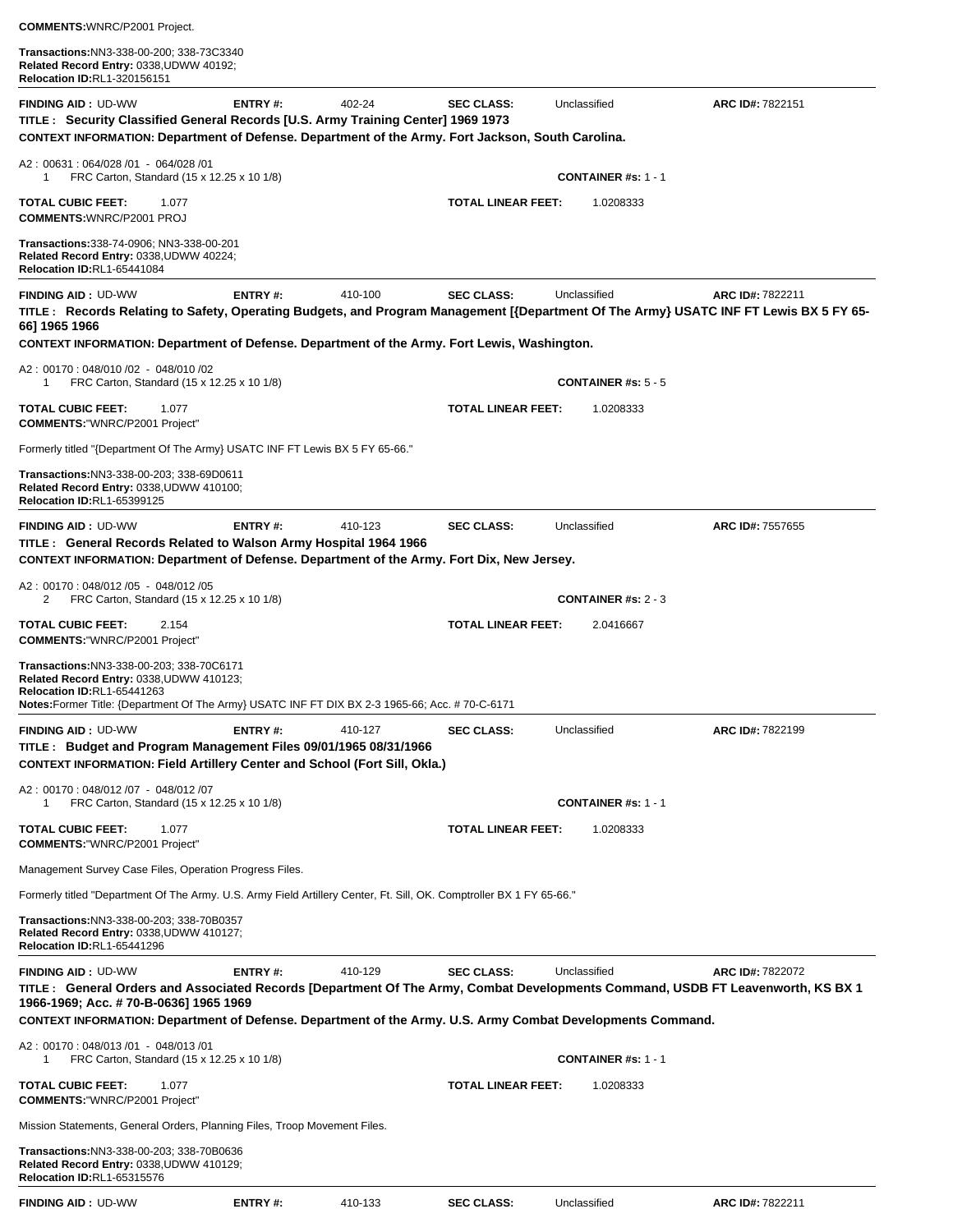| TITLE: Records Relating to Safety, Operating Budgets, and Program Management [{Department Of The Army} USATC INF FT Lewis BX 1 FY 65]<br>1965 1966<br>CONTEXT INFORMATION: Department of Defense. Department of the Army. Fort Lewis, Washington.      |                |         |                           |                              |                  |
|--------------------------------------------------------------------------------------------------------------------------------------------------------------------------------------------------------------------------------------------------------|----------------|---------|---------------------------|------------------------------|------------------|
| A2: 00170: 048/013 /03 - 048/013 /03<br>FRC Carton, Standard (15 x 12.25 x 10 1/8)<br>1                                                                                                                                                                |                |         |                           | <b>CONTAINER #s: 1 - 1</b>   |                  |
| <b>TOTAL CUBIC FEET:</b><br>1.077<br><b>COMMENTS:"WNRC/P2001 Project"</b>                                                                                                                                                                              |                |         | <b>TOTAL LINEAR FEET:</b> | 1.0208333                    |                  |
| Formerly titled "{Department Of The Army} USATC INF FT Lewis BX 1 FY 65."                                                                                                                                                                              |                |         |                           |                              |                  |
| Transactions:NN3-338-00-203; 338-70B0397<br>Related Record Entry: 0338, UDWW 410133;<br>Relocation ID:RL1-65315598                                                                                                                                     |                |         |                           |                              |                  |
| <b>FINDING AID: UD-WW</b><br>TITLE: General Records [Fort Rucker, Alabama] 1974 1976<br><b>CONTEXT INFORMATION: U.S. Army Aviation Center.</b>                                                                                                         | ENTRY#:        | 410-163 | <b>SEC CLASS:</b>         | Unclassified                 | ARC ID#: 7557803 |
| A2: 00170: 048/016 /01 - 048/016 /01<br>FRC Carton, Standard (15 x 12.25 x 10 1/8)<br>1                                                                                                                                                                |                |         |                           | <b>CONTAINER #s: 1 - 1</b>   |                  |
| <b>TOTAL CUBIC FEET:</b><br>1.077<br><b>COMMENTS: "WNRC/P2001 Project"</b>                                                                                                                                                                             |                |         | <b>TOTAL LINEAR FEET:</b> | 1.0208333                    |                  |
| Transactions:NN3-338-00-203; 338-82-0175<br>Related Record Entry: 0338, UDWW 410163;<br>Relocation ID:RL1-65315147<br>Notes: Former Title: {Department Of The Army} US Army AVIA CNTR FT Rucker AL 74-76; Acc. # 82-0175                               |                |         |                           |                              |                  |
| <b>FINDING AID: UD-WW</b><br>TITLE: Budget and Program Management Files 09/01/1971 08/31/1972<br>CONTEXT INFORMATION: Department of Defense. Department of the Army. U.S. Continental Army Command. U.S. Army Field Artillery Center and<br>Fort Sill. | <b>ENTRY#:</b> | 410-165 | <b>SEC CLASS:</b>         | Unclassified                 | ARC ID#: 7822207 |
| A2: 00170: 048/016 /01 - 048/016 /01<br>FRC Carton, Standard (15 x 12.25 x 10 1/8)<br>1                                                                                                                                                                |                |         |                           | <b>CONTAINER #s: 2 - 2</b>   |                  |
| <b>TOTAL CUBIC FEET:</b><br>1.077<br><b>COMMENTS: "WNRC/P2001 Project"</b>                                                                                                                                                                             |                |         | <b>TOTAL LINEAR FEET:</b> | 1.0208333                    |                  |
| Transactions:NN3-338-00-203; 338-76B0030<br>Related Record Entry: 0338, UDWW 410165;<br><b>Relocation ID:RL1-65315158</b>                                                                                                                              |                |         |                           |                              |                  |
| <b>FINDING AID: UD-WW</b><br>TITLE: General Records 1970 1972<br><b>CONTEXT INFORMATION: Field Artillery Center and School (Fort Sill, Okla.)</b>                                                                                                      | <b>ENTRY#:</b> | 410-173 | <b>SEC CLASS:</b>         | Unclassified                 | ARC ID#: 7822190 |
| A2: 00170: 048/017 /01 - 048/017 /01<br>FRC Carton, Standard (15 x 12.25 x 10 1/8)<br>1                                                                                                                                                                |                |         |                           | <b>CONTAINER #s: 1 - 1</b>   |                  |
| <b>TOTAL CUBIC FEET:</b><br>1.077<br><b>COMMENTS: "WNRC/P2001 Project"</b>                                                                                                                                                                             |                |         | <b>TOTAL LINEAR FEET:</b> | 1.0208333                    |                  |
| Formerly titled "{Department Of The Army} USAFAC FT SILL BX 1 1970-72."                                                                                                                                                                                |                |         |                           |                              |                  |
| Transactions:NN3-338-00-203; 338-74A0742<br>Related Record Entry: 0338, UDWW 410173;<br><b>Relocation ID:RL1-65797145</b>                                                                                                                              |                |         |                           |                              |                  |
| <b>FINDING AID: UD-WW</b><br>TITLE: General Records 1970 1970<br><b>CONTEXT INFORMATION: Field Artillery Center and School (Fort Sill, Okla.)</b>                                                                                                      | <b>ENTRY#:</b> | 410-174 | <b>SEC CLASS:</b>         | Unclassified                 | ARC ID#: 7822190 |
| A2: 00170: 048/017 /01 - 048/017 /01<br>FRC Carton, Standard (15 x 12.25 x 10 1/8)<br>1                                                                                                                                                                |                |         |                           | <b>CONTAINER #s: 12 - 12</b> |                  |
| <b>TOTAL CUBIC FEET:</b><br>1.077<br><b>COMMENTS: "WNRC/P2001 Project"</b>                                                                                                                                                                             |                |         | <b>TOTAL LINEAR FEET:</b> | 1.0208333                    |                  |
| Formerly titled "{Department Of The Army} USAFAC FT SILL BX 12 1970."                                                                                                                                                                                  |                |         |                           |                              |                  |
| Transactions: NN3-338-00-203; 338-74D0742<br>Related Record Entry: 0338, UDWW 410174;<br>Relocation ID:RL1-65797156                                                                                                                                    |                |         |                           |                              |                  |
| <b>FINDING AID: UD-WW</b><br>TITLE: Publications and Instruction Files [{Department Of The Army} USAFAC FT SILL BX 16-18 1970-72] 1970 1972<br><b>CONTEXT INFORMATION:</b>                                                                             | ENTRY#:        | 410-175 | <b>SEC CLASS:</b>         | Unclassified                 | ARC ID#: 7822208 |
| A2: 00170: 048/017 /02 - 048/017 /02<br>3<br>FRC Carton, Standard (15 x 12.25 x 10 1/8)                                                                                                                                                                |                |         |                           | <b>CONTAINER #s: 16 - 18</b> |                  |
| <b>TOTAL CUBIC FEET:</b><br>3.231                                                                                                                                                                                                                      |                |         | <b>TOTAL LINEAR FEET:</b> | 3.0625                       |                  |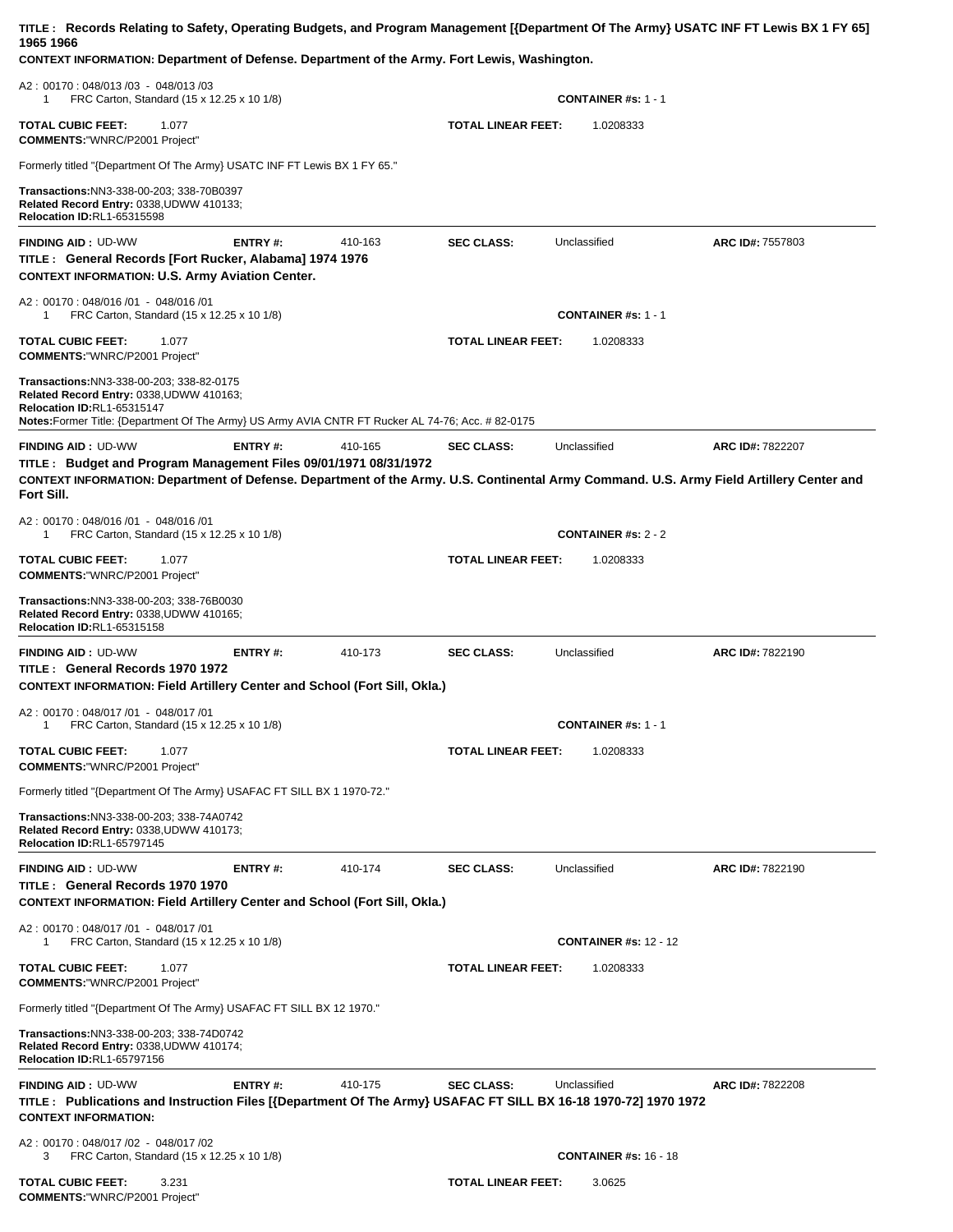| <b>FINDING AID: UD-WW</b><br>TITLE: General Records [{Department Of The Army} USAIC FT Benning BX 2-4 FY 70; Army Infantry Center] 1970 1970<br>CONTEXT INFORMATION: Department of Defense. Department of the Army. U.S. Continental Army Command. U.,S. Army Infantry Center, Fort<br>Benning, Georgia. | <b>ENTRY#:</b> | 410-179 | <b>SEC CLASS:</b>         | Unclassified               | ARC ID#: 7586563        |
|----------------------------------------------------------------------------------------------------------------------------------------------------------------------------------------------------------------------------------------------------------------------------------------------------------|----------------|---------|---------------------------|----------------------------|-------------------------|
| A2: 00170: 048/017 /05 - 048/017 /05<br>FRC Carton, Standard (15 x 12.25 x 10 1/8)<br>3.                                                                                                                                                                                                                 |                |         |                           | <b>CONTAINER #s: 2 - 4</b> |                         |
| <b>TOTAL CUBIC FEET:</b><br>3.231<br><b>COMMENTS:"WNRC/P2001 Project"</b>                                                                                                                                                                                                                                |                |         | <b>TOTAL LINEAR FEET:</b> | 3.0625                     |                         |
| Formerly titled "{Department Of The Army} USAIC FT Benning BX 2-4 FY 70; Army Infantry Center."                                                                                                                                                                                                          |                |         |                           |                            |                         |
| Transactions:NN3-338-00-203; 338-74B0524<br>Related Record Entry: 0338,UDWW 410179;<br>Relocation ID:RL1-65596042                                                                                                                                                                                        |                |         |                           |                            |                         |
| <b>FINDING AID: UD-WW</b><br>TITLE: Newspaper Files [{Department Of The Army} USAFACFS Fort SILL OK 73-74] 1973 1974<br><b>CONTEXT INFORMATION:</b>                                                                                                                                                      | <b>ENTRY#:</b> | 410-187 | <b>SEC CLASS:</b>         | Unclassified               | ARC ID#: 7822209        |
| A2: 00170: 048/019 /02 - 048/019 /02<br>FRC Carton, Standard (15 x 12.25 x 10 1/8)<br>1                                                                                                                                                                                                                  |                |         |                           | CONTAINER #s: $1 - 1$      |                         |
| <b>TOTAL CUBIC FEET:</b><br>1.077<br><b>COMMENTS: "WNRC/P2001 Project"</b>                                                                                                                                                                                                                               |                |         | <b>TOTAL LINEAR FEET:</b> | 1.0208333                  |                         |
| Transactions:NN3-338-00-203; 338-80-0128<br>Related Record Entry: 0338,UDWW 410187;<br>Relocation ID:RL1-65728137                                                                                                                                                                                        |                |         |                           |                            |                         |
| <b>FINDING AID: UD-WW</b>                                                                                                                                                                                                                                                                                | <b>ENTRY#:</b> | 410-259 | <b>SEC CLASS:</b>         | Unclassified               | ARC ID#: 16747757       |
| TITLE: Operating Budget Files 03/1971 09/1972<br>CONTEXT INFORMATION: Department of Defense. Department of the Army. Fort Carson, Colorado. Office of the Comptroller.                                                                                                                                   |                |         |                           |                            |                         |
| A2: 00170: 048/023 /04 - 048/023 /04                                                                                                                                                                                                                                                                     |                |         |                           |                            |                         |
| FRC Carton, Standard (15 x 12.25 x 10 1/8)<br>1                                                                                                                                                                                                                                                          |                |         |                           | <b>CONTAINER #s: 2 - 2</b> |                         |
| <b>TOTAL CUBIC FEET:</b><br>1.077<br><b>COMMENTS: WNRC/P2001 Project.</b>                                                                                                                                                                                                                                |                |         | <b>TOTAL LINEAR FEET:</b> | 1.0208333                  |                         |
| Transactions: NN3-338-00-203; 338-75B1594<br>Related Record Entry: 0338,UDWW 410259;<br><b>Relocation ID:RL1-319093501</b>                                                                                                                                                                               |                |         |                           |                            |                         |
| <b>FINDING AID: UD-WW</b>                                                                                                                                                                                                                                                                                | ENTRY#:        | 410-267 | <b>SEC CLASS:</b>         | Unclassified               | ARC ID#: 7822142        |
| TITLE: General Records [U.S. Training And Doctrine Command, U.S. Army Training Center, Infantry] 1967 1970<br>CONTEXT INFORMATION: Department of Defense. Department of the Army. Fort Jackson, South Carolina.                                                                                          |                |         |                           |                            |                         |
| A2: 00170: 048/023 /06 - 048/023 /06<br>FRC Carton, Standard (15 x 12.25 x 10 1/8)                                                                                                                                                                                                                       |                |         |                           | <b>CONTAINER #s: 1 - 1</b> |                         |
| <b>TOTAL CUBIC FEET:</b><br>1.077<br><b>COMMENTS:"WNRC/P2001 Project"</b>                                                                                                                                                                                                                                |                |         | <b>TOTAL LINEAR FEET:</b> | 1.0208333                  |                         |
| Transactions: NN3-338-00-203; 338-71A6566<br>Related Record Entry: 0338, UDWW 410267;<br>Relocation ID:RL1-65817917                                                                                                                                                                                      |                |         |                           |                            |                         |
| Notes:Former Title: (Department Of The Army) ISS & Plan FL BX1 FT Jackson 67-70; Acc. #71-A-6566 USA Training Center, Infantry and Fort Jackson                                                                                                                                                          |                |         |                           |                            |                         |
| <b>FINDING AID: UD-WW</b><br>TITLE: General Records [U.S. Training And Doctrine Command, U.S. Army Training Center, Infantry] 1966 1970<br>CONTEXT INFORMATION: Department of Defense. Department of the Army. Fort Jackson, South Carolina.                                                             | <b>ENTRY#:</b> | 410-268 | <b>SEC CLASS:</b>         | Unclassified               | ARC ID#: 7822142        |
| A2: 00170: 048/023 /06 - 048/023 /06<br>2<br>FRC Carton, Standard (15 x 12.25 x 10 1/8)                                                                                                                                                                                                                  |                |         |                           | <b>CONTAINER #s: 4 - 5</b> |                         |
| <b>TOTAL CUBIC FEET:</b><br>2.154<br><b>COMMENTS: "WNRC/P2001 Project"</b>                                                                                                                                                                                                                               |                |         | <b>TOTAL LINEAR FEET:</b> | 2.0416667                  |                         |
| Transactions:NN3-338-00-203; 338-71D6566<br>Related Record Entry: 0338,UDWW 410268;<br>Relocation ID:RL1-65817932<br>Notes:Former Title: {Department Of The Army} PUBL REC Set BX4-5 FT Jackson 70; Acc. # 71-D-6566 USA Training Center Infantry and Fort JAckson                                       |                |         |                           |                            |                         |
| <b>FINDING AID: UD-WW</b>                                                                                                                                                                                                                                                                                | <b>ENTRY#:</b> | 410-269 | <b>SEC CLASS:</b>         | Unclassified               | <b>ARC ID#: 7822081</b> |
| TITLE : General Orders [{Department Of The Army} USATCI FT Polk BX1 1970; Acc. # 71-A-0486] 1970 1970<br>CONTEXT INFORMATION: Department of Defense. Department of the Army. United States Continental Army Command. Fort Polk. United States<br>Army Training Center Infantry.                          |                |         |                           |                            |                         |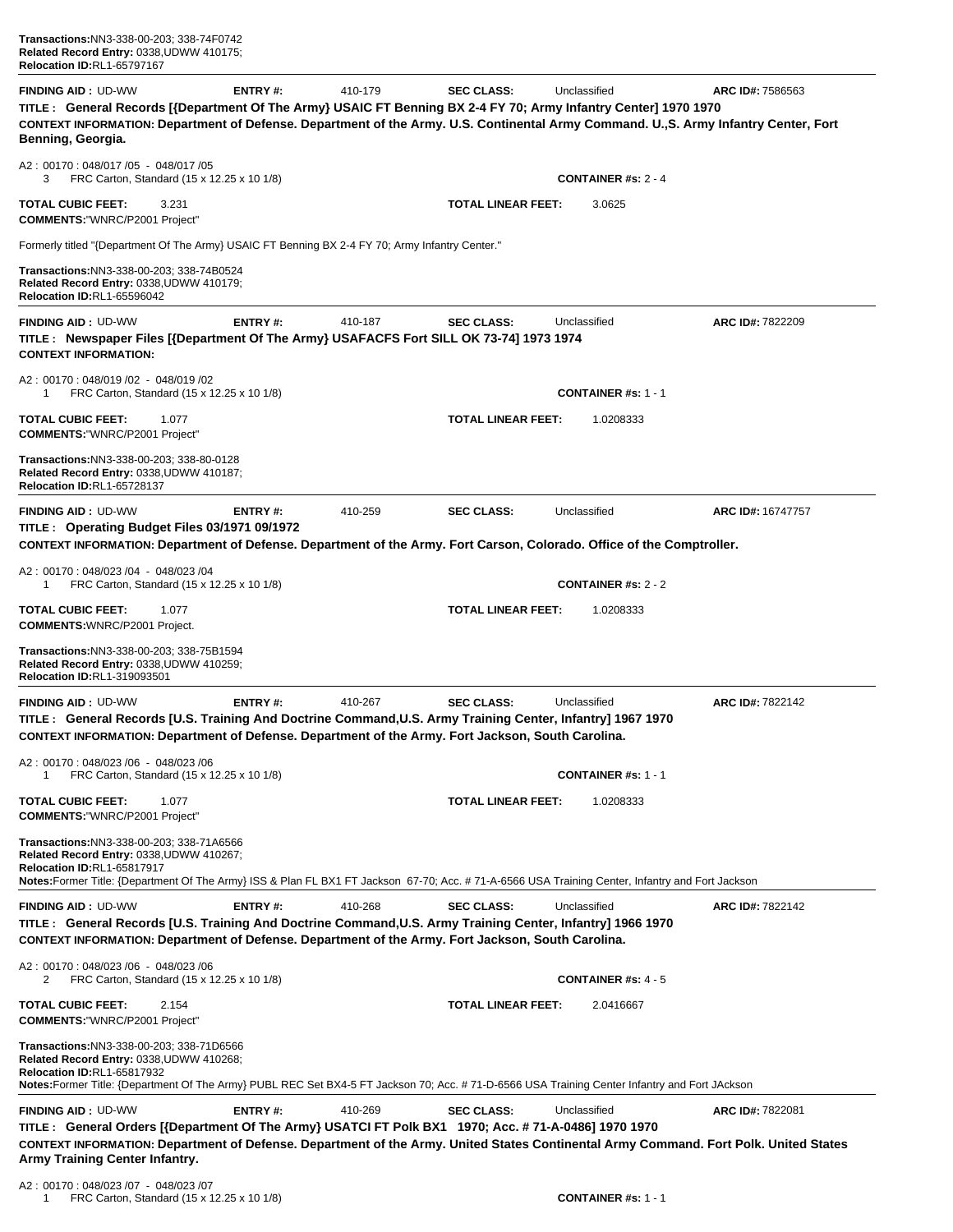| <b>COMMENTS: "WNRC/P2001 Project"</b>                                                                                                                                                                                                                                                                                            |         |         |                           |                            |                   |
|----------------------------------------------------------------------------------------------------------------------------------------------------------------------------------------------------------------------------------------------------------------------------------------------------------------------------------|---------|---------|---------------------------|----------------------------|-------------------|
| Transactions: NN3-338-00-203; 338-71A0486<br>Related Record Entry: 0338, UDWW 410269;<br><b>Relocation ID:RL1-65817943</b>                                                                                                                                                                                                       |         |         |                           |                            |                   |
| <b>FINDING AID: UD-WW</b><br>TITLE: General Orders and Other Publications 1968 12/27/1972<br>CONTEXT INFORMATION: Department of Defense. Department of the Army. U.S. Continental Army Command. First U.S. Army. Adjutant General<br>Section.                                                                                    | ENTRY#: | 410-317 | <b>SEC CLASS:</b>         | Unclassified               | ARC ID#: 16747721 |
| A2: 00170: 048/035 /02 - 048/035 /04<br>FRC Carton, Standard (15 x 12.25 x 10 1/8)<br>6                                                                                                                                                                                                                                          |         |         |                           | <b>CONTAINER #s: 1 - 6</b> |                   |
| <b>TOTAL CUBIC FEET:</b><br>6.462<br><b>COMMENTS: "WNRC/P2001 Project"</b>                                                                                                                                                                                                                                                       |         |         | <b>TOTAL LINEAR FEET:</b> | 6.125                      |                   |
| Transactions: NN3-338-00-203; 338-73B5524<br>Related Record Entry: 0338, UDWW 410317;<br><b>Relocation ID:RL1-322026411</b>                                                                                                                                                                                                      |         |         |                           |                            |                   |
| <b>FINDING AID: UD-WW</b><br>TITLE: Completed Medical Forms [{Department Of The Army} USATC FT Polk BX6 1973; Acc. # 74-C-0733] 1970 1973<br>CONTEXT INFORMATION: Department of Defense. Department of the Army. United States Continental Army Command. Fort Polk. United States<br>Army Training Center Infantry.              | ENTRY#: | 410-322 | <b>SEC CLASS:</b>         | Unclassified               | ARC ID#: 7822082  |
| A2: 00170: 049/001 /05 - 049/001 /05<br>FRC Carton, Standard (15 x 12.25 x 10 1/8)<br>1                                                                                                                                                                                                                                          |         |         |                           | <b>CONTAINER #s: 6 - 6</b> |                   |
| <b>TOTAL CUBIC FEET:</b><br>1.077<br><b>COMMENTS: "WNRC/P2001 Project"</b>                                                                                                                                                                                                                                                       |         |         | <b>TOTAL LINEAR FEET:</b> | 1.0208333                  |                   |
| Transactions: NN3-338-00-203; 338-74C0733<br>Related Record Entry: 0338, UDWW 410322;<br><b>Relocation ID:RL1-65291742</b>                                                                                                                                                                                                       |         |         |                           |                            |                   |
| <b>FINDING AID: UD-WW</b><br>TITLE : General Records Related to Walson Army Hospital 1968 1970<br>CONTEXT INFORMATION: Department of Defense. Department of the Army. Fort Dix, New Jersey.                                                                                                                                      | ENTRY#: | 410-326 | <b>SEC CLASS:</b>         | Unclassified               | ARC ID#: 7557656  |
| A2: 00170: 049/001 /06 - 049/001 /06<br>FRC Carton, Standard (15 x 12.25 x 10 1/8)<br>-1                                                                                                                                                                                                                                         |         |         |                           | <b>CONTAINER #s: 6 - 6</b> |                   |
| <b>TOTAL CUBIC FEET:</b><br>1.077<br><b>COMMENTS: "WNRC/P2001 Project"</b>                                                                                                                                                                                                                                                       |         |         | <b>TOTAL LINEAR FEET:</b> | 1.0208333                  |                   |
| Transactions: NN3-338-00-203; 338-74A0744<br>Related Record Entry: 0338, UDWW 410326;<br>Relocation ID:RL1-65441224<br><b>Notes:</b> Former title: {Department Of The Army} USATC FT DIX BX6 1968-69; Acc. # 74-A-0744                                                                                                           |         |         |                           |                            |                   |
| <b>FINDING AID: UD-WW</b><br>TITLE: General Records [{Department Of The Army} USAIC FT Benning BX 3 FY 67-68; US Army and Infantry Center Ft. Benning, GA] 1967 1968<br>CONTEXT INFORMATION: Department of Defense. Department of the Army. U.S. Continental Army Command. U.,S. Army Infantry Center, Fort<br>Benning, Georgia. | ENTRY#: | 410-351 | <b>SEC CLASS:</b>         | Unclassified               | ARC ID#: 7822117  |
| A2: 00170: 049/005 /01 - 049/005 /01<br>FRC Carton, Standard (15 x 12.25 x 10 1/8)                                                                                                                                                                                                                                               |         |         |                           | <b>CONTAINER #s: 3 - 3</b> |                   |
| <b>TOTAL CUBIC FEET:</b><br>1.077<br><b>COMMENTS: "WNRC/P2001 Project"</b>                                                                                                                                                                                                                                                       |         |         | <b>TOTAL LINEAR FEET:</b> | 1.0208333                  |                   |
| Formerly titled "{Department Of The Army} USAIC FT Benning BX 3 FY 67-68; US Army and Infantry Center Ft. Benning, GA."                                                                                                                                                                                                          |         |         |                           |                            |                   |
| Transactions: NN3-338-00-203; 338-73C1748<br>Related Record Entry: 0338, UDWW 410351;<br>Relocation ID:RL1-65439662                                                                                                                                                                                                              |         |         |                           |                            |                   |
| <b>FINDING AID: UD-WW</b><br>TITLE: General Records [{Department Of The Army} U.S. Army and Infantry Center FT Benning BX 7 FY 69] 1967 1969<br>CONTEXT INFORMATION: Department of Defense. Department of the Army. U.S. Continental Army Command. U., S. Army Infantry Center, Fort<br>Benning, Georgia.                        | ENTRY#: | 410-352 | <b>SEC CLASS:</b>         | Unclassified               | ARC ID#: 7822117  |
| A2: 00170: 049/005 /01 - 049/005 /01<br>FRC Carton, Standard (15 x 12.25 x 10 1/8)<br>-1                                                                                                                                                                                                                                         |         |         |                           | <b>CONTAINER #s: 7 - 7</b> |                   |
| <b>TOTAL CUBIC FEET:</b><br>1.077<br><b>COMMENTS:"WNRC/P2001 Project"</b>                                                                                                                                                                                                                                                        |         |         | <b>TOTAL LINEAR FEET:</b> | 1.0208333                  |                   |
| Formerly titled "[{Department Of The Army} U.S. Army and Infantry Center FT Benning BX 7 FY 69."                                                                                                                                                                                                                                 |         |         |                           |                            |                   |
| Transactions:NN3-338-00-203; 338-73E1748<br>Related Record Entry: 0338, UDWW 410352;<br><b>Relocation ID:RL1-66000720</b>                                                                                                                                                                                                        |         |         |                           |                            |                   |

**TOTAL CUBIC FEET:** 1.077 **TOTAL LINEAR FEET:** 1.0208333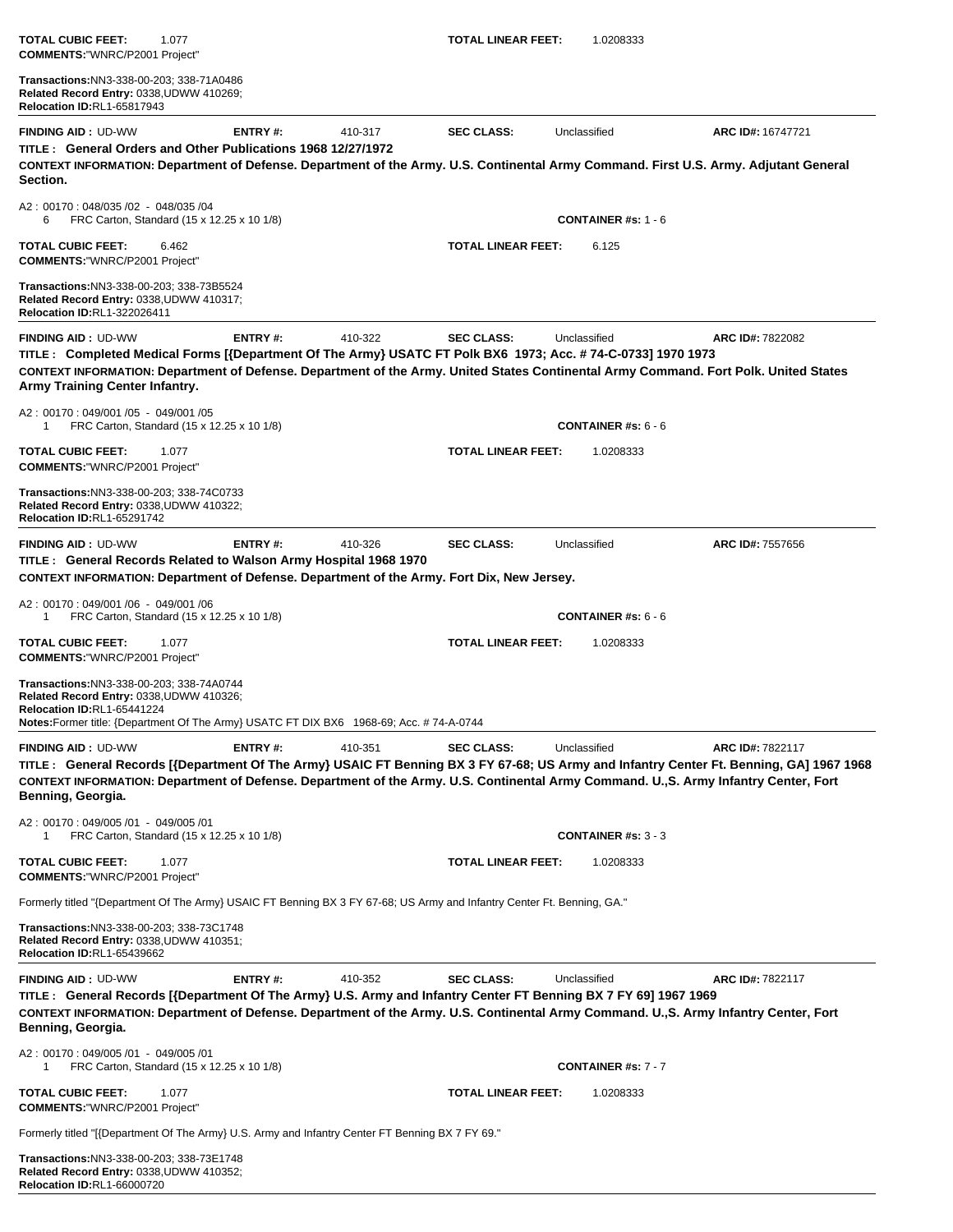| <b>FINDING AID: UD-WW</b><br>TITLE: General Records 1969 1969<br><b>CONTEXT INFORMATION: Field Artillery Center and School (Fort Sill, Okla.)</b>                                                                                                                                                                                                                          | <b>ENTRY#:</b> | 410-362 | <b>SEC CLASS:</b>         | Unclassified                            | ARC ID#: 7822190  |
|----------------------------------------------------------------------------------------------------------------------------------------------------------------------------------------------------------------------------------------------------------------------------------------------------------------------------------------------------------------------------|----------------|---------|---------------------------|-----------------------------------------|-------------------|
| A2: 00170: 049/006 /01 - 049/006 /01<br>FRC Carton, Standard (15 x 12.25 x 10 1/8)<br>1                                                                                                                                                                                                                                                                                    |                |         |                           | <b>CONTAINER #s: 2 - 2</b>              |                   |
| <b>TOTAL CUBIC FEET:</b><br>1.077<br><b>COMMENTS:"WNRC/P2001 Project"</b>                                                                                                                                                                                                                                                                                                  |                |         | <b>TOTAL LINEAR FEET:</b> | 1.0208333                               |                   |
| Formerly titled "{Department Of The Army} USAFACFS Newspaper File BX 2 1969; Field Artillery Center and Fort Still, OK."                                                                                                                                                                                                                                                   |                |         |                           |                                         |                   |
| Transactions: NN3-338-00-203; 338-73C3226<br>Related Record Entry: 0338, UDWW 410362;<br><b>Relocation ID:RL1-65547396</b>                                                                                                                                                                                                                                                 |                |         |                           |                                         |                   |
| <b>FINDING AID: UD-WW</b><br>TITLE : U.S. Continental Army Command. Organization Historical Files and Publications Files [{Department Of The Army} USATC PUB REC Set<br>BX 1-3 1951-68; Acc. # 68-A-3850 US Army Training Center and School Ft Devens, MA] 1951 1968<br>CONTEXT INFORMATION: Department of Defense. Department of the Army. U.S. Continental Army Command. | ENTRY#:        | 410-363 | <b>SEC CLASS:</b>         | Unclassified                            | ARC ID#: 7586504  |
| A2: 00170: 049/006 /02 - 049/006 /02<br>FRC Carton, Standard (15 x 12.25 x 10 1/8)<br>3                                                                                                                                                                                                                                                                                    |                |         |                           | <b>CONTAINER #s: 1 - 3</b>              |                   |
| <b>TOTAL CUBIC FEET:</b><br>3.231<br><b>COMMENTS: "WNRC/P2001 Project"</b>                                                                                                                                                                                                                                                                                                 |                |         | <b>TOTAL LINEAR FEET:</b> | 3.0625                                  |                   |
| This accession was formerly titled "{Department Of The Army} USATC PUB REC Set BX 1-3 1951-68; Acc. # 68-A-3850 US Army Training Center and School Ft Devens, MA."                                                                                                                                                                                                         |                |         |                           |                                         |                   |
| Transactions: NN3-338-00-203; 338-68A3850<br>Related Record Entry: 0338, UDWW 410363;<br><b>Relocation ID:RL1-65541138</b>                                                                                                                                                                                                                                                 |                |         |                           |                                         |                   |
| <b>FINDING AID: UD-WW</b><br>TITLE : U.S. Continental Army Command. Organizational Historical Files and Publications Files [{Department Of The Army} USATC PUB REC Set<br>BX 4-6 1959-68; Acc. # 68-B-3850 Presidio of San Francisco] 1959 1968<br>CONTEXT INFORMATION: Department of Defense. Department of the Army. U.S. Continental Army Command.                      | ENTRY#:        | 410-364 | <b>SEC CLASS:</b>         | Unclassified                            | ARC ID#: 7586504  |
| A2: 00170: 049/006 /03 - 049/006 /03<br>FRC Carton, Standard (15 x 12.25 x 10 1/8)<br>3                                                                                                                                                                                                                                                                                    |                |         |                           | <b>CONTAINER #s: <math>4 - 6</math></b> |                   |
| <b>TOTAL CUBIC FEET:</b><br>3.231<br><b>COMMENTS: "WNRC/P2001 Project"</b>                                                                                                                                                                                                                                                                                                 |                |         | <b>TOTAL LINEAR FEET:</b> | 3.0625                                  |                   |
| This accession was formerly titled "{Department Of The Army} USATC PUB REC Set BX 4-6 1959-68; Acc. # 68-B-3850 Presidio of San Francisco."                                                                                                                                                                                                                                |                |         |                           |                                         |                   |
| Transactions: NN3-338-00-203; 338-68B3850<br>Related Record Entry: 0338, UDWW 410364;<br><b>Relocation ID:RL1-65541149</b>                                                                                                                                                                                                                                                 |                |         |                           |                                         |                   |
| <b>FINDING AID: UD-WW</b><br>TITLE: General Orders, Class Files, and Other Records 02/1969 12/1972<br>CONTEXT INFORMATION: Department of Defense. Department of the Army. U.S. Army Air Defense Center, Fort Bliss.                                                                                                                                                        | ENTRY#:        | 410-383 | <b>SEC CLASS:</b>         | Unclassified                            | ARC ID#: 16746654 |
| A2: 00170: 049/008 /05 - 049/008 /05<br>FRC Carton, Standard (15 x 12.25 x 10 1/8)<br>-1                                                                                                                                                                                                                                                                                   |                |         |                           | <b>CONTAINER #s: 20 - 20</b>            |                   |
| <b>TOTAL CUBIC FEET:</b><br>1.077<br><b>COMMENTS: "WNRC/P2001 Project"</b>                                                                                                                                                                                                                                                                                                 |                |         | <b>TOTAL LINEAR FEET:</b> | 1.0208333                               |                   |
| Transactions: NN3-338-00-203; 338-73G3288<br>Related Record Entry: 0338, UDWW 410383; 0553, UDWW 410383;<br>Relocation ID:RL1-345630571;RL1-65728502                                                                                                                                                                                                                       |                |         |                           |                                         |                   |
| <b>FINDING AID: UD-WW</b><br>TITLE: General Records [{Department Of The Army} HQ USAIC FT Benning BX 1-6 1968-70; US Army and Infantry Center] 1970 1970<br>CONTEXT INFORMATION: Department of Defense. Department of the Army. U.S. Continental Army Command. U.,S. Army Infantry Center, Fort<br>Benning, Georgia.                                                       | <b>ENTRY#:</b> | 410-395 | <b>SEC CLASS:</b>         | Unclassified                            | ARC ID#: 7586563  |
| A2: 00170: 049/013/07 - 049/013/07<br>FRC Carton, Standard (15 x 12.25 x 10 1/8)<br>1                                                                                                                                                                                                                                                                                      |                |         |                           | <b>CONTAINER #s: 1 - 1</b>              |                   |
| A2: 00170: 049/014 /01 - 049/014 /02<br>FRC Carton, Standard (15 x 12.25 x 10 1/8)<br>5                                                                                                                                                                                                                                                                                    |                |         |                           | <b>CONTAINER #s: 2 - 6</b>              |                   |
| <b>TOTAL CUBIC FEET:</b><br>6.462<br><b>COMMENTS: "WNRC/P2001 Project"</b>                                                                                                                                                                                                                                                                                                 |                |         | <b>TOTAL LINEAR FEET:</b> | 6.125                                   |                   |
| Formerly titled "{Department Of The Army} HQ USAIC FT Benning BX 1-6 1968-70; US Army and Infantry Center."                                                                                                                                                                                                                                                                |                |         |                           |                                         |                   |
| Transactions:NN3-338-00-203; 338-74A0784<br>Related Record Entry: 0338, UDWW 410395;<br><b>Relocation ID:RL1-65728216</b>                                                                                                                                                                                                                                                  |                |         |                           |                                         |                   |
| <b>FINDING AID: UD-WW</b><br>TITLE: General Records [{Department Of The Army} HQ USAIC FT Benning BX 7-8 1970; Army and Infantry Center] 1970 1970<br>CONTEVT INFORMATION: Donartmont of Defense, Department of the Army II.S. Continental Army Command II.S. Army Infantry Conter. Fort                                                                                   | <b>ENTRY#:</b> | 410-396 | <b>SEC CLASS:</b>         | Unclassified                            | ARC ID#: 7586563  |

EXT INFORMATION: Department of Defense. Department of the Army. U.S. Continental Army Command. U.,S. Army Infantry Center, Fort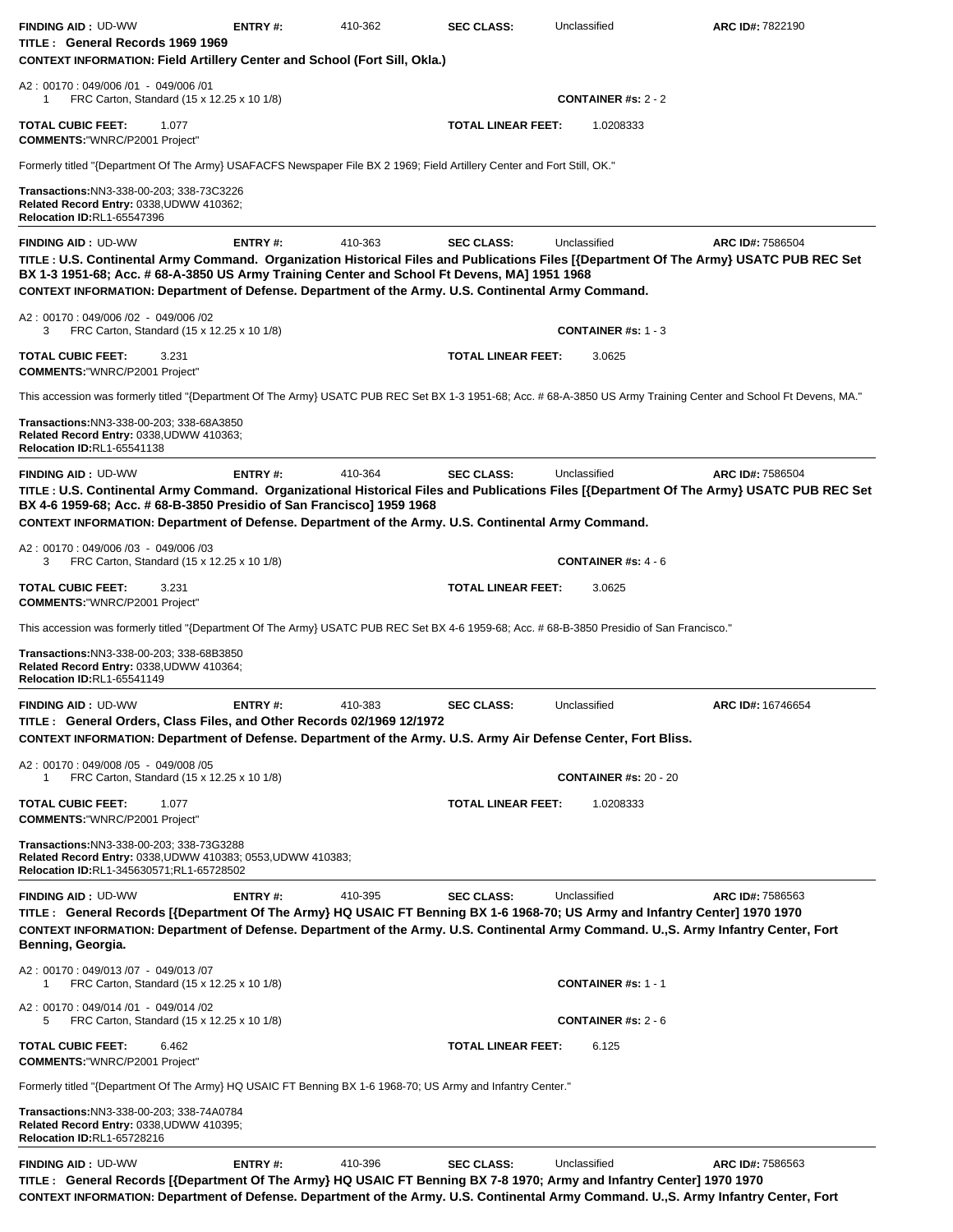| Benning, Georgia.                                                                                                                                                                                                                                                                                                   |                |         |                           |                                         |                  |
|---------------------------------------------------------------------------------------------------------------------------------------------------------------------------------------------------------------------------------------------------------------------------------------------------------------------|----------------|---------|---------------------------|-----------------------------------------|------------------|
| A2: 00170: 049/014 /02 - 049/014 /03<br>FRC Carton, Standard (15 x 12.25 x 10 1/8)<br>2                                                                                                                                                                                                                             |                |         |                           | <b>CONTAINER #s: 7 - 8</b>              |                  |
| <b>TOTAL CUBIC FEET:</b><br>2.154<br><b>COMMENTS: "WNRC/P2001 Project"</b>                                                                                                                                                                                                                                          |                |         | <b>TOTAL LINEAR FEET:</b> | 2.0416667                               |                  |
| Formerly titled "[{Department Of The Army} HQ USAIC FT Benning BX 7-8 1970; Army and Infantry Center."                                                                                                                                                                                                              |                |         |                           |                                         |                  |
| Transactions:NN3-338-00-203; 338-74B0784<br>Related Record Entry: 0338, UDWW 410396;<br><b>Relocation ID:RL1-65728227</b>                                                                                                                                                                                           |                |         |                           |                                         |                  |
| <b>FINDING AID: UD-WW</b><br>TITLE: General Records [{Department Of The Army} HQ USAIC FT Benning BX 12-17 1969-72; Army and Infantry Center] 1970 1970<br>CONTEXT INFORMATION: Department of Defense. Department of the Army. U.S. Continental Army Command. U.,S. Army Infantry Center, Fort<br>Benning, Georgia. | <b>ENTRY#:</b> | 410-397 | <b>SEC CLASS:</b>         | Unclassified                            | ARC ID#: 7586563 |
| A2: 00170: 049/014 /03 - 049/014 /05<br>FRC Carton, Standard (15 x 12.25 x 10 1/8)<br>6                                                                                                                                                                                                                             |                |         |                           | <b>CONTAINER #s: 12 - 17</b>            |                  |
| <b>TOTAL CUBIC FEET:</b><br>6.462<br><b>COMMENTS: "WNRC/P2001 Project"</b>                                                                                                                                                                                                                                          |                |         | <b>TOTAL LINEAR FEET:</b> | 6.125                                   |                  |
| Formerly titled "{Department Of The Army} HQ USAIC FT Benning BX 12-17 1969-72; Army and Infantry Center."                                                                                                                                                                                                          |                |         |                           |                                         |                  |
| Transactions: NN3-338-00-203; 338-74D0784<br>Related Record Entry: 0338, UDWW 410397;<br><b>Relocation ID:RL1-65728238</b>                                                                                                                                                                                          |                |         |                           |                                         |                  |
| <b>FINDING AID: UD-WW</b><br>TITLE: General Records [{Department Of The Army} FT Benning BX 22-24 1967-73; Army and Infantry Center] 1970 1970<br>CONTEXT INFORMATION: Department of Defense. Department of the Army. U.S. Continental Army Command. U.,S. Army Infantry Center, Fort<br>Benning, Georgia.          | <b>ENTRY#:</b> | 410-398 | <b>SEC CLASS:</b>         | Unclassified                            | ARC ID#: 7586563 |
| A2: 00170: 049/014 /05 - 049/014 /06<br>FRC Carton, Standard (15 x 12.25 x 10 1/8)<br>3                                                                                                                                                                                                                             |                |         |                           | <b>CONTAINER #s: 22 - 24</b>            |                  |
| <b>TOTAL CUBIC FEET:</b><br>3.231<br><b>COMMENTS: "WNRC/P2001 Project"</b>                                                                                                                                                                                                                                          |                |         | TOTAL LINEAR FEET:        | 3.0625                                  |                  |
| Formerly titled "[{Department Of The Army} FT Benning BX 22-24 1967-73; Army and Infantry Center."                                                                                                                                                                                                                  |                |         |                           |                                         |                  |
| Transactions: NN3-338-00-203; 338-74F0784<br>Related Record Entry: 0338, UDWW 410398;<br><b>Relocation ID:RL1-65728249</b>                                                                                                                                                                                          |                |         |                           |                                         |                  |
| FINDING AID: UD-WW<br>TITLE: Publications Record Set Files [ U.S. Army Armor and Artillery Firing Center ] 1963 1964<br>CONTEXT INFORMATION: Department of Defense. Department of the Army. Fort Stewart, Georgia.                                                                                                  | <b>ENTRY#:</b> | 410-41  | <b>SEC CLASS:</b>         | Unclassified                            | ARC ID#: 7822095 |
| A2: 00170: 047/034 /02 - 047/034 /03<br>FRC Carton, Standard (15 x 12.25 x 10 1/8)<br>3                                                                                                                                                                                                                             |                |         |                           | <b>CONTAINER</b> #s: $1 - 3$            |                  |
| <b>TOTAL CUBIC FEET:</b><br>3.231<br><b>COMMENTS: "WNRC/P2001 Project"</b>                                                                                                                                                                                                                                          |                |         | TOTAL LINEAR FEET:        | 3.0625                                  |                  |
| Transactions: NN3-338-00-203; 338-68A5987<br>Related Record Entry: 0338, UDWW 41041;<br>Relocation ID:RL1-65399240<br>Notes:Former Title: Department Of The Army, U.S. Army Armor and Artillery Firing Center FT Stewart, GA. BX1-3 1964; Acc. # 68-A-5987                                                          |                |         |                           |                                         |                  |
| <b>FINDING AID: UD-WW</b><br>TITLE: General Records [U.S. Army Armor & Artillery Firing Center] 1963 1965<br>CONTEXT INFORMATION: Department of Defense. Department of the Army. Fort Stewart, Georgia.                                                                                                             | ENTRY#:        | 410-42  | <b>SEC CLASS:</b>         | Unclassified                            | ARC ID#: 7822096 |
| A2: 00170: 047/034 /03 - 047/034 /03<br>FRC Carton, Standard (15 x 12.25 x 10 1/8)<br>1                                                                                                                                                                                                                             |                |         |                           | <b>CONTAINER #s: <math>5 - 5</math></b> |                  |
| TOTAL CUBIC FEET:<br>1.077<br><b>COMMENTS:</b> NARS-5 shows boxes 1-3 in series title but only one cubic foot in volume Boxes may be missing. "WNRC/P2001 Project"                                                                                                                                                  |                |         | <b>TOTAL LINEAR FEET:</b> | 1.0208333                               |                  |
| Transactions: NN3-338-00-203; 338-68C5987<br>Related Record Entry: 0338, UDWW 41042;<br>Relocation ID:RL1-65399196<br>Notes:Former Title: Department Of The Army, U.S. Army Armor & Artillery Firing Center, Ft. Stewart, GA, BX1-3 63-65; Acc. #68-C-5987                                                          |                |         |                           |                                         |                  |
| <b>FINDING AID: UD-WW</b><br>TITLE : General Records [U.S. Army Flight Center] 1967 1969                                                                                                                                                                                                                            | <b>ENTRY#:</b> | 410-426 | <b>SEC CLASS:</b>         | Unclassified                            | ARC ID#: 7822091 |
| CONTEXT INFORMATION: Department of Defense. Department of the Army. Fort Stewart, Georgia.<br>A2: 00170: 049/017 /06 - 049/017 /07                                                                                                                                                                                  |                |         |                           |                                         |                  |
| FRC Carton, Standard (15 x 12.25 x 10 1/8)<br>3<br><b>TOTAL CUBIC FEET:</b><br>3.231                                                                                                                                                                                                                                |                |         | TOTAL LINEAR FEET:        | <b>CONTAINER</b> #s: $1 - 3$<br>3.0625  |                  |

**COMMENTS:**"WNRC/P2001 Project"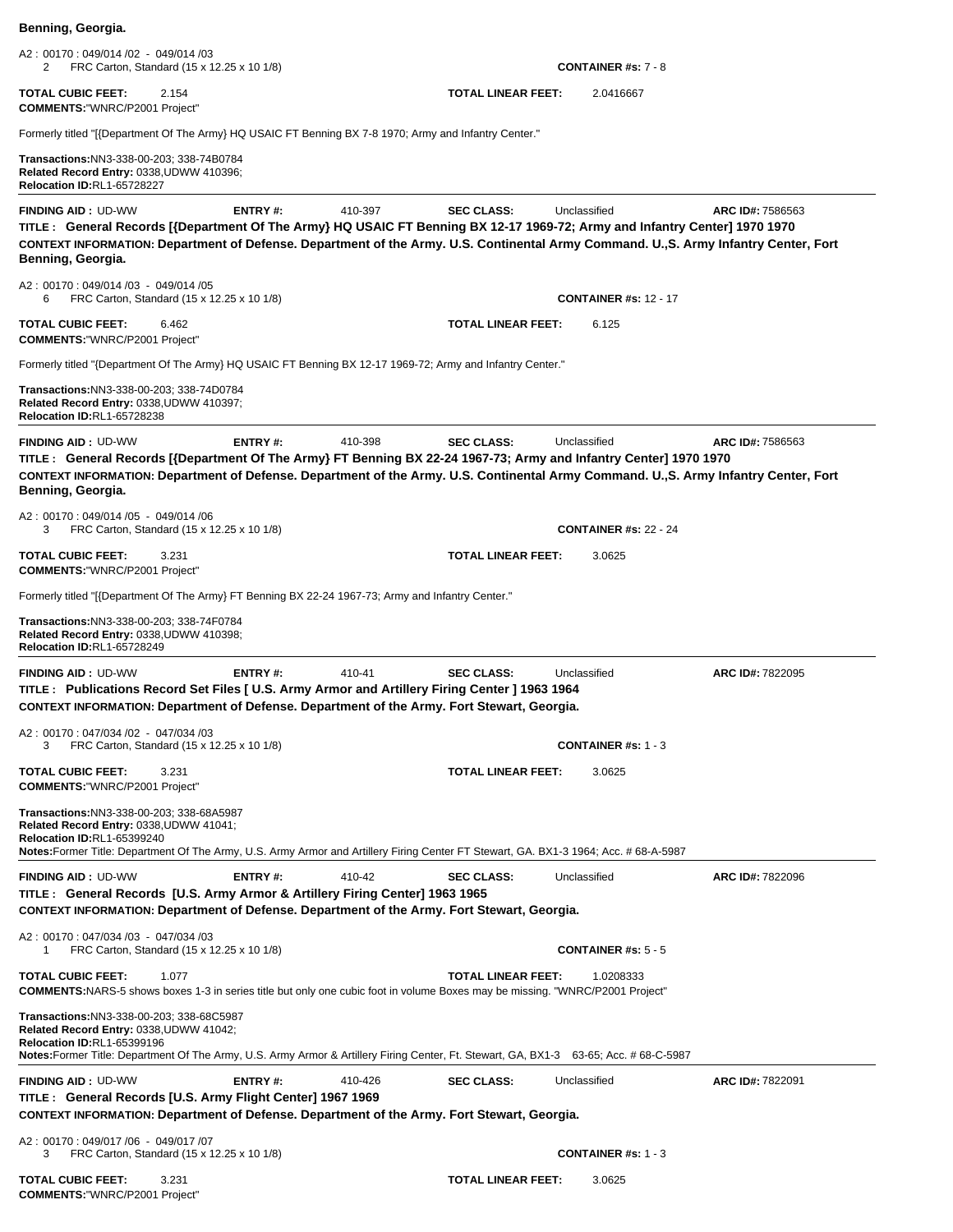| Transactions:NN3-338-00-203; 338-73B3594<br>Related Record Entry: 0338,UDWW 410426;<br>Relocation ID:RL1-65455990<br>Notes:Former Title: {Department Of The Army} FT Stewart GA BX 1-3 1967-69; Acc. # 73-B-3594 US Army Flight Training Center                                                                                               |                |         |                           |                              |                         |
|-----------------------------------------------------------------------------------------------------------------------------------------------------------------------------------------------------------------------------------------------------------------------------------------------------------------------------------------------|----------------|---------|---------------------------|------------------------------|-------------------------|
| <b>FINDING AID: UD-WW</b><br>TITLE: Records Related to Personnel Program [U.S. Army Combat Developments Command, Headquarters US Army Engineer Center and<br>School of Fort Belvoir] 1964 1964<br>CONTEXT INFORMATION: Department of Defense. Department of the Army. Fort Belvoir, Virginia.                                                 | ENTRY#:        | 410-439 | <b>SEC CLASS:</b>         | Unclassified                 | ARC ID#: 7822120        |
| A2: 00170: 049/019 /01 - 049/019 /01<br>FRC Carton, Standard (15 x 12.25 x 10 1/8)<br>1                                                                                                                                                                                                                                                       |                |         |                           | <b>CONTAINER #s: 1 - 1</b>   |                         |
| <b>TOTAL CUBIC FEET:</b><br>1.077<br><b>COMMENTS: "WNRC/P2001 Project"</b>                                                                                                                                                                                                                                                                    |                |         | <b>TOTAL LINEAR FEET:</b> | 1.0208333                    |                         |
| Records pertaining to the U.S. Army Engineer Center of Ft. Belvoir, VA, the Civilian Personnel Program, and the Combat Development Command.                                                                                                                                                                                                   |                |         |                           |                              |                         |
| Transactions: NN3-338-00-203; 338-67A5042<br>Related Record Entry: 0338,UDWW 410439;<br><b>Relocation ID:RL1-65800759</b>                                                                                                                                                                                                                     |                |         |                           |                              |                         |
| <b>FINDING AID: UD-WW</b><br>TITLE: Records Concerning Organizational History [{Department Of The Army} HQ USATCI FT POLK BX 7 1969-72; Acc. # 73-F-4245] 1967 1972<br>CONTEXT INFORMATION: Department of Defense. Department of the Army. United States Continental Army Command. Fort Polk. United States<br>Army Training Center Infantry. | ENTRY#:        | 410-458 | <b>SEC CLASS:</b>         | Unclassified                 | <b>ARC ID#: 7822083</b> |
| A2: 00170: 049/020 /05 - 049/020 /05<br>FRC Carton, Standard (15 x 12.25 x 10 1/8)<br>1                                                                                                                                                                                                                                                       |                |         |                           | <b>CONTAINER #s: 7 - 7</b>   |                         |
| <b>TOTAL CUBIC FEET:</b><br>1.077<br><b>COMMENTS:"WNRC/P2001 Project"</b>                                                                                                                                                                                                                                                                     |                |         | <b>TOTAL LINEAR FEET:</b> | 1.0208333                    |                         |
| Transactions:NN3-338-00-203; 338-73F4245<br>Related Record Entry: 0338, UDWW 410458;<br><b>Relocation ID:RL1-65865374</b>                                                                                                                                                                                                                     |                |         |                           |                              |                         |
| <b>FINDING AID: UD-WW</b><br><b>TITLE: General Records 1968 12/31/1969</b><br>CONTEXT INFORMATION: Department of Defense. Department of the Army. U.S. Continental Army Command. U.S. Army Infantry Center, Fort<br>Benning, Georgia.                                                                                                         | ENTRY#:        | 410-475 | <b>SEC CLASS:</b>         | Unclassified                 | ARC ID#: 7586562        |
| A2: 00170: 049/022 /04 - 049/022 /05<br>FRC Carton, Standard (15 x 12.25 x 10 1/8)<br>6                                                                                                                                                                                                                                                       |                |         |                           | <b>CONTAINER #s: 1 - 6</b>   |                         |
| <b>TOTAL CUBIC FEET:</b><br>6.462<br><b>COMMENTS: "WNRC/P2001 Project"</b>                                                                                                                                                                                                                                                                    |                |         | <b>TOTAL LINEAR FEET:</b> | 6.125                        |                         |
| <b>Transactions:</b> NN3-338-00-203; 338-73B3327<br>Related Record Entry: 0338, UDWW 410475;<br>Relocation ID:RL1-65865232                                                                                                                                                                                                                    |                |         |                           |                              |                         |
| <b>FINDING AID: UD-WW</b><br>TITLE: General Records 1969 1969                                                                                                                                                                                                                                                                                 | <b>ENTRY#:</b> | 410-477 | <b>SEC CLASS:</b>         | Unclassified                 | ARC ID#: 7586562        |
| CONTEXT INFORMATION: Department of Defense. Department of the Army. U.S. Continental Army Command. U.S. Army Infantry Center, Fort<br>Benning, Georgia.                                                                                                                                                                                       |                |         |                           |                              |                         |
| A2: 00170: 049/022 /06 - 049/022 /07<br>FRC Carton, Standard (15 x 12.25 x 10 1/8)<br>2                                                                                                                                                                                                                                                       |                |         |                           | <b>CONTAINER #s: 15 - 16</b> |                         |
| <b>TOTAL CUBIC FEET:</b><br>2.154<br><b>COMMENTS: "WNRC/P2001 Project"</b>                                                                                                                                                                                                                                                                    |                |         | <b>TOTAL LINEAR FEET:</b> | 2.0416667                    |                         |
| Transactions:NN3-338-00-203; 338-73D3327<br>Related Record Entry: 0338,UDWW 410477;<br>Relocation ID:RL1-65865264                                                                                                                                                                                                                             |                |         |                           |                              |                         |
| <b>FINDING AID: UD-WW</b><br>TITLE: General Records 1969 1969<br>CONTEXT INFORMATION: Department of Defense. Department of the Army. U.S. Continental Army Command. U.,S. Army Infantry Center, Fort<br>Benning, Georgia.                                                                                                                     | ENTRY#:        | 410-478 | <b>SEC CLASS:</b>         | Unclassified                 | ARC ID#: 7586562        |
| A2: 00170: 049/022 /07 - 049/022 /07<br>FRC Carton, Standard (15 x 12.25 x 10 1/8)<br>2                                                                                                                                                                                                                                                       |                |         |                           | <b>CONTAINER #s: 17 - 18</b> |                         |
| A2: 00170: 049/023 /01 - 049/023 /01<br>FRC Carton, Standard (15 x 12.25 x 10 1/8)<br>3                                                                                                                                                                                                                                                       |                |         |                           | <b>CONTAINER #s: 19 - 22</b> |                         |
| <b>TOTAL CUBIC FEET:</b><br>5.385<br><b>COMMENTS: "WNRC/P2001 Project"</b>                                                                                                                                                                                                                                                                    |                |         | <b>TOTAL LINEAR FEET:</b> | 5.1041667                    |                         |
| Transactions:NN3-338-00-203; 338-73E3327<br>Related Record Entry: 0338,UDWW 410478;<br>Relocation ID:RL1-65865275                                                                                                                                                                                                                             |                |         |                           |                              |                         |
| <b>FINDING AID: UD-WW</b>                                                                                                                                                                                                                                                                                                                     | ENTRY#:        | 410-480 | <b>SEC CLASS:</b>         | Unclassified                 | ARC ID#: 16747450       |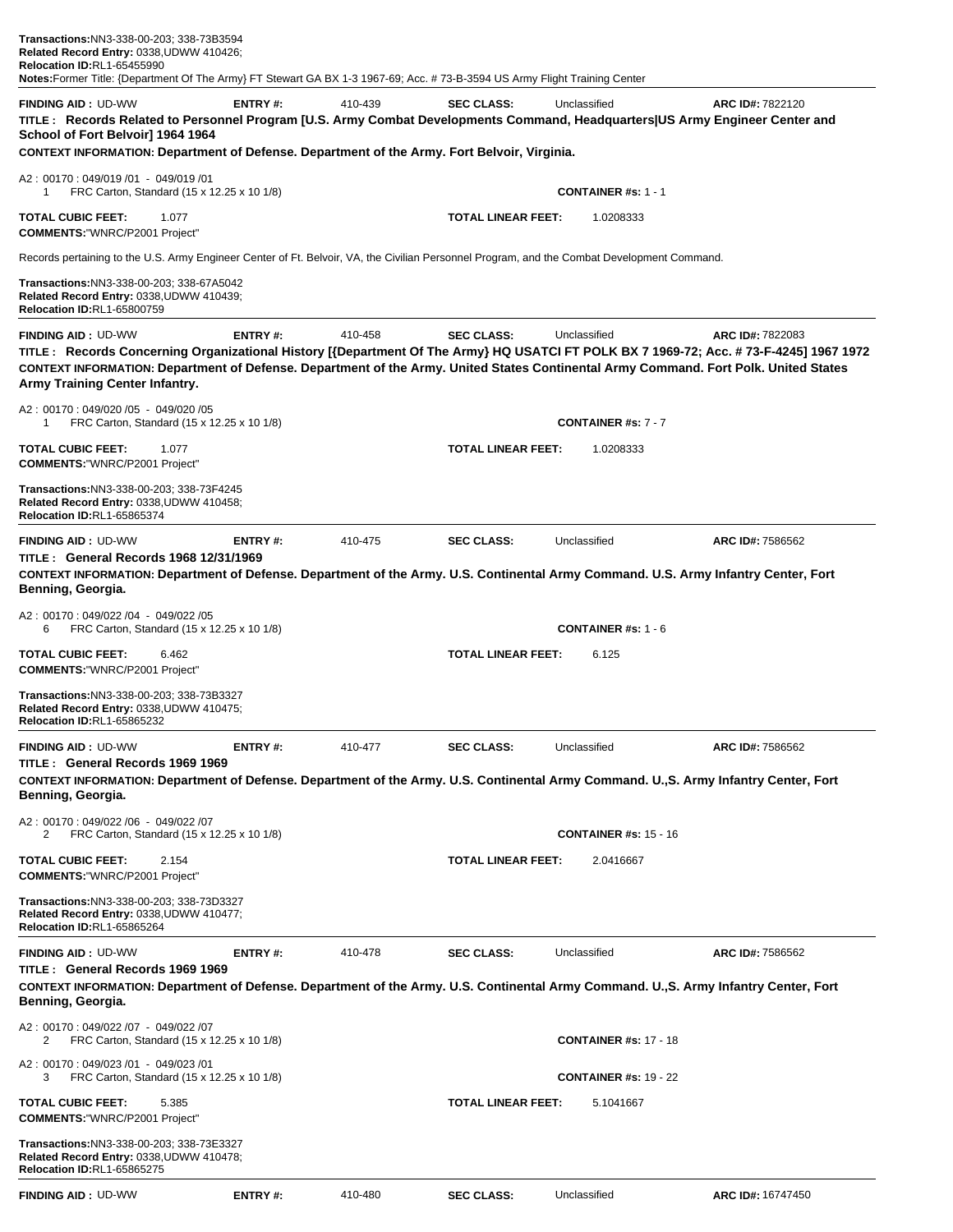| TITLE: Operating Budget Files 1969 1970<br>CONTEXT INFORMATION: Department of Defense. Department of the Army. Fort Carson, Colorado. Office of the Comptroller.                                                                                                  |                |         |                           |                              |                   |
|-------------------------------------------------------------------------------------------------------------------------------------------------------------------------------------------------------------------------------------------------------------------|----------------|---------|---------------------------|------------------------------|-------------------|
| A2: 00170: 049/023 /03 - 049/023 /03<br>FRC Carton, Standard (15 x 12.25 x 10 1/8)<br>1                                                                                                                                                                           |                |         |                           | <b>CONTAINER #s: 1 - 1</b>   |                   |
| <b>TOTAL CUBIC FEET:</b><br>1.077<br><b>COMMENTS: WNRC/P2001 Project.</b>                                                                                                                                                                                         |                |         | <b>TOTAL LINEAR FEET:</b> | 1.0208333                    |                   |
| Transactions: NN3-338-00-203; 338-74A0519<br>Related Record Entry: 0338, UDWW 410480;<br><b>Relocation ID:RL1-324173108</b>                                                                                                                                       |                |         |                           |                              |                   |
| <b>FINDING AID: UD-WW</b><br>TITLE: Operating Budget Files 1969 1970                                                                                                                                                                                              | ENTRY#:        | 410-481 | <b>SEC CLASS:</b>         | Unclassified                 | ARC ID#: 16746852 |
| CONTEXT INFORMATION: Department of Defense. Department of the Army. Fort Belvoir, Virginia. Office of the Deputy Chief of Staff, Comptroller.                                                                                                                     |                |         |                           |                              |                   |
| A2: 00170: 049/023 /04 - 049/023 /04<br>FRC Carton, Standard (15 x 12.25 x 10 1/8)<br>1                                                                                                                                                                           |                |         |                           | <b>CONTAINER #s: 1 - 1</b>   |                   |
| <b>TOTAL CUBIC FEET:</b><br>1.077<br><b>COMMENTS: "WNRC/P2001 Project"</b>                                                                                                                                                                                        |                |         | <b>TOTAL LINEAR FEET:</b> | 1.0208333                    |                   |
| Transactions:NN3-338-00-203; 338-74A0517<br>Related Record Entry: 0338, UDWW 410481; 0553, UDWW 410481;<br>Relocation ID:RL1-318133334;RL1-65666539                                                                                                               |                |         |                           |                              |                   |
| <b>FINDING AID: UD-WW</b><br>TITLE: Operating Program Files, Briefing Files, and Other Records [Department Of The Army FT Meade, MD PROGM Brief BX 25-55 1968-69;<br>Acc. #73-D-5524 Dept of the Army 1st US Army Fort George G. Meade MY] 1968 1969              | <b>ENTRY#:</b> | 410-485 | <b>SEC CLASS:</b>         | Unclassified                 | ARC ID#: 16747505 |
| CONTEXT INFORMATION: Department of Defense. Department of the Army. U.S. Continental Army Command. First U.S. Army.                                                                                                                                               |                |         |                           |                              |                   |
| A2: 00170: 049/023 /06 - 049/023 /07<br>FRC Carton, Standard (15 x 12.25 x 10 1/8)<br>5                                                                                                                                                                           |                |         |                           | <b>CONTAINER #s: 25 - 29</b> |                   |
| A2: 00170: 049/024 /01 - 049/024 /07<br>FRC Carton, Standard (15 x 12.25 x 10 1/8)<br>21                                                                                                                                                                          |                |         |                           | <b>CONTAINER #s: 30 - 50</b> |                   |
| A2: 00170: 049/025 /01 - 049/025 /02<br>5<br>FRC Carton, Standard (15 x 12.25 x 10 1/8)                                                                                                                                                                           |                |         |                           | <b>CONTAINER #s: 51 - 55</b> |                   |
| <b>TOTAL CUBIC FEET:</b><br>33.387<br><b>COMMENTS: "WNRC/P2001 Project"</b>                                                                                                                                                                                       |                |         | <b>TOTAL LINEAR FEET:</b> | 31.6458334                   |                   |
| Transactions:NN3-338-00-203; 338-73D5524<br>Related Record Entry: 0338, UDWW 410485;<br>Relocation ID:RL1-328289639                                                                                                                                               |                |         |                           |                              |                   |
| <b>FINDING AID: UD-WW</b><br>TITLE: Management Survey Case Files [Fort Leonard Wood, Missouri] 1970 1971<br>CONTEXT INFORMATION: Department of Defense. Department of the Army. Office of the Chief of Engineers. Engineer School.                                | ENTRY#:        | 410-491 | <b>SEC CLASS:</b>         | Unclassified                 | ARC ID#: 7557824  |
| A2: 00170: 049/025 /04 - 049/025 /04<br>FRC Carton, Standard (15 x 12.25 x 10 1/8)                                                                                                                                                                                |                |         |                           | CONTAINER #s: $2 - 2$        |                   |
| <b>TOTAL CUBIC FEET:</b><br>1.077<br><b>COMMENTS: "WNRC/P2001 Project"</b>                                                                                                                                                                                        |                |         | <b>TOTAL LINEAR FEET:</b> | 1.0208333                    |                   |
| Transactions:NN3-338-00-203; 338-75B0047<br>Related Record Entry: 0338, UDWW 410491;<br><b>Relocation ID:RL1-65673675</b>                                                                                                                                         |                |         |                           |                              |                   |
| <b>FINDING AID: UD-WW</b><br>TITLE: Administrative Records Related to Budget [Fort Leonard Wood, Missouri] 1966 1970<br>CONTEXT INFORMATION: Department of Defense. Department of the Army. Office of the Chief of Engineers. Engineer School.                    | ENTRY#:        | 410-497 | <b>SEC CLASS:</b>         | Unclassified                 | ARC ID#: 7557825  |
| A2: 00170: 049/027 /01 - 049/027 /02<br>3<br>FRC Carton, Standard (15 x 12.25 x 10 1/8)                                                                                                                                                                           |                |         |                           | <b>CONTAINER #s: 1 - 3</b>   |                   |
| 3.231<br><b>TOTAL CUBIC FEET:</b><br><b>COMMENTS: "WNRC/P2001 Project". Possible temporary records.</b>                                                                                                                                                           |                |         | <b>TOTAL LINEAR FEET:</b> | 3.0625                       |                   |
| Transactions: NN3-338-00-203; 338-74A0525<br>Related Record Entry: 0338, UDWW 410497;<br><b>Relocation ID:RL1-65833376</b><br>Notes: Former Title: {Department Of The Army} FT L Wood Budget Files BX 1-3; Army Training Center; Engineer and Ft. Leonardwood, MO |                |         |                           |                              |                   |
| <b>FINDING AID: UD-WW</b>                                                                                                                                                                                                                                         | <b>ENTRY#:</b> | 410-509 | <b>SEC CLASS:</b>         | Unclassified                 | ARC ID#: 16746687 |
| TITLE: Command Operating Budget Files 1967 1968                                                                                                                                                                                                                   |                |         |                           |                              |                   |
| CONTEXT INFORMATION: Department of Defense. Department of the Army. Fort Belvoir, Virginia.                                                                                                                                                                       |                |         |                           |                              |                   |
| A2: 00170: 054/034 /01 - 054/034 /01<br>FRC Carton, Standard (15 x 12.25 x 10 1/8)<br>1                                                                                                                                                                           |                |         |                           | <b>CONTAINER #s: 1 - 1</b>   |                   |
| <b>TOTAL CUBIC FEET:</b><br>1.077<br><b>COMMENTS: "WNRC/P2001 Project"</b>                                                                                                                                                                                        |                |         | <b>TOTAL LINEAR FEET:</b> | 1.0208333                    |                   |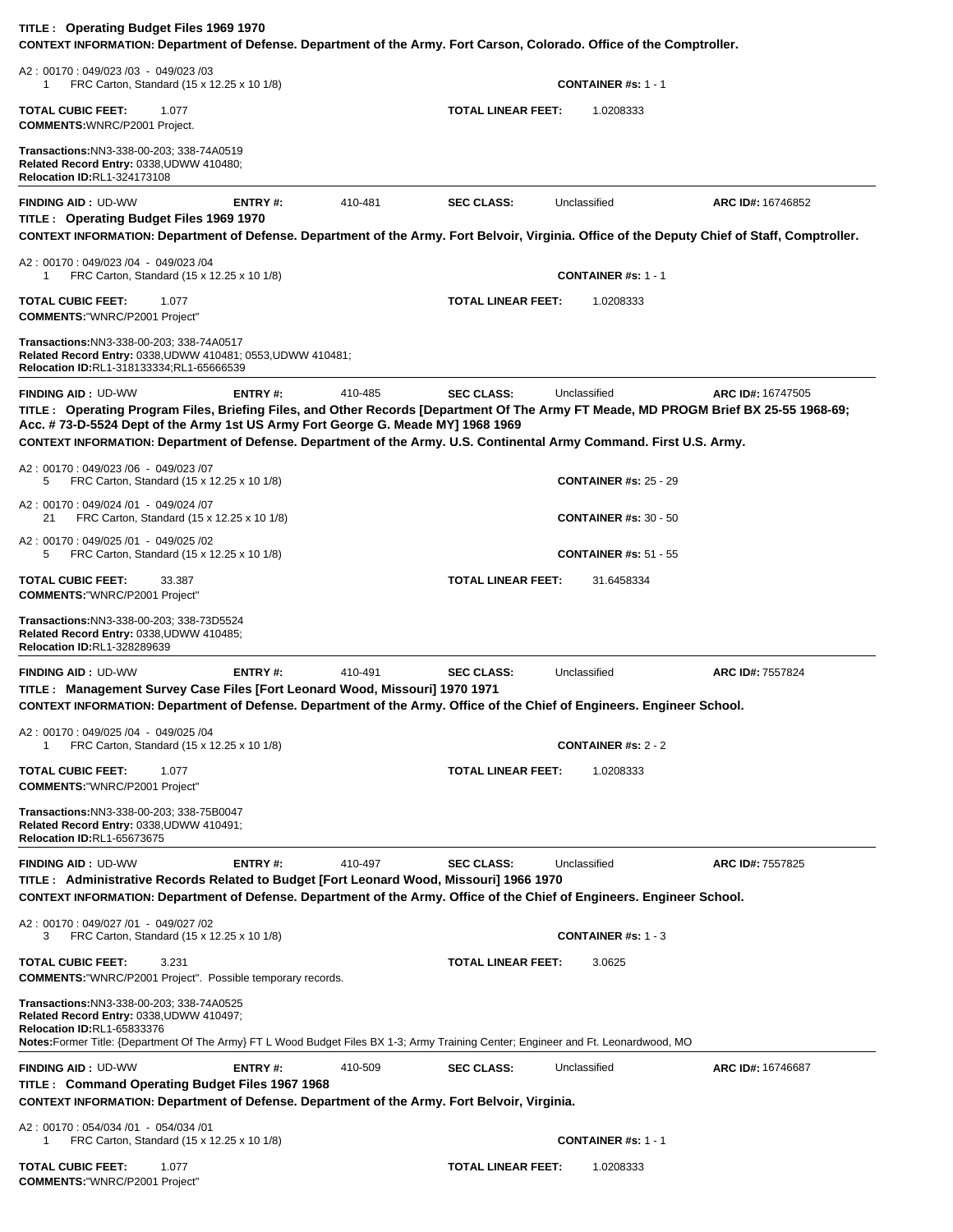| Transactions:NN3-338-00-203; 338-73B5362<br>Related Record Entry: 0338, UDWW 410509; 0553, UDWW 410509;<br>Relocation ID:RL1-339320311;RL1-65833431                                                                                                                                                                                                                               |                |         |                           |                             |                                                                                                                                                             |
|-----------------------------------------------------------------------------------------------------------------------------------------------------------------------------------------------------------------------------------------------------------------------------------------------------------------------------------------------------------------------------------|----------------|---------|---------------------------|-----------------------------|-------------------------------------------------------------------------------------------------------------------------------------------------------------|
| <b>FINDING AID: UD-WW</b><br>TITLE: Command Operating Budget Files 1969 1969<br>CONTEXT INFORMATION: Department of Defense. Department of the Army. Fort Belvoir, Virginia.                                                                                                                                                                                                       | <b>ENTRY#:</b> | 410-510 | <b>SEC CLASS:</b>         | Unclassified                | ARC ID#: 16746687                                                                                                                                           |
| A2: 00170: 054/034 /01 - 054/034 /01<br>FRC Carton, Standard (15 x 12.25 x 10 1/8)<br>2                                                                                                                                                                                                                                                                                           |                |         |                           | <b>CONTAINER #s: 3 - 4</b>  |                                                                                                                                                             |
| TOTAL CUBIC FEET:<br>2.154<br><b>COMMENTS: "WNRC/P2001 Project"</b>                                                                                                                                                                                                                                                                                                               |                |         | <b>TOTAL LINEAR FEET:</b> | 2.0416667                   |                                                                                                                                                             |
| Transactions:NN3-338-00-203; 338-73D5362<br>Related Record Entry: 0338, UDWW 410510; 0553, UDWW 410510;<br>Relocation ID:RL1-339320318;RL1-65833442                                                                                                                                                                                                                               |                |         |                           |                             |                                                                                                                                                             |
| <b>FINDING AID: UD-WW</b><br>TITLE: Command Operating Budget Files 1957 1969<br>CONTEXT INFORMATION: Department of Defense. Department of the Army. Fort Belvoir, Virginia.                                                                                                                                                                                                       | ENTRY#:        | 410-511 | <b>SEC CLASS:</b>         | Unclassified                | ARC ID#: 16746687                                                                                                                                           |
| A2: 00170: 054/034 /02 - 054/034 /02<br>FRC Carton, Standard (15 x 12.25 x 10 1/8)<br>2                                                                                                                                                                                                                                                                                           |                |         |                           | <b>CONTAINER #s: 9 - 10</b> |                                                                                                                                                             |
| TOTAL CUBIC FEET:<br>2.154<br><b>COMMENTS: "WNRC/P2001 Project"</b>                                                                                                                                                                                                                                                                                                               |                |         | <b>TOTAL LINEAR FEET:</b> | 2.0416667                   |                                                                                                                                                             |
| Transactions:NN3-338-00-203; 338-73F5362<br>Related Record Entry: 0338, UDWW 410511; 0553, UDWW 410511;<br>Relocation ID:RL1-338792571;RL1-65833453                                                                                                                                                                                                                               |                |         |                           |                             |                                                                                                                                                             |
| <b>FINDING AID: UD-WW</b><br>TITLE: Management and Budget Files 1971 1972                                                                                                                                                                                                                                                                                                         | ENTRY#:        | 410-532 | <b>SEC CLASS:</b>         | Unclassified                | ARC ID#: 16746833<br>CONTEXT INFORMATION: Department of Defense. Department of the Army. U.S. Continental Army Command. Third U.S. Army. U.S. Army Aviation |
| <b>Center and Fort Rucker.</b>                                                                                                                                                                                                                                                                                                                                                    |                |         |                           |                             |                                                                                                                                                             |
| A2: 00170: 055/005 /05 - 055/005 /06<br>FRC Carton, Standard (15 x 12.25 x 10 1/8)<br>3                                                                                                                                                                                                                                                                                           |                |         |                           | <b>CONTAINER #s: 1 - 3</b>  |                                                                                                                                                             |
| TOTAL CUBIC FEET:<br>3.231<br><b>COMMENTS:</b> "WNRC/P2001 Project." See notes. Box 4 eliminated by consolidation of records.<br>Transactions:NN3-338-00-203; 338-76-0059<br>Related Record Entry: 0338, UDWW 410532;<br><b>Relocation ID:RL1-339757978</b><br>Notes: This entry is described with entries UD-WW 102, UD-06W 660, UD-WW 104, UD-WW 410284 in one OPA description. |                |         | <b>TOTAL LINEAR FEET:</b> | 3.0625                      |                                                                                                                                                             |
| <b>FINDING AID: UD-WW</b><br>TITLE: Operating Budget Files 1974 1975                                                                                                                                                                                                                                                                                                              | ENTRY#:        | 410-557 | <b>SEC CLASS:</b>         | Unclassified                | ARC ID#: 7557643<br>CONTEXT INFORMATION: Department of Defense. Department of the Army. U.S. Army Training and Doctrine Command. U.S. Army Armor School.    |
| A2: 00170: 055/012 /04 - 055/012 /04<br>FRC Carton, Standard (15 x 12.25 x 10 1/8)<br>2                                                                                                                                                                                                                                                                                           |                |         |                           | CONTAINER #s: $1 - 2$       |                                                                                                                                                             |
| <b>TOTAL CUBIC FEET:</b><br>2.154<br><b>COMMENTS: "WNRC/P2001 Project"</b>                                                                                                                                                                                                                                                                                                        |                |         | <b>TOTAL LINEAR FEET:</b> | 2.0416667                   |                                                                                                                                                             |
| Transactions:NN3-338-00-203; 338-80-0281<br>Related Record Entry: 0338, UDWW 410557;<br>Relocation ID:RL1-65862712<br>Notes: Former title: {Department Of The Army} US Army Armor CTR & FT Knox KY FY 74-75; Acc. # 80-0281                                                                                                                                                       |                |         |                           |                             |                                                                                                                                                             |
| <b>FINDING AID: UD-WW</b><br>TITLE : General Records [U.S. Army Flight Center] 1970 1971<br>CONTEXT INFORMATION: Department of Defense. Department of the Army. Fort Stewart, Georgia.                                                                                                                                                                                            | ENTRY#:        | 410-568 | <b>SEC CLASS:</b>         | Unclassified                | ARC ID#: 7822097                                                                                                                                            |
| A2: 00170: 055/013 /01 - 055/013 /01<br>FRC Carton, Standard (15 x 12.25 x 10 1/8)<br>1                                                                                                                                                                                                                                                                                           |                |         |                           | <b>CONTAINER #s: 2 - 2</b>  |                                                                                                                                                             |
| <b>TOTAL CUBIC FEET:</b><br>1.077<br><b>COMMENTS:"WNRC/P2001 Project"</b>                                                                                                                                                                                                                                                                                                         |                |         | <b>TOTAL LINEAR FEET:</b> | 1.0208333                   |                                                                                                                                                             |
| Transactions:NN3-338-00-203; 338-75B0097<br>Related Record Entry: 0338, UDWW 410568;<br><b>Relocation ID:RL1-65807659</b>                                                                                                                                                                                                                                                         |                |         |                           |                             |                                                                                                                                                             |
| <b>FINDING AID: UD-WW</b><br>TITLE: Budget and Program Management Files 09/01/1971 08/31/1972<br>Fort Sill.                                                                                                                                                                                                                                                                       | ENTRY#:        | 410-573 | <b>SEC CLASS:</b>         | Unclassified                | ARC ID#: 7822207<br>CONTEXT INFORMATION: Department of Defense. Department of the Army. U.S. Continental Army Command. U.S. Army Field Artillery Center and |
| A2: 00170: 055/013 /03 - 055/013 /03<br>FRC Carton, Standard (15 x 12.25 x 10 1/8)<br>1                                                                                                                                                                                                                                                                                           |                |         |                           | <b>CONTAINER #s: 1 - 1</b>  |                                                                                                                                                             |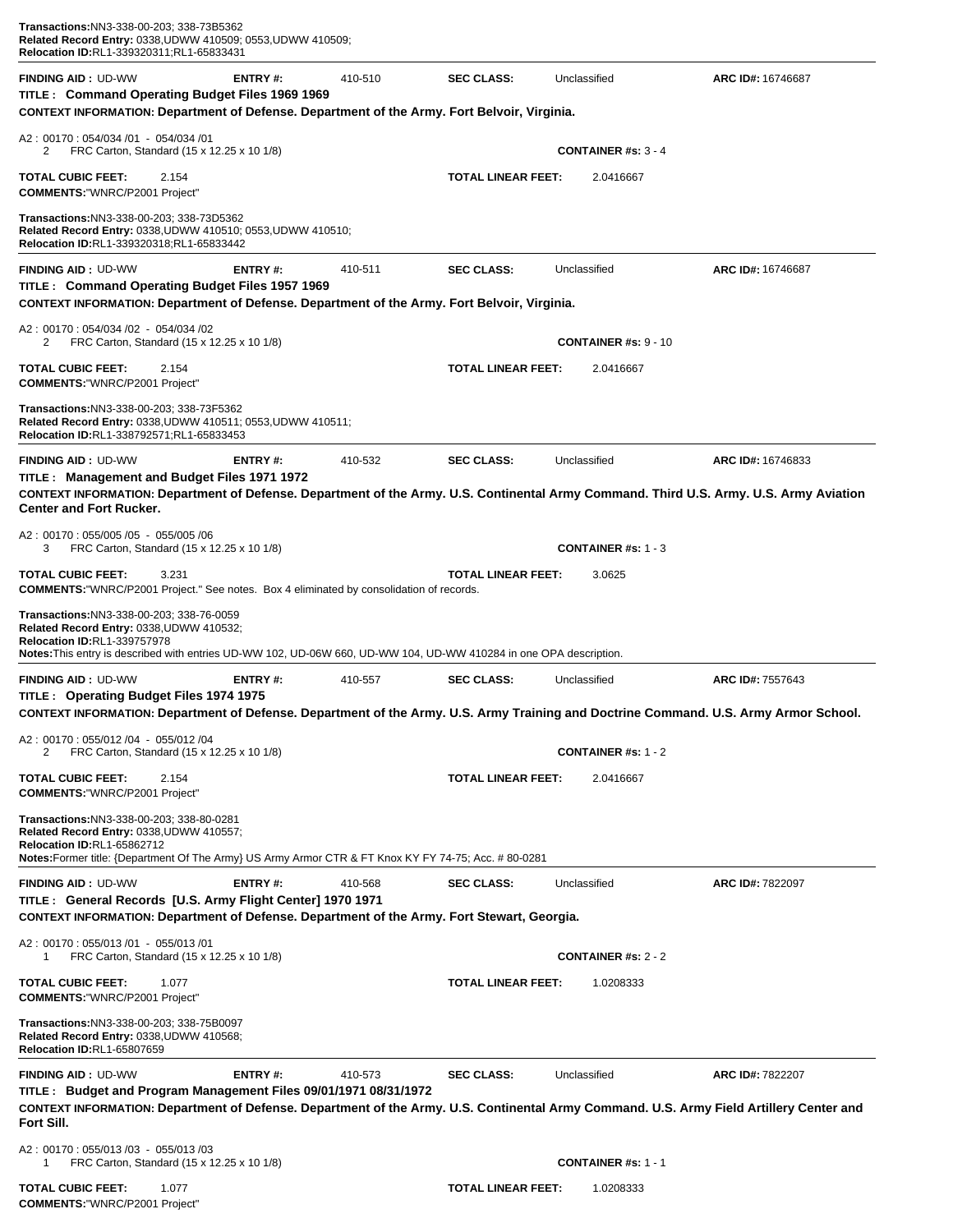| <b>FINDING AID: UD-WW</b>                                                                                                                                                                                                    | ENTRY#:        | 410-93 | <b>SEC CLASS:</b>         | Unclassified               | ARC ID#: 7557826        |
|------------------------------------------------------------------------------------------------------------------------------------------------------------------------------------------------------------------------------|----------------|--------|---------------------------|----------------------------|-------------------------|
| TITLE: Records Related to Budget and Management [Fort Leonard Wood, Missouri] 1958 1964<br>CONTEXT INFORMATION: Department of Defense. Department of the Army. Office of the Chief of Engineers. Engineer School.            |                |        |                           |                            |                         |
| A2: 00170: 048/009 /05 - 048/009 /05<br>FRC Carton, Standard (15 x 12.25 x 10 1/8)<br>1                                                                                                                                      |                |        |                           | <b>CONTAINER #s: 3 - 3</b> |                         |
| <b>TOTAL CUBIC FEET:</b><br>1.077<br><b>COMMENTS: "WNRC/P2001 Project"</b>                                                                                                                                                   |                |        | <b>TOTAL LINEAR FEET:</b> | 1.0208333                  |                         |
| <b>Transactions:NN3-338-000-203; 338-69A0565</b><br>Related Record Entry: 0338, UDWW 41093;<br>Relocation ID:RL1-65399160<br>Notes:Former Title: {Department Of The Army} USATC FT Leonard Wood BX 1 FY 65; Acc. # 69-A-0565 |                |        |                           |                            |                         |
|                                                                                                                                                                                                                              |                |        |                           |                            |                         |
| <b>FINDING AID: UD-WW</b><br>TITLE: Records Related to Medical Training and Budget [Fort Rucker, Alabama] 1965 1965<br><b>CONTEXT INFORMATION: U.S. Army Aviation Center.</b>                                                | <b>ENTRY#:</b> | 410-94 | <b>SEC CLASS:</b>         | Unclassified               | ARC ID#: 7557802        |
| A2: 00170: 048/009 /05 - 048/009 /05<br>FRC Carton, Standard (15 x 12.25 x 10 1/8)<br>1                                                                                                                                      |                |        |                           | <b>CONTAINER #s: 1 - 1</b> |                         |
| TOTAL CUBIC FEET:<br>1.077<br><b>COMMENTS: "WNRC/P2001 Project"</b>                                                                                                                                                          |                |        | <b>TOTAL LINEAR FEET:</b> | 1.0208333                  |                         |
| Transactions:NN3-338-00-203; 338-69A0586<br>Related Record Entry: 0338, UDWW 41094;<br>Relocation ID:RL1-65399171<br>Notes:Former Title: {Department Of The Army} USAAC FT Rucker BX 1 1965; Acc. # 69-A-0586                |                |        |                           |                            |                         |
| <b>FINDING AID: UD-WW</b>                                                                                                                                                                                                    | ENTRY#:        | 410-99 | <b>SEC CLASS:</b>         | Unclassified               | ARC ID#: 7822211        |
| TITLE: Records Relating to Safety, Operating Budgets, and Program Management [{Department Of The Army} USATC INF FT Lewis BX 1-3 FY<br>65] 1964 1965                                                                         |                |        |                           |                            |                         |
| CONTEXT INFORMATION: Department of Defense. Department of the Army. Fort Lewis, Washington.                                                                                                                                  |                |        |                           |                            |                         |
| A2: 00170: 048/010 /01 - 048/010 /01<br>FRC Carton, Standard (15 x 12.25 x 10 1/8)<br>3                                                                                                                                      |                |        |                           | <b>CONTAINER #s: 1 - 3</b> |                         |
| <b>TOTAL CUBIC FEET:</b><br>3.231<br><b>COMMENTS: "WNRC/P2001 Project"</b>                                                                                                                                                   |                |        | <b>TOTAL LINEAR FEET:</b> | 3.0625                     |                         |
| Formerly titled "{Department Of The Army} USATC INF FT Lewis BX 1-3 FY 65."                                                                                                                                                  |                |        |                           |                            |                         |
| Transactions:NN3-338-00-203; 338-69B0611<br>Related Record Entry: 0338, UDWW 41099;<br>Relocation ID:RL1-65399114                                                                                                            |                |        |                           |                            |                         |
| <b>FINDING AID: UD-WW</b>                                                                                                                                                                                                    | ENTRY#:        | 411-25 | <b>SEC CLASS:</b>         | Unclassified               | ARC ID#: 7822146        |
| TITLE : Evaluation Test Reports [U.S. Army Enlisted Evaluation Center] 1970 1972<br>CONTEXT INFORMATION: Department of Defense. Department of the Army. Fort Benjamin Harrison, Indiana.                                     |                |        |                           |                            |                         |
| A2: 00631: 065/040 /06 - 065/040 /06<br>FRC Carton, Standard (15 x 12.25 x 10 1/8)<br>1                                                                                                                                      |                |        |                           | <b>CONTAINER #s: 1 - 1</b> |                         |
| <b>TOTAL CUBIC FEET:</b><br>1.077<br><b>COMMENTS: WNRC/P2001 PROJ</b>                                                                                                                                                        |                |        | <b>TOTAL LINEAR FEET:</b> | 1.0208333                  |                         |
| Transactions:NN3-338-00-213; 338-76-0361<br>Related Record Entry: 0338, UDWW 41125;<br><b>Relocation ID:RL1-65452500</b><br>Notes:Former Title: {Department Of The Army} USAEEC FT Benjamin Harrison 70-72; Acc. # 76-0361   |                |        |                           |                            |                         |
| <b>FINDING AID: UD-WW</b>                                                                                                                                                                                                    | ENTRY#:        | 411-55 | <b>SEC CLASS:</b>         | Unclassified               | ARC ID#:                |
| TITLE : {Department Of The Army} USACDC Combat DEVEL Study FL 1965; Acc. # 67-A-5045<br><b>CONTEXT INFORMATION:</b>                                                                                                          |                |        |                           |                            |                         |
| A2: 00631: 065/047 /04 - 065/047 /04<br>FRC Carton, Standard (15 x 12.25 x 10 1/8)<br>2                                                                                                                                      |                |        |                           | <b>CONTAINER #s: 1 - 2</b> |                         |
| <b>TOTAL CUBIC FEET:</b><br>2.154<br><b>COMMENTS:</b> WNRC/P2001 Project. Not found at above location, Jan. 2016.                                                                                                            |                |        | <b>TOTAL LINEAR FEET:</b> | 2.0416667                  |                         |
| Transactions: NN3-338-00-213; 338-67A5045<br>Related Record Entry: 0338, UDWW 41155;<br><b>Relocation ID:RL1-65446292</b>                                                                                                    |                |        |                           |                            |                         |
| <b>FINDING AID: UD-WW</b>                                                                                                                                                                                                    | ENTRY#:        | 411-57 | <b>SEC CLASS:</b>         | Unclassified               | <b>ARC ID#: 7822157</b> |
| TITLE : Electronic Warfare Records [{Department Of The Army} MATL COMD CMBT DEVEL COMD 70-73; Acc. # 73-A-2151] 1970 1973                                                                                                    |                |        |                           |                            |                         |
| CONTEXT INFORMATION: Department of Defense. Department of the Army. U.S. Army Materiel Command. U.S. Army Electronics Command.                                                                                               |                |        |                           |                            |                         |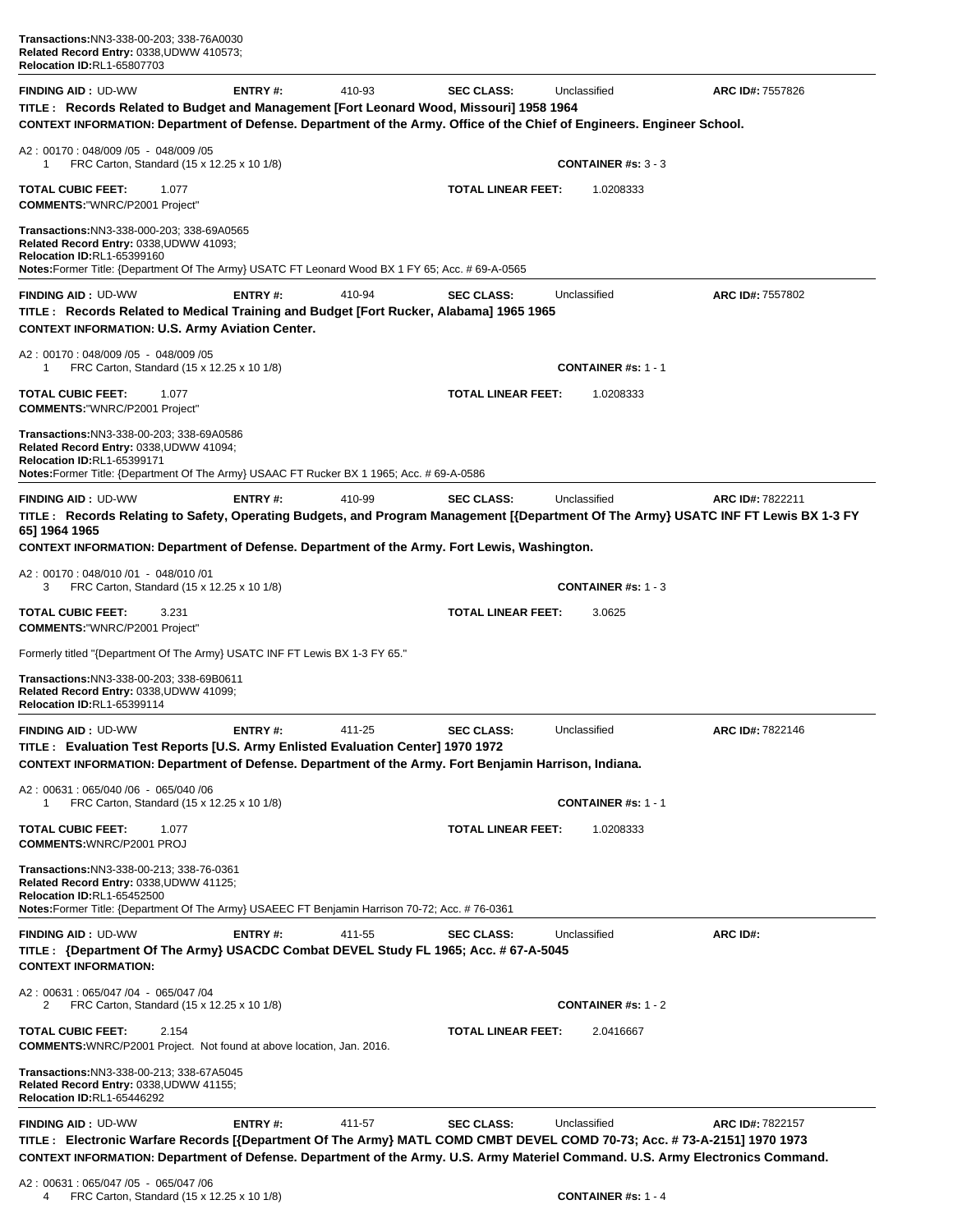**COMMENTS:**WNRC/P2001 PROJ **Transactions:**NN3-338-00-213; 338-73A2151 **Related Record Entry:** 0338,UDWW 41157; **Relocation ID:**RL1-65440851**FINDING AID :** UD-WW **ENTRY #:** 411-77 **SEC CLASS:** Unclassified **ARC ID#:** 7822146 **TITLE : Evaluation Test Reports [U.S. Army Enlisted Evaluation Center] 1970 1971 CONTEXT INFORMATION: Department of Defense. Department of the Army. Fort Benjamin Harrison, Indiana.** A2 : 631L7 : 079/058 /01 - 079/058 /01 1 FRC Carton, Standard (15 x 12.25 x 10 1/8) **CONTAINER #s:** 1 - 1 **TOTAL CUBIC FEET:** 1.077 **TOTAL LINEAR FEET:** 1.0208333 **COMMENTS:**WNRC/P2001 PROJ **Transactions:**NN3-338-00-213; 338-75-0985 **Related Record Entry:** 0338,UDWW 41177; **Relocation ID:**RL1-65441032 **Notes:**Former Title: {Department Of The Army} USAEEC FT Benjamin Harrison 70-71; Acc. # 75-0985**FINDING AID :** UD-WW **ENTRY #:** 411-78 **SEC CLASS:** Unclassified **ARC ID#:** 7822147 **TITLE : Evaluation Test Reports [U.S. Army Enlisted Evaluation Center] 1969 1969 CONTEXT INFORMATION: Department of Defense. Department of the Army. Fort Benjamin Harrison, Indiana.** A2 : 631L7 : 079/058 /02 - 079/058 /02 1 FRC Carton, Standard (15 x 12.25 x 10 1/8) **CONTAINER #s:** 1 - 1 **TOTAL CUBIC FEET:** 1.077 **TOTAL LINEAR FEET:** 1.0208333 **COMMENTS:**WNRC/P2001 PROJ **Transactions:**NN3-338-00-213; 338-73A3251 **Related Record Entry:** 0338,UDWW 41178; **Relocation ID:**RL1-65441045 **Notes:**Former Title: {Department Of The Army} USAEEC FT Benjamin Harrison 69; Acc. # 73-A-3251**FINDING AID :** UD-WW **ENTRY #:** 411-79 **SEC CLASS:** Unclassified **ARC ID#:** 7822148 **TITLE : Evaluation Test Reports [U.S. Army Enlisted Evaluation Center] 1968 1968 CONTEXT INFORMATION: Department of Defense. Department of the Army. Fort Benjamin Harrison, Indiana.** A2 : 631L7 : 079/058 /02 - 079/058 /02 1 FRC Carton, Standard (15 x 12.25 x 10 1/8) **CONTAINER #s:** 1 - 1 **TOTAL CUBIC FEET:** 1.077 **TOTAL LINEAR FEET:** 1.0208333 **COMMENTS:**WNRC/P2001 PROJ **Transactions:**NN3-338-00-213; 338-73A3247 **Related Record Entry:** 0338,UDWW 41179; **Relocation ID:**RL1-65728871 **Notes:**Former Title: {Department Of The Army} USAEEC FT Benjamin Harrison 68; Acc. # 73-A-3247**FINDING AID :** UD-WW **ENTRY #:** 411-82 **SEC CLASS:** Unclassified **ARC ID#:** 7822146 **TITLE : Evaluation Test Reports [U.S. Army Enlisted Evaluation Center] 1970 1970 CONTEXT INFORMATION: Department of Defense. Department of the Army. Fort Benjamin Harrison, Indiana.** A2 : 631L7 : 079/059 /01 - 079/059 /01 1 FRC Carton, Standard (15 x 12.25 x 10 1/8) **CONTAINER #s:** 1 - 1 **TOTAL CUBIC FEET:** 1.077 **TOTAL LINEAR FEET:** 1.0208333 **COMMENTS:**WNRC/P2001 PROJ **Transactions:**NN3-338-00-213; 338-74-0786 **Related Record Entry:** 0338,UDWW 41182; **Relocation ID:**RL1-65728910 **Notes:**Former Title: {Department Of The Army} USARENLELVCTR FT BEN Harrison 70; Acc. # 74-0786**FINDING AID :** UD-WW **ENTRY #:** 412 **SEC CLASS:** Unclassified **ARC ID#:** 16746797 **TITLE : General Orders, Operating Budget Files, and Management Files 1967 1971 CONTEXT INFORMATION: Department of Defense. Department of the Army. Fort Gordon, Georgia.** A2 : 00170 : 025/015 /02 - 025/015 /02 1 FRC Carton, Standard (15 x 12.25 x 10 1/8) **CONTAINER #s:** 1 - 1 **TOTAL CUBIC FEET:** 1.077 **TOTAL LINEAR FEET:** 1.0208333 **COMMENTS:**Formerly part of WNRC/P2001 RG 338, reallocated to RG 553; reallocated to RG 546. **Transactions:**NN3-338-00-129; 338-72B5769 **Related Record Entry:** 0553,UDWW 93; **Relocation ID:**RL1-281553381**FINDING AID :** UD-WW **ENTRY #:** 413 **SEC CLASS:** Unclassified **ARC ID#:** 7829926 **TITLE : School Reports, Publication Record Sets, and Background Case Files 1963 1966 CONTEXT INFORMATION: Department of Defense. Department of the Army. U.S. Continental Army Command. U.S. Army Infantry Center, Fort Benning, Georgia.**

**TOTAL CUBIC FEET:** 4.308 **TOTAL LINEAR FEET:** 4.0833333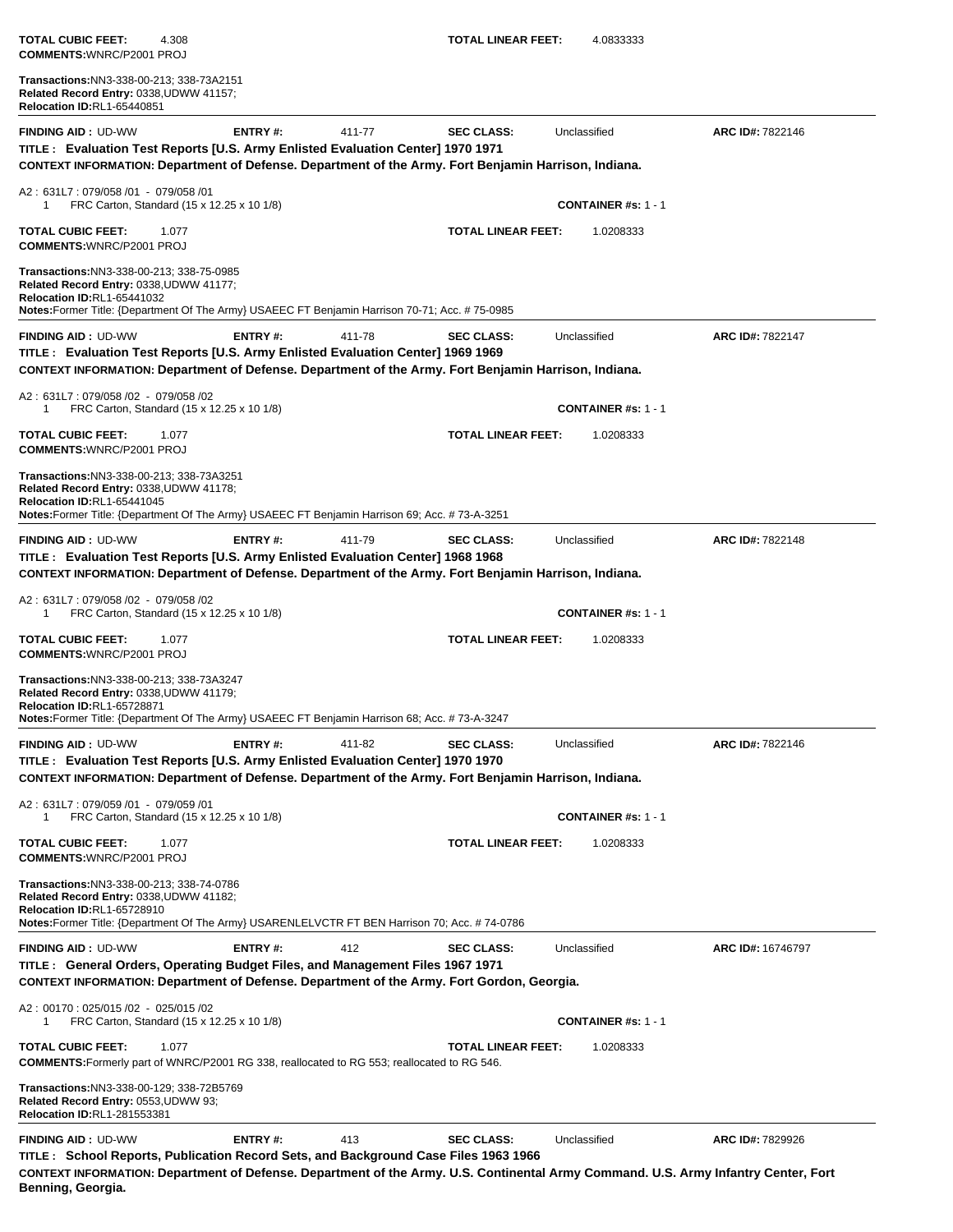| A2: 00170: 020/024 /04 - 020/024 /07<br>FRC Carton, Standard (15 x 12.25 x 10 1/8)<br>10                                                                                                                                                                                                                                                                                                                                                                                                                       |                           | <b>CONTAINER #s: 14 - 23</b>   |                   |
|----------------------------------------------------------------------------------------------------------------------------------------------------------------------------------------------------------------------------------------------------------------------------------------------------------------------------------------------------------------------------------------------------------------------------------------------------------------------------------------------------------------|---------------------------|--------------------------------|-------------------|
| A2: 00170: 020/025 /01 - 020/025 /05<br>FRC Carton, Standard (15 x 12.25 x 10 1/8)<br>13                                                                                                                                                                                                                                                                                                                                                                                                                       |                           | <b>CONTAINER #s: 24 - 36</b>   |                   |
| <b>TOTAL CUBIC FEET:</b><br>24.771<br><b>COMMENTS:</b> See note. Formerly part of WNRC/P2001 Project RG 338, reallocated to RG 544; to RG 546.                                                                                                                                                                                                                                                                                                                                                                 | <b>TOTAL LINEAR FEET:</b> | 23.4791666                     |                   |
| Transactions:NN3-338-00-031; 338-68K6529<br>Related Record Entry: 0544, UDWW 203; 0544, A1 2;<br><b>Relocation ID:RL1-283142691</b><br>Notes:According to comment, this entry was processed as job NN3-338-00-031, A-1 1 through A-1 6. It was determined during the 2010 Stack Survey that this entry was not<br>processed; these may be accretions to entries A-1 1 through A-1 6, specifically 404918. Assets located during 2010/2011 Stack Survey. Entry reactivated, assets added,<br>locations updated. |                           |                                |                   |
| <b>ENTRY#:</b><br>414<br><b>FINDING AID: UD-WW</b><br><b>TITLE: Central Files 02/1955 12/1955</b><br>CONTEXT INFORMATION: Department of Defense. Department of the Army. U.S. Continental Army Command. Adjutant General Section.<br>Administrative Services Division, Communications and Records Branch.                                                                                                                                                                                                      | <b>SEC CLASS:</b>         | Unclassified                   | ARC ID#: 12021480 |
| A2: 00290: 004/007 /07 - 004/007 /07<br>FRC Carton, Standard (15 x 12.25 x 10 1/8)<br>1                                                                                                                                                                                                                                                                                                                                                                                                                        |                           | <b>CONTAINER #s: 97 - 97</b>   |                   |
| A2: 00290: 004/008 /01 - 004/008 /07<br>FRC Carton, Standard (15 x 12.25 x 10 1/8)<br>21                                                                                                                                                                                                                                                                                                                                                                                                                       |                           | <b>CONTAINER #s: 98 - 118</b>  |                   |
| A2: 00290: 004/009 /01 - 004/009 /07<br>FRC Carton, Standard (15 x 12.25 x 10 1/8)<br>19                                                                                                                                                                                                                                                                                                                                                                                                                       |                           | <b>CONTAINER #s: 119 - 137</b> |                   |
| <b>TOTAL CUBIC FEET:</b><br>44.157000000000004<br><b>COMMENTS: Reallocated from RG 337, UD-WW entry 1.</b>                                                                                                                                                                                                                                                                                                                                                                                                     | <b>TOTAL LINEAR FEET:</b> | 41.8541666                     |                   |
| <b>Transactions:</b> 58A-1033; 58E-1033<br>Related Record Entry: 0337, UDWW 1;<br>Relocation ID:RL1-292997831                                                                                                                                                                                                                                                                                                                                                                                                  |                           |                                |                   |
| <b>FINDING AID: UD-WW</b><br>ENTRY#:<br>415<br>TITLE : U.S. Continental Army Command Adjutant General Section Central Files 01/1956 12/1956<br><b>CONTEXT INFORMATION: U.S. Continental Army Command. Adjutant General Section.</b>                                                                                                                                                                                                                                                                            | <b>SEC CLASS:</b>         | Unclassified                   | ARC ID#: 12021485 |
| A2: 00290: 004/009 /07 - 004/009 /07<br>FRC Carton, Standard (15 x 12.25 x 10 1/8)<br>2                                                                                                                                                                                                                                                                                                                                                                                                                        |                           | <b>CONTAINER #s: 1 - 2</b>     |                   |
| A2: 00290: 004/010 /01 - 004/010 /07<br>FRC Carton, Standard (15 x 12.25 x 10 1/8)<br>21                                                                                                                                                                                                                                                                                                                                                                                                                       |                           | <b>CONTAINER #s: 3 - 23</b>    |                   |
| A2: 00290: 004/011 /01 - 004/011 /04<br>FRC Carton, Standard (15 x 12.25 x 10 1/8)<br>12                                                                                                                                                                                                                                                                                                                                                                                                                       |                           | <b>CONTAINER #s: 24 - 35</b>   |                   |
| <b>TOTAL CUBIC FEET:</b><br>37.695<br><b>COMMENTS: Reallocated from RG 337, UD-WW entry 2.</b>                                                                                                                                                                                                                                                                                                                                                                                                                 | <b>TOTAL LINEAR FEET:</b> | 35.7291667                     |                   |
| Transactions:62A-1569<br>Related Record Entry: 0337, UDWW 2;<br><b>Relocation ID:RL1-293339231</b>                                                                                                                                                                                                                                                                                                                                                                                                             |                           |                                |                   |
| <b>FINDING AID: UD-WW</b><br>416<br>ENTRY#:<br>TITLE : U.S. Continental Army Command Adjutant General Section Central Files 01/1957 12/1957<br><b>CONTEXT INFORMATION: U.S. Continental Army Command. Adjutant General Section.</b>                                                                                                                                                                                                                                                                            | <b>SEC CLASS:</b>         | Unclassified                   | ARC ID#: 12021514 |
| A2: 00290: 004/011 /05 - 004/011 /07<br>FRC Carton, Standard (15 x 12.25 x 10 1/8)<br>9                                                                                                                                                                                                                                                                                                                                                                                                                        |                           | <b>CONTAINER #s: 1 - 9</b>     |                   |
| A2: 00290: 004/012 /01 - 004/012 /07<br>FRC Carton, Standard (15 x 12.25 x 10 1/8)<br>21                                                                                                                                                                                                                                                                                                                                                                                                                       |                           | <b>CONTAINER #s: 10 - 30</b>   |                   |
| A2: 00290: 004/013 /01 - 004/013 /03<br>FRC Carton, Standard (15 x 12.25 x 10 1/8)<br>8                                                                                                                                                                                                                                                                                                                                                                                                                        |                           | <b>CONTAINER #s: 31 - 38</b>   |                   |
| <b>TOTAL CUBIC FEET:</b><br>40.926<br><b>COMMENTS: Reallocated from RG 337, UD-WW entry 3.</b>                                                                                                                                                                                                                                                                                                                                                                                                                 | <b>TOTAL LINEAR FEET:</b> | 38.7916667                     |                   |
| Transactions:62A-1571<br>Related Record Entry: 0337, UDWW 3;<br><b>Relocation ID:RL1-293339237</b>                                                                                                                                                                                                                                                                                                                                                                                                             |                           |                                |                   |
| <b>FINDING AID: UD-WW</b><br>ENTRY#:<br>417<br>TITLE : U.S. Continental Army Command Adjutant General Section Central Files 01/1958 12/1958<br><b>CONTEXT INFORMATION: U.S. Continental Army Command. Adjutant General Section.</b>                                                                                                                                                                                                                                                                            | <b>SEC CLASS:</b>         | Unclassified                   | ARC ID#: 12021519 |
| A2: 00290: 004/013 /03 - 004/013 /07<br>FRC Carton, Standard (15 x 12.25 x 10 1/8)<br>13                                                                                                                                                                                                                                                                                                                                                                                                                       |                           | <b>CONTAINER #s: 1 - 13</b>    |                   |
| A2: 00290: 004/014 /01 - 004/014 /07<br>FRC Carton, Standard (15 x 12.25 x 10 1/8)<br>21                                                                                                                                                                                                                                                                                                                                                                                                                       |                           | <b>CONTAINER #s: 14 - 34</b>   |                   |
| A2: 00290: 004/015 /01 - 004/015 /05<br>FRC Carton, Standard (15 x 12.25 x 10 1/8)<br>15                                                                                                                                                                                                                                                                                                                                                                                                                       |                           | <b>CONTAINER #s: 35 - 49</b>   |                   |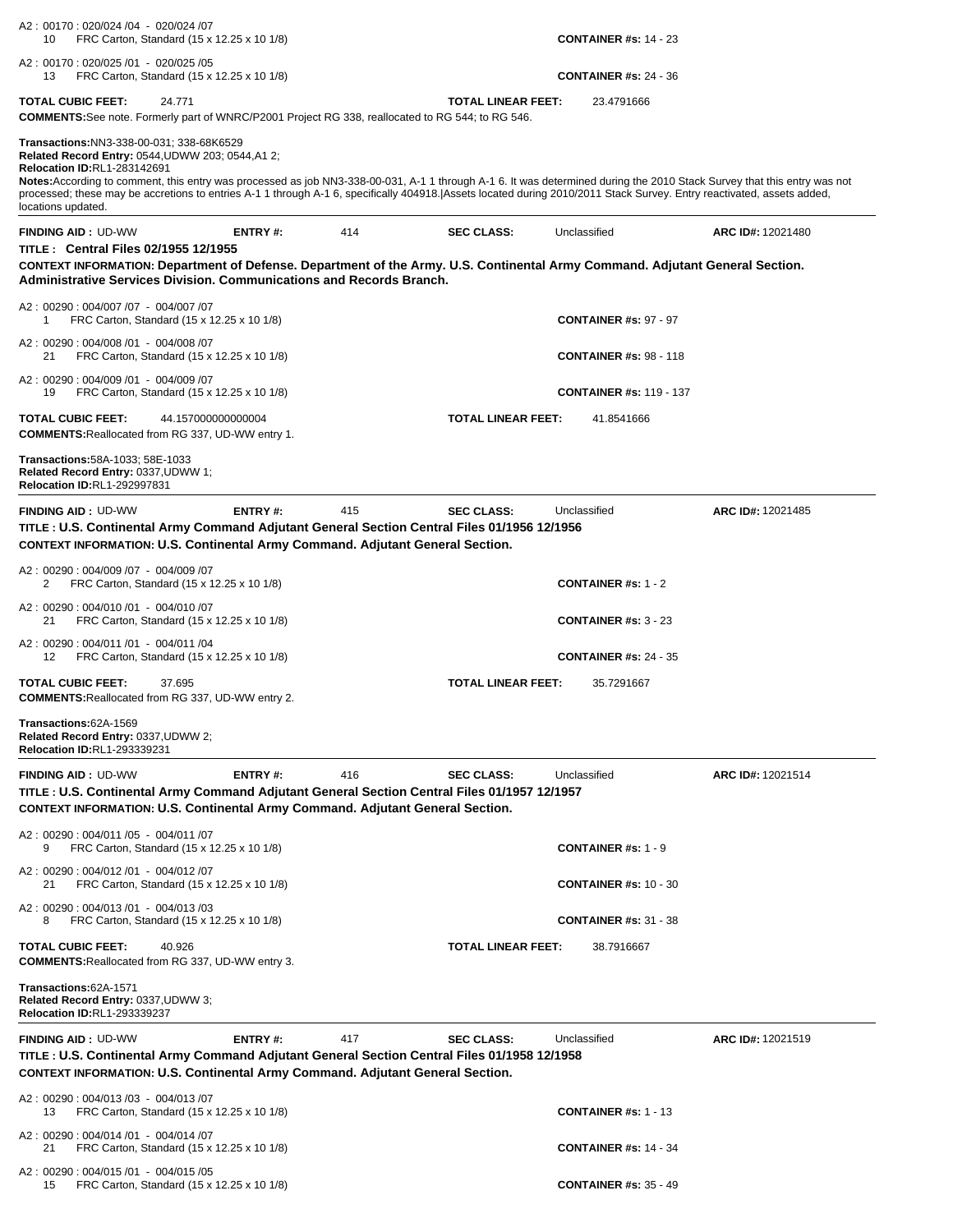**TOTAL CUBIC FEET:** 52.773 **TOTAL LINEAR FEET:** 50.0208333 **COMMENTS:**Reallocated from RG 337, UD-WW entry 4.

| Transactions:62A-1573<br>Related Record Entry: 0337, UDWW 4;<br>Relocation ID:RL1-293339243                                                                                                                                                      |                    |     |                    |                              |                   |
|--------------------------------------------------------------------------------------------------------------------------------------------------------------------------------------------------------------------------------------------------|--------------------|-----|--------------------|------------------------------|-------------------|
| <b>FINDING AID: UD-WW</b><br>TITLE : U.S. Continental Army Command Adjutant General Section Central Files 01/1959 12/1959<br><b>CONTEXT INFORMATION: U.S. Continental Army Command. Adjutant General Section.</b>                                | ENTRY#:            | 418 | <b>SEC CLASS:</b>  | Unclassified                 | ARC ID#: 12021521 |
| A2: 00290: 004/015 /06 - 004/015 /07<br>FRC Carton, Standard (15 x 12.25 x 10 1/8)<br>6                                                                                                                                                          |                    |     |                    | <b>CONTAINER #s: 1 - 6</b>   |                   |
| A2: 00290: 004/016 /01 - 004/016 /07<br>FRC Carton, Standard (15 x 12.25 x 10 1/8)<br>21                                                                                                                                                         |                    |     |                    | <b>CONTAINER #s: 7 - 27</b>  |                   |
| A2: 00290: 004/017 /01 - 004/017 /06<br>FRC Carton, Standard (15 x 12.25 x 10 1/8)<br>17                                                                                                                                                         |                    |     |                    | <b>CONTAINER #s: 28 - 44</b> |                   |
| <b>TOTAL CUBIC FEET:</b><br><b>COMMENTS: Reallocated from RG 337, UD-WW entry 5.</b>                                                                                                                                                             | 47.388000000000005 |     | TOTAL LINEAR FEET: | 44.9166667                   |                   |
| Transactions: 62A-1575<br>Related Record Entry: 0337, UDWW 5;<br><b>Relocation ID:RL1-293339249</b>                                                                                                                                              |                    |     |                    |                              |                   |
| <b>FINDING AID: UD-WW</b><br>TITLE : U.S. Continental Army Command Adjutant General Section Central Files 01/1960 12/1960<br><b>CONTEXT INFORMATION: U.S. Continental Army Command. Adjutant General Section.</b>                                | ENTRY#:            | 419 | <b>SEC CLASS:</b>  | Unclassified                 | ARC ID#: 12021652 |
| A2: 00290: 004/017/06 - 004/017/07<br>FRC Carton, Standard (15 x 12.25 x 10 1/8)<br>4                                                                                                                                                            |                    |     |                    | <b>CONTAINER #s: 1 - 4</b>   |                   |
| A2: 00290: 004/018 /01 - 004/018 /07<br>FRC Carton, Standard (15 x 12.25 x 10 1/8)<br>21                                                                                                                                                         |                    |     |                    | <b>CONTAINER #s: 5 - 25</b>  |                   |
| A2: 00290: 004/019 /01 - 004/019 /07<br>FRC Carton, Standard (15 x 12.25 x 10 1/8)<br>19                                                                                                                                                         |                    |     |                    | <b>CONTAINER #s: 26 - 44</b> |                   |
| <b>TOTAL CUBIC FEET:</b><br><b>COMMENTS: Reallocated from RG 337, UD-WW entry 6.</b>                                                                                                                                                             | 47.388000000000005 |     | TOTAL LINEAR FEET: | 44.9166666                   |                   |
| Transactions:63A-1737<br>Related Record Entry: 0337, UDWW 6;<br>Relocation ID:RL1-293339255                                                                                                                                                      |                    |     |                    |                              |                   |
| <b>FINDING AID: UD-WW</b><br>TITLE : U.S. Continental Army Command Adjutant General Section Central Administrative Files 01/1961 12/1961<br><b>CONTEXT INFORMATION: U.S. Continental Army Command. Adjutant General Section.</b>                 | ENTRY#:            | 420 | <b>SEC CLASS:</b>  | Unclassified                 | ARC ID#: 12021816 |
| A2: 00290: 004/019 /07 - 004/019 /07<br>2<br>FRC Carton, Standard (15 x 12.25 x 10 1/8)                                                                                                                                                          |                    |     |                    | <b>CONTAINER</b> #s: $1 - 2$ |                   |
| A2: 00290: 004/020 /01 - 004/020 /07<br>FRC Carton, Standard (15 x 12.25 x 10 1/8)                                                                                                                                                               |                    |     |                    | <b>CONTAINER #s: 3 - 23</b>  |                   |
| A2: 00290: 004/021 /01 - 004/021 /05<br>FRC Carton, Standard (15 x 12.25 x 10 1/8)<br>14                                                                                                                                                         |                    |     |                    | <b>CONTAINER #s: 24 - 37</b> |                   |
| <b>TOTAL CUBIC FEET:</b><br><b>COMMENTS: Reallocated from RG 337, UD-WW entry 7.</b>                                                                                                                                                             | 39.849000000000004 |     | TOTAL LINEAR FEET: | 37.7708334                   |                   |
| Transactions:64A-2254<br>Related Record Entry: 0337, UDWW 7;<br><b>Relocation ID:RL1-293339261</b>                                                                                                                                               |                    |     |                    |                              |                   |
| <b>FINDING AID: UD-WW</b><br>TITLE: Engineer School Records and Operating Budget Files 10/15/1968 06/21/1973<br>CONTEXT INFORMATION: Department of Defense. Department of the Army. Fort Belvoir, Virginia.                                      | ENTRY#:            | 421 | <b>SEC CLASS:</b>  | Unclassified                 | ARC ID#: 16746949 |
| A2: 00170: 049/023 /04 - 049/023 /05<br>FRC Carton, Standard (15 x 12.25 x 10 1/8)<br>4                                                                                                                                                          |                    |     |                    | <b>CONTAINER #s: 31 - 34</b> |                   |
| <b>TOTAL CUBIC FEET:</b><br>4.308<br><b>COMMENTS: "WNRC/P2001 Project"</b>                                                                                                                                                                       |                    |     | TOTAL LINEAR FEET: | 4.0833333                    |                   |
| Transactions: NN3-338-00-203; 338-74F0517<br>Related Record Entry: 0338, UDWW 410482; UDWW 410482; 0338, UDWW 410482; 0553, UDWW 410482;<br>Relocation ID:RL1-318133301;RL1-65442633;RL1-65666550                                                |                    |     |                    |                              |                   |
| <b>FINDING AID: UD-WW</b><br>TITLE: General Orders, Budget Files, and Other Records 07/1967 12/27/1972<br>CONTEXT INFORMATION: Department of Defense. Department of the Army. U.S. Continental Army Command. Third U.S. Army. U.S. Army Aviation | ENTRY#:            | 481 | <b>SEC CLASS:</b>  | Unclassified                 | ARC ID#: 22344829 |
| <b>Center and Fort Rucker.</b>                                                                                                                                                                                                                   |                    |     |                    |                              |                   |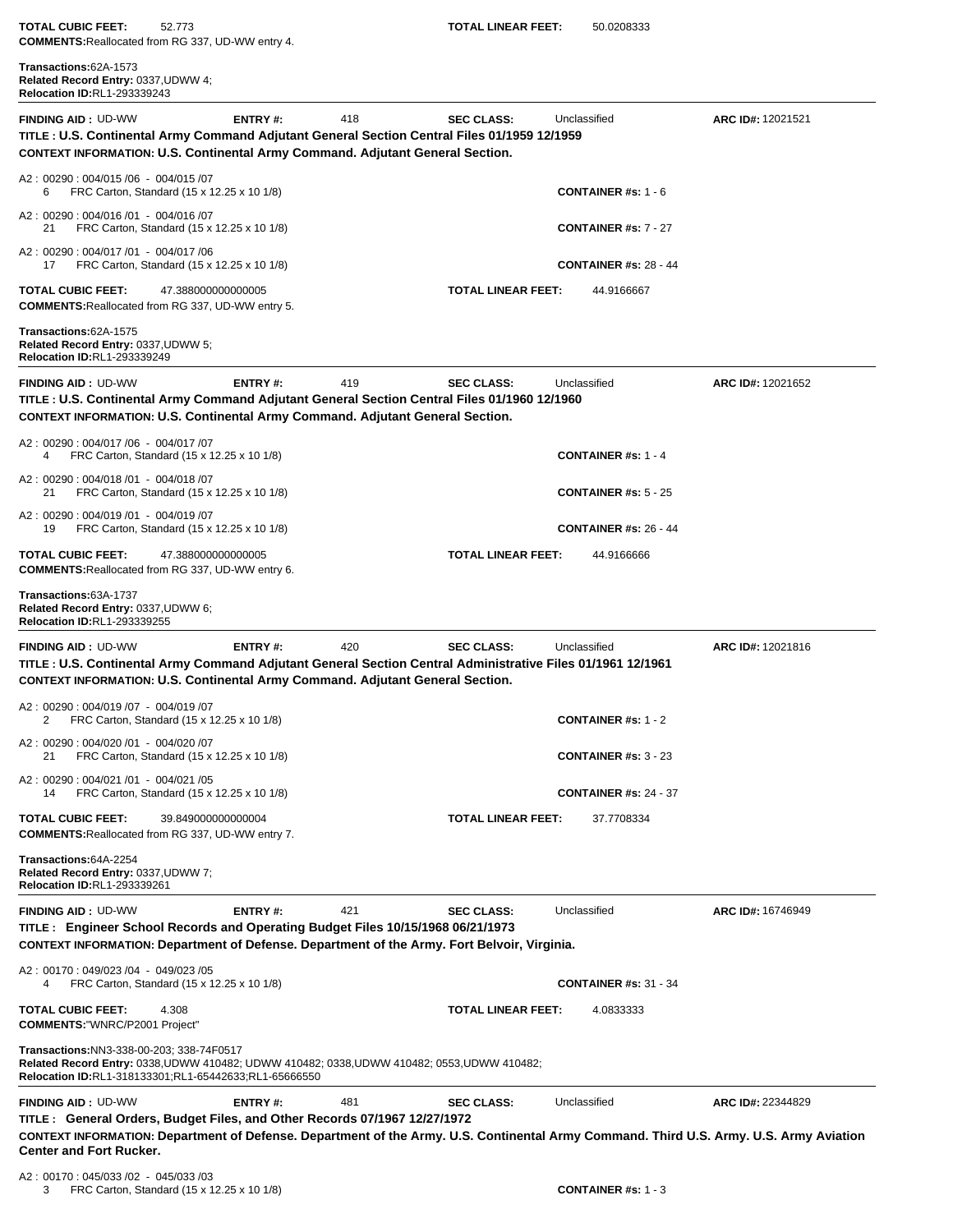| <b>TOTAL CUBIC FEET:</b><br>3.231<br><b>COMMENTS:</b> Shares with job #401, 331, etc. Formerly part of WNRC/P2001 Project RG 338 records, reallocated to RG 546.                                                                                                                                                                           |                |        | <b>TOTAL LINEAR FEET:</b> | 3.0625                                  |                   |
|--------------------------------------------------------------------------------------------------------------------------------------------------------------------------------------------------------------------------------------------------------------------------------------------------------------------------------------------|----------------|--------|---------------------------|-----------------------------------------|-------------------|
| Transactions:NN3-112-00-006; 338-73B3374<br>Related Record Entry: 0112, UDWW 481;<br>Relocation ID:RL1-350910298                                                                                                                                                                                                                           |                |        |                           |                                         |                   |
| <b>FINDING AID: UD-WW</b><br>TITLE: Publications and Other Records 1964 12/29/1971<br>CONTEXT INFORMATION: Department of Defense. Department of the Army. U.S. Continental Army Command. Third U.S. Army. U.S. Army Aviation                                                                                                               | ENTRY#:        | 484    | <b>SEC CLASS:</b>         | Unclassified                            | ARC ID#: 22344830 |
| <b>Center and Fort Rucker.</b><br>A2: 00170: 045/033 /04 - 045/033 /04                                                                                                                                                                                                                                                                     |                |        |                           |                                         |                   |
| FRC Carton, Standard (15 x 12.25 x 10 1/8)<br>1<br><b>TOTAL CUBIC FEET:</b><br>1.077                                                                                                                                                                                                                                                       |                |        | <b>TOTAL LINEAR FEET:</b> | <b>CONTAINER #s: 1 - 1</b><br>1.0208333 |                   |
| COMMENTS: Shares with job #331, 401, etc. Formerly part of WNRC/P2001 Proj. RG 338 records, reallocated to RG 546.                                                                                                                                                                                                                         |                |        |                           |                                         |                   |
| Transactions:NN3-112-00-006; 338-72B1027<br>Related Record Entry: 0112, UDWW 484;<br><b>Relocation ID:RL1-350910305</b>                                                                                                                                                                                                                    |                |        |                           |                                         |                   |
| <b>FINDING AID: UD-WW</b><br>TITLE: Publications Record Set Files [Fort Leonard Wood, Missouri] 1968 1969                                                                                                                                                                                                                                  | ENTRY#:        | 702    | <b>SEC CLASS:</b>         | Unclassified                            | ARC ID#: 7557827  |
| CONTEXT INFORMATION: Department of Defense. Department of the Army. Office of the Chief of Engineers. Engineer School.<br>A2: 00170: 021/025/02 - 021/025/02                                                                                                                                                                               |                |        |                           |                                         |                   |
| FRC Carton, Standard (15 x 12.25 x 10 1/8)<br>1                                                                                                                                                                                                                                                                                            |                |        |                           | <b>CONTAINER #s: 1 - 1</b>              |                   |
| <b>TOTAL CUBIC FEET:</b><br>1.077<br><b>COMMENTS:</b> Formerly part of WNRC/P2001 proj. RG 338, reallocated to RG 546                                                                                                                                                                                                                      |                |        | TOTAL LINEAR FEET:        | 1.0208333                               |                   |
| Transactions:NN3-338-00-049; 338-70B0605<br>Notes:Former Title: {U.S. Army Training And Doctrine Command} USATC FT Leonard Wood BX 1-2 1966; Acc. # 70-B-0605                                                                                                                                                                              |                |        |                           |                                         |                   |
| <b>FINDING AID: UD-WW</b><br>TITLE: General Orders [Department of the Army, Publications and Correspondence, Headquarters, Fort Polk, Louisiana, 1972] 1965 1972<br>CONTEXT INFORMATION: Department of Defense. Department of the Army. United States Continental Army Command. Fort Polk. United States<br>Army Training Center Infantry. | <b>ENTRY#:</b> | 333268 | <b>SEC CLASS:</b>         | Unclassified                            | ARC ID#: 7822080  |
| A2: 00170: 045/026 /07 - 045/026 /07<br>FRC Carton, Standard (15 x 12.25 x 10 1/8)<br>1                                                                                                                                                                                                                                                    |                |        |                           | <b>CONTAINER #s: 1 - 1</b>              |                   |
| <b>TOTAL CUBIC FEET:</b><br>1.077<br>COMMENTS: Missing at capture, August 2000.Delivered February 11, 2008. US Army Training Center Infantry and Ft. Polk                                                                                                                                                                                  |                |        | <b>TOTAL LINEAR FEET:</b> | 1.0208333                               |                   |
| Transactions:NN3-338-00-203; 338-73B4245; 340-18/227/01B<br>Related Record Entry: 0338, UDWW 333268;<br><b>Relocation ID:RL1-66127955</b>                                                                                                                                                                                                  |                |        |                           |                                         |                   |
| <b>FINDING AID: UD-WW</b><br>TITLE: General Records 1963 1963<br>CONTEXT INFORMATION: Department of Defense. Department of the Army. Yakima Firing Center.                                                                                                                                                                                 | ENTRY#:        | 333269 | <b>SEC CLASS:</b>         | Unclassified                            | ARC ID#: 7586518  |
| A2: 00130: 055/036 /05 - 055/036 /07<br>FRC Carton, Standard (15 x 12.25 x 10 1/8)<br>7                                                                                                                                                                                                                                                    |                |        |                           | CONTAINER #s: 1 - 7                     |                   |
| A2: 00130: 055/037 /01 - 055/037 /01<br>FRC Carton, Standard (15 x 12.25 x 10 1/8)<br>3                                                                                                                                                                                                                                                    |                |        |                           | <b>CONTAINER #s: 8 - 10</b>             |                   |
| <b>TOTAL CUBIC FEET:</b><br>10.77<br>COMMENTS: Formerly part of WNRC/P2001 Project RG 334 records, reallocated to RG 338.                                                                                                                                                                                                                  |                |        | <b>TOTAL LINEAR FEET:</b> | 10.2083333                              |                   |
| <b>Transactions: NN3-338-00-190; 338-68A1401</b><br>Related Record Entry: 0338, UDWW 111;<br>Relocation ID:RL1-65316342                                                                                                                                                                                                                    |                |        |                           |                                         |                   |
| <b>FINDING AID: UD-WW</b><br>TITLE: General Orders and Other Records 1968 1972<br>CONTEXT INFORMATION: Department of Defense. Department of the Army. XVIII Airborne Corps.                                                                                                                                                                | ENTRY#:        | 333270 | <b>SEC CLASS:</b>         | Unclassified                            | ARC ID#: 16747339 |
| A2: 00170: 025/029 /07 - 025/029 /07<br>FRC Carton, Standard (15 x 12.25 x 10 1/8)<br>3                                                                                                                                                                                                                                                    |                |        |                           | <b>CONTAINER</b> #s: $1 - 3$            |                   |
| A2: 00170: 025/030 /01 - 025/030 /03<br>FRC Carton, Standard (15 x 12.25 x 10 1/8)<br>8                                                                                                                                                                                                                                                    |                |        |                           | <b>CONTAINER #s: 4 - 11</b>             |                   |
| TOTAL CUBIC FEET:<br>11.847<br><b>COMMENTS: Reallocated from RG 338.</b>                                                                                                                                                                                                                                                                   |                |        | TOTAL LINEAR FEET:        | 11.2291667                              |                   |
| Transactions:NN3-338-00-140; 338-74A0708<br>Related Record Entry: 0338, UDWW 177;<br>Relocation ID:RL1-276346250                                                                                                                                                                                                                           |                |        |                           |                                         |                   |
| <b>FINDING AID: UD-WW</b><br>TITLE: General Orders, Operating Budget Files, and Management Files 1970 1973                                                                                                                                                                                                                                 | ENTRY#:        | 333271 | <b>SEC CLASS:</b>         | Unclassified                            | ARC ID#: 16746798 |

**CONTEXT INFORMATION: Department of Defense. Department of the Army. U.S. Army Primary Helicopter Center/School. U.S. Army Primary**